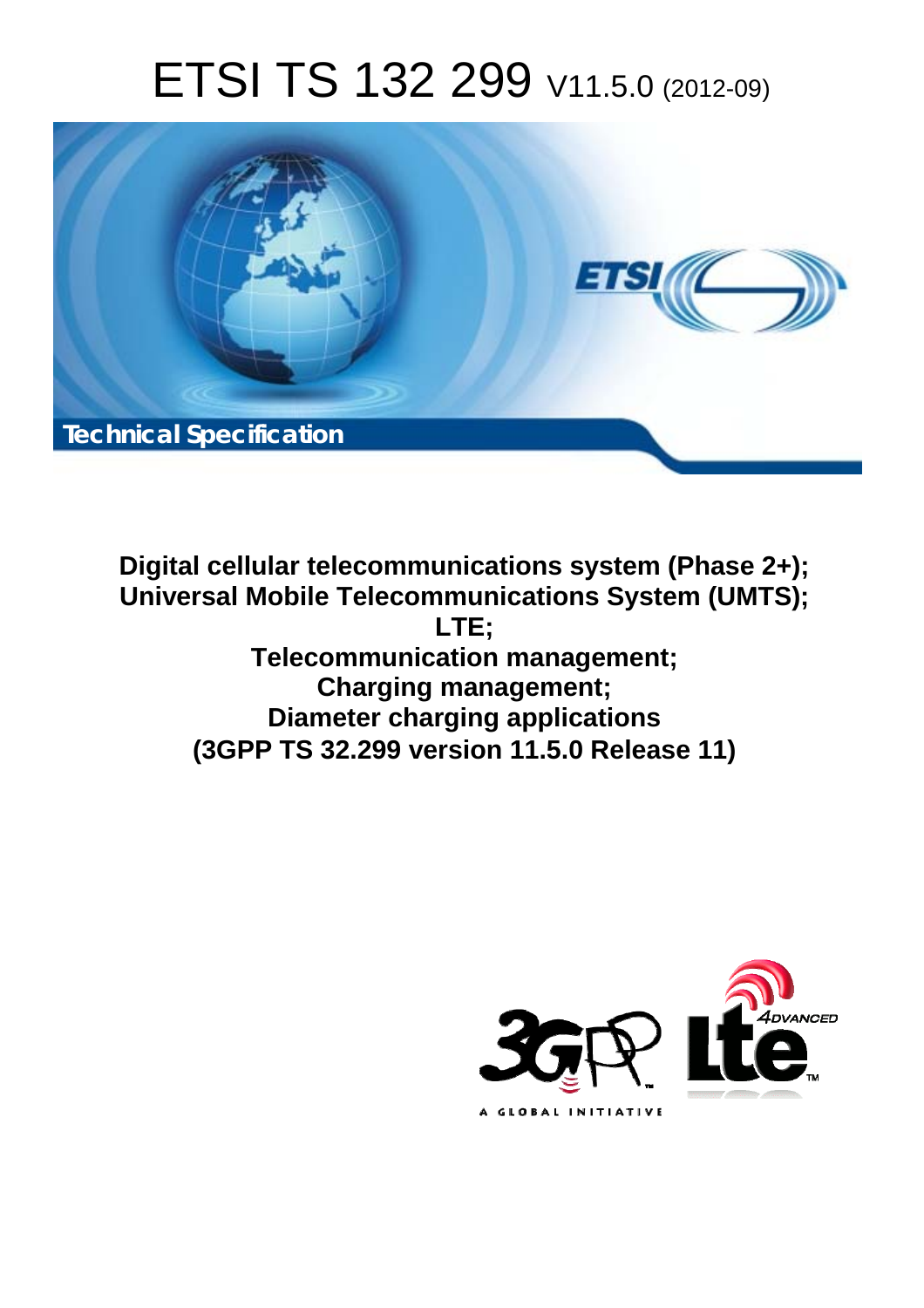Reference RTS/TSGS-0532299vb50

> Keywords GSM,LTE,UMTS

#### *ETSI*

#### 650 Route des Lucioles F-06921 Sophia Antipolis Cedex - FRANCE

Tel.: +33 4 92 94 42 00 Fax: +33 4 93 65 47 16

Siret N° 348 623 562 00017 - NAF 742 C Association à but non lucratif enregistrée à la Sous-Préfecture de Grasse (06) N° 7803/88

#### *Important notice*

Individual copies of the present document can be downloaded from: [http://www.etsi.org](http://www.etsi.org/)

The present document may be made available in more than one electronic version or in print. In any case of existing or perceived difference in contents between such versions, the reference version is the Portable Document Format (PDF). In case of dispute, the reference shall be the printing on ETSI printers of the PDF version kept on a specific network drive within ETSI Secretariat.

Users of the present document should be aware that the document may be subject to revision or change of status. Information on the current status of this and other ETSI documents is available at <http://portal.etsi.org/tb/status/status.asp>

If you find errors in the present document, please send your comment to one of the following services: [http://portal.etsi.org/chaircor/ETSI\\_support.asp](http://portal.etsi.org/chaircor/ETSI_support.asp)

#### *Copyright Notification*

No part may be reproduced except as authorized by written permission. The copyright and the foregoing restriction extend to reproduction in all media.

> © European Telecommunications Standards Institute 2012. All rights reserved.

DECT<sup>™</sup>, PLUGTESTS<sup>™</sup>, UMTS<sup>™</sup> and the ETSI logo are Trade Marks of ETSI registered for the benefit of its Members. **3GPP**TM and **LTE**™ are Trade Marks of ETSI registered for the benefit of its Members and of the 3GPP Organizational Partners.

**GSM**® and the GSM logo are Trade Marks registered and owned by the GSM Association.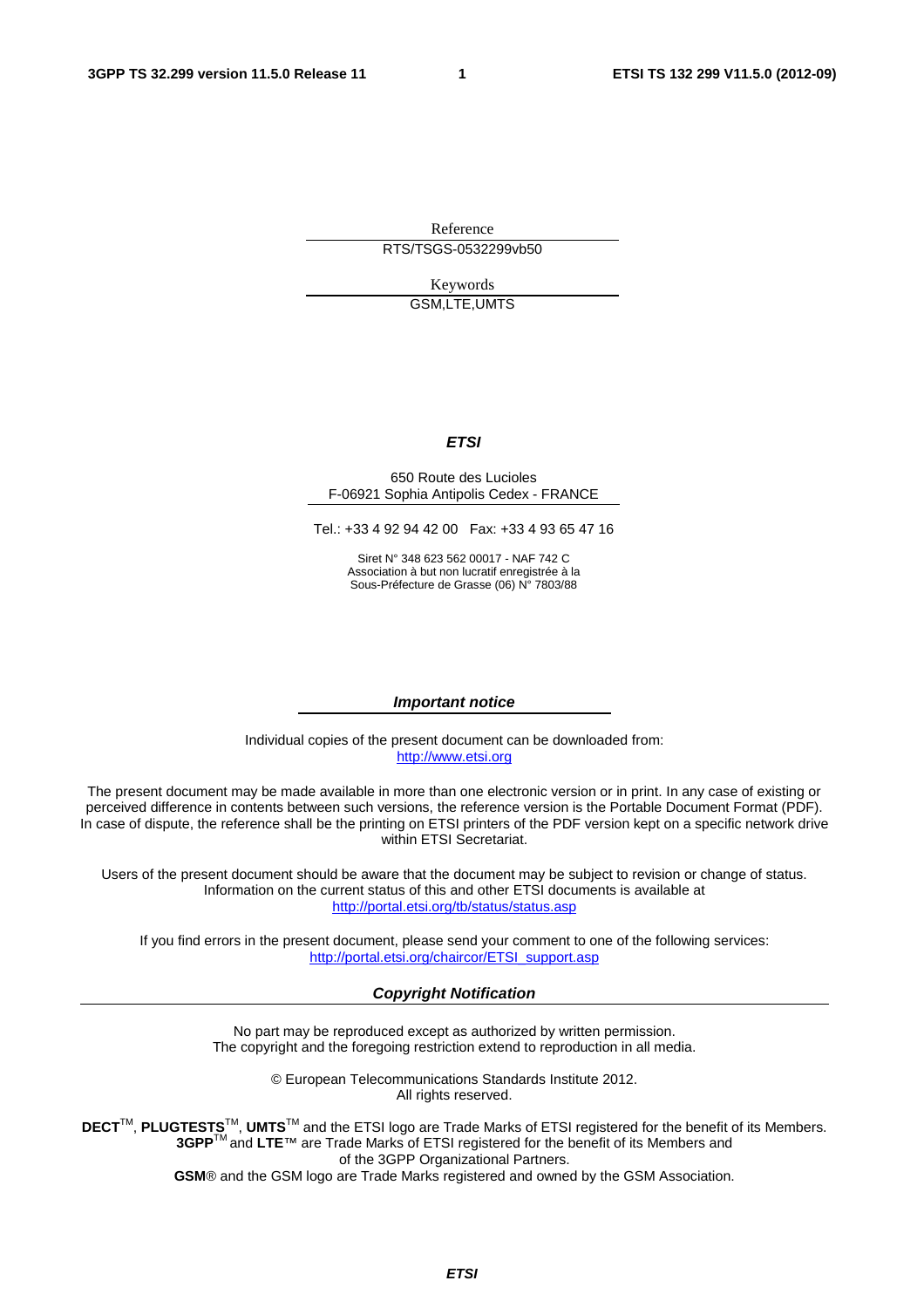# Intellectual Property Rights

IPRs essential or potentially essential to the present document may have been declared to ETSI. The information pertaining to these essential IPRs, if any, is publicly available for **ETSI members and non-members**, and can be found in ETSI SR 000 314: *"Intellectual Property Rights (IPRs); Essential, or potentially Essential, IPRs notified to ETSI in respect of ETSI standards"*, which is available from the ETSI Secretariat. Latest updates are available on the ETSI Web server [\(http://ipr.etsi.org](http://webapp.etsi.org/IPR/home.asp)).

Pursuant to the ETSI IPR Policy, no investigation, including IPR searches, has been carried out by ETSI. No guarantee can be given as to the existence of other IPRs not referenced in ETSI SR 000 314 (or the updates on the ETSI Web server) which are, or may be, or may become, essential to the present document.

# Foreword

This Technical Specification (TS) has been produced by ETSI 3rd Generation Partnership Project (3GPP).

The present document may refer to technical specifications or reports using their 3GPP identities, UMTS identities or GSM identities. These should be interpreted as being references to the corresponding ETSI deliverables.

The cross reference between GSM, UMTS, 3GPP and ETSI identities can be found under <http://webapp.etsi.org/key/queryform.asp>.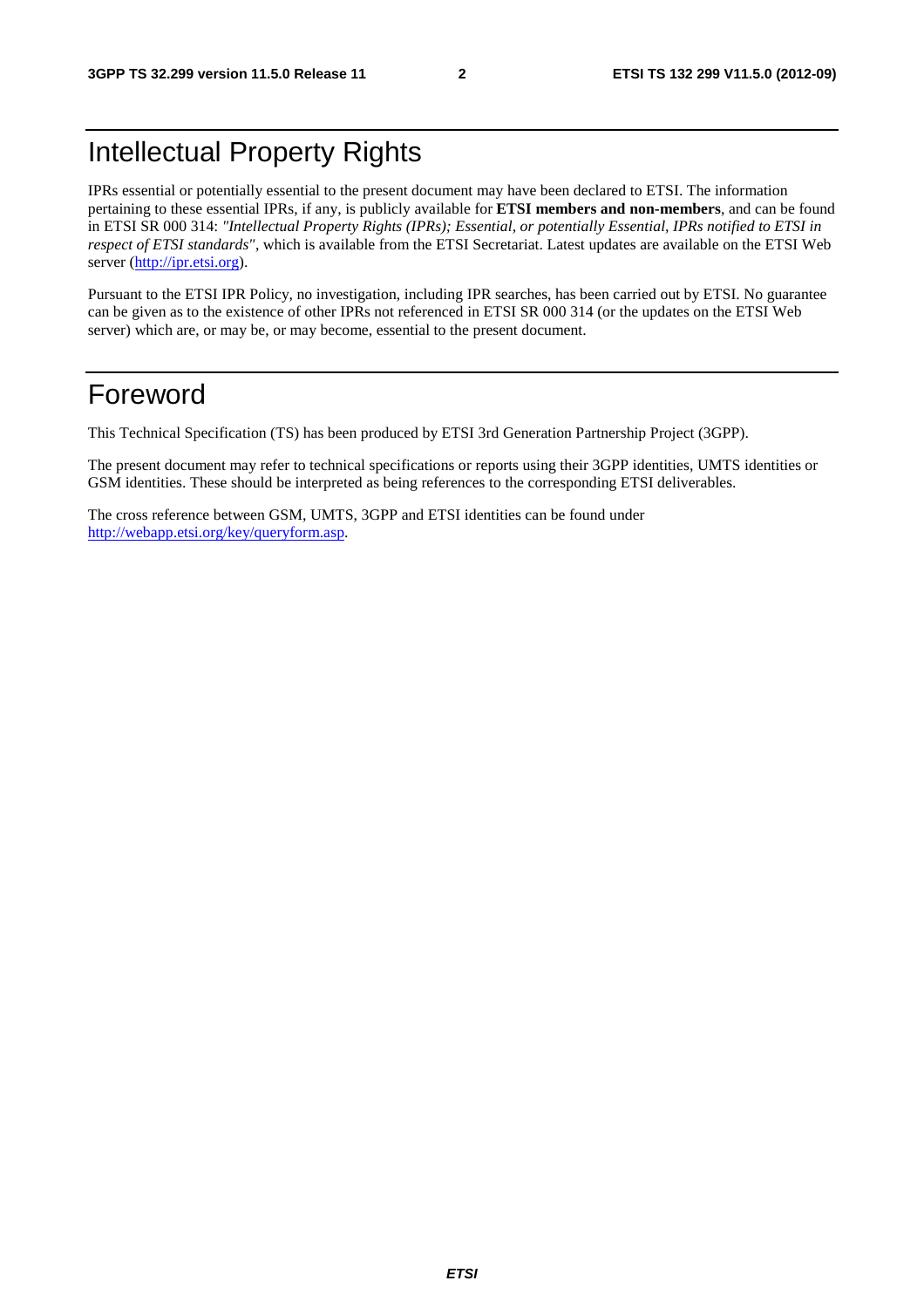$\mathbf{3}$ 

# Contents

| 1                      |  |  |  |
|------------------------|--|--|--|
| 2                      |  |  |  |
| 3                      |  |  |  |
| 3.1                    |  |  |  |
| 3.2                    |  |  |  |
| 3.3                    |  |  |  |
| 4                      |  |  |  |
| 4.1                    |  |  |  |
| 4.1.1                  |  |  |  |
| 5                      |  |  |  |
| 5.1                    |  |  |  |
| 5.1.1                  |  |  |  |
| 5.1.1.1                |  |  |  |
| 5.1.1.2                |  |  |  |
| 5.1.2                  |  |  |  |
| 5.2                    |  |  |  |
| 5.2.1<br>5.2.2         |  |  |  |
| 5.2.2.1                |  |  |  |
| 5.2.2.1.1              |  |  |  |
| 5.2.2.1.2              |  |  |  |
| 5.2.2.1.3              |  |  |  |
| 5.2.2.1.4              |  |  |  |
| 5.2.2.2                |  |  |  |
| 5.2.2.2.1              |  |  |  |
| 5.2.2.2.2              |  |  |  |
| 5.2.2.2.3              |  |  |  |
| 5.2.2.3                |  |  |  |
| 5.2.2.3.1<br>5.2.2.3.2 |  |  |  |
| 5.2.2.3.3              |  |  |  |
| 5.2.3                  |  |  |  |
| 5.3                    |  |  |  |
| 5.3.1                  |  |  |  |
| 5.3.2                  |  |  |  |
| 5.3.3                  |  |  |  |
| 5.3.4                  |  |  |  |
| 6                      |  |  |  |
| 6.1                    |  |  |  |
| 6.1.1                  |  |  |  |
| 6.1.2                  |  |  |  |
| 6.1.3                  |  |  |  |
| 6.1.3.1                |  |  |  |
| 6.1.3.2                |  |  |  |
| 6.1.3.3                |  |  |  |
| 6.1.3.4<br>6.2         |  |  |  |
| 6.2.1                  |  |  |  |
| 6.2.1.1                |  |  |  |
|                        |  |  |  |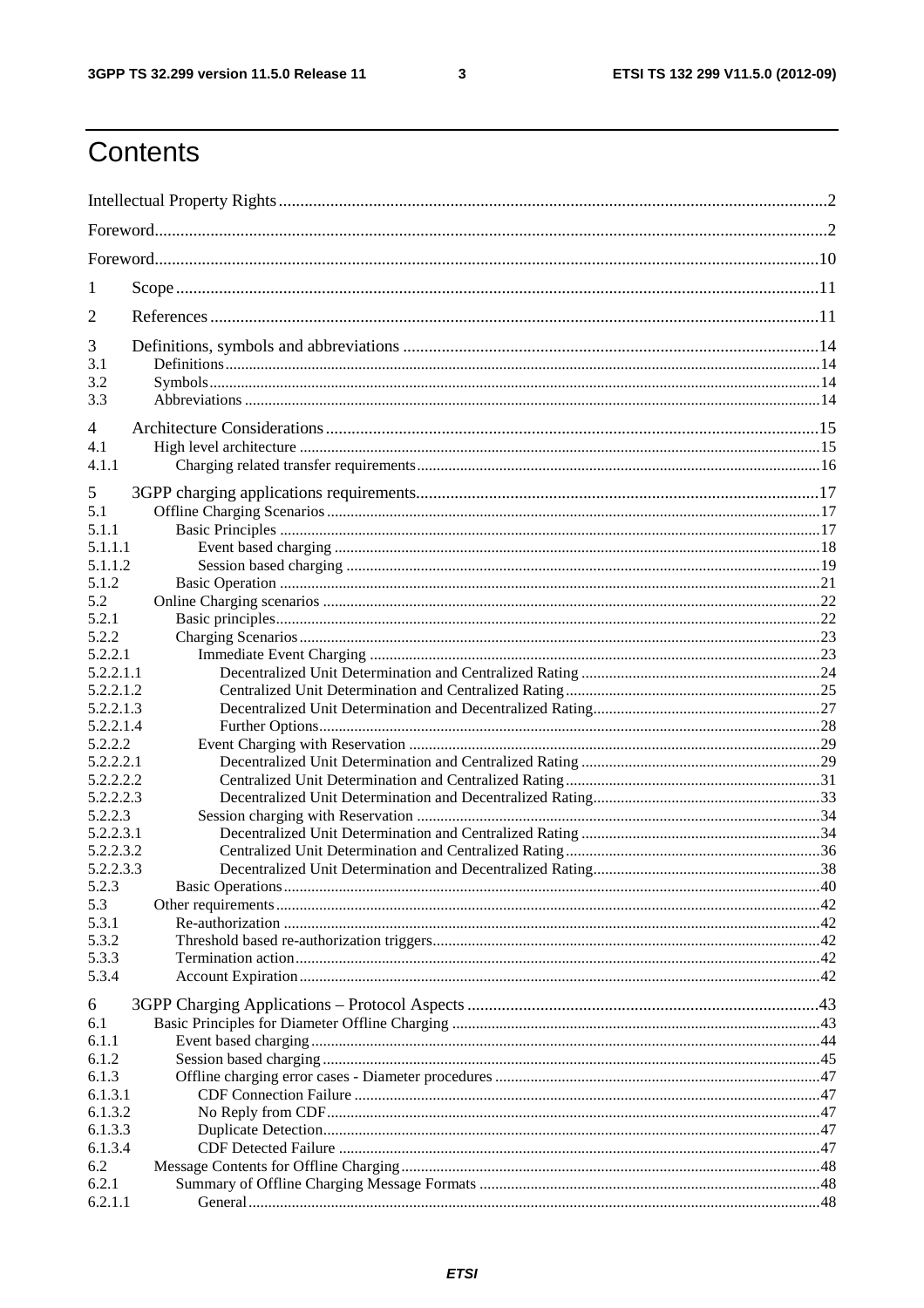| 6.2.1.2        |              |  |
|----------------|--------------|--|
| 6.2.2          |              |  |
| 6.2.3          |              |  |
| 6.3            |              |  |
| 6.3.1          |              |  |
| 6.3.2          |              |  |
| 6.3.2.1        |              |  |
| 6.3.3<br>6.3.4 |              |  |
| 6.3.5          |              |  |
| 6.3.6          |              |  |
| 6.3.6.1        |              |  |
| 6.3.6.2        |              |  |
| 6.3.7          |              |  |
| 6.3.7.1        |              |  |
| 6.3.7.2        |              |  |
| 6.3.8          |              |  |
| 6.3.9          |              |  |
| 6.3.10         |              |  |
| 6.3.11         |              |  |
| 6.4            |              |  |
| 6.4.1          |              |  |
| 6.4.1.1        |              |  |
| 6.4.1.2        |              |  |
| 6.4.2          |              |  |
| 6.4.3          |              |  |
| 6.4.4          |              |  |
| 6.4.5          |              |  |
| 6.4.6.         |              |  |
| 6.4.7          |              |  |
| 6.4.8          |              |  |
| 6.4.9          |              |  |
| 6.4.10         |              |  |
| 6.4.11         |              |  |
| 6.4.12         |              |  |
| 6.4.13         |              |  |
| 6.5            |              |  |
| 6.5.1          |              |  |
| 6.5.1.1        | Idle timeout |  |
| 6.5.1.2        |              |  |
| 6.5.1.3        |              |  |
| 6.5.1.4        |              |  |
| 6.5.2          |              |  |
| 6.5.3          |              |  |
| 6.5.4          |              |  |
| 6.5.5          |              |  |
| 6.5.6          |              |  |
| 6.5.7          |              |  |
| 6.5.8<br>6.5.9 |              |  |
| 6.6            |              |  |
| 6.6.1          |              |  |
| 6.6.2          |              |  |
|                |              |  |
| 7              |              |  |
| 7.1            |              |  |
| 7.1.1          |              |  |
| 7.1.2          |              |  |
| 7.1.3          |              |  |
| 7.1.4          |              |  |
| 7.1.5          |              |  |
| 7.1.6          |              |  |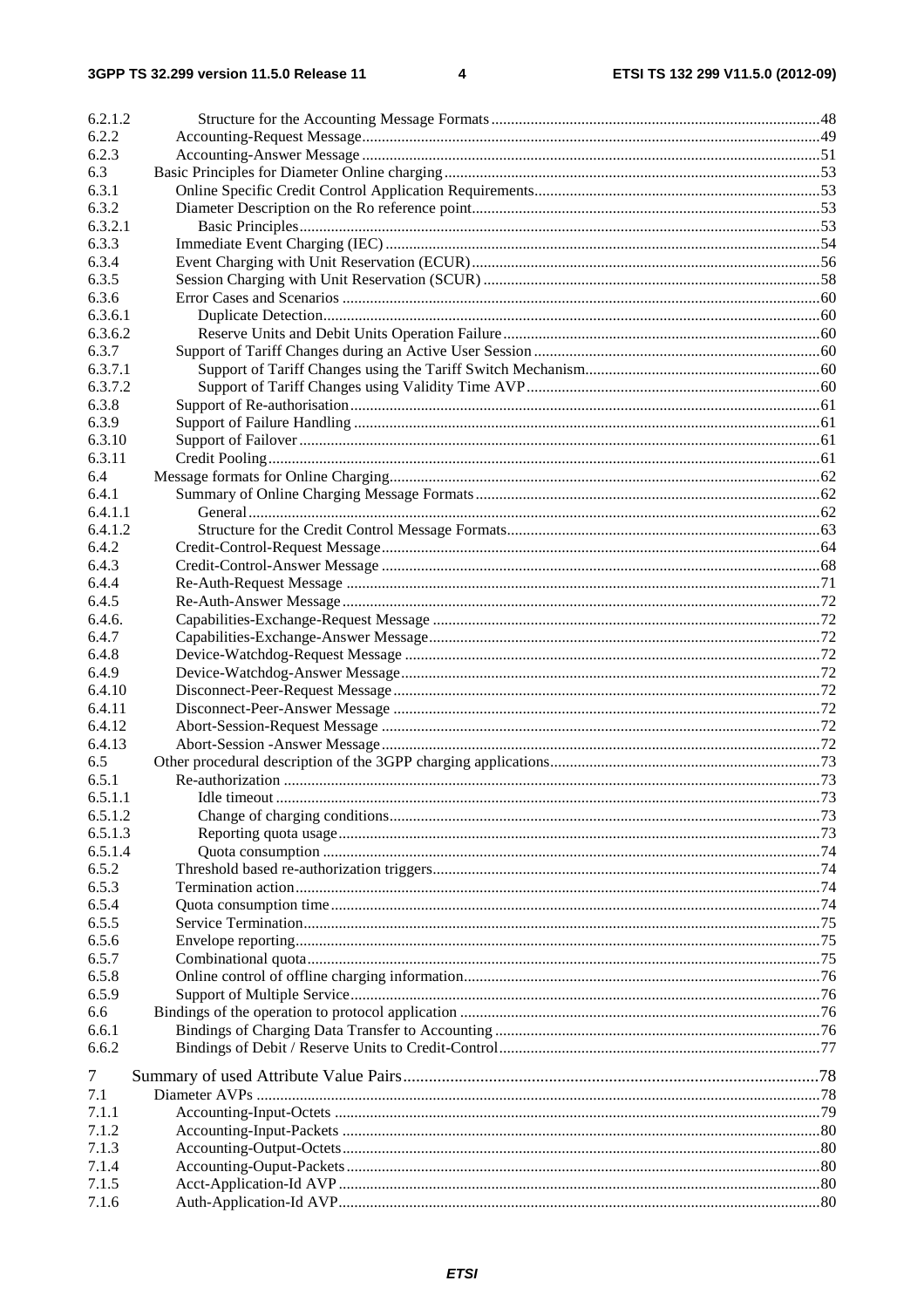### $5\phantom{a}$

| 7.1.7   |  |
|---------|--|
| 7.1.8   |  |
| 7.1.9   |  |
| 7.1.10  |  |
| 7.1.11  |  |
| 7.1.12  |  |
| 7.1.13  |  |
| 7.1.14  |  |
| 7.1.15  |  |
| 7.1.16  |  |
| 7.2     |  |
| 7.2.1   |  |
| 7.2.2   |  |
| 7.2.3   |  |
| 7.2.4   |  |
| 7.2.5   |  |
| 7.2.6   |  |
| 7.2.7   |  |
| 7.2.8   |  |
| 7.2.9   |  |
| 7.2.10  |  |
| 7.2.11  |  |
| 7.2.12  |  |
| 7.2.13  |  |
| 7.2.14  |  |
| 7.2.15  |  |
|         |  |
| 7.2.16  |  |
| 7.2.17  |  |
| 7.2.18  |  |
| 7.2.19  |  |
| 7.2.20  |  |
| 7.2.21  |  |
| 7.2.22  |  |
| 7.2.23  |  |
| 7.2.24  |  |
| 7.2.25  |  |
| 7.2.26  |  |
| 7.2.27  |  |
| 7.2.28  |  |
| 7.2.29  |  |
| 7.2.30  |  |
| 7.2.31  |  |
| 7.2.32  |  |
| 7.2.33  |  |
| 7.2.34  |  |
| 7.2.35  |  |
| 7.2.36  |  |
| 7.2.37  |  |
| 7.2.38  |  |
| 7.2.38A |  |
| 7.2.39  |  |
| 7.2.39A |  |
| 7.2.40  |  |
| 7.2.41  |  |
| 7.2.42  |  |
| 7.2.43  |  |
| 7.2.44  |  |
| 7.2.45  |  |
| 7.2.46  |  |
| 7.2.46A |  |
| 7.2.46B |  |
| 7.2.47  |  |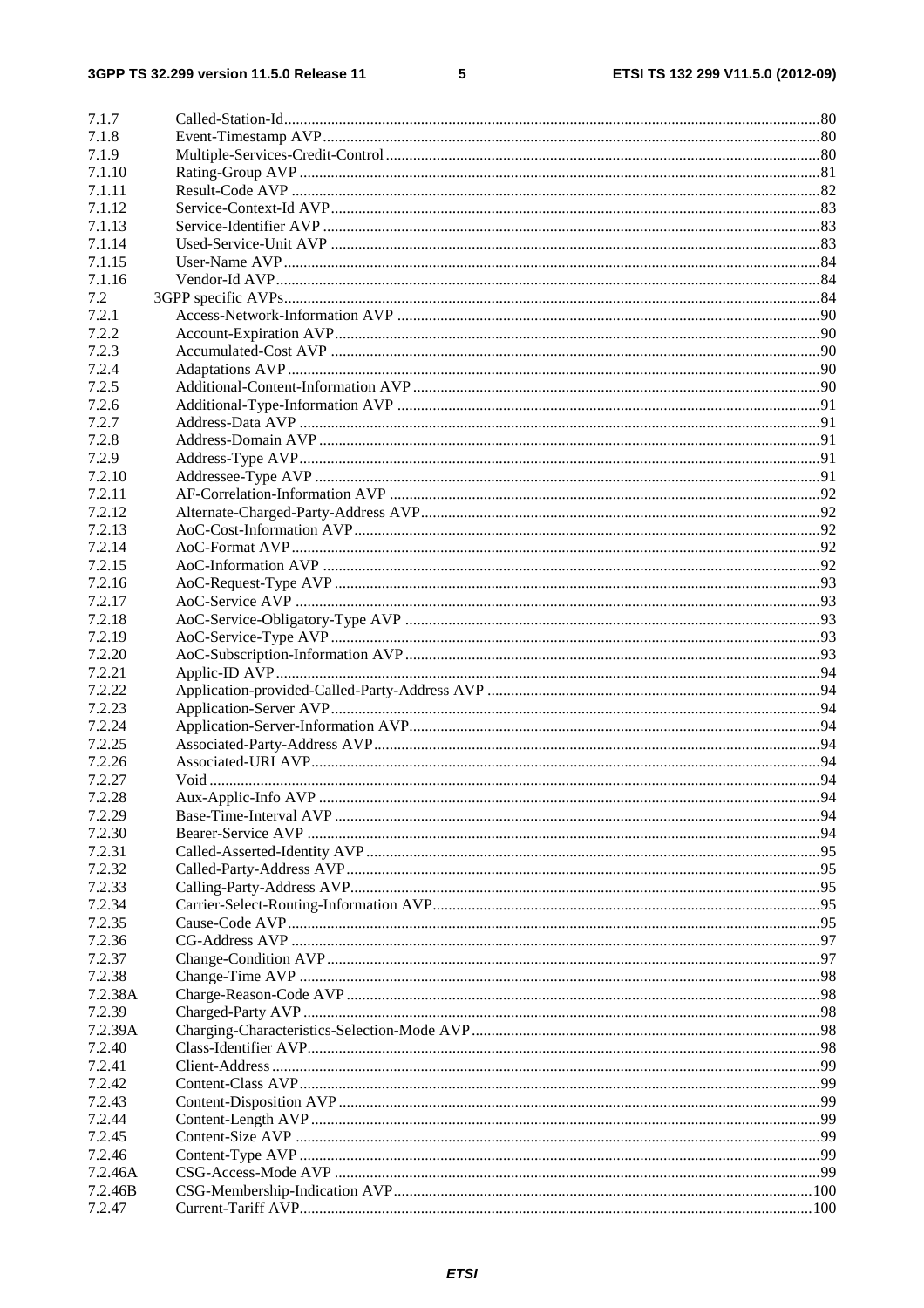$\bf 6$ 

| 7.2.48  |  |
|---------|--|
| 7.2.49  |  |
| 7.2.50  |  |
| 7.2.51  |  |
| 7.2.52  |  |
| 7.2.53  |  |
| 7.2.54  |  |
| 7.2.55  |  |
| 7.2.56  |  |
| 7.2.57  |  |
| 7.2.57A |  |
| 7.2.58  |  |
| 7.2.59  |  |
| 7.2.60  |  |
| 7.2.61  |  |
| 7.2.62  |  |
| 7.2.63  |  |
| 7.2.64  |  |
| 7.2.65  |  |
| 7.2.66  |  |
| 7.2.67  |  |
| 7.2.67A |  |
| 7.2.68  |  |
| 7.2.69  |  |
| 7.2.70  |  |
| 7.2.71  |  |
| 7.2.72  |  |
| 7.2.73  |  |
| 7.2.74  |  |
| 7.2.74A |  |
| 7.2.75  |  |
| 7.2.76  |  |
| 7.2.77  |  |
| 7.2.78  |  |
| 7.2.79  |  |
| 7.2.79A |  |
| 7.2.80  |  |
| 7.2.80A |  |
| 7.2.81  |  |
| 7.2.82  |  |
| 7.2.83  |  |
| 7.2.84  |  |
| 7.2.85  |  |
| 7.2.86  |  |
| 7.2.87  |  |
| 7.2.88  |  |
| 7.2.89  |  |
| 7.2.90  |  |
| 7.2.91  |  |
| 7.2.92  |  |
| 7.2.92A |  |
| 7.2.93  |  |
| 7.2.94  |  |
| 7.2.95  |  |
| 7.2.96  |  |
|         |  |
| 7.2.97  |  |
| 7.2.97A |  |
| 7.2.98  |  |
| 7.2.99  |  |
| 7.2.100 |  |
| 7.2.101 |  |
| 7.2.102 |  |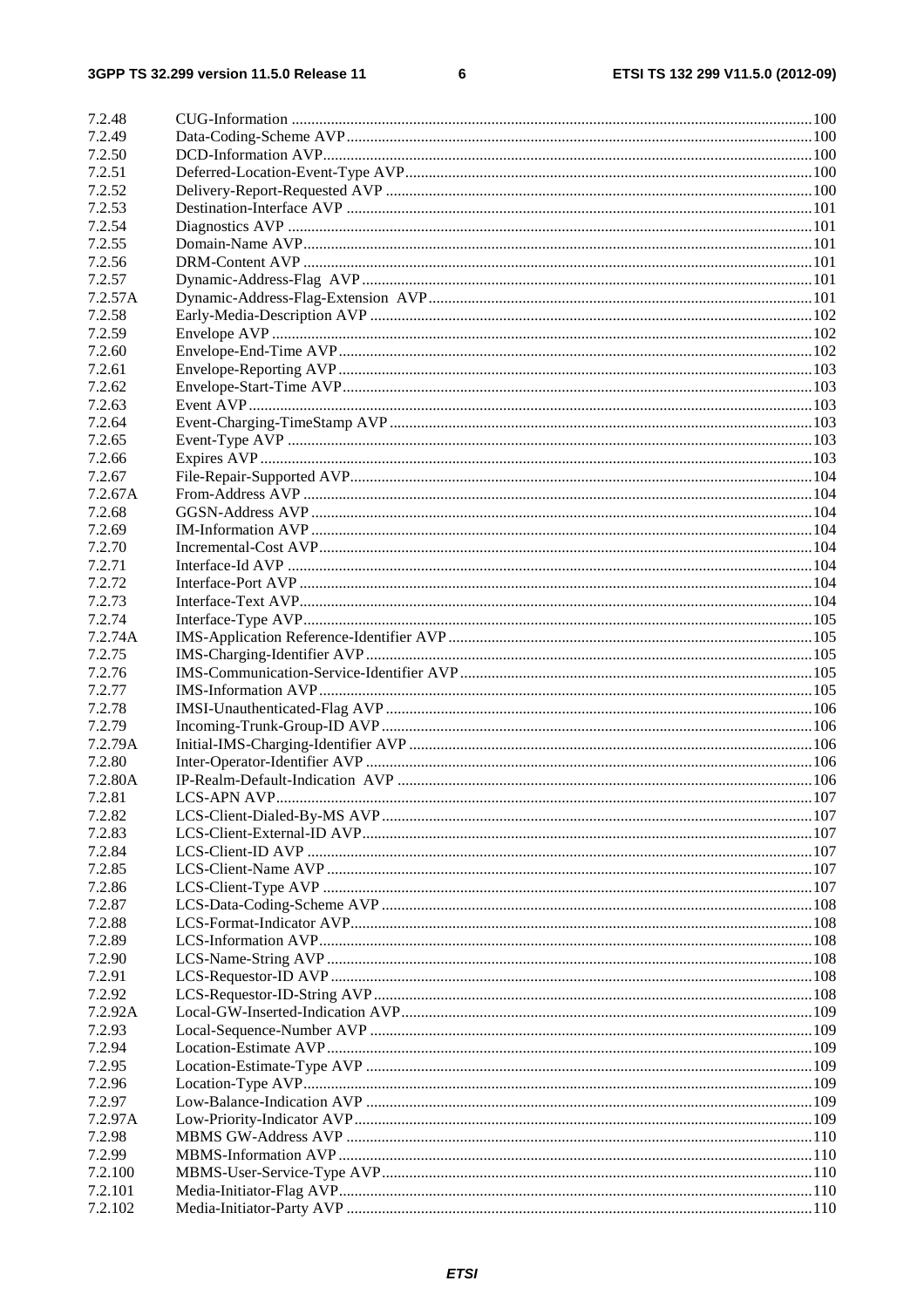### $\overline{7}$

| 7.2.103            |  |
|--------------------|--|
| 7.2.104            |  |
| 7.2.105            |  |
| 7.2.106            |  |
| 7.2.107            |  |
| 7.2.108            |  |
| 7.2.109            |  |
| 7.2.110            |  |
| 7.2.111            |  |
| 7.2.111aA          |  |
| 7.2.111A           |  |
| 7.2.112            |  |
| 7.2.112A           |  |
| 7.2.112B           |  |
| 7.2.113            |  |
| 7.2.114            |  |
| 7.2.115            |  |
| 7.2.116            |  |
| 7.2.117            |  |
| 7.2.118            |  |
| 7.2.119            |  |
| 7.2.120            |  |
| 7.2.121            |  |
| 7.2.122            |  |
| 7.2.123            |  |
| 7.2.124            |  |
|                    |  |
| 7.2.125<br>7.2.126 |  |
|                    |  |
| 7.2.127            |  |
| 7.2.128            |  |
| 7.2.128A           |  |
| 7.2.129            |  |
| 7.2.130            |  |
| 7.2.131            |  |
| 7.2.132            |  |
| 7.2.133            |  |
| 7.2.134            |  |
| 7.2.135            |  |
| 7.2.136            |  |
| 7.2.137            |  |
| 7.2.137a           |  |
| 7.2.138            |  |
| 7.2.139            |  |
| 7.2.140            |  |
| 7.2.141            |  |
| 7.2.142            |  |
| 7.2.143            |  |
| 7.2.144            |  |
| 7.2.145            |  |
| 7.2.146            |  |
| 7.2.147            |  |
| 7.2.148            |  |
| 7.2.149            |  |
| 7.2.150            |  |
| 7.2.151            |  |
| 7.2.152            |  |
| 7.2.153            |  |
| 7.2.154            |  |
| 7.2.155            |  |
| 7.2.156            |  |
| 7.2.157            |  |
| 7.2.158            |  |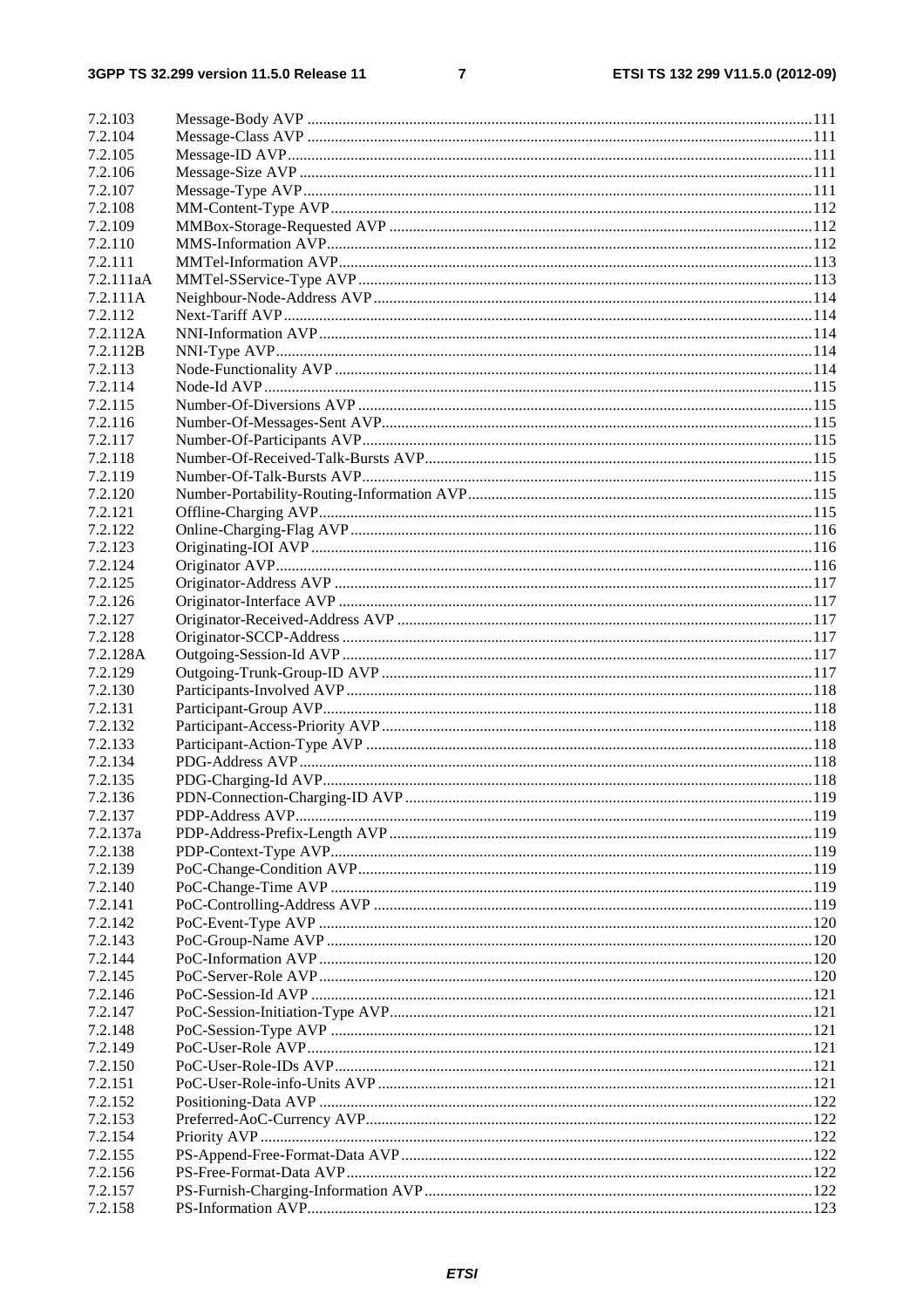$\bf{8}$ 

| 7.2.159  |  |
|----------|--|
| 7.2.160  |  |
| 7.2.161  |  |
| 7.2.162  |  |
| 7.2.163  |  |
| 7.2.164  |  |
| 7.2.165  |  |
| 7.2.166  |  |
| 7.2.167  |  |
| 7.2.168  |  |
| 7.2.169  |  |
| 7.2.170  |  |
| 7.2.171  |  |
| 7.2.171A |  |
|          |  |
| 7.2.172  |  |
| 7.2.173  |  |
| 7.2.174  |  |
| 7.2.175  |  |
| 7.2.176  |  |
| 7.2.177  |  |
| 7.2.178  |  |
| 7.2.179  |  |
| 7.2.180  |  |
| 7.2.181  |  |
| 7.2.182  |  |
| 7.2.183  |  |
| 7.2.184  |  |
| 7.2.185  |  |
| 7.2.186  |  |
| 7.2.186A |  |
| 7.2.187  |  |
| 7.2.188  |  |
| 7.2.189  |  |
| 7.2.190  |  |
| 7.2.191  |  |
| 7.2.192  |  |
| 7.2.193  |  |
| 7.2.194  |  |
| 7.2.195  |  |
| 7.2.196  |  |
| 7.2.197  |  |
| 7.2.198  |  |
| 7.2.199  |  |
| 7.2.199A |  |
| 7.2.200  |  |
| 7.2.201  |  |
| 7.2.202  |  |
| 7.2.203  |  |
| 7.2.204  |  |
|          |  |
| 7.2.205  |  |
| 7.2.206  |  |
| 7.2.207  |  |
| 7.2.208  |  |
| 7.2.209  |  |
| 7.2.210  |  |
| 7.2.211  |  |
| 7.2.212  |  |
| 7.2.213  |  |
| 7.2.214  |  |
| 7.2.215  |  |
| 7.2.215A |  |
| 7.2.216  |  |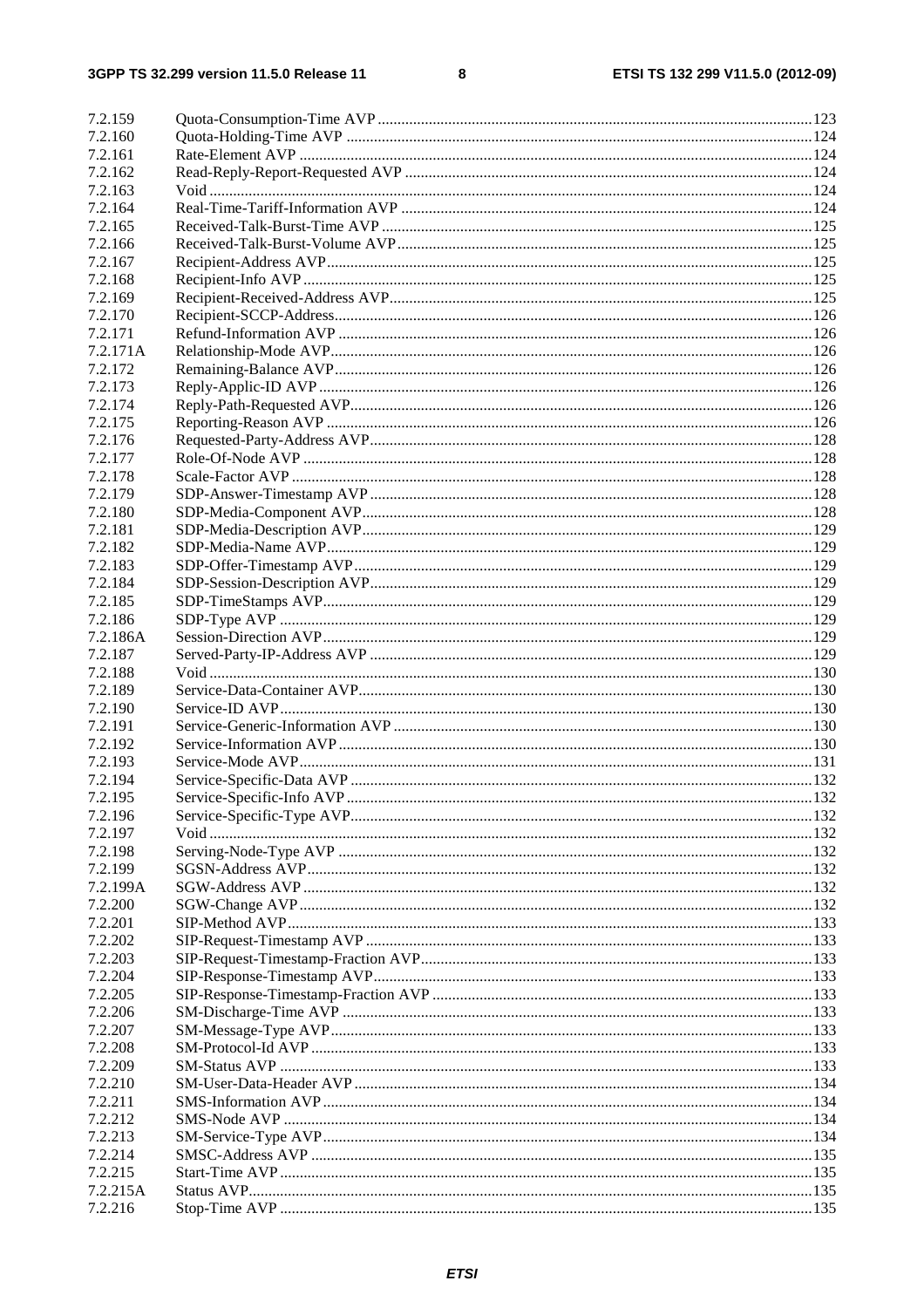$\boldsymbol{9}$ 

|          | <b>Annex B</b> (informative): |  |
|----------|-------------------------------|--|
|          | <b>Annex A (informative):</b> |  |
| 7.3      |                               |  |
| 7.2.250  |                               |  |
| 7.2.249  |                               |  |
| 7.2.248  |                               |  |
| 7.2.247  |                               |  |
| 7.2.246  |                               |  |
| 7.2.245  |                               |  |
| 7.2.244  |                               |  |
| 7.2.243  |                               |  |
| 7.2.242  |                               |  |
| 7.2.241  |                               |  |
| 7.2.240A |                               |  |
| 7.2.240  |                               |  |
| 7.2.239  |                               |  |
| 7.2.238  |                               |  |
| 7.2.237  |                               |  |
| 7.2.236  |                               |  |
| 7.2.235  |                               |  |
| 7.2.234  |                               |  |
| 7.2.233B |                               |  |
| 7.2.233A |                               |  |
| 7.2.233  |                               |  |
| 7.2.232  |                               |  |
| 7.2.231  |                               |  |
| 7.2.230  |                               |  |
| 7.2.229  |                               |  |
| 7.2.228  |                               |  |
| 7.2.227  |                               |  |
| 7.2.226  |                               |  |
| 7.2.225  |                               |  |
| 7.2.224  |                               |  |
| 7.2.223  |                               |  |
| 7.2.222  |                               |  |
| 7.2.221  |                               |  |
| 7.2.220  |                               |  |
| 7.2.219  |                               |  |
| 7.2.218  |                               |  |
| 7.2.217  |                               |  |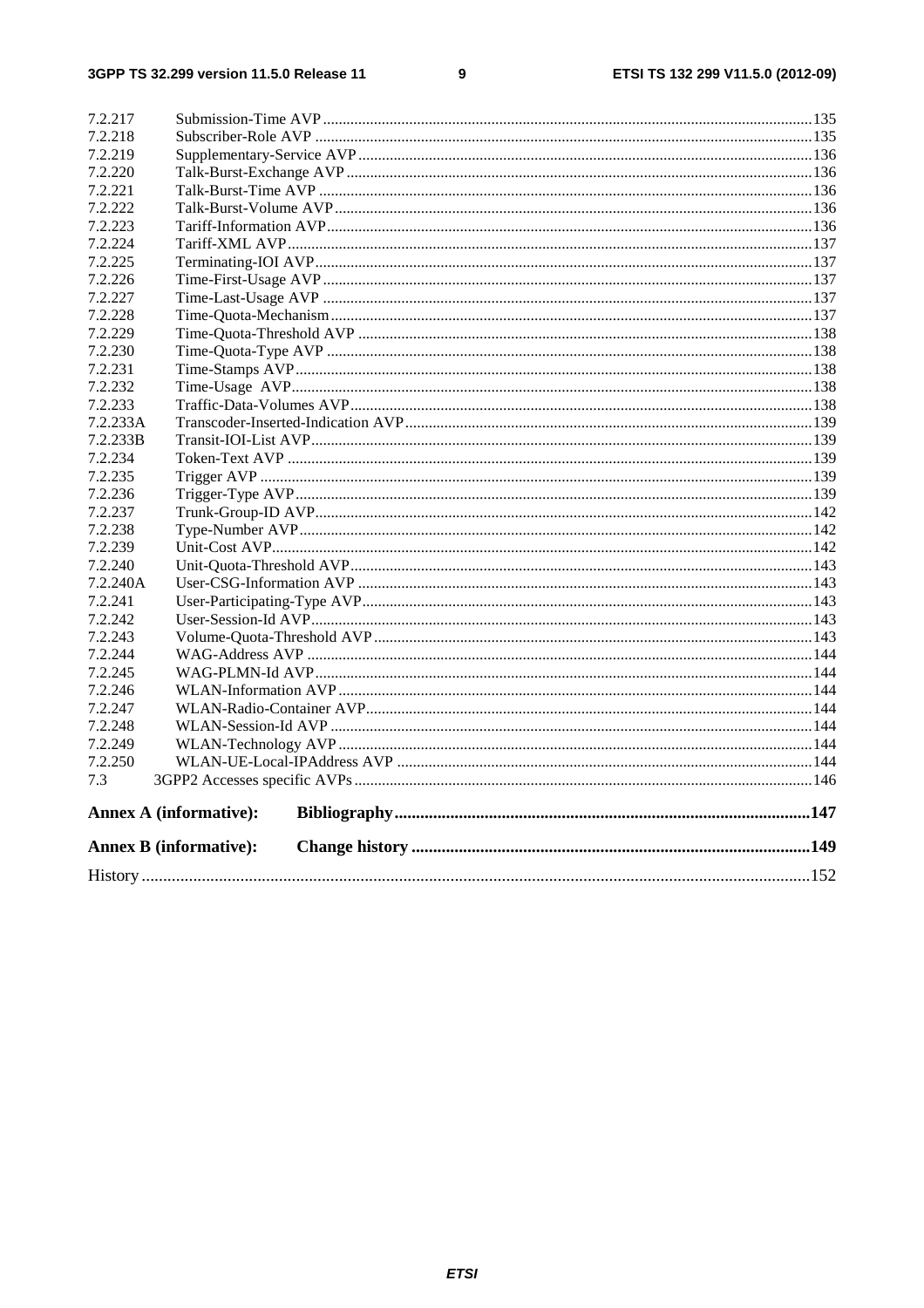# Foreword

This Technical Specification has been produced by the 3<sup>rd</sup> Generation Partnership Project (3GPP).

The contents of the present document are subject to continuing work within the TSG and may change following formal TSG approval. Should the TSG modify the contents of the present document, it will be re-released by the TSG with an identifying change of release date and an increase in version number as follows:

Version x.y.z

where:

- x the first digit:
	- 1 presented to TSG for information;
	- 2 presented to TSG for approval;
	- 3 or greater indicates TSG approved document under change control.
- y the second digit is incremented for all changes of substance, i.e. technical enhancements, corrections, updates, etc.
- z the third digit is incremented when editorial only changes have been incorporated in the document.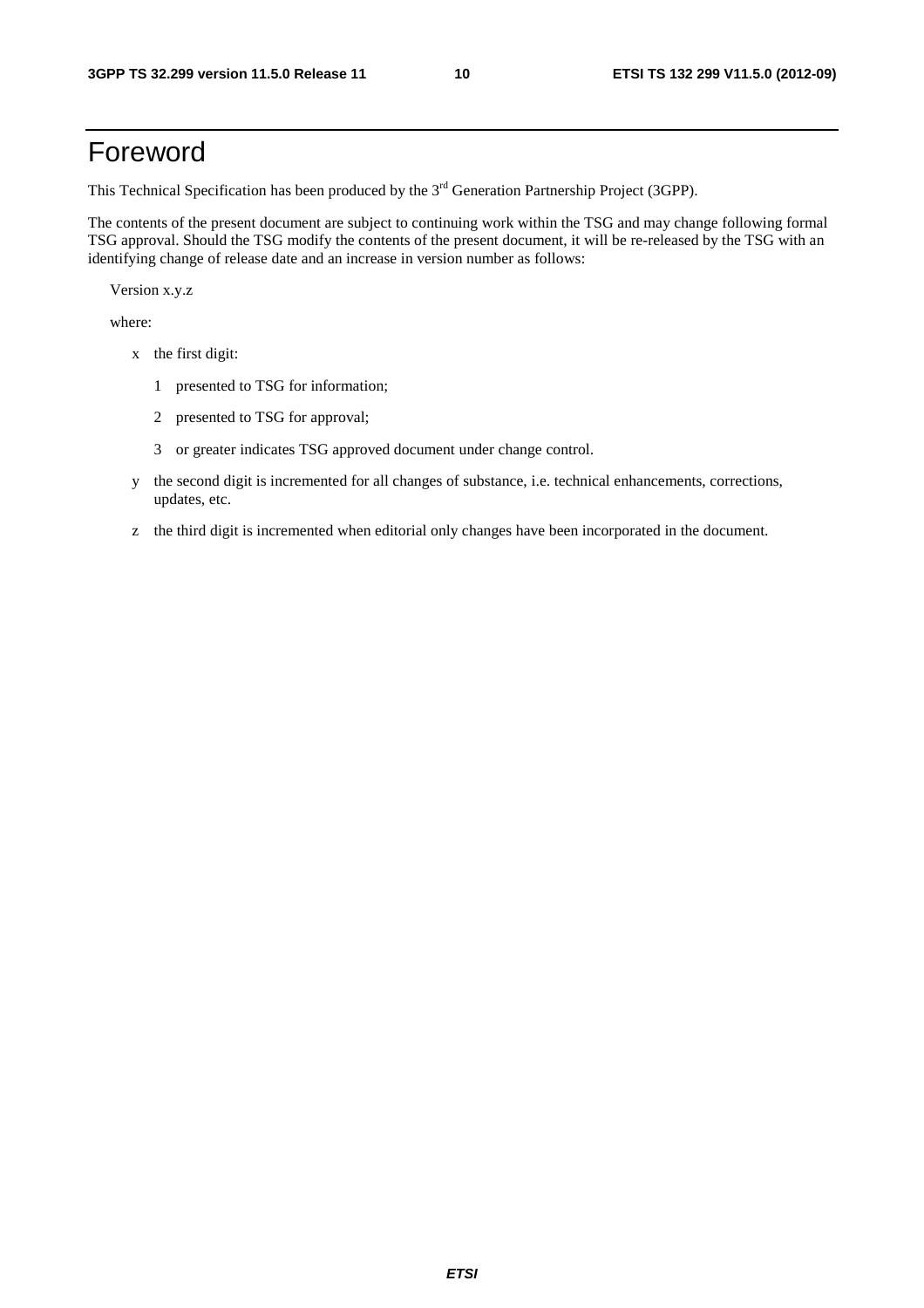### 1 Scope

The present document is part of a series of documents that specify charging functionality and charging management in GSM/UMTS networks. The GSM/UMTS core network-charging architecture and principles are specified in TS 32.240 [1], which provides an umbrella for other charging management documents that specify.

- The content of the CDRs' per domain and subsystem (offline charging);
- The content of real-time charging messages per domain / subsystem (online charging);
- The functionality of online and offline charging for those domains and subsystems;
- The interfaces that are used in the charging framework to transfer the charging information (i.e. CDRs or charging events).

The complete document structure for these TSs is defined in TS 32.240 [1].

The present document specifies in detail the Diameter based offline and online charging applications for 3GPP networks. It includes all charging parameters, scenarios and message flows..

All terms, definitions and, abbreviations used in the present document, that are common across 3GPP TSs, are defined in TR 21.905 [100]. Those that are common across charging management in GSM/UMTS domains, services or subsystems are provided in the umbrella document TS 32.240 [1] and are copied into clause 3 of the present document for ease of reading. Finally, those items that are specific to the present document are defined exclusively in the present document.

Furthermore, requirements that govern the charging work are specified in TS 22.115 [101].

# 2 References

The following documents contain provisions which, through reference in this text, constitute provisions of the present document.

- References are either specific (identified by date of publication, edition number, version number, etc.) or non-specific.
- For a specific reference, subsequent revisions do not apply.
- For a non-specific reference, the latest version applies. In the case of a reference to a 3GPP document (including a GSM document), a non-specific reference implicitly refers to the latest version of that document *in the same Release as the present document*.

| 3GPP TS 32.240: "Telecommunication management; Charging management; Charging |
|------------------------------------------------------------------------------|
| Architecture and Principles".                                                |
|                                                                              |

| $[2]-[99]$ | Void. |
|------------|-------|
|------------|-------|

- [100] 3GPP TR 21.905: "Vocabulary for 3GPP Specifications"
- [101] 3GPP TS 22.115: "Service aspects; Charging and billing".
- [102]-[199] Void.
- [200] 3GPP TS 23.207: "End to end quality of service concept and architecture".
- [201] 3GPP TS 23.228: "IP Multimedia Subsystem (IMS); Stage 2".
- [202] 3GPP TS 24.229: "IP Multimedia Call Control Protocol based on SIP and SDP; Stage 3."
- [203] 3GPP TS 29.207: "Policy control over Go interface".
- [204] 3GPP TS 29.229: "Cx and Dx Interfaces based on the Diameter protocol; Protocol Details".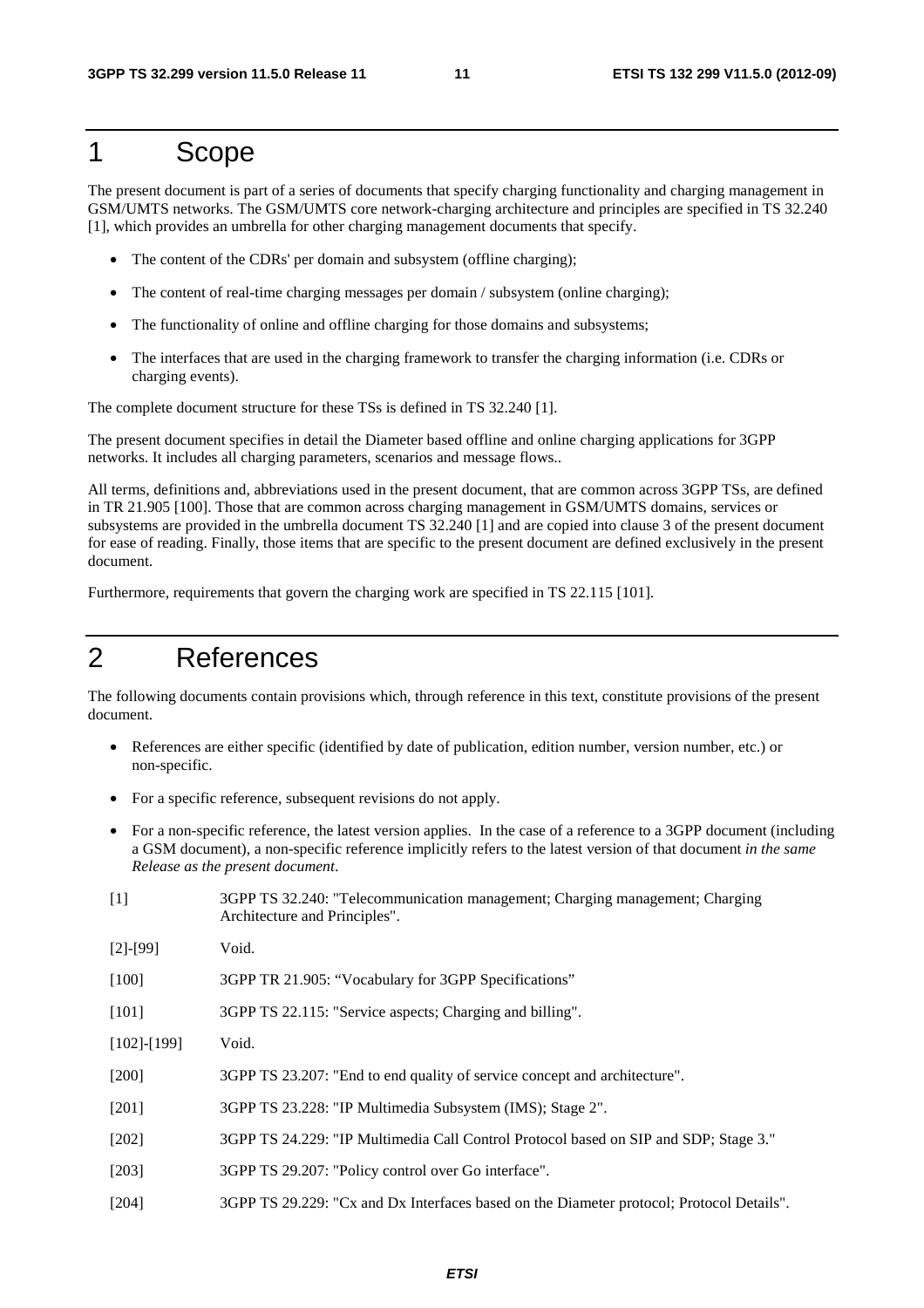| $[205]$         | Void.                                                                                                                                            |
|-----------------|--------------------------------------------------------------------------------------------------------------------------------------------------|
| [206]           | 3GPP TS 29.230: "3GPP specific codes and identifiers".                                                                                           |
| $[207]$         | 3GPP TS 29.061: "Interworking between the Public Land Mobile Network (PLMN) supporting<br>packet based services and Packet Data Networks (PDN)". |
| $[208]$         | 3GPP TS 23.140: " Multimedia Messaging Service (MMS); Functional description; Stage 2".                                                          |
| [209]           | OMA "Multimedia Messaging Service; Encapsulation Protocol".                                                                                      |
| $[210]$         | <b>OMNA WSP Content Type Numbers</b><br>http://www.openmobilealliance.org/tech/omna/omna-wsp-content-type.aspx                                   |
| $[211]$         | OMA-CP-POC: "OMA PoC Control Plane"                                                                                                              |
| $[212]$         | 3GPP 29.234: "3GPP system to Wireless Local Area Network (WLAN) interworking; Stage 3".                                                          |
| $[213]$         | 3GPP TS 29.140: "MM10 interface based on Diameter protocol; Stage 3".                                                                            |
| [214]           | 3GPP TS 29.214: "Policy and Charging Control over Rx reference point; Stage 3".                                                                  |
| $[215]$         | 3GPP TS 29.212: "Policy and Charging Control (PCC); Reference points".                                                                           |
| $[216]$         | 3GPP TS 23.040: "Technical realization of Short Message Service (SMS)".                                                                          |
| $[217]$         | 3GPP TS 22.142: "Value Added Services (VAS) for Short Message Service (SMS) requirements".                                                       |
| $[218]$         | 3GPP TS 23.203: "Policy and Charging control architecture".                                                                                      |
| $[219]$         | 3GPP TS 29.272: " Mobility Management Entity (MME) and Serving GPRS Support Node<br>(SGSN) related interfaces based on Diameter protocol".       |
| $[220]$         | 3GPP TS 24.605: "Conference (CONF) using IP Multimedia (IM) Core Network (CN) subsystem;<br>Protocol specification".                             |
| $[221]$         | 3GPP TS 29.329: "Sh Interface based on the Diameter protocol; Protocol details".                                                                 |
| $[222]$         | 3GPP TS 29.658: "SIP Transfer of IP Multimedia Service Tariff Information".                                                                      |
| $[223]$         | OMA-DDS-Charging_Data: "Charging Data".                                                                                                          |
| [224]           | 3GPP TS 23.003: "Numbering, Addressing and Identification"                                                                                       |
| $[225]$         | 3GPP TS 29.060: "General Packet Radio Service (GPRS); GPRS Tunnelling Protocol (GTP)<br>across the Gn and Gp interface".                         |
| $[226]$         | 3GPP TS 29.274: "Evolved GPRS Tunnelling Protocol for Control Plane (GTPv2-C); Stage 3".                                                         |
| $[227]$         | 3GPP TS 23.032: "Universal Geographical Area Description (GAD)".                                                                                 |
| $[228]$         | 3GPP TS 23.167: "IP Multimedia Subsystem (IMS) emergency sessions".                                                                              |
| $[229] - [400]$ | Void.                                                                                                                                            |
| $[401]$         | IETF RFC 3588: "Diameter Base Protocol".                                                                                                         |
| $[402]$         | IETF RFC 4006: "Diameter Credit Control Application"                                                                                             |
| [403]           | IETF RFC 5580: "Carrying Location Objects in RADIUS"                                                                                             |
| [404]           | IETF RFC 3455, "Private Extensions to the Session Initiation Protocol (SIP) for the $3^{rd}$<br>Generation Partnership Projects (3GPP)".         |

[405] IETF RFC 3261: "SIP: Session Initiation Protocol".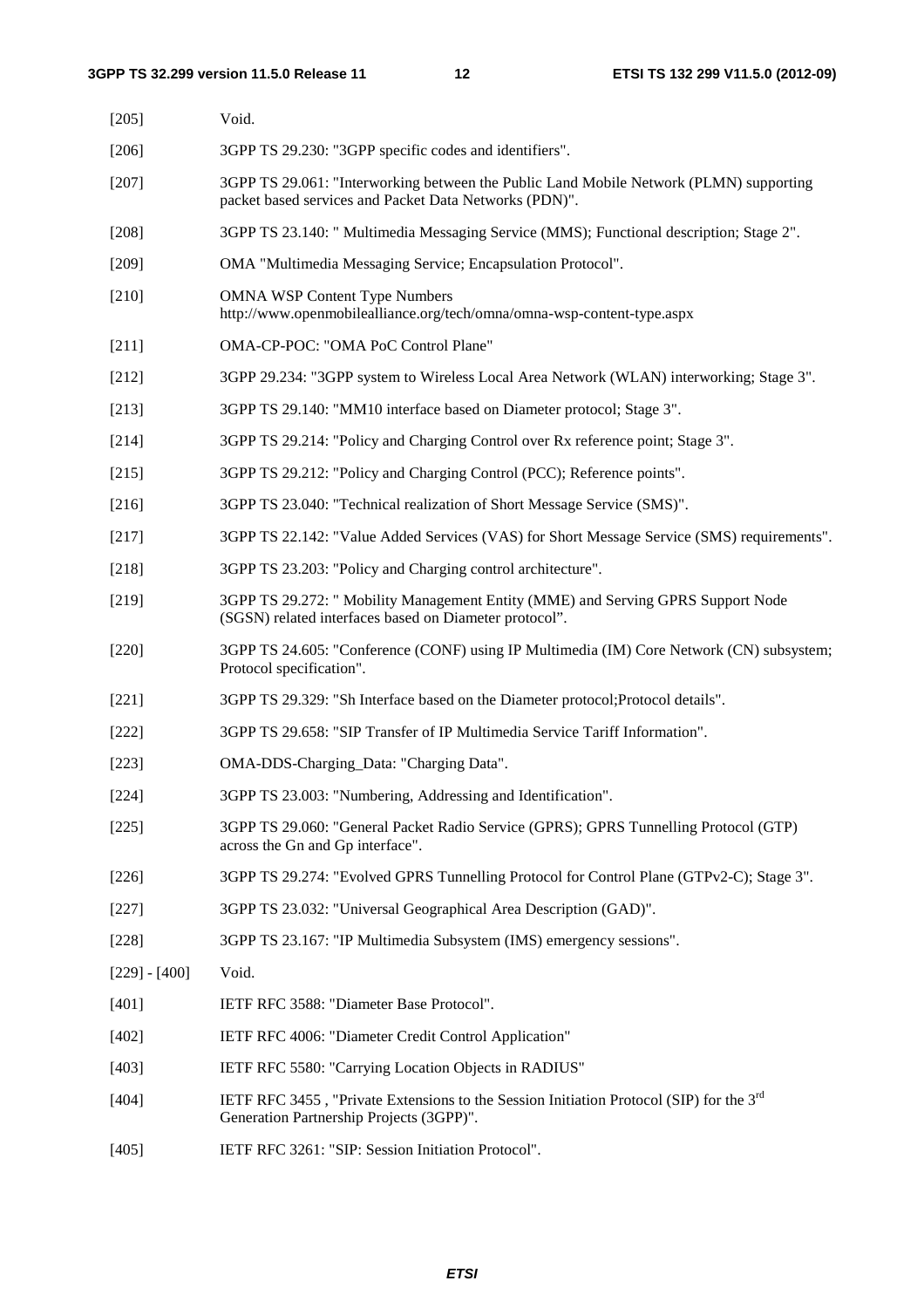[406] IETF RFC 4566: "SDP: Session Description Protocol".

[407] IETF RFC 4005: "Diameter Network Access Server Application".

- [408] IETF RFC 3264: An Offer/Answer Model with the Session Description Protocol (SDP).
- NOTE: The above reference will need to be updated to reference the assigned RFC number, once the draft achieves RFC status within the IETF.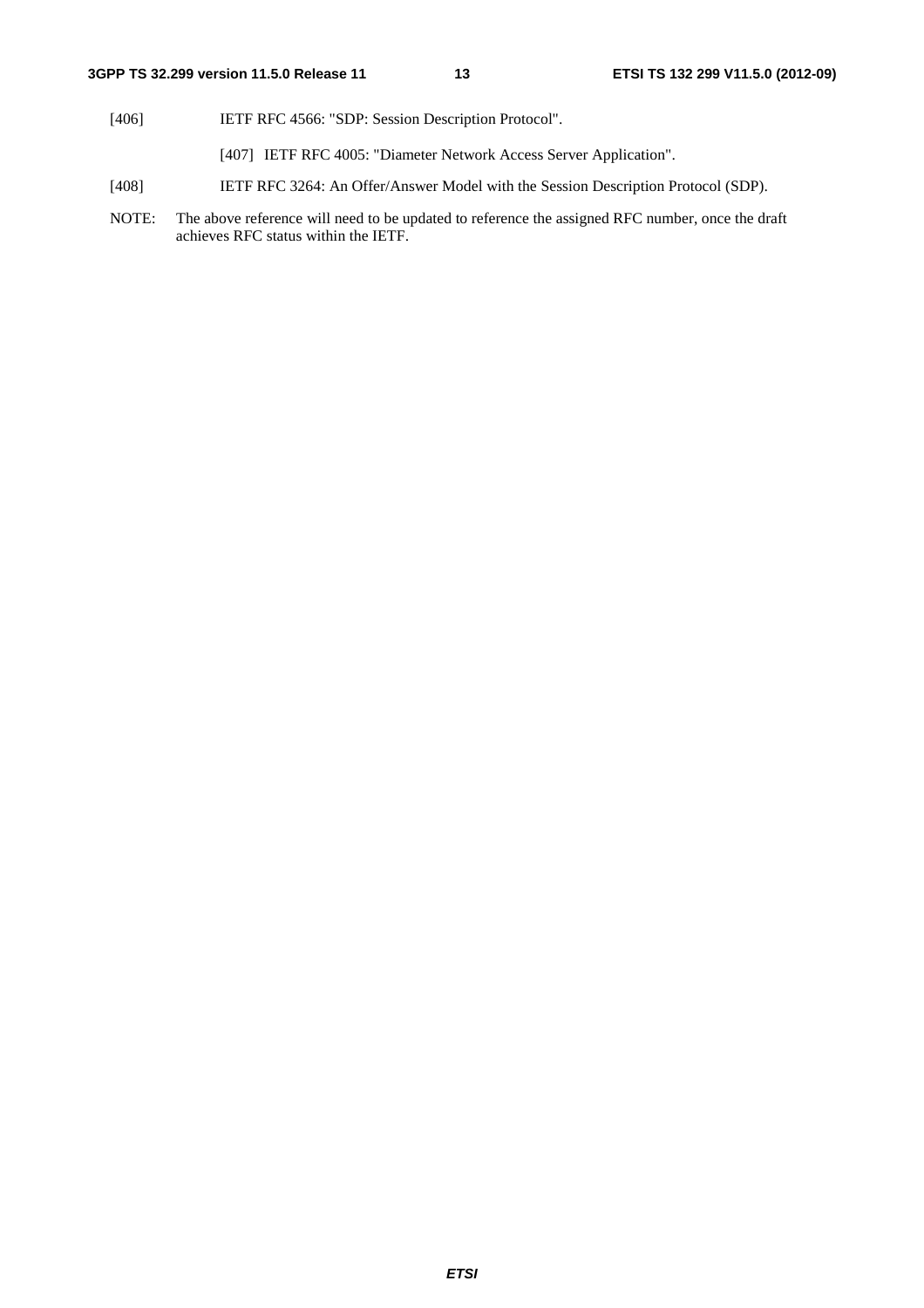# 3 Definitions, symbols and abbreviations

# 3.1 Definitions

For the purposes of the present document, the following terms and definitions apply:

**middle tier (charging) TS:** term used for the 3GPP charging TSs that specify the domain / subsystem / service specific, online and offline, charging functionality. These are all the TSs in the numbering range from 3GPP TS 32.250 to 3GPP TS 32.279, e.g. 3GPP TS 32.250 [10] for the CS domain, or 3GPP TS 32.270 [30] for the MMS service. Currently, there is only one "tier 1" TS in 3GPP, which is the TS 32.240 that specifies the charging architecture and principles. Finally, there are a number of top tier TSs in the 32.29x numbering range ([50] ff) that specify common charging aspects such as parameter definitions, encoding rules, the common billing domain interface or common charging applications.

**offline charging:** charging mechanism where charging information **does not** affect, in real-time, the service rendered

**online charging:** charging mechanism where charging information can affect, in real-time, the service rendered and therefore a direct interaction of the charging mechanism with session/service control is required

# 3.2 Symbols

For the purposes of the present document, the following symbols apply:

Rf Offline Charging Reference Point between a 3G network element and the CDF. Ro Online Charging Reference Point between a 3G network element and the OCS.

### 3.3 Abbreviations

For the purposes of the present document, the following abbreviations apply:

| ACA         | <b>ACcounting Answer</b>             |
|-------------|--------------------------------------|
| <b>ACR</b>  | <b>ACcounting Request</b>            |
| $A_0C$      | Advice of Charge                     |
| AS          | <b>Application Server</b>            |
| ASA         | <b>Abort Session Answer</b>          |
| ASR         | <b>Abort Session Request</b>         |
| <b>AVP</b>  | <b>Attribute Value Pair</b>          |
| <b>CCA</b>  | Credit Control Answer                |
| <b>CCR</b>  | Credit Control Request               |
| CDF         | <b>Charging Data Function</b>        |
| <b>CDR</b>  | Charging Data Record                 |
| <b>CEA</b>  | Capabilities Exchange Answer         |
| <b>CER</b>  | Capabilities Exchange Request        |
| <b>CGI</b>  | Cell Global Identification           |
| СI          | Cost-Information                     |
| CSG         | <b>Closed Subscriber Group</b>       |
| CSG ID      | Closed Subscriber Group Identity     |
| <b>DBPA</b> | Diameter Base Protocol Accounting    |
| DCD         | <b>Dynamic Content Delivery</b>      |
| <b>DPA</b>  | Disconnect Peer Answer               |
| <b>DPR</b>  | Disconnect Peer Request              |
| <b>DRM</b>  | Digital Rights Management            |
| <b>DWA</b>  | Device Watchdog Answer               |
| <b>DWR</b>  | Device Watchdog Request              |
| <b>ECGI</b> | E-UTRAN Cell Global Identifier       |
| <b>ECUR</b> | Event Charging with Unit Reservation |
| FQDN        | Fully Qualified Domain Name          |
| <b>FUI</b>  | Final-Unit-Indication                |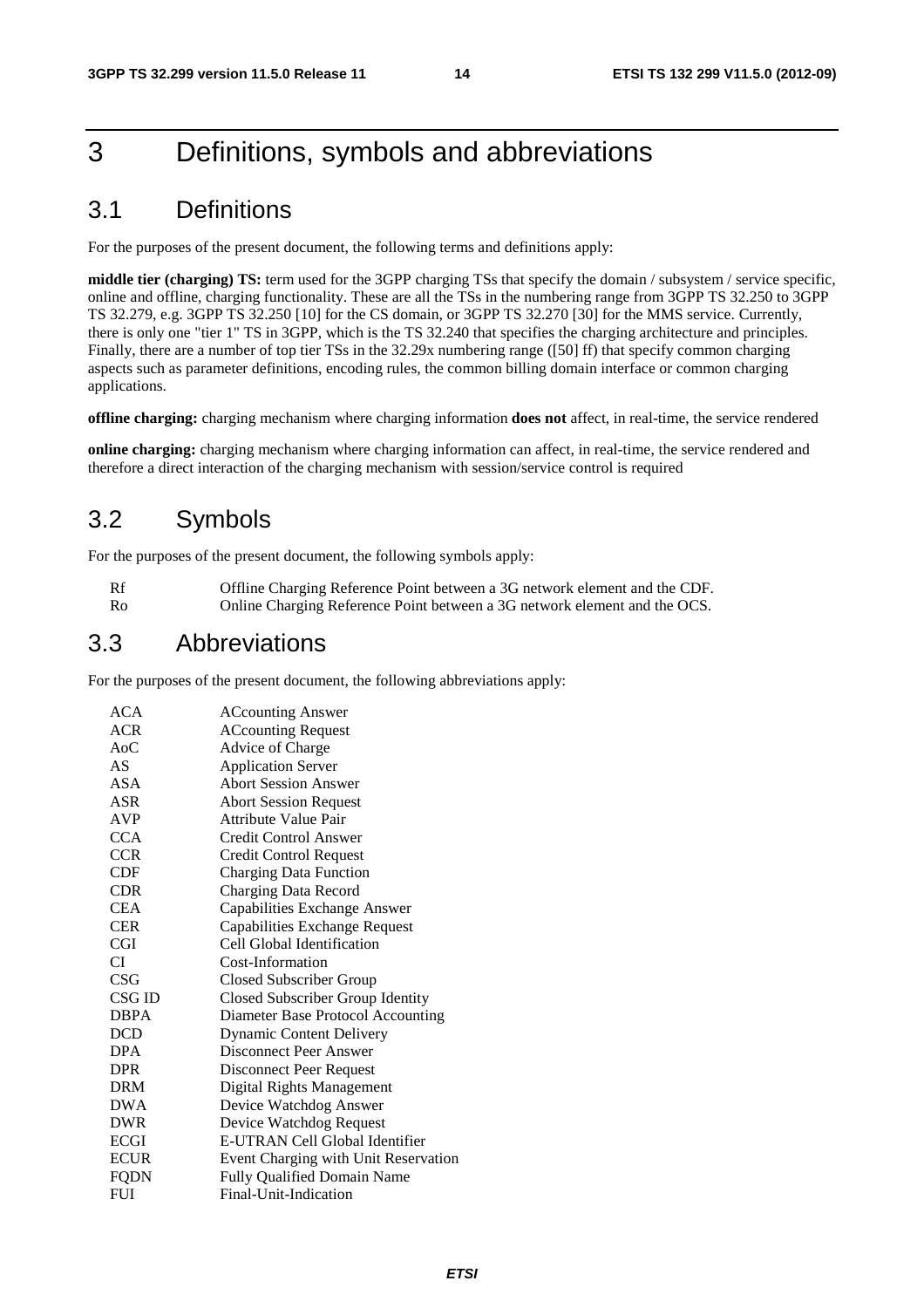| <b>HSGW</b>    | <b>HRPD Serving GateWay</b>                                 |
|----------------|-------------------------------------------------------------|
| GSU            | Granted-Service-Unit                                        |
| <b>IEC</b>     | Immediate Event Charging                                    |
| IM.            | <b>Instant Messaging</b>                                    |
| <b>IMS</b>     | IP Multimedia Subsystem                                     |
| <b>IMS-AGW</b> | <b>IMS</b> Access Media Gateway                             |
| <b>MSCC</b>    | Multiple Services Credit Control                            |
| NetLoc         | Network provided Location information                       |
| NNI            | Network to Network Interface                                |
| OCS            | <b>Online Charging System</b>                               |
| RAA            | Re-Auth Answer                                              |
| <b>RAI</b>     | Routeing Area Identity                                      |
| <b>RAR</b>     | <b>Re-Auth Request</b>                                      |
| <b>RAVEL</b>   | Roaming Architecture for VoicE over IMS with Local breakout |
| <b>SAI</b>     | Service Area Identifier                                     |
| <b>SCCP</b>    | <b>Signalling Connection Control Part</b>                   |
| <b>SDP</b>     | <b>Session Description Protocol</b>                         |
| <b>TAI</b>     | Tracking Area Identity                                      |
| <b>TrGW</b>    | <b>Transition GateWay</b>                                   |
|                |                                                             |

# 4 Architecture Considerations

### 4.1 High level architecture

The Rf and the Ro are reference points from the Charging Trigger Function (CTF) to the Charging Data Function (CDF) and the Online Charging Function (OCF) respectively, and are intended for the transport of charging events. Rf is used for offline charging whereas Ro is used for online charging. The following figures depict the position of the Rf and Ro reference points within the overall 3GPP online and offline charging architecture.



- **CTF:** Charging Trigger Function<br>**CDF:** Charging Data Function
- **CDF: Charging Data Function**<br>**CGF: Charging Gateway Function**
- **CGF: Charging Gateway Function**<br>**BD: Billing Domain**, This may als
- **Billing Domain.** This may also be a billing mediation device / post-processing system.

**Figure 4.1.1: Logical ubiquitous offline charging architecture**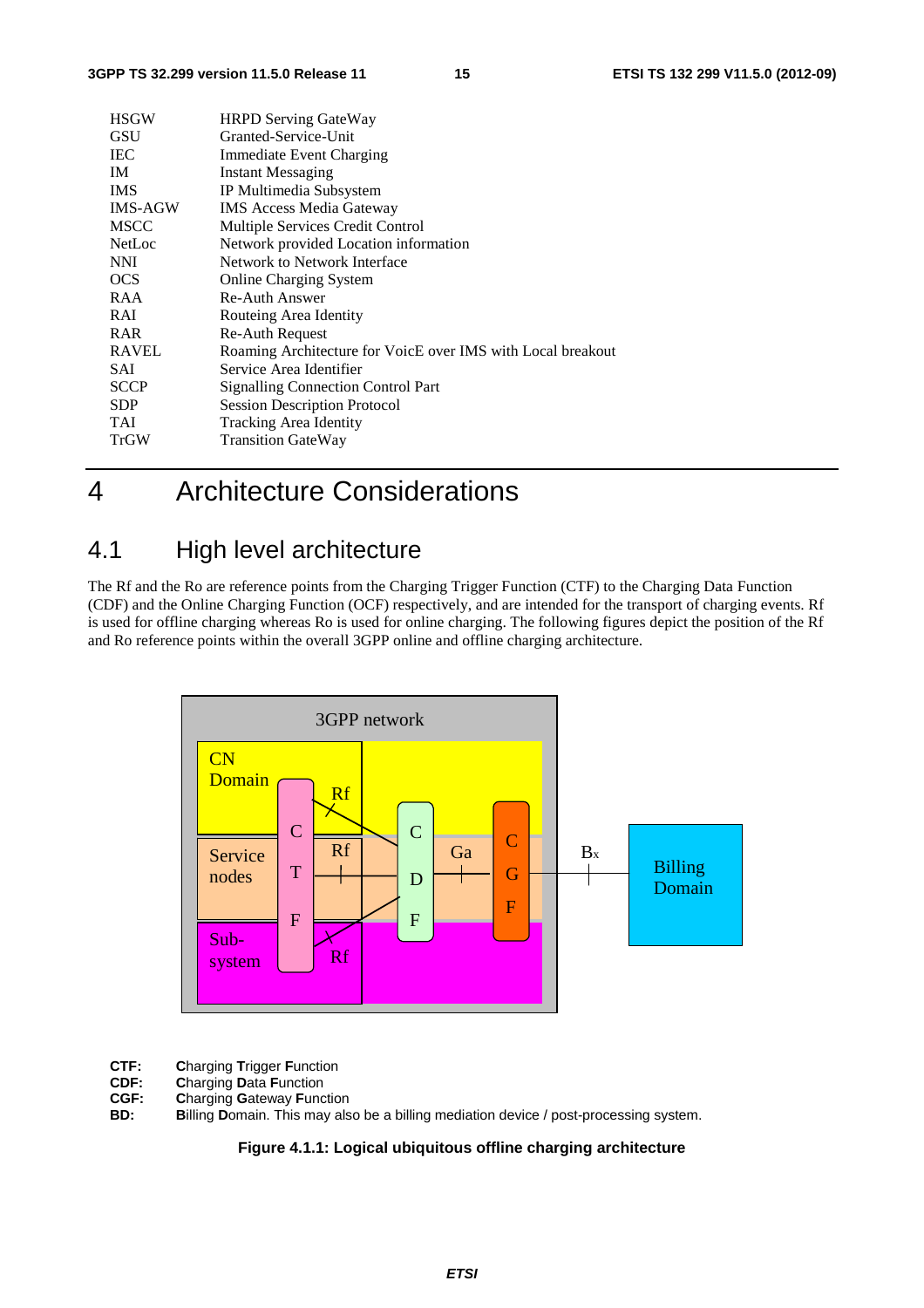

- **CTF: C**harging **T**rigger **F**unction
- **OCF: O**nline **C**harging **F**unction
- **CGF: Charging Gateway Function**<br>**BD: Billing Domain**, This may als
- Billing Domain. This may also be a billing mediation device / post-processing system.

### **Figure 4.1.2: Logical ubiquitous online charging architecture**

Different mappings of the ubiquitous offline charging functions, CTF, CDF and CGF, onto physical implementations are possible. Further details of the configuration refer toTS 32.240 [1]. Details of the implementation options per domain / subsystem / service (usually a subset of the overall possible variants described above) are specified in the respective middle tier TS.

### 4.1.1 Charging related transfer requirements

Each CTF would have CDF and OCF address list to which it can send its charging events and/or charging requests. The list will be organized in address priority order. If the primary charging function is not available (e.g., out of service) then the CTF shall send the charging information to the secondary charging function and so on.

Within the scope of this release, each network element that generates charging information will send the information only to the charging entities of the same PLMN, and not to charging entities in other PLMNs.

Each CDF in the PLMN may know of other CDFs' network addresses (e.g., for redundancy reasons, to be able to recommend another CDF address with the Redirection Request message). This is achieved by OAM&P configuration facilities that will enable each CDF to have a configurable list of peer CDF addresses.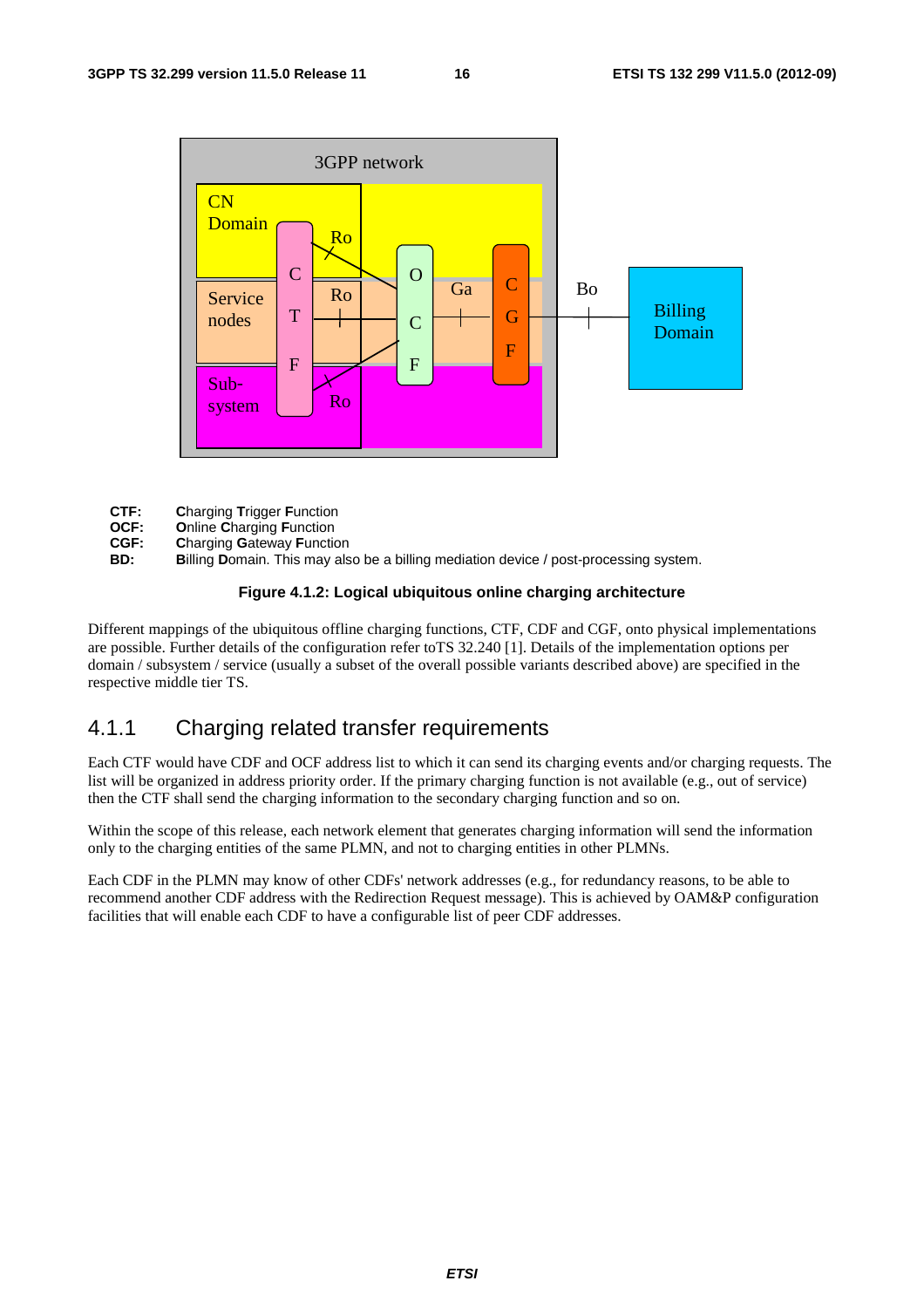# 5 3GPP charging applications requirements

# 5.1 Offline Charging Scenarios

### 5.1.1 Basic Principles

Offline charging for both events and sessions between CTF and the CDF is performed using the Rf reference point as defined in TS 32.240[1].

Two basic scenarios are used:

- Event based Charging;
- Session based Charging.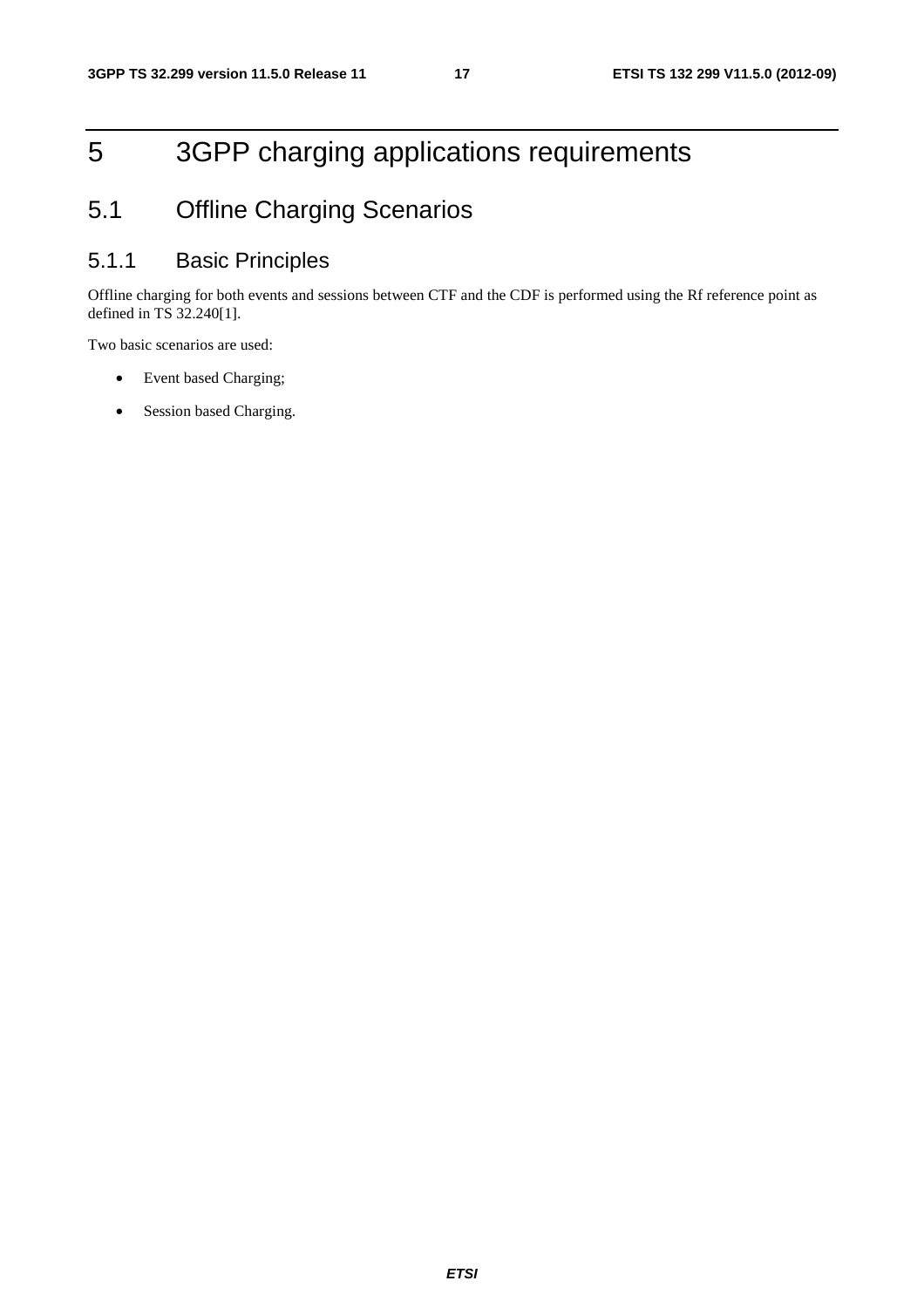### 5.1.1.1 Event based charging

In the following scenario, CTF asks the CDF to store event related charging data.



### **Figure 5.1.1.1: Event Based Charging**

- 1. **Request for resource usage:** UE-A requests the desired resource from the network element.
- 2. **Content/Service Delivery:** the network element delivers the content/service.
- 3. **Charging Data Generation:** the CTF generates charging data related to service delivery
- 4. **Record Charging Data Request:** the CTF requests the CDF to store event related charging data for CDR generation purposes.
- 5. **Process Request:** CDF stores received information. Whether the CDR is generated or not depends on CDR generation configuration.
- 6. **Record Charging Data Response:** the CDF informs the CTF that charging data was stored.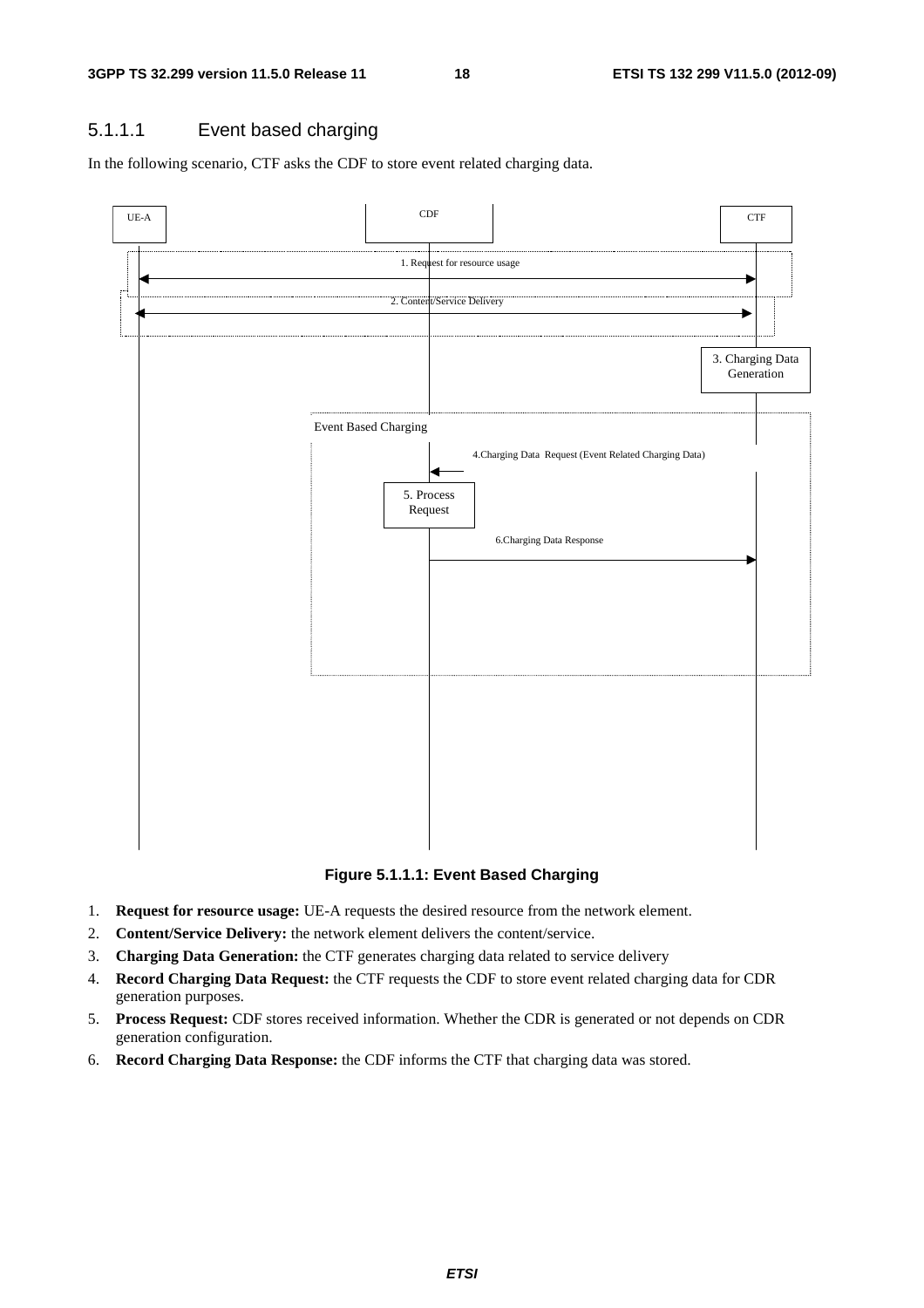### 5.1.1.2 Session based charging

In the following scenario, CTF asks the CDF to store session related charging data.



**Figure 5.1.1.2: Session based charging** 

- 1. **Request for resource usage:** UE-A requests the desired session from the network element.
- 2. **Session ongoing:** the network element establish the session
- 3. **Charging Data Generation:** the CTF generates charging data related to session.
- 4. **Record Charging Data Request:** the CTF requests the CDF to store session related charging data for CDR generation purposes.
- 5. **Process Request:** CDF stores received information. Whether the CDR is generated or not depends on CDR generation configuration.
- 6. **Record Charging Data Response:** the CDF informs the CTF that charging data was stored
- 7. **Charging Data Generation:** the CTF generates charging data related to session due of e.g. intermediate timer expiry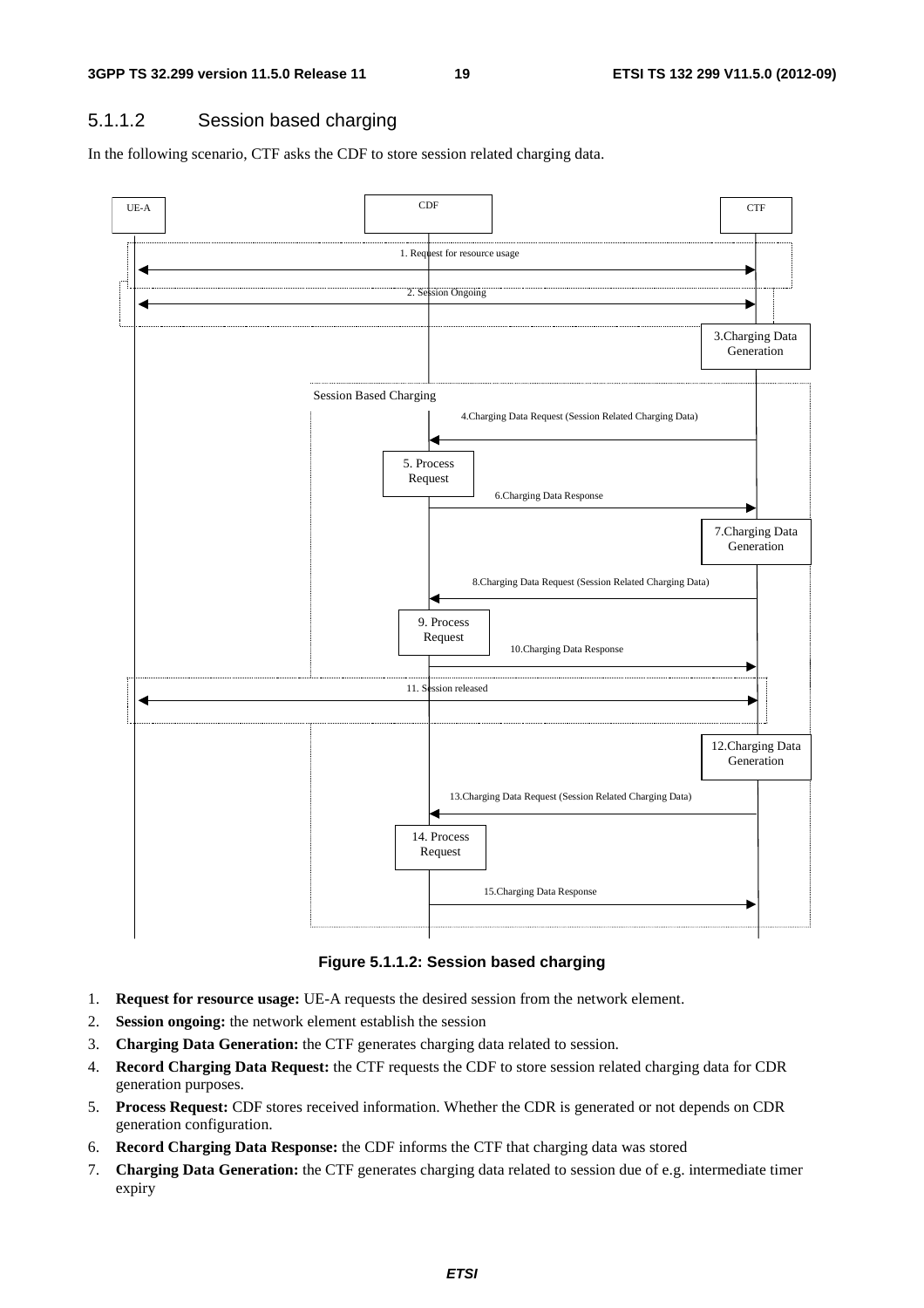- 8. **Record Charging Data Request:** the CTF requests the CDF to store session related charging data for CDR generation purposes.
- 9. **Process Request:** CDF stores received information. Whether the CDR is generated or not depends on CDR generation configuration.
- 10. **Record Charging Data Response:** the CDF informs the CTF that charging data was stored
- 11. **Session release:** the session is released
- 12. **Charging Data Generation:** the CTF generates charging data related to session due of session termination.
- 13. **Record Charging Data Request:** the CTF requests the CDF to store session related charging data for CDR generation purposes.
- 14. **Process Request:** CDF stores received information. Whether the CDR is generated or not depends on CDR generation configuration.
- 15. **Record Charging Data Response:** the CDF informs the CTF that charging data was stored.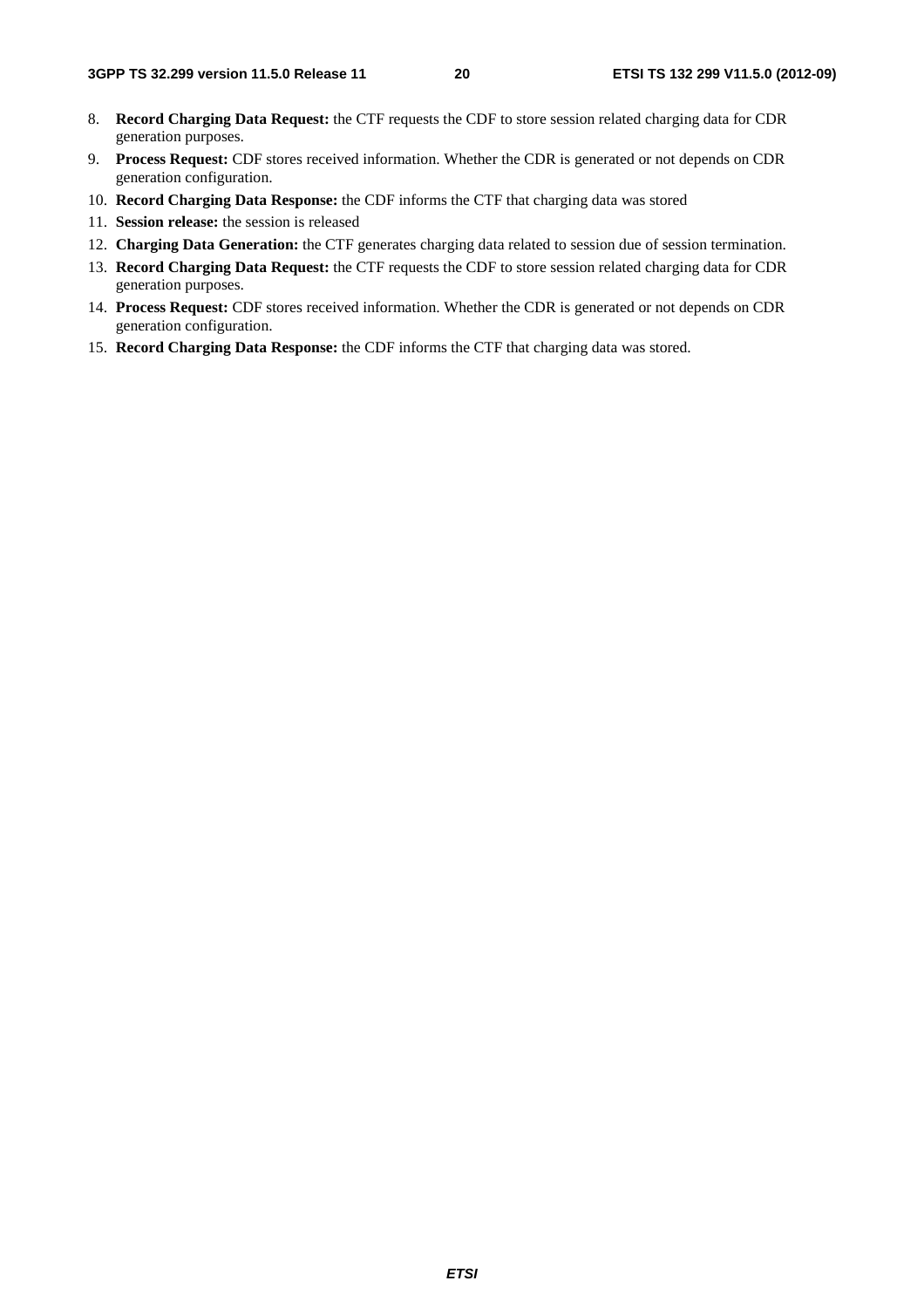### 5.1.2 Basic Operation

Event and session based Charging are performed by the use of the "*Charging Data Transfer*" operation:

- *"Charging Data Request"*; sent from  $CTF \rightarrow CDF$ After detecting a chargeable event, the CTF sends a Charging Data Request to the CDF.
- *"Charging Data Response"*; sent from  $CDF \rightarrow CTF$ The CDF replies with a Charging Data Response, which informs the CTF that charging data was received.

Table 5.1.2.1 and table 5.1.2.2 describe the content of these operations.

| <b>Charging Data Request</b> | Category       | <b>Description</b>                                                   |
|------------------------------|----------------|----------------------------------------------------------------------|
| Session Identifier           | м              | This field identifies the operation session.                         |
| <b>Originator Host</b>       | м              | This field contains the identification of the source point of the    |
|                              |                | operation and the realm of the operation originator.                 |
| <b>Originator Domain</b>     | м              | This field contains the realm of the operation originator.           |
| <b>Destination Domain</b>    | м              | This field contains the realm of the operation destination.          |
| <b>Operation Type</b>        | м              | This field defines the transfer type: event for event based charging |
|                              |                | and start, interim, stop for session based charging.                 |
| <b>Operation Number</b>      | м              | This field contains the sequence number of the transferred           |
|                              |                | messages.                                                            |
| Operation Identifier         | $O_M$          | The field corresponds to the unique operation identification.        |
| User Name                    | O <sub>C</sub> | The field contains the identification of the service user.           |
| <b>Operation Interval</b>    | O <sub>C</sub> |                                                                      |
| <b>Origination State</b>     | O <sub>C</sub> |                                                                      |
| <b>Origination Timestamp</b> | $O_{\rm C}$    | This field contains the time when the operation is requested.        |
| <b>Proxy Information</b>     | O <sub>C</sub> | This field contains the parameter of the proxy.                      |
| Route Information            | O <sub>C</sub> | This field contains the parameter of the route.                      |
| <b>Operation Token</b>       | $O_{M}$        | This field identifies the domain, subsystem or service and release.  |
| Service information          | $O_{M}$        | This parameter holds the individual service specific parameters as   |
|                              |                | defined in the corresponding 'middle tier' TS.                       |

#### **Table 5.1.2.1: Charging Data Request Content**

#### **Table 5.1.2.2: Charging Data Response Content**

| <b>Charging Data Response</b> | <b>Category</b> | <b>Description</b>                                                   |
|-------------------------------|-----------------|----------------------------------------------------------------------|
| Session Identifier            | м               | This field identifies the operation session.                         |
| <b>Operation Result</b>       | м               | This field identifies the result of the operation.                   |
| Originator Host               | м               | This field contains the identification of the source point of the    |
|                               |                 | operation and the realm of the operation originator.                 |
| Originator Domain             | М               | This field contains the realm of the operation originator.           |
| <b>Operation Type</b>         | м               | This field defines the transfer type: event for event based charging |
|                               |                 | and start, interim, stop for session based charging.                 |
| <b>Operation Number</b>       | м               | This field contains the sequence number of the transferred           |
|                               |                 | messages.                                                            |
| <b>Operation Identifier</b>   | Oм              | The field corresponds to the unique operation identification.        |
| <b>Operation Interval</b>     | O <sub>C</sub>  |                                                                      |
| <b>Error Reporting Host</b>   | O <sub>C</sub>  | If proxies exist between the accounting client and the accounting    |
|                               |                 | server this field contains the identity of the proxy that sent a     |
|                               |                 | response other than 2001 (Success).                                  |
| <b>Origination State</b>      | Oc.             |                                                                      |
| <b>Origination Timestamp</b>  | O <sub>C</sub>  | This field contains the time when the operation is requested.        |
| <b>Proxy Information</b>      | O <sub>C</sub>  | This field contains the parameter of the proxy.                      |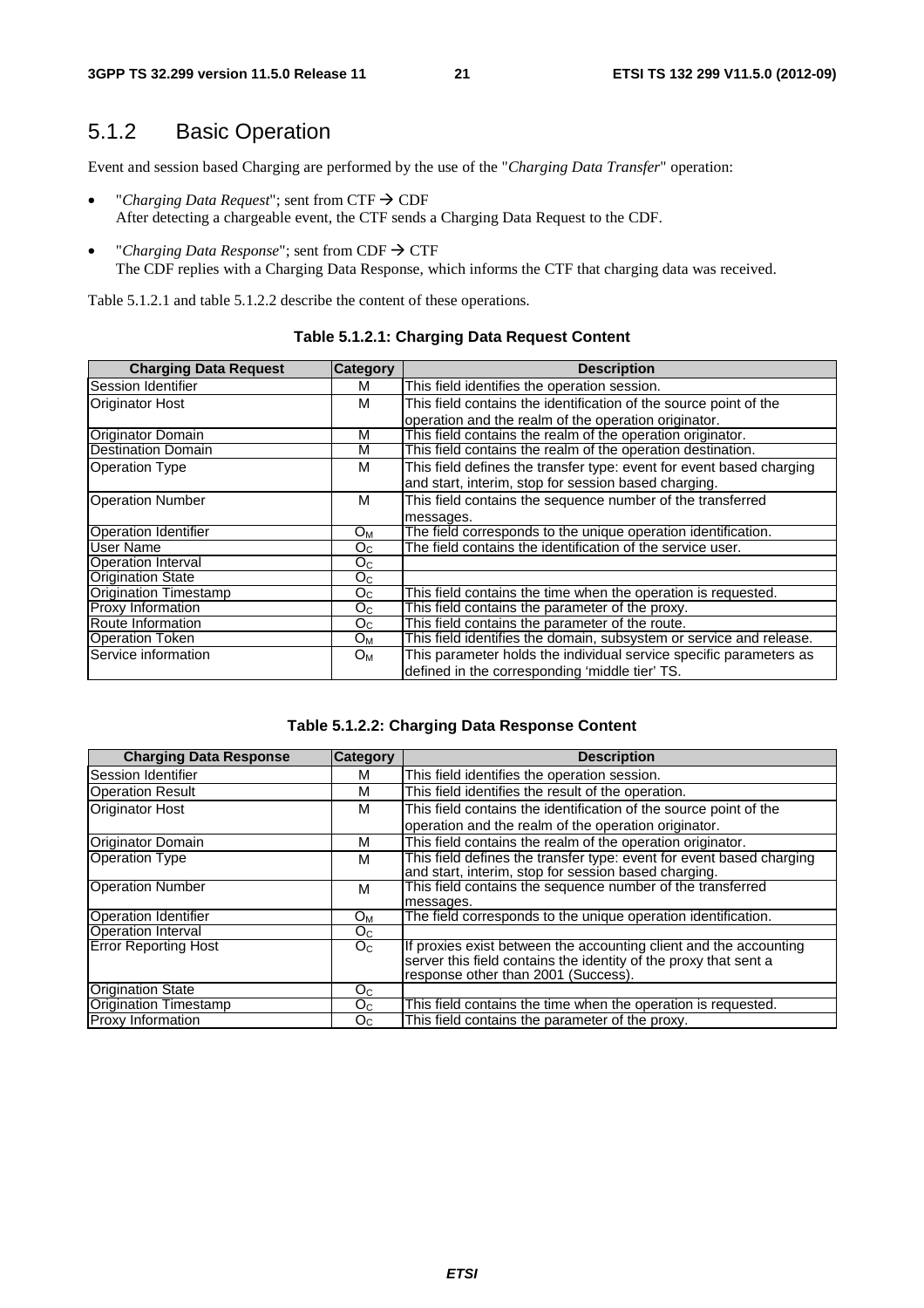### 5.2 Online Charging scenarios

Online charging for both events and sessions between CTF and the OCF is performed using the Ro reference point. The Ro reference point supports integrity protection and authentication for the case that the CTF is outside the operator domain.

### 5.2.1 Basic principles

There are two sub-functions for online charging that affect online charging principles and require a more detailed description: rating and unit determination. Both rating and unit determination can be implemented centralized, i.e. on the OCF, or decentralized, that is, on the CTF.

Unit determination refers to the calculation of the number of non-monetary units (service units, data volume, time and events) that shall be assigned prior to starting service delivery.

- With Centralized Unit Determination, the OCF determines the number of non-monetary units that a certain service user can consume based on a service identifier received from the CTF.
- With the Decentralized Unit Determination approach, the CTF determines itself how many units are required to start service delivery, and requests these units from the OCF.

After checking the service user's account balance, the OCF returns the number of granted units to the CTF. The CTF is then responsible for the supervision of service delivery. Particularly, the CTF shall limit service delivery to the corresponding number of granted units.

Rating refers to the calculation of a price out of the non-monetary units calculated by the unit determination function.

- With the Centralized Rating approach, the CTF and the OCF exchange information about non-monetary units. The OCF translates these units into monetary units.
- With the Decentralized Rating approach, the corresponding rating control is performed within the CTF. Consequently, CTF and OCF exchange information about monetary units.

Three cases for online charging can be distinguished: immediate event charging (IEC), event charging with unit reservation (ECUR) and session charging with unit reservation (SCUR). These cases are further described in TS 32.240 [1].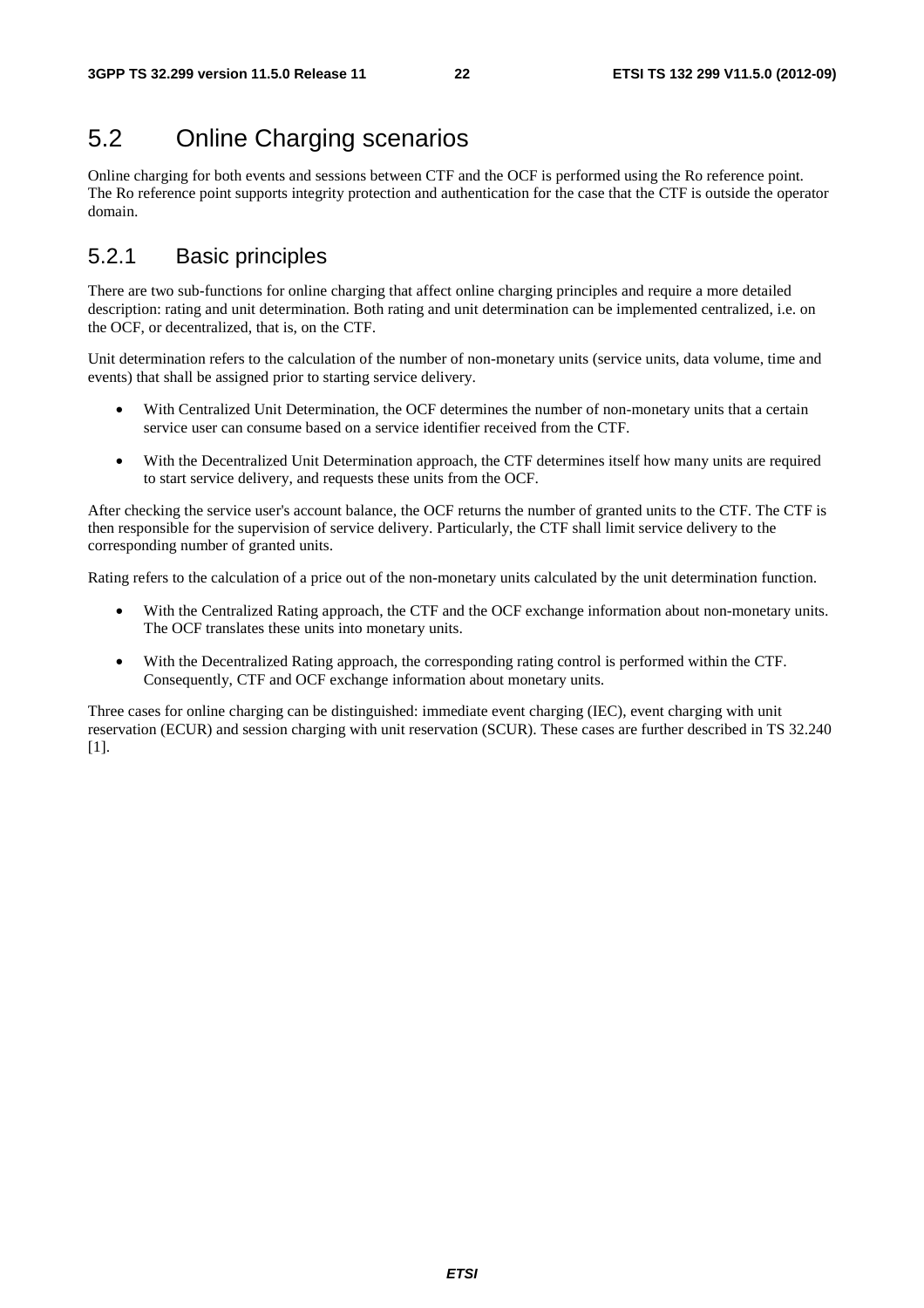### 5.2.2 Charging Scenarios

In order to perform event charging via Ro, the scenarios between the involved entities UE-A, OCF and CTF need to be defined. The charging flows shown in this subclause include scenarios with immediate event charging and event charging with reservation. In particular, the following cases are shown:

- 1 Immediate Event Charging
	- a) Decentralized Unit Determination and Centralized Rating
	- b) Centralized Unit Determination and Centralized Rating
	- c) Decentralized Unit Determination and Decentralized Rating
- 2 Event charging with Reservation
	- a) Decentralized Unit Determination and Centralized Rating
	- b) Centralized Unit Determination and Centralized Rating
	- c) Decentralized Unit Determination and Decentralized Rating
- 3 Session charging with Reservation
	- a) Decentralized Unit Determination and Centralized Rating
	- b) Centralized Unit Determination and Centralized Rating
	- c) Decentralized Unit Determination and Decentralized Rating

The combination of Centralized Unit Determination with Decentralized Rating is not possible.

### 5.2.2.1 Immediate Event Charging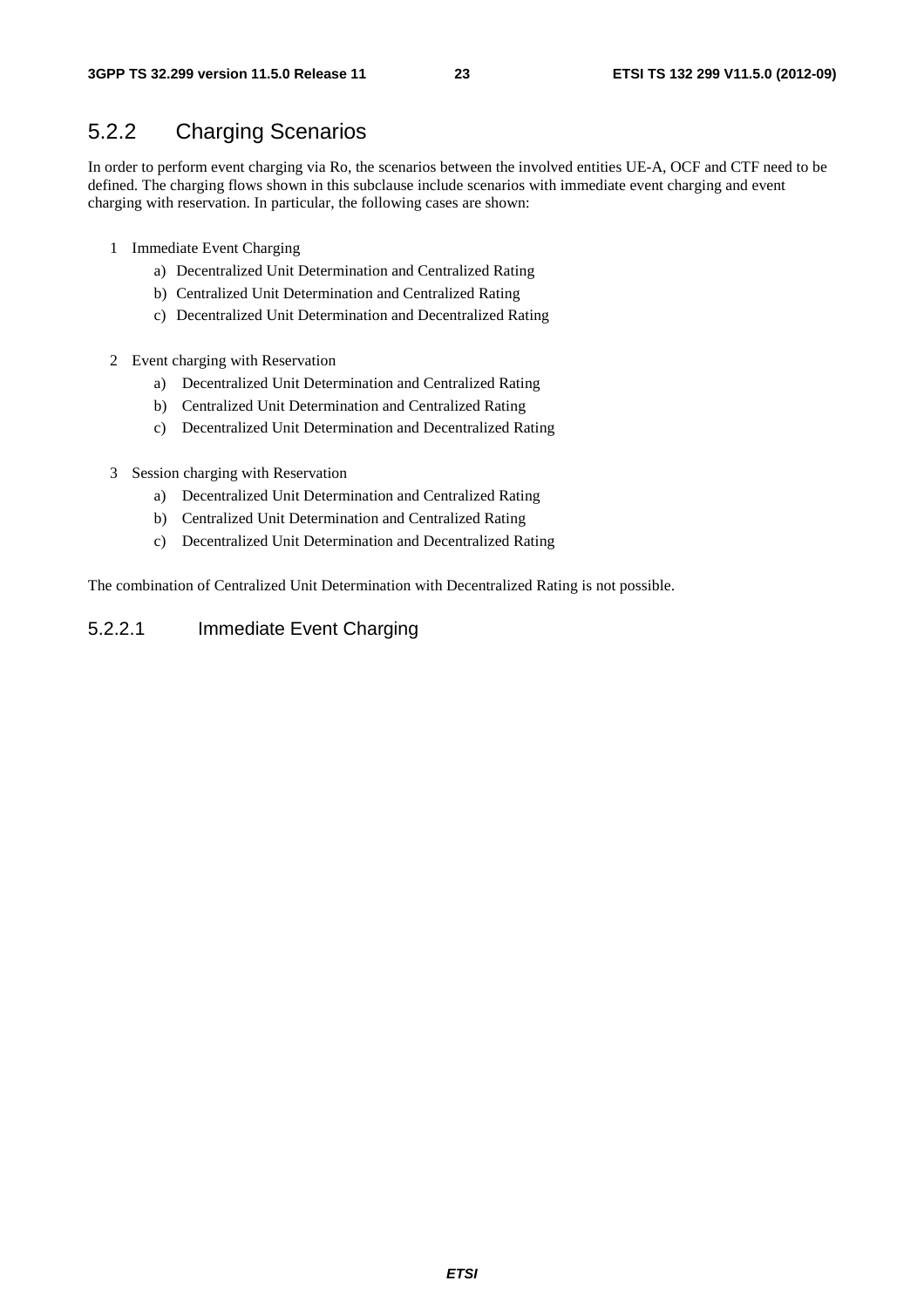### 5.2.2.1.1 Decentralized Unit Determination and Centralized Rating

In the following scenario, CTF asks the OCF to assign a defined number of units.



### **Figure 5.2.2.1.1: Immediate Event Charging with Centralized Rating and Decentralized Unit Determination**

- 1. **Request for resource usage:** UE-A requests the desired resource from the network element.
- 2. **Units Determination:** depending on the requested service the CTF determines the number of units accordingly.
- 3. **Debit Units Request:** the CTF requests the OCF to assign the defined number of units.
- 4. **Rating Control:** assisted by the rating entity the OCF calculates the number of monetary units that represents the price for the number of units determined in item 2.
- 5. **Account Control:** provided that the user's credit balance is sufficient, the OCF triggers the deduction of the calculated amount from the subscriber's account.
- 6. **Debit Units Response:** the OCF informs the CTF of the number of granted units.
- 7. **Content/Service Delivery:** the CTF delivers the content/service at once, in fractions or in individually chargeable items, corresponding to the number of granted units.
- 8. **Credit Unit Control (cont.):** this function block is optional and a replication of items 2 to 6.
- 9. **Content/Service Delivery (cont.):** the continuation of content delivery occurs in correspondence with the occurrence of item 8.
- 10. **Session released:** Session is released.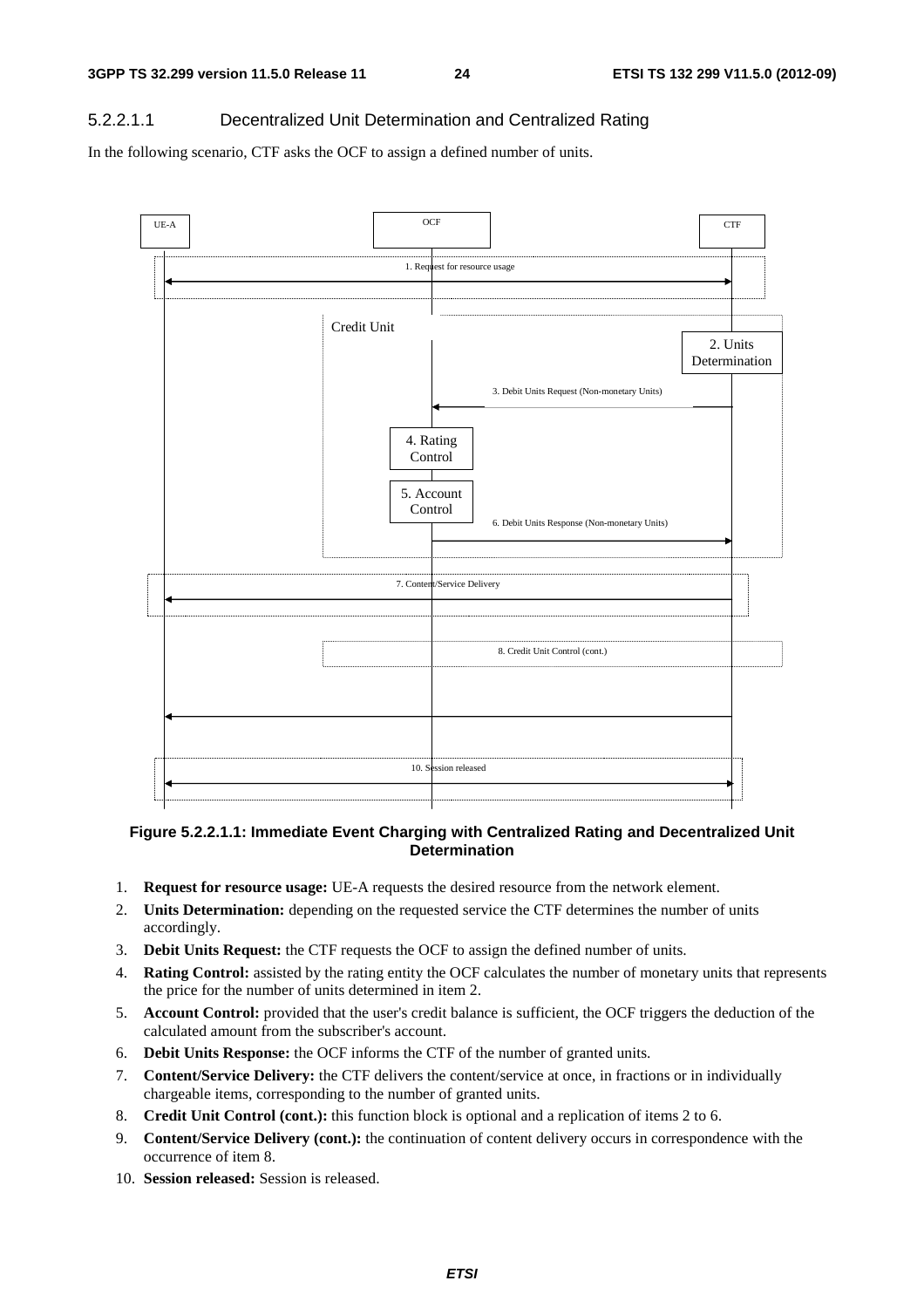### 5.2.2.1.2 Centralized Unit Determination and Centralized Rating

In the following scenario, CTF asks the OCF to assign units based on the service identifier specified by the CTF.



#### **Figure 5.2.2.1.2: Immediate Event Charging with Centralized Rating and Centralized Unit Determination**

- 1. **Request for resource usage:** The UE-A requests the desired resource or content from the network element.
- 2. **Debit Units Request:** depending on the service requested by the UE-A, the CTF selects the service identifier and forwards the Debit Units Request to the OCF.
- 3. **Units Determination:** the OCF determines the number of non-monetary units needed for the content/service delivery, based on the received service key.
- 4. **Rating Control:** assisted by the rating entity the OCF calculates the number of monetary units that represent the price for the number of units determined in item 3.
- 5. **Account Control:** provided that the user's credit balance is sufficient, the OCF triggers the deduction of the calculated amount from the subscriber's account.
- 6. **Debit Units Response:** the OCF informs the CTF of the number of granted units. This includes the case where the number of units granted indicates the permission to render the service that was identified by the received service key.
- 7. **Content/Service Delivery:** the CTF delivers the content/service at once, in fractions or in individually chargeable items, corresponding to the number of granted units.
- 8. **Credit Service Control (cont.):** this function block is optional and a replication of items 2 to 6.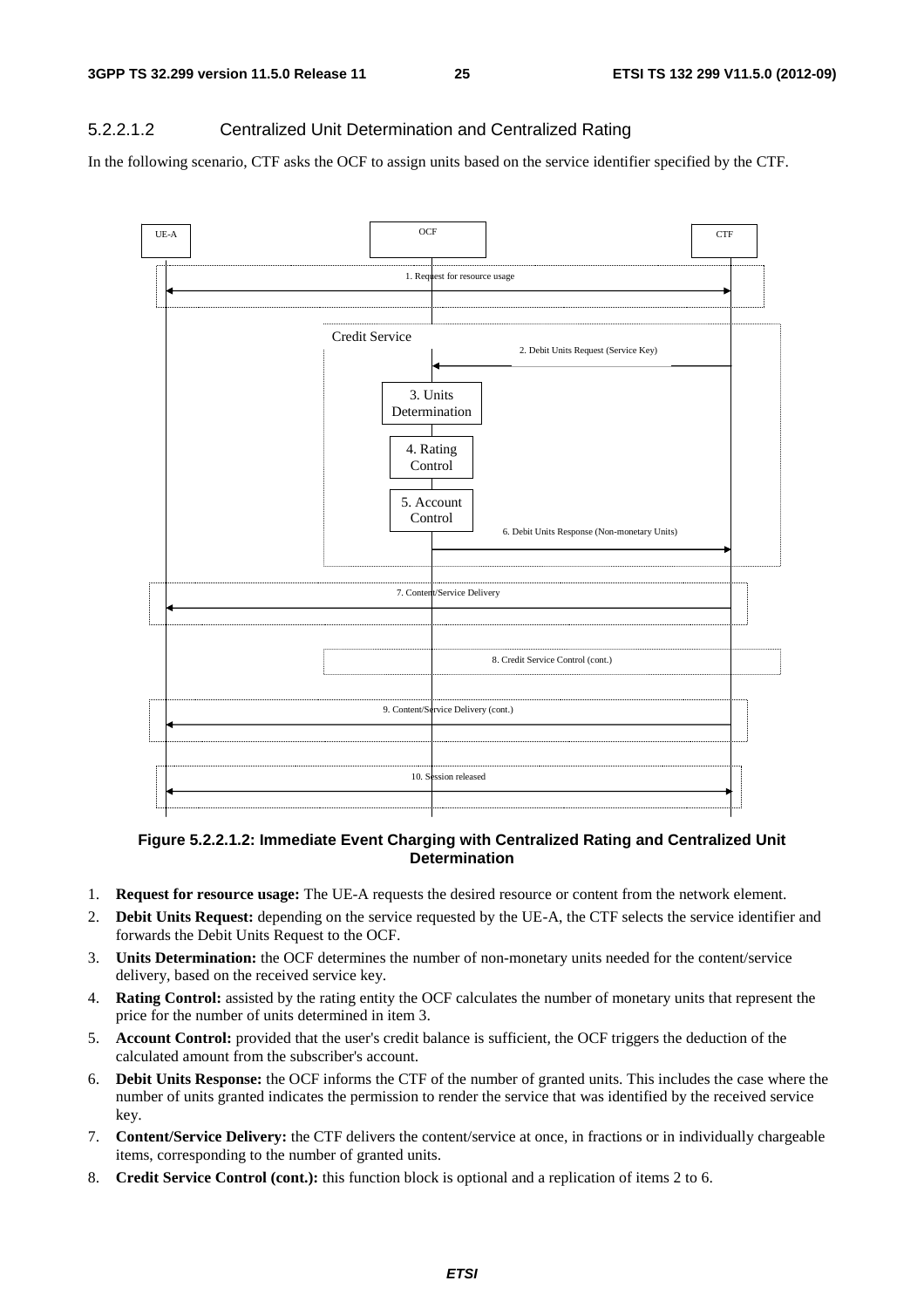- 9. **Content/Service Delivery (cont.):** the continuation of content delivery occurs in correspondence with the occurrence of item 8.
- 10. **Session released:** the session is released.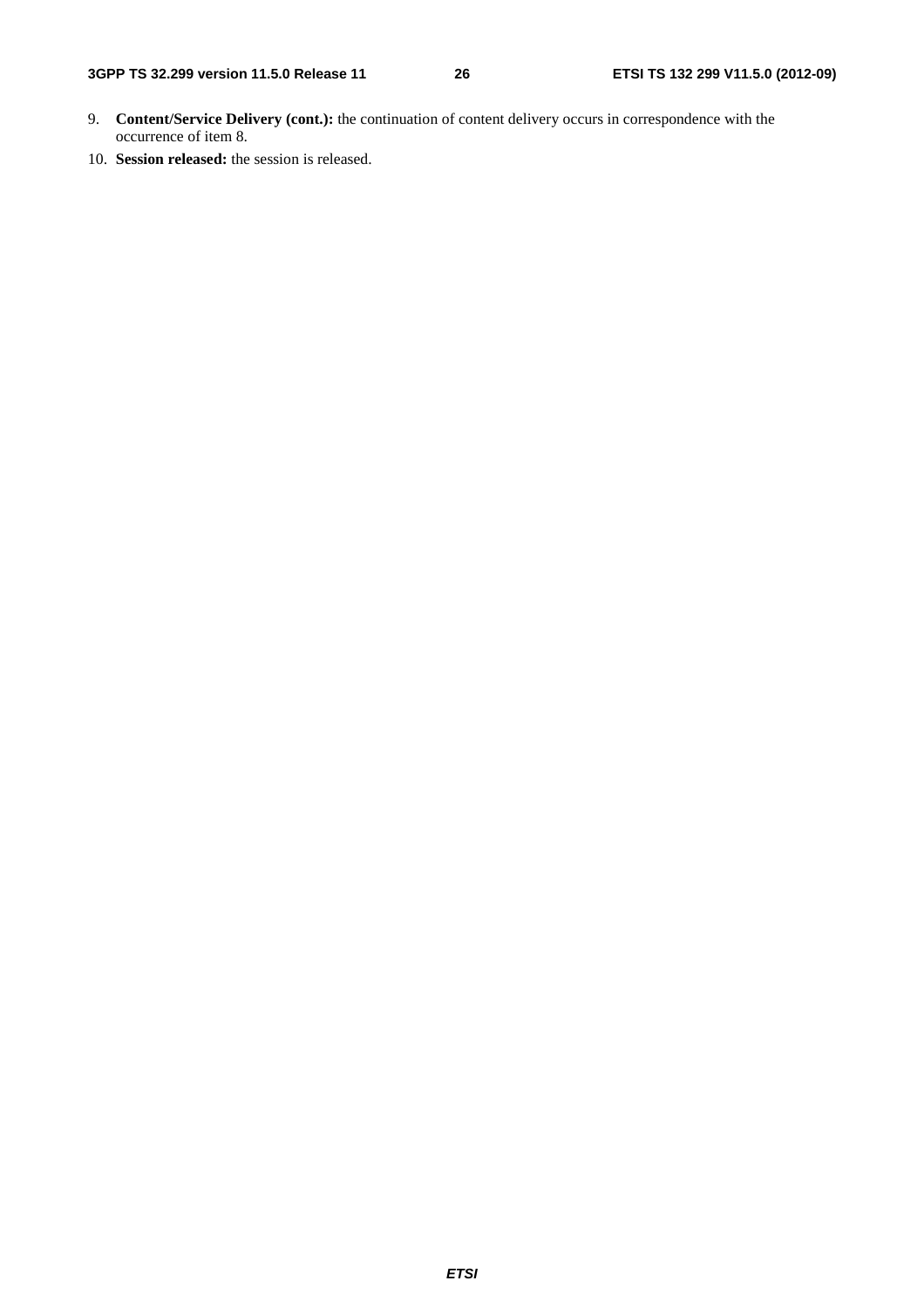### 5.2.2.1.3 Decentralized Unit Determination and Decentralized Rating

In the following scenario, the CTF asks the OCF to assure the deduction of an amount of the specified number of monetary units from the subscriber's account.



#### **Figure 5.2.2.1.3: Immediate Event Charging with Decentralized Rating and Decentralized Unit Determination**

- 1. **Request for resource usage:** The UE-A requests the desired content from the network element.
- 2. **Units Determination:** depending on the service requested by the UE-A, the CTF determines the number of units accordingly.
- 3. **Rating Control:** the CTF calculates the number of monetary units that represent the price for the number of units determined in item 2.
- 4. **Debit Units Request:** the CTF requests the OCF to assure the deduction of an amount corresponding to the calculated number of monetary units from the subscriber's account.
- 5. **Account Control:** provided that the user's credit balance is sufficient, the OCF triggers the deduction of the calculated amount from the subscriber's account.
- 6. **Debit Units Response:** the OCF indicates to the CTF the number of deducted monetary units.
- 7. **Content/Service Delivery:** the CTF delivers the content/service at once, in fractions or in individually chargeable items, corresponding to the number of units as specified in items 2 and 3.
- 8. **Credit Amount Control (cont.):** this function block is optional and a replication of items 2 to 6.
- 9. **Content/Service Delivery (cont.):** the continuation of content delivery occurs in correspondence with the occurrence of item 8.
- 10. **Session released:** the session is released.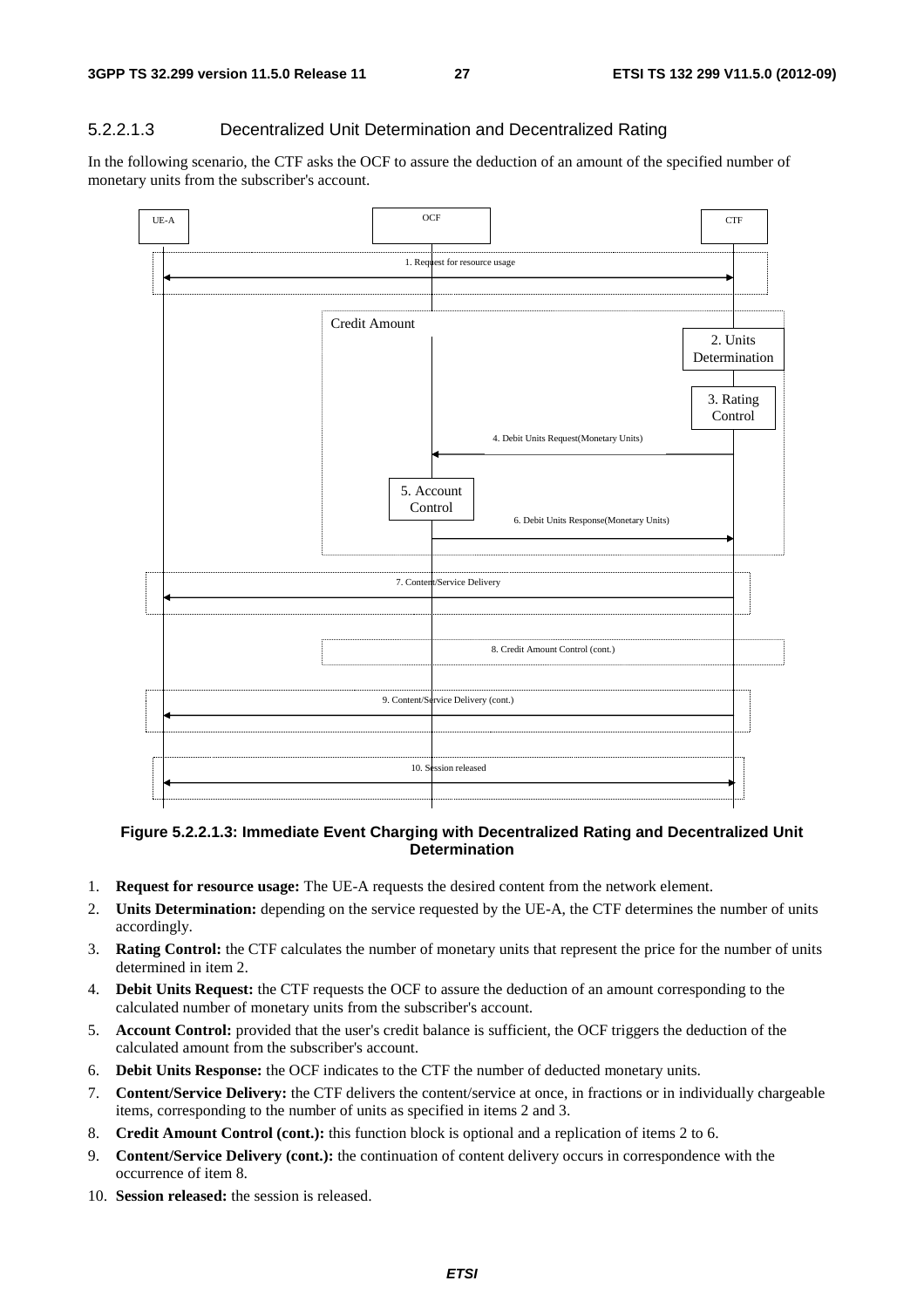### 5.2.2.1.4 Further Options

In addition to the flows that are specified in the previous subclauses, the Debit Unit operation may alternatively be carried out concurrently with service delivery, or after completion of service delivery.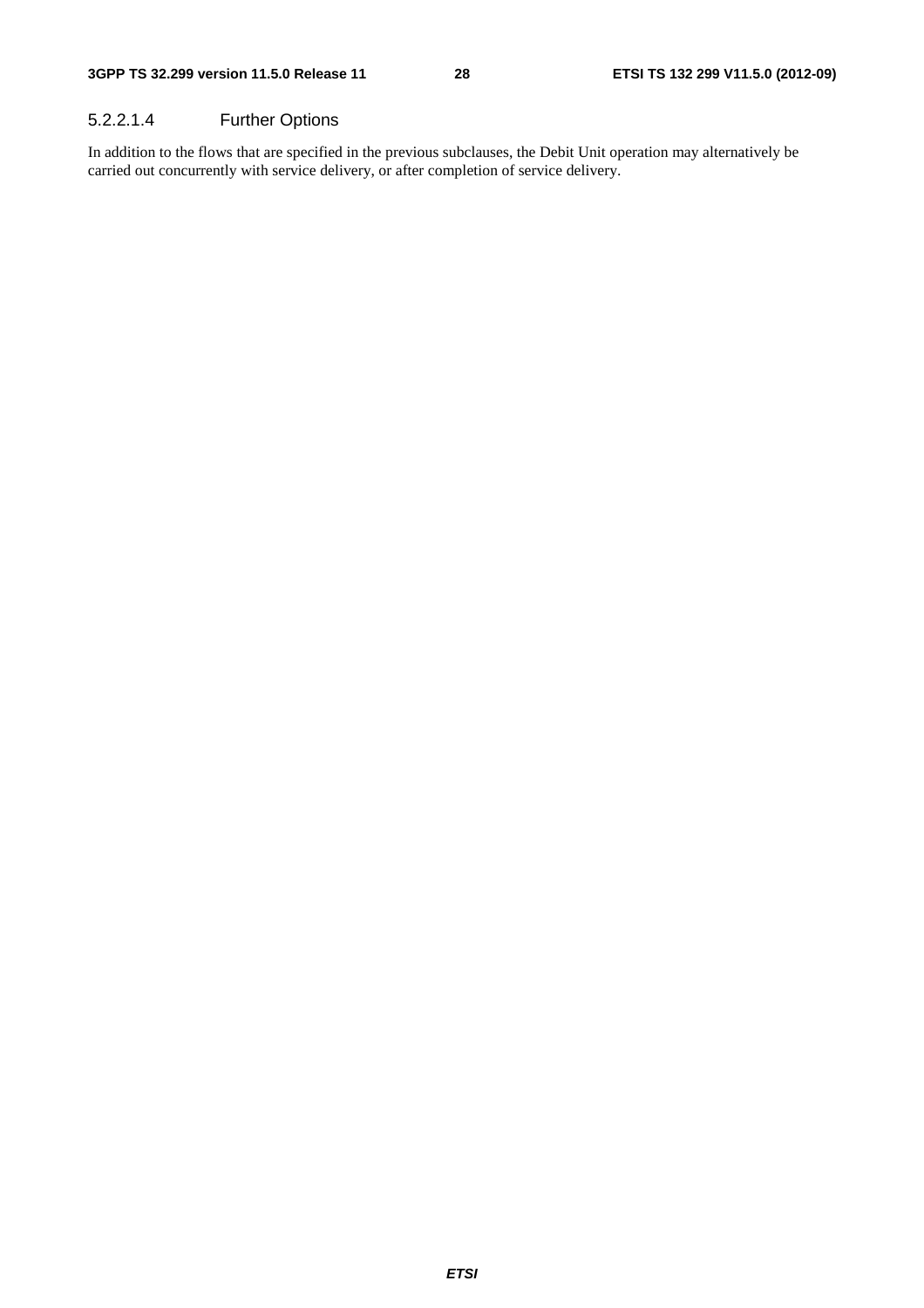### 5.2.2.2 Event Charging with Reservation

### 5.2.2.2.1 Decentralized Unit Determination and Centralized Rating

In the following scenario, the CTF requests the reservation of units prior to service delivery. An account debit operation is carried out following the conclusion of service delivery.



### **Figure 5.2.2.2.1: Event Charging with Reservation / Decentralized Unit Determination and Centralized Rating**

- 1. **Request for resource usage:** The UE-A requests the desired content/service from the NE.
- 2. **Units Determination:** depending on the requested service the CTF determines the number of units accordingly.
- 3. **Reserve Units Request:** the CTF requests the OCF to reserve the number of units determined in item 2.
- 4. **Rating Control:** assisted by the rating entity the OCF calculates the number of monetary units that represents the price for the number of units determined in item 2.
- 5. **Account Control:** the OCF checks whether the user's account balance is sufficient for the requested reservation.
- 6. **Reservation Control:** if the user's account balance is sufficient then the corresponding reservation is made.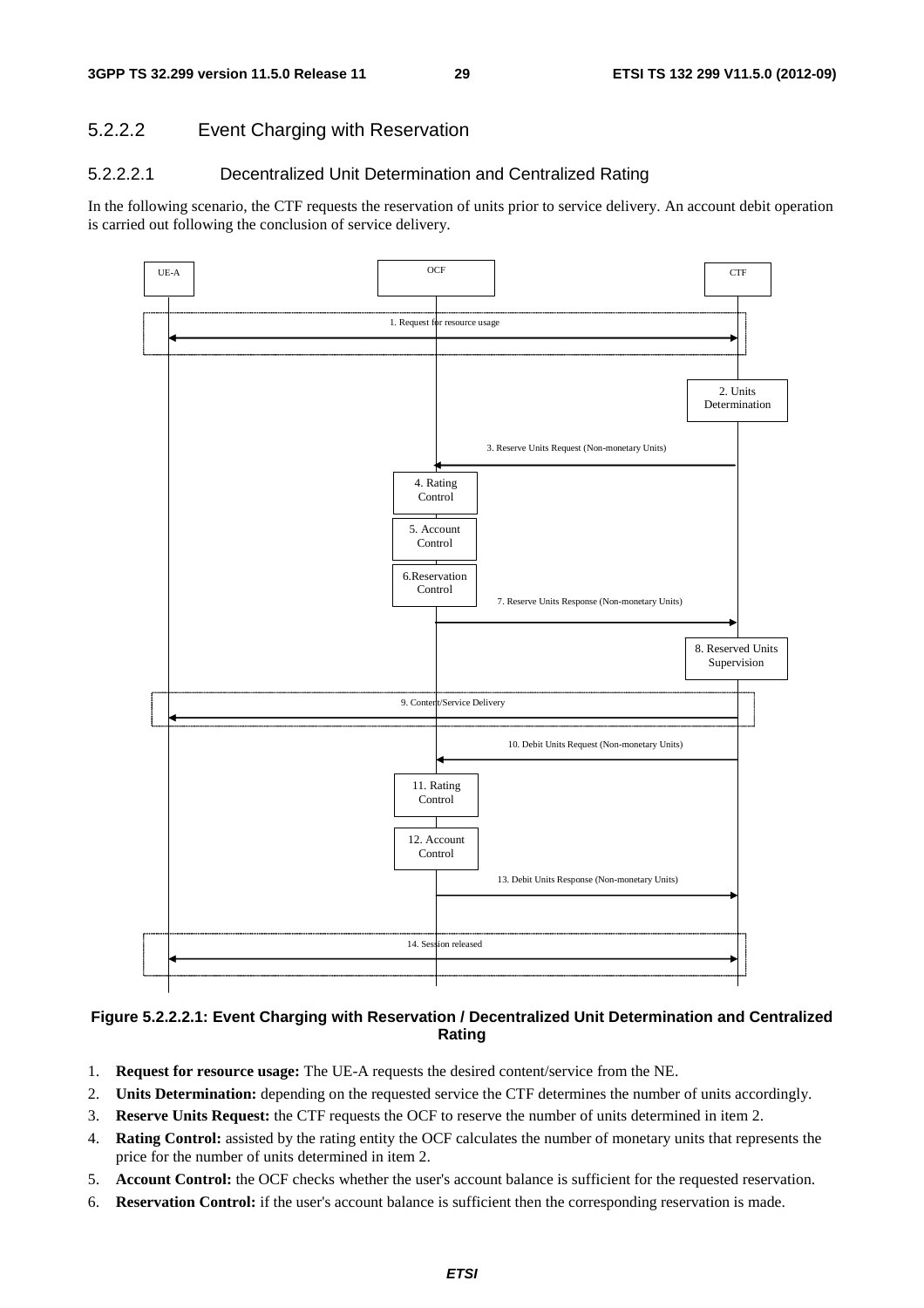- 7. **Reserve Units Response:** the OCF informs the CTF of the reserved number of units.
- 8. **Reserved Units Supervision:** simultaneously with the service delivery, the CTF monitors the consumption of the reserved units.
- 9. **Content/Service Delivery:** the CTF delivers the content/service at once, in fractions or in individually chargeable items, corresponding to the reserved number of units.
- 10. **Debit Units Request:** the CTF requests the OCF to assure the deduction of an amount corresponding to the consumed number of units from the subscriber's account. In the case that no further units are required for this service, an appropriate indication triggering the release of the remaining reservation is given.
- 11. **Rating Control:** assisted by the rating entity the OCF calculates the number of monetary units to deduct from the subscriber's account.
- 12. **Account Control:** the OCF triggers the deduction of the calculated amount from the subscriber's account.
- 13. **Debit Units Response:** the OCF informs the CTF of the actually deducted units.
- 14. **Session Release:** the session is released.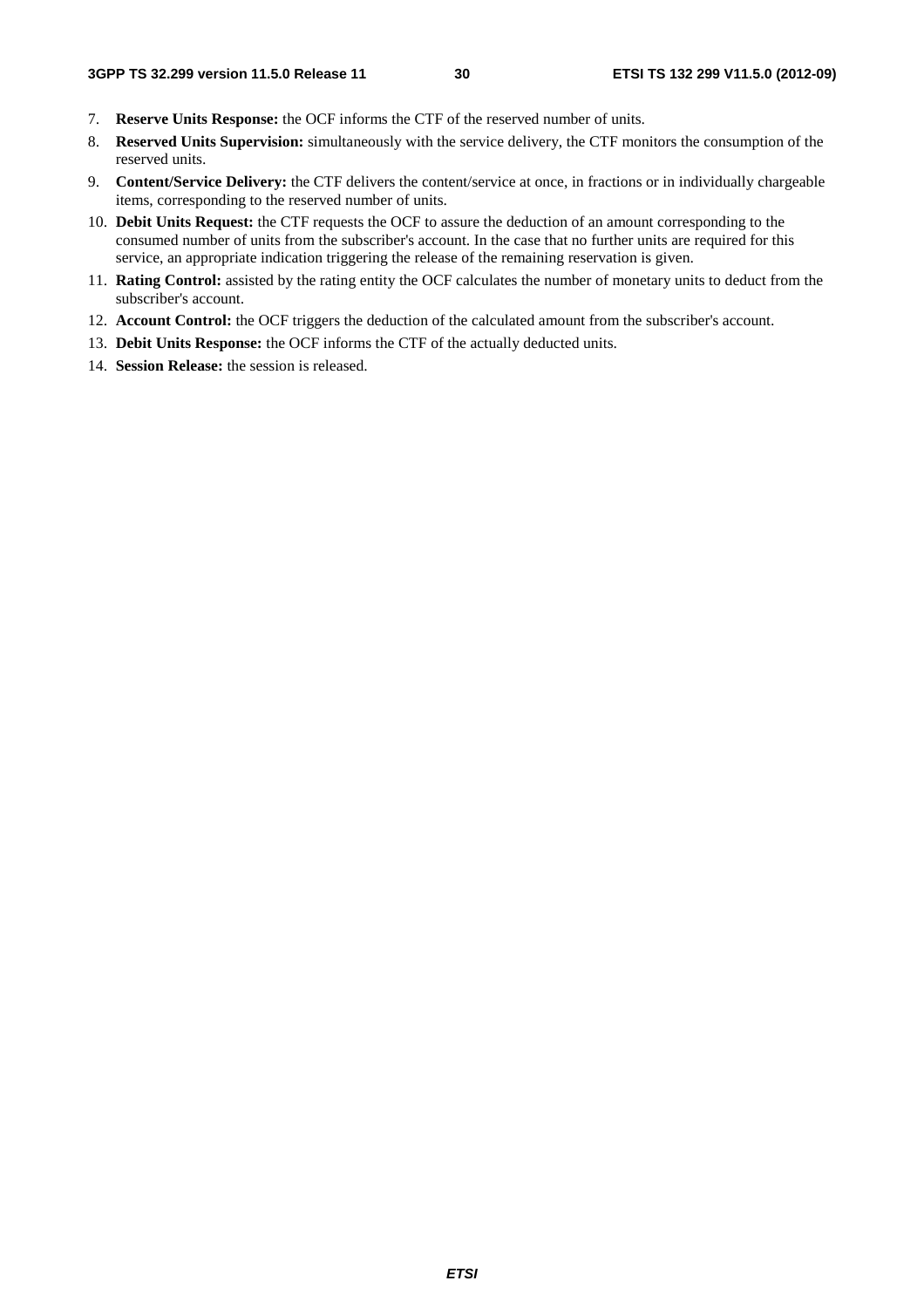### 5.2.2.2.2 Centralized Unit Determination and Centralized Rating

In the following scenario, the CTF requests the OCF to reserve units based on the service identifier specified by the CTF. An account debit operation is carried out following the conclusion of service delivery.



### **Figure 5.2.2.2.2: Event Charging with Reservation / Centralized Unit Determination and Centralized Rating**

- 1. **Request for resource usage:** The UE-A requests the desired content from the CTF.
- 2. **Reserve Units Request:** depending on the service requested by the UE-A, the CTF selects the service identifier and forwards the Reserve Units Request to the OCF.
- 3. **Units Determination:** the OCF determines the number of non-monetary units needed for the content/service delivery, based on the received service key.
- 4. **Rating Control:** assisted by the rating entity the OCF calculates the number of monetary units that represent the price for the number of units determined in item 3.
- 5. **Account Control:** the OCF checks whether the user's account balance is sufficient for the requested reservation.
- 6. **Reservation Control:** if the user's account balance is sufficient, then the corresponding reservation is made.
- 7. **Reserve Units Response:** the OCF informs the CTF of the reserved number of units. This includes the case where the number of units reserved indicates the permission to render the service that was identified by the received service key.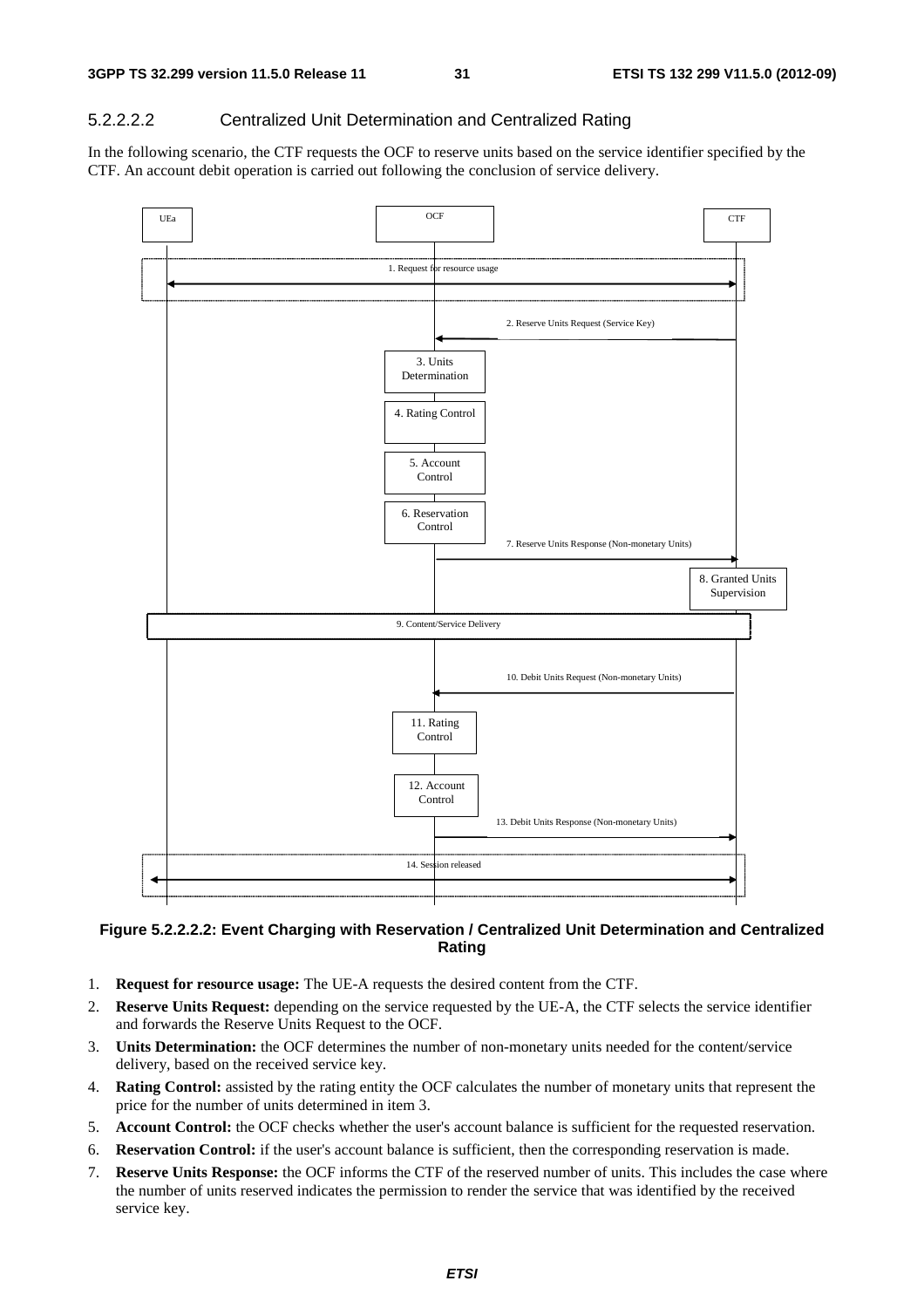- 8. **Granted Units** Supervision**:** simultaneously with the service delivery, the CTF monitors the consumption of the reserved units.
- 9. **Content/Service Delivery:** the CTF delivers the content/service at once, in fractions or in individually chargeable items, corresponding to the reserved number of units.
- 10. **Debit Units Request:** the CTF provides according to previous Reserve Units Response the request to deduct the amount of units corresponding to the consumed number of units.
- **11. Rating Control:** assisted by the rating entity the OCF calculates the number of monetary units to deduct from the subscriber's account.
- 12. **Account Control:** the OCF triggers the deduction of the calculated amount from the subscriber's account.
- **13. Debit Units Response:** the OCF informs the CTF of the actually deducted units.
- 14. **Session Released:** the session is released.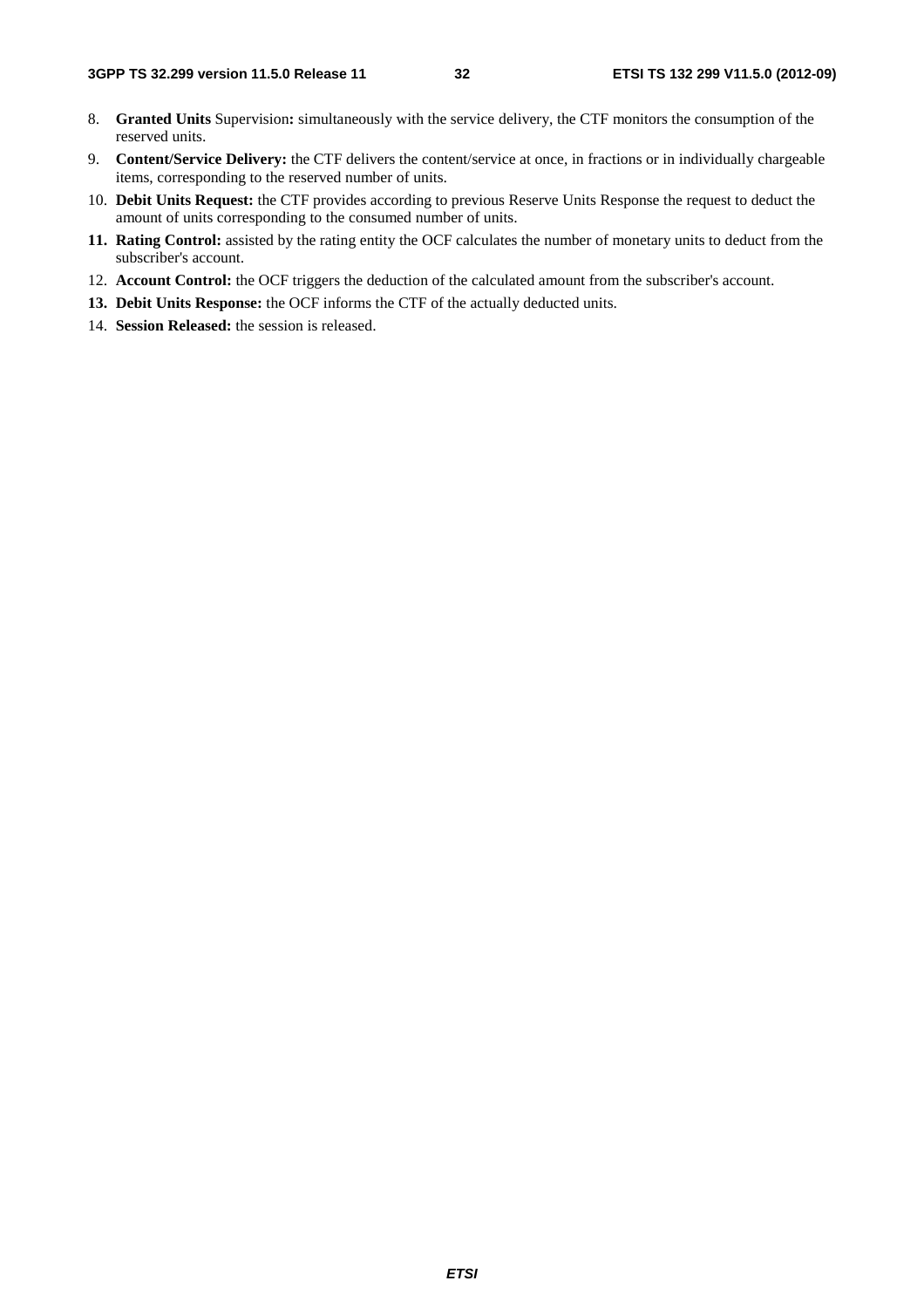### 5.2.2.2.3 Decentralized Unit Determination and Decentralized Rating

In the following scenario, the CTF request the OCF to assure the reservation of an amount of the specified number of monetary units from the subscriber's account. An account debit operation that triggers the deduction the amount from the subscriber's account is carried out following the conclusion of service delivery.



#### **Figure 5.2.2.2.3: Event Charging with Reservation / Centralized Unit Determination and Centralized Rating**

- 1. **Request for resource usage:** The UE-A requests the desired content from the CTF.
- 2. **Units Determination:** depending on the service requested by the UE-A, the CTF determines the number of units accordingly.
- 3. **Rating Control:** the CTF calculates the number of monetary units that represent the price for the number of units determined in item 2.
- 4. **Reserve Units Request:** the CTF requests the OCF to assure the reservation of an amount corresponding to the calculated number of monetary units from the subscriber's account.
- 5. **Account Control:** the OCF checks whether the user's account balance is sufficient for the requested reservation.
- 6. **Reservation Control:** if the user's credit balance is sufficient, then the corresponding reservation is made.
- **7. Reserve Units Response:** the OCF informs the CTF of the reserved number of monetary units.
- 8. **Budget Control:** simultaneously with the service delivery, the CTF monitors the consumption of the granted amount.
- 9. **Content/Service Delivery:** the CTF delivers the content/service at once, in fractions or in individually chargeable items, corresponding to the number of units.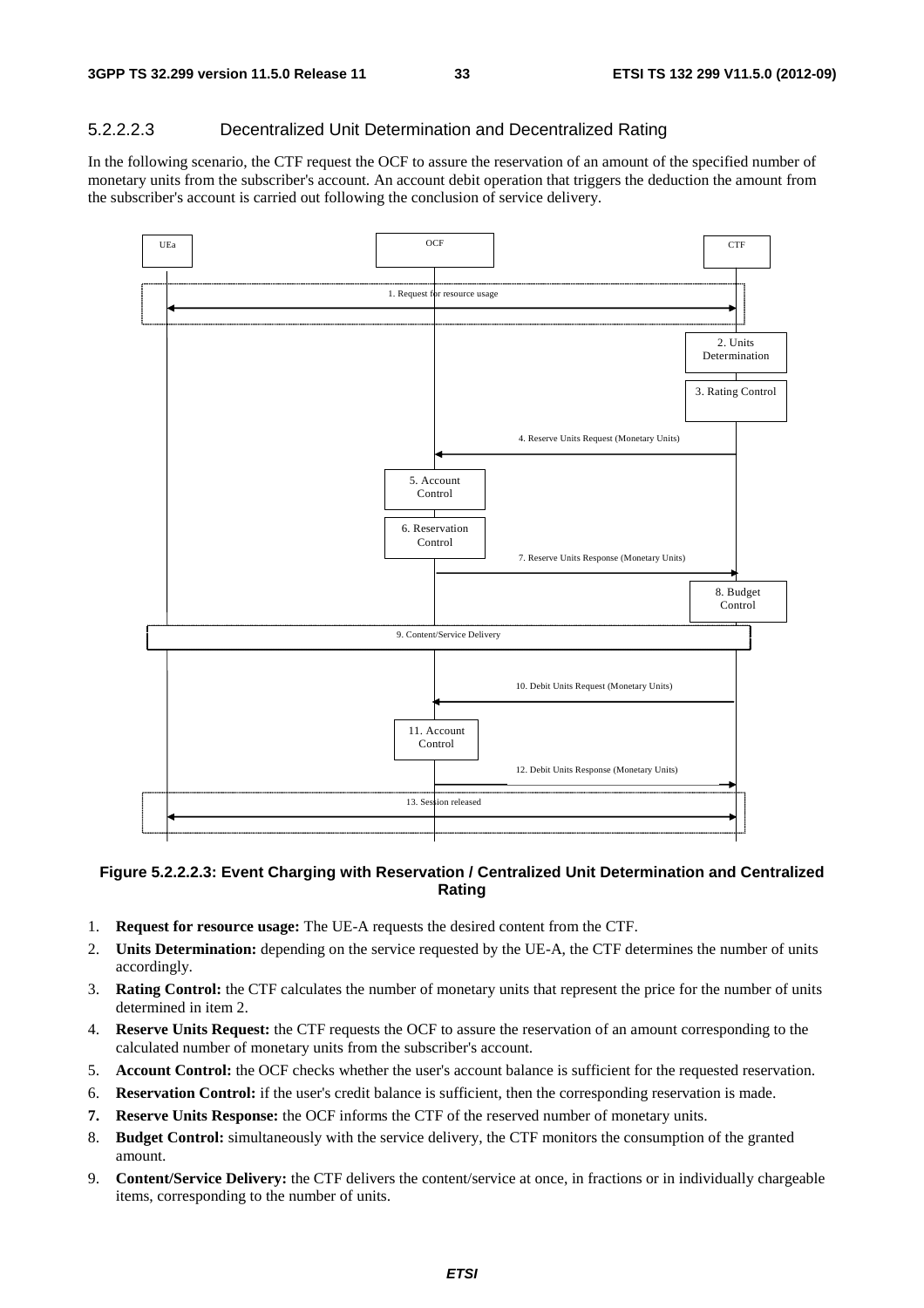- **10. Debit Units Request:** the CTF requests the OCF to assure the deduction of an amount corresponding to the consumed number of monetary units from the subscriber's account.
- 11. **Account Control:** the OCF triggers the deduction of the consumed amount from the subscriber's account.
- **12. Debit Units Response:** the OCF indicates to the CTF the number of deducted monetary units.
- 13. **Session Released:** the session is released.

### 5.2.2.3 Session charging with Reservation

#### 5.2.2.3.1 Decentralized Unit Determination and Centralized Rating

In the following scenario, the CTF requests the reservation of units prior to session supervision. An account debit operation is carried out following the conclusion of session termination.



### **Figure 5.2.2.3.1: Session Charging with Reservation / Decentralized Unit Determination and Centralized Rating**

1. **Request for resource usage:** The UE-A requests session establishment from the CTF.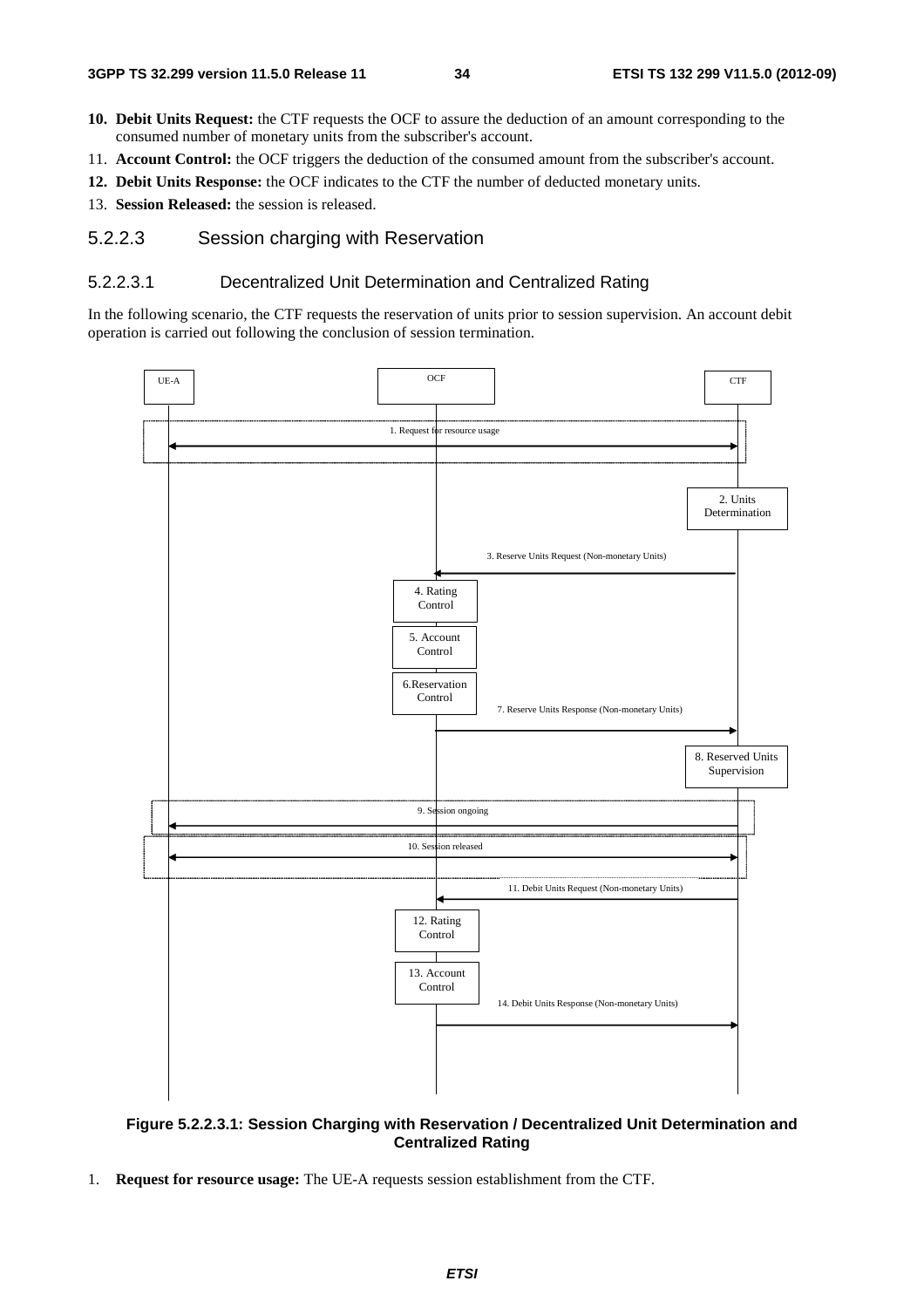- 2. **Units Determination:** depending on the requested type of the session the CTF determines the number of units accordingly.
- 3. **Reserve Units Request:** the CTF requests the OCF to reserve the number of units determined in item 2
- 4. **Rating Control:** assisted by the rating entity the OCF calculates the number of monetary units that represents the price for the number of units determined in item 2.
- 5. **Account Control:** the OCF checks whether the user's account balance is sufficient for the requested reservation.
- 6. **Reservation Control:** if the user's account balance is sufficient then the corresponding reservation is made.
- 7. **Reserve Units Response:** the OCF informs the CTF of the reserved number of units.
- 8. **Reserved Units Supervision:** simultaneously with the ongoing session, the CTF monitors the consumption of the reserved units.
- 9. **Session ongoing:** the CTF maintains the session. One or more debit and reserve operations may be performed when the session is ongoing.
- 10. **Session Release:** the session is released
- 11. **Debit Units Request:** the CTF requests the OCF to assure the deduction of an amount corresponding to the consumed number of units from the subscriber's account.
- 12. **Rating Control:** assisted by the rating entity the OCF calculates the number of monetary units to deduct from the subscriber's account.
- 13. **Account Control:** the OCF triggers the deduction of the calculated amount from the subscriber's account.
- 14. **Debit Units Response:** the OCF informs the CTF of the actually deducted units.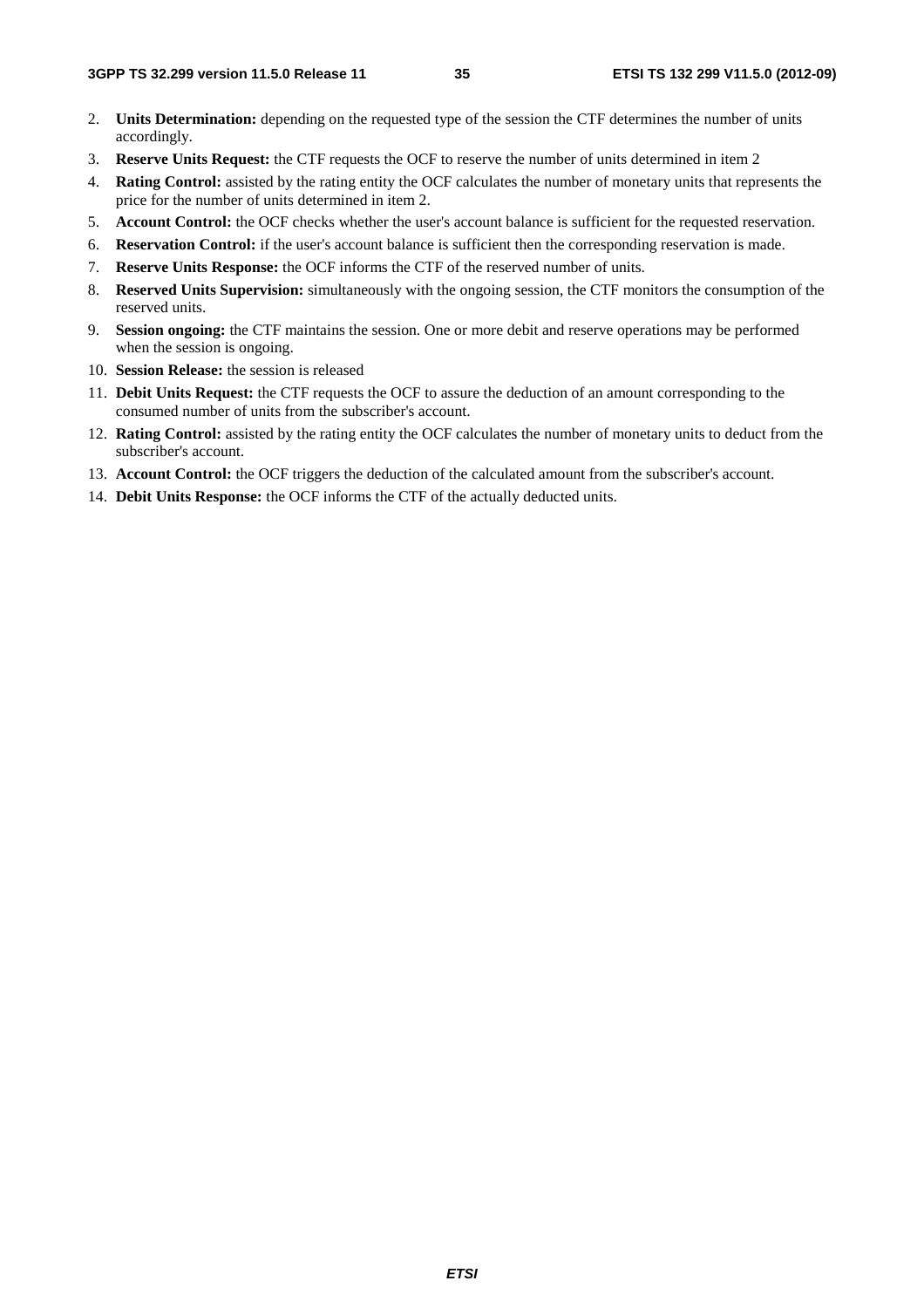#### 5.2.2.3.2 Centralized Unit Determination and Centralized Rating

In the following scenario, the CTF requests the OCF to reserve units based on the session identifiers specified by the CTF. An account debit operation is carried out following the conclusion of session.



#### **Figure 5.2.2.3.2: Session Charging with Reservation / Centralized Unit Determination and Centralized Rating**

- 1. **Request for resource usage:** The UE-A requests the session establishment from the CTF.
- 2. **Reserve Units Request:** depending on the requested type of the session by the UE-A, the CTF selects the service identifier and forwards the Reserve Units Request to the OCF.
- 3. **Units Determination:** the OCF determines the number of non-monetary units needed for the content/service delivery, based on the received service key.
- 4. **Rating Control:** assisted by the rating entity the OCF calculates the number of monetary units that represent the price for the number of units determined in item 3.
- 5. **Account Control:** the OCF checks whether the user's account balance is sufficient for the requested reservation.
- 6. **Reservation Control:** if the user's account balance is sufficient, then the corresponding reservation is made.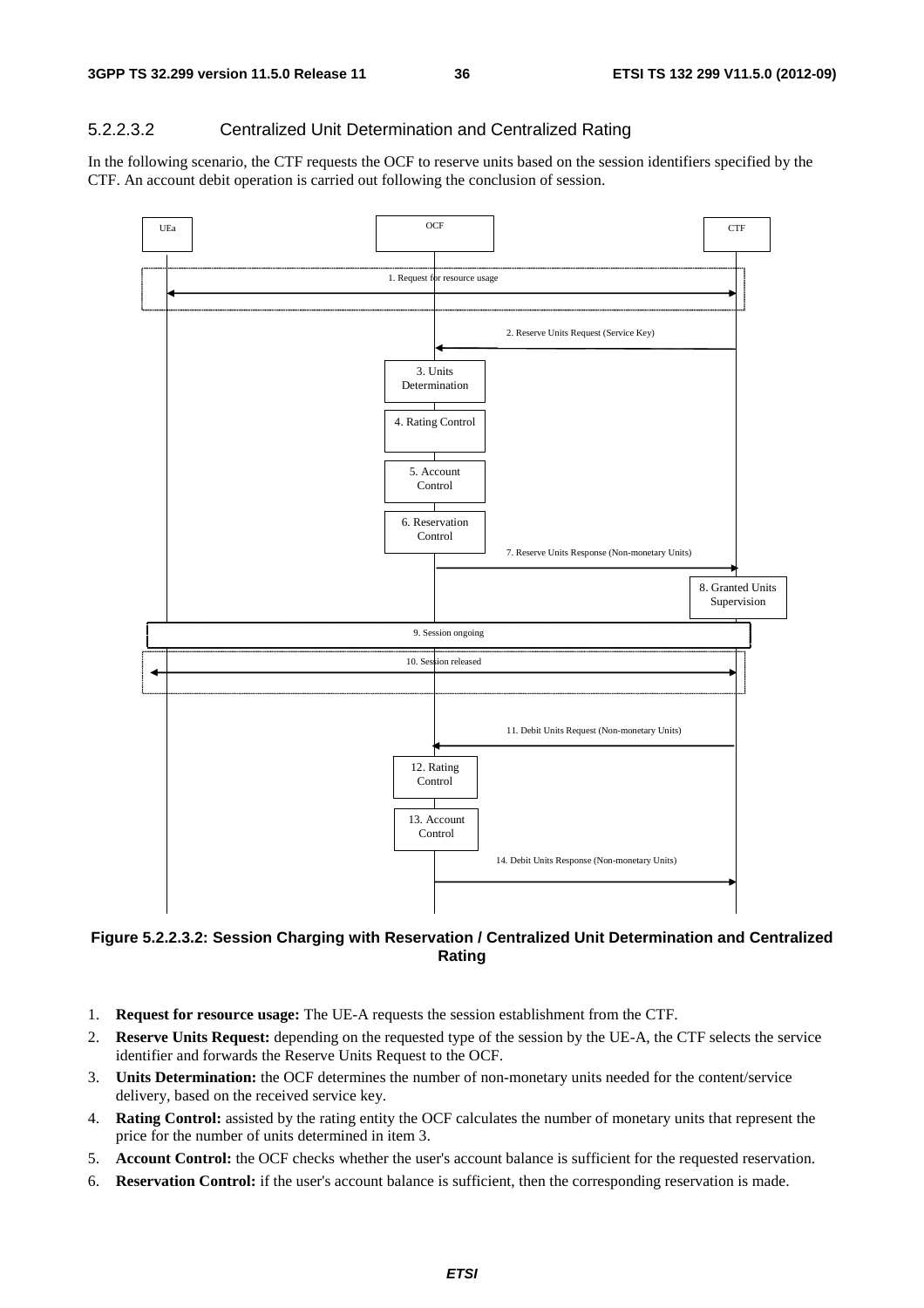- 7. **Reserve Units Response:** the OCF informs the CTF of the reserved number of units. This includes the case where the number of units reserved indicates the permission to render the service that was identified by the received service key.
- 8. **Granted Units** Supervision**:** simultaneously with the ongoing session, the CTF monitors the consumption of the reserved units.
- 9. **Session ongoing:** the CTF maintains the session. One or more debit and reserve operations may be performed when the session is ongoing.
- **10. Session Released:** the session is released.
- 11. **Debit Units Request:** the CTF requests the OCF to assure the deduction of an amount corresponding to the consumed number of units from the subscriber's account
- 12. **Rating Control:** assisted by the rating entity the OCF calculates the number of monetary units to deduct from the subscriber's account.
- **13. Account Control:** the OCF triggers the deduction of the calculated amount from the subscriber's account.
- **14. Debit Units Response:** the OCF informs the CTF of the actually deducted units.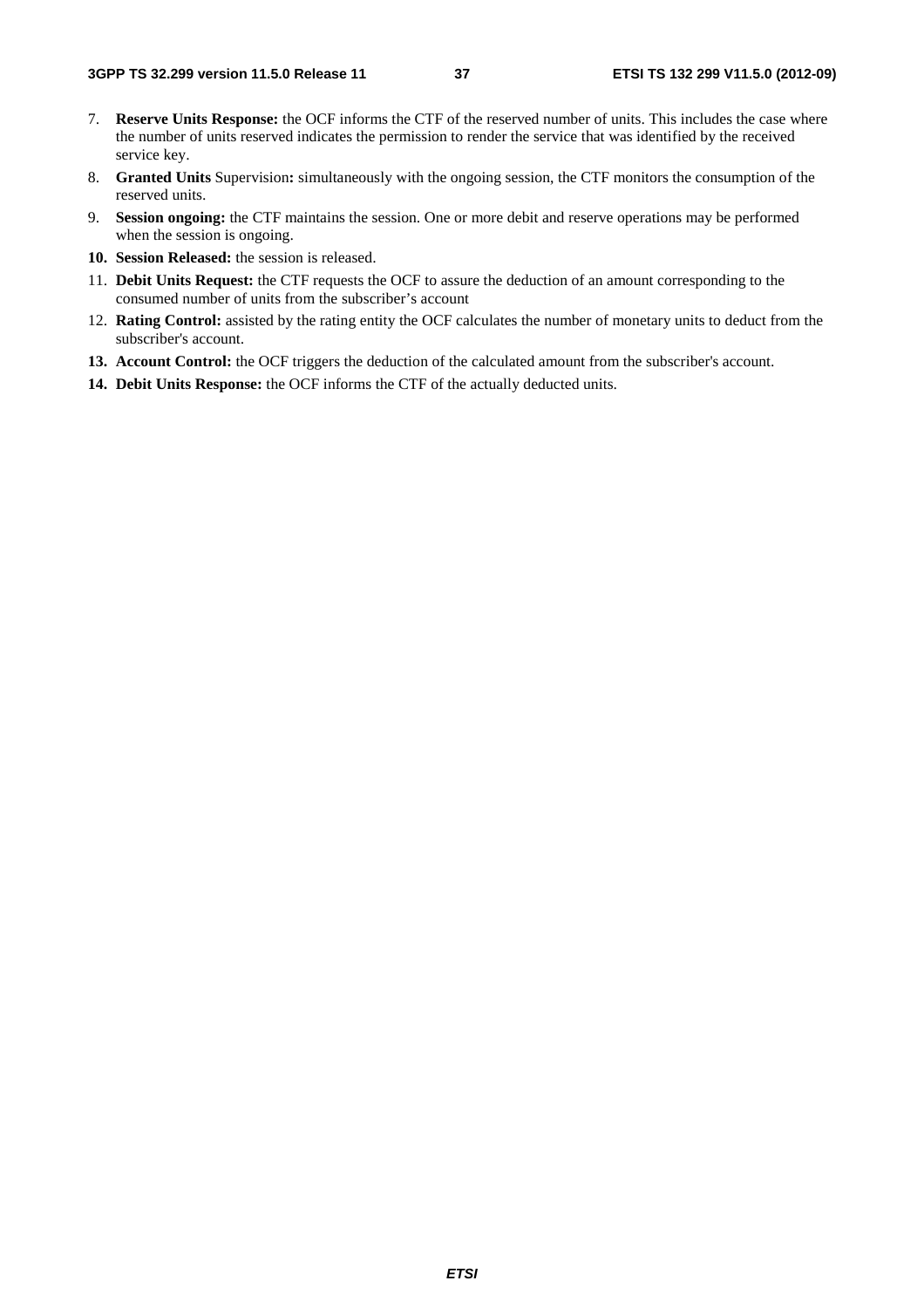#### 5.2.2.3.3 Decentralized Unit Determination and Decentralized Rating

In the following scenario, the CTF request the OCF to assure the reservation of an amount of the specified number of monetary units from the subscriber's account. An account debit operation that triggers the deduction the amount from the subscriber's account is carried out following the conclusion of session establishment.



#### **Figure 5.2.2.3.3: Session Charging with Reservation / Decentralized Unit Determination and Decentralized Rating**

- 1. **Request for resource usage:** The UE-A requests the session establishment from the CTF.
- 2. **Units Determination:** depending on the requested type of the session by the UE-A, the CTF determines the number of units accordingly.
- 3. **Rating Control:** the CTF calculates the number of monetary units that represent the price for the number of units determined in item 2.
- 4. **Reserve Units Request:** the CTF requests the OCF to assure the reservation of an amount corresponding to the calculated number of monetary units from the subscriber's account.
- 5. **Account Control:** the OCF checks whether the user's account balance is sufficient for the requested reservation.
- 6. **Reservation Control:** if the user's credit balance is sufficient, then the corresponding reservation is made.
- **7. Reserve Units Response:** the OCF informs the CTF of the reserved number of monetary units.
- 8. **Budget Control:** simultaneously with the ongoing session, the CTF monitors the consumption of the granted amount.
- 9. **Session ongoing:** the CTF maintains the session. One or more debit and reserve operations may be performed when the session is ongoing.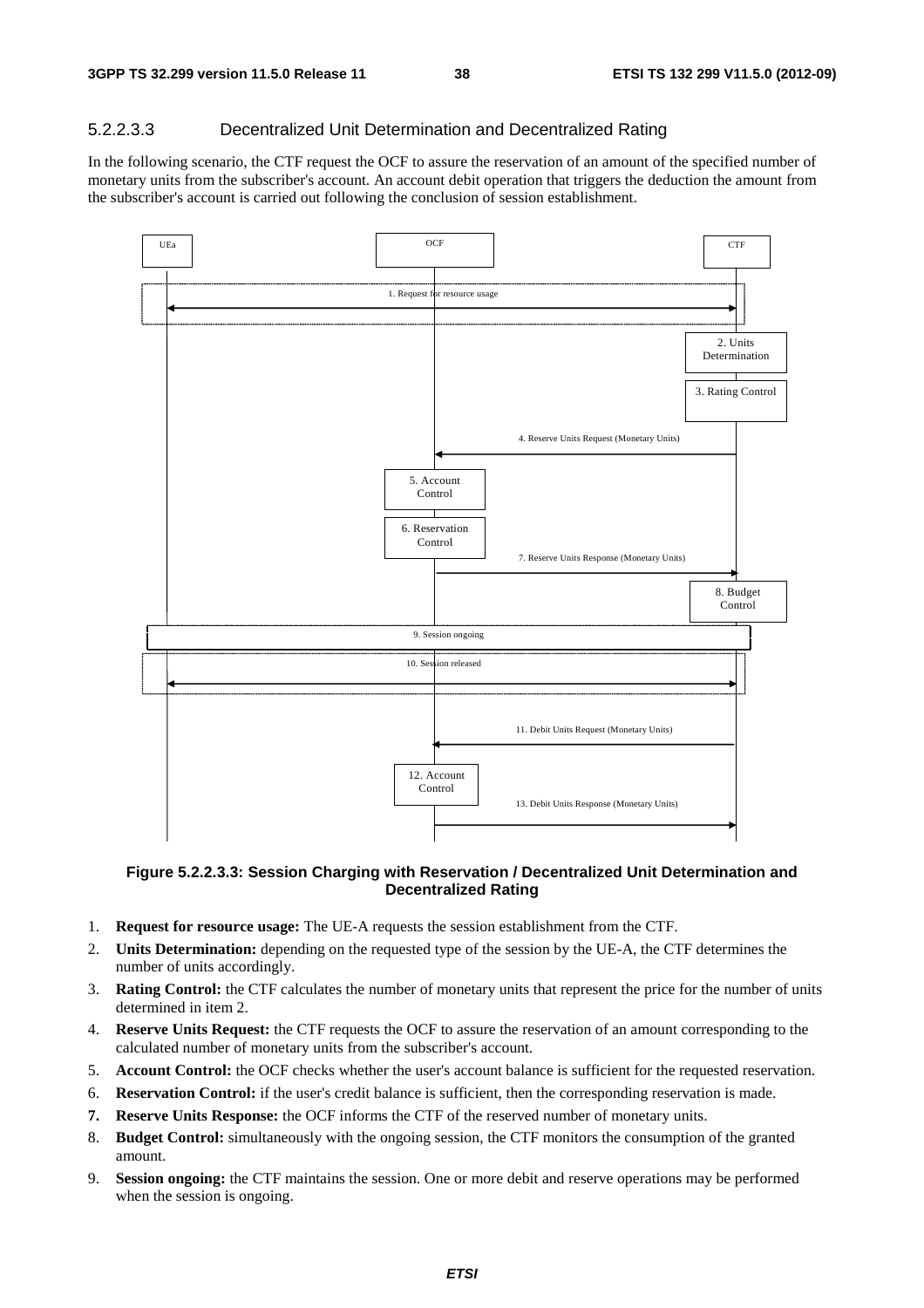- 10. **Session Released:** the session is released.
- **11. Debit Units Request:** the CTF requests the OCF to assure the deduction of an amount corresponding to the consumed number of monetary units from the subscriber's account.
- 12. **Account Control:** the OCF triggers the deduction of the consumed amount from the subscriber's account.
- 13. **Debit Units Response:** the OCF indicates to the CTF the number of deducted monetary units.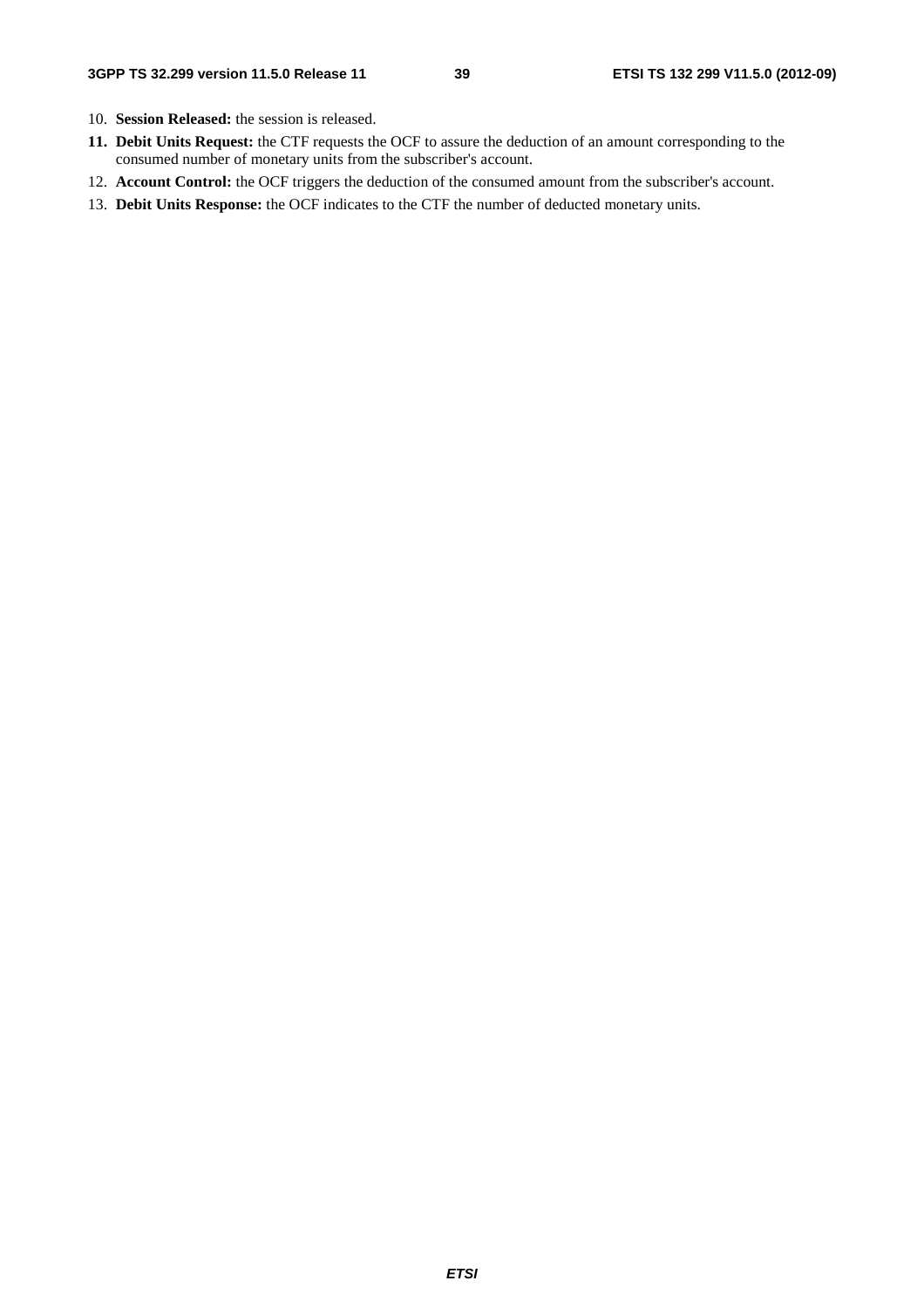### 5.2.3 Basic Operations

On-line credit control uses two basic logical operations: Debit Units and Reserve Units.

- "*Debit Units Request*"; sent from CTF  $\rightarrow$  OCF After receiving a service request from the subscriber, the CTF sends a *Debit Units Request* to the OCF. The CTF may either specify a service identifier (centralised unit determination) or the number of units requested (decentralised unit determination). For refund purpose, the CTF sends a *Debit Units Request* to the OCF as well.
- "*Debit Units Response*"; sent from OCF  $\rightarrow$  CTF The OCF replies with a *Debit Units Response*, which informs the CTF of the number of units granted as a result of the *Debit Units Request*. This includes the case where the number of units granted indicates the permission to render the requested service. For refund purpose, the OCF replies with a *Debit Units Response*.
- *"Reserve Units Request"*; sent from CTF  $\rightarrow$  OCF Request to reserve a number of units for the service to be provided by an CTF. In case of centralised unit determination, the CTF specifies a service identifier in the *Reserve Unit Request*, and the OCF determines the number of units requested. In case of decentralised unit determination, the number of units requested is specified by the CTF.
- "*Reserve Units Response*"; sent from OCF  $\rightarrow$  CTF Response from the OCF which informs the CTF of the number of units that were reserved as a result of the "*Reserve Units Request*".

IEC uses the Direct Debiting One Time Event procedure specified in RFC 4006 and therefore is performed by the use of the logical "Debit Units" operation, as specified in section 6.3.3.

SCUR and ECUR use both the "Debit Units" and "Reserve Units" operations.

SCUR uses the Session Based Credit Control procedure specified in RFC 4006. In session charging with unit reservation, when the "Debit Units" and "Reserve Units" operations are both needed, they shall be combined in one message, as specified in section 6.3.5.

For SCUR and ECUR the consumed units are deducted from the subscriber's account after service delivery. Thus, the reserved and consumed units are not necessarily the same. Using this operation, it is also possible for the CTF to modify the current reservation, including the return of previously reserved units.

Table 5.2.3.1 and table 5.2.3.2 describe the content of these operations.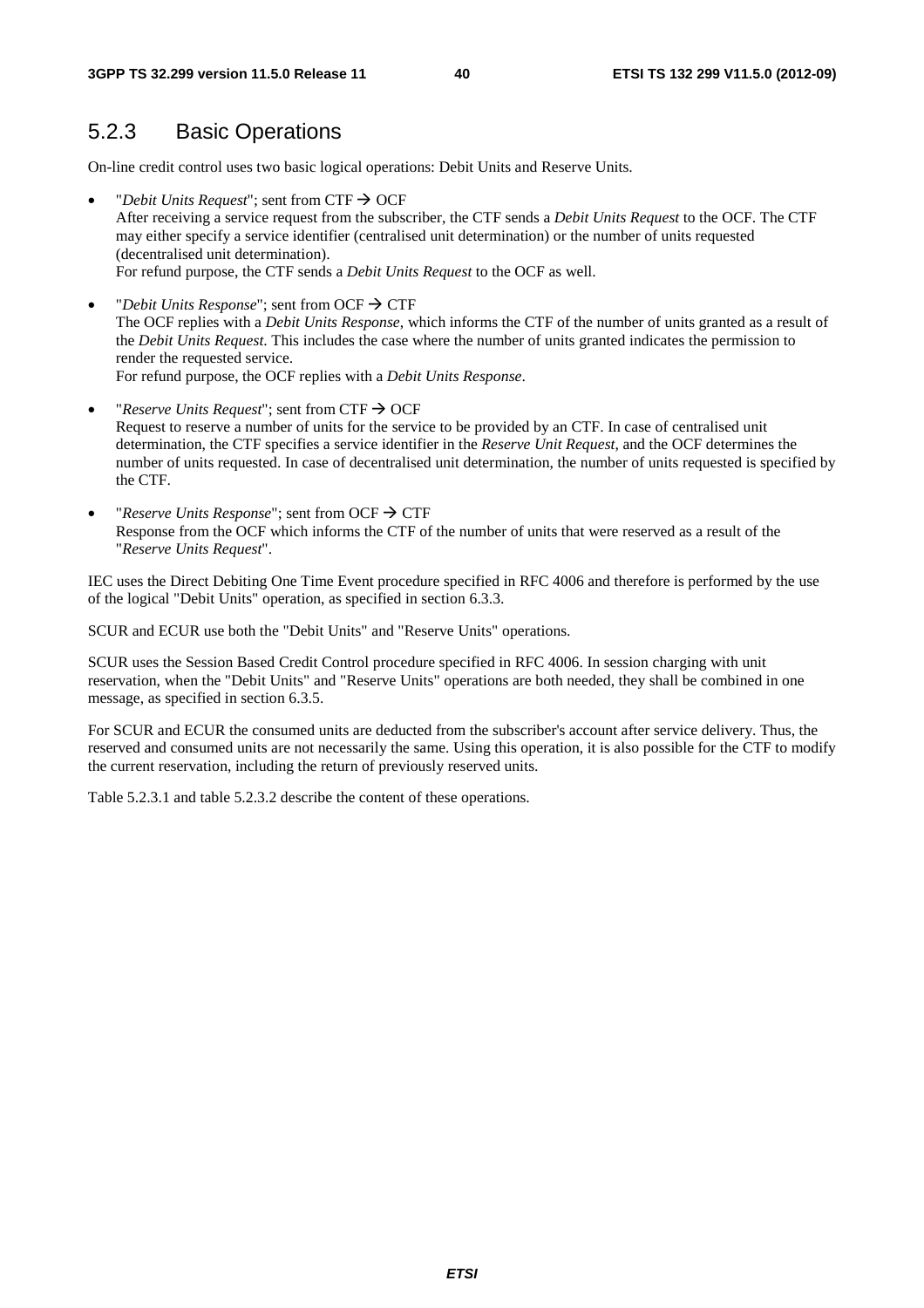| <b>Debit and Reserve Units</b> | <b>Category</b> | <b>Description</b>                                                                    |  |
|--------------------------------|-----------------|---------------------------------------------------------------------------------------|--|
| <b>Request</b>                 |                 |                                                                                       |  |
| Session Identifier             | M               | This field identifies the operation session.                                          |  |
| <b>Originator Host</b>         | M               | This field contains the identification of the source point of the operation.          |  |
| Originator Domain              | м               | This field contains the realm of the operation originator.                            |  |
| <b>Destination Domain</b>      | M               | This field contains the realm of the operation destination.                           |  |
| <b>Operation Identifier</b>    | M               | This field is a unique operation identifier.                                          |  |
| <b>Operation Token</b>         | M               | This field contains the service identifier.                                           |  |
| <b>Operation Type</b>          | M               | This field defines the transfer type: event for event based charging and start,       |  |
|                                |                 | interim, stop for session based charging.                                             |  |
| <b>Operation Number</b>        | M               | This field contains the sequence number of the transferred messages.                  |  |
| <b>Destination Host</b>        | O <sub>C</sub>  | This field contains the identification of the destination point of the operation.     |  |
| User Name                      | O <sub>C</sub>  | This field contains the identification of the user.                                   |  |
| <b>Origination State</b>       | O <sub>C</sub>  | Tbd.                                                                                  |  |
| <b>Origination Timestamp</b>   | O <sub>C</sub>  | This field contains the time when the operation is requested.                         |  |
| Subscriber Identifier          | Oм              | This field contains the identification of the mobile subscriber (i.e. MSISDN) that    |  |
|                                |                 | uses the requested service.                                                           |  |
| <b>Termination Cause</b>       | O <sub>c</sub>  | This field contains the termination reason of the service.                            |  |
| <b>Requested Action</b>        | O <sub>C</sub>  | This field contains the requested action.                                             |  |
| <b>Multiple Operation</b>      | $O_{M}$         | This field indicate the occurrence of multiple operations.                            |  |
| <b>Multiple Unit Operation</b> | O <sub>c</sub>  | This field contains the parameter for the quota management.                           |  |
| Subscriber Equipment           | O <sub>C</sub>  | This field contains the identification of the mobile device (i.e. IMEI) that uses the |  |
| Number                         |                 | subscriber.                                                                           |  |
| Proxy Information              | O <sub>C</sub>  | This field contains the parameter of the proxy.                                       |  |
| Route Information              | O <sub>C</sub>  | This field contains the parameter of the route.                                       |  |
| Service Information            | $O_{M}$         | This parameter holds the individual service specific parameters as defined in the     |  |
|                                |                 | corresponding 'middle tier' TS.                                                       |  |

**Table 5.2.3.1: Debit and Reserve Units Request Content** 

### **Table 5.2.3.2: Debit and Reserve Units Response Content**

| <b>Debit and Reserve Units Response</b> | <b>Category</b> | <b>Description</b>                                                                                                                               |
|-----------------------------------------|-----------------|--------------------------------------------------------------------------------------------------------------------------------------------------|
| Session Identifier                      | м               | This field identifies the operation session.                                                                                                     |
| <b>Operation Result</b>                 | M               | This field identifies the result of the operation.                                                                                               |
| <b>Originator Host</b>                  | M               | This field contains the identification of the source point of the                                                                                |
|                                         |                 | operation.                                                                                                                                       |
| Originator Domain                       | M               | This field contains the realm of the operation originator.                                                                                       |
| <b>Operation Identifier</b>             | M               | This field is a unique operation identifier.                                                                                                     |
| <b>Operation Type</b>                   | M               | This field defines the transfer type: event for event based charging                                                                             |
|                                         |                 | and start, interim, stop for session based charging.                                                                                             |
| <b>Operation Number</b>                 | M               | This field contains the sequence number of the transferred                                                                                       |
|                                         |                 | messages.                                                                                                                                        |
| <b>Operation Failover</b>               | O <sub>C</sub>  | This field contains an indication to the CTF whether or not a failover                                                                           |
|                                         |                 | handling is to be used when necessary.                                                                                                           |
| Multiple Unit Operation                 | O <sub>C</sub>  | This field contains the parameter for the quota management.                                                                                      |
| <b>Operation Failure Action</b>         | O <sub>C</sub>  | For credit control sessions the content of this field enables the                                                                                |
|                                         |                 | credit-control client to decide what to do if sending credit-control                                                                             |
|                                         |                 | messages to the credit-control server has been temporarily                                                                                       |
|                                         |                 | prevented.                                                                                                                                       |
| <b>Operation Event Failure Action</b>   | O <sub>C</sub>  | For one time event direct debiting the content of this field enables<br>the credit-control client to decide what to do if sending credit-control |
|                                         |                 | messages to the credit-control server has been temporarily                                                                                       |
|                                         |                 | prevented.                                                                                                                                       |
| <b>Redirection Host</b>                 | O <sub>C</sub>  | Tbd.                                                                                                                                             |
| <b>Redirection Host Usage</b>           | O <sub>C</sub>  | Tbd.                                                                                                                                             |
| <b>Redirection Cache Time</b>           | O <sub>C</sub>  | Tbd.                                                                                                                                             |
| Proxy Information                       | O <sub>C</sub>  | This field contains the parameter of the proxy.                                                                                                  |
| Route Information                       | O <sub>C</sub>  | This field contains the parameter of the route.                                                                                                  |
| Failed parameter                        | O <sub>C</sub>  | This field contains missing and/or unsupported parameter that                                                                                    |
|                                         |                 | caused the failure.                                                                                                                              |
| Service Information                     | O <sub>C</sub>  | This parameter holds the individual service specific parameters as                                                                               |
|                                         |                 | defined in the corresponding 'middle tier' TS.                                                                                                   |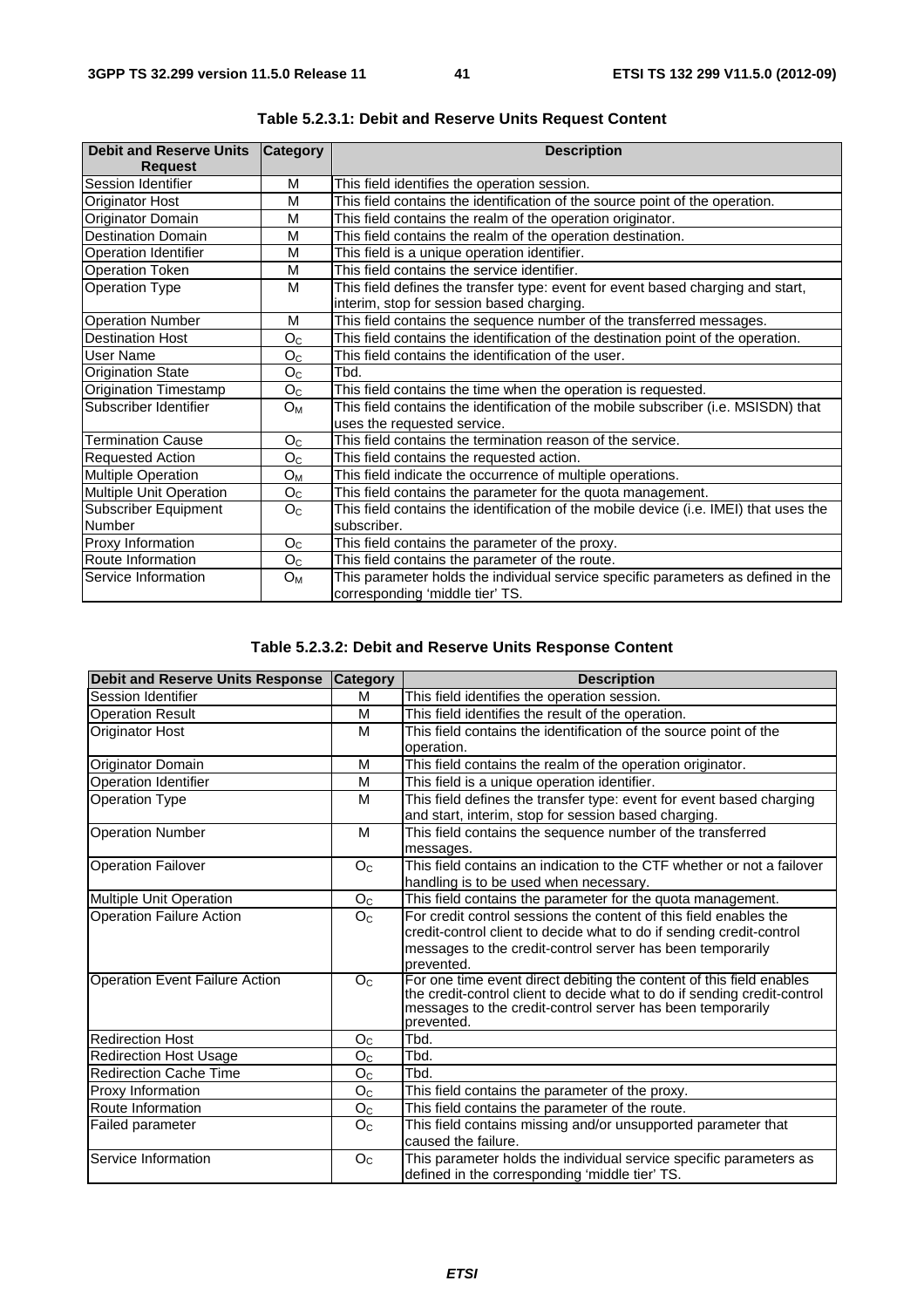# 5.3 Other requirements

### 5.3.1 Re-authorization

The server may specify an idle timeout associated with a granted quota. Alternatively, the client may have a configurable default value. The expiry of that timer shall trigger a re-authorization request.

Mid-session service events (re-authorisation triggers) may affect the rating of the current service usage. The server may instruct the credit control client to re-authorize the quota upon a number of different session related triggers that can affect the rating conditions.

When a re-authorization is trigger, the client shall reports quota usage. The reason for the quota being reported shall be notified to the server.

### 5.3.2 Threshold based re-authorization triggers

The server may optionally include an indication to the client of the remaining quota threshold that shall trigger a quota re-authorization.

### 5.3.3 Termination action

The server may specify to the client the behaviour on consumption of the final granted units, or zero units granted in the first place; this is known as termination action.

### 5.3.4 Account Expiration

The server may provide to the client the date and time of account expiration, which the client may use depending on operator policy.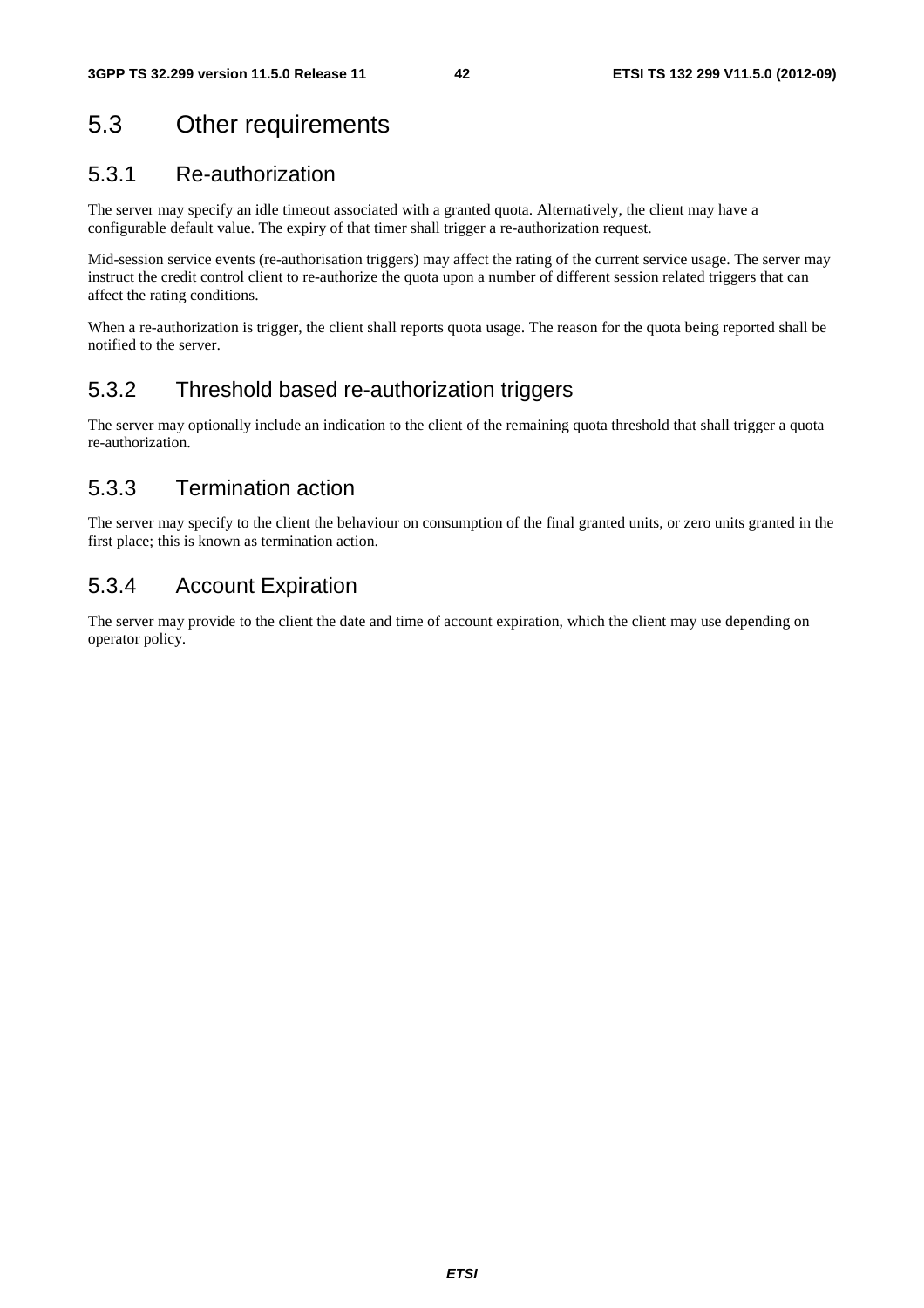# 6 3GPP Charging Applications – Protocol Aspects

# 6.1 Basic Principles for Diameter Offline Charging

In order to support the offline charging principles described in the present document, the Diameter client and server must implement at least the following Diameter options listed in RFC 3588 [401], i.e. the basic functionality of Diameter accounting, as defined by the Diameter Base Protocol (RFC 3588 [401]) is re-used..

The charging architecture implementing Diameter adheres to the structure where all communications for offline charging purposes between the CTF (Diameter client) and the CDF (Diameter server) are carried out on the Diameter Rf reference point, where the CTF reports charging information to the Charging Data Function (CDF). The CDF uses this information to construct and format CDRs. The above-mentioned reference points are defined in TS 32.240 [1].

A configurable timer is supported in the CDF to supervise the reception of the ACR [Interim] and/or ACR [Stop]. An instance of the "Timer" is started at the beginning of the accounting session, reset on the receipt of an ACR [Interim] and stopped at the reception of the ACR [Stop]. Upon expiration of the timer, the CDF stops the accounting session with the appropriate error indication.

For offline charging, the CTF implements the accounting state machine described in RFC 3588 [401]. The server (CDF) implements the accounting state machine "SERVER, STATELESS ACCOUNTING" as specified in RFC 3588 [401], i.e. there is no order in which the server expects to receive the accounting information.

The offline charging functionality is based on the network elements reporting accounting information upon reception of various messages which trigger charging generation, as most of the accounting relevant information is contained in these messages. This reporting is achieved by sending Diameter *Accounting Requests* (ACR) [Start, Interim, Stop and Event] from the network elements to the CDF.

Following the Diameter base protocol specification, the following "types" of accounting data may be sent with regard to offline charging:

- START session accounting data.
- INTERIM session accounting data.
- STOP session accounting data.
- EVENT accounting data.

Two cases are currently distinguished for offline charging purposes:

- Event based charging; and
- Session based charging.

ACR types START, INTERIM and STOP are used for accounting data related to successful sessions. In contrast, EVENT accounting data is unrelated to sessions, and is used e.g. for a simple registration or interrogation and successful service event triggered by a network element. In addition, EVENT accounting data is also used for unsuccessful session establishment attempts.

The flows and scenarios for the above two described cases are further detailed below.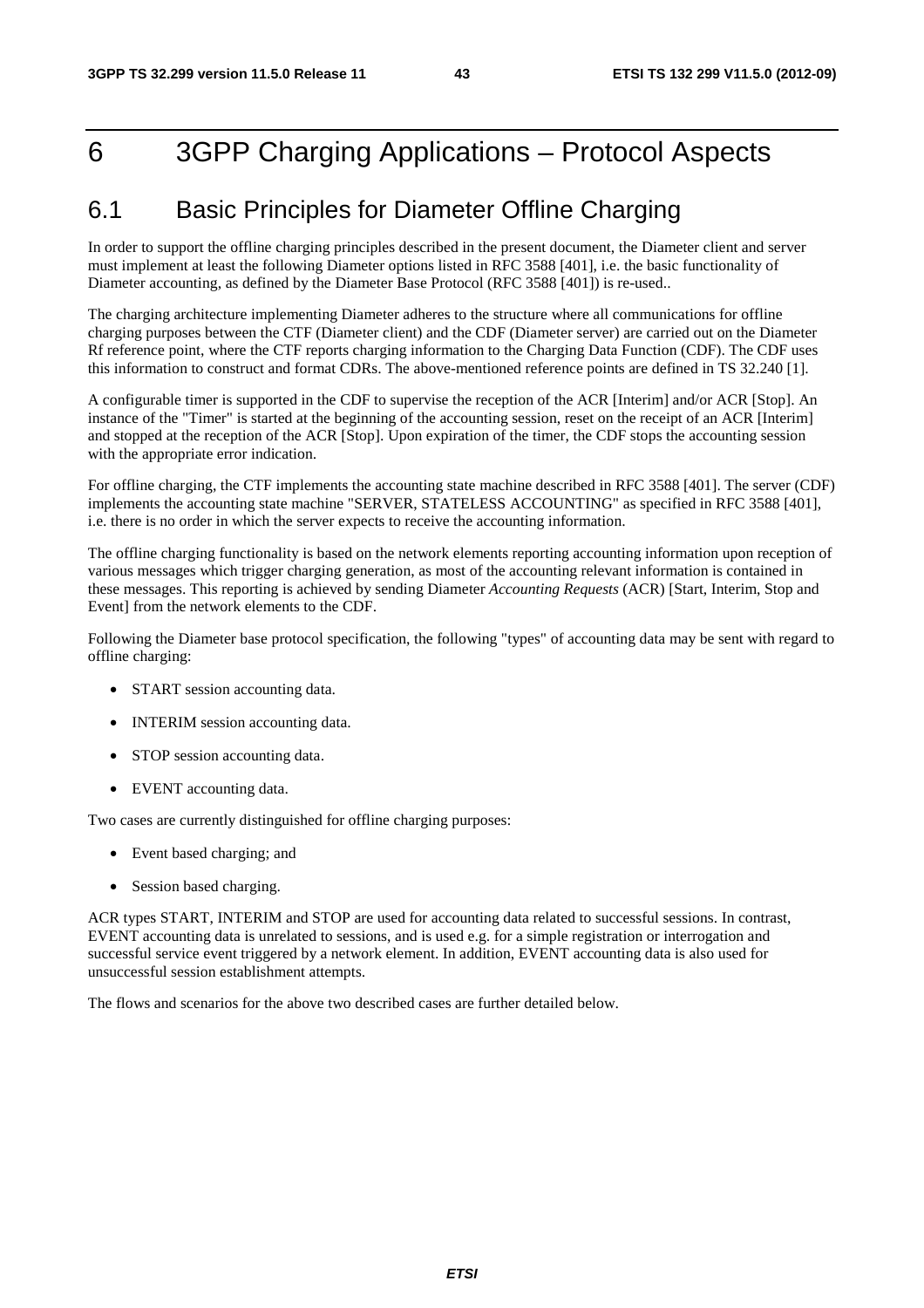### 6.1.1 Event based charging

In the case of event based charging, the network reports the usage or the service rendered where the service offering is rendered in a single operation. It is reported using the ACR EVENT.

The following figure shows the transactions that are required on the Diameter offline interface in order to perform event based charging. The operation may alternatively be carried out prior to, concurrently with or after service/content delivery.



**Figure 6.1.1: Event Based offline charging** 

- Step 1: The network element receives indication that service has been used/delivered.
- Step 2: The network element (acting as client) sends *Accounting-Request* (ACR) with *Accounting-Record-Type* AVP set to EVENT\_RECORD to indicate service specific information to the CDF (acting as server).
- Step 3: The CDF receives the relevant service charging parameters and processes accounting request.
- Step 4: The CDF returns *Accounting-Answer* message with *Accounting-Record-Type* AVP set to EVENT\_RECORD to the network element in order to inform that charging information was received.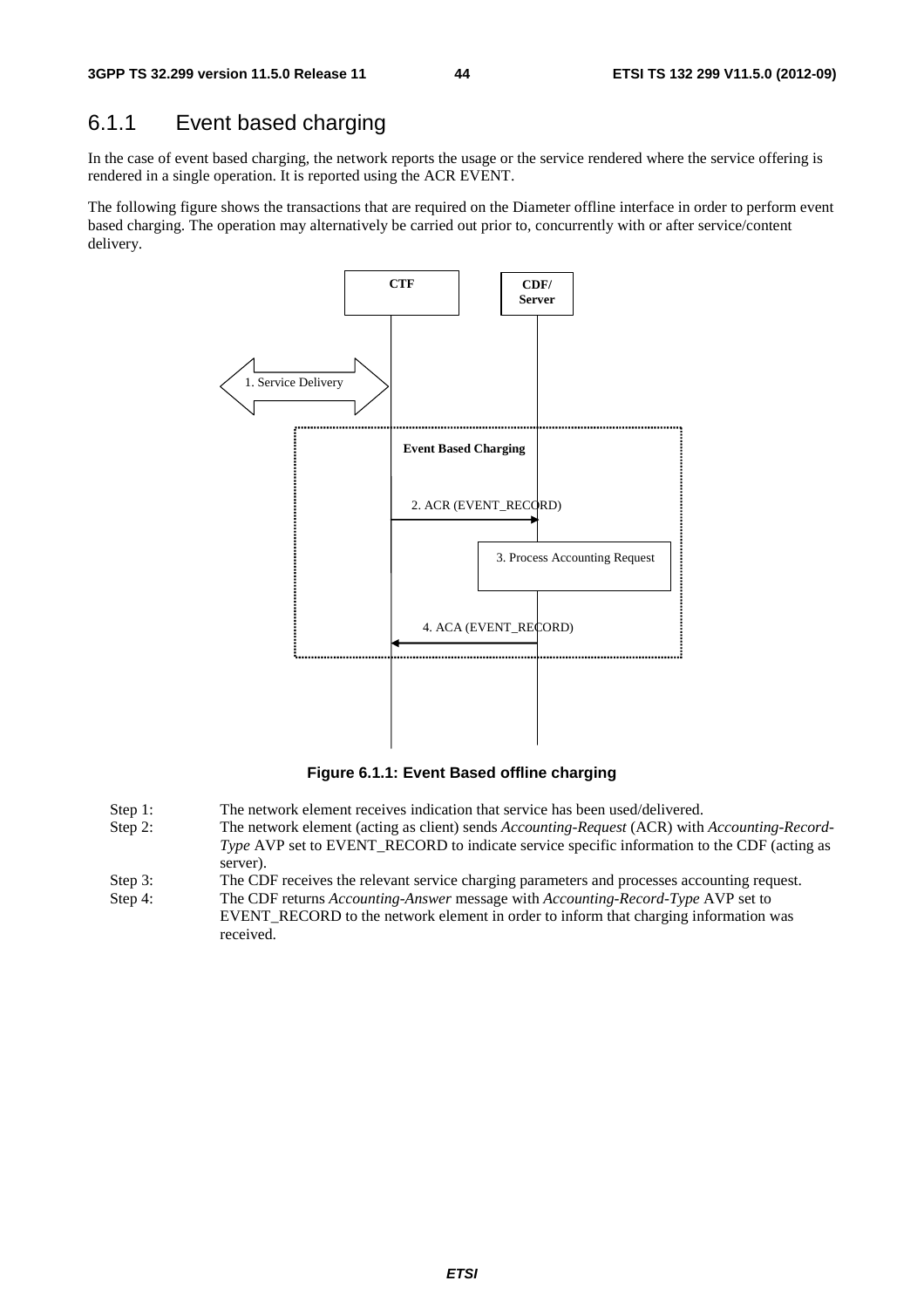# 6.1.2 Session based charging

Session based charging is the process of reporting usage reports for a session and uses the START, INTERIM & STOP accounting data. During a session, a network element may transmit multiple ACR Interims' depending on the proceeding of the session.

The following figure shows the transactions that are required on the Diameter offline interface in order to perform session based charging.



**Figure 6.1.2: Session based offline charging** 

- Step 1: The network element receives a service request. The service request may be initiated either by the user or the other network element.
- Step 2: In order to start accounting session, the network element sends a *Accounting-Request* (ACR) with *Accounting-Record-Type* AVP set to START\_RECORD to the CDF.
- Step 3: The CDF opens a CDR for current session.
- Step 4: The CDF returns *Accounting-Answer* (ACA) message with *Accounting-Record-Type* set to START\_RECORD to the network element and possibly *Acct-Interim-Interval AVP* (AII) set to non-zero value indicating the desired intermediate charging interval.
- Step 5: When either AII elapses or charging conditions changes are recognized at Network Element (NE), the NE sends an *Accounting-Request* (ACR) with *Accounting-Record-Type* AVP set to INTERIM\_RECORD to the CDF.
- Step 6: The CDF updates the CDR in question.
- Step 7: The CDF returns *Accounting-Answer* (ACA) message with *Accounting-Record-Type* set to INTERIM\_RECORD to the network element.
- Step 8: The service is terminated.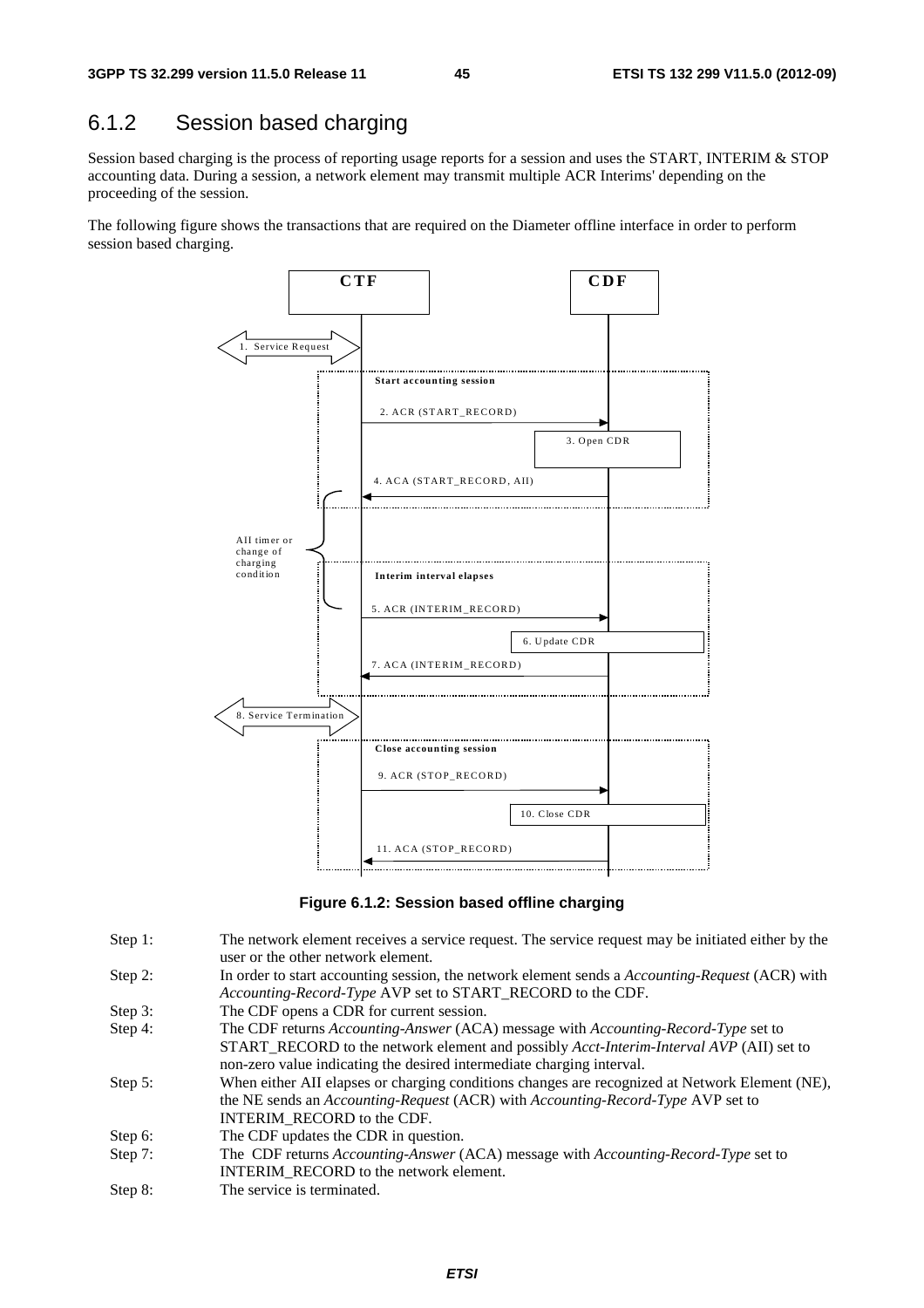#### **3GPP TS 32.299 version 11.5.0 Release 11 46 ETSI TS 132 299 V11.5.0 (2012-09)**

- Step 9: The network element sends a *Accounting-Request* (ACR) with *Accounting-Record-Type* AVP set to STOP\_RECORD to the CDF.
- 
- Step 10: The CDF updates the CDR accordingly and closes the CDR.<br>Step 11: The CDF returns Accounting-Answer (ACA) message with A The CDF returns *Accounting-Answer* (ACA) message with *Accounting-Record-Type* set to STOP\_RECORD to the network element.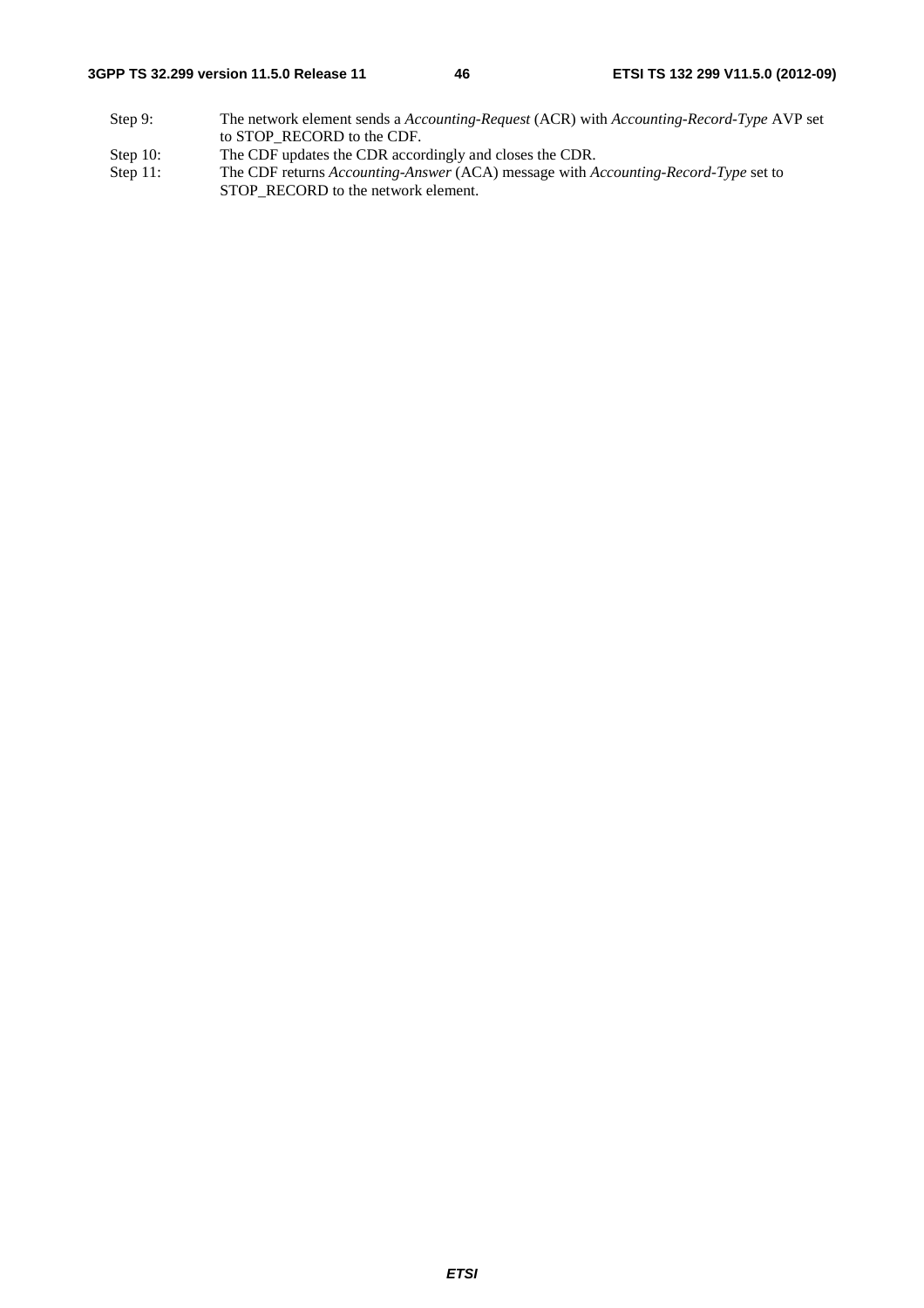### 6.1.3 Offline charging error cases - Diameter procedures

#### 6.1.3.1 CDF Connection Failure

When the connection towards the primary CDF is broken, the process of sending accounting information should continue towards a secondary CDF (if such a CDF is configured). For further CDF connection failure functionality, see subclause "*Transport Failure Detection*" in the RFC 3588 [401].

If no CDF is reachable the network element may buffer the generated accounting data in non-volatile memory. Once the CDF connection is working again, all accounting messages stored in the buffer is sent to the CDF, in the order they were stored in the buffer.

#### 6.1.3.2 No Reply from CDF

In case a network element does not receive an ACA in response to an ACR, it may retransmit the ACR message. The waiting time until a retransmission is sent, and the maximum number of repetitions are both configurable by the operator. When the maximum number of retransmissions is reached and still no ACA reply has been received, the network element executes the CDF connection failure procedure as specified above.

If retransmitted ACRs' are sent, they are marked with the T-flag as described in RFC 3588 [401], in order to allow duplicate detection in the CDF, as specified in the next subclause.

#### 6.1.3.3 Duplicate Detection

A Diameter client marks possible duplicate request messages (e.g. retransmission due to the link fail over process) with the T-flag as described in RFC 3588 [401].

If the CDF receives a message that is marked as retransmitted and this message was already received, then it discards the duplicate message. However, if the original of the re-transmitted message was not yet received, it is the information in the marked message that is taken into account when generating the CDR. The CDRs are marked if information from duplicated message(s) is used.

#### 6.1.3.4 CDF Detected Failure

The CDF closes a CDR when it detects that expected Diameter ACRs for a particular session have not been received for a period of time. The exact behaviour of the CDF is operator configurable.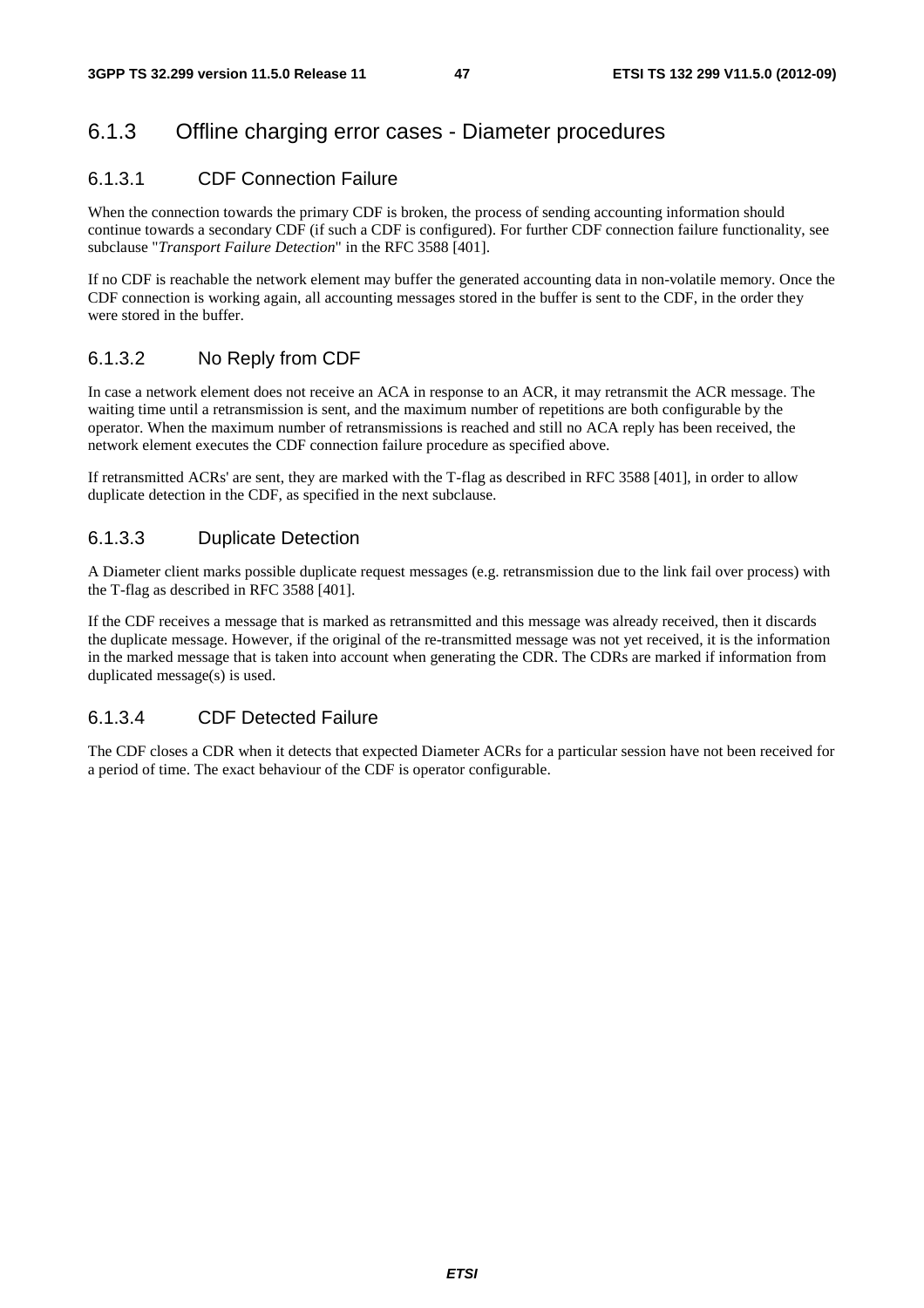# 6.2 Message Contents for Offline Charging

### 6.2.1 Summary of Offline Charging Message Formats

#### 6.2.1.1 General

The corresponding Diameter accounting application messages for the Charging Data Transfer operation is Accounting Request (ACR) and Accounting Answer (ACA) as specified in the Diameter Base Protocol Accounting (DBPA) application in RFC 3588 [401].

The following table describes the use of these messages which are adapted for 3GPP offline charging.

**Table 6.2.1.1: Offline Charging Messages Reference Table** 

| <b>Command-Name</b>           |            |            | Source Destination Abbreviation |
|-------------------------------|------------|------------|---------------------------------|
| Accounting-Request            | <b>CTF</b> | CDE        | ACR                             |
| Accounting-Answer             | CDE        | <b>CTF</b> | <b>ACA</b>                      |
| Capabilities-Exchange-Request | <b>CTF</b> | CDF        | <b>CER</b>                      |
| Capabilities Exchange Answer  | CDE        | <b>CTF</b> | CFA                             |

Additional Diameter messages (i.e. DPR/DPA, DWR/DWA)are used according to the Diameter Base Protocol Accounting (DBPA) specification in RFC 3588 [401].

#### 6.2.1.2 Structure for the Accounting Message Formats

The following is the basic structure shared by all offline charging messages. This is based directly on the format of the messages defined in the Diameter Base Protocol Application specification in RFC 3588 [401].

Those Diameter Accounting AVPs that are used for 3GPP Offline Charging are marked in the table 6.2.2 and table 6.2.3 with a category as specified in TS 32.240 [1].

An AVP in grey strikethrough in the message format (in grey in the tables) is not used by 3GPP.

The following symbols are used in the message format definition:

- $\langle$  AVP $>$  indicates a mandatory AVP with a fixed position in the message.
- {AVP} indicates a mandatory AVP in the message.
- [AVP] indicates an optional AVP in the message.
- \*AVP indicates that multiple occurrences of an AVP is possible.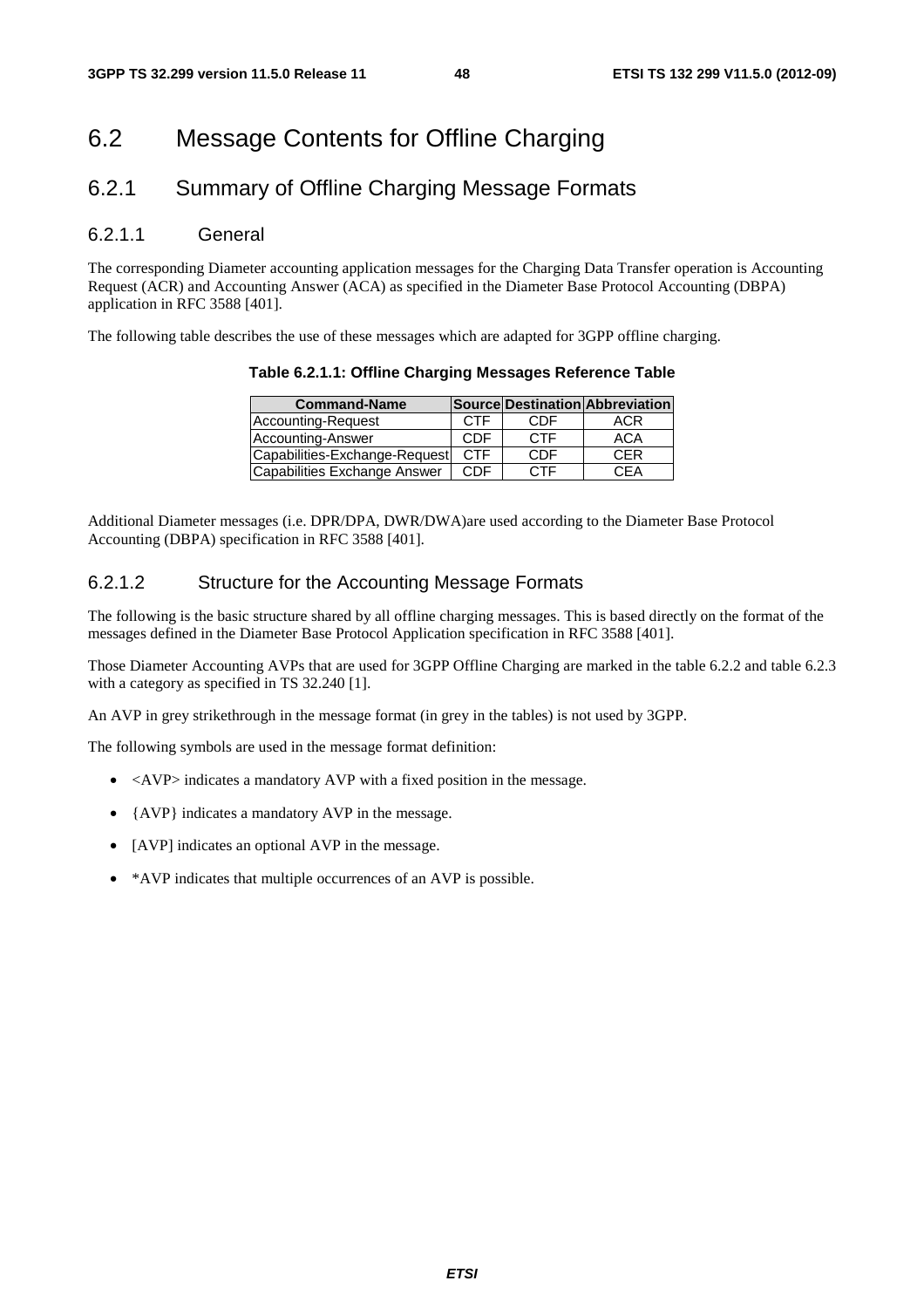### 6.2.2 Accounting-Request Message

The ACR messages, indicated by the Command-Code field set to 271 is sent by the CTF to the CDF in order to sent charging information for the request bearer / subsystem /service.

The ACR message format is defined according to the Diameter Base Protocol in RFC 3588 [401] as follows:

```
 <ACR> ::= < Diameter Header: 271, REQ, PXY > 
                < Session-Id > 
                { Origin-Host } 
                { Origin-Realm } 
                { Destination-Realm } 
{ Accounting-Record-Type } 
{ Accounting-Record-Number } 
                [ Acct-Application-Id ] 
                [ Vendor-Specific-Application-Id ]
                [ User-Name ] 
                [ Accounting-Sub-Session-Id ]
                [ Acct-Session-Id ]
               [ Acct-Multi-Session-Id ]
                [ Acct-Interim-Interval ] 
                [ Accounting-Realtime-Required ]
              [ Origin-State-Id ]
                [ Event-Timestamp ] 
              * [ Proxy-Info ] 
              * [ Route-Record ] 
                [ Service-Context-Id ] 
                [ Service-Information ] 
              * [ AVP ]
```
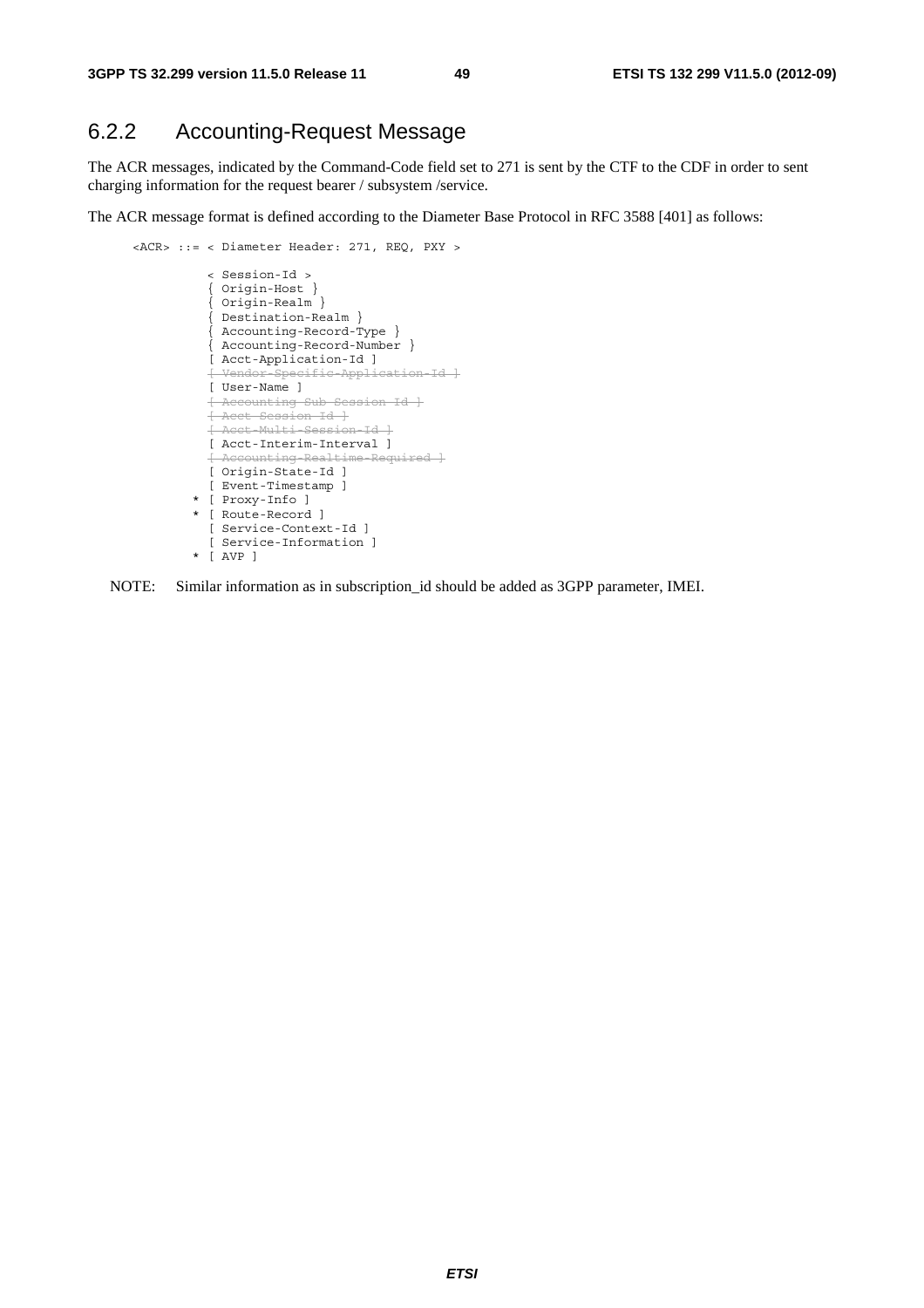Table 6.2.2 illustrates the basic structure of a 3GPP Diameter *Accounting-Request* message as used for 3GPP offline charging.

| <b>AVP</b>                     | <b>Category</b>          | <b>Description</b>                                                               |
|--------------------------------|--------------------------|----------------------------------------------------------------------------------|
| Session-Id                     | M                        | This field identifies the operation session.                                     |
| Origin-Host                    | M                        | This field contains the identification of the source point of the                |
|                                |                          | operation and the realm of the operation originator.                             |
| Origin-Realm                   | M                        | This field contains the realm of the operation originator.                       |
| Destination-Realm              | M                        | This field contains the realm of the operator domain. The realm will             |
|                                |                          | be addressed with the domain address of the corresponding public<br>URI.         |
| Accounting-Record-Type         | M                        | This field defines the transfer type: event for event based charging             |
|                                |                          | and start, interim, stop for session based charging.                             |
| Accounting-Record-Number       | M                        | This field contains the sequence number of the transferred                       |
|                                |                          | messages.                                                                        |
| Acct-Application-Id            | O <sub>M</sub>           | The field corresponds to the application ID of the Diameter                      |
|                                |                          | Accounting Application and is defined with the value 3.                          |
| Vendor-Specific-Application-Id | $\overline{\phantom{a}}$ | Not used in 3GPP.                                                                |
| Vendor-Id                      |                          | Not used in 3GPP.                                                                |
| Auth-Application-Id            |                          | Not used in 3GPP.                                                                |
| Acct-Application-Id            | $\overline{\phantom{a}}$ | Not used in 3GPP.                                                                |
| User-Name                      | O <sub>C</sub>           | Contains the user name determined by the domain: bearer, sub-                    |
|                                |                          | system or service as described in middle tier TS.                                |
| Accounting-Sub-Session-Id      | $\sim$                   | Not used in 3GPP.                                                                |
| Accounting-Session-Id          |                          | Not used in 3GPP.                                                                |
| Acct-Multi-Session-Id          | i,                       | Not used in 3GPP.                                                                |
| Acct-Interim-Interval          | O <sub>C</sub>           |                                                                                  |
| Accounting-Realtime-Required   | $\sim$                   | Not used in 3GPP.                                                                |
| Origin-State-Id                | O <sub>C</sub>           | This field contains the state associated to the CTF.                             |
| Event-Timestamp                | O <sub>C</sub>           | This field corresponds to the exact time the accounting is requested.            |
| Proxy-Info                     | O <sub>C</sub>           | This field contains information of the host.                                     |
| Proxy-Host                     | M                        | This field contains the identity of the host that added the Proxy-Info<br>field. |
| Proxy-State                    | M                        | This field contains state local information.                                     |
| Route-Record                   | Oc                       | This field contains an identifier inserted by a relaying or proxying             |
|                                |                          | node to identify the node it received the message from.                          |
| Service-Context-Id             | O <sub>M</sub>           | This field indicates the service and the corresponding 'middle tier'<br>TS.      |
| Service-Information            | $O_{M}$                  | This parameter holds the individual service specific parameters as               |
|                                |                          | defined in the corresponding 'middle tier' TS.                                   |
| <b>AVP</b>                     | Oc                       |                                                                                  |

### **Table 6.2.2: 3GPP Accounting-Request Message Contents**

NOTE: A detailed description of the AVPs is provided in clause 7.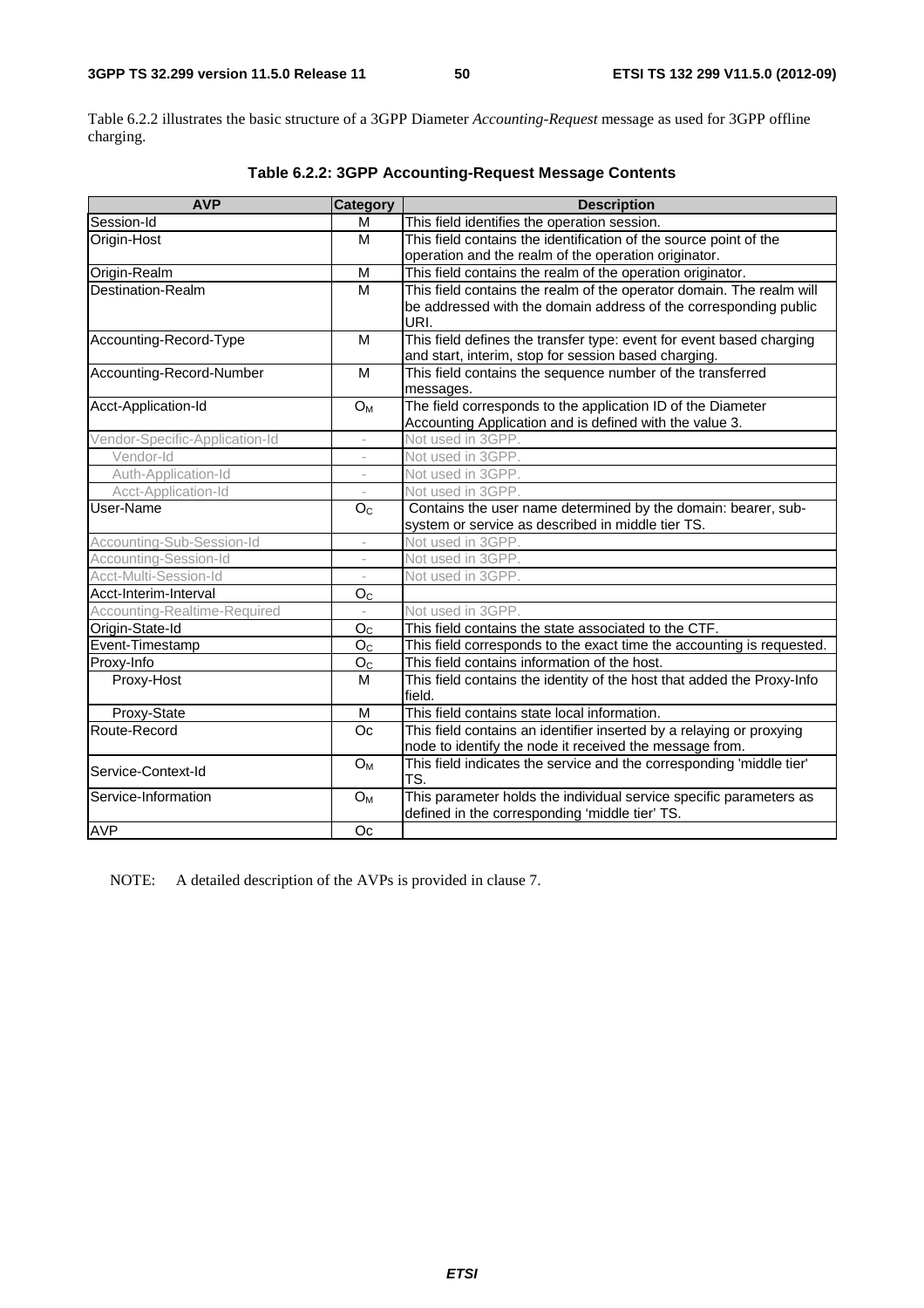### 6.2.3 Accounting-Answer Message

The Accounting Answer (ACA) messages, indicated by the Command-Code field set to 271 is sent by the CDF to the CTF in order to reply to the ACR.

The ACA message format is defined according to the Diameter Base Protocol in RFC 3588 [401] as follows:

```
 <ACA> ::= < Diameter Header: 271, PXY > 
                < Session-Id > 
                { Result-Code } 
                { Origin-Host } 
                { Origin-Realm } 
{ Accounting-Record-Type } 
{ Accounting-Record-Number } 
               [ Acct-Application-Id ] 
                [ Vendor-Specific-Application-Id ]
               [ User-Name ] 
                [ Accounting-Sub-Session-Id ]
               [ Acct-Session-Id ]
               [ Acct-Multi-Session-Id ]
               [ Error-Reporting-Host ] 
               [ Acct-Interim-Interval ] 
               [ Accounting-Realtime-Required ]
               [ Origin-State-Id ] 
               [ Event-Timestamp ] 
             * [ Proxy-Info ] 
             * [ AVP ]
```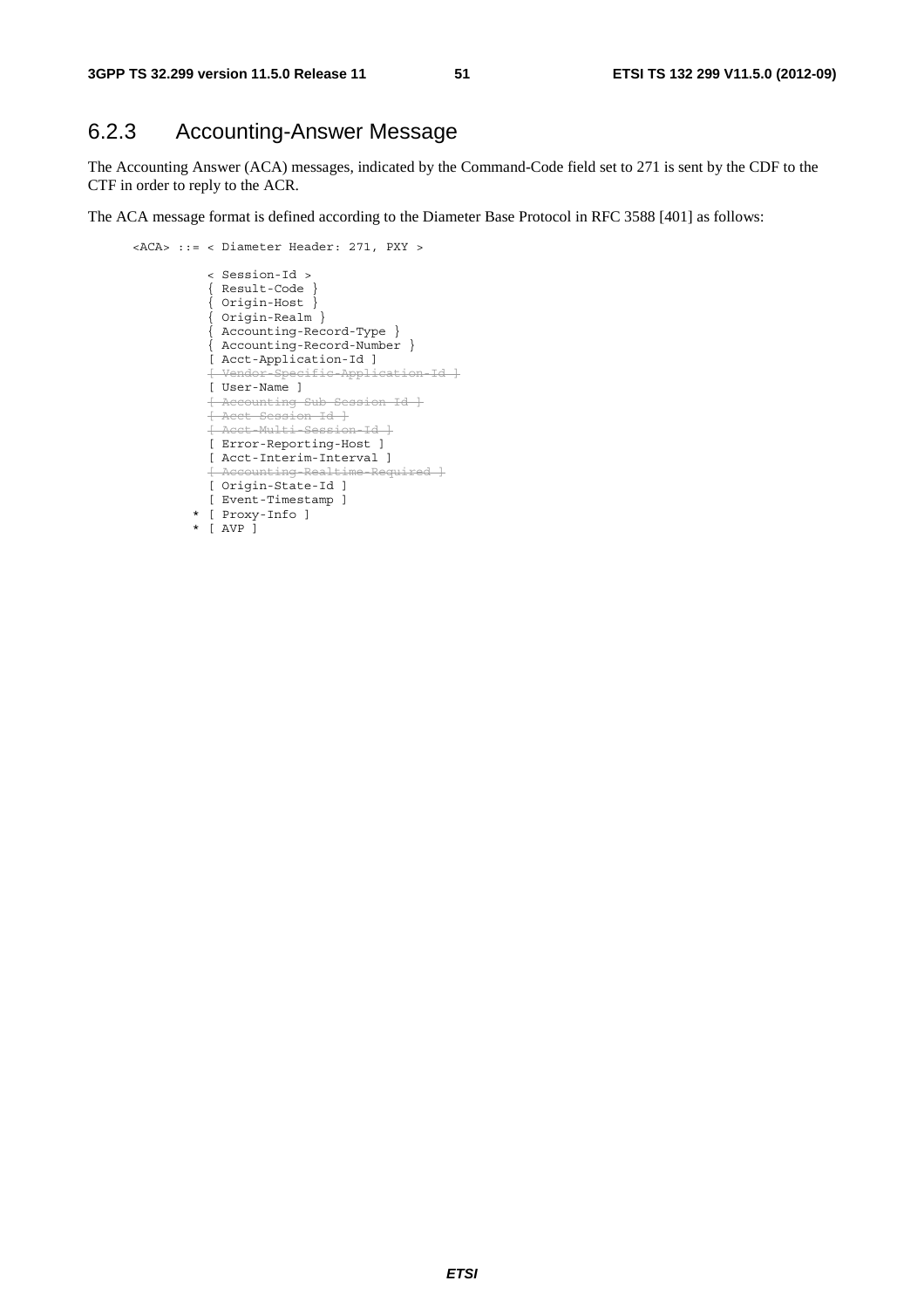Table 6.2.3 illustrates the basic structure of a 3GPP Diameter *Accounting-Answer* message as used for offline charging. This message is always used by the CDF as specified below, regardless of the CTF it is received from and the ACR record type that is being replied to.

| <b>AVP</b>                                                                   | Category                 | <b>Description</b>                                                               |
|------------------------------------------------------------------------------|--------------------------|----------------------------------------------------------------------------------|
| Session-Id                                                                   | M                        | This field identifies the operation session.                                     |
| Result-Code                                                                  | M                        | This field contains the result of the specific query.                            |
| Origin-Host                                                                  | M                        | This field contains the identification of the source point of the                |
|                                                                              |                          | operation and the realm of the operation originator.                             |
| Origin-Realm                                                                 | M                        | This field contains the realm of the operation originator.                       |
| Accounting-Record-Type                                                       | M                        | This field defines the transfer type: event for event based charging             |
|                                                                              |                          | and start, interim, stop for session based charging.                             |
| Accounting-Record-Number                                                     | M                        | This field contains the sequence number of the transferred                       |
|                                                                              |                          | messages.                                                                        |
| Acct-Application-Id                                                          | <b>O</b> <sub>M</sub>    | The field corresponds to the application ID of the Diameter                      |
|                                                                              |                          | Accounting Application and is defined with the value 3.                          |
| Vendor-Specific-Application-Id                                               |                          | Not used in 3GPP                                                                 |
| Vendor-Id                                                                    |                          | Not used in 3GPP                                                                 |
| Auth-Application-Id                                                          | $\overline{\phantom{a}}$ | Not used in 3GPP                                                                 |
| Acct-Application-Id                                                          |                          | Not used in 3GPP                                                                 |
| User-Name                                                                    | O <sub>C</sub>           | Contains the user name determined by the domain: bearer, sub-                    |
|                                                                              |                          | system or service as described in middle tier TS.                                |
| Accounting-Sub-Session-Id                                                    | ä,                       | Not used in 3GPP                                                                 |
| Accounting-RADIUS-Session-Id<br>Not used in 3GPP<br>$\overline{\phantom{a}}$ |                          |                                                                                  |
| Acct-Multi-Session-Id                                                        |                          | Not used in 3GPP                                                                 |
| Error-Reporting-Host                                                         | O <sub>C</sub>           | This field contains the identity of the Diameter host that sent the              |
|                                                                              |                          | Result-Code AVP to a value other than 2001 (Success) if the host                 |
|                                                                              |                          | setting the Result-Code is different from the one encoded in the                 |
|                                                                              |                          | Origin-Host AVP.                                                                 |
| Acct-Interim-Interval                                                        | O <sub>c</sub>           |                                                                                  |
| Accounting-Realtime-Required                                                 | $\overline{\phantom{a}}$ | Not used in 3GPP                                                                 |
| Origin-State-Id                                                              | O <sub>c</sub>           |                                                                                  |
| Event-Timestamp                                                              | O <sub>C</sub>           | This field contains the time when the operation is requested.                    |
| Proxy-Info                                                                   | O <sub>C</sub>           | This field contains information of the host.                                     |
| Proxy-Host                                                                   | м                        | This field contains the identity of the host that added the Proxy-Info<br>field. |
| This field contains state local information.<br>Proxy-State<br>M             |                          |                                                                                  |
| <b>AVP</b>                                                                   | O <sub>C</sub>           | Not used in 3GPP                                                                 |

**Table 6.2.3: 3GPP Accounting-Answer (ACA) Message Content**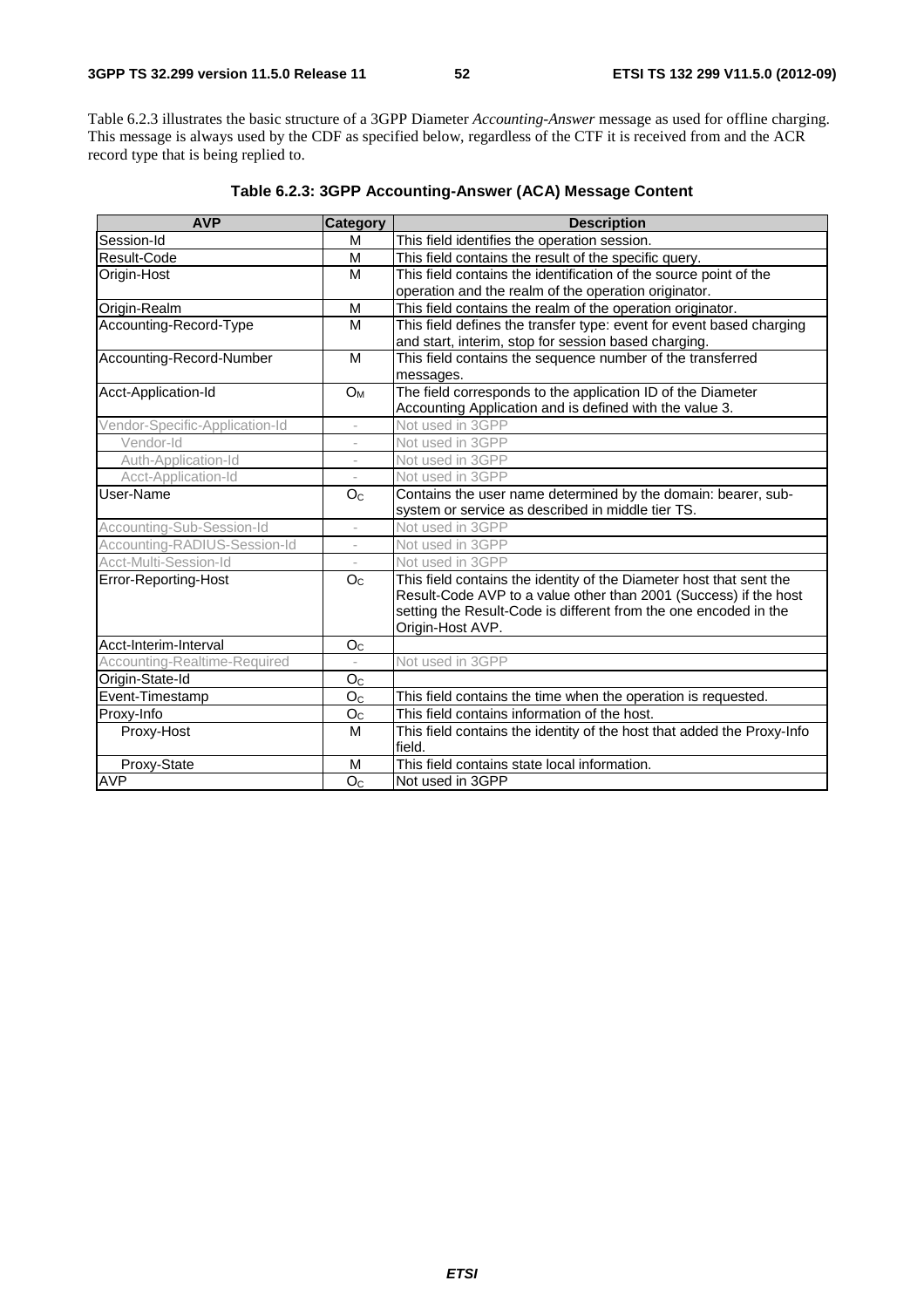# 6.3 Basic Principles for Diameter Online charging

Editor's note: This clause has been added to update the document to the Rel-6 IETF dependency on the Diameter Credit Control Application and currently does not exist in the 3GPP Rel-5 3GPP TS 32.225 Page: 53 Here we have:- Basic principles

- List of mandatory Diameter Credit Control Application AVPs used for online charging,
- No 3GPP AVPs unless they MUST be used every and each domain
- Basic client server signalling flow showing how CCR/CCA is used
- Signalling flows for and  $+$  other common methods
	- (Maybe) Content of CCR/CCA in INITIAL/UPDATE/TERMINATE/EVENT cases

### 6.3.1 Online Specific Credit Control Application Requirements

For online charging, the basic functionality as defined by the IETF Diameter Credit Control application is used. The basic structure follows a mechanism where the online client (CTF) requests resource allocation and reports credit control information to the Online Charging System (OCS).

The usage and values of *Validity-Time* AVP and the timer "Tcc" are under the sole control of the credit control server (OCS) and determined by operator configuration of the OCS.

Editor's note: There may be a requirement to add a minimum value for the *Validity-Time* AVP. It may need to be moved the subsection where the *Validity-Time AVP* is handled.

The online client implements the state machine described in RFC 4006 [402] for "CLIENT, EVENT BASED" and/or "CLIENT, SESSION BASED". I.e. when the client applies IEC it uses the "CLIENT, EVENT BASED" state machine, and when the client applies ECUR defined in 3GPP it uses the "CLIENT, SESSION BASED" state machine for the first and final interrogations.

The OCS implements the state machine described in RFC 4006 [402] for the "SERVER, SESSION AND EVENT BASED" in order to support Immediate Event Charging and Event Charging with Unit Reservation.

### 6.3.2 Diameter Description on the Ro reference point

Editor's note: Message flows and scenarios should be moved into clause 5.

#### 6.3.2.1 Basic Principles

For online charging the Diameter Credit Control Application (DCCA) defined in RFC 4006 [402] is used with additional AVPs defined in the present document.

Three cases for control of user credit for online charging are distinguished:

- Immediate Event Charging IEC; and
- Event Charging with Unit Reservation (ECUR).
- Session Charging with Unit Reservation (SCUR)

In the case of Immediate Event Charging (IEC),the credit control process for events is controlled by the corresponding *CC-Requested-Type* EVENT\_REQUEST that is sent with Credit*-Control-Request (*CCR) for a given credit control event.

In the case of Event Charging with Unit Reservation (ECUR) the *CC-Request-Type* INITIAL / TERMINATION\_REQUEST are used for charging for a given credit control event, however, where a reservation is made prior to service delivery and committed on execution of a successful delivery.

Session Charging with Unit Reservation is used for credit control of sessions and uses the *CC-Request-Type* INITIAL / UPDATE and TERMINATION\_REQUEST.

The network element may apply IEC, where CCR Event messages are generated, or ECUR, using CCR Initial and Termination. The decision whether to apply IEC or ECUR is based on the service and/or operator's policy.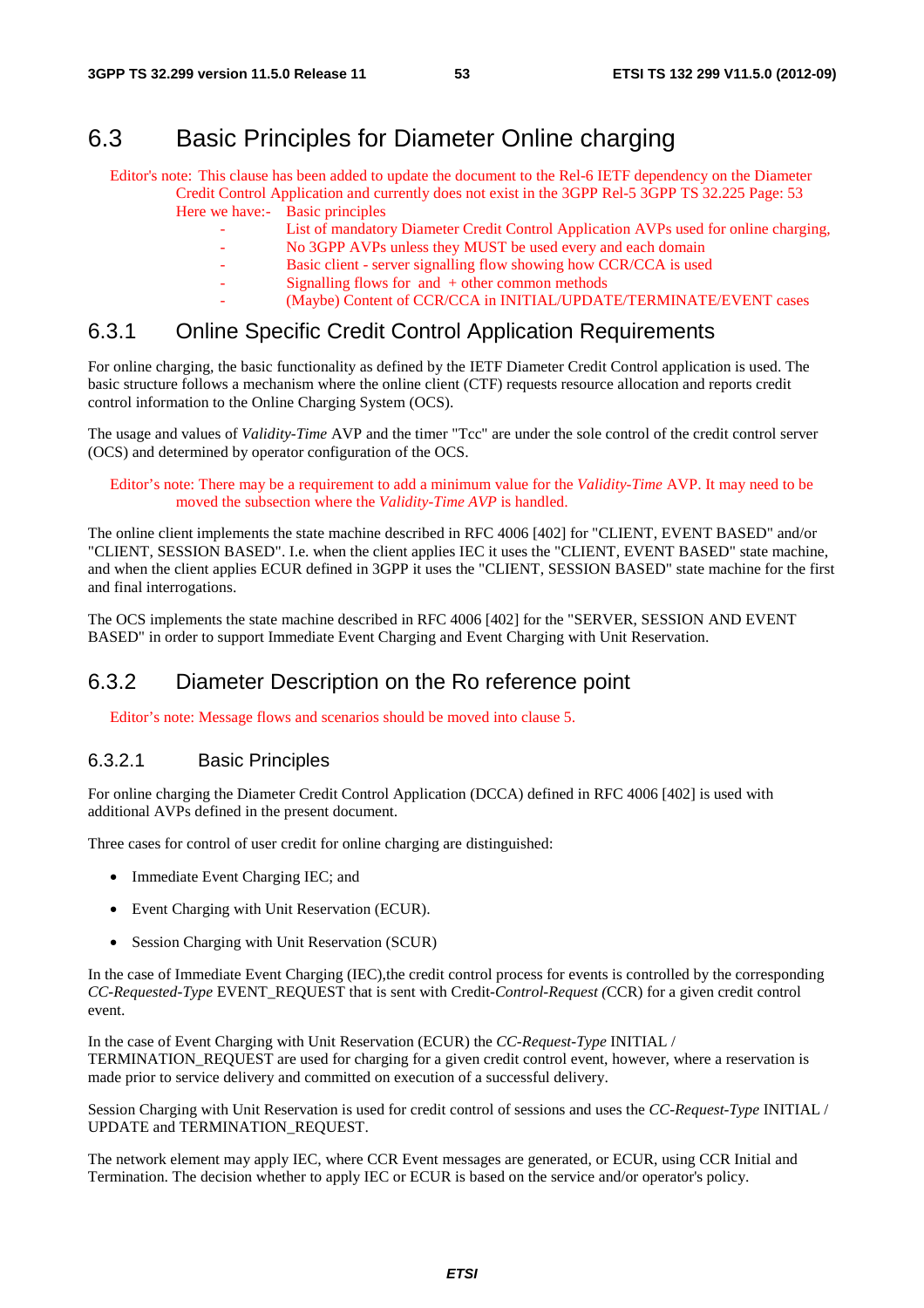# 6.3.3 Immediate Event Charging (IEC)

Figure 6.3.3 shows the transactions that are required on the Ro reference point in order to perform event based Direct Debiting operation. The Direct Debiting operation may alternatively be carried out prior to service/content delivery. The Network Element must ensure that the requested service execution is successful, when this scenario is used.



**Figure 6.3.3: IEC Direct Debiting Operation** 

| Step 1. | The network element receives a service request.                                                                                                                                                                                                                                                                                                                                                                                                                                                                                                                                                                                                                                                                                  |
|---------|----------------------------------------------------------------------------------------------------------------------------------------------------------------------------------------------------------------------------------------------------------------------------------------------------------------------------------------------------------------------------------------------------------------------------------------------------------------------------------------------------------------------------------------------------------------------------------------------------------------------------------------------------------------------------------------------------------------------------------|
| Step 2. | The Direct Debiting Operation is performed as described in RFC 4006 [402].<br>The network element performs direct debiting prior to service execution. Network element (acting<br>as DCCA client) sends <i>Credit-Control-Request</i> (CCR) with <i>CC-Request-Type</i> AVP set to<br>EVENT_REQUEST to indicate service specific information to the OCS (acting as DCCA server).<br>The Requested-Action AVP (RA) is set to DIRECT_DEBITING. If known, the network element<br>may include Requested-Service-Unit AVP (RSU) (monetary or non-monetary units) in the request<br>message.                                                                                                                                           |
| Step 3. | Having transmitted the <i>Credit-Control-Request</i> message the network element starts the<br>communication supervision timer 'Tx' (RFC 4006 [402]). Upon receipt of the Credit-Control-<br><i>Answer</i> (CCA) message the network element shall stop timer Tx.                                                                                                                                                                                                                                                                                                                                                                                                                                                                |
| Step 4. | The OCS determines the relevant service charging parameters.                                                                                                                                                                                                                                                                                                                                                                                                                                                                                                                                                                                                                                                                     |
| Step 5. | The OCS returns Credit-Control-Answer message with CC-Request-Type AVP set to<br>EVENT_REQUEST to the network element in order to authorize the service execution<br>(Granted-Service-Unit AVP (GSU) and possibly Cost-Information AVP (CI) indicating the cost of<br>the service and <i>Remaining-Balance</i> AVP are included in the <i>Credit-Control-Answer</i> message).<br>The Credit-Control-Answer message has to be checked by the network element accordingly and<br>the requested service is controlled concurrently with service delivery. The Refund-Information<br>AVP may be included in the <i>Credit-Control-Answer</i> message in order to be sent during the<br>REFUND-ACCOUNT mechanism, see below scenario. |
| Step 6. | Service is being delivered.                                                                                                                                                                                                                                                                                                                                                                                                                                                                                                                                                                                                                                                                                                      |
| NOTF    | It is possible to perform also CHECK, BALANCE and PRICE ENOURY using above described                                                                                                                                                                                                                                                                                                                                                                                                                                                                                                                                                                                                                                             |

NOTE: It is possible to perform also, CHECK\_BALANCE and PRICE\_ENQUIRY using above described mechanism RFC 4006 [402].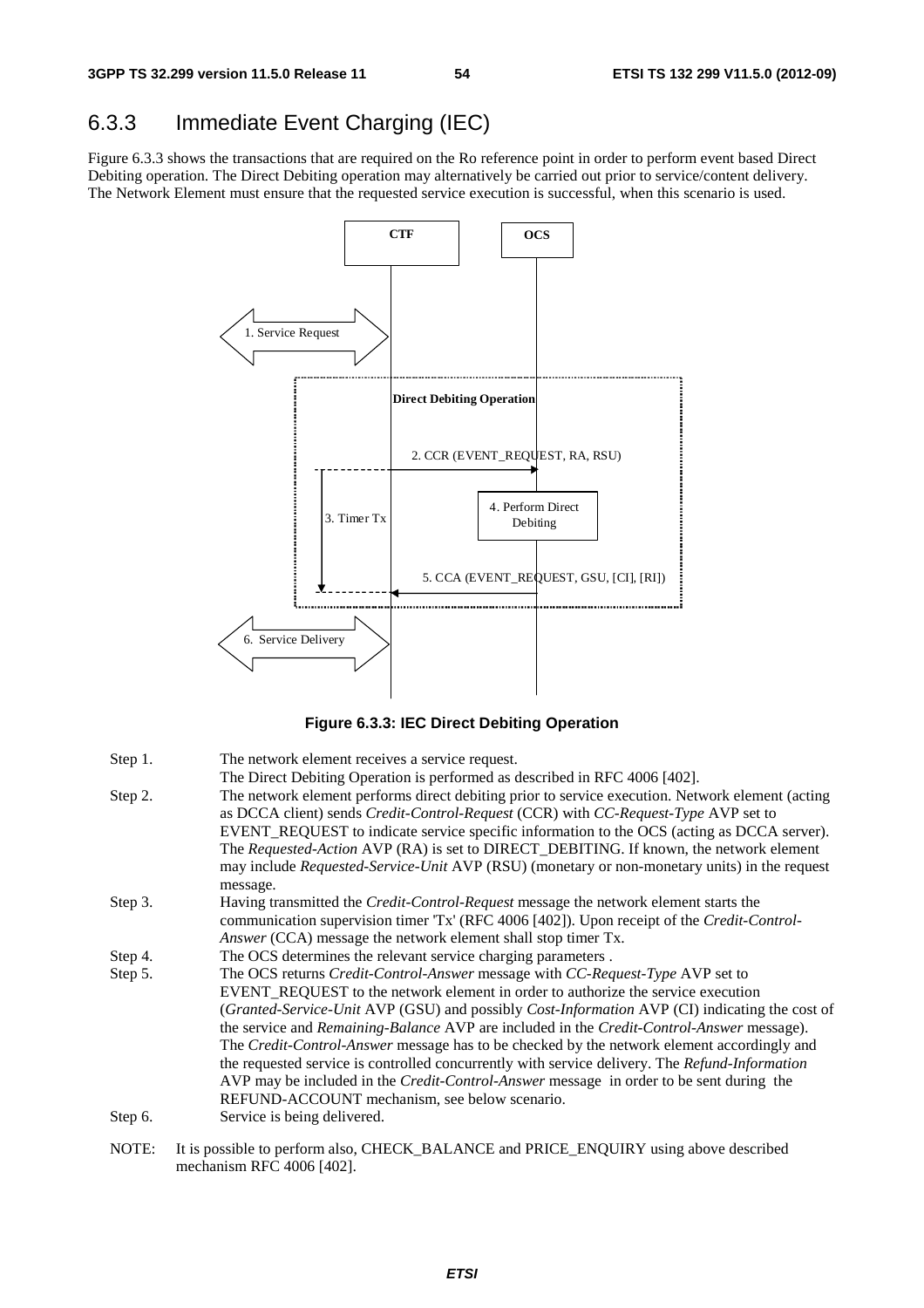Figure 6.3.3a shows the transactions for refund purpose.



**Figure 6.3.3a: IEC Direct Debiting Operation for refund purpose** 

The Direct debiting operation is performed, previously, as described in RFC 4006 [402].

| Step 1. | The service charged previously through Direct Debiting Operation is finally proved to be<br>unsuccessfully delivered.                                                                                                                                                                                                                                                                                                                                                                                        |
|---------|--------------------------------------------------------------------------------------------------------------------------------------------------------------------------------------------------------------------------------------------------------------------------------------------------------------------------------------------------------------------------------------------------------------------------------------------------------------------------------------------------------------|
| Step 2. | As a consequence, the network element performs direct debiting operation in order to perform the<br>related refund. Network element (acting as DCCA client) sends Credit-Control-Request (CCR)<br>with CC-Request-Type AVP set to EVENT_REQUEST to indicate service specific information to<br>the OCS (acting as DCCA server). The <i>Requested-Action</i> AVP (RA) is set to REFUND-<br>ACCOUNT. The network element includes <i>Refund-Information AVP</i> if received in the previous<br><b>IEC CCA.</b> |
| Step 3. | Having transmitted the <i>Credit-Control-Request</i> message the network element starts the<br>communication supervision timer 'Tx' (RFC 4006 [402]). Upon receipt of the Credit-Control-<br>Answer (CCA) message the network element shall stop timer Tx.                                                                                                                                                                                                                                                   |
| Step 4. | The OCS reads the AVPs included in the CCR and performs the refund accordingly.                                                                                                                                                                                                                                                                                                                                                                                                                              |
| Step 5. | The OCS returns <i>Credit-Control-Answer</i> message with <i>CC-Request-Type</i> AVP set to<br>EVENT REQUEST and the related result code.                                                                                                                                                                                                                                                                                                                                                                    |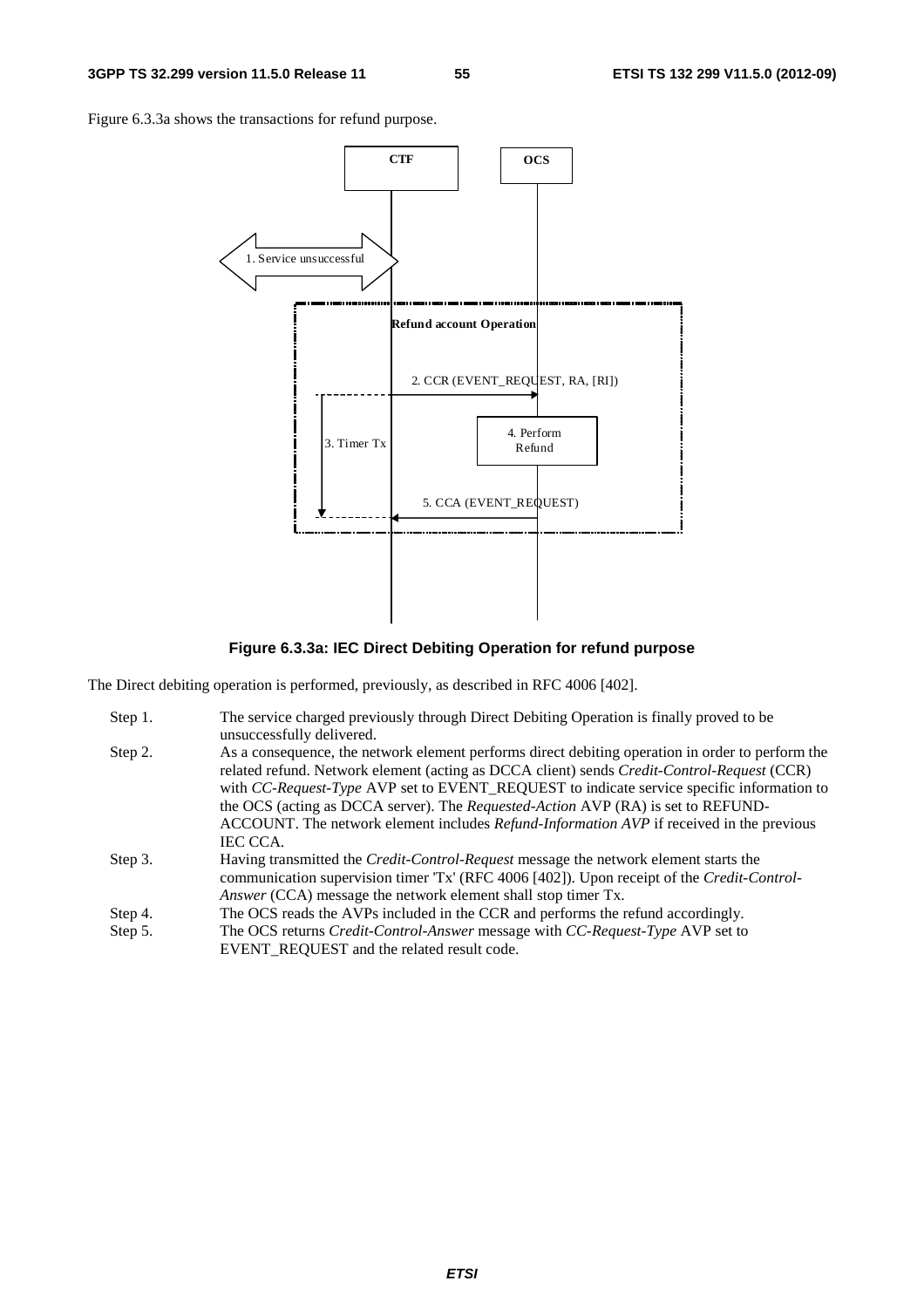# 6.3.4 Event Charging with Unit Reservation (ECUR)

Figure 6.3.4 shows the transactions that are required on the Ro reference point in order to perform the ECUR. ECUR is used when event charging needs separate reserve and commit actions.



#### **Figure 6.3.4: ECUR for session based credit control**

| Step 1. | The network element receives a service request. The service request may be initiated either by the      |
|---------|---------------------------------------------------------------------------------------------------------|
|         | user or the other network element.                                                                      |
| Step 2. | In order to perform Reserve Units operation for a number of units (monetary or non-monetary             |
|         | units), the network element sends a <i>Credit-Control-Request</i> (CCR) with <i>CC-Request-Type</i> AVP |
|         | set to INITIAL_REQUEST to the OCS. If known, the network element may include Requested-                 |
|         | Service-Unit (RSU) AVP (monetary or non monetary units) in the request message.                         |
| Step 3. | If the service cost information is not received by the OCS, the OCS determines the price of the         |
|         | desired service according to the service specific information received by issuing a rating request to   |
|         | the Rating Function. If the cost of the service is included in the request, the OCS directly reserves   |
|         | the specified monetary amount. If the credit balance is sufficient, the OCS reserves the                |
|         | corresponding amount from the users account.                                                            |
| Step 4. | Once the reservation has been made, the OCS returns <i>Credit-Control-Answer</i> (CCA) message with     |
|         | CC-Request-Type set to INITIAL_REQUEST to the network element in order to authorize the                 |
|         | service execution (Granted-Service-Unit and possibly Cost-Information indicating the cost of the        |
|         | service and Remaining-Balance AVP are included in the Credit-Control-Answer message). The               |
|         | OCS may return the <i>Validity-Time</i> (VT) AVP with value field set to a non-zero value. The OCS      |
|         | may indicate in the <i>Low-Balance-Indication</i> AVP that the subscriber account balance has fallen    |
|         | below a predefined treshold of this account.                                                            |
| Step 5. | Content/service delivery starts and the reserved units are concurrently controlled.                     |
|         |                                                                                                         |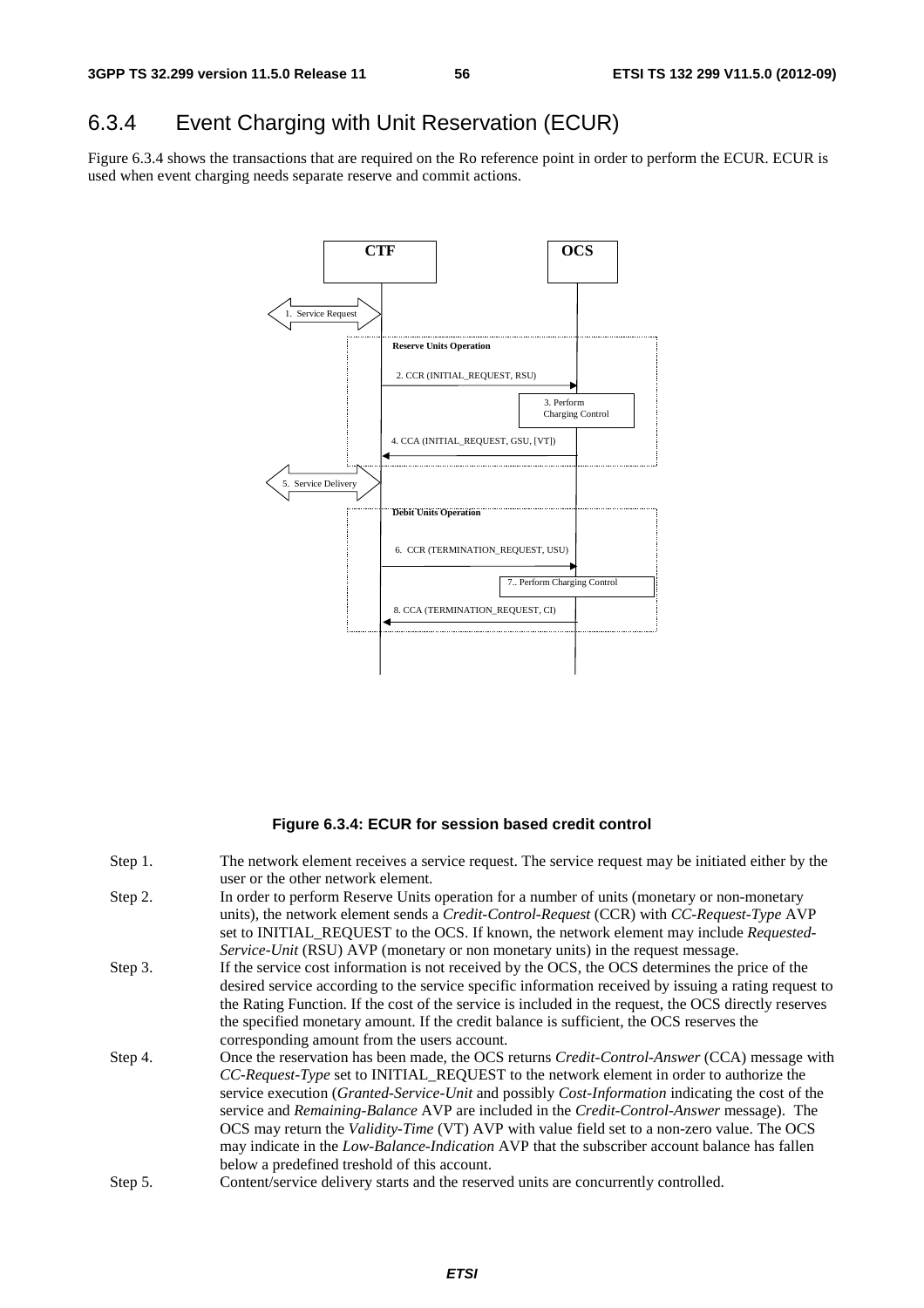- Step 6. When content/service delivery is completed, the network element sends CCR with *CC-Request-Type* AVP set to TERMINATION\_REQUEST to terminate the active credit control session and report the used units*.*
- Step 7. The OCS deducts the amount used from the account. Unused reserved units are released, if applicable.
- Step 8. The OCS acknowledges the reception of the CCR message by sending CCA message with *CC-Request-Type* AVP indicating TERMINATION\_REQUEST (possibly *Cost-Information* AVP indicating the cumulative cost of the service and *Remaining-Balance* AVP are included in the *Credit-Control-Answer* message).
- NOTE: This scenario is supervised by corresponding timers (e.g. validity time timer) that are not shown in the figure 6.3.4.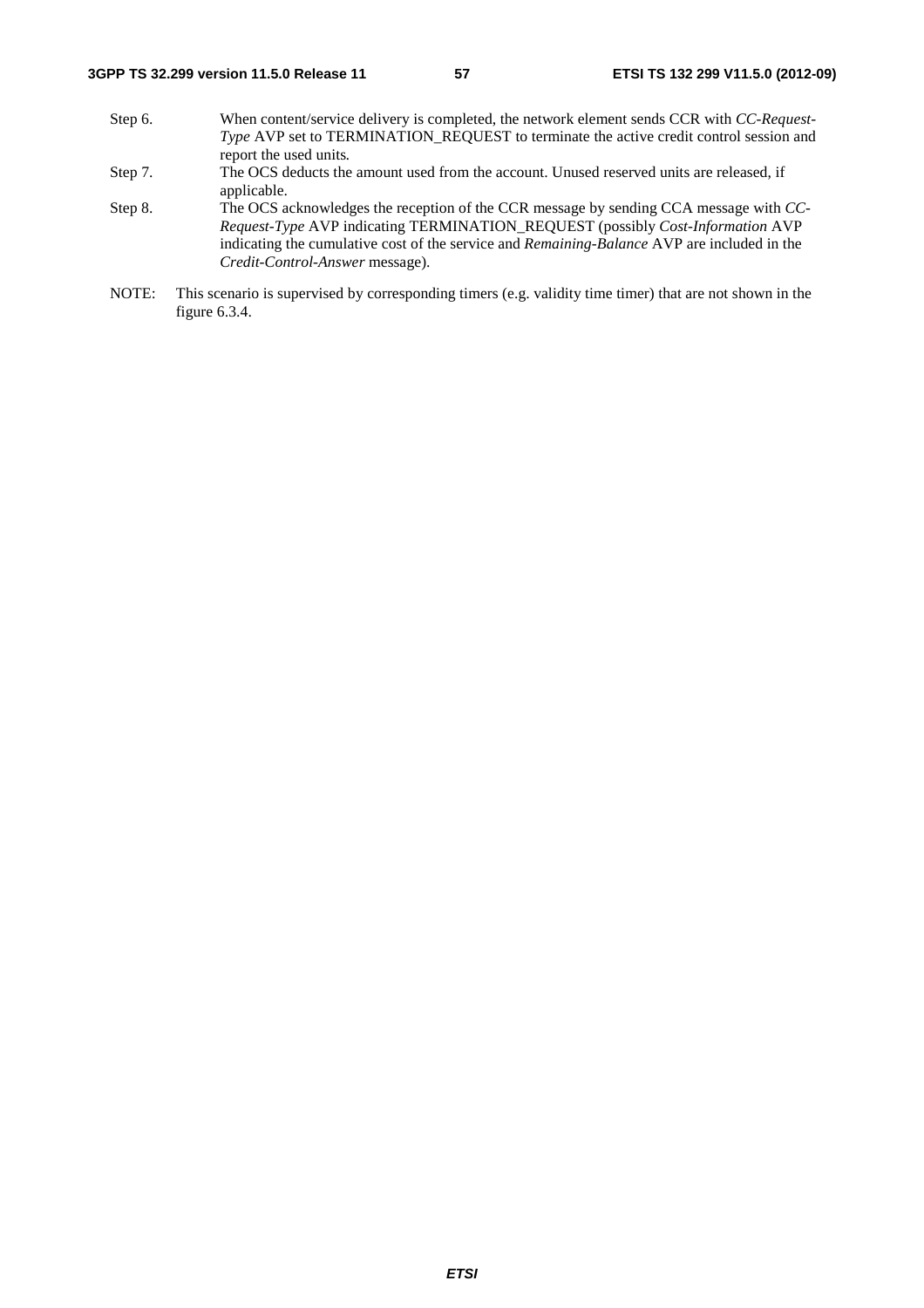### 6.3.5 Session Charging with Unit Reservation (SCUR)

Figure 6.3.5 shows the transactions that are required on the Ro reference point in order to perform the SCUR.



**Figure 6.3.5: SCUR for session based credit control** 

Step 1. The network element receives a session initiation. The session initiation may be done either by the user or the other network element. Step 2. In order to perform Reserve Units operation for a number of units (monetary or non-monetary units), the network element sends a *Credit-Control-Request* (CCR) with *CC-Request-Type* AVP set to INITIAL\_REQUEST to the OCS. If known, the network element may include *Requested-Service-Unit* (RSU) AVP (monetary or non monetary units) in the request message. Step 3. If the service cost information is not received by the OCS, the OCS determines the price of the desired service according to the service specific information received by issuing a rating request to the Rating Function. If the cost of the service is included in the request, the OCS directly reserves the specified monetary amount. If the credit balance is sufficient, the OCS reserves the corresponding amount from the users account. Step 4. Once the reservation has been made, the OCS returns *Credit-Control-Answer* (CCA) message with *CC-Request-Type* set to INITIAL\_REQUEST to the network element in order to authorize the service execution (*Granted-Service-Unit* and possibly *Cost-Information* indicating the cost of the service and *Remaining-Balance* AVP are included in the *Credit-Control-Answer* message). The OCS may return the *Validity-Time* (VT) AVP with value field set to a non-zero value. The OCS may indicate in the *Low-Balance-Indication* AVP that the subscriber account balance has fallen below a predefined threshold of this account. Step 5. Content/service delivery starts and the reserved units are concurrently controlled.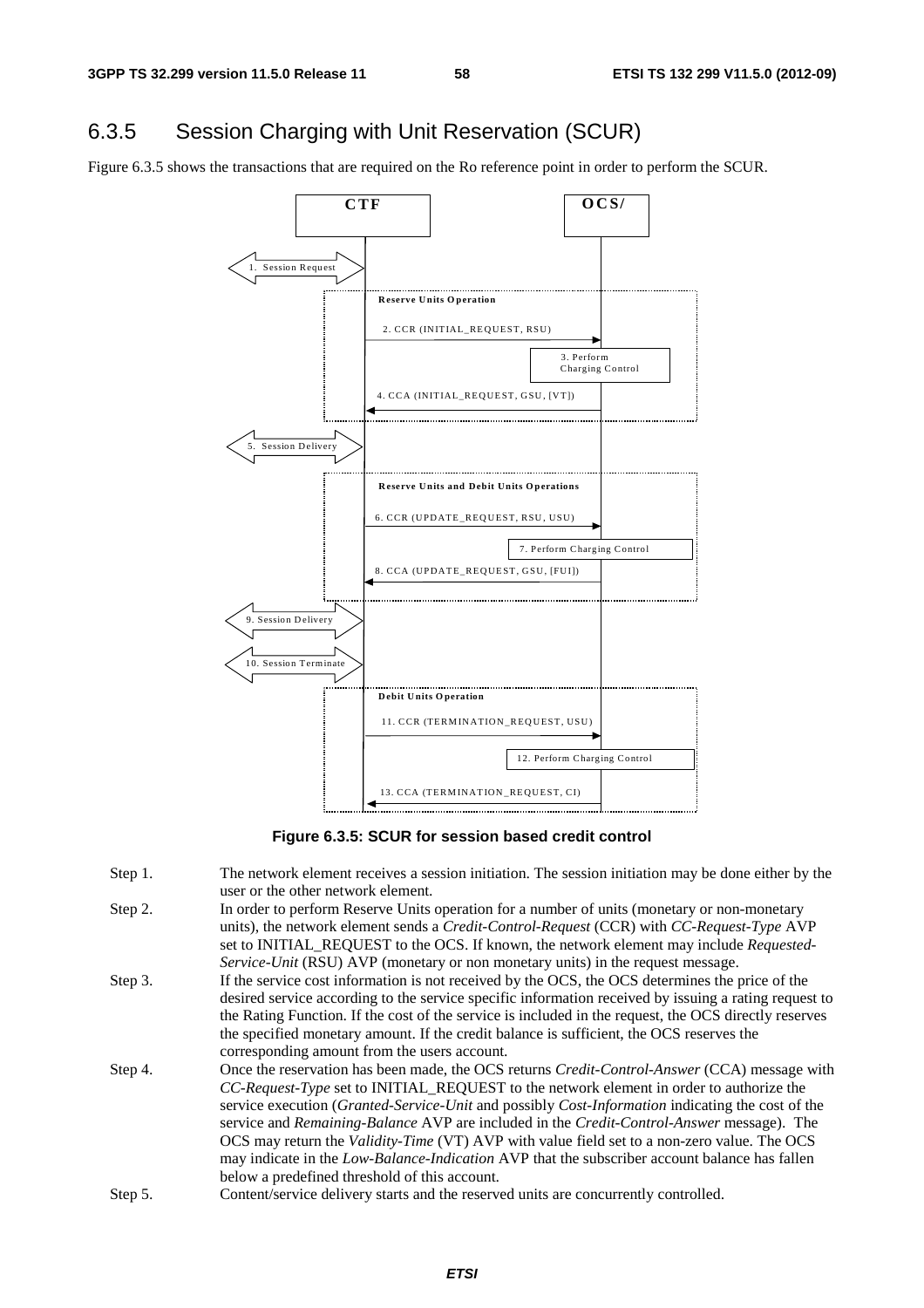#### **3GPP TS 32.299 version 11.5.0 Release 11 59 ETSI TS 132 299 V11.5.0 (2012-09)**

| Step 6.     | During session delivery, in order to perform Debit Units and subsequent Reserve Units operations,      |
|-------------|--------------------------------------------------------------------------------------------------------|
|             | the network element sends a CCR with CC-Request-Type AVP set to UPDATE_REQUEST, to                     |
|             | report the units used and request additional units, respectively. The CCR message with CC-             |
|             | Request-Type AVP set to UPDATE_REQUEST must be sent by the network element between the                 |
|             | INITIAL_REQUEST and TERMINATION_REQUEST either on request of the credit control                        |
|             | application within the validity time or if the validity time is elapsed. If known, the network         |
|             | element may include <i>Requested-Service-Unit</i> AVP (monetary or non monetary units) in the          |
|             | request message. The Used-Service-Unit (USU) AVP is complemented in the CCR message to                 |
|             | deduct units from both the user's account and the reserved units, respectively.                        |
| Step 7.     | The OCS deducts the amount used from the account. If the service cost information is not received      |
|             | by the OCS, the OCS determines the price of the desired service according to the service specific      |
|             | information received by issuing a rating request to the Rating Function. If the cost of the service is |
|             | included in the request, the OCS directly reserves the specified monetary amount. If the credit        |
|             | balance is sufficient, the OCS reserves the corresponding amount from the users account.               |
| Step 8.     | Once the deduction and reservation have been made, the OCS returns Credit-Control-Answer               |
|             | message with CC-Request-Type set to UPDATE_REQUEST to the network element, in order to                 |
|             | allow the content/service delivery to continue (new Granted-Service-Unit (GSU) AVP and possibly        |
|             | Cost-Information (CI) AVP indicating the cumulative cost of the service and Remaining-Balance          |
|             | AVP are included in the Credit-Control-Answer message). The OCS may include in the CCA                 |
|             | message the <i>Final-Unit-Indication</i> (FUI) AVP to indicate the final granted units. The OCS may    |
|             | indicate in the Low-Balance-Indication AVP that the subscriber account balance has fallen below a      |
|             | predefined threshold of this account.                                                                  |
| Step 9.     | Session delivery continues and the reserved units are concurrently controlled.                         |
| Step 10.    | The session is terminated at the network element.                                                      |
| Step $11$ . | The network element sends CCR with CC-Request-Type AVP set to TERMINATION_REQUEST                      |
|             | to terminate the active credit control session and report the used units.                              |
| Step 12.    | The OCS deducts the amount used from the account. Unused reserved units are released, if               |
|             | applicable.                                                                                            |

Step 13. The OCS acknowledges the reception of the CCR message by sending CCA message with *CC-Request-Type* AVP indicating TERMINATION\_REQUEST (possibly *Cost-Information* AVP indicating the cumulative cost of the service and *Remaining-Balance* AVP are included in the *Credit-Control-Answer* message).

NOTE: This scenario is supervised by corresponding timers (e.g. validity time timer) that are not shown in figure 6.3.5.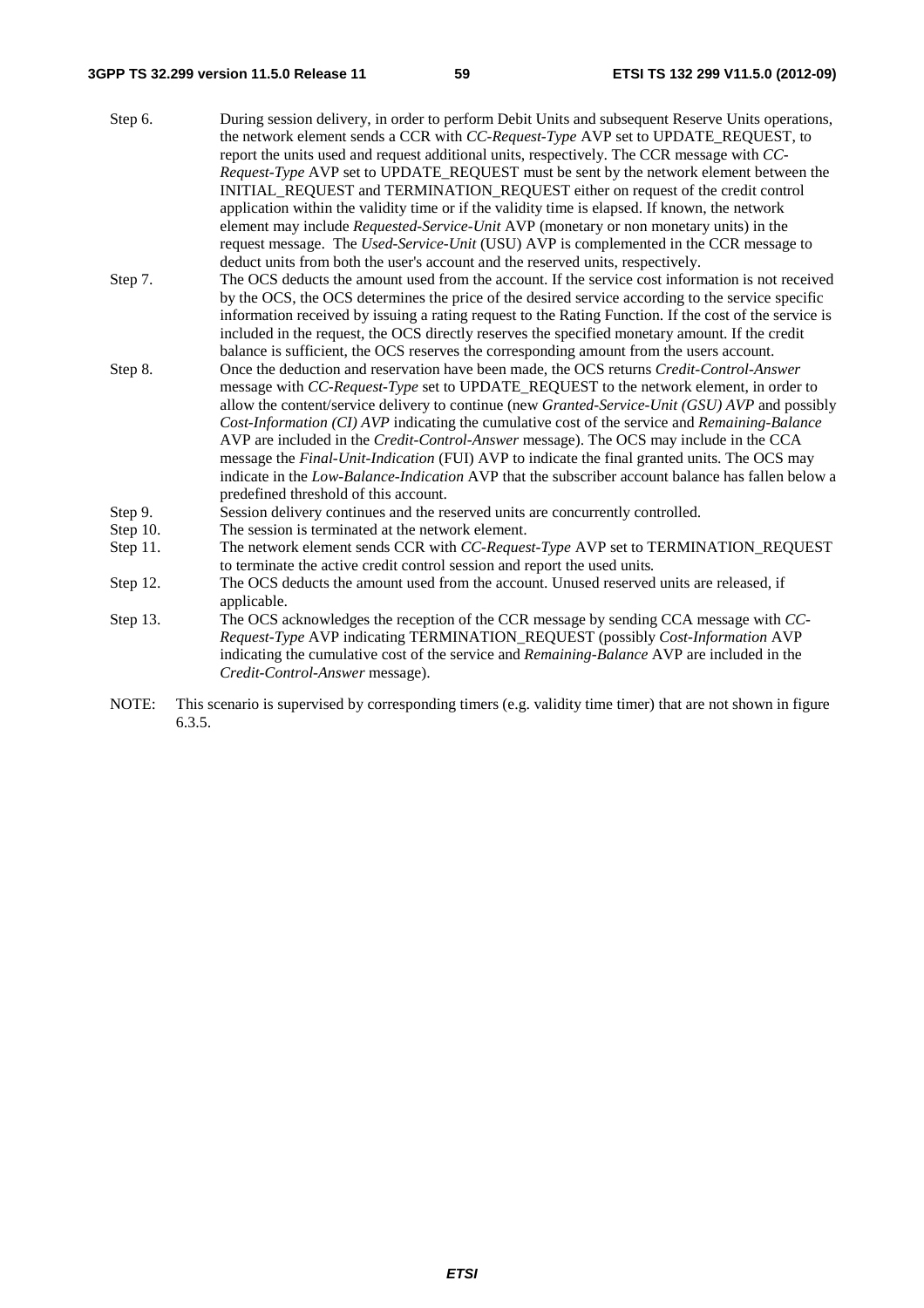### 6.3.6 Error Cases and Scenarios

This subclause describes various error cases and how these should be handled.

The failure handling behaviour is locally configurable in the network element. If the *Direct-Debiting-Failure-Handling* or *Credit-Control-Failure-Handling* AVP is not used, the locally configured values are used instead.

#### 6.3.6.1 Duplicate Detection

The detection of duplicate request is needed and must be enabled. To speed up and simplify as much as possible the duplicate detection, the all-against-all record checking should be avoided and just those records marked as potential duplicates need to be checked against other received requests (in real-time ) by the receiver entity.

The network element marks the request messages that are retransmitted after a link fail over as possible duplicates with the T-flag as described in RFC 3588 [401]. For optimized performance, uniqueness checking against other received requests is only necessary for those records marked with the T-flag received within a reasonable time window. This focused check is based on the inspection of the *Session-Id* and *CC-Request-Number* AVP pairs.

Note that for EBCC the duplicate detection is performed in the Correlation Function that is part of the OCS. The OCS that receives the possible duplicate request should mark as possible duplicate the corresponding request that is sent over the 'Rc' reference point. However, this assumption above is for further study and needs to be clarified.

For credit control duplicate detection, please refer to the Diameter Credit Control.

#### 6.3.6.2 Reserve Units and Debit Units Operation Failure

In the case of an OCS connection failure, and/or receiving error responses from the OCS, please refer to RFC 3588 [401] and RFC 4006 [402] for failure handling descriptions.

### 6.3.7 Support of Tariff Changes during an Active User Session

#### 6.3.7.1 Support of Tariff Changes using the Tariff Switch Mechanism

After a tariff switch has been reached, all the active user sessions shall report their session usage by the end of the validity period of the current request and receive new quota for resource usage for the new tariff period.

In order to avoid the need for mass simultaneous quota refresh, the traffic usage can be split into resource usage before a tariff switch and resources used after a tariff switch.

The Tariff-Time-Change AVP is used to determine the tariff switch time as described by RFC 4006 [402]. In addition to the scenarios described in RFC 4006 [402], the Tariff-Time-Change AVP may also be used in the context of continuously time-based charging.

The Tariff-Change-Usage AVP is used within the Used-Service-Units AVP to distinguish reported usage before and after the tariff time change.

The Tariff-Change-Usage AVP is not used directly within the Multiple-Services-Credit-Control AVP.

#### 6.3.7.2 Support of Tariff Changes using Validity Time AVP

Changes to the tariffs pertaining to the service during active user sessions may also be handled using the Validity Time AVP.

NOTE: RFC 4006 does not directly describe how tariff changes are handled with validity time. If validity time is used for tariff time changes it might overload the client and the server.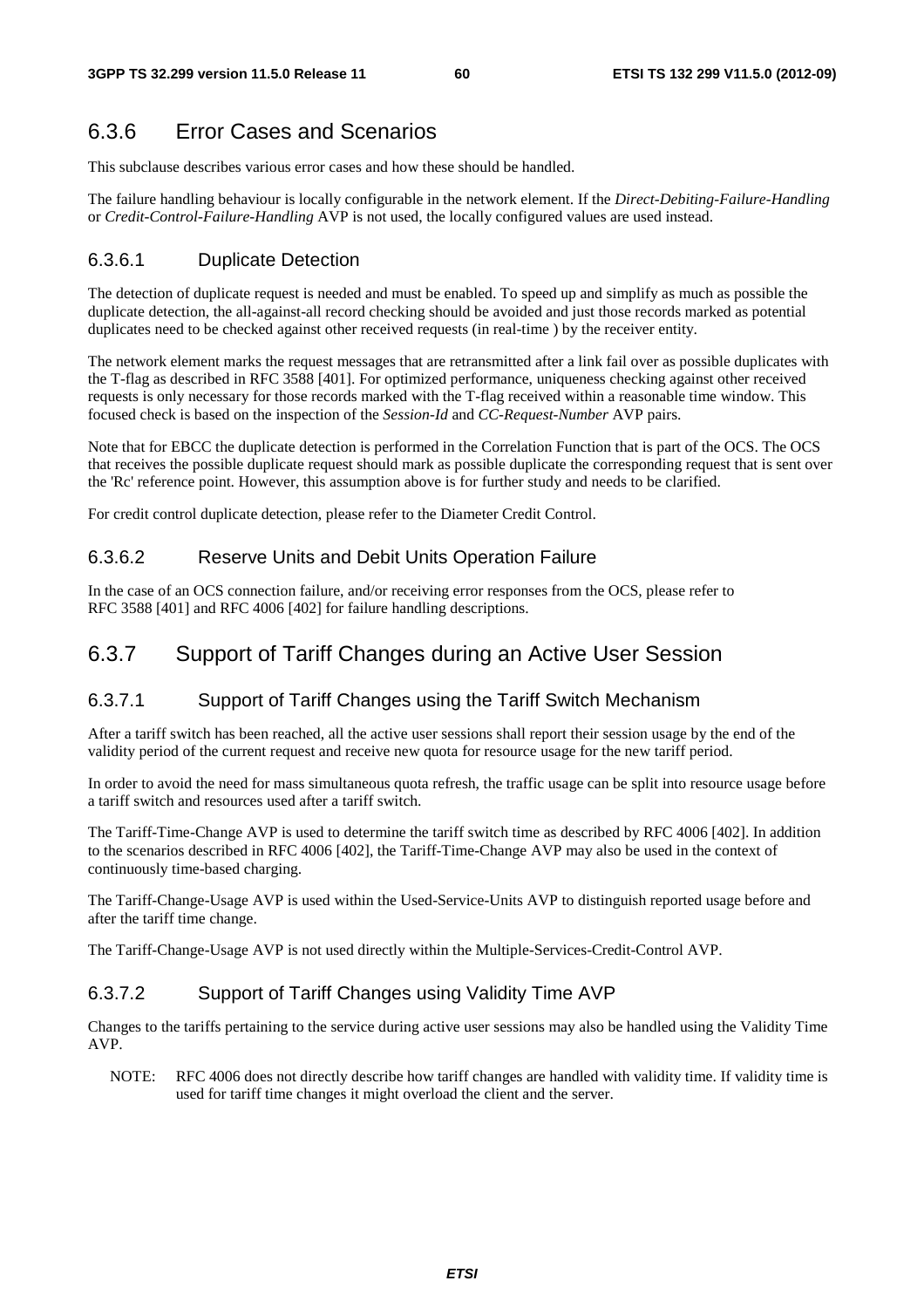### 6.3.8 Support of Re-authorisation

Mid Diameter CC session re-authorisations of multiple active resource quotas within a DCC session can be achieved using a single Diameter *Credit Control Request/Answer* message sequence.

The OCS may also re-authorise multiple active resource quotas within a DCC session by using a single Diameter *Re-Auth-Request/Answer* message sequence.

New quota allocations received by the Network Element override any remaining held quota resources after accounting for any resource usage while the re-authorisation was in progress.

### 6.3.9 Support of Failure Handling

The Credit-Control-Failure-Handling AVP as defined in RFC 4006 [402] determines what to do if the sending of Diameter credit-control messages to the OCS has been temporarily prevented. The usage of Credit-Control-Failure-Handling AVP gives flexibility to have different failure handling for credit-control session.

This AVP may be received from the OCS or may be locally configured. The value received from the OCS in the Diameter Credit-Control-Answer message always override any already existing value.

As defined in RFC 4006 [402], the Tx timer is introduced to limit the waiting time in the CTF for an answer to the credit control request sent to the OCS. When the Tx timer elapses the CTF takes an action to the end user according to the value of the Credit-Control-Failure-Handling AVP.

It is possible that several concurrent Credit Control Request messages are triggered for the same online charging session. In this case, each Credit Control Request message shall reset the Tx timer as defined in RFC 4006 [402].

### 6.3.10 Support of Failover

As defined in RFC 4006 [402] if a failure occurs during an ongoing credit-control session, the CTF may move the credit control message stream to an alternative OCS if the primary OCS indicated FAILOVER\_SUPPORTED in the CC-Session-Failover AVP. In case CC-Session-Failover AVP is set to FAILOVER\_NOT SUPPORTED the credit control message stream is not moved to a backup OCS.

For new credit control sessions, failover to an alternative OCS should be performed if possible. For instance, if an implementation of the CTF can determine primary OCS unavailability it can establish the new credit control sessions with a possibly available secondary OCS.

Since the OCS has to maintain session states, moving the credit-control message stream to a backup OCS requires a complex charging context transfer solution. This charging context transfer mechanism by OCS is out of the scope of the 3GPP standardization work.

### 6.3.11 Credit Pooling

Credit pooling shall be supported as described in TS 32.240 [1].

Note: Credit pooling is not applicable to IEC since there is no quota management between CTF and OCF.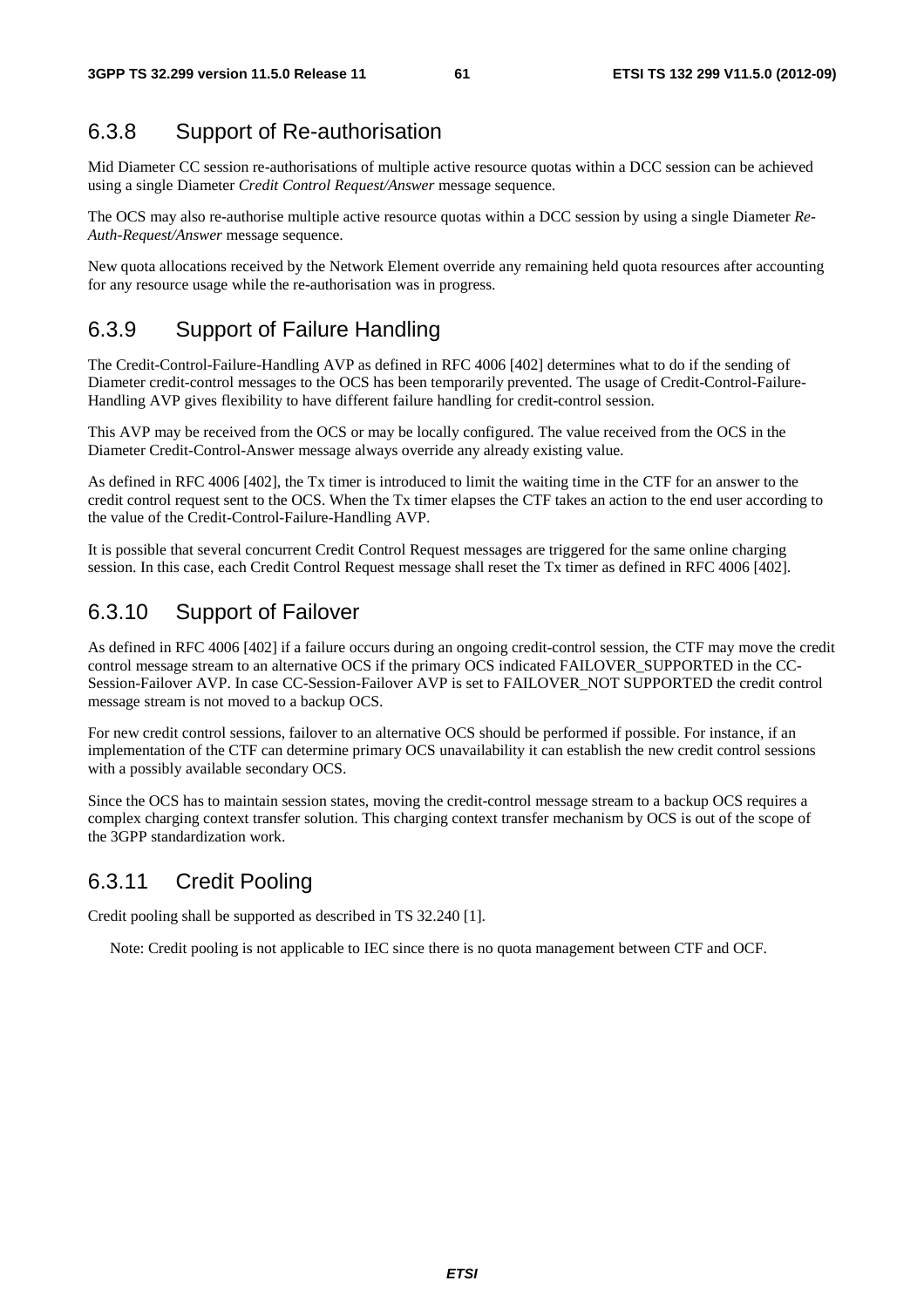# 6.4 Message formats for Online Charging

### 6.4.1 Summary of Online Charging Message Formats

#### 6.4.1.1 General

The corresponding Diameter credit control application messages for the Debit / Reserve Unit Request operation is Credit-Control-Request (CCR) and for the Debit / Reserve Unit Response operation is Credit-Control-Answer (CCA) as specified in RFC 4006 [402].

The Diameter Credit-Control Application (DCCA) specifies an approach based on a series of "interrogations":

- Initial interrogation.
- Zero, one or more interim interrogations.
- Final interrogation.

In addition to a series of interrogations, also a one time event (interrogation) can be used e.g. in the case when service execution is always successful.

All of these interrogations use Credit*-Control-Request* and *Credit-Control-Answer* messages. The *Credit-Control-Request* for the "interim interrogation" and "final interrogation" reports the actual number of "units" that were used, from what was previously reserved. This determines the actual amount debited from the subscriber's account.

Table 6.4.1.1 describes the use of these Diameter messages which are adapted for 3GPP online charging.

| <b>Command-Name</b>           | <b>Source</b> | <b>Destination</b> | <b>Abbreviation</b> |
|-------------------------------|---------------|--------------------|---------------------|
| Credit-Control-Request        | <b>CTF</b>    | <b>OCS</b>         | CCR                 |
| <b>Credit-Control-Answer</b>  | OCS           | CTF                | CCA                 |
| Capabilities-Exchange-Request | CTF           | ocs                | CER                 |
| Capabilities Exchange Answer  | OCS           | CTF                |                     |

Additional Diameter messages (i.e. ASR/ASA, DPR/DPA, DWR/DWA, RAR/RAA) are used according to the Diameter Base Protocol Accounting (DBPA) specification in RFC 3588 [401] and to the DCCA specification in RFC 4006 [402].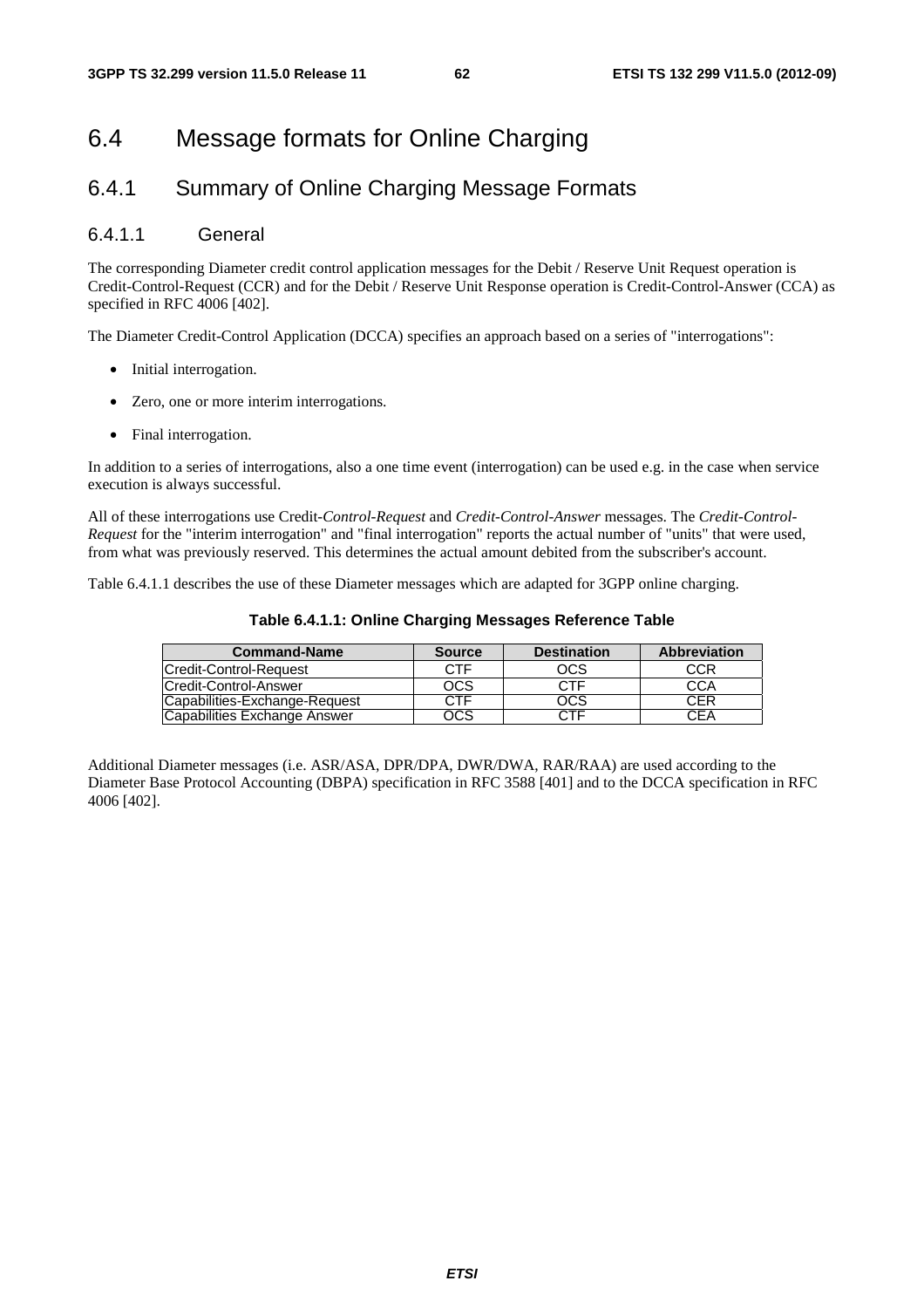### 6.4.1.2 Structure for the Credit Control Message Formats

The following is the basic structure shared by all online charging messages. This is based directly on the format of the messages defined in RFC 4006 [402].

Those Diameter Accounting AVPs that are used for 3GPP online charging are marked in the table of contents 6.4.2 and 6.4.3 with a category as specified in TS 32.240 [1].

In the definition of the Diameter Commands, the AVPs that are specified in the referenced specifications but not used by the 3GPP charging specifications are marked with strikethrough, e.g. [Acct Multi-Session-Id ].

The following symbols are used in the message format definitions:

- <AVP> indicates a mandatory AVP with a fixed position in the message.
- {AVP} indicates a mandatory AVP in the message.
- [AVP] indicates an optional AVP in the message.
- \*AVP indicates that multiple occurrences of an AVP is possible.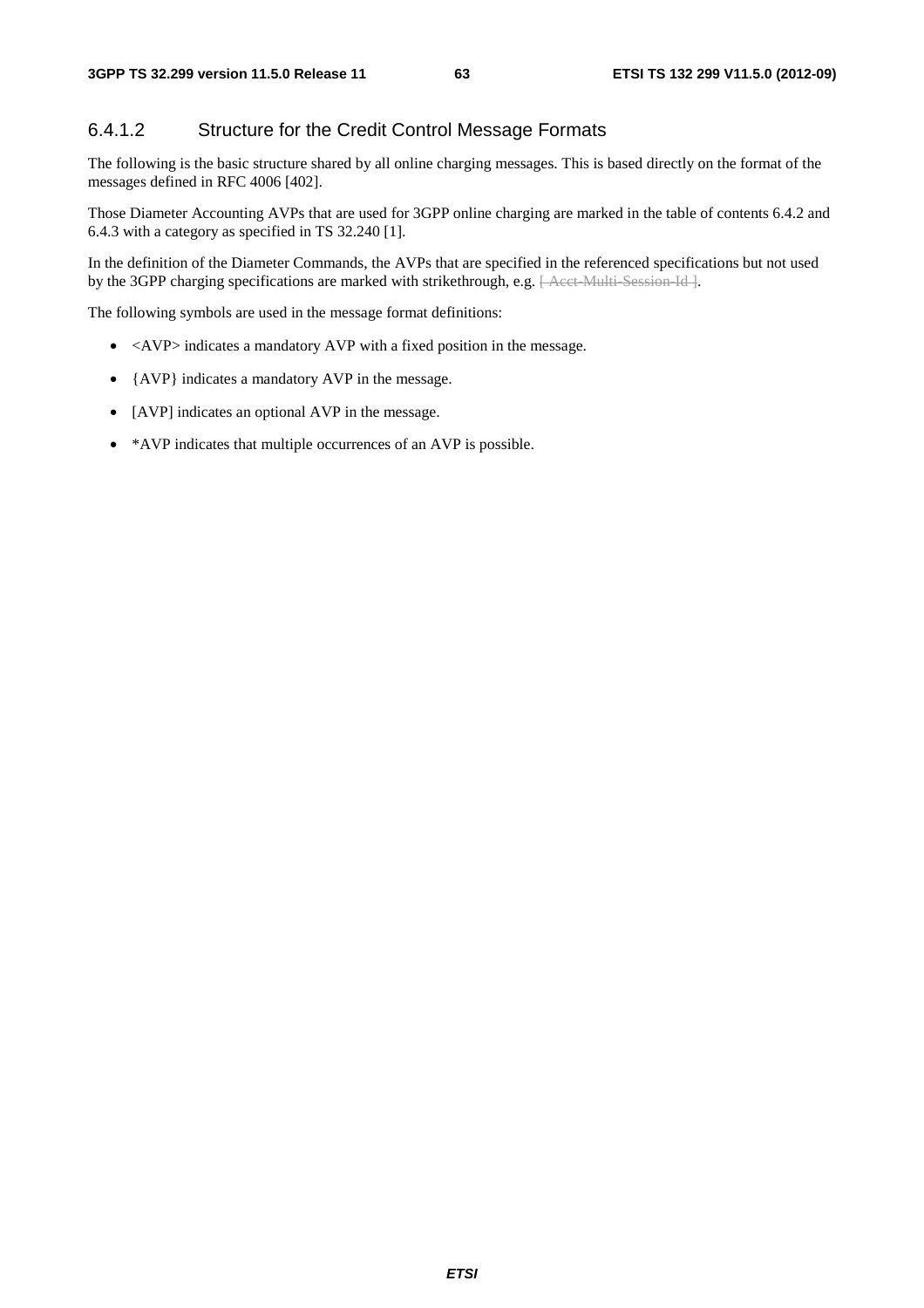### 6.4.2 Credit-Control-Request Message

The CCR messages, indicated by the Command-Code field set to 272 is sent by the CTF to the OCF in order to request credits for the request bearer / subsystem /service.

The CCR message format is defined according to RFC 4006 [402] as follows:

```
 <CCR> ::= < Diameter Header: 272, REQ, PXY > 
                 < Session-Id > 
                 { Origin-Host } 
                 { Origin-Realm } 
                 { Destination-Realm } 
                  { Auth-Application-Id } 
                 { Service-Context-Id } 
{ CC-Request-Type } 
{ CC-Request-Number } 
                 [ Destination-Host ] 
                 [ User-Name ] 
                 [ CC-Sub-Session-Id ] 
                 [ Acct-Multi-Session-Id ] 
                 [ Origin-State-Id ] 
                 [ Event-Timestamp ] 
                *[ Subscription-Id ] 
                 [ Service-Identifier ] 
                 [ Termination-Cause ] 
                  Requested-Service-Unit ]
                [ Requested-Action ]
                *[ Used-Service-Unit ] 
                 [ AoC-Request-Type ] 
                 [ Multiple-Services-Indicator ] 
                *[ Multiple-Services-Credit-Control ] 
               *[ Service Parameter Info
                 [ CC-Correlation-Id ] 
                 [ User-Equipment-Info ] 
                *[ Proxy-Info ] 
                *[ Route-Record ] 
                 [ Service-Information ] 
                *[ AVP ]
```
Table 6.4.2 illustrates the basic structure of a 3GPP Diameter Credit Control *Credit-Control-Request* message as used for Online Charging.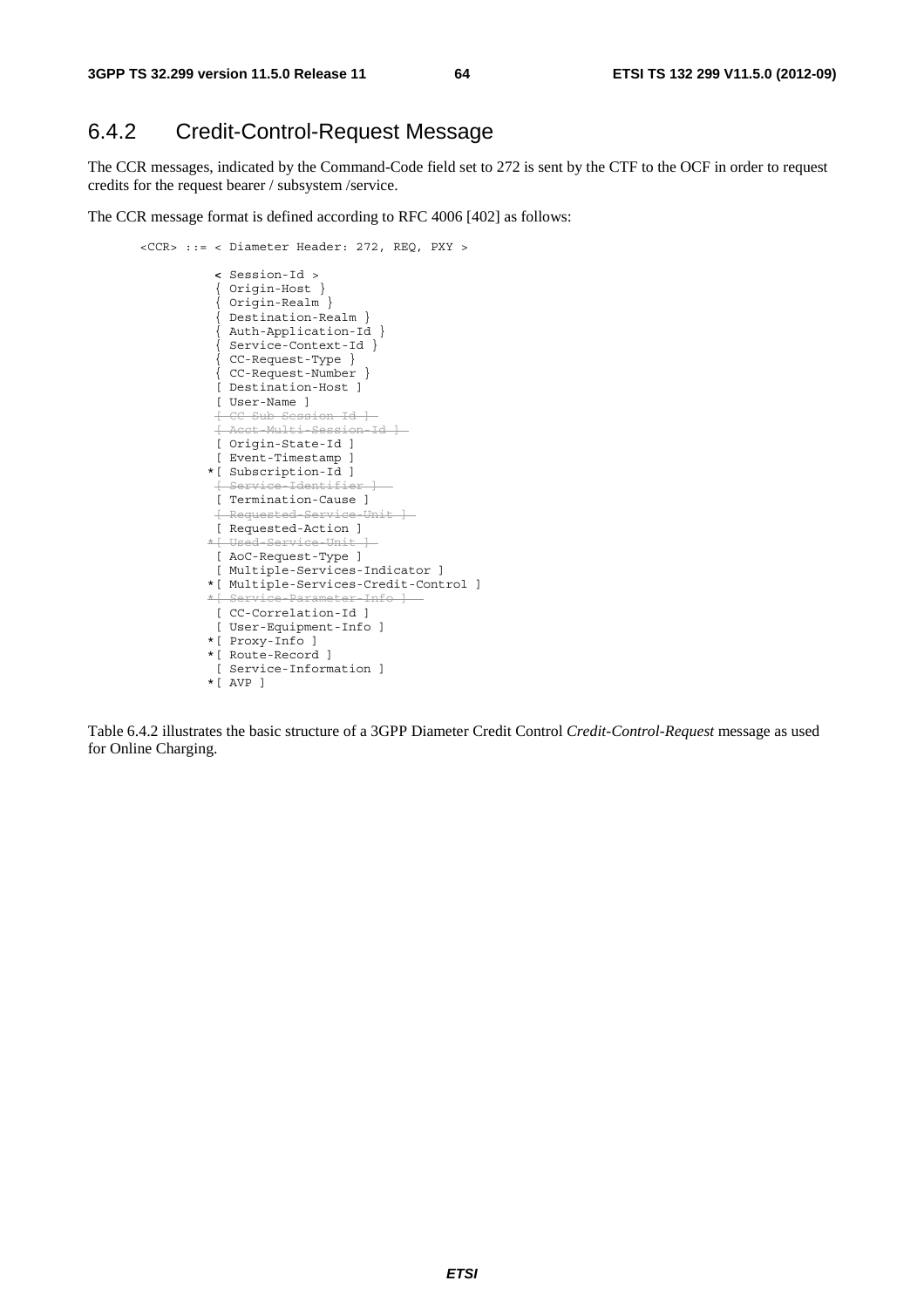| <b>AVP</b>                  | Category                 | <b>Description</b>                                                              |
|-----------------------------|--------------------------|---------------------------------------------------------------------------------|
| Session-Id                  | Μ                        | This field identifies the operation session.                                    |
| Origin-Host                 | M                        | This field contains the identification of the source point of the               |
|                             |                          | operation and the realm of the operation originator.                            |
| Origin-Realm                | M                        | This field contains the realm of the operation originator.                      |
| <b>Destination-Realm</b>    | M                        | This field contains the realm of the operator domain. The realm                 |
|                             |                          | will be addressed with the domain address of the corresponding                  |
|                             |                          | public URI.                                                                     |
| Auth-Application-Id         | M                        | The field corresponds to the application ID of the Diameter Credit              |
|                             |                          | Control Application and is defined with the value 4.                            |
| Service-Context-Id          | M                        | This field indicates the supported protocol version.                            |
|                             | M                        | This field defines the transfer type: event for event based                     |
| CC-Request-Type             |                          | charging and initial, update, terminate for session based                       |
|                             |                          | charging.                                                                       |
|                             | M                        | This field contains the sequence number of the transferred                      |
| <b>CC-Request-Number</b>    |                          | messages.                                                                       |
| <b>Destination-Host</b>     | O <sub>C</sub>           | This field contains the destination peer address of the OCS                     |
|                             |                          | identity.                                                                       |
| User-Name                   | O <sub>C</sub>           | Contains the user name determined by the domain: bearer, sub-                   |
|                             |                          | system or service as described in middle tier TS.                               |
| CC-Sub-Session-Id           | $\overline{\phantom{a}}$ | Not used in 3GPP.                                                               |
| Acct-Multi-Session-Id       |                          | Not used in 3GPP.                                                               |
| Origin-State-Id             | O <sub>C</sub>           | This field contains the state associated to the CTF.                            |
| Event-Timestamp             | O <sub>C</sub>           | This field corresponds to the exact time the quota is requested.                |
| Subscription-Id             | $O_{M}$                  | This field contains the identification of the user that is going to             |
|                             |                          | access the service in order to be identified by the OCS.                        |
|                             | M                        | This field determines the type of the identifier, e.g. t value 0 is             |
| Subscription-Id-Type        |                          | used for the international E.164 format according to ITU-T E.164                |
|                             |                          | numbering plan.                                                                 |
| Subscription-Id-Data        | M                        | This field contains the user data content e.g. the MSISDN.                      |
| Service-Identifier          |                          | Not used in 3GPP.                                                               |
| <b>Termination-Cause</b>    | $\overline{O}_C$         | This field contains the reason the credit control session was                   |
|                             |                          | terminated.                                                                     |
| Requested-Service-Unit      | $\sim$                   | Not used in 3GPP, see Multiple-Services-Credit-Control.                         |
| CC-Time                     | ÷,                       | Not used in 3GPP.                                                               |
| <b>CC-Money</b>             |                          | Not used in 3GPP.                                                               |
| Unit-Value                  |                          | Not used in 3GPP.                                                               |
| Value-Digits                | $\overline{\phantom{a}}$ | Not used in 3GPP.                                                               |
| Exponent                    | $\overline{\phantom{0}}$ | Not used in 3GPP.                                                               |
| Currency-Code               | $\overline{\phantom{a}}$ | Not used in 3GPP.                                                               |
| <b>CC-Total-Octets</b>      | $\overline{\phantom{a}}$ | Not used in 3GPP.                                                               |
| CC-Input-Octets             |                          | Not used in 3GPP.                                                               |
| <b>CC-Output-Octets</b>     |                          | Not used in 3GPP.                                                               |
| CC-Service-Specific-Units   | $\overline{\phantom{a}}$ | Not used in 3GPP.                                                               |
| AVP                         |                          | Not used in 3GPP.                                                               |
| Requested-Action            | O <sub>C</sub>           | The field defines the type of action if the CC-Request-Type<br>indicates EVENT. |
| AoC-Request-Type            | Oc                       | This field denotes if AoC Information is requested and what type                |
|                             |                          | of information is needed.                                                       |
| Used-Service-Unit           | $\overline{\phantom{m}}$ | Not used in 3GPP, see Multiple-Services-Credit-Control.                         |
| Tariff-Change-Usage         |                          | Not used in 3GPP.                                                               |
| CC-Time                     | $\overline{a}$           | Not used in 3GPP.                                                               |
| CC-Money                    | $\overline{\phantom{0}}$ | Not used in 3GPP.                                                               |
| Unit-Value                  | $\overline{\phantom{a}}$ | Not used in 3GPP.                                                               |
| Value-Digits                |                          | Not used in 3GPP.                                                               |
| Exponent                    |                          | Not used in 3GPP.                                                               |
| Currency-Code               |                          | Not used in 3GPP.                                                               |
| <b>CC-Total-Octets</b>      | $\overline{\phantom{a}}$ | Not used in 3GPP.                                                               |
| CC-Input-Octets             | $\overline{\phantom{a}}$ | Not used in 3GPP.                                                               |
| <b>CC-Output-Octets</b>     | $\bar{\phantom{a}}$      | Not used in 3GPP.                                                               |
| CC-Service-Specific-Units   |                          | Not used in 3GPP.                                                               |
| AVP                         |                          | Not used in 3GPP.                                                               |
| Multiple-Services-Indicator | O <sub>M</sub>           | This field indicates whether the CTF is capable of handling                     |
|                             |                          | multiple services independently.                                                |

### **Table 6.4.2: 3GPP Credit-Control-Request Message Content**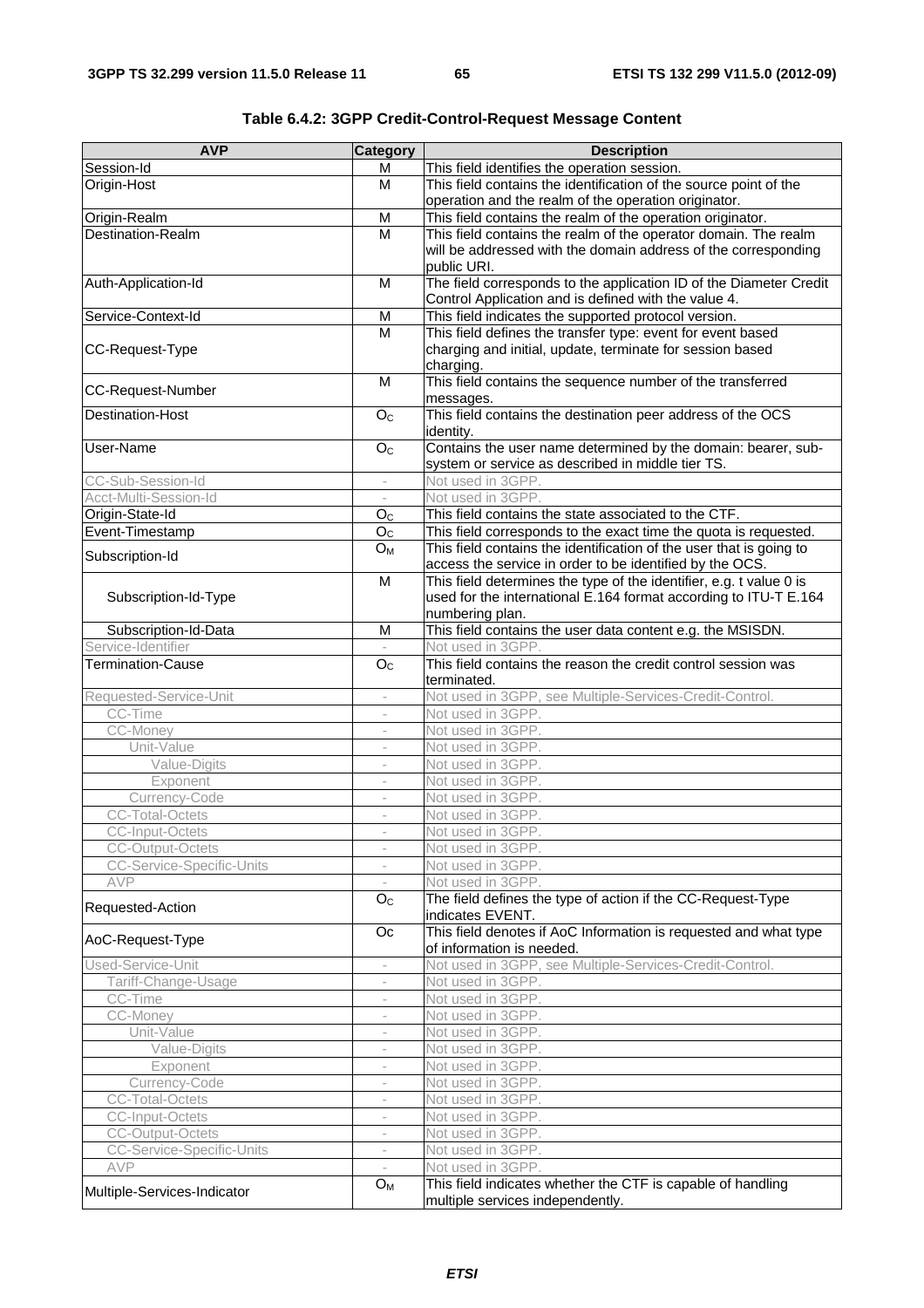| Multiple-Services-Credit Control | O <sub>C</sub>           | This field contains all parameters for the CTF quota management<br>and defines the quotas to allow traffic to flow.                                                                   |
|----------------------------------|--------------------------|---------------------------------------------------------------------------------------------------------------------------------------------------------------------------------------|
| Granted-Service-Unit             | $\overline{\phantom{a}}$ | Not used in CCR.                                                                                                                                                                      |
| Tariff-Change-Usage              | $\overline{\phantom{a}}$ | Not used in CCR.                                                                                                                                                                      |
| CC-Time                          |                          | Not used in CCR.                                                                                                                                                                      |
| <b>CC-Money</b>                  |                          | Not used in CCR.                                                                                                                                                                      |
| Unit-Value                       |                          | Not used in CCR.                                                                                                                                                                      |
| Value-Digits                     | $\overline{\phantom{m}}$ | Not used in CCR.                                                                                                                                                                      |
| Exponent                         | $\overline{\phantom{a}}$ | Not used in CCR.                                                                                                                                                                      |
| Currency-Code                    | $\overline{\phantom{a}}$ | Not used in CCR.                                                                                                                                                                      |
| <b>CC-Total-Octets</b>           | ÷                        | Not used in CCR.                                                                                                                                                                      |
| <b>CC-Input-Octets</b>           |                          | Not used in CCR.                                                                                                                                                                      |
| <b>CC-Output-Octets</b>          |                          | Not used in CCR.                                                                                                                                                                      |
| <b>CC-Service-Specific-Units</b> | $\overline{\phantom{a}}$ | Not used in CCR.                                                                                                                                                                      |
| AVP                              |                          | Not used in 3GPP.                                                                                                                                                                     |
| Requested-Service-Unit           | $\mathsf{O}_\mathbb{C}$  | This field contains the amount of requested service units for a<br>particular category or an indication that units are needed for a<br>particular category, as defined in DCCA [402]. |
| CC-Time                          | O <sub>c</sub>           | This field contains the amount of requested time.                                                                                                                                     |
| CC-Money                         |                          | Not used in 3GPP.                                                                                                                                                                     |
| Unit-Value                       |                          | Not used in 3GPP.                                                                                                                                                                     |
| Value-Digits                     |                          | Not used in 3GPP.                                                                                                                                                                     |
| Exponent                         | $\overline{\phantom{a}}$ | Not used in 3GPP.                                                                                                                                                                     |
| Currency-Code                    | $\overline{\phantom{a}}$ | Not used in 3GPP.                                                                                                                                                                     |
| <b>CC-Total-Octets</b>           | O <sub>C</sub>           | This field contains the requested amount of octets to be sent and<br>received.                                                                                                        |
| <b>CC-Input-Octets</b>           | O <sub>c</sub>           | This field contains the requested amount of octets to be received.                                                                                                                    |
| <b>CC-Output-Octets</b>          | O <sub>c</sub>           | This field contains the requested amount of octets to be sent.                                                                                                                        |
|                                  | O <sub>c</sub>           | This field contains the requested amount of service specific units,                                                                                                                   |
| CC-Service-Specific-Units        |                          | e.g. number of events.                                                                                                                                                                |
| AVP                              |                          | Not used in 3GPP.                                                                                                                                                                     |
| Used-Service-Unit                | $\overline{O}_C$         | This field contains the amount of used non-monetary service units                                                                                                                     |
|                                  |                          | measured for a particular category to a particular quota type.                                                                                                                        |
| Reporting-Reason                 | O <sub>c</sub>           | Used as defined in clause 7.2.                                                                                                                                                        |
| Tariff-Change-Usage              | O <sub>c</sub>           | This field identifies the reporting period for the used service unit,<br>i.e. before, after or during tariff change.                                                                  |
| CC-Time                          | O <sub>c</sub>           | This field contains the amount of used time.                                                                                                                                          |
| CC-Money                         | $\overline{\phantom{a}}$ | Not used in 3GPP.                                                                                                                                                                     |
| Unit-Value                       | $\overline{\phantom{a}}$ | Not used in 3GPP.                                                                                                                                                                     |
| Value-Digits                     |                          | Not used in 3GPP.                                                                                                                                                                     |
| Exponent                         | $\overline{\phantom{a}}$ | Not used in 3GPP.                                                                                                                                                                     |
| Currency-Code                    |                          | Not used in 3GPP.                                                                                                                                                                     |
| <b>CC-Total-Octets</b>           | O <sub>c</sub>           | This field contains the amount of sent and received octets.                                                                                                                           |
| CC-Input-Octets                  | O <sub>C</sub>           | This field contains the amount of received octets.                                                                                                                                    |
| <b>CC-Output-Octets</b>          | O <sub>C</sub>           | This field contains the amount of sent octets.                                                                                                                                        |
| CC-Service-Specific-Units        | O <sub>c</sub>           | This field contains the amount of service specific units, e.g.<br>number of events.                                                                                                   |
| Event-Charging-TimeStamp         | Oc                       | Used as defined in clause 7.2.                                                                                                                                                        |
| AVP                              | $\overline{\phantom{a}}$ | Not used in 3GPP.                                                                                                                                                                     |
| Tariff-Change-Usage              |                          | Not used in 3GPP.                                                                                                                                                                     |
| Service-Identifier               | $\mathsf{O}_\mathbb{C}$  | This field contains identity of the used service. This ID with the<br>Service-Context-ID together forms an unique identification of the<br>service.                                   |
| Rating-Group                     | O <sub>c</sub>           | This field contains the identifier of a rating group.                                                                                                                                 |
| G-S-U-Pool-Reference             |                          | Not used in CCR.                                                                                                                                                                      |
| G-S-U-Pool-Identifier            |                          | Not used in CCR.                                                                                                                                                                      |
| CC-Unit-Type                     |                          | Not used in CCR.                                                                                                                                                                      |
| Unit-Value                       | $\overline{\phantom{a}}$ | Not used in CCR.                                                                                                                                                                      |
| Value-Digits                     | $\overline{\phantom{a}}$ | Not used in CCR.                                                                                                                                                                      |
| Exponent                         |                          | Not used in CCR.                                                                                                                                                                      |
| Validity-Time                    |                          | Not used in CCR.                                                                                                                                                                      |
| Result-Code                      |                          | Not used in CCR.                                                                                                                                                                      |
| Final-Unit-Indication            | $\overline{\phantom{a}}$ | Not used in CCR.                                                                                                                                                                      |
| Final-Unit-Action                | $\overline{\phantom{a}}$ | Not used in CCR.                                                                                                                                                                      |
| Restriction-Filter-Rule          | $\overline{\phantom{a}}$ | Not used in CCR.                                                                                                                                                                      |
| Filter-Id                        |                          | Not used in CCR.                                                                                                                                                                      |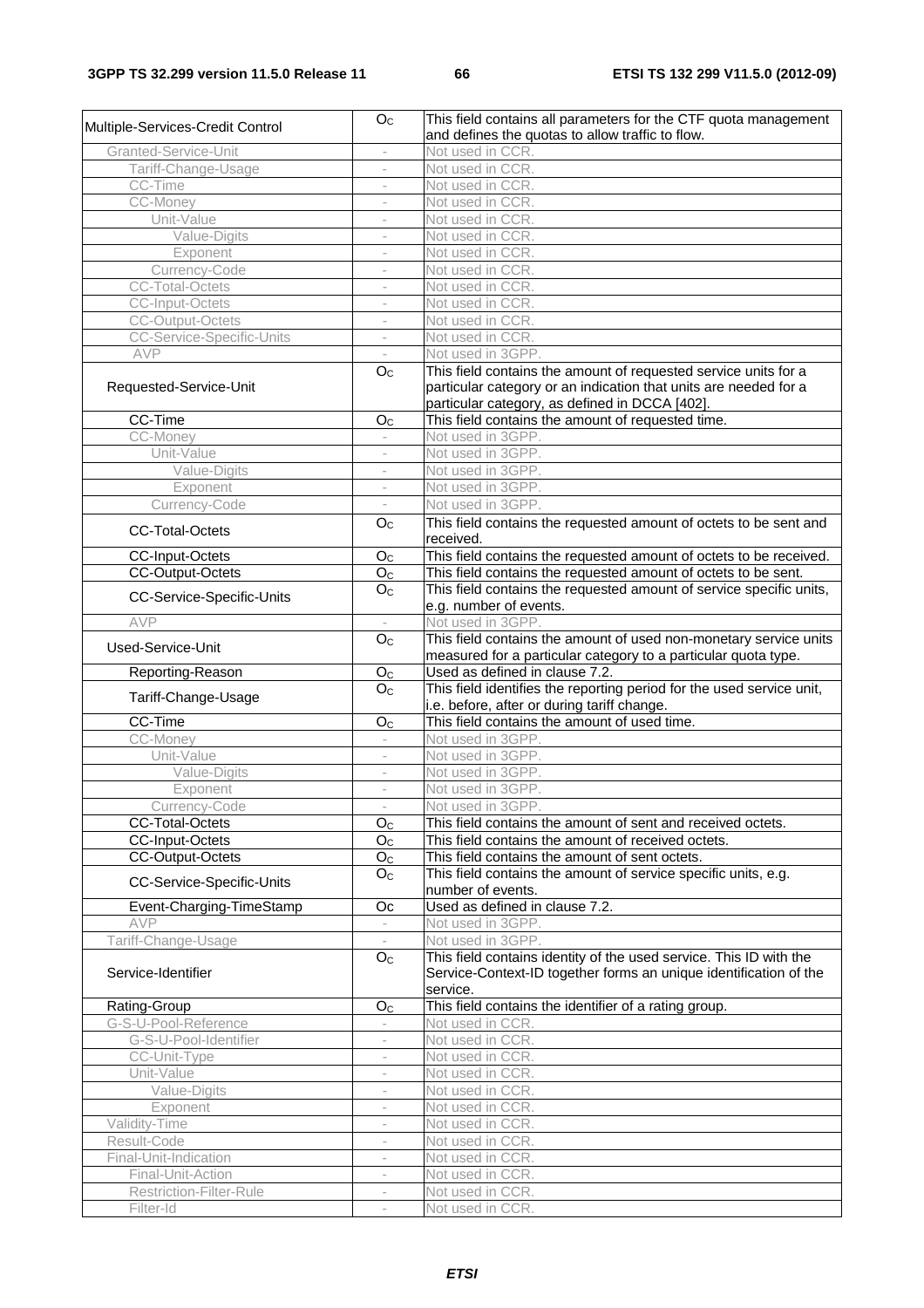| Redirect-Server               | $\overline{\phantom{a}}$  | Not used in CCR.                                                      |
|-------------------------------|---------------------------|-----------------------------------------------------------------------|
| Redirect-Address-Type         | $\overline{\phantom{a}}$  | Not used in CCR.                                                      |
| Redirect-Server-Address       |                           | Not used in CCR.                                                      |
| Time-Quota-Threshold          | $\overline{\phantom{a}}$  | Not used in CCR.                                                      |
| Volume-Quota-Threshold        |                           | Not used in CCR.                                                      |
| Quota-Holding-Time            | $\overline{\phantom{a}}$  | Not used in CCR.                                                      |
| Quota-Consumption-Time        | $\overline{\phantom{a}}$  | Not used in CCR.                                                      |
| Reporting-Reason              | O <sub>c</sub>            | Used as defined in clause 7.2.                                        |
| Trigger                       | O <sub>C</sub>            | Used as defined in clause 7.2.                                        |
| Trigger-Type                  | O <sub>C</sub>            | Used as defined in clause 7.2.                                        |
| Refund-Information            | O <sub>C</sub>            | Used as defined in clause 7.2.                                        |
| Envelope                      | O <sub>C</sub>            | Used as defined in clause 7.2.                                        |
| Envelope-Start-Time           | M                         | Used as defined in clause 7.2.                                        |
| Envelope-End-Time             | O <sub>C</sub>            | Used as defined in clause 7.2.                                        |
| <b>CC-Total-Octets</b>        | O <sub>C</sub>            | Used as defined in clause 7.2.                                        |
| <b>CC-Input-Octets</b>        | O <sub>c</sub>            | Used as defined in clause 7.2.                                        |
| <b>CC-Output-Octets</b>       | O <sub>C</sub>            | Used as defined in clause 7.2.                                        |
|                               |                           |                                                                       |
| CC-Service-Specific-Units     | O <sub>C</sub>            | Used as defined in clause 7.2                                         |
| <b>AVP</b>                    | O <sub>C</sub>            |                                                                       |
| AF-Correlation-Information    | O <sub>C</sub>            | Used as defined in clause 7.2.                                        |
| Service-Specific-Info         | O <sub>C</sub>            | Used as defined in clause 7.2.                                        |
| Service-Specific-Type         | O <sub>C</sub>            | Used as defined in clause 7.2.                                        |
| Service-Specific-Data         | O <sub>c</sub>            | Used as defined in clause 7.2.                                        |
|                               | O <sub>c</sub>            | This field contains authorized QoS applicable for service data        |
|                               |                           | flow, which initially triggers the activation of this MSCC instance.  |
| QoS-Information               |                           | Included in first quota request to rating group if service data flow  |
|                               |                           | specific QoS control is in use, see TS 29.212 [215] for more          |
|                               |                           | information. For IP-CAN bearer specific Rating Group/Service          |
|                               |                           | Identifier this field is not included.                                |
| QoS-Class-Identifier          | M                         | See TS 29.212 [215] for more information.                             |
| Max-Requested-Bandwidth-UL    | O <sub>C</sub>            | See TS 29.212 [215] for more information.                             |
| Max-Requested-Bandwidth-DL    | O <sub>c</sub>            | See TS 29.212 [215] for more information.                             |
| Guaranteed-Bitrate-UL         | O <sub>C</sub>            | See TS 29.212 [215] for more information.                             |
| Guaranteed-Bitrate-DL         | O <sub>C</sub>            | See TS 29.212 [215] for more information.                             |
| Bearer-Identifier             | O <sub>C</sub>            | See TS 29.212 [215] for more information.                             |
| Allocation-Retention-Priority | O <sub>C</sub>            | See TS 29.212 [215] for more information.                             |
| Priority-Level                | O <sub>c</sub>            | See TS 29.212 [215] for more information.                             |
| Pre-emption-Capability        | O <sub>C</sub>            | See TS 29.212 [215] for more information.                             |
| Pre-emption-Vulnerability     | O <sub>c</sub>            | See TS 29.212 [215] for more information.                             |
| APN-Aggregate-Max-Bitrate-UL  | O <sub>C</sub>            | See TS 29.212 [215] for more information.                             |
| APN-Aggregate-Max-Bitrate-DL  | O <sub>C</sub>            | See TS 29.212 [215] for more information.                             |
| AVP                           |                           | Not used in 3GPP.                                                     |
| Service-Parameter-Info        |                           | Not used in 3GPP.                                                     |
| Service-Parameter-Type        |                           | Not used in 3GPP.                                                     |
| Service-Parameter-Value       |                           | Not used in 3GPP.                                                     |
|                               | O <sub>C</sub>            | This field contains information to correlate credit-control requests  |
| <b>CC-Correlation-Id</b>      |                           | generated for different components of the service, e.g., transport    |
|                               |                           | and service level.                                                    |
|                               | O <sub>c</sub>            | This field contains the identification of the identity and terminal   |
| User-Equipment-Info           |                           | capability the subscriber is using for the connection to mobile       |
|                               |                           | network if available.                                                 |
|                               | M                         | This field determines the type of the identifier. The used value is 0 |
| User-Equipment-Info-Type      |                           | for the international mobile equipment identifier and software        |
|                               |                           | version according to TS 23.003[224].                                  |
| User-Equipment-Info-Value     | M                         | This field contains the user IMEISV.                                  |
| Proxy-Info                    | O <sub>C</sub>            | This field contains information of the host.                          |
| Proxy-Host                    | M                         | This field contains the identity of the host that added the Proxy-    |
|                               |                           | Info field.                                                           |
| Proxy-State                   | M                         | This field contains state local information.                          |
| Route-Record                  | O <sub>c</sub>            | This field contains an identifier inserted by a relaying or proxying  |
|                               |                           | node to identify the node it received the message from.               |
| Service-Information           | O <sub>M</sub>            | This parameter holds the individual service specific parameters       |
|                               |                           | as defined in the corresponding 'middle tier' TS.                     |
| <b>AVP</b>                    | $\mathsf{O}_{\mathsf{C}}$ |                                                                       |
|                               |                           |                                                                       |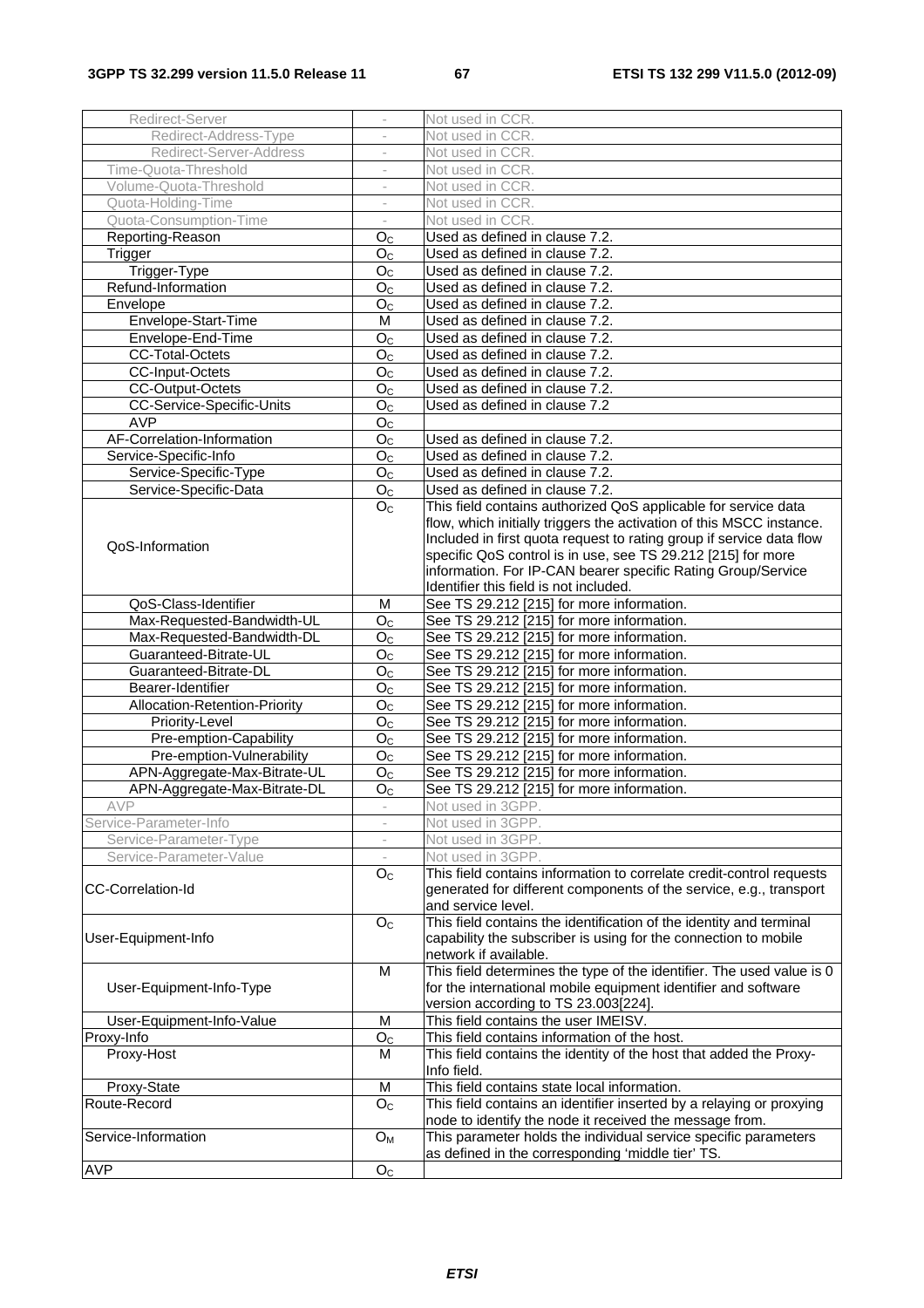### 6.4.3 Credit-Control-Answer Message

The Credit-Control-Answer (CCA) messages, indicated by the Command-Code field set to 272 is sent by the OCF to the CTF in order to reply to the CCR.

The CCA message format is defined according to RFC 4006 [402] as follows:

```
 <CCA> ::= < Diameter Header: 272, PXY > 
                < Session-Id > 
                 { Result-Code } 
                 { Origin-Host } 
{ Origin-Realm } 
{ Auth-Application-Id } 
{ CC-Request-Type } 
{ CC-Request-Number } 
                [ \text{Hear-Nam} [ CC-Session-Failover ] 
                [ CC-Sub-Session-Id ] 
                [ Acct-Multi-Session-Id ] 
                [ Origin-State-Id ] 
                [ Event-Timestamp ] 
                [ Granted-Service-Unit ] 
               *[ Multiple-Services-Credit-Control ] 
                [ Cost-Information] 
               [ Low-Balance-Indication ] 
               [ Remaining-Balance ] 
                [ Final-Unit-Indication ] 
               [Chack-RA]ance-Result
                [ Credit-Control-Failure-Handling ] 
                [ Direct-Debiting-Failure-Handling ] 
                     idity-Tim
               *[ Redirect-Host] 
                [ Redirect-Host-Usage ] 
                [ Redirect-Max-Cache-Time ] 
               *[ Proxy-Info ] 
               *[ Route-Record ] 
               *[ Failed-AVP ] 
                [ Service-Information ] 
               *[ AVP ]
```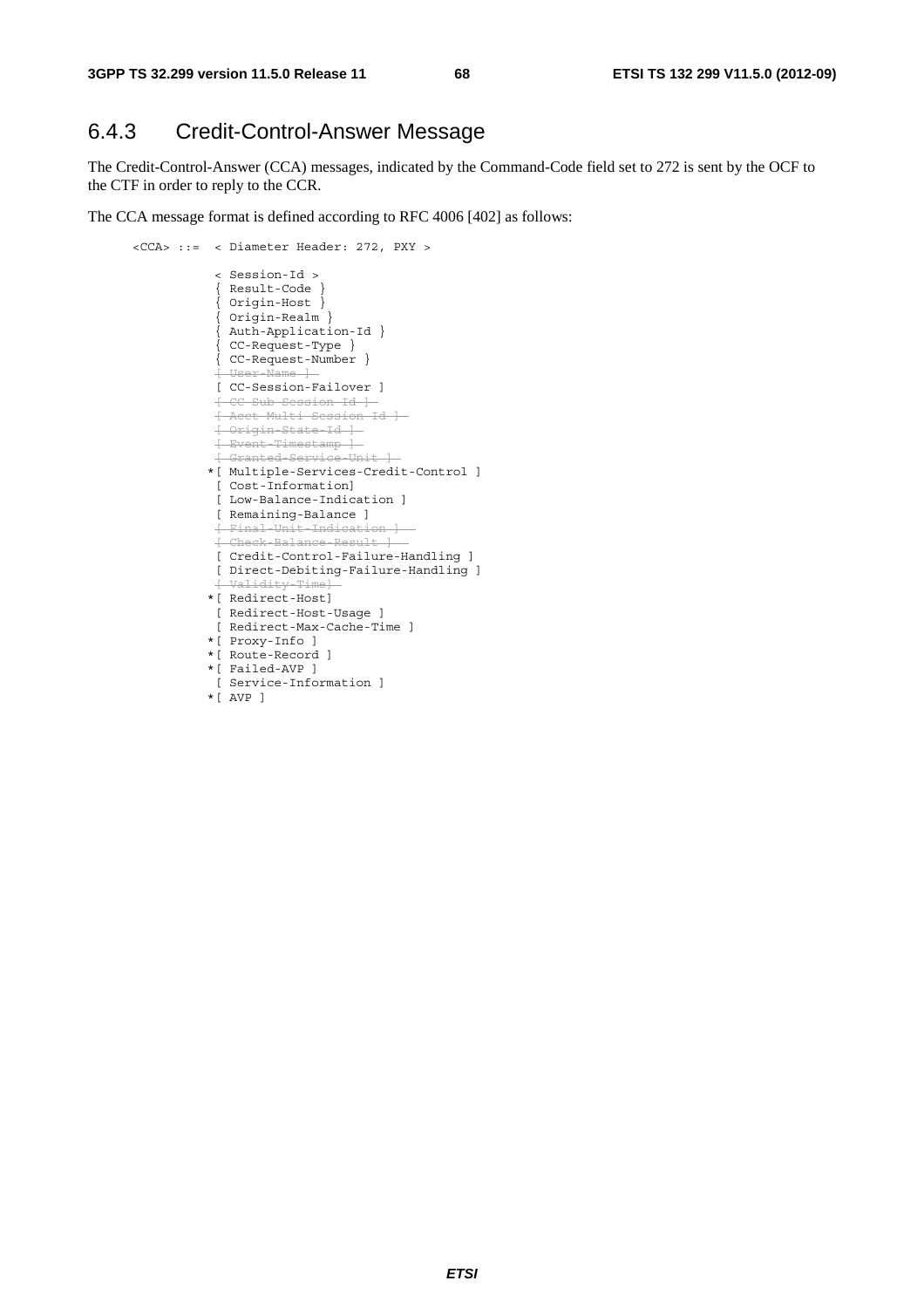Table 6.4.3 illustrates the basic structure of a 3GPP Diameter Credit-Control *Credit-Control-Answer* message as used for online charging. This message is always used by the OCF as specified below, independent of the receiving CTF and the CCR record type that is being replied to.

| <b>AVP</b>                                 | Category                 | <b>Description</b>                                                        |
|--------------------------------------------|--------------------------|---------------------------------------------------------------------------|
| Session-Id                                 | M                        | This field identifies the operation session.                              |
| Result-Code                                | M                        | This field contains the result of the specific query.                     |
| Origin-Host                                | M                        | This field contains the identification of the source point of the         |
|                                            |                          | operation and the realm of the operation originator.                      |
| Origin-Realm                               | M                        | This field contains the realm of the operation originator.                |
| Auth-Application-Id                        | M                        | The field corresponds to the application ID of the Diameter Credit        |
|                                            |                          | Control Application and is defined with the value 4.                      |
| CC-Request-Type                            | M                        | This field defines the transfer type: initial, update, terminate for      |
|                                            |                          | session based charging and event for event based charging.                |
| <b>CC-Request-Number</b>                   | М                        | This field contains the sequence number of the transferred                |
|                                            |                          | messages.                                                                 |
| User-Name                                  |                          | Not used in 3GPP.                                                         |
| <b>CC-Session Failover</b>                 | $\mathsf{O}_\mathbb{C}$  | This field contains an indication to the CTF whether or not a failover    |
|                                            | $\overline{\phantom{a}}$ | handling is to be used when necessary.<br>Not used in 3GPP.               |
| CC-Sub-session-Id<br>Acct-Multi-Session-Id | i.                       | Not used in 3GPP.                                                         |
| Origin-State-Id                            | $\overline{a}$           | Not used in 3GPP.                                                         |
| Event-Timestamp                            | $\bar{a} = \bar{b}$      | Not used in 3GPP.                                                         |
| Granted-Service-Unit                       | $\overline{\phantom{a}}$ | Not used in 3GPP, see Multiple-Services-Credit-Control.                   |
| Tariff-Time-Change                         | $\overline{\phantom{a}}$ | Not used in 3GPP.                                                         |
| CC-Time                                    | ÷,                       | Not used in 3GPP.                                                         |
| CC-Money                                   |                          | Not used in 3GPP.                                                         |
| Unit-Value                                 | $\bar{a} = \bar{b}$      | Not used in 3GPP.                                                         |
| Value-Digits                               | $\bar{\phantom{a}}$      | Not used in 3GPP.                                                         |
| Exponent                                   | $\overline{\phantom{a}}$ | Not used in 3GPP.                                                         |
| Currency-Code                              | i.                       | Not used in 3GPP.                                                         |
| <b>CC-Total-Octets</b>                     |                          | Not used in 3GPP.                                                         |
| <b>CC-Input-Octets</b>                     | $\overline{\phantom{a}}$ | Not used in 3GPP.                                                         |
| <b>CC-Output-Octets</b>                    | $\overline{\phantom{a}}$ | Not used in 3GPP.                                                         |
| <b>CC-Service-Specific-Units</b>           | $\overline{\phantom{a}}$ | Not used in 3GPP.                                                         |
| AVP                                        |                          | Not used in 3GPP.                                                         |
|                                            | O <sub>C</sub>           | This field contains all parameters for the CTF quota management           |
| Multiple-Services-Credit-Control           |                          | and defines the quotas to allow traffic to flow.                          |
|                                            | O <sub>C</sub>           | This field contains the amount of granted service units for a particular  |
| Granted-Service-Unit                       |                          | category.                                                                 |
|                                            | O <sub>c</sub>           | This field identifies the reporting period for the granted service units, |
| Tariff-Time-Change                         |                          | i.e. before, after or during tariff change.                               |
| CC-Time                                    | O <sub>c</sub>           | This field contains the amount of granted time.                           |
| CC-Money                                   |                          | Not used in 3GPP.                                                         |
| Unit-Value                                 | $\overline{\phantom{a}}$ | Not used in 3GPP.                                                         |
| Value-Digits                               |                          | Not used in 3GPP.                                                         |
| Exponent                                   | $\overline{\phantom{m}}$ | Not used in 3GPP.                                                         |
| Currency-Code                              | $\overline{\phantom{a}}$ | Not used in 3GPP.                                                         |
| CC-Total-Octets                            | O <sub>C</sub>           | This field contains the amount for sent and received octets.              |
| <b>CC-Input-Octets</b>                     | O <sub>C</sub>           | This field contains the amount for received octets.                       |
| <b>CC-Output-Octets</b>                    | O <sub>C</sub>           | This field contains the amount for sent octets.                           |
| CC-Service-Specific-Units                  | O <sub>C</sub>           | This field contains the amount for service specific units, e.g. number    |
|                                            |                          | of events.                                                                |
| <b>AVP</b>                                 | $\overline{\phantom{m}}$ | Not used in CCA.                                                          |
| Requested-Service-Unit                     | $\bar{a} = \bar{b}$      | Not used in CCA.                                                          |
| Tariff-Time-Change                         |                          | Not used in CCA.                                                          |
| CC-Time                                    | $\overline{\phantom{0}}$ | Not used in CCA.                                                          |
| CC-Money                                   | $\bar{a} = \bar{b}$      | Not used in CCA.                                                          |
| Unit-Value                                 | $\bar{ }$                | Not used in CCA.                                                          |
| Value-Digits                               | $\overline{\phantom{m}}$ | Not used in CCA.                                                          |
| Exponent                                   |                          | Not used in CCA.                                                          |
| Currency-Code                              |                          | Not used in CCA.                                                          |
| <b>CC-Total-Octets</b>                     | $\bar{ }$                | Not used in CCA.                                                          |
| CC-Input-Octets                            | $\overline{\phantom{a}}$ | Not used in CCA.                                                          |

#### **Table 6.4.3: 3GPP Credit-Control-Answer Message Content**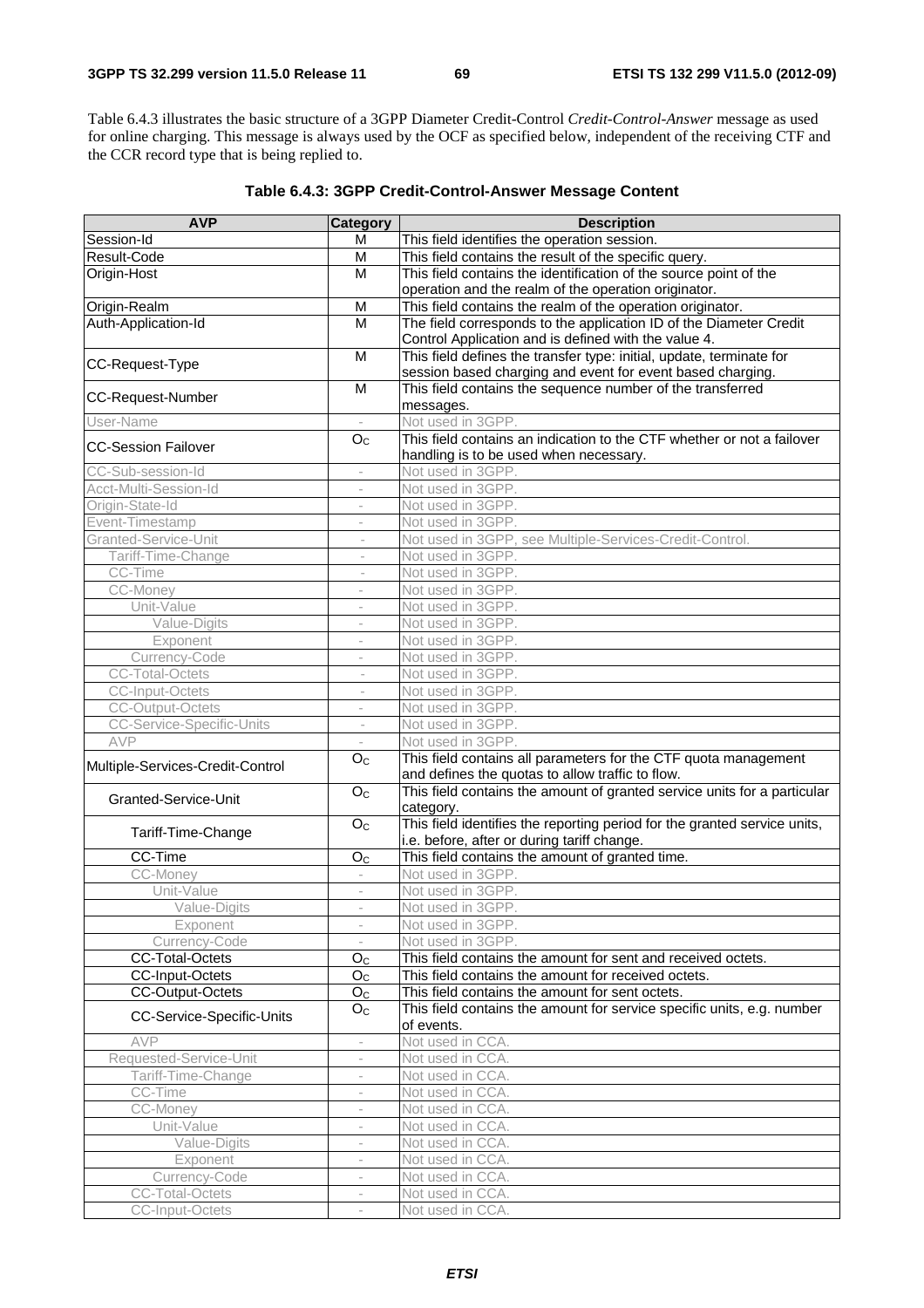| <b>AVP</b>                       | <b>Category</b>          | <b>Description</b>                                                                                                                                  |
|----------------------------------|--------------------------|-----------------------------------------------------------------------------------------------------------------------------------------------------|
| <b>CC-Output-Octets</b>          |                          | Not used in CCA.                                                                                                                                    |
| <b>CC-Service-Specific-Units</b> |                          | Not used in CCA.                                                                                                                                    |
| Used-Service-Unit                | $\overline{\phantom{a}}$ | Not used in CCA.                                                                                                                                    |
| Tariff-Time-Change               | $\overline{\phantom{a}}$ | Not used in CCA.                                                                                                                                    |
| CC-Time                          | $\overline{\phantom{a}}$ | Not used in CCA.                                                                                                                                    |
| CC-Money                         |                          | Not used in CCA.                                                                                                                                    |
| Unit-Value                       | $\sim$                   | Not used in CCA.                                                                                                                                    |
|                                  |                          |                                                                                                                                                     |
| Value-Digits                     |                          | Not used in CCA.                                                                                                                                    |
| Exponent                         | $\overline{\phantom{a}}$ | Not used in CCA.                                                                                                                                    |
| Currency-Code                    | $\overline{\phantom{a}}$ | Not used in CCA.                                                                                                                                    |
| <b>CC-Total-Octets</b>           | $\bar{ }$                | Not used in CCA.                                                                                                                                    |
| <b>CC-Input-Octets</b>           | $\overline{\phantom{a}}$ | Not used in CCA.                                                                                                                                    |
| CC-Output-Octets                 | $\overline{\phantom{a}}$ | Not used in CCA.                                                                                                                                    |
| <b>CC-Service-Specific-Units</b> | $\bar{a}$                | Not used in CCA.                                                                                                                                    |
| Tariff-Change-Usage              | $\overline{\phantom{a}}$ | Not used in 3GPP.                                                                                                                                   |
| Service-Identifier               | O <sub>c</sub>           | This field contains identity of the used service. This ID with the<br>Service-Context-ID together forms an unique identification of the<br>service. |
| Rating-Group                     | O <sub>C</sub>           | This field contains the identifier of a rating group.                                                                                               |
| G-S-U-Pool-Reference             | O <sub>C</sub>           | Only used in ECUR and SCUR.                                                                                                                         |
| G-S-U-Pool-Identifier            | M                        |                                                                                                                                                     |
| CC-Unit-Type                     | $\overline{\mathsf{M}}$  |                                                                                                                                                     |
| Unit-Value                       | $\overline{\mathsf{M}}$  |                                                                                                                                                     |
| Value-Digits                     | $\overline{\mathsf{M}}$  |                                                                                                                                                     |
| Exponent                         | O <sub>C</sub>           |                                                                                                                                                     |
|                                  | O <sub>C</sub>           | This field defines the time in order to limit the validity of the granted                                                                           |
| Validity-Time                    |                          | quota for a given category instance.                                                                                                                |
| Result-Code                      | $\overline{O}_C$         | This field contains the result of the query.                                                                                                        |
| Final-Unit-Indication            | $\overline{O}_C$         | This field indicates that the Granted-Service-Unit containing the final                                                                             |
|                                  |                          | units for the service.                                                                                                                              |
| Final-Unit-Action                | M                        |                                                                                                                                                     |
| Restriction-Filter-Rule          | O <sub>C</sub>           |                                                                                                                                                     |
| Filter-Id                        | O <sub>C</sub>           |                                                                                                                                                     |
| Redirect-Server                  | $\overline{O}_C$         |                                                                                                                                                     |
| Redirect-Address-Type            | M                        |                                                                                                                                                     |
| Redirect-Server-Address          | $\overline{\mathsf{M}}$  |                                                                                                                                                     |
| Time-Quota-Threshold             | O <sub>C</sub>           | Used as defined in clause 7.2.                                                                                                                      |
| Volume-Quota-Threshold           | O <sub>C</sub>           | Used as defined in clause 7.2.                                                                                                                      |
| Unit-Quota-Threshold             | O <sub>C</sub>           | Used as defined in clause 7.2.                                                                                                                      |
| Quota-Holding-Time               | O <sub>C</sub>           | Used as defined in clause 7.2.                                                                                                                      |
| Quota-Consumption-Time           | $O_{C}$                  | Used as defined in clause 7.2.                                                                                                                      |
| Reporting-Reason                 |                          | Not used in CCA.                                                                                                                                    |
| Trigger                          | Oc                       | Used as defined in clause 7.2.                                                                                                                      |
| Trigger-Type                     | O <sub>C</sub>           | Used as defined in clause 7.2.                                                                                                                      |
| PS-Furnish-Charging-Information  | O <sub>C</sub>           | Used as defined in clause 7.2.                                                                                                                      |
| Refund-Information               | O <sub>C</sub>           | Used as defined in clause 7.2.                                                                                                                      |
| Envelope-Reporting               | O <sub>C</sub>           | Used as defined in clause 7.2.                                                                                                                      |
| Time-Quota-Mechanism             | O <sub>C</sub>           | Used as defined in clause 7.2.                                                                                                                      |
| Time-Quota-Type                  | M                        | Used as defined in clause 7.2.                                                                                                                      |
| Base-Time-Interval               | M                        | Used as defined in clause 7.2.                                                                                                                      |
| AF-Correlation-Information       |                          | Not used in CCA.                                                                                                                                    |
| AVP                              |                          | Not used in 3GPP.                                                                                                                                   |
| Cost-Information                 | O <sub>C</sub>           | Used as defined in DCCA [402].                                                                                                                      |
| Unit-Value                       | M                        | Used as defined in DCCA [402].                                                                                                                      |
| Value-Digits                     | М                        | Used as defined in DCCA [402].                                                                                                                      |
| Exponent                         | O <sub>C</sub>           | Used as defined in DCCA [402].                                                                                                                      |
| Currency-Code                    | M                        | Used as defined in DCCA [402].                                                                                                                      |
| Cost-Unit                        | O <sub>C</sub>           | Used as defined in DCCA [402].                                                                                                                      |
| Low-Balance-Indication           | <b>Oc</b>                | This field indicates whether the subscriber account balance went                                                                                    |
|                                  |                          | below a designated threshold set by his account.                                                                                                    |
| Remaining-Balance                | O <sub>C</sub>           | This field contains the remaining balance of the subscriber.                                                                                        |
| Unit-Value                       | M                        | Used as defined in DCCA [402].                                                                                                                      |
| Value-Digits                     | M                        | Used as defined in DCCA [402].                                                                                                                      |
| Exponent                         | O <sub>C</sub>           | Used as defined in DCCA [402].                                                                                                                      |
| Currency-Code                    | м                        | Used as defined in DCCA [402].                                                                                                                      |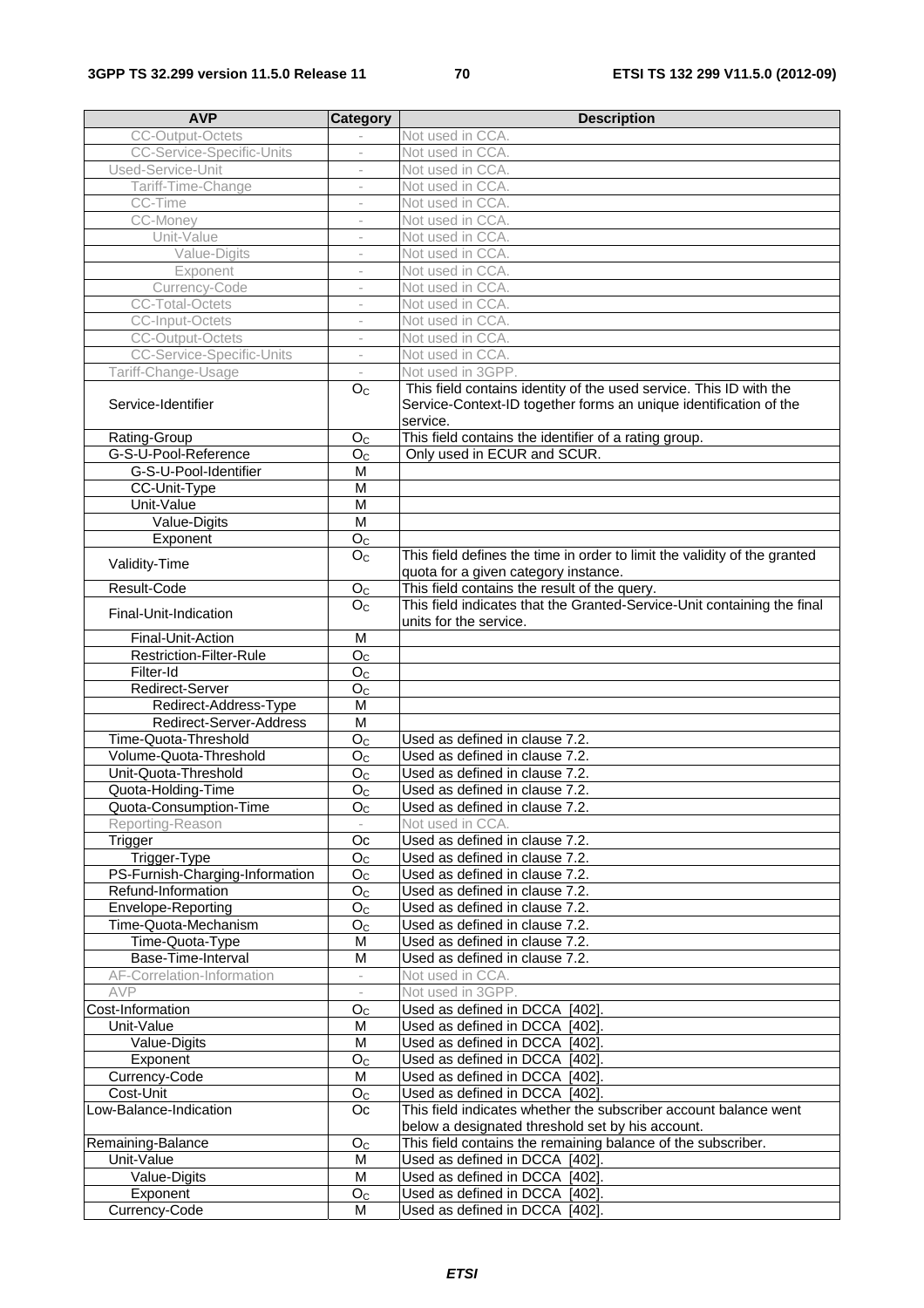| <b>AVP</b>                       | Category                 | <b>Description</b>                                                               |
|----------------------------------|--------------------------|----------------------------------------------------------------------------------|
| Final-Unit-Indication            |                          | Not used in 3GPP, see Multiple-Services-Credit-Control.                          |
| Final-Unit-Action                | ÷,                       | Not used in 3GPP.                                                                |
| <b>Restriction-Filter-Rule</b>   | ÷,                       | Not used in 3GPP.                                                                |
| Filter-Id                        | i,                       | Not used in 3GPP.                                                                |
| Redirect-Server                  | i,                       | Not used in 3GPP.                                                                |
| Redirect-Address-Type            | $\overline{\phantom{a}}$ | Not used in 3GPP.                                                                |
| Redirect-Server-Address          | $\overline{\phantom{a}}$ | Not used in 3GPP.                                                                |
| Check-Balance-Result             | ÷,                       | Not used in 3GPP.                                                                |
| Credit-Control-Failure-Handling  | O <sub>C</sub>           | Used as defined in DCCA [402].                                                   |
| Direct-Debiting-Failure-Handling | $O_{C}$                  | Used as defined in DCCA [402].                                                   |
| Validity-Time                    |                          | Not used in 3GPP.                                                                |
| Redirect-Host                    | $O_{C}$                  |                                                                                  |
| Redirect-Host-Usage              | $O_{C}$                  |                                                                                  |
| Redirect-Max-Cache-Time          | O <sub>C</sub>           |                                                                                  |
| Proxy-Info                       | $O_{C}$                  | This field contains information of the host.                                     |
| Proxy-Host                       | м                        | This field contains the identity of the host that added the Proxy-Info<br>field. |
| Proxy-State                      | M                        | This field contains state local information.                                     |
| Route-Record                     | O <sub>C</sub>           | This field contains an identifier inserted by a relaying or proxying             |
|                                  |                          | node to identify the node it received the message from.                          |
| Failed-AVP                       | O <sub>C</sub>           |                                                                                  |
| Service-Information              | O <sub>C</sub>           | This parameter holds the individual service specific parameters as               |
|                                  |                          | defined in the corresponding 'middle tier' TS.                                   |
| <b>AVP</b>                       | O <sub>C</sub>           |                                                                                  |

# 6.4.4 Re-Auth-Request Message

Table 6.4.4 illustrates the basic structure of a Diameter Credit Control *Re-Auth-Request* message as used for online charging.

| <b>AVP</b>            | <b>Category</b>          | <b>Description</b>                                                       |
|-----------------------|--------------------------|--------------------------------------------------------------------------|
| Session-Id            | м                        | This field identifies the operation session.                             |
| Origin-Host           | м                        | This field contains the identification of the source point of the        |
|                       |                          | operation and the realm of the operation originator.                     |
| Origin-Realm          | M                        | This field contains the realm of the operation originator.               |
| Destination-Realm     | M                        | This field contains the realm of the operator domain. The realm will     |
|                       |                          | be addressed with the domain address of the corresponding public<br>URI. |
| Destination-Host      | м                        | This field contains the destination peer address of the OCS identity.    |
| Auth-Application-Id   | М                        | The field corresponds to the application ID of the Diameter Credit       |
|                       |                          | Control Application and is defined with the value 4.                     |
| Re-Auth-Request-Type  | M                        | This field is used to inform the CTF of the action expected upon         |
|                       |                          | expiration of the Authorization-Lifetime                                 |
| User-Name             | O <sub>C</sub>           | This field contains the username.                                        |
| Origin-State-Id       | O <sub>C</sub>           | This field contains the state associated to the CTF.                     |
| Proxy-Info            | O <sub>C</sub>           | This field contains information of the host.                             |
| Proxy-Host            | м                        | This field contains the identity of the host that added the Proxy-Info   |
|                       |                          | field.                                                                   |
| Proxy-State           | M                        | This field contains state local information.                             |
| Route-Record          | O <sub>C</sub>           | This field contains an identifier inserted by a relaying or proxying     |
|                       |                          | node to identify the node it received the message from.                  |
| CC-Sub-Session-Id     | $\overline{\phantom{a}}$ | Not used in 3GPP.                                                        |
| G-S-U-Pool-Identifier | O <sub>C</sub>           | This field contains an identifier to indicate the credit pool.           |
| Service-Identifier    | O <sub>C</sub>           |                                                                          |
| Rating-Group          | O <sub>C</sub>           |                                                                          |
| <b>AVP</b>            | O <sub>C</sub>           |                                                                          |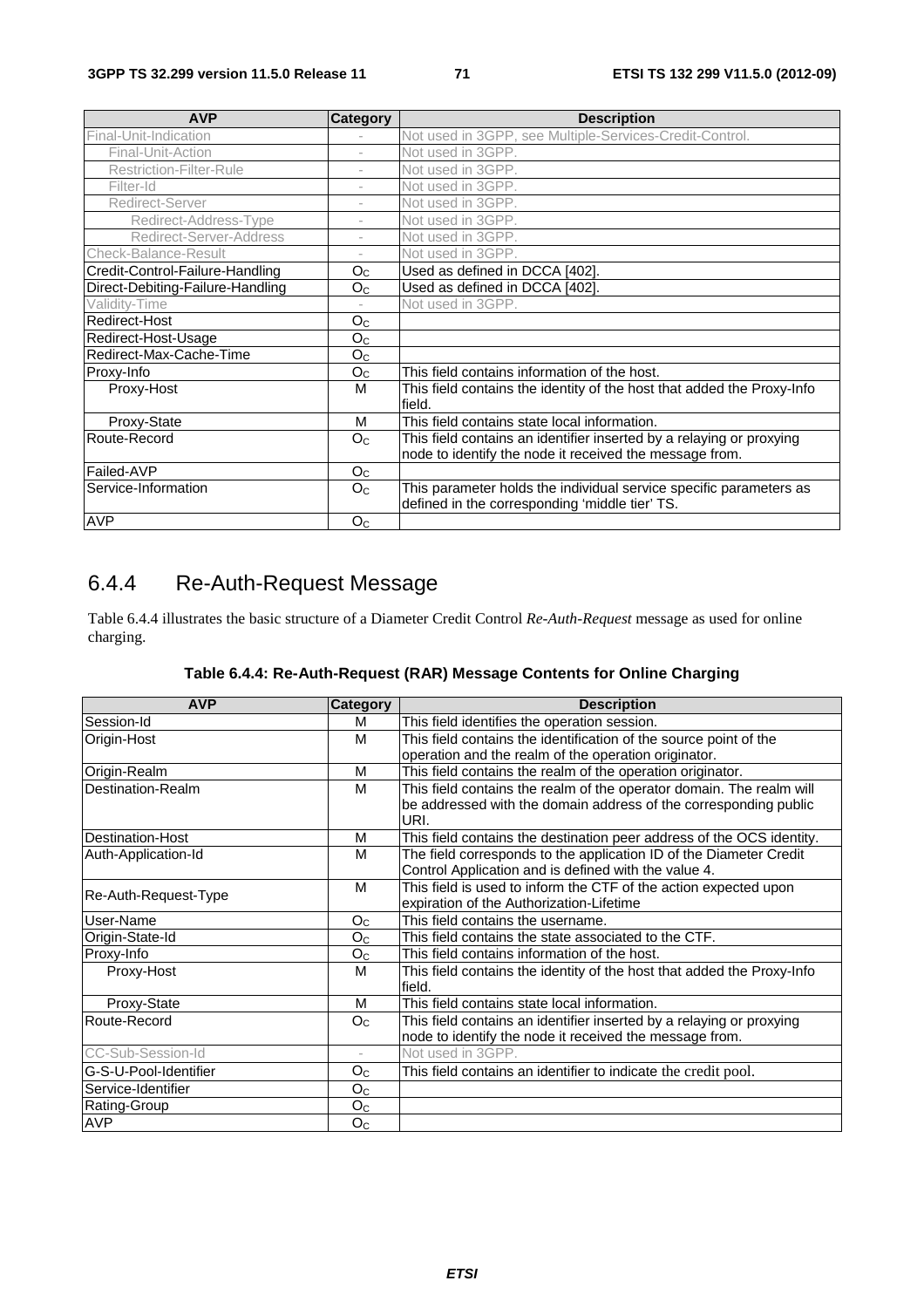# 6.4.5 Re-Auth-Answer Message

Table 6.4.5 illustrates the basic structure of a Diameter Credit Control *Re-Auth-Answer* message as used for online charging.

| <b>Diameter Credit Control Application AVPs</b><br><b>Used in 3GPP</b><br><b>AVP</b><br>Yes<br>Yes<br>Yes<br>Yes<br>Yes<br>Yes<br>Yes<br>Yes<br>Yes<br>Yes<br>Yes<br>Yes<br>Yes<br>No<br>{ Proxy-Host }<br>No |     |  |  |  |  |  |
|---------------------------------------------------------------------------------------------------------------------------------------------------------------------------------------------------------------|-----|--|--|--|--|--|
|                                                                                                                                                                                                               |     |  |  |  |  |  |
| <diameter 258,="" header:="" pxy=""></diameter>                                                                                                                                                               |     |  |  |  |  |  |
| <session-id></session-id>                                                                                                                                                                                     |     |  |  |  |  |  |
| {Result-Code}                                                                                                                                                                                                 |     |  |  |  |  |  |
| {Origin-Host}                                                                                                                                                                                                 |     |  |  |  |  |  |
| {Origin-Realm}                                                                                                                                                                                                |     |  |  |  |  |  |
| [User-Name]                                                                                                                                                                                                   |     |  |  |  |  |  |
| [Origin-State-Id]                                                                                                                                                                                             |     |  |  |  |  |  |
| [Error-Message]                                                                                                                                                                                               |     |  |  |  |  |  |
| [Error-Reporting-Host]                                                                                                                                                                                        |     |  |  |  |  |  |
| *[Failed-AVP]                                                                                                                                                                                                 |     |  |  |  |  |  |
| *[Redirect-Host]                                                                                                                                                                                              |     |  |  |  |  |  |
| [Redirect-Host-Usage]                                                                                                                                                                                         |     |  |  |  |  |  |
| [Redirect-Max-Cache-Time]                                                                                                                                                                                     |     |  |  |  |  |  |
| * [Proxy-Info]                                                                                                                                                                                                |     |  |  |  |  |  |
|                                                                                                                                                                                                               |     |  |  |  |  |  |
| { Proxy-State }                                                                                                                                                                                               | No  |  |  |  |  |  |
| *[AVP]                                                                                                                                                                                                        | Yes |  |  |  |  |  |

**Table 6.4.5: Re-Auth-Answer (RAA) Message Contents for Online Charging** 

*Editor's note: The rationale for "NO" above should be provided. If the message is identical to the definition in DCC the table may be replaced by a reference to DCC.* 

# 6.4.6. Capabilities-Exchange-Request Message

The Capabilities-Exchange-Request message structure is described in RFC 3588 [401].

### 6.4.7 Capabilities-Exchange-Answer Message

The Capabilities-Exchange-Answer message structure is described in RFC 3588 [401].

## 6.4.8 Device-Watchdog-Request Message

The Device-Watchdog-Request message structure is described in RFC 3588 [401].

## 6.4.9 Device-Watchdog-Answer Message

The Device-Watchdog-Answer message structure is described in RFC 3588 [401].

#### 6.4.10 Disconnect-Peer-Request Message

The Disconnect-Peer-Request message structure is described in RFC 3588 [401].

#### 6.4.11 Disconnect-Peer-Answer Message

The Disconnect-Peer-Answer message structure is described in RFC 3588 [401].

#### 6.4.12 Abort-Session-Request Message

The Abort-Session-Request message structure is described in RFC 3588 [401].

#### 6.4.13 Abort-Session -Answer Message

The Abort-Session-Answer message structure is described in RFC 3588 [401].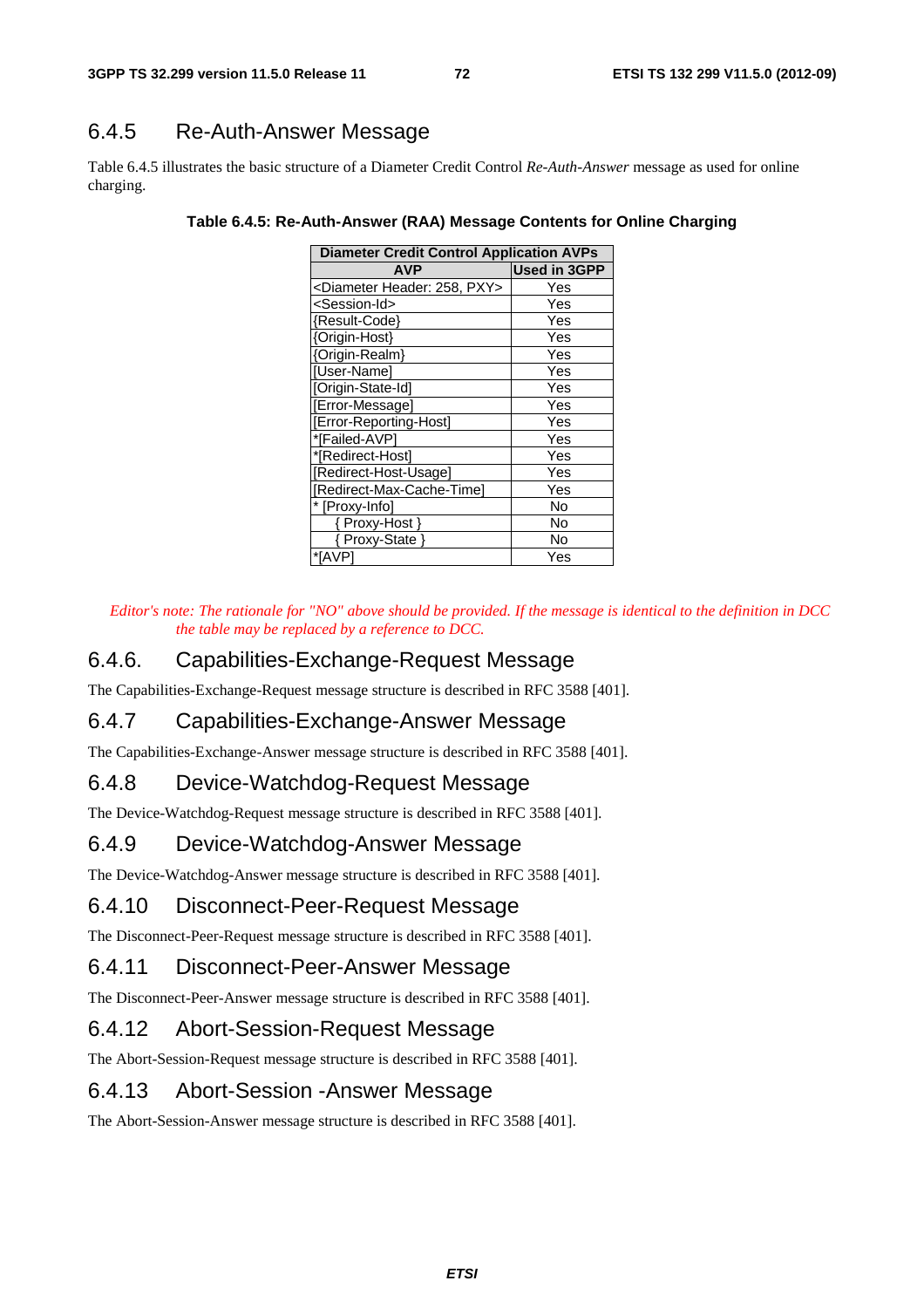# 6.5 Other procedural description of the 3GPP charging applications

# 6.5.1 Re-authorization

#### 6.5.1.1 Idle timeout

The server may specify an idle timeout associated with a granted quota using the Quota-Holding-Time AVP. If no traffic associated with the quota is observed for this time, the client shall understand that the traffic has stopped and the quota is returned to the server. The client shall start the quota holding timer when quota consumption ceases. This is always when traffic ceases, i.e. the timer is re-started at the end of each packet. It applies equally to the granted time quota and to the granted volume quota. The timer is stopped on sending a CCR and re-initialised on receiving a CCA with the previous used value or a new value of Quota-Holding-Time if received.

Alternatively, if this AVP is not present, a locally configurable default value in the client shall be used. A Quota-Holding-Time value of zero indicates that this mechanism shall not be used.

#### 6.5.1.2 Change of charging conditions

There are a number of mid-session service events (re-authorisation triggers), which could affect the rating of the current service usage, e.g. end user QoS changes or location updates. When allocating resources, the server may instruct the credit control client to re-authorize the quota upon a number of different session related triggers that can affect the rating conditions. The server instruct the Network Element to monitor for such events by using the Trigger AVP containing one or more Trigger-Type AVPs in the CCA command. These events are in addition to the static triggers defined in the service specific document (middle tier TS).

Once the OCS has armed one or more triggers using the Trigger AVP at the Network Element, these triggers shall remain in effect until another Trigger AVP is received for the same Rating Group, where the Network Element shall arm all triggers present in the Trigger AVP and reset all other triggers. The presence of the Trigger AVP without any Trigger-Type AVPs in a CCA allows OCS to disable all the triggers that were armed in a previous Trigger AVP.

NOTE: This removes the need for the OCS to send trigger information in every CCA message when they have not changed.

When one of the armed triggers happen, a credit re-authorization shall be sent to the server including information related to the service event even if all the granted service units have not been used. The quota is also being reported.

For example, if the Trigger AVP is used, then the client shall only re-authorise the quota for the service usage associated with events which were included in the last received Trigger AVP.

If the server does not control the events for re-authorisation using the Trigger AVP, the Network Element shall only monitor for default events defined in the relevant service specific document (middle tier TS).

#### 6.5.1.3 Reporting quota usage

The credit control client shall report the quota usage under a number of circumstances. When this happens, the reason for the quota being reported is notified to the server through the use of the Reporting-Reason AVP in the CCR. The reason for reporting credit usage can occur directly in the Multiple-Services-Credit-Control AVP, or in the Used-Service-Units AVP, depending on whether it applies for all quota types or a particular quota type respectively. It shall not be used at command level. It shall always and shall only be sent when usage is being reported.

When the reason is RATING\_CONDITION\_CHANGE, the Trigger AVP shall also be included to indicate the specific armed trigger events which caused the reporting and re-authorisation request.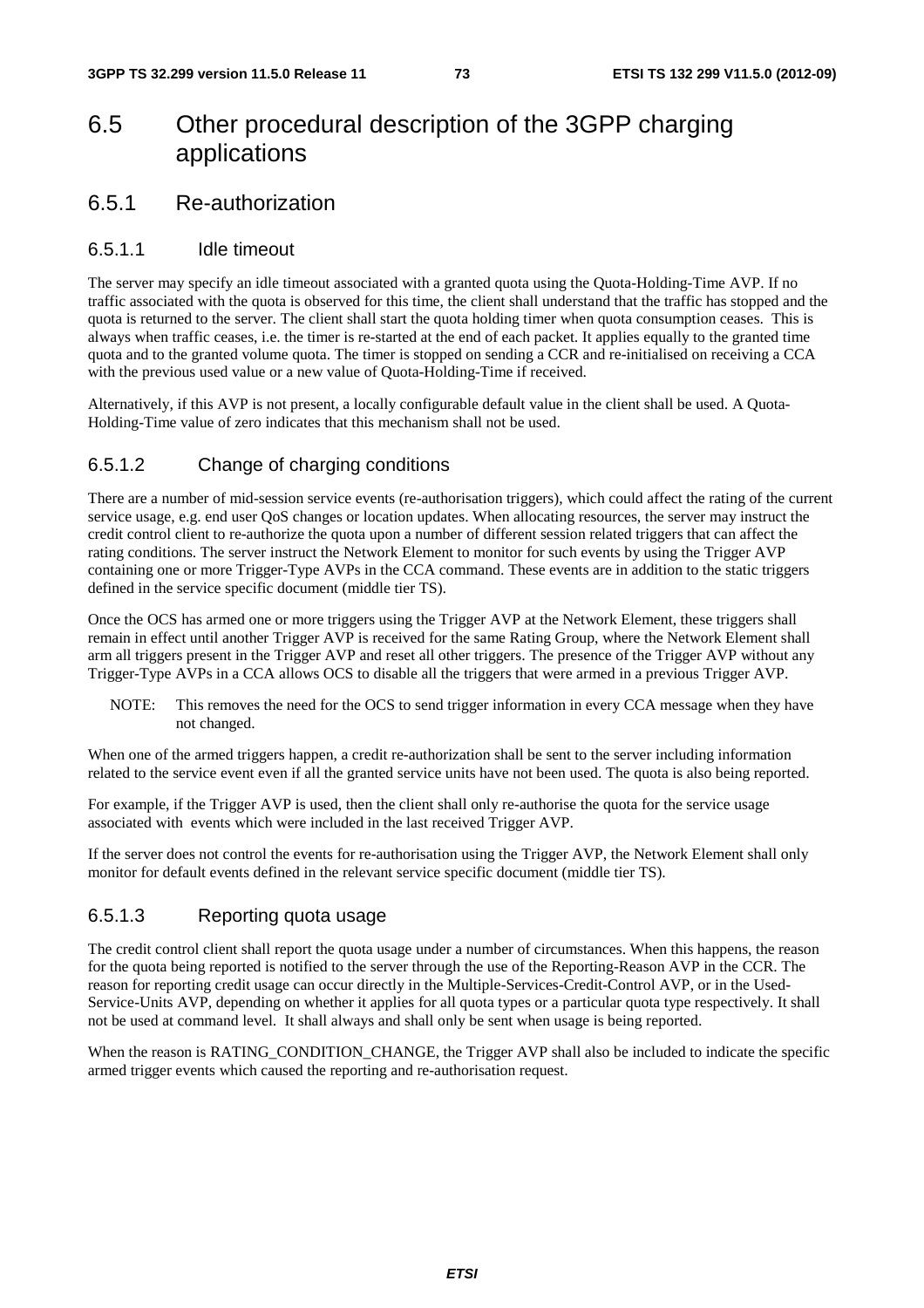#### 6.5.1.4 Quota consumption

The consumption of quota is captured using mechanisms described in 6.5.1.3.

Volume quota is considered used or consumed in the normal way, corresponding to actual traffic.

The consumption of time quota may be controlled by Quota-Consumption-Time as described in clause 6.5.4, or by extended mechanisms as described in clause 6.5.7.

# 6.5.2 Threshold based re-authorization triggers

The server may optionally include as part of the Multiple-Services-Credit-Control AVP, when it is providing a quota, an indication to the client of the remaining quota threshold that shall trigger a quota re-authorization. The Time-Quota-Threshold AVP indicates the threshold in seconds when the granted quota is time, and the Volume-Quota-Threshold AVP indicates the threshold in octets when the granted quota is volume. The Unit-Quota-Threshold AVP indicates the threshold in service specific units, that are defined in the service specific documents, when the granted quota is service specific.

If the threshold triggers were included along with the quota granted, the Credit Control client, then, shall seek reauthorisation from the server for the quota when the quota contents fall below the supplied threshold. The client shall allow service to continue whilst the re-authorisation is progress, until the original quota had been consumed.

# 6.5.3 Termination action

The termination action is sent over the Ro reference point. Two different approaches are specified:

- The Final-Unit-Indication AVP with Final-Unit-Action TERMINATE does not include any other information. When the user has consumed the final granted units or zero quota has been granted by the OCS, the network element shall terminate the service. This is the default handling applicable whenever the client receives an unsupported Final-Unit-Action value. The network element shall send Credit Control Request message with CC-Request-Type AVP set to the value UPDATE\_REQUEST and report the Used-Service-Unit AVP for the service that has terminated, as defined in RFC 4006 [402].
- Another termination action consists in re-directing packets corresponding to a terminated service (consumption of the final granted units or zero quota has been granted by the OCS) to an application server. This allows the client to redirect user originated requests to a top-up server so that network access can be re-instated. This functionality is achieved with the server returning a "REDIRECT" and redirect-to URL in the Final-Units-Action AVP of the Multiple-Services-Credit-Control AVP. Upon receiving this result code, the Network Element shall apply the redirection. The URL should be categorized so that the End-User's ability to reach it is guaranteed.
- NOTE: When zero quota has been granted by the OCS, the termination action must be enforced at the reception of the CCA message.

## 6.5.4 Quota consumption time

The server may optionally indicate to the client that the quota consumption must be stopped after a period equal to the Quota Consumption Time in which no packets are received or at session termination, whichever is sooner. This is indicated by including the Quota-Consumption-Time AVP in the CCA. The idle period equal to the Quota Consumption Time is included in the reported usage. The quota is consumed normally during gaps in traffic of duration less than or equal to the Quota-Consumption-Time. Quota consumption resumes on receipt of a further packet belonging to the service data flow.

If packets are allowed to flow during a Credit Control Request (Update)/Credit Control Answer exchange, and the Quota-Consumption-Time AVP value in the provided quota is the same as in the previously provided quota, then the Quota-Consumption-Time runs normally through this procedure. For example, if 5 seconds of a 10 second QCT timer have passed when a CCR[Update] is triggered, and the CCA[Update] returns 2 seconds later, then the QCT timer will expire 3 seconds after the receipt of the CCA and the remaining unaccounted 5 seconds of usage will be recorded against the new quota even though no packets were transmitted with the new quota.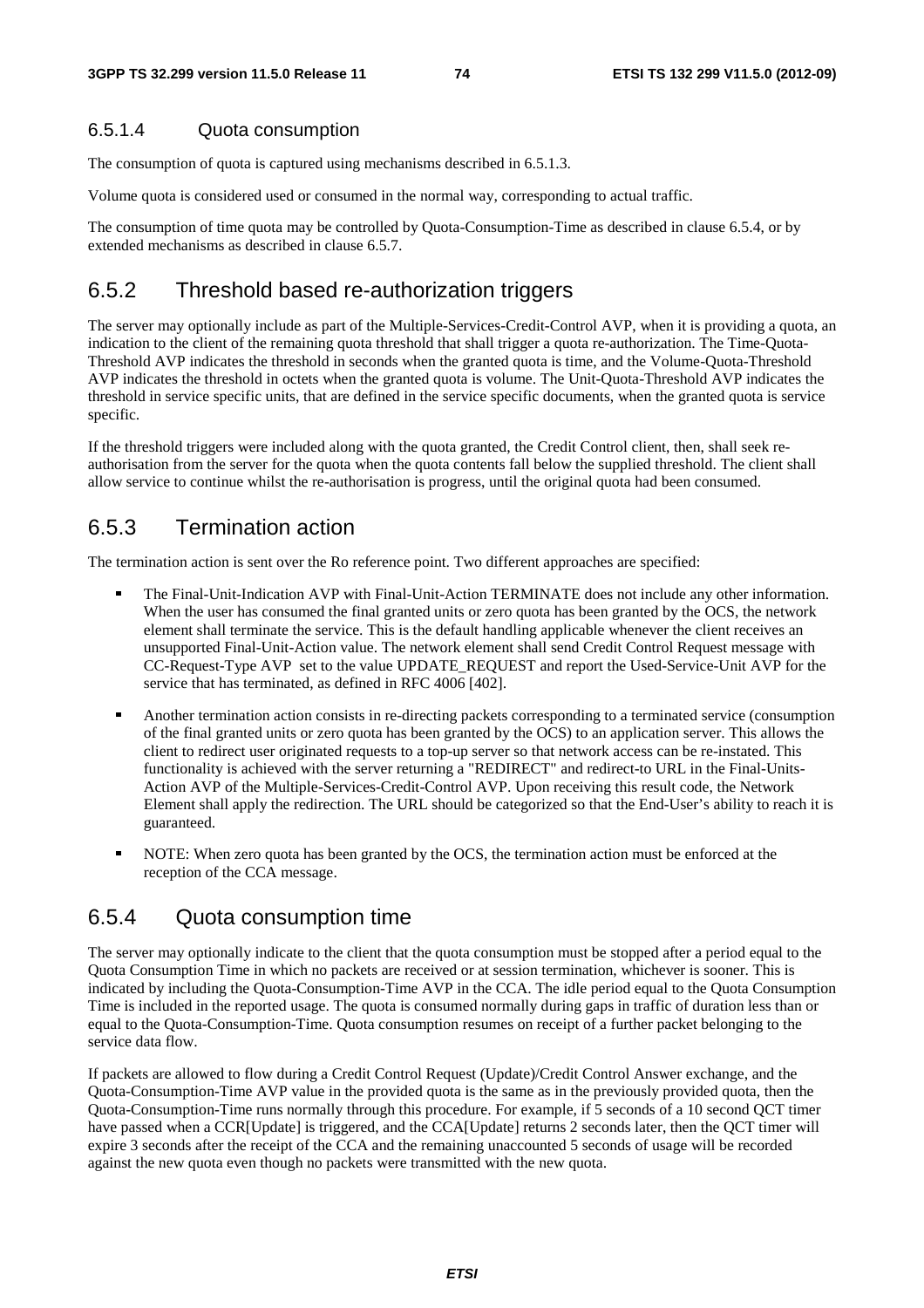In the case of a new quota with the Quota-Consumption-Time AVP, or when packets are blocked during the CCR[Update]/CCA procedure then the Quota-Consumption-Time stops running (if it was running) and quota consumption begins again when the next service data flow packet matching the Charging Rule is received.

If a Quota-Consumption-Time AVP value of zero is provided, or if no Quota-Consumption-Time AVP is present in the CCA, the quota is consumed continuously from the point at which it is granted.

# 6.5.5 Service Termination

The OCF may determine that a service requires termination. The OCF may perform this termination synchronously if it has a CCR pending processing by returning CCA with Result-Code AVP with value DIAMETER-AUTHORIZATION-REJECTED. If the OCF does not have a pending request (asynchronous), the OCF may trigger an ASR to terminate the Diameter session related to the service. On reception of an ASR, the CTF shall close the associated Credit-Control session by sending a CCR [TERMINATE]. The behaviour of the CTF, in relation to the user session, on reception of an ASR is detailed in the middle-tier TS. As an alternative to the ASR, the OCF may trigger a RAR to which the CTF behaves as described in RFC 4006 [402] and the OCF shall return a CCA with Result-Code AVP with value DIAMETER-AUTHORIZATION-REJECTED for the resulting CCR.

# 6.5.6 Envelope reporting

The OCF may determine the need for additional detailed reports identifying start time and end times of specific activity in addition to the standard quota management provided in RFC 4006 [402]. The OCF controls this by sending a CCA with Envelope-Report AVP with the appropriate values. The CTF, on receiving the command, will monitor for traffic for a period of time controlled by the Quota-Consumption-Time AVP and report each period as a single envelope for each Quota-Consumption-Time expiry where there was traffic. The OCF may request envelope reports for just time, time and volume, time and number of events, or time and volume and number of events.

NOTE: Envelope reporting is independent of quota management (i.e. there is no interaction).

# 6.5.7 Combinational quota

The Quota-Consumption-Time mechanism, described in clause 6.5.4, may be extended (and replaced) when granting time based quota to provide potentially more efficient use of the online charging interface, i.e. reduced traffic and the algorithms in the OCF are potentially simpler. The alternative handling mechanisms that are defined in this clause are:

- 1) Continuous Time Period (CTP)
- 2) Discrete Time Period (DTP)

Both DTP and CTP define time-envelopes in their own manner. The method of forming a time-envelope is controlled by the Time-Quota-Mechanism AVP, which selects the algorithm and the length of the base time interval.

The base time interval, specified by the Base-Time-Interval AVP, is a basic unit for consuming quota. Quota is deemed to be consumed at the start of each base time interval. The CTF shall allow traffic to pass for the duration of the base time interval.

For DTP, the base time interval defines the length of the discrete time period. A time envelope corresponds to exactly one DTP (and therefore to one base time interval). Quota consumption resumes only on the first traffic following the expiry of the DTP (or the closure of the envelope).

For CTP, the mechanism constructs a time-envelope out of consecutive base time intervals in which traffic has occurred up to and including the first base time interval which contains no traffic. Therefore quota consumption continues within the time envelope, if there was traffic in the previous base time interval. After an envelope has closed, then the quota consumption resumes only on the first traffic following the closure of the envelope. The envelope for CTP includes the last base time interval, i.e. the one which contained no traffic. The end of an envelope can only be determined "retrospectively".

If the CTF receives a Multiple-Services-Credit-Control AVP with both the Quota-Consumption-Time AVP and Time-Quota-Mechanism AVP, then the Time-Quota-Mechanism AVP takes precedence and the CTF shall behave accordingly.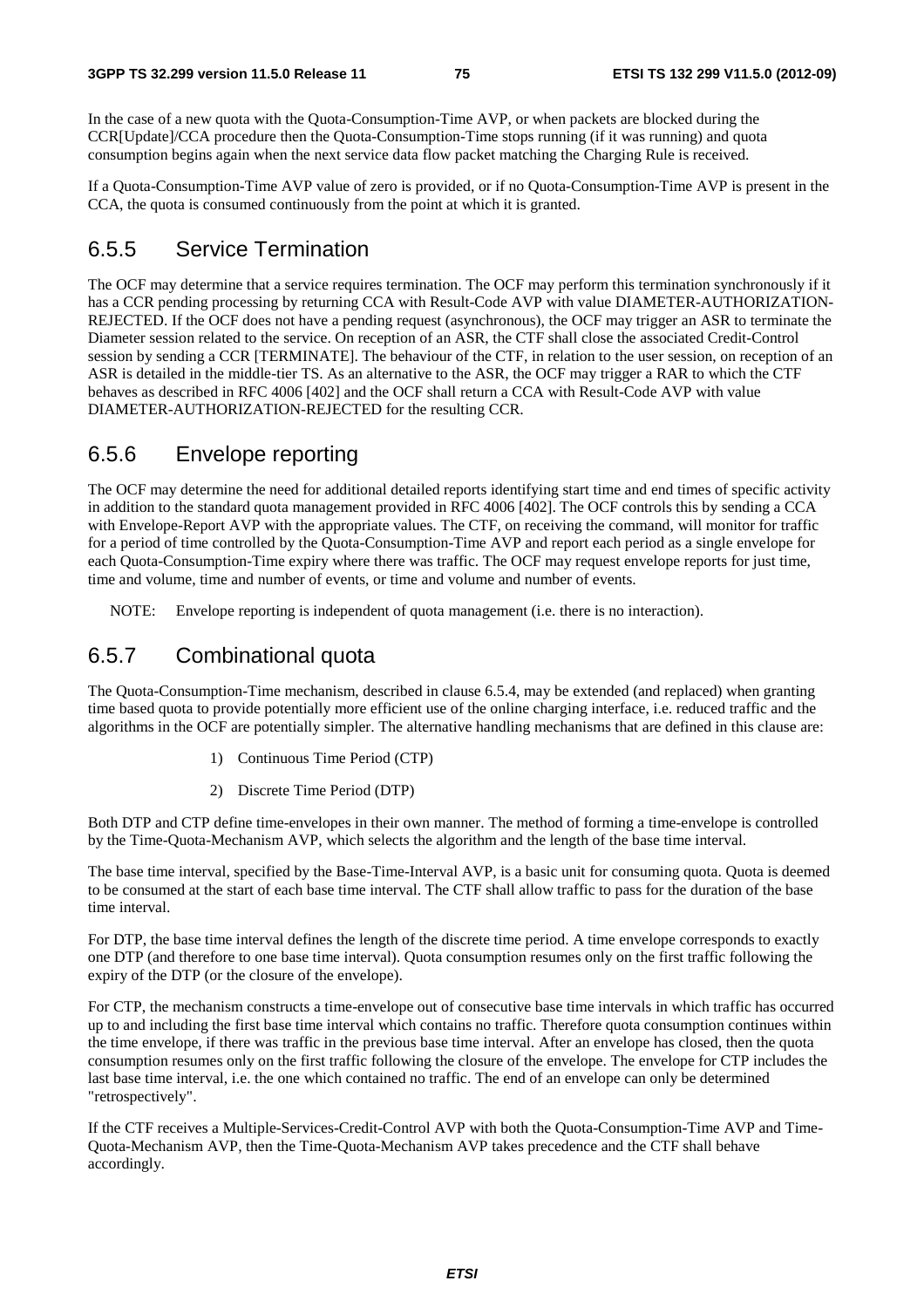If the server requires details of when the DTPs and CTPs occurred then it shall request the reporting of the corresponding time envelopes, by including the Envelope-Reporting AVP when granting quota in the CCA (INITIAL) to indicate whether the client shall report the start and end of each time envelope, in those cases in which quota is consumed in envelopes. The CTF generates envelopes according to the rules described above and carry each envelope in a separate instance of the Envelope AVP in the CCR.

## 6.5.8 Online control of offline charging information

The Offline-Charging AVP is used on the Ro interface by the OCS to control the CTF in relation to the mechanism by which the CTF generates offline charging information, e.g. for flow based charging controls the formation of service data containers. The information contained, within the Offline-Charging AVP, takes precedence over the default configuration at the CTF. If the Offline-Charging AVP is not sent in the CCA, the OCS does not control the offline charging mechanisms and therefore the default configuration at the CTF is employed.

Controls over time usage, defined in clause 6.5.6 and 6.5.7, are included.

# 6.5.9 Support of Multiple Service

The support of multiple services within a single Diameter session in 3GPP is limited to services that are grouped in one of the middle tier TSs specified through the *Service-Context-Id* AVP.

# 6.6 Bindings of the operation to protocol application

This clause aims to describe the mapping between the protocol independent messages and parameter with the Diameter messages and AVP utilized on the 3GPP Offline and Online Charging.

# 6.6.1 Bindings of Charging Data Transfer to Accounting

Table 6.6.1 describes the bindings of the *Charging Data Transfer* operation parameter to the DBPA AVP for 3GPP Offline Charging.

| <b>Charging Data Transfer parameter</b> | <b>Diameter Accounting AVP</b> |
|-----------------------------------------|--------------------------------|
| <b>Operation Number</b>                 | Accounting-Record-Number       |
| <b>Operation Type</b>                   | Accounting-Record-Type         |
| Operation Identifier                    | Acct-Application-Id            |
| Operation Interval                      | Acct-Interim-Interval          |
| <b>Destination Domain</b>               | Destination-Realm              |
| <b>Origination Timestamp</b>            | Event-Timestamp                |
| <b>Originator Host</b>                  | Origin-Host                    |
| Originator Domain                       | Origin-Realm                   |
| <b>Origination State</b>                | Origin-State-Id                |
| Proxy Information                       | Proxy-Info                     |
| <b>Operation Result</b>                 | Result-Code                    |
| Route Information                       | Route-Record                   |
| Service Information                     | Service-Information            |
| Session Identifier                      | Session-Id                     |
| <b>Operation Token</b>                  | Service-Context-Id             |
| User Name                               | User-Name                      |

#### **Table 6.6.1: Bindings to Accounting**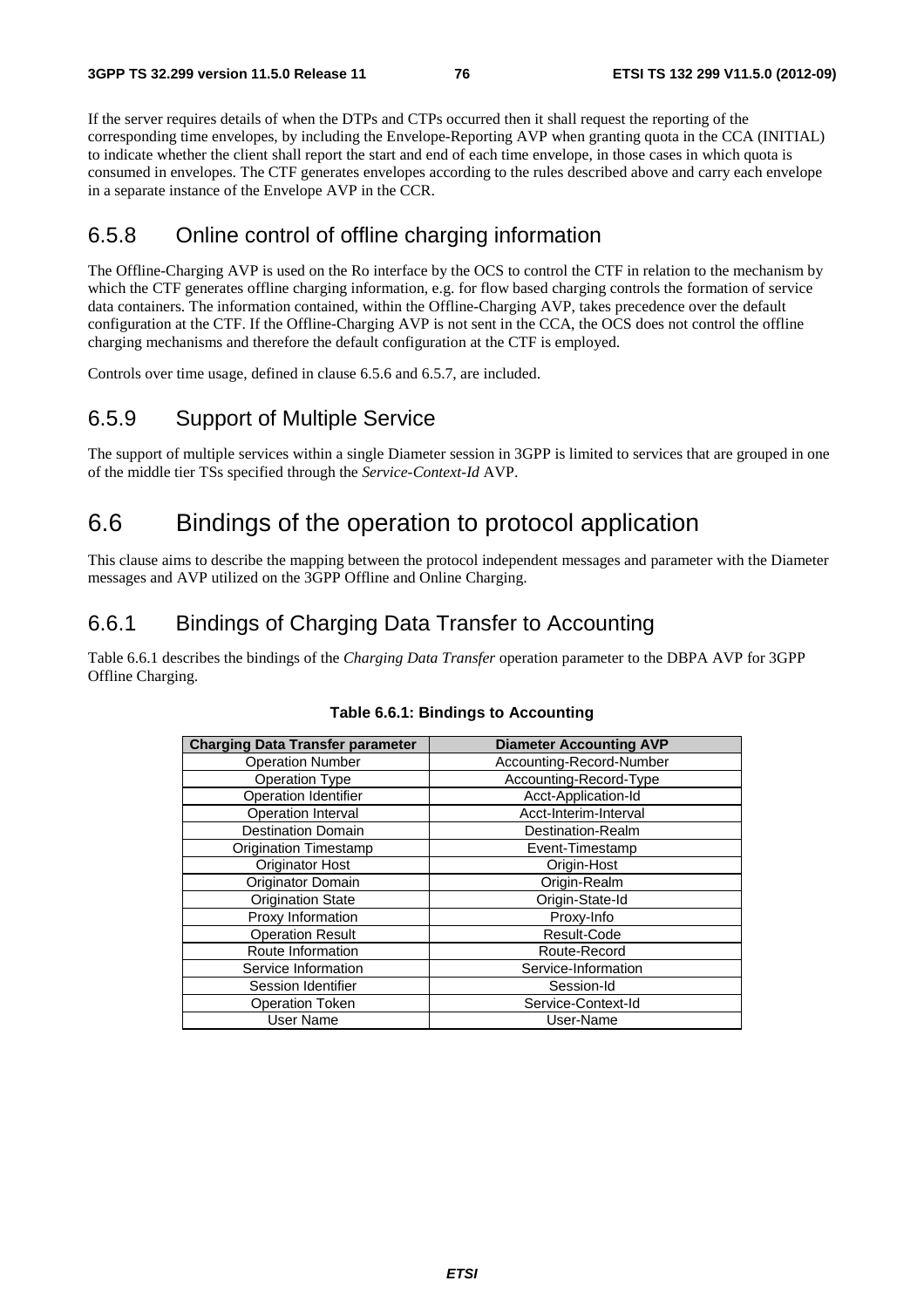# 6.6.2 Bindings of Debit / Reserve Units to Credit-Control

Table 6.6.2 describes the bindings of the *Debit / Reserve Units* operation parameter to the DCCA AVP for 3GPP Online Charging.

| Debit / Reserve Units parameter | <b>DCCA AVP</b>                  |
|---------------------------------|----------------------------------|
| <b>Destination Domain</b>       | Destination-Realm                |
| <b>Destination Host</b>         | <b>Destination-Host</b>          |
| Failed parameter                | Failed-AVP                       |
| Multiple Operation              | Multiple-Services-Indicator      |
| Multiple Unit Operation         | Multiple-Services-Credit Control |
| <b>Operation Failover</b>       | <b>CC-Session-Failover</b>       |
| <b>Operation Failure Action</b> | Credit-Control-Failure-Handling  |
| Operation Identifier            | Auth-Application-Id              |
| <b>Operation Number</b>         | CC-Request-Number                |
| <b>Operation Result</b>         | Result-Code                      |
| <b>Operation Token</b>          | Service-Context-Id               |
| Operation Type                  | CC-Request-Type                  |
| <b>Origination State</b>        | Origin-State-Id                  |
| Origination Timestamp           | Event-Timestamp                  |
| Originator Domain               | Origin-Realm                     |
| Originator Host                 | Origin-Host                      |
| Proxy Information               | Proxy-Info                       |
| <b>Redirection Cache Time</b>   | Redirect-Max-Cache-Time          |
| <b>Redirection Host</b>         | Redirect-Host                    |
| <b>Redirection Host Usage</b>   | Redirect-Host-Usage              |
| Requested Action                | Requested-Action                 |
| Route Information               | Route-Record                     |
| Service Information             | Service-Information              |
| Session Identifier              | Session-Id                       |
| Subscriber Equipment Number     | User-Equipment-Info              |
| Subscriber Identifier           | Subscription-Id                  |
| <b>Termination Cause</b>        | <b>Termination-Cause</b>         |
| User Name                       | User-Name                        |

#### **Table 6.6.2: Bindings to Credit-Control**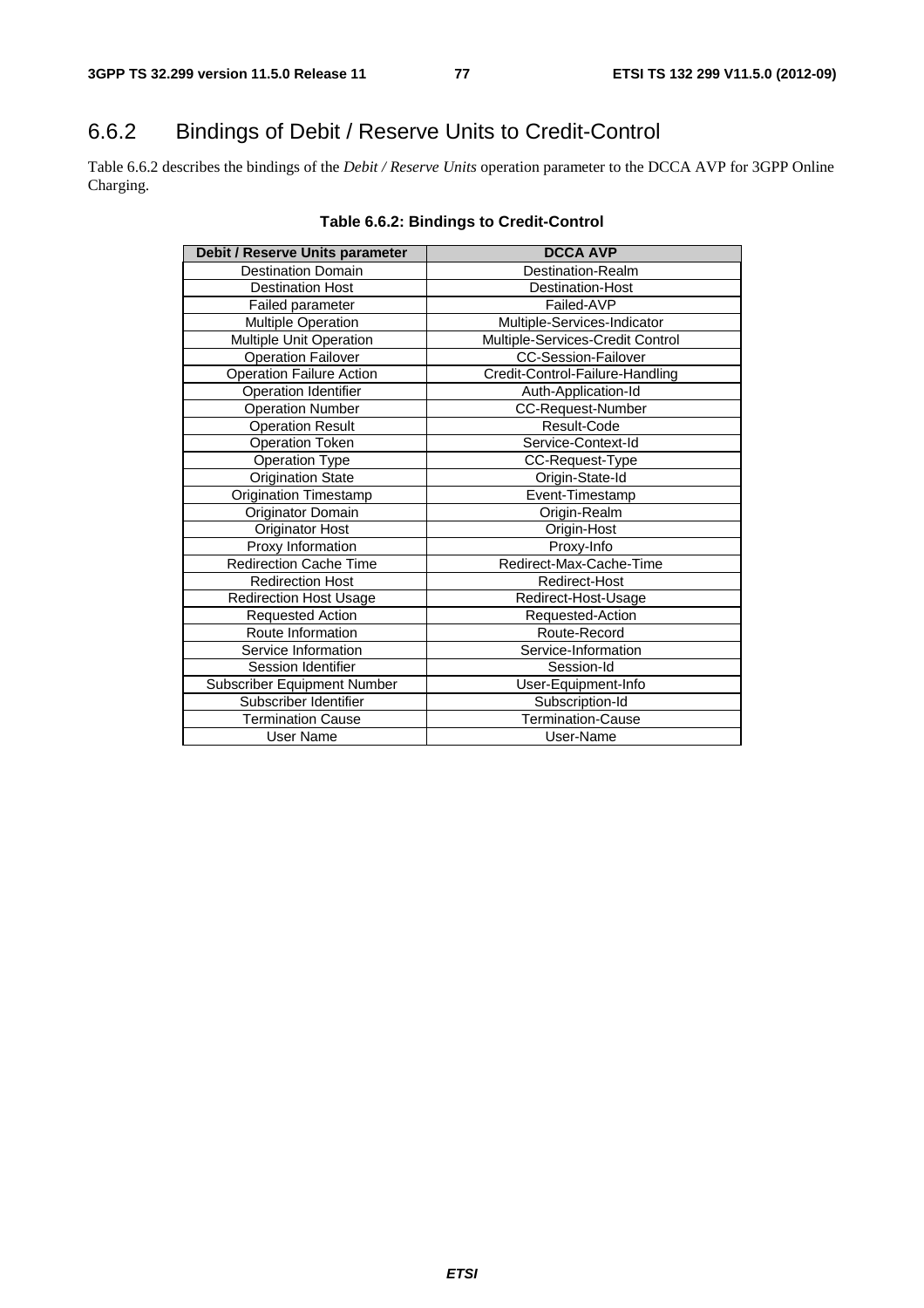# 7 Summary of used Attribute Value Pairs

# 7.1 Diameter AVPs

The use of the Attribute Value Pairs (AVPs) that are defined in the Diameter Protocol is specified in clause 6.2 for offline charging and in clause 6.4 for online charging. The information is summarized in the table 7.1 in alphabetical order. Detailed specification of some of these AVPs is available after the table and for the others can be found from RFC 3588 [401], RFC 4006 [402] and and RFC 4005 [407].

Those Diameter AVPs that are used are marked "M", "O<sub>M</sub>"or "Oc" in the following table. This implies that their content can be used by the CDF for offline and by the OCF for online charging purposes. Those Diameter AVPs that are not used are marked "-" in the following table.

|                                  | <b>AVP</b>      |                          |                          | <b>Used in</b>           |                          | <b>Value</b>       |                              |                          | <b>AVP Flag rules</b>    |                          |                          |
|----------------------------------|-----------------|--------------------------|--------------------------|--------------------------|--------------------------|--------------------|------------------------------|--------------------------|--------------------------|--------------------------|--------------------------|
| <b>AVP Name</b>                  | Code            |                          | <b>ACR ACA</b>           | <b>CCR</b>               | <b>CCA</b>               | <b>Type</b>        | Must May                     |                          | Should                   | <b>Must</b>              | May                      |
|                                  |                 |                          |                          |                          |                          |                    |                              |                          | not                      | not                      | Encr.                    |
| Accounting-Input-Octets          | 363             | O <sub>C</sub>           | $\blacksquare$           | $\blacksquare$           | $\blacksquare$           | Unsigned64         | $\overline{M}$               | $\overline{P}$           | $\omega$ .               | $\overline{\vee}$        | Y                        |
| Accounting-Input-Packets         | 365             | O <sub>C</sub>           | $\blacksquare$           | $\blacksquare$           | $\blacksquare$           | Unsigned64         | $\overline{M}$               | P                        | $\blacksquare$           | V                        | Ÿ                        |
| Accounting-Output-Octets         | 364             | $\overline{O_{C}}$       | $\blacksquare$           | $\blacksquare$           | $\blacksquare$           | Unsigned64         | $\overline{M}$               | P                        | $\overline{a}$           | $\overline{\mathsf{v}}$  | Ÿ                        |
| Accounting-Output-Packets        | 366             | O <sub>C</sub>           | $\blacksquare$           | $\blacksquare$           | $\blacksquare$           | Unsigned64         | $\overline{\mathsf{M}}$      | $\overline{P}$           | $\blacksquare$           | $\overline{\mathsf{v}}$  | Ÿ                        |
| Accounting-Realtime-Required     | 483             | $\blacksquare$           | $\blacksquare$           | $\blacksquare$           | $\blacksquare$           | Enumerated         | $\blacksquare$               | $\overline{a}$           | ÷,                       | $\blacksquare$           | ÷,                       |
| Accounting-Record-Number         | 485             | M                        | M                        | $\omega$                 | $\blacksquare$           | Unsigned32         | M                            | P                        | ÷.                       | $\overline{\vee}$        | Y                        |
| Accounting-Record-Type           | 480             | M                        | M                        | $\overline{\phantom{a}}$ | $\blacksquare$           | Enumerated         | M                            | P                        | $\blacksquare$           | V                        | Y                        |
| Accounting-Sub-Session-Id        | 287             | $\blacksquare$           | ä,                       | $\overline{a}$           | $\blacksquare$           | Unsigned64         | $\overline{\phantom{a}}$     | ä,                       | $\blacksquare$           | $\overline{\phantom{a}}$ | $\blacksquare$           |
| Acct-Application-Id              | 259             | O <sub>C</sub>           | O <sub>C</sub>           | $\mathbf{r}$             | $\mathbf{r}$             | Unsigned32         | $\overline{M}$               | P                        | ä,                       | $\overline{\mathsf{v}}$  | $\overline{\mathsf{N}}$  |
| Acct-Interim-Interval            | 85              | O <sub>C</sub>           | O <sub>C</sub>           | $\blacksquare$           | $\blacksquare$           | Unsigned32         | $\overline{M}$               | P                        | ä,                       | $\overline{\mathsf{v}}$  | Ÿ                        |
| Acct-Multi-Session-Id            | $\overline{50}$ | $\blacksquare$           | ä,                       | $\blacksquare$           | $\blacksquare$           | Unsigned32         | $\overline{a}$               | ÷,                       | ä,                       | $\overline{\phantom{a}}$ | $\blacksquare$           |
| Acct-Session-Id                  | $\overline{44}$ | $\blacksquare$           | $\blacksquare$           | $\blacksquare$           | $\blacksquare$           | <b>OctetString</b> | $\blacksquare$               | $\blacksquare$           | $\overline{\phantom{a}}$ | $\blacksquare$           | $\overline{\phantom{a}}$ |
| Auth-Application-Id              | 258             | $\blacksquare$           | ä,                       | M                        | м                        | Unsigned32         | M                            | P                        | $\overline{a}$           | V                        | N                        |
| <b>AVP</b>                       | $\star$         | $\blacksquare$           | $\blacksquare$           | $\mathbf{r}$             | $\Box$                   | Grouped            | $\overline{\phantom{a}}$     | ÷,                       | ÷.                       | $\frac{1}{2}$            | $\blacksquare$           |
| Called-Station-Id                | 30              | $O_{C}$                  | $\overline{\phantom{a}}$ | O <sub>C</sub>           | $\blacksquare$           | UTF8String         | M                            | P                        | $\blacksquare$           | V                        | N                        |
| CC-Correlation-Id                | 411             |                          | $\blacksquare$           | O <sub>c</sub>           | $\overline{\phantom{a}}$ | OctetString        | $\qquad \qquad \blacksquare$ | P,M                      | $\blacksquare$           | V                        | Y                        |
| <b>CC-Input-Octets</b>           | 412             | $\omega$                 | $\omega$                 | O <sub>C</sub>           | O <sub>c</sub>           | Unsigned64         | M                            | P                        | $\mathbf{r}$             | $\overline{\mathsf{v}}$  | Ÿ                        |
| <b>CC-Money</b>                  | 413             | $\blacksquare$           | $\blacksquare$           | $\blacksquare$           | $\blacksquare$           | Grouped            | $\blacksquare$               | $\blacksquare$           | $\blacksquare$           | $\blacksquare$           | $\blacksquare$           |
| <b>CC-Output-Octets</b>          | 414             |                          | $\blacksquare$           | O <sub>C</sub>           | O <sub>C</sub>           | Unsigned64         | $\overline{M}$               | P                        |                          | $\overline{\mathsf{v}}$  | Ÿ                        |
| <b>CC-Request-Number</b>         | 415             | ä,                       | $\overline{\phantom{a}}$ | M                        | м                        | Unsigned32         | $\overline{M}$               | $\overline{P}$           | $\blacksquare$           | $\overline{\mathsf{v}}$  | Y                        |
| CC-Request-Type                  | 416             | $\blacksquare$           | $\blacksquare$           | M                        | M                        | Enumerated         | $\overline{M}$               | P                        | $\blacksquare$           | $\overline{\vee}$        | Ÿ                        |
| <b>CC-Service-Specific-Units</b> | 417             | $\mathbf{r}$             | $\blacksquare$           | $\overline{O}_C$         | O <sub>C</sub>           | Unsigned64         | $\overline{M}$               | $\overline{\mathsf{P}}$  | L,                       | $\overline{\mathsf{v}}$  | Ÿ                        |
| CC-Session-Failover              | 418             | ä,                       | ä,                       | $\blacksquare$           | O <sub>C</sub>           | Enumerated         | M                            | P                        | ä,                       | V                        | Y                        |
| CC-Sub-Session-Id                | 419             | $\overline{\phantom{a}}$ | $\overline{a}$           | $\blacksquare$           | $\blacksquare$           | Unsigned64         | $\blacksquare$               | $\blacksquare$           | $\overline{\phantom{a}}$ | $\blacksquare$           | $\blacksquare$           |
| CC-Time                          | 420             | $\mathbf{r}$             | ÷.                       | O <sub>C</sub>           | O <sub>C</sub>           | Unsigned32         | $\overline{M}$               | P                        | ä,                       | V                        | Ÿ                        |
| <b>CC-Total-Octets</b>           | 421             | $\blacksquare$           | $\mathbf{r}$             | O <sub>c</sub>           | O <sub>C</sub>           | Unsigned64         | $\overline{M}$               | $\overline{\mathsf{P}}$  | ä,                       | $\overline{\mathsf{v}}$  | Y                        |
| CC-Unit-Type                     | 454             |                          |                          |                          | м                        | Enumerated         | $\overline{M}$               | P                        | $\overline{a}$           | $\overline{\mathsf{v}}$  | Ÿ                        |
| Check-Balance-Result             | 422             | $\overline{\phantom{a}}$ | $\blacksquare$           | $\blacksquare$           | $\overline{\phantom{a}}$ | Enumerated         | $\blacksquare$               | $\blacksquare$           | $\overline{\phantom{a}}$ | $\blacksquare$           | $\blacksquare$           |
| Cost-Information                 | 423             | ä,                       | $\blacksquare$           | $\blacksquare$           | O <sub>C</sub>           | Grouped            | $\overline{M}$               | P                        | $\blacksquare$           | $\overline{\vee}$        | Ÿ                        |
| Cost-Unit                        | 424             | ä,                       | $\blacksquare$           | ä,                       | O <sub>C</sub>           | UTF8String         | $\overline{M}$               | $\overline{\mathsf{P}}$  | $\overline{a}$           | $\overline{\mathsf{v}}$  | Y                        |
| Credit-Control                   | 426             | $\overline{\phantom{a}}$ | $\blacksquare$           | $\blacksquare$           | $\blacksquare$           | Enumerated         | $\blacksquare$               | $\overline{\phantom{a}}$ | $\blacksquare$           | $\blacksquare$           | $\blacksquare$           |
| Credit-Control-Failure-Handling  | 427             | $\overline{\phantom{a}}$ | $\overline{a}$           | $\sim$                   | O <sub>C</sub>           | Enumerated         | $\overline{M}$               | $\overline{\mathsf{P}}$  | $\blacksquare$           | $\overline{\mathsf{v}}$  | Ÿ                        |
| Currency-Code                    | 425             | $\blacksquare$           | $\mathbf{r}$             | $\blacksquare$           | м                        | Unsigned32         | M                            | P                        | ä,                       | $\overline{\mathsf{v}}$  | Ÿ                        |
| <b>Destination-Host</b>          | 293             | $\blacksquare$           | $\mathbf{r}$             | O <sub>c</sub>           | $\blacksquare$           | DiamIdent          | $\overline{M}$               | P                        | $\mathbf{r}$             | $\overline{\mathsf{v}}$  | $\overline{N}$           |
| Destination-Realm                | 283             | M                        | ä,                       | M                        | $\blacksquare$           | DiamIdent          | M                            | $\overline{\mathsf{P}}$  | ä,                       | $\overline{\mathsf{v}}$  | $\overline{\mathsf{N}}$  |
| Direct-Debiting-Failure-Handling | 428             | $\omega$                 | $\blacksquare$           | $\mathbf{r}$             | O <sub>C</sub>           | Enumerated         | $\overline{M}$               | $\overline{\mathsf{P}}$  | $\omega$                 | $\overline{\mathsf{v}}$  | Ÿ                        |
| Error-Message                    | 281             | $\blacksquare$           | $\overline{a}$           | $\sim$                   | $\blacksquare$           | UTF8String         | $\blacksquare$               | $\blacksquare$           | $\blacksquare$           | ÷,                       | $\blacksquare$           |
| Error-Reporting-Host             | 294             | $\overline{\phantom{a}}$ | O <sub>C</sub>           | $\blacksquare$           | $\blacksquare$           | <b>DiamIdent</b>   | ä,                           | P                        | $\blacksquare$           | V.M                      | N                        |
| Event-Timestamp                  | $\overline{55}$ | O <sub>C</sub>           | O <sub>C</sub>           | O <sub>C</sub>           | $\blacksquare$           | Time               | $\overline{\mathsf{M}}$      | $\overline{\mathsf{P}}$  | $\overline{\phantom{a}}$ | V                        | $\overline{N}$           |
| Exponent                         | 429             | $\overline{\phantom{a}}$ | $\sim$                   | $\blacksquare$           | O <sub>C</sub>           | Integer32          | M                            | $\overline{P}$           | $\blacksquare$           | V                        | Ÿ                        |
| Failed-AVP                       | 279             | $\blacksquare$           | $\blacksquare$           | $\blacksquare$           | O <sub>C</sub>           | Grouped            | $\overline{M}$               | P                        | $\blacksquare$           | V                        | $\overline{N}$           |
| Filter-Id                        | 11              | ä,                       | $\overline{a}$           | $\blacksquare$           | O <sub>C</sub>           | UTF8String         | $\overline{\mathsf{M}}$      | P                        | ÷,                       | $\overline{\mathsf{v}}$  | Υ                        |
| Final-Unit-Action                | 449             | ä,                       | $\blacksquare$           | $\blacksquare$           | O <sub>C</sub>           | Enumerated         | $\overline{\mathsf{M}}$      | P                        | $\overline{\phantom{a}}$ | $\overline{\mathsf{v}}$  | $\overline{Y}$           |

#### **Table 7.1: Use Of IETF Diameter AVPs**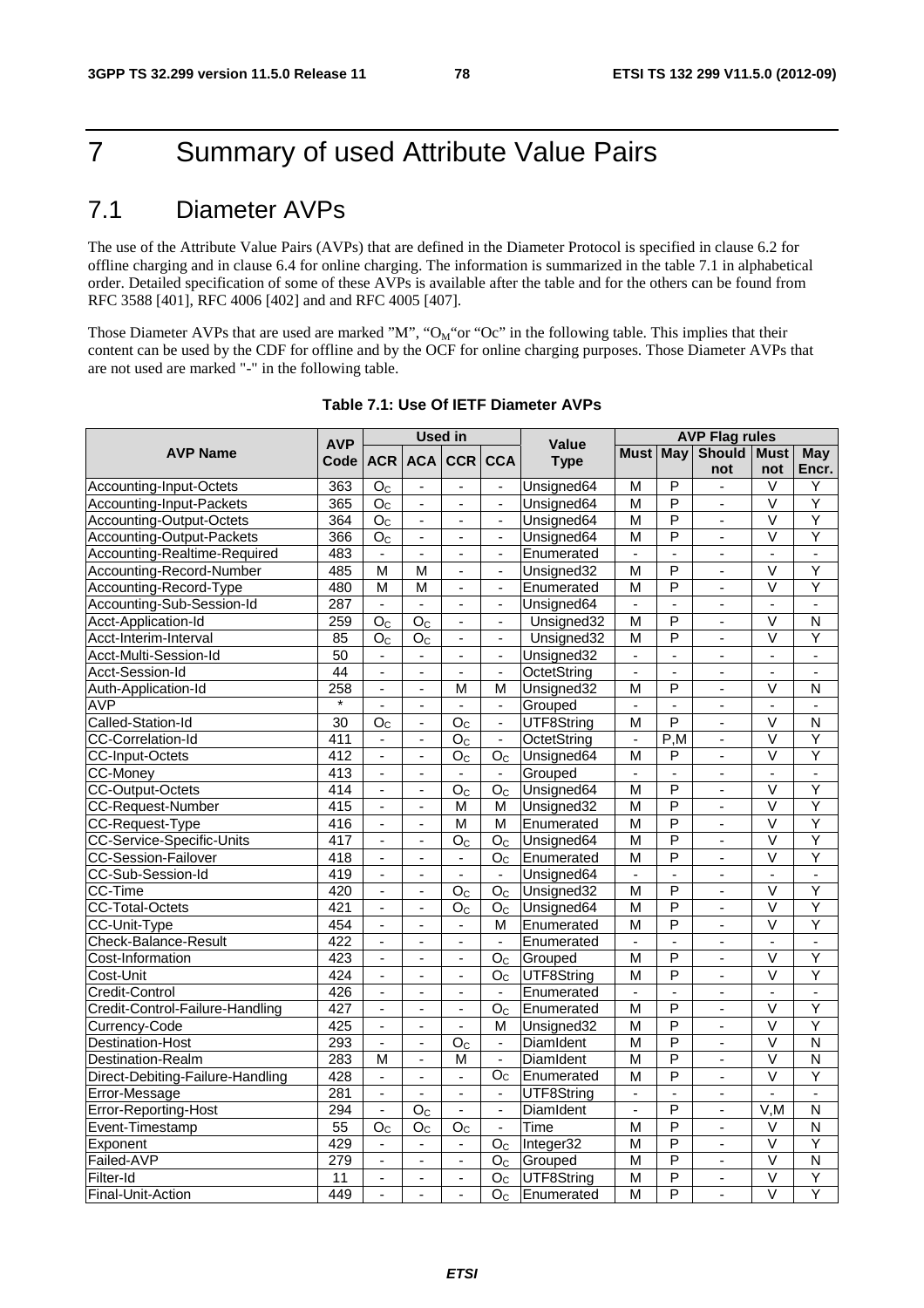|                                  |                  |                          |                              | <b>Used in</b>           |                          |                     |                              |                          | <b>AVP Flag rules</b>        |                              |                              |  |  |
|----------------------------------|------------------|--------------------------|------------------------------|--------------------------|--------------------------|---------------------|------------------------------|--------------------------|------------------------------|------------------------------|------------------------------|--|--|
| <b>AVP Name</b>                  | <b>AVP</b>       |                          |                              |                          |                          | <b>Value</b>        | <b>Must May</b>              |                          | <b>Should Must</b>           |                              | May                          |  |  |
|                                  | Code l           |                          | ACR ACA                      | <b>CCR</b>               | <b>CCA</b>               | <b>Type</b>         |                              |                          | not                          | not                          | Encr.                        |  |  |
| Final-Unit-Indication            | 430              | $\blacksquare$           | $\overline{\phantom{a}}$     | $\blacksquare$           | O <sub>C</sub>           | Grouped             | M                            | P                        | $\blacksquare$               | V                            | Υ                            |  |  |
| Granted-Service-Unit             | 431              | -                        | $\overline{\phantom{a}}$     | $\overline{\phantom{a}}$ | O <sub>c</sub>           | Grouped             | М                            | $\overline{P}$           | $\overline{\phantom{0}}$     | $\vee$                       | Ÿ                            |  |  |
| G-S-U-Pool-Identifier            | 453              | $\blacksquare$           | $\blacksquare$               | $\blacksquare$           | O <sub>C</sub>           | Unsigned32          | M                            | P                        | $\blacksquare$               | $\vee$                       | Ÿ                            |  |  |
| G-S-U-Pool-Reference             | 457              | $\blacksquare$           | $\blacksquare$               | $\blacksquare$           | O <sub>C</sub>           | Grouped             | M                            | P                        |                              | $\overline{\vee}$            | Ÿ                            |  |  |
| Location-Type                    | <b>IANA</b>      | O <sub>C</sub>           | $\overline{\phantom{a}}$     | O <sub>C</sub>           | $\overline{\phantom{a}}$ | refer [403]         |                              |                          |                              |                              |                              |  |  |
| Location-Information             | <b>IANA</b>      | $\overline{O}_C$         | $\blacksquare$               | O <sub>c</sub>           | $\blacksquare$           | refer [403]         |                              |                          |                              |                              |                              |  |  |
| Multiple-Services-Credit-Control | 456              | $\overline{\phantom{a}}$ | $\blacksquare$               | O <sub>C</sub>           | O <sub>C</sub>           | Grouped             | M                            | P                        | $\blacksquare$               | V                            | Υ                            |  |  |
| Multiple-Services-Indicator      | 455              | $\overline{\phantom{a}}$ | $\overline{\phantom{a}}$     | $O_{M}$                  |                          | Enumerated          | M                            | P                        |                              | $\vee$                       | Ÿ                            |  |  |
| Operator-Name                    | <b>IANA</b>      | O <sub>C</sub>           | $\overline{\phantom{a}}$     | O <sub>C</sub>           | $\blacksquare$           | refer [403]         |                              |                          |                              |                              |                              |  |  |
| Origin-Host                      | 264              | M                        | M                            | M                        | M                        | DiamIdent           | M                            | $\overline{P}$           | $\overline{\phantom{a}}$     | V                            | N                            |  |  |
| Origin-Realm                     | 296              | M                        | M                            | M                        | M                        | DiamIdent           | M                            | $\overline{P}$           | $\overline{a}$               | $\overline{\vee}$            | $\overline{\mathsf{N}}$      |  |  |
| Origin-State-Id                  | $\overline{278}$ | O <sub>C</sub>           | O <sub>C</sub>               | O <sub>C</sub>           | $\overline{\phantom{a}}$ | Unsigned32          | M                            | P                        | $\overline{\phantom{a}}$     | $\overline{\vee}$            | N                            |  |  |
| Proxy-Info                       | 284              | O <sub>C</sub>           | $\mathsf{O}_\mathbb{C}$      | O <sub>C</sub>           | O <sub>C</sub>           | Grouped             | M                            | $\overline{a}$           | $\overline{\phantom{0}}$     | P.V                          | N                            |  |  |
| Proxy-Host                       | 280              | M                        | M                            | M                        | М                        | DiamIdent           | M                            | $\frac{1}{2}$            | $\overline{\phantom{a}}$     | P.V                          | N                            |  |  |
| Proxy-State                      | 33               | $\overline{M}$           | M                            | M                        | M                        | OctetString         | $\overline{M}$               | $\blacksquare$           | $\blacksquare$               | P, V                         | $\overline{\mathsf{N}}$      |  |  |
| Rating-Group                     | 432              | $\overline{O}_C$         | $\blacksquare$               | O <sub>c</sub>           | O <sub>C</sub>           | Unsigned32          | M                            | $\overline{P}$           | ä,                           | $\vee$                       | Ÿ                            |  |  |
| Redirect-Address-Type            | 433              | ä,                       | $\blacksquare$               | M                        | M                        | Enumerated          | M                            | P                        | $\blacksquare$               | V                            | Ÿ                            |  |  |
| Redirect-Host                    | 292              |                          | $\overline{\phantom{a}}$     | $\overline{\phantom{a}}$ | O <sub>C</sub>           | DiamURI             | M                            | P                        | $\overline{\phantom{0}}$     | $\vee$                       | N                            |  |  |
| Redirect-Host-Usage              | 261              | $\blacksquare$           | $\blacksquare$               | $\blacksquare$           | O <sub>c</sub>           | Enumerated          | $\overline{\mathsf{M}}$      | $\overline{\mathsf{P}}$  | ä,                           | $\overline{\mathsf{V}}$      | $\overline{\mathsf{N}}$      |  |  |
| Redirect-Max-Cache-Time          | 262              | $\blacksquare$           | $\overline{\phantom{a}}$     | $\blacksquare$           | O <sub>C</sub>           | Unsigned32          | M                            | $\overline{\mathsf{P}}$  | ä,                           | $\overline{\mathsf{V}}$      | $\overline{\mathsf{N}}$      |  |  |
| Redirect-Server                  | 434              | ä,                       | ä,                           | $\blacksquare$           | O <sub>C</sub>           | Grouped             | M                            | $\overline{\mathsf{P}}$  | $\overline{a}$               | $\overline{\mathsf{v}}$      | Ÿ                            |  |  |
| Redirect-Server-Address          | 435              | $\blacksquare$           | $\overline{\phantom{a}}$     | $\blacksquare$           | M                        | UTF8String          | M                            | $\overline{P}$           | ä,                           | $\overline{\mathsf{V}}$      | Ÿ                            |  |  |
| Requested-Action                 | 436              | $\overline{\phantom{0}}$ | $\overline{\phantom{a}}$     | O <sub>C</sub>           | $\blacksquare$           | Enumerated          | M                            | $\overline{\mathsf{P}}$  | $\overline{\phantom{0}}$     | $\overline{\vee}$            | Ÿ                            |  |  |
| Requested-Service-Unit           | 437              | $\blacksquare$           | $\blacksquare$               | O <sub>c</sub>           | $\blacksquare$           | Grouped             | M                            | $\overline{P}$           | $\blacksquare$               | $\overline{\mathsf{V}}$      | Ÿ                            |  |  |
| <b>Restriction-Filter-Rule</b>   | 438              | ä,                       | $\blacksquare$               | ä,                       | O <sub>C</sub>           | <b>IPFilterRule</b> | M                            | $\overline{\mathsf{P}}$  | $\blacksquare$               | $\overline{\vee}$            | Ÿ                            |  |  |
| Result-Code                      | 268              | ä,                       | M                            | $\overline{a}$           | м                        | Unsigned32          | M                            | $\overline{P}$           | $\blacksquare$               | $\vee$                       | $\overline{\mathsf{N}}$      |  |  |
| Route-Record                     | 282              | O <sub>c</sub>           | $\blacksquare$               | O <sub>C</sub>           | O <sub>c</sub>           | DiamIdent           | $\overline{M}$               | $\blacksquare$           | $\blacksquare$               | P.V                          | $\overline{\mathsf{N}}$      |  |  |
| Service-Context-Id               | 461              | O <sub>M</sub>           | $\overline{\phantom{a}}$     | M                        | $\blacksquare$           | UTF8String          | M                            | P                        | $\overline{\phantom{a}}$     | V                            | Υ                            |  |  |
| Service-Identifier               | 439              | O <sub>C</sub>           | $\blacksquare$               | O <sub>C</sub>           | O <sub>C</sub>           | Unsigned32          | M                            | P                        |                              | $\overline{\vee}$            | Ÿ                            |  |  |
| Service-Parameter-Info           | 440              | $\blacksquare$           | $\blacksquare$               | $\blacksquare$           | $\blacksquare$           | Grouped             | $\blacksquare$               | $\blacksquare$           | $\blacksquare$               | $\blacksquare$               | $\blacksquare$               |  |  |
| Service-Parameter-Type           | 441              | $\blacksquare$           | $\overline{\phantom{a}}$     | $\blacksquare$           | $\overline{\phantom{a}}$ | Unsigned32          | $\qquad \qquad \blacksquare$ | $\blacksquare$           | $\qquad \qquad \blacksquare$ | $\qquad \qquad \blacksquare$ | $\qquad \qquad \blacksquare$ |  |  |
| Service-Parameter-Value          | 442              | $\Box$                   | $\blacksquare$               | $\blacksquare$           | $\blacksquare$           | OctetString         | $\blacksquare$               | $\blacksquare$           | ÷,                           | $\blacksquare$               | $\overline{\phantom{a}}$     |  |  |
| Session-Id                       | 263              | M                        | M                            | M                        | М                        | UTF8String          | M                            | P                        | $\blacksquare$               | $\vee$                       | Υ                            |  |  |
| Subscription-Id                  | 443              | O <sub>C</sub>           | $\blacksquare$               | $O_{M}$                  | $\blacksquare$           | Grouped             | M                            | $\overline{P}$           |                              | $\overline{\vee}$            | Ÿ                            |  |  |
| Subscription-Id-Data             | 444              | M                        | $\blacksquare$               | M                        | $\overline{\phantom{a}}$ | UTF8String          | $\overline{M}$               | $\overline{P}$           | $\blacksquare$               | $\overline{\mathsf{V}}$      | Ÿ                            |  |  |
| Subscription-Id-Type             | 450              | $\overline{M}$           | $\overline{\phantom{a}}$     | M                        | $\overline{\phantom{a}}$ | Enumerated          | $\overline{M}$               | $\overline{\mathsf{P}}$  | $\overline{\phantom{a}}$     | $\overline{\mathsf{V}}$      | Ÿ                            |  |  |
| Tariff-Change-Usage              | 452              | ÷.                       | $\blacksquare$               | O <sub>C</sub>           | $\mathbf{r}$             | Enumerated          | M                            | $\overline{P}$           | $\overline{a}$               | $\overline{\vee}$            | Ϋ                            |  |  |
| Tariff-Time-Change               | 451              | ÷,                       |                              | ä,                       | O <sub>c</sub>           | Time                | M                            | P                        | $\blacksquare$               | $\overline{\vee}$            | Ÿ                            |  |  |
| Termination-Cause                | 295              |                          | $\overline{\phantom{a}}$     | $O_{C}$                  | $\overline{\phantom{a}}$ | Enumerated          | M                            | P                        | ۰                            | V                            | Y                            |  |  |
| Unit-Value                       | 445              | $\overline{\phantom{a}}$ |                              | $\blacksquare$           | M                        | Grouped             | $\overline{\mathsf{M}}$      | $\overline{P}$           | $\blacksquare$               | $\overline{\mathsf{V}}$      | Y                            |  |  |
| Used-Service-Unit                | 446              |                          |                              | O <sub>C</sub>           | $\overline{\phantom{a}}$ | Grouped             | M                            | $\overline{P}$           |                              | $\overline{\mathsf{V}}$      | Ϋ                            |  |  |
| User-Equipment-Info              | 458              | $\mathsf{O}_\mathbb{C}$  |                              | $\mathsf{O}_\mathbb{C}$  | $\blacksquare$           | Grouped             |                              | P,M                      |                              | $\overline{\vee}$            | Ÿ                            |  |  |
| User-Equipment-Info-Type         | 459              | O <sub>M</sub>           |                              | M                        | $\overline{\phantom{a}}$ | Enumerated          | $\overline{\phantom{a}}$     | P,M                      | $\overline{\phantom{a}}$     | $\overline{\vee}$            | Y                            |  |  |
| User-Equipment-Info-Value        | 460              | $O_{M}$                  |                              | M                        | $\blacksquare$           | OctetString         | $\blacksquare$               | P,M                      | $\overline{\phantom{0}}$     | $\overline{\vee}$            | Y                            |  |  |
| User-Name                        | $\mathbf{1}$     | O <sub>C</sub>           | O <sub>C</sub>               | O <sub>C</sub>           | $\overline{\phantom{a}}$ | UTF8String          | M                            | P                        |                              | $\sf V$                      | Y                            |  |  |
| <b>Value-Digits</b>              | 447              | $\overline{\phantom{a}}$ |                              |                          | M                        | Integer64           | M                            | $\overline{\mathsf{P}}$  | $\qquad \qquad \blacksquare$ | $\overline{\mathsf{V}}$      | Ÿ                            |  |  |
| Validity-Time                    | 448              |                          |                              | $\blacksquare$           | O <sub>C</sub>           | Unsigned32          | M                            | $\overline{\mathsf{P}}$  |                              | $\overline{\vee}$            | Ÿ                            |  |  |
| Vendor-Id                        | 266              | $\overline{\phantom{0}}$ | $\overline{\phantom{a}}$     | $\overline{\phantom{a}}$ | $\overline{\phantom{a}}$ | Unsigned32          | $\overline{\phantom{a}}$     | -                        | $\overline{\phantom{a}}$     | $\blacksquare$               | $\overline{\phantom{a}}$     |  |  |
| Vendor-Specific-Application-Id   | 260              | ۰                        | $\qquad \qquad \blacksquare$ | $\overline{\phantom{a}}$ | $\frac{1}{2}$            | Grouped             | $\overline{\phantom{a}}$     | $\overline{\phantom{0}}$ | $\overline{\phantom{a}}$     | $\overline{\phantom{a}}$     |                              |  |  |

NOTE: *Result-Code* AVP is defined in Diameter Base Protocol in RFC 3588 [401]. However, new values are used in offline and online charging applications. These additional values are defined below.

# 7.1.1 Accounting-Input-Octets

The *Accounting-Input-Octets* AVP (AVP code 363) together with the *Accounting-Input-Packets* AVP contain the number of octets (resp packets) ,transmitted during the data container recording interval, reflecting the volume counts for uplink traffic for a data flow.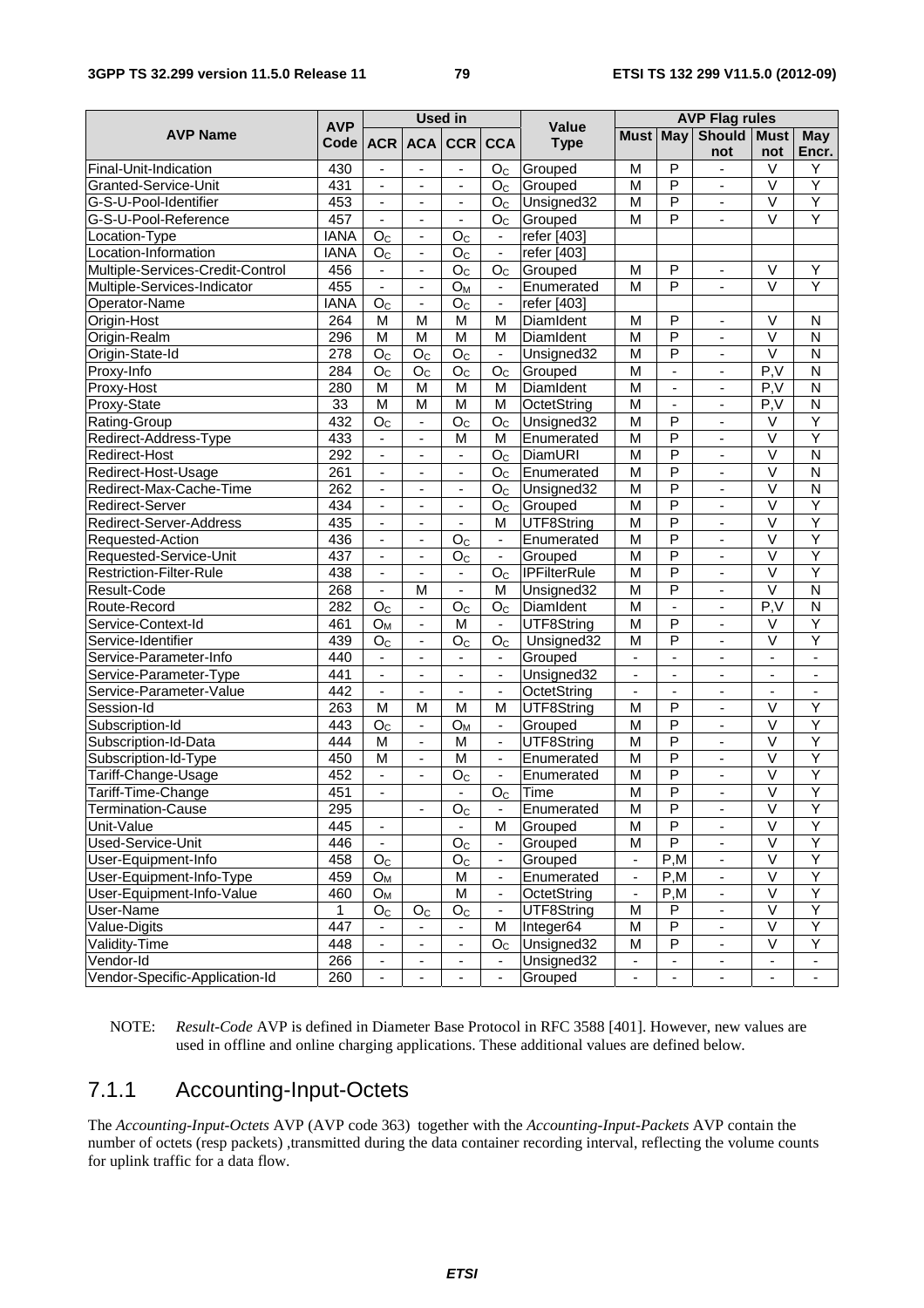# 7.1.2 Accounting-Input-Packets

The *Accounting-Input-Packets* AVP (AVP code 365) together with the *Accounting-Input-Octets* AVP contain the number of packets (resp octets) ,transmitted during the data container recording interval, reflecting the volume counts for uplink traffic for a data flow.

# 7.1.3 Accounting-Output-Octets

The *Accounting-Output-Octets* AVP (AVP code 364) together with the *Accounting-Output-Packets* AVP contain the number of octets (resp packets) ,transmitted during the data container recording interval, reflecting the volume counts for downlink traffic for a data flow.

# 7.1.4 Accounting-Ouput-Packets

The *Accounting-Output-Packets* AVP (AVP code 366) together with the *Accounting-Output-Octets* AVP contain the number of packets (resp octets) ,transmitted during the data container recording interval, reflecting the volume counts for downlink traffic for a data flow.

# 7.1.5 Acct-Application-Id AVP

The *Acct-Application-Id* AVP (AVP code 259) shall contain the value of 3 as defined in RFC 3588 [401] according TS 29.230 [206].

# 7.1.6 Auth-Application-Id AVP

The *Auth-Application-Id* AVP (AVP code 258) shall contain the value of 4 as defined in RFC 4006 [402] according TS 29.230 [206].

# 7.1.7 Called-Station-Id

The *Called-Station-Id* AVP (AVP code 30) shall contain the Access Point Name (APN) the user is connected to.

# 7.1.8 Event-Timestamp AVP

The *Event-Timestamp* AVP (AVP code 55) shall contain the time when the chargeable event is received in the CTF.

### 7.1.9 Multiple-Services-Credit-Control

The *Multiple-Services-Credit-Control* AVP (AVP code 456) is of type grouped as specified in RFC 4006 [402]. It contains additional 3GPP specific charging parameters.

It has the following ABNF grammar:

<Multiple-Services-Credit-Control> ::= < AVP Header: 456 >

 [ Granted-Service-Unit ] [ Requested-Service-Unit ] \* [ Used-Service-Unit ] [ Tariff-Change-Usage ] \* [ Service-Identifier ] [ Rating-Group ] \* [ G-S-U-Pool-Reference ] [ Validity-Time ] [ Result-Code ] [ Final-Unit-Indication ] [ Time-Quota-Threshold ]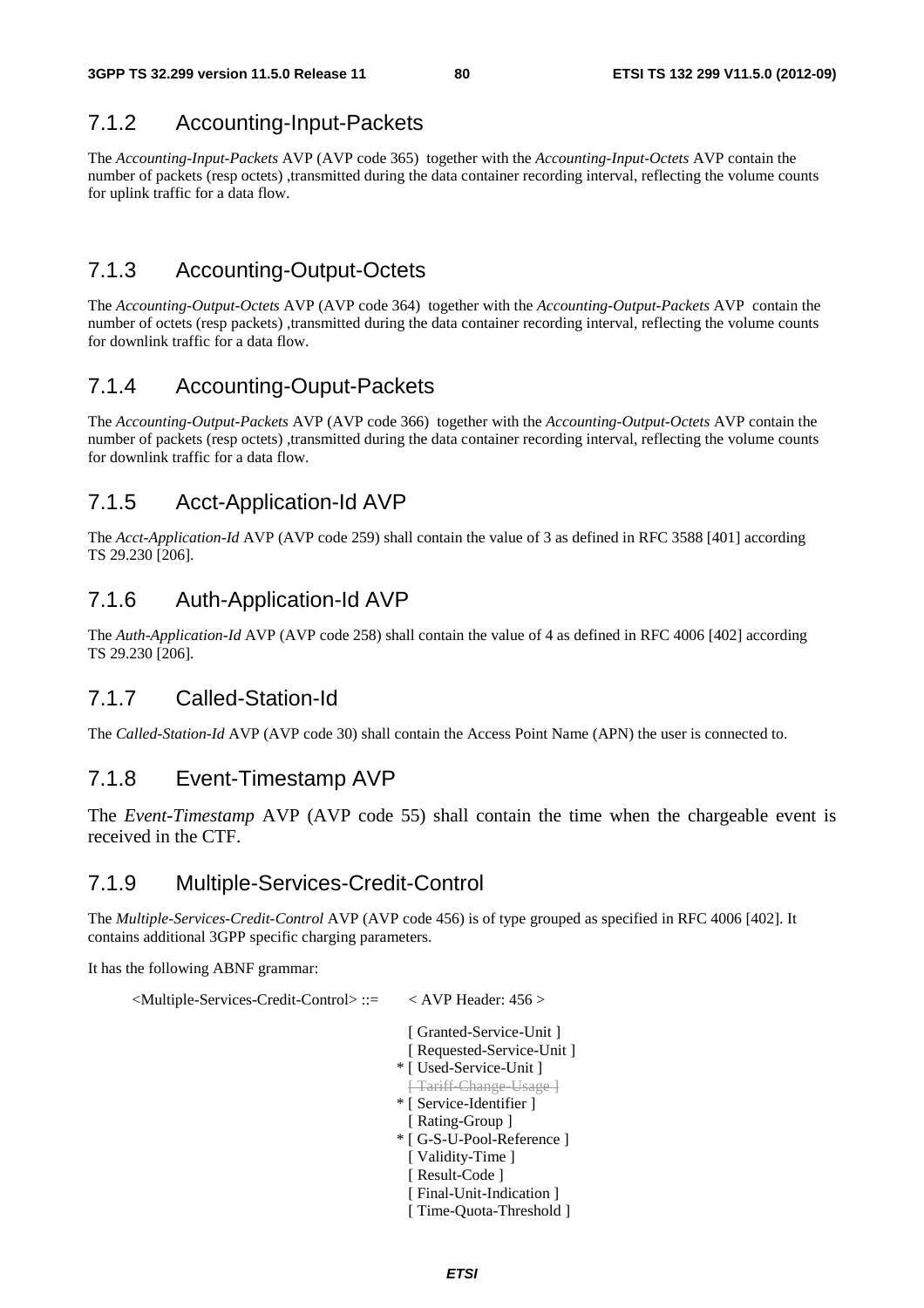- [ Volume-Quota-Threshold ] [ Unit-Quota-Threshold ] [ Quota-Holding-Time ] [ Quota-Consumption-Time ]
- \* [ Reporting-Reason ]
- [ Trigger ]
	-
- [ PS-Furnish-Charging-Information ]
- [ Refund-Information ]
- \* [ AF-Correlation-Information]
- \* [ Envelope ]
	- [ Envelope-Reporting ]
	- [ Time-Quota-Mechanism ]
- \* [ Service-Specific-Info ]
- [ QoS-Information ]
- $*$   $\uparrow$  AVP ]

# 7.1.10 Rating-Group AVP

The *Rating-Group* AVP (AVP code 432), is defined in RFC 4006 [402]. It contains the charging key (defined in TS 23.203 [218]). Each quota allocated to a Diameter CC session has a unique Rating Group value as specified in RFC 4006 [402].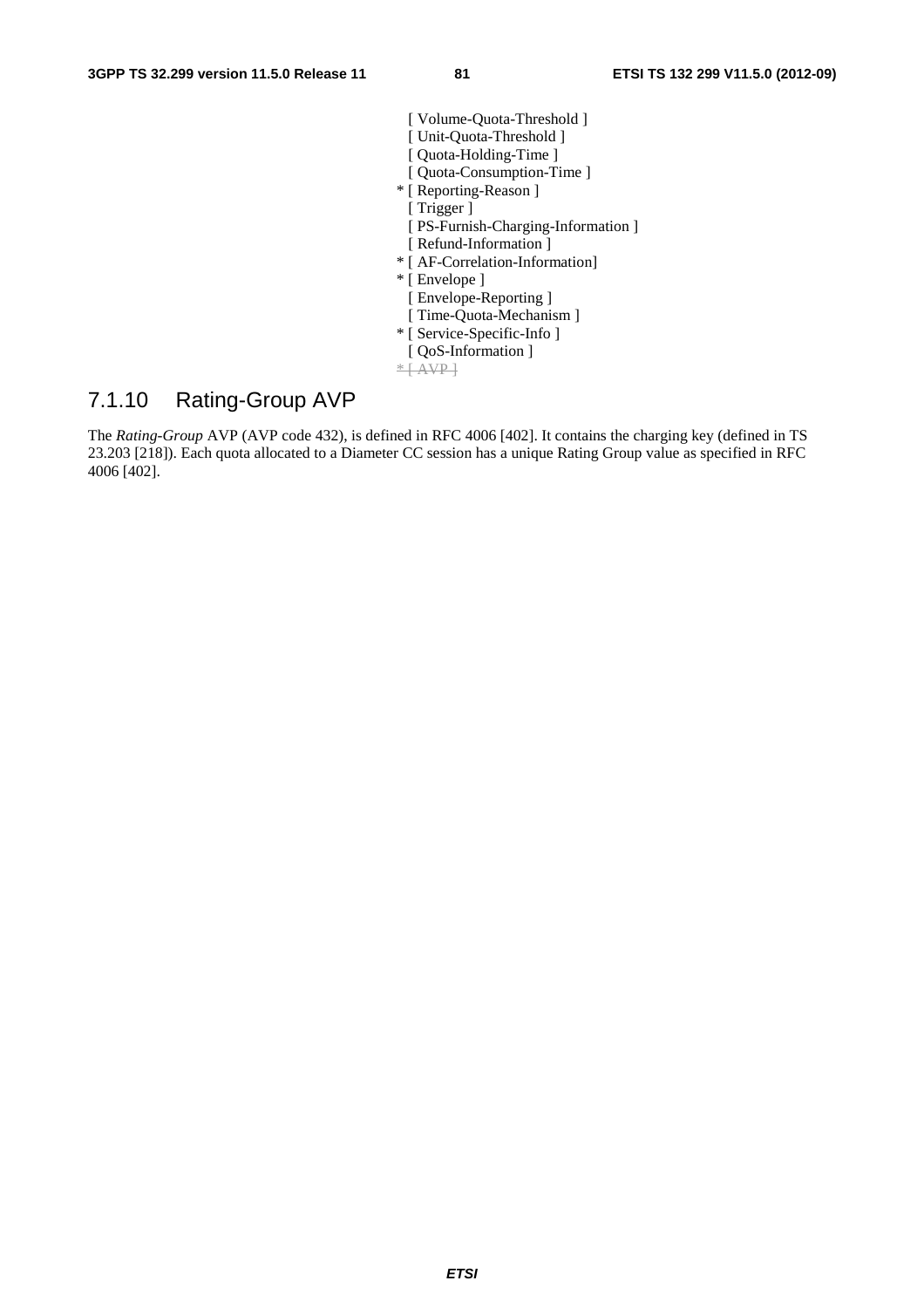# 7.1.11 Result-Code AVP

This subclause defines new *Result-Code* AVP (AVP code 268) values that must be supported by all Diameter implementations that conform to the present document. The Result-Code AVP operates as described in RFC 3588 [401] and RFC 4006 [402].

The following result code descriptions are examples of the possible uses for the code:

#### **Transient Failures (4xxx):**

DIAMETER\_END\_USER\_SERVICE\_DENIED 4010

The OCF denies the service request due to service restrictions (e.g. terminate rating group) or limitations related to the end-user, for example the end-user's account could not cover the requested service.

DIAMETER\_CREDIT\_CONTROL\_NOT\_APPLICABLE 4011

The OCF determines that the service can be granted to the end user but no further credit control needed for the service (e.g. service is free of charge or is treated for offline charging). DIAMETER\_CREDIT\_LIMIT\_REACHED 4012

The OCF denies the service request since the end- user's account could not cover the requested service. If the CCR contained used-service-units they are deducted, if possible.

#### **Permanent Failures (5xxx):**

| DIAMETER AUTHORIZATION REJECTED | 5003 |
|---------------------------------|------|
|---------------------------------|------|

The OCF denies the service request in order to terminate the service for which credit is requested. For example this error code is used to inform IP CAN bearer has to be terminated in the CCR message or to inform blacklist the rating group in the Multiple-Service-Credit-Control AVP.

|  | DIAMETER USER UNKNOWN |  |
|--|-----------------------|--|
|  |                       |  |

The specified end user could not be found in the OCF.

#### DIAMETER\_RATING\_FAILED 5031

This error code is used to inform the CTF that the OCF cannot rate the service request due to insufficient rating input, incorrect AVP combination or due to an AVP or an AVP value that is not recognized or supported in the rating. For Flow Based Charging this error code is used if the Rating group is not recognized. The Failed-AVP AVP MUST be included and contain a copy of the entire AVP(s) that could not be processed successfully or an example of the missing AVP complete with the Vendor-Id if applicable. The value field of the missing AVP should be of correct minimum length and contain zeroes.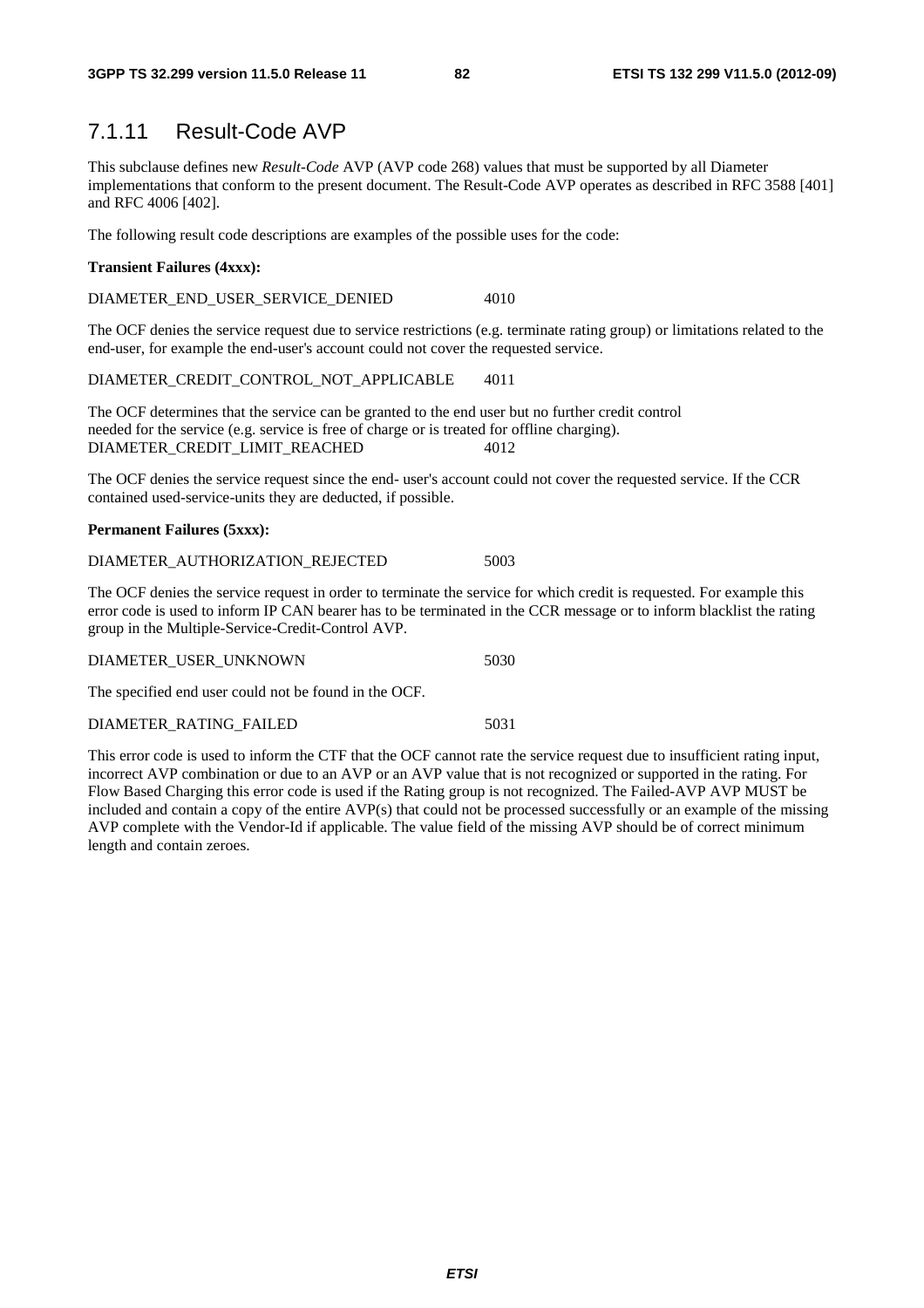# 7.1.12 Service-Context-Id AVP

The *Service-Context-Id* AVP is defined in RFC 4006 [402]. It is of type UTF8String and contains a unique identifier of the Diameter Credit Control service specific document that applies to the request. This is an identifier allocated by the service provider/operator, by the service element manufacturer or by a standardization body and MUST uniquely identify a given Diameter Credit Control service specific document. For offline charging, this identifies the service specific document ('middle tier' TS) on which associated CDRs should based. The format of the Service-Context-Id is:

"extensions".MNC.MCC."Release"."service-context" "@" "domain"

The 3GPP specific values for "service-context" "@" "domain" are:

- For PS charging: 32251@3gpp.org
- For WLAN charging: 32252@3gpp.org
- For IMS charging: 32260@3gpp.org
- For MMS service charging: 32270@3gpp.org
- For LCS service charging: 32271@3gpp.org
- For PoC service charging: 32272@3gpp.org
- For MBMS service charging: 32273@3gpp.org
- For SMS service charging: 32274@3gpp.org
- For MMTel service charging: [32275@3gpp.org](mailto:32275@3gpp.org)
- For AoC Service Information: 32280@3gpp.org
- For ABMF Rc information: 32296@3gpp.org

The "Release" indicates the 3GPP Release the service specific document is based upon e.g. 6 for Release 6.

As a minimum, Release "service-context" "@" "domain" shall be used. If the minimum is used all operator provisionable parameters (Oc and Om) are optional.

The MNC.MCC identifies the operator implementing the service specific document, which is used to determine the specific requirements for the operator configurable parameters.

The "extensions" is operator specific information to any extensions in a service specific document.

### 7.1.13 Service-Identifier AVP

The *Service-Identifier* AVP (AVP code 439), is defined in RFC 4006 [402]. For further details, please refer the middletier specification.

# 7.1.14 Used-Service-Unit AVP

The *Used-Service-Unit* AVP (AVP code 446) is of type grouped as specified in RFC 4006 [402]. It contains additional 3GPP specific charging parameters.

It has the following ABNF grammar:

 $\langle$ Used-Service-Unit $\rangle$  ::=  $\langle$  AVP Header: 446  $\rangle$ [ Reporting-Reason ] [ Tariff-Change-Usage ] [ CC-Time ] [ CC Money ] [ CC-Total-Octets ] [ CC-Input-Octets ]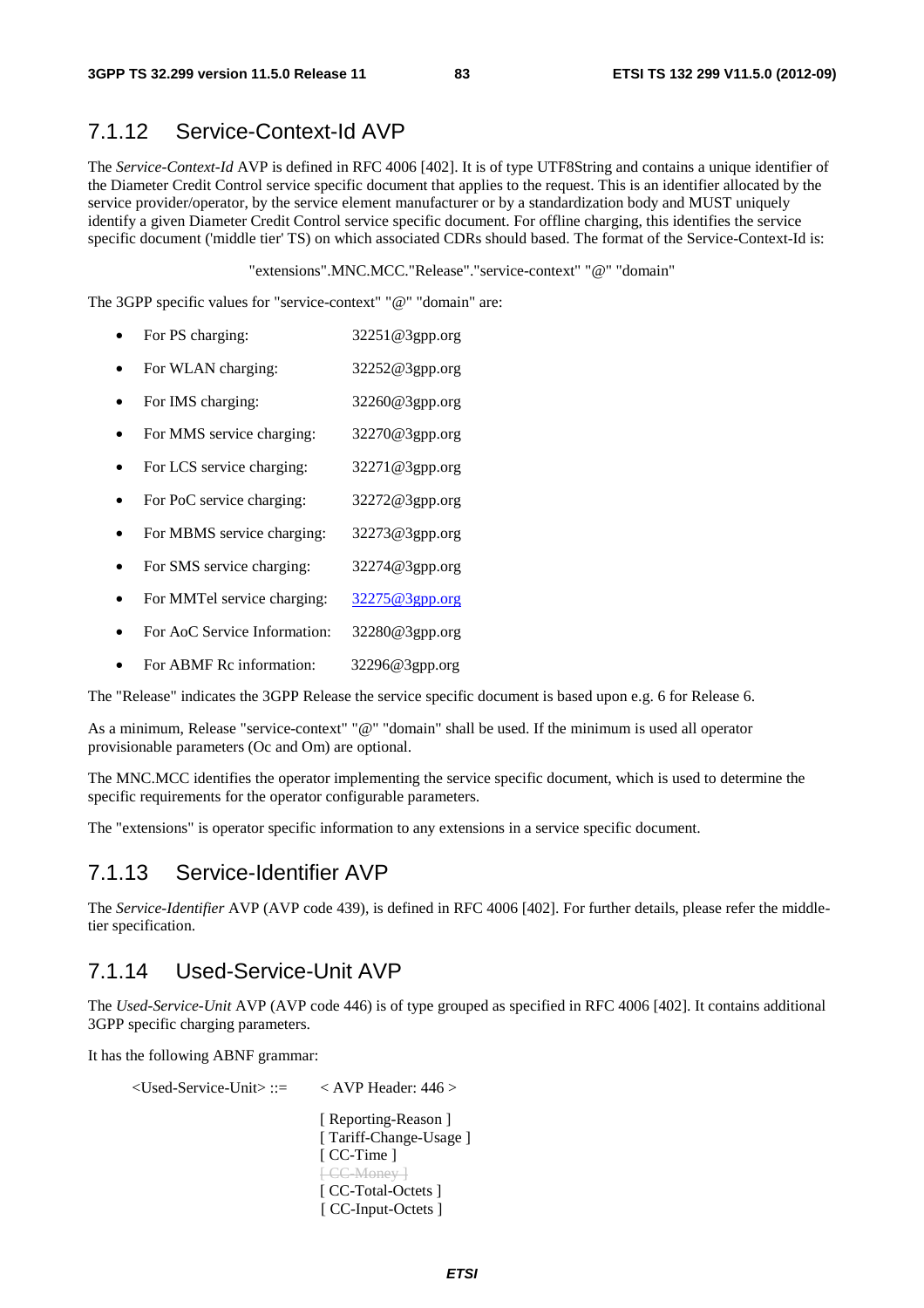[ CC-Output-Octets ] [ CC-Service-Specific-Units ] \*[ Event-Charging-TimeStamp ]  $*$  $AVP$ 

# 7.1.15 User-Name AVP

The *User-Name* AVP (AVP code 1) contains the user name in the format of a NAI according to RFC 3588 [401].

# 7.1.16 Vendor-Id AVP

The *Vendor-Id* AVP (AVP code 266), as part of the *Vendor-Specific-Application-Id* grouped AVP, shall contain the value of 10415, which is the IANA registered value for '3GPP' in TS 29.230 [206].

# 7.2 3GPP specific AVPs

For the purpose of offline charging additional AVPs are used in ACR / ACA and for online charging additional AVPs are used in CCR / CCA. All 3GPP specific AVPs mentioned are relevant for both offline and online charging unless specifically excluded. The information is summarized in the following table along with the AVP flag rules.

The 3GPP Charging Application uses the value 10415 (3GPP) as *Vendor-Id.*

Detailed descriptions of AVPs that are used specifically for 3GPP charging are provided in the subclauses below the table. However, for AVPs that are just borrowed from other applications only the reference (e.g. TS 29.229 [204]), is provided in the following table and the detailed description is not repeated.

Where 3GPP RADIUS VSAs are re-used, they shall be translated to Diameter AVPs as described in RFC 4005 [407] with the exception that the 'M' flag shall be set and the ''P' flag may be set.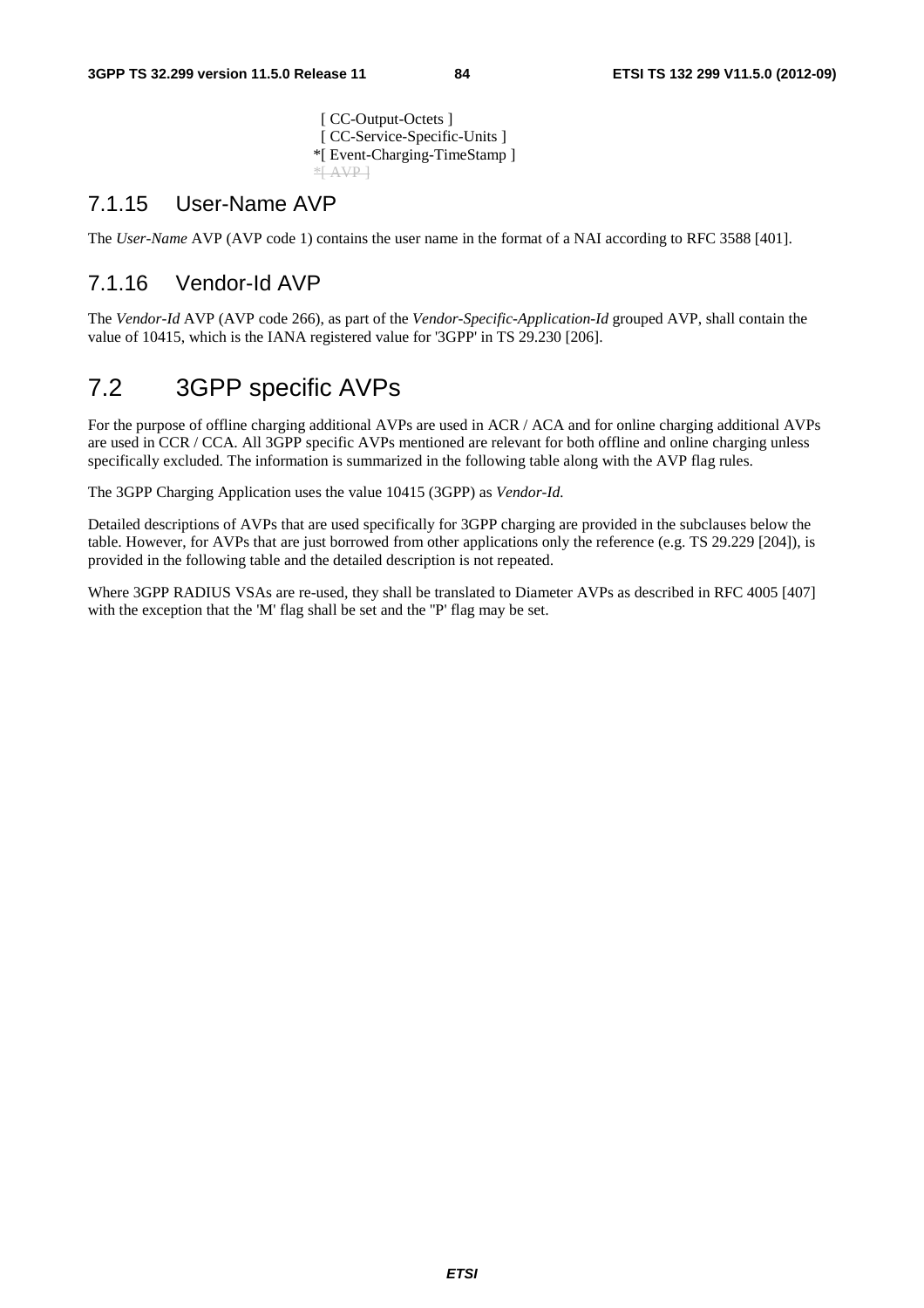|                                                | <b>Used in</b><br><b>AVP</b> |                          |                              |                              |                                           | <b>Value</b>  |             | <b>AVP Flag rules</b>   |                    |     |                |  |
|------------------------------------------------|------------------------------|--------------------------|------------------------------|------------------------------|-------------------------------------------|---------------|-------------|-------------------------|--------------------|-----|----------------|--|
| <b>AVP Name</b>                                | Code                         | <b>ACR</b>               | <b>ACA</b>                   | <b>CCR</b>                   | <b>CCA</b>                                | <b>Type</b>   | <b>Must</b> | May                     | Should Must<br>not | not | May<br>Encr.   |  |
| 3GPP-Charging-Characteristics                  | 13                           | $\overline{\mathsf{x}}$  | $\blacksquare$               | $\overline{\mathsf{x}}$      | $\omega$                                  | refer [207]   |             |                         |                    |     |                |  |
| 3GPP-Charging-Id                               | $\overline{\mathbf{c}}$      | $\overline{\mathsf{x}}$  | $\blacksquare$               | $\overline{\mathsf{x}}$      | $\blacksquare$                            | refer [207]   |             |                         |                    |     |                |  |
| 3GPP-GGSN-MCC-MNC                              | 9                            | $\overline{X}$           | $\overline{\phantom{a}}$     | $\overline{\mathsf{x}}$      | $\blacksquare$                            | refer [207]   |             |                         |                    |     |                |  |
| 3GPP-IMSI                                      | $\mathbf{1}$                 | $\omega$                 | ä,                           | Χ                            | $\omega$                                  | refer [207]   |             |                         |                    |     |                |  |
| 3GPP-IMSI-MCC-MNC                              | 8                            | $\overline{\mathsf{X}}$  | $\blacksquare$               | $\overline{\mathsf{x}}$      | $\omega$                                  | refer [207]   |             |                         |                    |     |                |  |
| 3GPP-MS-TimeZone                               | $\overline{23}$              | $\overline{\mathsf{x}}$  | ÷                            | $\overline{\mathsf{x}}$      | $\blacksquare$                            | refer [207]   |             |                         |                    |     |                |  |
| 3GPP-NSAPI                                     | 10                           | $\overline{\mathsf{x}}$  | $\blacksquare$               | $\overline{\mathsf{x}}$      | $\blacksquare$                            | refer [207]   |             |                         |                    |     |                |  |
| 3GPP-PDP-Type                                  | 3                            | Χ                        | $\blacksquare$               | $\overline{\mathsf{x}}$      | $\blacksquare$                            | refer [207]   |             |                         |                    |     |                |  |
| 3GPP-RAT-Type                                  | $\overline{21}$              | $\overline{\mathsf{x}}$  | ä,                           | $\overline{\mathsf{x}}$      | $\blacksquare$                            | refer $[207]$ |             |                         |                    |     |                |  |
| 3GPP-Selection-Mode                            | 12                           | $\overline{\mathsf{x}}$  | $\blacksquare$               | $\overline{\mathsf{x}}$      | $\blacksquare$                            | refer [207]   |             |                         |                    |     |                |  |
| 3GPP-Session-Stop-Indicator                    | 11                           | $\blacksquare$           | $\overline{\phantom{a}}$     | $\overline{\mathsf{x}}$      | $\blacksquare$                            | refer [207]   |             |                         |                    |     |                |  |
| 3GPP-SGSN-MCC-MNC                              | $\overline{18}$              | Χ                        | $\blacksquare$               | Χ                            | $\blacksquare$                            | refer [207]   |             |                         |                    |     |                |  |
| 3GPP-User-Location-Info                        | $\overline{22}$              | $\overline{\mathsf{x}}$  | $\overline{\phantom{a}}$     | $\overline{\mathsf{x}}$      | $\blacksquare$                            | refer [207]   |             |                         |                    |     |                |  |
| Access-Network-Charging-                       | 503                          | X                        | ÷,                           | X                            | $\blacksquare$                            | refer [214]   |             |                         |                    |     |                |  |
| Identifier-Value<br>Access-Network-Information | 1263                         | X                        | $\blacksquare$               | $\overline{\mathsf{x}}$      |                                           | OctetString   | V,M         | P                       |                    |     | N              |  |
| Account-Expiration                             | 2309                         | $\omega$                 | $\blacksquare$               | $\overline{a}$               | $\blacksquare$<br>$\overline{\mathsf{X}}$ | Time          | V.M         | P                       |                    |     | N              |  |
| Accumulated-Cost                               | 2052                         | $\blacksquare$           | $\blacksquare$               | $\blacksquare$               | X                                         | Grouped       | V,M         | P                       |                    |     | N              |  |
| Adaptations                                    | 1217                         | $\blacksquare$           | L.                           | Χ                            | $\overline{a}$                            | Enumerated    | V,M         | P                       |                    |     | N              |  |
| Additional-Content-Information                 | 1207                         | $\blacksquare$           | $\blacksquare$               | X                            | $\blacksquare$                            | Grouped       | V, M        | P                       |                    |     | $\overline{N}$ |  |
| Additional-Type-Information                    | 1205                         | $\mathbf{r}$             | $\blacksquare$               | $\overline{\mathsf{x}}$      | $\mathbf{r}$                              | UTF8String    | V,M         | P                       |                    |     | N              |  |
| Address-Data                                   | 897                          | $\overline{\phantom{a}}$ | ä,                           | $\overline{\mathsf{x}}$      | $\blacksquare$                            | UTF8String    | V,M         | P                       |                    |     | N              |  |
| Address-Domain                                 | 898                          | $\blacksquare$           | $\blacksquare$               | $\overline{\mathsf{x}}$      | $\blacksquare$                            | Grouped       | V, M        | P                       |                    |     | $\overline{N}$ |  |
| Addressee-Type                                 | 1208                         | ÷,                       | ÷,                           | $\overline{\mathsf{x}}$      | $\blacksquare$                            | Enumerated    | V, M        | $\overline{P}$          |                    |     | N              |  |
| Address-Type                                   | 899                          | $\blacksquare$           | $\blacksquare$               | $\overline{\mathsf{x}}$      | $\blacksquare$                            | Enumerated    | V, M        | P                       |                    |     | N              |  |
| AF-Charging-Identifier                         | 505                          | $\blacksquare$           | $\overline{\phantom{a}}$     | $\overline{\mathsf{x}}$      | $\blacksquare$                            | refer [214]   |             |                         |                    |     |                |  |
| AF-Correlation-Information                     | 1276                         | $\overline{X}$           | $\blacksquare$               | $\overline{\mathsf{x}}$      | $\blacksquare$                            | Grouped       | V,M         | $\overline{P}$          |                    |     | N              |  |
| Allocation-Retention-Priority                  | 1034                         | $\overline{\mathsf{x}}$  | ÷                            | $\overline{\mathsf{X}}$      | $\blacksquare$                            | refer [215]   |             |                         |                    |     |                |  |
| Alternate-Charged-Party-Address                | 1280                         | Χ                        | $\overline{\phantom{a}}$     | $\blacksquare$               | $\blacksquare$                            | UTF8string    | V.M         | $\overline{P}$          |                    |     | N              |  |
| AoC-Cost-Information                           | 2053                         | $\omega$                 | $\blacksquare$               | Χ                            | $\overline{\mathsf{x}}$                   | Grouped       | V, M        | P                       |                    |     | $\overline{N}$ |  |
| AoC-Format                                     | 2310                         | $\blacksquare$           | $\overline{\phantom{a}}$     | $\overline{\mathsf{x}}$      | $\blacksquare$                            | Enumerated    | V,M         | P                       |                    |     | N              |  |
| AoC-Information                                | 2054                         | $\omega$                 | ÷,                           | $\overline{\mathsf{x}}$      | $\overline{\mathsf{x}}$                   | Grouped       | V.M         | P                       |                    |     | N              |  |
| AoC-Request-Type                               | 2055                         | $\blacksquare$           | $\frac{1}{2}$                | Χ                            | $\blacksquare$                            | Enumerated    | V.M         | P                       |                    |     | N              |  |
| AoC-Service                                    | 2311                         | $\mathbf{r}$             | $\blacksquare$               | $\overline{\mathsf{x}}$      | $\omega$                                  | Grouped       | V,M         | P                       |                    |     | N              |  |
| AoC-Service-Obligatory-Type                    | 2312                         | $\blacksquare$           | $\blacksquare$               | $\overline{\mathsf{x}}$      | $\blacksquare$                            | Enumerated    | V,M         | P                       |                    |     | N              |  |
| AoC-Service-Type                               | 2313                         | $\mathbf{r}$             | $\blacksquare$               | $\overline{\mathsf{x}}$      | $\blacksquare$                            | Enumerated    | V, M        | P                       |                    |     | N              |  |
| AoC-Subscription-Information                   | 2314                         |                          | ä,                           | $\overline{\mathsf{x}}$      | $\blacksquare$                            | Grouped       | V,M         | P                       |                    |     | N              |  |
| Application-provided-called-<br>party-address  | 837                          | X                        | ä,                           | X                            | $\blacksquare$                            | UTF8String    | V, M        | P                       |                    |     | N              |  |
| Application-Server                             | 836                          | $\overline{X}$           | $\blacksquare$               | $\overline{\mathsf{X}}$      | $\blacksquare$                            | UTF8String    | V, M        | P                       |                    |     | N              |  |
| Application-Server-ID                          | 2101                         | $\overline{\mathsf{x}}$  | $\blacksquare$               | Χ                            | $\blacksquare$                            | refer[223]    |             |                         |                    |     |                |  |
| Application-Service-Provider-<br>Identity      | 532                          | $\times$                 | $\blacksquare$               | $\blacksquare$               | $\blacksquare$                            | refer[214]    |             |                         |                    |     |                |  |
| Application-Server-Information                 | 850                          | $\overline{X}$           |                              | $\overline{\mathsf{X}}$      |                                           | Grouped       | V,M         | P                       |                    |     | N              |  |
| Application-Service-Type                       | 2102                         | $\overline{X}$           | $\blacksquare$               | Χ                            | $\blacksquare$                            | refer[223]    |             |                         |                    |     |                |  |
| Application-Session-ID                         | 2103                         | X                        | $\blacksquare$               | X                            | $\blacksquare$                            | refer[223]    |             |                         |                    |     |                |  |
| Applic-ID                                      | 1218                         |                          |                              | $\overline{\mathsf{X}}$      | $\blacksquare$                            | UTF8String    | V, M        | P                       |                    |     | N              |  |
| Associated-Party-Address                       | 2035                         | $\overline{\mathsf{x}}$  | $\blacksquare$               | χ                            | $\sim$                                    | UTF8String    | V.M         | P                       |                    |     | N              |  |
| Associated-URI                                 | 856                          | $\overline{\mathsf{x}}$  | $\blacksquare$               | X                            | $\blacksquare$                            | UTF8String    | V, M        | P                       |                    |     | N              |  |
| Aux-Applic-Info                                | 1219                         | $\omega$                 | $\blacksquare$               | $\overline{\mathsf{X}}$      | $\omega$                                  | UTF8String    | V,M         | $\overline{\mathsf{P}}$ |                    |     | N              |  |
| Base-Time-Interval                             | 1265                         | $\blacksquare$           | $\overline{\phantom{0}}$     | ÷                            | X                                         | Unsigned32    | V,M         | $\overline{P}$          |                    |     | $\overline{N}$ |  |
| <b>Bearer-Service</b>                          | 854                          | $\overline{X}$           | $\blacksquare$               | $\blacksquare$               | $\blacksquare$                            | OctetString   | V, M        | P                       |                    |     | N              |  |
| Called-Asserted-Identity                       | 1250                         | $\overline{X}$           | $\blacksquare$               | $\overline{\mathsf{X}}$      | $\omega$                                  | UTF8String    | V, M        | $\overline{\mathsf{P}}$ |                    |     | N              |  |
| Called-Party-Address                           | 832                          | $\mathsf X$              | $\qquad \qquad \blacksquare$ | $\overline{X}$               | $\blacksquare$                            | UTF8String    | V, M        | P                       |                    |     | N              |  |
| Calling-Party-Address                          | 831                          | Χ                        | ÷,                           | Χ                            | $\blacksquare$                            | UTF8String    | V, M        | $\overline{P}$          |                    |     | N              |  |
| Carrier-Select-Routing-<br>Information         | 2023                         | X                        | ÷,                           | X                            | $\blacksquare$                            | UTF8String    | V, M        | P                       |                    |     | N              |  |
| Cause-Code                                     | 861                          | $\overline{X}$           | $\blacksquare$               | $\overline{\mathsf{X}}$      | $\blacksquare$                            | Integer32     | V, M        | $\overline{P}$          |                    |     | N              |  |
| <b>CG-Address</b>                              | 846                          | X                        | ۰                            | $\overline{\mathsf{x}}$      | $\blacksquare$                            | Address       | V,M         | P                       |                    |     | Y              |  |
| Change-Condition                               | 2037                         | $\overline{X}$           | $\overline{a}$               |                              | $\blacksquare$                            | Integer32     | V, M        | P                       |                    |     | N              |  |
| Change-Time                                    | 2038                         | $\overline{X}$           | ÷                            | $\blacksquare$               | $\blacksquare$                            | Time          | V, M        | P                       |                    |     | N              |  |
| Charge-Reason-Code                             | 2118                         | $\blacksquare$           | $\blacksquare$               | X                            | X                                         | Enumerated    | V, M        | P                       |                    |     | N              |  |
| Charged-Party                                  | 857                          | $\overline{X}$           | $\blacksquare$               | $\Box$                       | $\blacksquare$                            | UTF8String    | V, M        | $\overline{P}$          |                    |     | N              |  |
| Charging-Characteristics-                      | 2066                         | X                        | ÷.                           | X                            | $\blacksquare$                            | Enumerated    | V,M         | P                       |                    |     | N              |  |
| Selection-Mode                                 |                              |                          |                              |                              |                                           |               |             |                         |                    |     |                |  |
| Charging-Rule-Base-Name                        | 1004                         | X                        | ÷,                           | $\overline{X}$               | $\blacksquare$                            | refer [215]   |             |                         |                    |     |                |  |
| Class-Identifier                               | 1214                         | $\blacksquare$           | $\blacksquare$               | X<br>$\overline{\mathsf{X}}$ | $\blacksquare$                            | Enumerated    | V, M        | P                       |                    |     | N              |  |
| <b>Client-Address</b>                          | 2018                         | $\blacksquare$           | ä,                           |                              | $\blacksquare$                            | Address       | V, M        | $\overline{P}$          |                    |     | N              |  |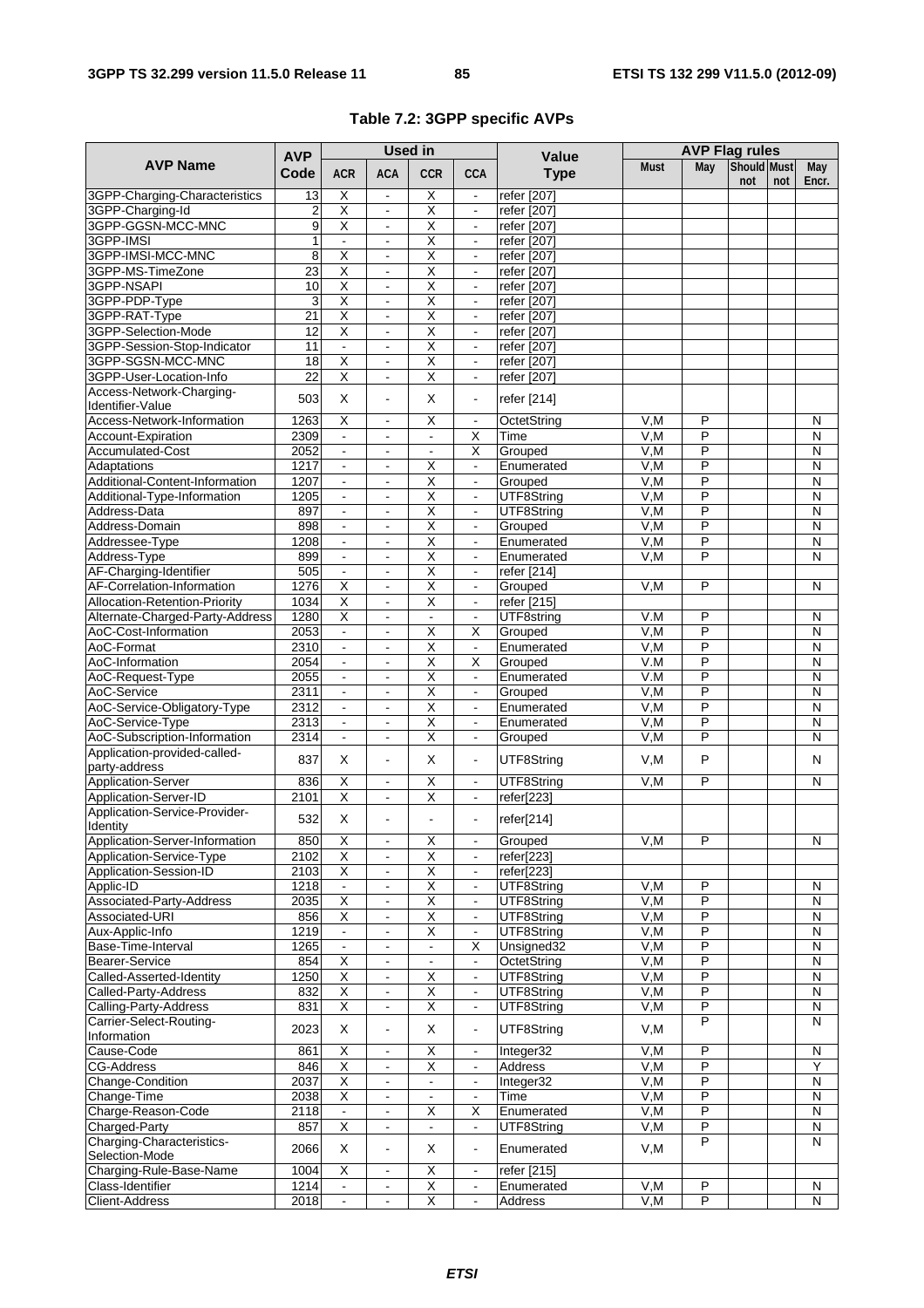#### **3GPP TS 32.299 version 11.5.0 Release 11 86 ETSI TS 132 299 V11.5.0 (2012-09)**

|                                                 |                    |                              |                                            | <b>Used in</b>               |                                  |                          | <b>AVP Flag rules</b> |                                           |                           |     |                         |  |
|-------------------------------------------------|--------------------|------------------------------|--------------------------------------------|------------------------------|----------------------------------|--------------------------|-----------------------|-------------------------------------------|---------------------------|-----|-------------------------|--|
| <b>AVP Name</b>                                 | <b>AVP</b><br>Code | <b>ACR</b>                   | <b>ACA</b>                                 | <b>CCR</b>                   | <b>CCA</b>                       | Value<br><b>Type</b>     | <b>Must</b>           | May                                       | <b>Should Must</b><br>not | not | May<br>Encr.            |  |
| CN-IP-Multicast-Distribution                    | 921                | X                            |                                            |                              | $\blacksquare$                   | refer [207]              |                       |                                           |                           |     |                         |  |
| <b>Content-Class</b>                            | 1220               | $\blacksquare$               |                                            | $\overline{\mathsf{x}}$      | $\overline{\phantom{a}}$         | Enumerated               | V, M                  | P                                         |                           |     | N                       |  |
| Content-Disposition                             | 828                | $\overline{\mathsf{X}}$      | $\blacksquare$                             | $\overline{\mathsf{x}}$      | $\blacksquare$                   | UTF8String               | V, M                  | P                                         |                           |     | $\overline{\mathsf{N}}$ |  |
| Content-ID                                      | 2116               | $\overline{\mathsf{x}}$      | $\blacksquare$                             | $\overline{\mathsf{x}}$      | $\blacksquare$                   | refer[223]               |                       |                                           |                           |     |                         |  |
| Content-Provider-ID                             | 2117               | X                            | $\blacksquare$                             | X                            | $\blacksquare$                   | refer[223]               |                       |                                           |                           |     |                         |  |
| Content-Length                                  | 827                | $\overline{\mathsf{X}}$      | $\blacksquare$                             | Χ                            | $\blacksquare$                   | Unsigned32               | V,M                   | P                                         |                           |     | N                       |  |
| Content-Size                                    | 1206               | $\blacksquare$               |                                            | X                            | $\blacksquare$                   | Unsigned32               | V, M                  | P<br>P                                    |                           |     | N                       |  |
| CSG-Access-Mode<br>CSG-Id                       | 2317<br>1437       | Χ<br>$\overline{\mathsf{x}}$ | $\blacksquare$                             | Χ<br>$\overline{\mathsf{x}}$ | $\blacksquare$                   | Enumerated               | V, M                  |                                           |                           |     | N                       |  |
| <b>CSG-Membership-Indication</b>                | 2318               | Χ                            | $\overline{\phantom{a}}$<br>$\blacksquare$ | $\overline{\mathsf{x}}$      | $\blacksquare$<br>$\frac{1}{2}$  | refer[219]<br>Enumerated | V, M                  | P                                         |                           |     | N                       |  |
| Content-Type                                    | 826                | $\overline{\mathsf{x}}$      | $\frac{1}{2}$                              | Χ                            | $\blacksquare$                   | UTF8String               | V, M                  | P                                         |                           |     | $\mathsf{N}$            |  |
| <b>Current-Tariff</b>                           | 2056               | $\blacksquare$               | $\overline{\phantom{a}}$                   | $\overline{\mathsf{x}}$      | X                                | Grouped                  | V,M                   | P                                         |                           |     | N                       |  |
| CUG-Information                                 | 2304               | $\overline{\mathsf{X}}$      | $\blacksquare$                             | $\overline{\mathsf{x}}$      | $\blacksquare$                   | OctetString              | V, M                  | $\overline{P}$                            |                           |     | N                       |  |
| Data-Coding-Scheme                              | 2001               | $\Box$                       | $\ddot{\phantom{0}}$                       | $\overline{\mathsf{x}}$      | $\blacksquare$                   | Integer32                | V,M                   | P                                         |                           |     | N                       |  |
| DCD-Information                                 | 2115               | $\overline{\mathsf{x}}$      | ÷,                                         | $\overline{\mathsf{x}}$      | $\blacksquare$                   | refer[223]               |                       |                                           |                           |     |                         |  |
| Deferred-Location-Event-Type                    | 1230               | $\Box$                       | $\blacksquare$                             | Χ                            | $\blacksquare$                   | UTF8String               | V, M                  | P                                         |                           |     | $\mathsf{N}$            |  |
| Delivery-Report-Requested                       | 1216               | $\blacksquare$               | $\overline{\phantom{a}}$                   | $\overline{\mathsf{x}}$      | $\blacksquare$                   | Enumerated               | V,M                   | P                                         |                           |     | N                       |  |
| Delivery-Status                                 | 2104               | Χ                            | $\blacksquare$                             | $\overline{\mathsf{x}}$      | $\blacksquare$                   | refer[223]               |                       |                                           |                           |     |                         |  |
| Destination-Interface                           | 2002               | $\Box$                       | $\overline{a}$                             | Χ                            | $\blacksquare$                   | Grouped                  | V, M                  | P                                         |                           |     | N                       |  |
| Diagnostics                                     | 2039               | $\overline{\mathsf{x}}$      | $\blacksquare$                             | $\overline{\mathsf{x}}$      | $\blacksquare$                   | Integer32                | V, M                  | P                                         |                           |     | N                       |  |
| Domain-Name                                     | 1200               | $\blacksquare$               | $\blacksquare$                             | Χ                            | $\blacksquare$                   | UTF8String               | V, M                  | P                                         |                           |     | $\overline{N}$          |  |
| <b>DRM-Content</b>                              | 1221               | $\blacksquare$               | $\blacksquare$                             | $\overline{\mathsf{x}}$      | $\blacksquare$                   | Enumerated               | $\overline{V}$ , M    | P                                         |                           |     | $\mathsf{N}$            |  |
| Dynamic-Address-Flag                            | 2051               | Χ                            | ä,                                         | Χ                            | $\blacksquare$                   | Enumerated               | V, M                  | P<br>P                                    |                           |     | $\overline{\mathsf{N}}$ |  |
| Dynamic-Address-Flag-<br>Extension              | 2068               | X                            | ÷,                                         | X                            | ÷.                               | Enumerated               | V,M                   |                                           |                           |     | N                       |  |
| Early-Media-Description                         | 1272               | $\overline{\mathsf{X}}$      | $\blacksquare$                             | $\Box$                       | $\blacksquare$                   | Grouped                  | V, M                  | P                                         |                           |     | N                       |  |
| Envelope                                        | 1266               | $\blacksquare$               | $\blacksquare$                             | $\overline{\mathsf{x}}$      | $\blacksquare$                   | Grouped                  | V,M                   | P                                         |                           |     | N                       |  |
| Envelope-End-Time                               | 1267               | $\sim$                       | ä,                                         | Χ                            | $\blacksquare$                   | <b>Time</b>              | V, M                  | P                                         |                           |     | $\overline{N}$          |  |
| Envelope-Reporting                              | 1268               | $\blacksquare$               | $\overline{\phantom{a}}$                   | $\Box$                       | X                                | Enumerated               | V, M                  | P                                         |                           |     | $\mathsf{N}$            |  |
| Envelope-Start-Time                             | 1269               | $\blacksquare$               | ä,                                         | $\overline{\mathsf{x}}$      | $\blacksquare$                   | Time                     | V,M                   | P                                         |                           |     | $\mathsf{N}$            |  |
| Event                                           | 825                | $\overline{\mathsf{x}}$      | $\blacksquare$                             | $\overline{\mathsf{x}}$      | ä,                               | UTF8String               | V, M                  | P                                         |                           |     | N                       |  |
| Event-Charging-TimeStamp                        | 1258               | $\Box$                       | $\blacksquare$                             | Χ                            | $\blacksquare$                   | Time                     | V, M                  | P                                         |                           |     | $\overline{\mathsf{N}}$ |  |
| Event-Type                                      | 823                | $\overline{X}$               |                                            | $\overline{\mathsf{x}}$      | ÷.                               | Grouped                  | V, M                  | P                                         |                           |     | N                       |  |
| <b>Expires</b>                                  | 888                | $\overline{\mathsf{x}}$      | $\blacksquare$                             | $\overline{\mathsf{x}}$      | $\blacksquare$                   | Unsigned32               | V, M                  | P                                         |                           |     | N                       |  |
| File-Repair-Supported                           | 1224               | $\overline{\mathsf{X}}$      | $\blacksquare$                             | $\overline{\mathsf{x}}$      | $\blacksquare$                   | Enumerated               | V,M                   | P                                         |                           |     | Υ                       |  |
| Flows                                           | 510                | $\ddot{\phantom{a}}$         | ä,                                         | Χ                            | $\blacksquare$                   | refer [214]              |                       |                                           |                           |     |                         |  |
| From-Address                                    | 2708               | X                            | $\blacksquare$                             | Χ                            | $\blacksquare$                   | UTF8String               | V, M                  | P                                         |                           |     | N                       |  |
| <b>GGSN-Address</b><br>Guaranteed-Bitrate-UL    | 847<br>1026        | Χ<br>Χ                       | $\blacksquare$<br>$\blacksquare$           | Χ<br>$\overline{\mathsf{x}}$ | $\blacksquare$<br>$\blacksquare$ | Address<br>refer[215]    | V, M                  | P                                         |                           |     | N                       |  |
| <b>IM-Information</b>                           | 2110               | $\overline{\mathsf{X}}$      | ÷,                                         | $\overline{\mathsf{x}}$      | $\blacksquare$                   | refer[223]               |                       |                                           |                           |     |                         |  |
| IMS-Application-Reference-                      |                    |                              |                                            |                              |                                  |                          |                       |                                           |                           |     |                         |  |
| Identifier                                      | 2601               | X                            | $\overline{\phantom{a}}$                   | $\blacksquare$               | $\blacksquare$                   | UTF8String               | V, M                  | P<br>P                                    |                           |     | N<br>Ñ                  |  |
| <b>IMS-Charging-Identifier</b>                  | 841                | $\overline{\mathsf{x}}$      | $\blacksquare$                             | $\overline{\mathsf{x}}$      | $\blacksquare$                   | UTF8String               | V, M                  | Ρ                                         |                           |     |                         |  |
| IMS-Communication-Service-<br>Identifier        | 1281               | X                            | $\overline{a}$                             | X                            | $\blacksquare$                   | UTF8String               | V,M                   |                                           |                           |     | N                       |  |
| <b>IMS-Information</b>                          | 876                | $\overline{\mathsf{X}}$      | $\blacksquare$                             | $\overline{\mathsf{X}}$      | $\blacksquare$                   | Grouped                  | V, M                  | $\overline{P}$                            |                           |     | N                       |  |
| IMSI-Unauthenticated-Flag                       | 2308               | $\overline{X}$               | $\frac{1}{2}$                              | Χ                            | $\qquad \qquad \blacksquare$     | Enumerated               | V, M                  | P                                         |                           |     | N                       |  |
| Incoming-Trunk-Group-Id                         | 852                | $\overline{\mathsf{X}}$      | ۰                                          | $\blacksquare$               | $\blacksquare$                   | UTF8String               | V, M                  | $\overline{P}$                            |                           |     | N                       |  |
| Incremental-Cost                                | 2062<br>2321       | $\Box$                       | $\blacksquare$                             | Χ<br>$\overline{\mathsf{x}}$ | $\overline{\mathsf{x}}$          | Grouped<br>UTF8String    | V, M<br>V,M           | $\overline{P}$<br>$\overline{P}$          |                           |     | N<br>N                  |  |
| Initial-IMS-Charging-Identifier<br>Interface-Id | 2003               | $\overline{\mathsf{X}}$      | $\blacksquare$                             | Χ                            | ÷,<br>$\blacksquare$             | UTF8String               | V, M                  | $\overline{P}$                            |                           |     | N                       |  |
| Interface-Port                                  | 2004               | $\blacksquare$               | $\blacksquare$                             | $\overline{\mathsf{x}}$      | $\blacksquare$                   | UTF8String               | V, M                  | P                                         |                           |     | Ñ                       |  |
| Interface-Text                                  | 2005               | $\blacksquare$               | $\blacksquare$                             | $\overline{\mathsf{x}}$      | $\blacksquare$                   | UTF8String               | V,M                   | P                                         |                           |     | N                       |  |
| Interface-Type                                  | 2006               |                              | $\blacksquare$                             | $\overline{\mathsf{x}}$      | $\blacksquare$                   | Enumerated               | V,M                   | P                                         |                           |     | N                       |  |
| Inter-Operator-Identifier                       | 838                | X                            | $\blacksquare$                             | $\overline{\mathsf{x}}$      | ÷                                | Grouped                  | V, M                  | P                                         |                           |     | N                       |  |
| IP-Realm-Default-Indication                     | 2603               | $\overline{\mathsf{x}}$      | $\blacksquare$                             |                              | $\blacksquare$                   | Enumerated               | V,M                   | P                                         |                           |     | N                       |  |
| <b>LCS-APN</b>                                  | 1231               | $\omega$                     | $\frac{1}{2}$                              | Χ                            | $\blacksquare$                   | UTF8String               | V, M                  | P                                         |                           |     | N                       |  |
| LCS-Client-Dialed-By-MS                         | 1233               | $\blacksquare$               | $\overline{\phantom{a}}$                   | $\overline{\mathsf{x}}$      | $\blacksquare$                   | UTF8String               | V,M                   | P                                         |                           |     | N                       |  |
| LCS-Client-External-ID                          | 1234               | $\blacksquare$               | $\blacksquare$                             | $\overline{\mathsf{x}}$      | $\frac{1}{2}$                    | UTF8String               | V, M                  | P                                         |                           |     | N                       |  |
| LCS-Client-Id                                   | 1232               | $\blacksquare$               | $\blacksquare$                             | $\overline{\mathsf{x}}$      | $\blacksquare$                   | Grouped                  | V, M                  | P                                         |                           |     | N                       |  |
| LCS-Client-Name                                 | 1235               | $\blacksquare$               | $\blacksquare$                             | Χ                            | $\blacksquare$                   | Grouped                  | V, M                  | $\overline{P}$                            |                           |     | N                       |  |
| <b>LCS-Client-Type</b>                          | 1241               | $\blacksquare$               | $\blacksquare$                             | χ                            | $\blacksquare$                   | Enumerated               | V, M                  | $\overline{P}$                            |                           |     | $\overline{\mathsf{N}}$ |  |
| LCS-Data-Coding-Scheme                          | 1236               | $\blacksquare$               | $\blacksquare$                             | $\overline{\mathsf{x}}$      | $\blacksquare$                   | UTF8String               | V, M                  | $\overline{P}$<br>$\overline{\mathsf{P}}$ |                           |     | N                       |  |
| LCS-Format-Indicator                            | 1237               |                              |                                            | $\overline{\mathsf{x}}$      | $\blacksquare$                   | Enumerated               | V, M                  | $\overline{P}$                            |                           |     | N                       |  |
| <b>LCS-Information</b>                          | 878                | $\blacksquare$               | $\blacksquare$                             | χ                            | $\blacksquare$                   | Grouped                  | V, M                  | $\overline{P}$                            |                           |     | $\overline{\mathsf{N}}$ |  |
| LCS-Name-String<br>LCS-Requestor-Id             | 1238<br>1239       | $\blacksquare$<br>$\omega$   | $\overline{\phantom{a}}$<br>$\blacksquare$ | $\overline{\mathsf{x}}$<br>Χ | $\blacksquare$<br>$\blacksquare$ | UTF8String               | V,M<br>V,M            | $\overline{P}$                            |                           |     | $\mathsf{N}$<br>N       |  |
| LCS-Requestor-Id-String                         | 1240               | $\blacksquare$               | $\frac{1}{2}$                              | $\overline{\mathsf{x}}$      | $\blacksquare$                   | Grouped<br>UTF8String    | V, M                  | Ρ                                         |                           |     | N                       |  |
| Local-GW-Inserted-Indication                    | 2604               | Χ                            | ۰                                          | $\blacksquare$               | $\blacksquare$                   | Enumerated               | V, M                  | P                                         |                           |     | N                       |  |
| Local-Sequence-Number                           | 2063               | $\overline{X}$               | ä,                                         | $\overline{\phantom{a}}$     | $\blacksquare$                   | Unsigned32               | V, M                  | $\overline{P}$                            |                           |     | N                       |  |
|                                                 |                    |                              |                                            |                              |                                  |                          |                       |                                           |                           |     |                         |  |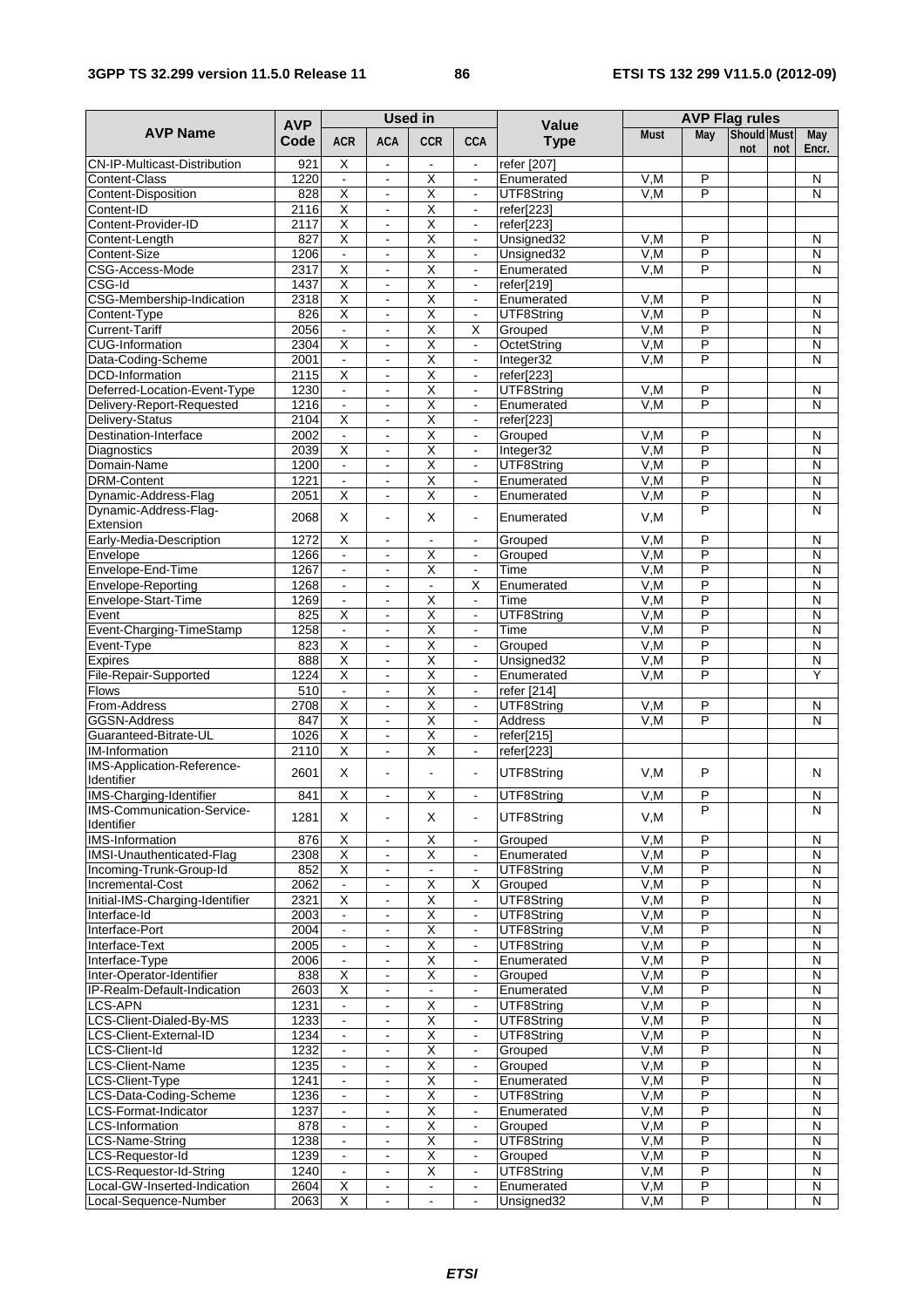# **3GPP TS 32.299 version 11.5.0 Release 11 87 ETSI TS 132 299 V11.5.0 (2012-09)**

|                                                     |                          | <b>Used in</b>                            |                                  |                              |                                  |                        | <b>AVP Flag rules</b> |                     |                           |     |                              |  |
|-----------------------------------------------------|--------------------------|-------------------------------------------|----------------------------------|------------------------------|----------------------------------|------------------------|-----------------------|---------------------|---------------------------|-----|------------------------------|--|
| <b>AVP Name</b>                                     | <b>AVP</b><br>Code       | <b>ACR</b>                                | <b>ACA</b>                       | <b>CCR</b>                   | <b>CCA</b>                       | Value<br><b>Type</b>   | <b>Must</b>           | May                 | <b>Should Must</b><br>not | not | <b>May</b><br>Encr.          |  |
| Location-Estimate                                   | 1242                     |                                           |                                  | X                            | $\blacksquare$                   | OctetString            | V,M                   | P                   |                           |     | N                            |  |
| Location-Estimate-Type                              | 1243                     | $\blacksquare$                            |                                  | Χ                            | $\blacksquare$                   | Enumerated             | V, M                  | P                   |                           |     | N                            |  |
| Location-Type                                       | 1244                     | $\blacksquare$                            | ÷,                               | $\overline{\mathsf{x}}$      | $\blacksquare$                   | Grouped                | V, M                  | P                   |                           |     | $\overline{N}$               |  |
| Low-Balance-Indication                              | 2020                     | $\blacksquare$                            | ÷,                               | $\blacksquare$               | Χ                                | Enumerated             | $\overline{V}, M$     | P                   |                           |     | N                            |  |
| Low-Priority-Indicator                              | 2602                     | $\overline{\mathsf{x}}$                   | ÷.                               | $\blacksquare$               | $\blacksquare$                   | Enumerated             | V,M                   | P                   |                           |     | N                            |  |
| Mandatory-Capability                                | 604                      | $\overline{\mathsf{x}}$                   | ÷,                               | $\blacksquare$               | $\blacksquare$                   | refer [204]            |                       |                     |                           |     |                              |  |
| Max-Requested-Bandwidth-DL                          | 515                      | Χ                                         | $\overline{a}$                   | Χ                            | $\blacksquare$                   | refer [214]            |                       |                     |                           |     |                              |  |
| Max-Requested-Bandwidth-UL<br>MBMS-2G-3G-Indicator  | $\overline{516}$<br>907  | Χ<br>$\overline{\mathsf{x}}$              | ä,<br>$\overline{a}$             | Χ<br>Χ                       | $\blacksquare$<br>$\blacksquare$ | refer [214]            |                       |                     |                           |     |                              |  |
| <b>MBMS GW-Address</b>                              | 2307                     | $\overline{\mathsf{x}}$                   | $\overline{a}$                   | ä,                           | $\overline{\phantom{a}}$         | refer [207]<br>Address | V,M                   | P                   |                           |     | N                            |  |
| <b>MBMS-Information</b>                             | 880                      | Χ                                         | ÷,                               | $\overline{\mathsf{x}}$      | $\blacksquare$                   | Grouped                | V,M                   | P                   |                           |     | N                            |  |
| MBMS-Service-Area                                   | 903                      | Χ                                         | $\blacksquare$                   | Χ                            | $\blacksquare$                   | refer [207]            |                       |                     |                           |     |                              |  |
| MBMS-Service-Type                                   | 906                      | $\overline{X}$                            | L.                               | $\overline{\mathsf{x}}$      | $\mathbf{u}$                     | refer [207]            |                       |                     |                           |     |                              |  |
| <b>MBMS-Session-Identity</b>                        | 908                      | $\overline{X}$                            | $\overline{a}$                   | $\overline{\mathsf{x}}$      | $\blacksquare$                   | refer [207]            |                       |                     |                           |     |                              |  |
| MBMS-User-Service-Type                              | 1225                     | $\overline{\mathsf{X}}$                   | ÷,                               | $\overline{\mathsf{x}}$      | $\blacksquare$                   | Enumerated             | V,M                   | P                   |                           |     | Υ                            |  |
| Media-Initiator-Flag                                | 882                      | Χ                                         | ÷,                               | Χ                            | $\blacksquare$                   | Enumerated             | V, M                  | P                   |                           |     | N                            |  |
| Media-Initiator-Party                               | 1288                     | Χ                                         | $\overline{a}$                   | Χ                            | $\blacksquare$                   | UTF8String             | V, M                  | P                   |                           |     | N                            |  |
| Message-Body                                        | 889                      | $\overline{\mathsf{x}}$                   | $\overline{a}$                   | Χ                            | $\omega$                         | Grouped                | V, M                  | P                   |                           |     | N                            |  |
| Message-Class                                       | 1213                     | $\blacksquare$                            |                                  | Χ                            | $\overline{\phantom{0}}$         | Grouped                | V, M                  | P                   |                           |     | $\overline{\mathsf{N}}$      |  |
| Message-ID                                          | 1210                     | $\blacksquare$                            | ä,                               | Χ                            | $\blacksquare$                   | UTF8String             | V, M                  | $\overline{P}$      |                           |     | N                            |  |
| Message-Size                                        | 1212                     | $\blacksquare$                            | $\blacksquare$                   | $\overline{\mathsf{X}}$      | $\blacksquare$                   | Unsigned32             | V, M                  | $\overline{P}$      |                           |     | N                            |  |
| Message-Type                                        | 1211                     | $\blacksquare$                            | $\overline{a}$                   | $\overline{\mathsf{x}}$      | $\blacksquare$                   | Enumerated             | V,M                   | P                   |                           |     | N                            |  |
| MMBox-Storage-Requested                             | 1248                     | $\blacksquare$                            | $\overline{a}$                   | Χ                            | $\blacksquare$                   | Enumerated             | V, M                  | $\overline{P}$      |                           |     | N                            |  |
| MM-Content-Type                                     | 1203                     | $\blacksquare$                            | ۰                                | Χ                            | $\blacksquare$                   | Grouped                | V, M                  | P<br>$\overline{P}$ |                           |     | N                            |  |
| <b>MMS-Information</b><br>MMTel-Information         | $\overline{877}$<br>2030 | $\blacksquare$<br>$\overline{\mathsf{X}}$ | $\overline{a}$                   | Χ<br>$\overline{\mathsf{x}}$ | $\blacksquare$                   | Grouped<br>Grouped     | V,M<br>V,M            | P                   |                           |     | $\overline{\mathsf{N}}$<br>N |  |
| MMTel-SService-Type                                 | 2031                     | $\overline{\mathsf{x}}$                   | $\blacksquare$<br>$\overline{a}$ | $\overline{\mathsf{x}}$      | $\blacksquare$<br>$\blacksquare$ | Unsigned32             | V,M                   | P                   |                           |     | $\overline{\mathsf{N}}$      |  |
| <b>MSISDN</b>                                       | 701                      | $\blacksquare$                            | ÷                                | $\overline{\mathsf{X}}$      | $\blacksquare$                   | refer [221]            |                       |                     |                           |     |                              |  |
| Neighbour-Node-Address                              | 2705                     | $\overline{\mathsf{x}}$                   | ۰                                | $\blacksquare$               | $\blacksquare$                   | Address                | V,M                   | P                   |                           |     | N                            |  |
| Next-Tariff                                         | 2057                     |                                           |                                  | $\overline{\mathsf{x}}$      | X                                | Grouped                | V/M                   | $\overline{P}$      |                           |     | N                            |  |
| NNI-Information                                     | 2703                     | $\overline{\mathsf{x}}$                   | ÷,                               | $\blacksquare$               | $\blacksquare$                   | Grouped                | V, M                  | P                   |                           |     | N                            |  |
| NNI-Type                                            | 2704                     | Χ                                         | $\overline{a}$                   | $\blacksquare$               | $\blacksquare$                   | Enumerated             | V, M                  | P                   |                           |     | $\overline{\mathsf{N}}$      |  |
| Node-Functionality                                  | 862                      | $\overline{\mathsf{X}}$                   | ۰.                               | Χ                            | $\blacksquare$                   | Enumerated             | V, M                  | P                   |                           |     | $\overline{\mathsf{N}}$      |  |
| Node-Id                                             | 2064                     | Χ                                         | $\blacksquare$                   | $\overline{\mathsf{x}}$      | $\blacksquare$                   | UTF8String             | V, M                  | P                   |                           |     | $\overline{\mathsf{N}}$      |  |
| Number-Of-Diversions                                | 2034                     | $\overline{\mathsf{X}}$                   | $\blacksquare$                   | $\overline{\mathsf{x}}$      | $\omega$                         | Unsigned32             | V,M                   | P                   |                           |     | N                            |  |
| Number-Of-Messages-Sent                             | 2019                     | $\overline{\mathsf{x}}$                   | ä,                               | $\overline{\mathsf{X}}$      | $\omega$                         | Unsigned32             | V,M                   | P                   |                           |     | $\overline{\mathsf{N}}$      |  |
| Number-Of-Messages-                                 | 2111                     | X                                         | $\overline{a}$                   | X                            | ÷,                               | refer[223]             |                       |                     |                           |     |                              |  |
| Successfully-Exploded                               |                          |                                           |                                  |                              |                                  |                        |                       |                     |                           |     |                              |  |
| Number-Of-Messages-<br>Successfully-Sent            | 2112                     | X                                         | ä,                               | X                            | $\blacksquare$                   | refer[223]             |                       |                     |                           |     |                              |  |
| Number-Of-Participants                              | 885                      | Χ                                         | $\blacksquare$                   | Χ                            | $\blacksquare$                   | Unsigned32             | V, M                  | P                   |                           |     | N                            |  |
| Number-Of-Received-Talk-Bursts                      | 1282                     | $\overline{\mathsf{X}}$                   | ÷,                               | $\blacksquare$               | $\blacksquare$                   | Unsigned32             | V, M                  | P                   |                           |     | N                            |  |
| Number-Of-Talk-Bursts                               | 1283                     | $\overline{\mathsf{x}}$                   | $\overline{a}$                   | $\overline{a}$               | $\mathbf{r}$                     | Unsigned32             | V, M                  | P                   |                           |     | N                            |  |
| Number-Portability-Routing-                         |                          |                                           |                                  |                              |                                  |                        |                       | P                   |                           |     | ${\sf N}$                    |  |
| Information                                         | 2024                     | X                                         | ÷,                               | X                            | ÷,                               | UTF8String             | V, M                  |                     |                           |     |                              |  |
| Offline-Charging                                    | 1278                     | $\blacksquare$                            | $\blacksquare$                   | $\omega$                     | $\overline{\mathsf{x}}$          | Grouped                | V, M                  | P                   |                           |     | N                            |  |
| Online-Charging-Flag                                | 2303                     | X                                         |                                  |                              | $\blacksquare$                   | Enumerated             | V.M                   | P                   |                           |     | N                            |  |
| Optional-Capability                                 | 605                      | Χ                                         | ÷,                               |                              | ÷,                               | refer [204]            |                       |                     |                           |     |                              |  |
| Originating-IOI                                     | 839                      | $\overline{X}$                            | ÷,                               | X                            | $\blacksquare$                   | UTF8String             | V, M                  | P                   |                           |     | N                            |  |
| Originator-SCCP-Address                             | 2008                     |                                           | ÷,                               | X                            | $\blacksquare$                   | Address                | V, M                  | $\overline{P}$      |                           |     | N                            |  |
| Originator                                          | 864                      | $\overline{\mathsf{X}}$                   | ÷,                               | $\overline{\mathsf{x}}$      | $\blacksquare$                   | Enumerated             | V, M                  | P                   |                           |     | $\mathsf{N}$                 |  |
| Originator-Address                                  | 886<br>2027              | $\blacksquare$                            | ۰                                | $\overline{X}$<br>Χ          | $\blacksquare$                   | Grouped                | V,M<br>V,M            | P<br>$\overline{P}$ |                           |     | N<br>N                       |  |
| Originator-Received-Address<br>Originator-Interface | 2009                     | $\blacksquare$                            | $\blacksquare$                   | $\overline{\mathsf{X}}$      | $\blacksquare$                   | Grouped<br>Grouped     | V, M                  | $\overline{P}$      |                           |     | $\overline{\mathsf{N}}$      |  |
| Outgoing-Session-Id                                 | 2320                     | X                                         | ÷                                | $\overline{\mathsf{x}}$      | $\blacksquare$                   | UTF8String             | V, M                  | $\overline{P}$      |                           |     | N                            |  |
| Outgoing-Trunk-Group-Id                             | 853                      | $\overline{X}$                            | ÷,                               | $\blacksquare$               | $\blacksquare$                   | UTF8String             | V,M                   | P                   |                           |     | N                            |  |
| Participant-Access-Priority                         | 1259                     | X                                         | ۰                                | $\overline{X}$               | $\blacksquare$                   | Enumerated             | V, M                  | P                   |                           |     | N                            |  |
| Participant-Action-Type                             | 2049                     | Χ                                         | ۰                                | $\overline{\mathsf{X}}$      | $\blacksquare$                   | Enumerated             | V, M                  | $\overline{P}$      |                           |     | N                            |  |
| Participant-Group                                   | 1260                     | $\overline{X}$                            | $\blacksquare$                   | Χ                            | $\blacksquare$                   | Grouped                | V, M                  | $\overline{P}$      |                           |     | N                            |  |
| Participants-Involved                               | 887                      | $\overline{\mathsf{X}}$                   | ۰                                | $\overline{\mathsf{x}}$      | $\blacksquare$                   | UTF8String             | V, M                  | P                   |                           |     | N                            |  |
| PDG-Address                                         | 895                      | $\overline{X}$                            | ÷,                               | $\overline{\mathsf{x}}$      | $\blacksquare$                   | Address                | V, M                  | P                   |                           |     | N                            |  |
| PDG-Charging-Id                                     | 896                      | $\overline{X}$                            | ÷,                               | $\overline{\mathsf{x}}$      | ÷,                               | Unsigned32             | V, M                  | P                   |                           |     | $\mathsf{N}$                 |  |
| PDN-Connection-Charging-ID                          | 2050                     | $\overline{X}$                            | ÷,                               | $\overline{\mathsf{X}}$      | $\blacksquare$                   | Unsigned32             | V,M                   | $\overline{P}$      |                           |     | ${\sf N}$                    |  |
| PDP-Address                                         | 1227                     | Χ                                         | ÷.                               | χ                            | $\blacksquare$                   | Address                | V, M                  | $\overline{P}$      |                           |     | Ϋ                            |  |
| PDP-Context-Type                                    | 1247                     | $\overline{X}$                            | $\blacksquare$                   | $\overline{\mathsf{X}}$      | $\blacksquare$                   | Enumerated             | V, M                  | $\overline{P}$      |                           |     | ${\sf N}$                    |  |
| PDP-Address-Prefix-Length                           | 2606                     | $\overline{\mathsf{X}}$                   |                                  | Χ                            | $\blacksquare$                   | Unsigned32             | V, M                  | $\overline{P}$      |                           |     | Υ                            |  |
| PoC-Change-Condition                                | 1261                     | $\overline{X}$                            | $\blacksquare$                   | $\blacksquare$               | $\blacksquare$                   | Enumerated             | V, M                  | P                   |                           |     | $\overline{\mathsf{N}}$      |  |
| PoC-Change-Time                                     | 1262                     | $\overline{X}$                            | ÷,                               | $\blacksquare$               | $\blacksquare$                   | Time                   | V, M                  | $\overline{P}$      |                           |     | N                            |  |
| PoC-Controlling-Address                             | 858                      | Χ                                         | $\blacksquare$                   | $\overline{\mathsf{X}}$      | $\blacksquare$                   | UTF8String             | V, M                  | $\overline{P}$      |                           |     | N                            |  |
| PoC-Event-Type                                      | 2025                     | $\overline{X}$                            | ÷,                               | $\overline{\mathsf{X}}$      | $\blacksquare$                   | Enumerated             | V, M                  | P                   |                           |     | ${\sf N}$                    |  |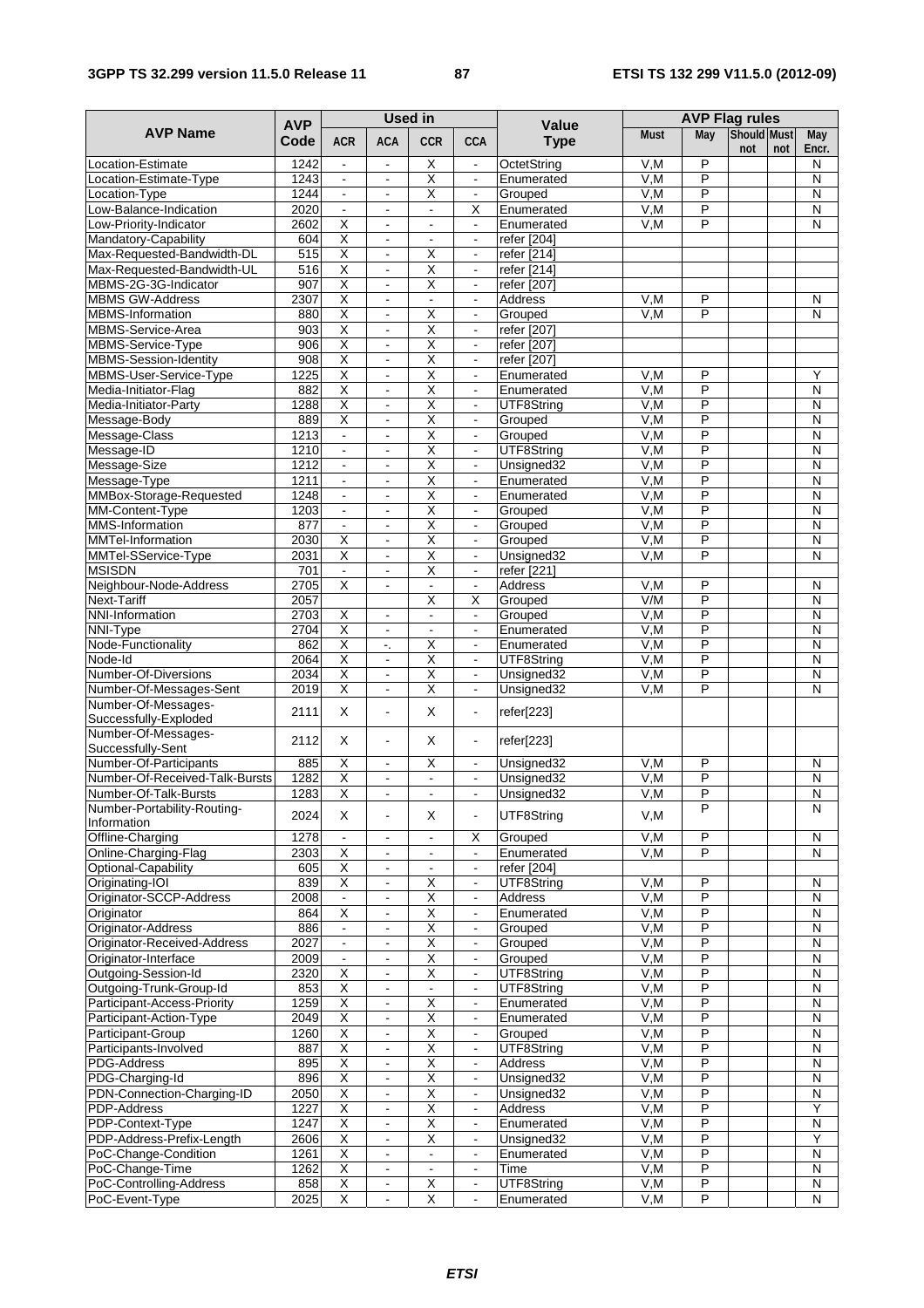#### **3GPP TS 32.299 version 11.5.0 Release 11 88 ETSI TS 132 299 V11.5.0 (2012-09)**

|                                       |                    | <b>Used in</b>                      |                          |                                                    |                                           | Value       | <b>AVP Flag rules</b> |                         |                    |     |                         |  |
|---------------------------------------|--------------------|-------------------------------------|--------------------------|----------------------------------------------------|-------------------------------------------|-------------|-----------------------|-------------------------|--------------------|-----|-------------------------|--|
| <b>AVP Name</b>                       | <b>AVP</b><br>Code | <b>ACR</b>                          | <b>ACA</b>               | <b>CCR</b>                                         | <b>CCA</b>                                | <b>Type</b> | <b>Must</b>           | May                     | Should Must<br>not | not | May<br>Encr.            |  |
| PoC-Group-Name                        | 859                | X                                   | $\overline{a}$           | Χ                                                  | $\blacksquare$                            | UTF8String  | V,M                   | P                       |                    |     | $\mathsf{N}$            |  |
| PoC-Information                       | 879                | $\overline{\mathsf{X}}$             |                          | $\overline{\mathsf{x}}$                            | $\blacksquare$                            | Grouped     | V, M                  | $\overline{P}$          |                    |     | N                       |  |
| PoC-Server-Role                       | 883                | $\overline{\mathsf{X}}$             | $\blacksquare$           | $\overline{\mathsf{x}}$                            | $\blacksquare$                            | Enumerated  | V, M                  | P                       |                    |     | Ñ                       |  |
| PoC-Session-Id                        | 1229               | $\overline{X}$                      | $\blacksquare$           | $\overline{\mathsf{x}}$                            | $\blacksquare$                            | UTF8String  | V,M                   | P                       |                    |     | $\mathsf{N}$            |  |
| PoC-Session-Initiation-type           | 1277               | $\overline{\mathsf{X}}$             | ä,                       | $\overline{\mathsf{x}}$                            | ÷.                                        | Enumerated  | V, M                  | P                       |                    |     | N                       |  |
| PoC-Session-Type                      | 884                | Χ                                   | ä,                       | Χ                                                  | $\blacksquare$                            | Enumerated  | V, M                  | P                       |                    |     | N                       |  |
| PoC-User-Role                         | 1252               | Χ                                   |                          | Χ                                                  | $\blacksquare$                            | Grouped     | V, M                  | $\overline{P}$          |                    |     | N                       |  |
| PoC-User-Role-IDs                     | 1253               | Χ                                   | $\blacksquare$           | Χ                                                  | $\omega$                                  | UTF8String  | V, M                  | $\overline{P}$          |                    |     | $\overline{N}$          |  |
| PoC-User-Role-info-Units              | 1254               | $\overline{\mathsf{x}}$             | ÷,                       | $\overline{\mathsf{x}}$                            | $\blacksquare$                            | Enumerated  | V, M                  | P                       |                    |     | N                       |  |
| Positioning-Data                      | 1245               | $\mathbf{r}$                        | $\overline{a}$           | $\overline{\mathsf{x}}$                            | $\blacksquare$                            | UTF8String  | V, M                  | $\overline{\mathsf{P}}$ |                    |     | Ñ                       |  |
| Preferred-AoC-Currency                | 2315               | $\blacksquare$                      | $\blacksquare$           | Χ                                                  | $\blacksquare$                            | Unsigned32  | V, M                  | P                       |                    |     | $\overline{N}$          |  |
| Priority                              | 1209               | $\blacksquare$                      | $\blacksquare$           | $\overline{\mathsf{x}}$                            | $\blacksquare$                            | Enumerated  | V,M                   | P                       |                    |     | N                       |  |
| Priority-Level                        | 1046               | $\overline{X}$                      | L.                       | $\overline{\mathsf{x}}$                            | $\mathbb{Z}^{\mathbb{Z}}$                 | refer [215] |                       |                         |                    |     |                         |  |
| PS-Append-Free-Format-Data            | 867                | $\overline{X}$                      | ä,                       | $\blacksquare$                                     | X                                         | Enumerated  | V,M                   | P                       |                    |     | N                       |  |
| PS-Free-Format-Data                   | 866                | $\overline{\mathsf{X}}$             | $\ddot{\phantom{0}}$     | $\blacksquare$                                     | χ                                         | OctetString | V, M                  | $\overline{P}$          |                    |     | $\overline{N}$          |  |
| PS-Furnish-Charging-Information       | 865                | $\overline{X}$                      | $\blacksquare$           | $\blacksquare$                                     | $\overline{\mathsf{x}}$                   | Grouped     | V, M                  | P                       |                    |     | $\overline{N}$          |  |
| PS-Information                        | 874                | Χ                                   | $\blacksquare$           | $\overline{\mathsf{x}}$                            | $\overline{\mathsf{x}}$                   | Grouped     | V,M                   | P                       |                    |     | N                       |  |
| QoS-Information                       | 1016               | Χ                                   | L.                       | $\overline{\mathsf{x}}$                            | $\Box$                                    | refer [215] |                       |                         |                    |     |                         |  |
| QoS-Class-Identifier                  | 1028               | Χ                                   | $\overline{a}$           | Χ                                                  | $\blacksquare$                            | refer [215] |                       |                         |                    |     |                         |  |
| Quota-Consumption-Time                | 881                | $\Box$                              | ä,                       | $\blacksquare$                                     | $\overline{\mathsf{x}}$                   | Unsigned32  | V,M                   | P                       |                    |     | N                       |  |
| Quota-Holding-Time                    | 871                | $\omega$                            | ä,                       | $\blacksquare$                                     | $\overline{\mathsf{x}}$                   | Unsigned32  | V, M                  | P                       |                    |     | N                       |  |
|                                       |                    |                                     |                          |                                                    |                                           |             |                       |                         |                    |     |                         |  |
| RAI<br>Rate-Element                   | 909<br>2058        | $\overline{X}$<br>$\omega$          | $\blacksquare$<br>ä,     | $\overline{\mathsf{x}}$<br>$\overline{\mathsf{x}}$ | $\blacksquare$<br>$\overline{\mathsf{x}}$ | refer [207] | V, M                  | P                       |                    |     | N                       |  |
|                                       |                    |                                     |                          | Χ                                                  |                                           | Grouped     |                       |                         |                    |     |                         |  |
| RAT-Type                              | 1032<br>1222       | $\overline{\mathsf{x}}$<br>$\omega$ | $\blacksquare$           | Χ                                                  | $\blacksquare$                            | refer [215] |                       | P                       |                    |     |                         |  |
| Read-Reply-Report-Requested           |                    |                                     | ä,                       |                                                    | $\blacksquare$                            | Enumerated  | V,M                   | $\overline{P}$          |                    |     | N                       |  |
| Real-Time-Tariff-Information          | 2305               | Χ                                   | $\blacksquare$           | $\blacksquare$                                     | $\blacksquare$                            | Grouped     | V, M                  |                         |                    |     | N                       |  |
| Received-Talk-Burst-Time              | 1284               | Χ<br>$\overline{\mathsf{x}}$        | $\blacksquare$           | $\blacksquare$                                     | $\blacksquare$                            | Unsigned32  | V, M                  | P                       |                    |     | $\overline{N}$          |  |
| Received-Talk-Burst-Volume            | 1285               |                                     |                          | $\blacksquare$                                     | ÷,                                        | Unsigned32  | V, M                  | $\overline{P}$          |                    |     | N                       |  |
| Recipient Address                     | 1201               | $\omega$                            | $\blacksquare$           | $\overline{\mathsf{x}}$                            | $\blacksquare$                            | Grouped     | V, M                  | P<br>$\overline{P}$     |                    |     | N                       |  |
| Recipient-Info                        | 2026<br>2028       | $\blacksquare$<br>$\omega$          | ÷,                       | $\overline{\mathsf{x}}$<br>$\overline{\mathsf{x}}$ | Ξ.<br>$\blacksquare$                      | Grouped     | V,M<br>V.M            | P                       |                    |     | $\mathsf{N}$<br>N       |  |
| Recipient-Received-Address            | 2010               |                                     | $\blacksquare$           |                                                    |                                           | Grouped     |                       | P                       |                    |     |                         |  |
| Recipient-SCCP-Address                |                    | $\blacksquare$                      | $\blacksquare$           | Χ                                                  | ÷,                                        | Address     | V, M                  |                         |                    |     | N                       |  |
| Refund-Information                    | 2022               | $\blacksquare$                      | ÷,                       | Χ                                                  | $\overline{\mathsf{x}}$                   | OctetString | V, M                  | $\overline{\mathsf{P}}$ |                    |     | Ñ                       |  |
| Relationship-Mode                     | 2706               | Χ                                   | $\blacksquare$           | $\Box$                                             | $\blacksquare$                            | Enumerated  | V, M                  | $\overline{P}$          |                    |     | Ñ                       |  |
| Remaining-Balance                     | 2021               | $\blacksquare$                      | $\overline{\phantom{a}}$ | $\blacksquare$                                     | X                                         | Grouped     | V,M                   | P                       |                    |     | N                       |  |
| Reply-Applic-ID                       | 1223               | $\blacksquare$                      | ÷,                       | $\overline{\mathsf{x}}$                            | $\blacksquare$                            | UTF8String  | V, M                  | $\overline{P}$          |                    |     | $\overline{N}$          |  |
| Reply-Path-Requested                  | 2011               | $\blacksquare$                      | $\overline{\phantom{a}}$ | $\overline{\mathsf{x}}$                            | $\blacksquare$                            | Enumerated  | V, M                  | P                       |                    |     | N                       |  |
| Reporting-Reason                      | 872                | $\blacksquare$                      | $\overline{\phantom{a}}$ | $\overline{\mathsf{x}}$                            | $\blacksquare$                            | Enumerated  | V,M                   | $\overline{P}$          |                    |     | Ñ                       |  |
| Requested-Party-Address               | 1251               | Χ                                   | $\blacksquare$           | $\overline{\mathsf{x}}$                            | $\blacksquare$                            | UTF8String  | V, M                  | P                       |                    |     | $\overline{\mathsf{N}}$ |  |
| Required-MBMS-Bearer-<br>Capabilities | 901                | X                                   | ä,                       | X                                                  | $\blacksquare$                            | refer [207] |                       |                         |                    |     |                         |  |
| Role-Of-Node                          | 829                | $\overline{X}$                      | $\blacksquare$           | X                                                  | $\blacksquare$                            | Enumerated  | V, M                  | P                       |                    |     | N                       |  |
| Scale-Factor                          | 2059               | $\blacksquare$                      |                          | Χ                                                  | $\overline{\mathsf{x}}$                   | Grouped     | V, M                  | $\overline{P}$          |                    |     | $\overline{N}$          |  |
| SDP-Answer-Timestamp                  | 1275               | Χ                                   | $\blacksquare$           | $\blacksquare$                                     | $\blacksquare$                            | Time        | V,M                   | P                       |                    |     | N                       |  |
| SDP-Media-Component                   | 843                | $\overline{X}$                      | $\blacksquare$           | $\overline{\mathsf{x}}$                            | $\blacksquare$                            | Grouped     | V,M                   | $\overline{P}$          |                    |     | N                       |  |
| SDP-Media-Description                 | 845                | Χ                                   |                          | $\overline{\mathsf{x}}$                            |                                           | UTF8String  | V, M                  | $\overline{P}$          |                    |     | N                       |  |
| SDP-Media-Name                        | 844                | $\overline{\mathsf{X}}$             | $\blacksquare$           | $\overline{\mathsf{x}}$                            | $\blacksquare$                            | UTF8String  | V, M                  | P                       |                    |     | $\mathsf{N}$            |  |
| SDP-Offer-Timestamp                   | 1274               | $\overline{X}$                      | $\overline{\phantom{a}}$ | $\blacksquare$                                     | $\blacksquare$                            | Time        | V, M                  | P                       |                    |     | N                       |  |
| SDP-Session-Description               | 842                | $\overline{X}$                      | $\blacksquare$           | $\overline{\mathsf{x}}$                            | $\blacksquare$                            | UTF8String  | V, M                  | P                       |                    |     | N                       |  |
| SDP-TimeStamps                        | 1273               | $\overline{X}$                      | $\blacksquare$           | $\blacksquare$                                     | $\blacksquare$                            | Grouped     | V,M                   | P                       |                    |     | N                       |  |
| SDP-Type                              | 2036               | $\overline{\mathsf{X}}$             | $\blacksquare$           | $\overline{\mathsf{x}}$                            | $\blacksquare$                            | Enumerated  | V, M                  | P                       |                    |     | $\mathsf{N}$            |  |
| Session-Direction                     | 2707               | $\overline{\mathsf{x}}$             | $\blacksquare$           | $\Box$                                             | $\blacksquare$                            | Enumerated  | V, M                  | $\overline{P}$          |                    |     | N                       |  |
|                                       |                    |                                     |                          |                                                    |                                           |             |                       |                         |                    |     |                         |  |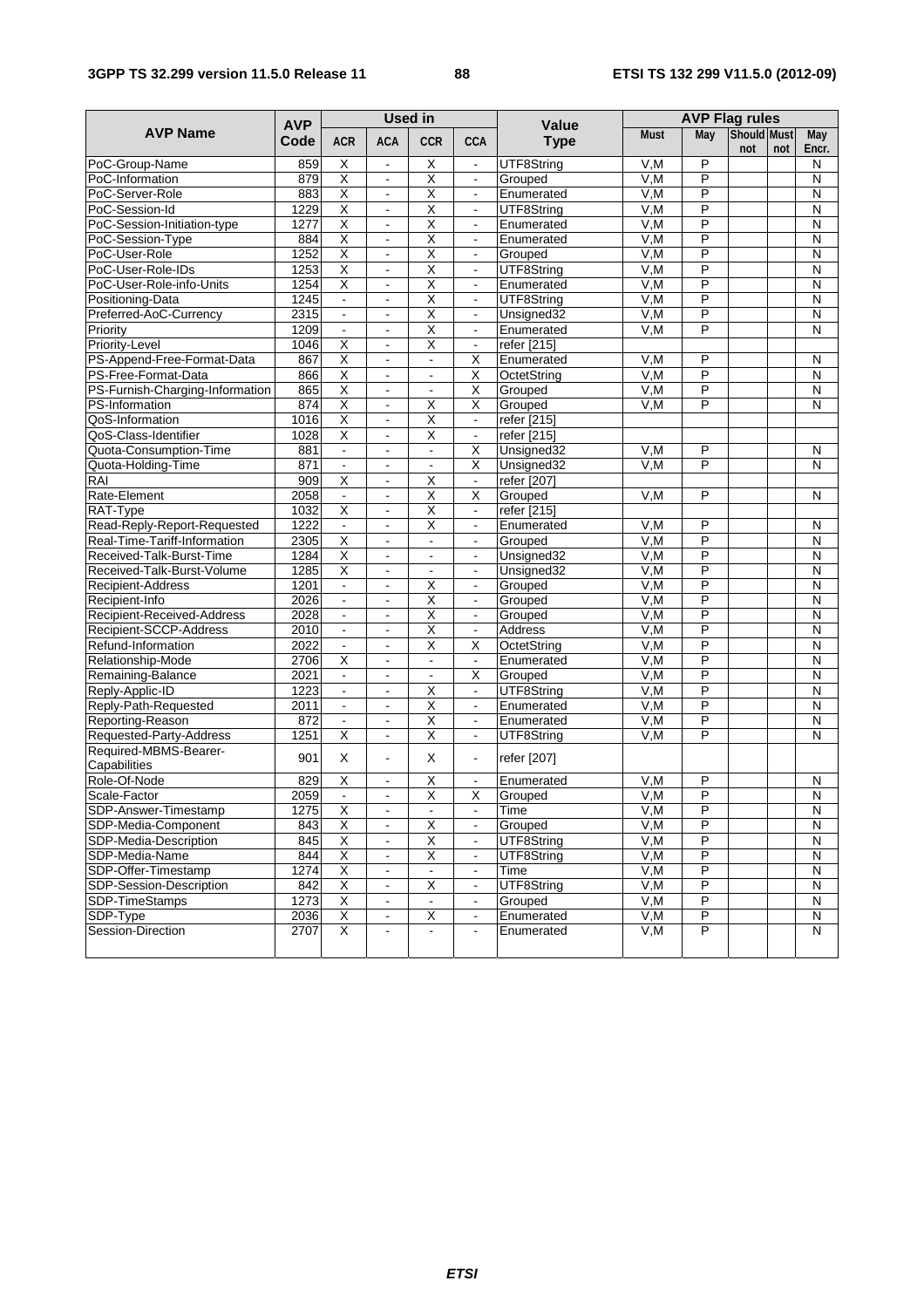#### **3GPP TS 32.299 version 11.5.0 Release 11 89 ETSI TS 132 299 V11.5.0 (2012-09)**

|                                           |                    | <b>Used in</b>                                     |                                  |                                                    |                                  |                                 | <b>AVP Flag rules</b> |                |                    |     |                |
|-------------------------------------------|--------------------|----------------------------------------------------|----------------------------------|----------------------------------------------------|----------------------------------|---------------------------------|-----------------------|----------------|--------------------|-----|----------------|
| <b>AVP Name</b>                           | <b>AVP</b><br>Code | <b>ACR</b>                                         | <b>ACA</b>                       | <b>CCR</b>                                         | <b>CCA</b>                       | Value<br><b>Type</b>            | <b>Must</b>           | May            | <b>Should Must</b> |     | May            |
|                                           |                    |                                                    |                                  |                                                    |                                  |                                 |                       |                | not                | not | Encr.          |
| Served-Party-IP-Address                   | 848                | Χ                                                  | ä,                               | ä,                                                 | $\blacksquare$                   | Address                         | V,M                   | P              |                    |     | N              |
| Server-Capabilities                       | 603                | $\overline{\mathsf{x}}$                            |                                  |                                                    | $\blacksquare$                   | refer [204]                     |                       |                |                    |     |                |
| Server-Name                               | 602                | $\overline{\mathsf{X}}$                            | $\blacksquare$                   | $\blacksquare$                                     | $\omega$                         | refer [204]                     |                       |                |                    |     |                |
| Service-Data-Container                    | 2040               | $\overline{\mathsf{x}}$<br>$\overline{\mathsf{x}}$ | $\blacksquare$<br>L.             | $\blacksquare$<br>$\overline{\mathsf{x}}$          | $\blacksquare$                   | Grouped                         | V, M                  | P              |                    |     | N              |
| Service-Generic-Information<br>Service-Id | 1256<br>855        | $\overline{\mathsf{x}}$                            | ÷                                | $\overline{\mathsf{x}}$                            | $\blacksquare$<br>$\blacksquare$ | <b>Refer[223]</b><br>UTF8String | V, M                  | P              |                    |     | N              |
| Service-Information                       | 873                | $\overline{\mathsf{x}}$                            | $\blacksquare$                   | Χ                                                  | X                                | Grouped                         | V, M                  | P              |                    |     | N              |
| Service-Mode                              | 2032               | $\overline{\mathsf{x}}$                            | ä,                               | Χ                                                  | $\blacksquare$                   | Unsigned32                      | V, M                  | P              |                    |     | $\overline{N}$ |
| Service-Specific-Data                     | 863                | $\overline{X}$                                     | $\blacksquare$                   | $\blacksquare$                                     | $\blacksquare$                   | UTF8String                      | V,M                   | P              |                    |     | N              |
| Service-Specific-Info                     | 1249               | $\overline{\mathsf{x}}$                            | ÷                                | $\blacksquare$                                     | $\blacksquare$                   | Grouped                         | V, M                  | P              |                    |     | N              |
| Service-Specific-Type                     | 1257               | $\overline{\mathsf{X}}$                            | $\qquad \qquad \blacksquare$     | $\blacksquare$                                     | $\blacksquare$                   | Unsigned32                      | V, M                  | P              |                    |     | N              |
| Serving-Node-Type                         | 2047               | $\overline{\mathsf{x}}$                            | $\blacksquare$                   | Χ                                                  | $\omega$                         | Enumerated                      | V,M                   | P              |                    |     | N              |
| <b>Session-Priority</b>                   | 650                | $\overline{\mathsf{x}}$                            | $\blacksquare$                   | Χ                                                  | $\blacksquare$                   | <b>Refer</b> [204]              |                       |                |                    |     |                |
| SGSN-Address                              | 1228               | $\overline{\mathsf{X}}$                            | $\blacksquare$                   | $\overline{\mathsf{x}}$                            | $\blacksquare$                   | Address                         | V,M                   | P              |                    |     | N              |
| SGW-Address                               | 2067               | $\overline{\mathsf{x}}$                            | ÷                                | $\blacksquare$                                     | $\blacksquare$                   | <b>Address</b>                  | V, M                  | P              |                    |     | N              |
| SGW-Change                                | 2065               | $\overline{\mathsf{x}}$                            | $\blacksquare$                   | $\blacksquare$                                     | $\blacksquare$                   | Enumerated                      | V, M                  | P              |                    |     | N              |
| SIP-Method                                | 824                | Χ                                                  | ä,                               | $\overline{\mathsf{x}}$                            | $\omega$                         | UTF8String                      | V.M                   | P              |                    |     | N              |
| SIP-Request-Timestamp-                    | 2301               | X                                                  | ä,                               | X                                                  | $\blacksquare$                   | Unsigned32                      | V, M                  | P              |                    |     | N              |
| Fraction                                  |                    |                                                    |                                  |                                                    |                                  |                                 |                       |                |                    |     |                |
| SIP-Request-Timestamp                     | 834                | Χ                                                  | ÷,                               | Χ                                                  | $\blacksquare$                   | Time                            | V, M                  | P              |                    |     | N              |
| SIP-Response-Timestamp-                   | 2302               | X                                                  | ä,                               | X                                                  | $\blacksquare$                   | Unsigned32                      | V, M                  | P              |                    |     | N              |
| Fraction                                  |                    |                                                    |                                  |                                                    |                                  |                                 |                       |                |                    |     |                |
| SIP-Response-Timestamp                    | 835                | Χ                                                  | $\blacksquare$                   | Χ                                                  | $\omega$                         | Time                            | V, M                  | $\overline{P}$ |                    |     | N              |
| SM-Discharge-Time                         | 2012               | $\blacksquare$                                     | $\blacksquare$                   | $\overline{\mathsf{x}}$<br>$\overline{\mathsf{x}}$ | $\blacksquare$                   | Time                            | V, M                  | P<br>P         |                    |     | Ñ              |
| SM-Message-Type<br>SM-Protocol-ID         | 2007<br>2013       | $\Box$                                             | ÷,                               | $\overline{\mathsf{x}}$                            | $\blacksquare$                   | Enumerated                      | V, M<br>V, M          | P              |                    |     | Ñ<br>N         |
| SMSC-Address                              | 2017               | $\blacksquare$<br>$\sim$                           | $\blacksquare$<br>$\blacksquare$ | $\overline{\mathsf{x}}$                            | $\blacksquare$<br>$\omega$       | OctetString<br>Address          | V,M                   | P              |                    |     | N              |
| SMS-Information                           | 2000               | $\blacksquare$                                     | $\blacksquare$                   | Χ                                                  | $\blacksquare$                   | Grouped                         | V,M                   | P              |                    |     | N              |
| SMS-Node                                  | 2016               | $\blacksquare$                                     | $\blacksquare$                   | Χ                                                  | $\blacksquare$                   | Enumerated                      | V, M                  | P              |                    |     | $\overline{N}$ |
| SM-Service-Type                           | 2029               | $\blacksquare$                                     | $\overline{\phantom{a}}$         | Χ                                                  | $\blacksquare$                   | Enumerated                      | V, M                  | P              |                    |     | Ñ              |
| <b>SM-Status</b>                          | 2014               | $\blacksquare$                                     | ä,                               | Χ                                                  | $\blacksquare$                   | OctetString                     | V, M                  | P              |                    |     | Ñ              |
| SM-User-Data-Header                       | 2015               | $\blacksquare$                                     | $\overline{\phantom{a}}$         | Χ                                                  | $\blacksquare$                   | OctetString                     | V,M                   | P              |                    |     | N              |
| Sponsor-Identity                          | 531                | $\overline{\mathsf{x}}$                            | ÷,                               | $\blacksquare$                                     | $\blacksquare$                   | refer[214]                      |                       |                |                    |     |                |
| Start-Time                                | 2041               | Χ                                                  | $\blacksquare$                   | $\blacksquare$                                     | $\blacksquare$                   | Time                            | V,M                   | P              |                    |     | N              |
| <b>Status</b>                             | 2702               | $\overline{\mathsf{x}}$                            | $\overline{\phantom{a}}$         | $\overline{a}$                                     | $\blacksquare$                   | Enumerated                      | V, M                  | P              |                    |     | N              |
| Stop-Time                                 | 2042               | $\overline{\mathsf{x}}$                            | $\blacksquare$                   | $\blacksquare$                                     | $\blacksquare$                   | Time                            | V, M                  | P              |                    |     | N              |
| Submission-Time                           | 1202               | $\blacksquare$                                     | $\blacksquare$                   | $\overline{\mathsf{x}}$                            | $\blacksquare$                   | Time                            | V,M                   | P              |                    |     | Ñ              |
| Subscriber-Role                           | 2033               | Χ                                                  | ÷                                | Χ                                                  | $\overline{\phantom{a}}$         | Enumerated                      | V, M                  | P              |                    |     | Ñ              |
| Supplementary-Service                     | 2048               | $\overline{\mathsf{X}}$                            | $\blacksquare$                   | Χ                                                  | $\blacksquare$                   | Grouped                         | V,M                   | P              |                    |     | Ñ              |
| Talk-Burst-Exchange                       | 1255               | $\overline{\mathsf{x}}$                            | $\blacksquare$                   | $\blacksquare$                                     | $\blacksquare$                   | Grouped                         | V,M                   | P              |                    |     | N              |
| Talk-Burst-Time                           | 1286               | $\overline{\mathsf{x}}$                            | L.                               | ä,                                                 | $\blacksquare$                   | Unsigned32                      | V, M                  | P              |                    |     | N              |
| Talk-Burst-Volume                         | 1287               | $\overline{\mathsf{x}}$                            | $\blacksquare$                   | $\blacksquare$                                     | $\omega$                         | Unsigned32                      | V, M                  | P              |                    |     | N              |
| Tariff-Information                        | 2060               | $\overline{\mathsf{X}}$                            |                                  | $\overline{\mathsf{x}}$                            | $\overline{\mathsf{X}}$          | Grouped                         | V, M                  | P              |                    |     | $\overline{N}$ |
| Tariff-XML                                | 2306               | X                                                  | $\blacksquare$                   | $\blacksquare$                                     | $\blacksquare$                   | UTF8String                      | V, M                  | P              |                    |     | N              |
| Terminal-Information                      | 1401               | $\overline{\mathsf{x}}$                            | $\blacksquare$                   | $\overline{\mathsf{x}}$                            | $\omega$                         | refer [219]                     |                       |                |                    |     |                |
| Terminating-IOI                           | 840                | $\overline{X}$                                     | $\blacksquare$                   | $\overline{\mathsf{X}}$                            | $\omega$                         | UTF8String                      | V, M                  | P<br>P         |                    |     | N              |
| Time-First-Usage<br>Time-Last-Usage       | 2043<br>2044       | X<br>Χ                                             | $\blacksquare$                   | $\blacksquare$                                     | $\blacksquare$<br>$\blacksquare$ | Time<br>Time                    | V, M<br>V,M           | $\overline{P}$ |                    |     | N<br>N         |
| Time-Quota-Mechanism                      | 1270               | $\blacksquare$                                     | $\frac{1}{2}$                    | $\blacksquare$                                     | $\overline{\mathsf{x}}$          | Grouped                         | V, M                  | $\overline{P}$ |                    |     | $\mathsf{N}$   |
| Time-Quota-Threshold                      | 868                | $\blacksquare$                                     | $\overline{\phantom{a}}$         | $\blacksquare$                                     | X                                | Unsigned32                      | V,M                   | $\overline{P}$ |                    |     | ${\sf N}$      |
| Time-Quota-Type                           | 1271               | $\blacksquare$                                     | $\blacksquare$                   | $\blacksquare$                                     | X                                | Enumerated                      | V,M                   | $\overline{P}$ |                    |     | N              |
| Time-Stamps                               | 833                | $\overline{\mathsf{X}}$                            | Ξ.                               | Χ                                                  | $\blacksquare$                   | Grouped                         | V, M                  | P              |                    |     | $\mathsf{N}$   |
| Time-Usage                                | 2045               | $\overline{X}$                                     | ۰                                | $\overline{\phantom{0}}$                           | $\blacksquare$                   | Unsigned32                      | V,M                   | P              |                    |     | N              |
| <b>TMGI</b>                               | 900                | $\overline{\mathsf{x}}$                            | ä,                               | χ                                                  | $\blacksquare$                   | refer [207]                     |                       |                |                    |     |                |
| <b>Token-Text</b>                         | 1215               |                                                    | $\blacksquare$                   | $\overline{\mathsf{X}}$                            | $\blacksquare$                   | UTF8String                      | V,M                   | P              |                    |     | N              |
| Total-Number-Of-Messages-                 |                    |                                                    |                                  |                                                    |                                  |                                 |                       |                |                    |     |                |
| Exploded                                  | 2113               | X                                                  | ÷,                               | X                                                  | $\blacksquare$                   | refer[223]                      |                       |                |                    |     |                |
| Total-Number-Of-Messages-Sent             | 2114               | Χ                                                  | ۰                                | X                                                  | $\blacksquare$                   | refer[223]                      |                       |                |                    |     |                |
| Traffic-Data-Volumes                      | 2046               | $\overline{X}$                                     | $\blacksquare$                   | $\blacksquare$                                     | $\sim$                           | Grouped                         | V,M                   | P              |                    |     | N              |
| Transcoder-Inserted-Indication            | 2605               | X                                                  | $\blacksquare$                   | $\overline{\phantom{a}}$                           | $\blacksquare$                   | Enumerated                      | V, M                  | P              |                    |     | N              |
| Transit-IOI-List                          | 2701               | $\overline{\mathsf{x}}$                            | ÷,                               | $\blacksquare$                                     | $\Box$                           | UTF8String                      | V, M                  | P              |                    |     | N              |
| Trigger                                   | 1264               | $\Box$                                             | $\blacksquare$                   | $\overline{X}$                                     | X                                | Grouped                         | V,M                   | P              |                    |     | N              |
| Trigger-Type                              | 870                | $\blacksquare$                                     | $\blacksquare$                   | X                                                  | X                                | Enumerated                      | V, M                  | P              |                    |     | N              |
| Trunk-Group-Id                            | 851                | $\overline{X}$                                     | $\blacksquare$                   | $\Box$                                             | $\omega$                         | Grouped                         | V,M                   | P              |                    |     | N              |
| Type-Number                               | 1204               | $\blacksquare$                                     | $\blacksquare$                   | $\overline{X}$                                     | $\blacksquare$                   | Enumerated                      | V,M                   | P              |                    |     | $\mathsf{N}$   |
| Unit-Cost                                 | 2061               |                                                    |                                  | $\overline{\mathsf{x}}$                            | X                                | Grouped                         | V, M                  | $\overline{P}$ |                    |     | N              |
| Unit-Quota-Threshold                      | 1226               | $\blacksquare$                                     | $\blacksquare$                   | $\blacksquare$                                     | $\overline{X}$                   | Unsigned32                      | V, M                  | P              |                    |     | N              |
| User-CSG-Information                      | 2319               | X                                                  | $\blacksquare$                   | X                                                  | X                                | Grouped                         | V,M                   | P              |                    |     | N              |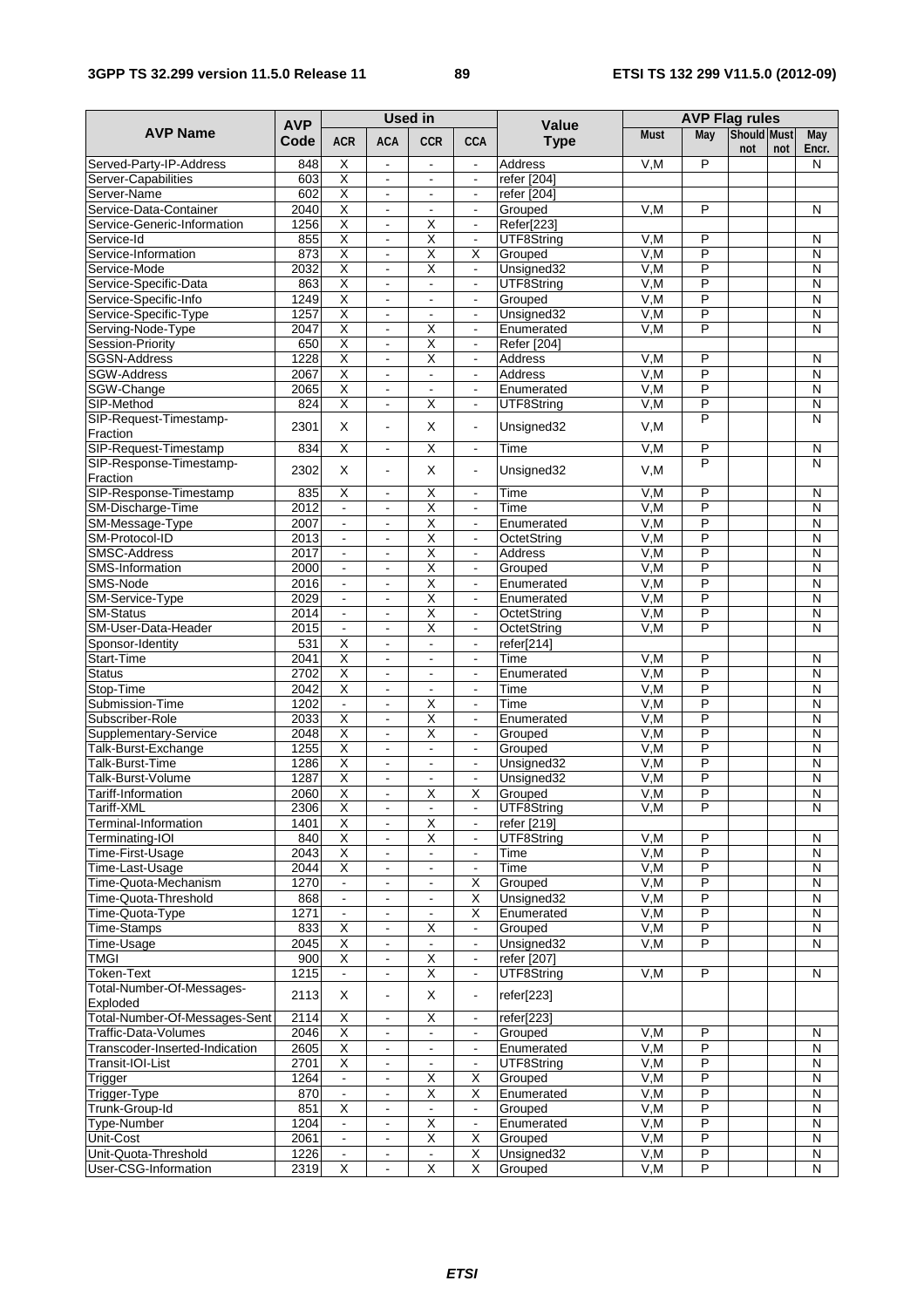|                                | <b>AVP</b> | Used in        |            |                |                          | Value          | <b>AVP Flag rules</b> |     |                    |     |              |
|--------------------------------|------------|----------------|------------|----------------|--------------------------|----------------|-----------------------|-----|--------------------|-----|--------------|
| <b>AVP Name</b>                | Code       | <b>ACR</b>     | <b>ACA</b> | <b>CCR</b>     | <b>CCA</b>               | Type           | <b>Must</b>           | May | Should Must<br>not | not | May<br>Encr. |
| User-Data                      | 606        | X              |            | $\blacksquare$ | ۰                        | refer [204]    | V.M                   | P   |                    |     | N            |
| User-Participating-Type        | 1279       | X              | -          | X              | ۰                        | Enumerated     | V.M                   | P   |                    |     | N            |
| User–Session-Id                | 830        | X              | -          | x              | ۰.                       | UTF8String     | V,M                   | P   |                    |     | N            |
| VAS-Id                         | 1102       | $\sim$         |            | X              | ۰                        | refer [213]    |                       |     |                    |     |              |
| VASP-Id                        | 1101       | $\blacksquare$ | -          | X              |                          | refer [213]    |                       |     |                    |     |              |
| Volume-Quota-Threshold         | 869        | ۰              |            | $\blacksquare$ | X                        | Unsigned32     | V.M                   | P   |                    |     | N            |
| <b>WAG-Address</b>             | 890        | X              | -          | X              | ۰.                       | <b>Address</b> | V.M                   | P   |                    |     | N            |
| WAG-PLMN-Id                    | 891        | X              | -          | X              | ۰                        | OctetString    | V.M                   | P   |                    |     | N            |
| <b>WLAN-Information</b>        | 875        | X              | -          | X              | ۰                        | Grouped        | V.M                   | P   |                    |     | N            |
| <b>WLAN-Radio-Container</b>    | 892        | X              | -          | X              | $\overline{\phantom{0}}$ | Grouped        | V.M                   | P   |                    |     | N            |
| <b>WLAN-Session-Id</b>         | 1246       | X              | -          | X              | ۰.                       | UTF8String     | V.M                   | P   |                    |     | N            |
| WLAN-Technology                | 893        | X              | -          | X              |                          | Unsigned32     | V.M                   | P   |                    |     | N            |
| <b>WLAN-UE-Local-IPAddress</b> | 894        | x              | -          | x              |                          | <b>Address</b> | V.M                   | P   |                    |     | N            |

### 7.2.1 Access-Network-Information AVP

The *Access-Network-Information* AVP (AVP code 1263) is of type OctetString and indicates the SIP P-header "P-Access-Network-Information".

# 7.2.2 Account-Expiration AVP

The *Account-Expiration* AVP (AVP code 2309) is of type Time and indicates the subscriber account expiration date and time of day.

### 7.2.3 Accumulated-Cost AVP

The *Accumulated-Cost* AVP (AVP code 2052) is of type Grouped and holds the accumulated cost for the ongoing session.

It has the following ABNF grammar:

```
Accumulated-Cost:: = < AVP Header: 2052 >
```
{ Value-Digits } [ Exponent ]

### 7.2.4 Adaptations AVP

The *Adaptations* AVP (AVP code 1217) is of type Enumerated and indicates whether the originator allows adaptation of the content (default Yes).

The values indicating whether adaptations are allowed are:

0 Yes

1 No

# 7.2.5 Additional-Content-Information AVP

The *Additional-Content-Information* AVP (AVPcode 1207) is of type Grouped and identifies any subsequent content types. It is used to identify each content (including re-occurences) within an MM when the Type-Number AVP or Additional-Type-Information AVP from the Content-Type AVP indicate a multi-part content.

It has the following ABNF grammar:

Additional-Content-Information:: = < AVP Header: 1207 >

[ Type-Number ] [ Additional-Type-Information ]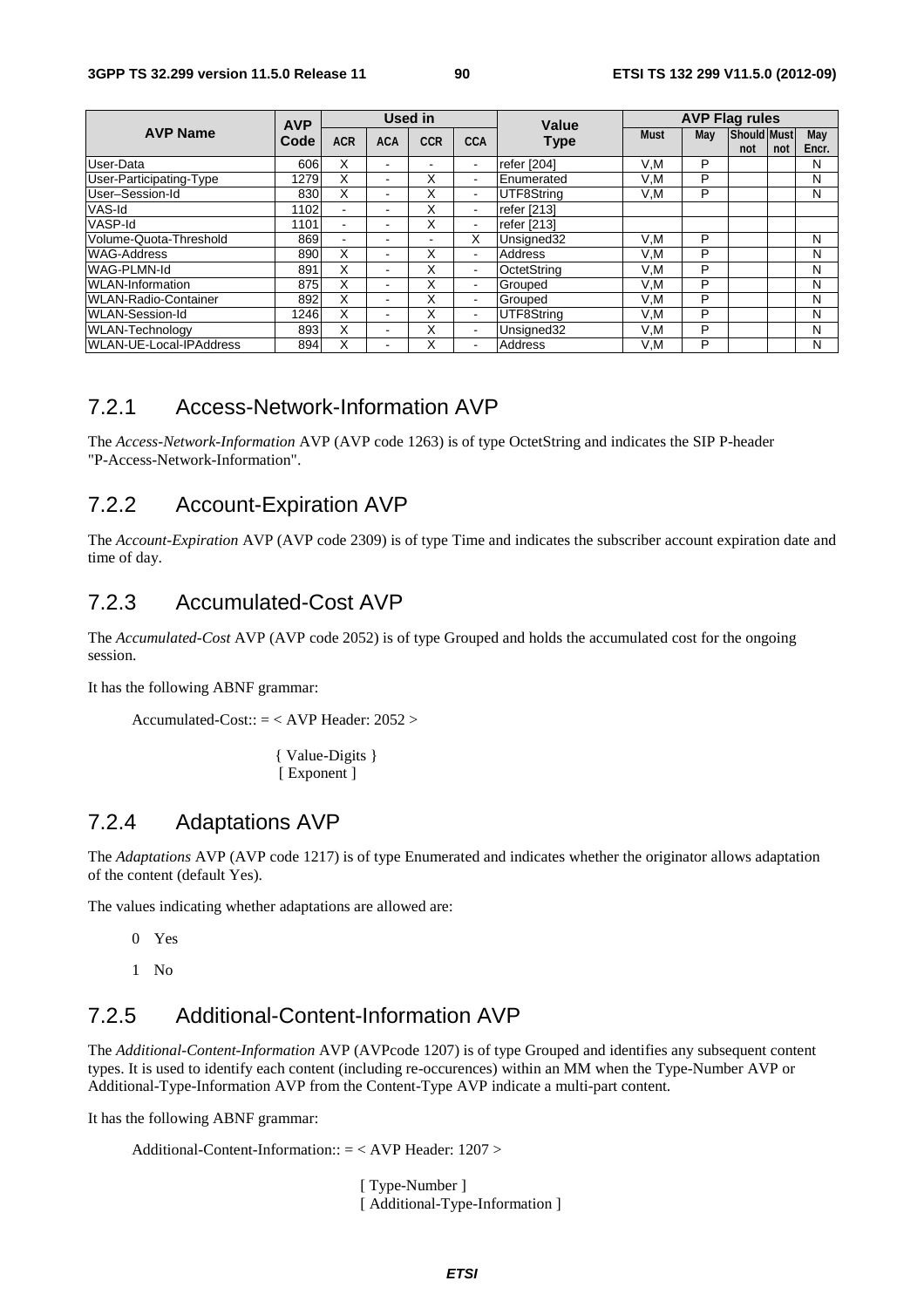[ Content-Size ]

# 7.2.6 Additional-Type-Information AVP

The *Additional-Type-Information* AVP (AVP code 1205) is of type UTF8String and identifies any additional information beyond well-known media types or non-well-known media types.

# 7.2.7 Address-Data AVP

The *Address-Data* AVP (AVP code 897) is of type UTF8String and indicates the address information and formatted according type of address indicated in the Address-Type AVP and according to MMS encapsulation [209].

# 7.2.8 Address-Domain AVP

The *Address-Domain* AVP (AVP code 898) is of type Grouped and indicates the domain/network to which the associated address resides. If this AVP is present, at least one of the AVPs described within the grouping must be included.

It has the following ABNF:

Address-Domain ::  $=$  < AVP Header: 898 >

[ Domain-Name ] [ 3GPP-IMSI-MCC-MNC ]

# 7.2.9 Address-Type AVP

The *Address-Type* AVP (AVP code 899) is of type Enumerated and indicates the type of address carried within the Address-Information AVP.

It has the following values:

- 0 e-mail address
- 1 MSISDN
- 2 IPv4 Address
- 3 IPv6 Address
- 4 Numeric Shortcode
- 5 Alphanumeric Shortcode
- 6 Other
- 7 IMSI

# 7.2.10 Addressee-Type AVP

The Addressee-Type AVP (AVP code 1208) is of type Enumerated and identifies the how the recipient is addressed in the header of an MM.

The following values are defined:

- 0 TO ;
- 1 CC ;
- 2 BCC.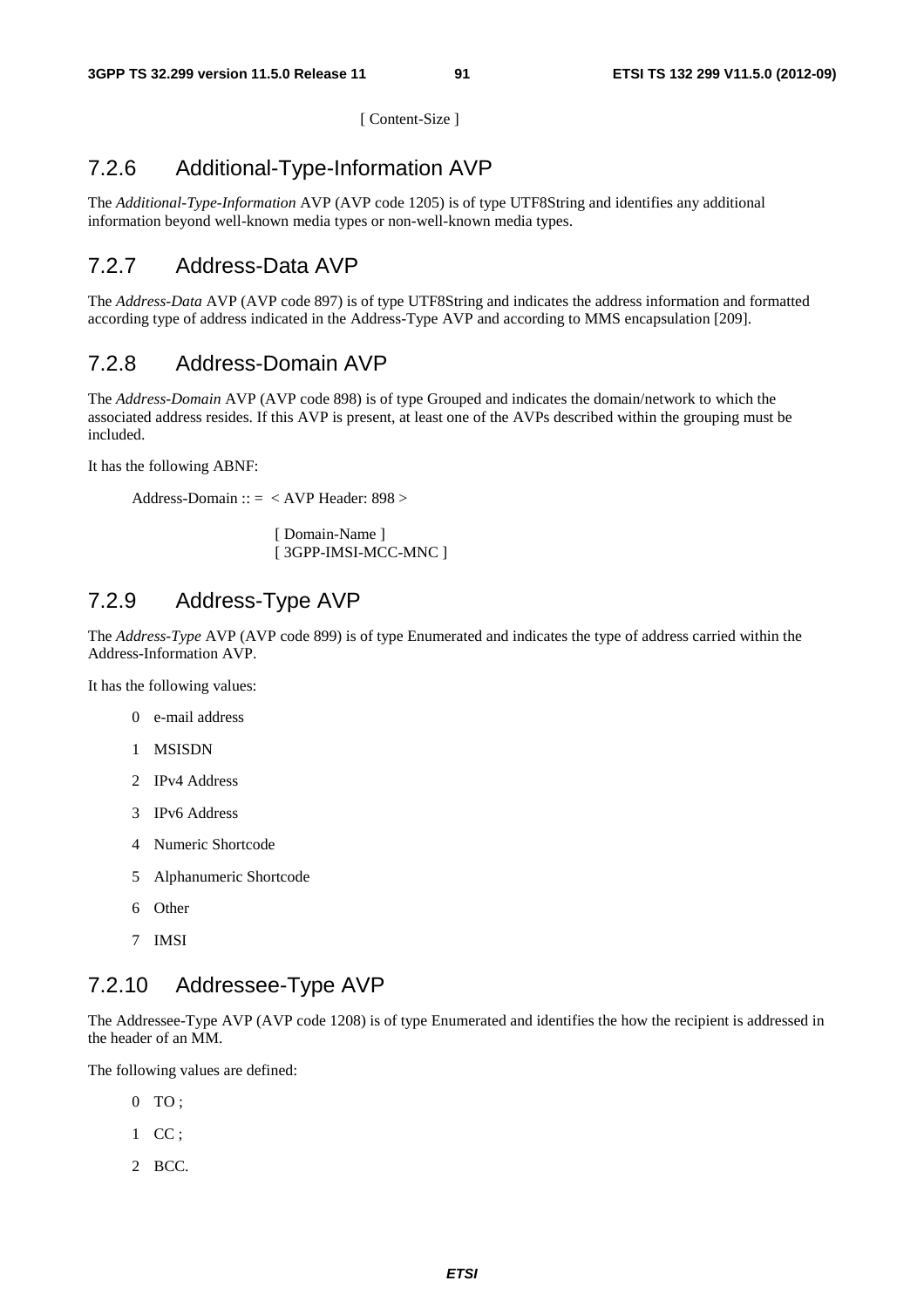# 7.2.11 AF-Correlation-Information AVP

The *AF-Correlation-Information* AVP (AVPcode 1276) is of type Grouped and includes the "AF Charging Identifier" (ICID for IMS) and associated flow identifiers generated by the AF and received by P-GW over Rx/Gx as defined in TS 29.214 [214] and TS 29.212 [215]. The AF-Correlation-Information is defined per Rating Group or per Rating Group and Service Identifier when Service Identifier level reporting applies.

When several AF sessions (refer to TS 29.214 [214]) are conveyed over the same bearer, this AVP may appear several times per MSCC instance.

It has the following ABNF grammar:

AF-Correlation-Information::  $=$  < AVP Header: 1276 >

 { AF-Charging-Identifier }  $*$  [ Flows ]

## 7.2.12 Alternate-Charged-Party-Address AVP

The *Alternate-Charged-Party-Address* AVP (AVP code 1280) is of type UTF8String and holds the address of the alternate charged party determined by an AS at IMS session initiation.

# 7.2.13 AoC-Cost-Information AVP

The *AoC-Cost-Information* AVP (AVP code 2053) is of type Grouped and holds accumulated and incremental cost infromation for the AoC service

It has the following ABNF grammar:

AoC-Cost-Information:: = < AVP Header: 2053 >

[ Accumulated-Cost ] \* [ Incremental-Cost ] [ Currency-Code ]

# 7.2.14 AoC-Format AVP

The *AoC-Format* AVP (AVP code 2310) is of type Enumerated and holds the format on how the AoC information shall be sent to the UE.

It can be one of the following values:

| <b>MONETARY</b> |  |
|-----------------|--|
| NON MONETARY    |  |
| CAI             |  |

# 7.2.15 AoC-Information AVP

The *AoC-Information* AVP (AVP code 2054) is of type Grouped that includes the information required for advice of charge.

It has the following ABNF grammar:

AoC-Information::  $=$  < AVP Header: 2054 >

[ AoC-Cost-Information ] [ Tariff-Information ] [ AoC-Subscription-Information ]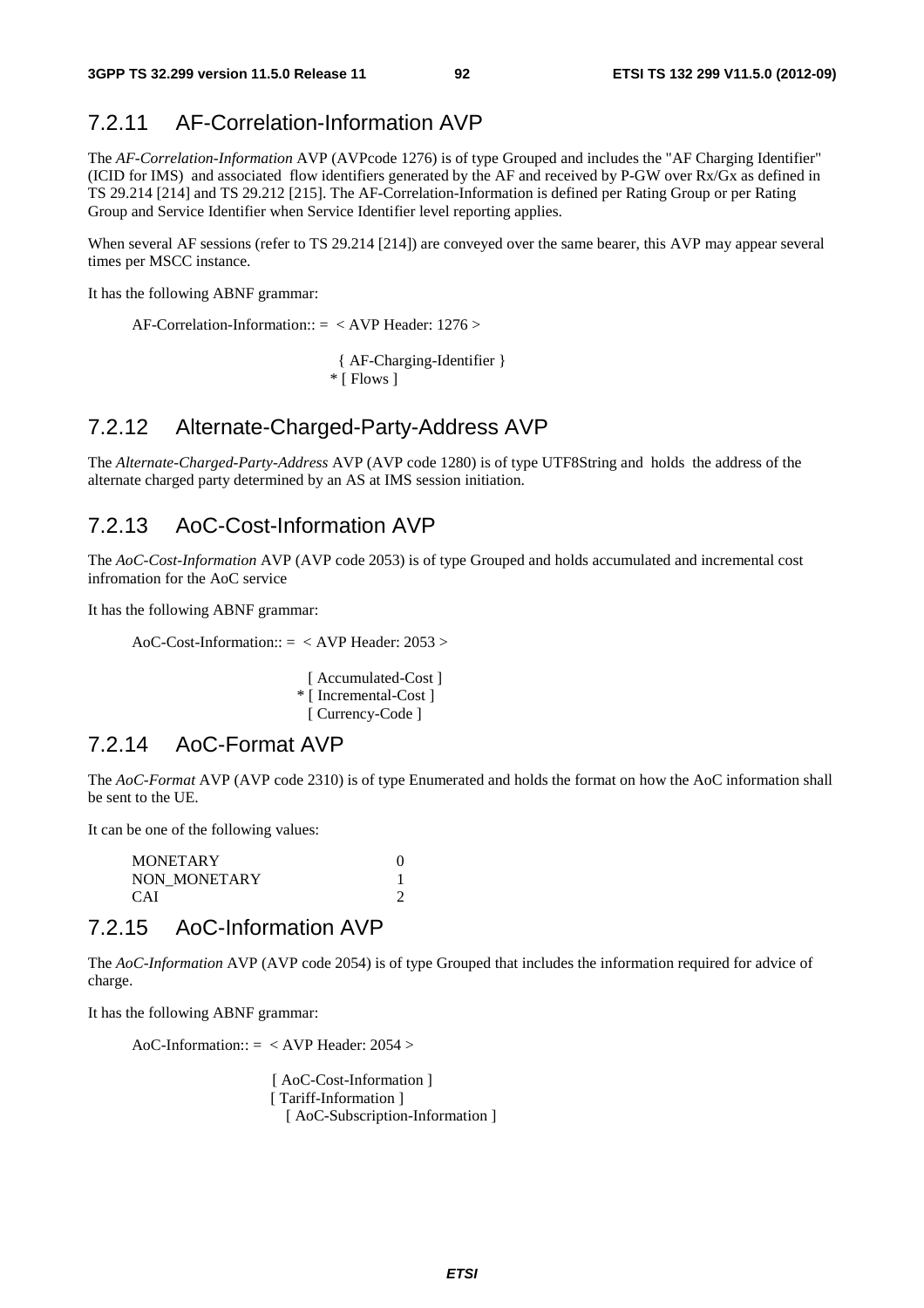# 7.2.16 AoC-Request-Type AVP

The *AoC-Request-Type* AVP (AVP code 2055) is of type enumerated and tags if the client is looking for AoCI in conjunction to the Request-Type and Request-Action AVPs.

It can be one of the following values:

# 7.2.17 AoC-Service AVP

The *AoC-Service* AVP (AVP code 2311) is of type Grouped and holds the pair of AoC Service type and AoC Service obligatory type.

It has the following ABNF grammar:

AoC-Service  $\therefore$  = < AVP Header: 2311 > [ AoC-Service-Obligatory-Type ] [ AoC-Service-Type ]

# 7.2.18 AoC-Service-Obligatory-Type AVP

The *AoC-Service-Obligatory-Type* AVP (AVP code 2312) is of type Enumerated and holds the information if the AoC information is binding or not.

It can be one of the following values:

 NON\_BINDING 0 BINDING 1

# 7.2.19 AoC-Service-Type AVP

The *AoC-Service-Type* AVP (AVP code 2313) is of type Enumerated and defines the type of AoC information to be provided to the subscriber.

It can be one of the following values:

| <b>NONE</b> |  |
|-------------|--|
| AOC-S       |  |
| AOC-D       |  |
| AOC-E       |  |

# 7.2.20 AoC-Subscription-Information AVP

The *AoC-Subscription-Information* AVP (AVP code 2314) is of type Grouped and holds the subscription and formatting parameters received from HSS.

It has the following ABNF grammar:

AoC-Subscription-Information:: = < AVP Header: 2314 > \* [ AoC-Service ] [ AoC-Format ]

[ Preferred-AoC-Currency ]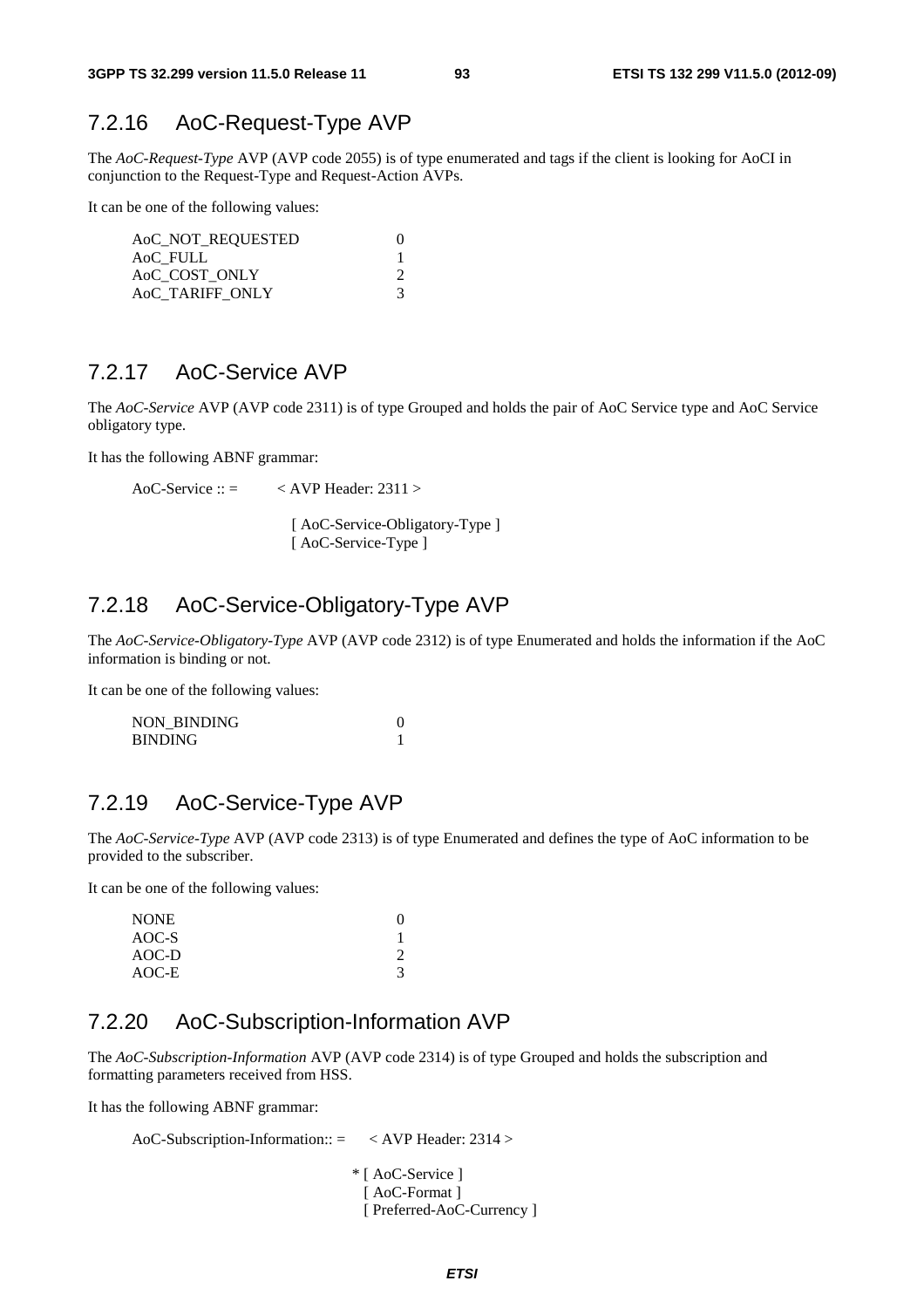# 7.2.21 Applic-ID AVP

The *Applic-ID* AVP (AVP code 1218) is of type UTF8String and holds the identification of the destination application that the underlying MMS abstract message was addressed to.

# 7.2.22 Application-provided-Called-Party-Address AVP

The *Application-Provided-Called-Party-Address* AVP (AVP code 837) is of type UTF8String and holds the called party number (SIP URI, E.164), if it is determined by an application server.

# 7.2.23 Application-Server AVP

The *Application-Server* AVP (AVP code 836) is of type UTF8String and holds the SIP URL(s) of the AS(s) addressed during the session.

# 7.2.24 Application-Server-Information AVP

The *Application-Server-Information* AVP (AVP code 850) is of type Grouped and contains information about application servers visited through ISC interface.

It has the following ABNF grammar:

<Application-Server-Information>::= <AVP Header: 850 >

[ Application-Server ]

\* [ Application-Provided-Called-Party-Address ]

# [ Status ]7.2.25 Associated-Party-Address AVP

The *Associated-Party-Address* AVP (AVP code 2035) is of type UTF8String and is used for MMTel supplementary service. It holds the address (SIP URI or TEL URI) of the user, the MMTel supplementary service is provided to : the "forwarding party" for CDIV, the "transferor" for ECT, the "Pilot Identity" for Flexible Alerting (FA), the "Initiator party" for 3PTY.

# 7.2.26 Associated-URI AVP

The Associated-URI AVP (AVP code 856) is of type UTF8String and holds a non-barred public user identity (SIP URI or TEL URI) associated to the the public user identity under registration. This identity is obtained from the P-Associated-URI header of a 200 OK SIP response to a REGISTER request. This AVP may appear several times when the P-Associated-URI header contains more than one public user identity.

### 7.2.27 Void

### 7.2.28 Aux-Applic-Info AVP

The *Aux-Applic-Info* AVP (AVP code 1219) is of type UTF8String and holds additional application/implementation specific control information.

# 7.2.29 Base-Time-Interval AVP

The *Base-Time-Interval* AVP (AVP code 1265) is of type Unsigned32. It contains the length of the base time interval, for controlling the consumption of time quota, in seconds.

# 7.2.30 Bearer-Service AVP

The *Bearer-Service* AVP (AVP code 854) is of type OctetString and holds the used bearer service for the PSTN leg.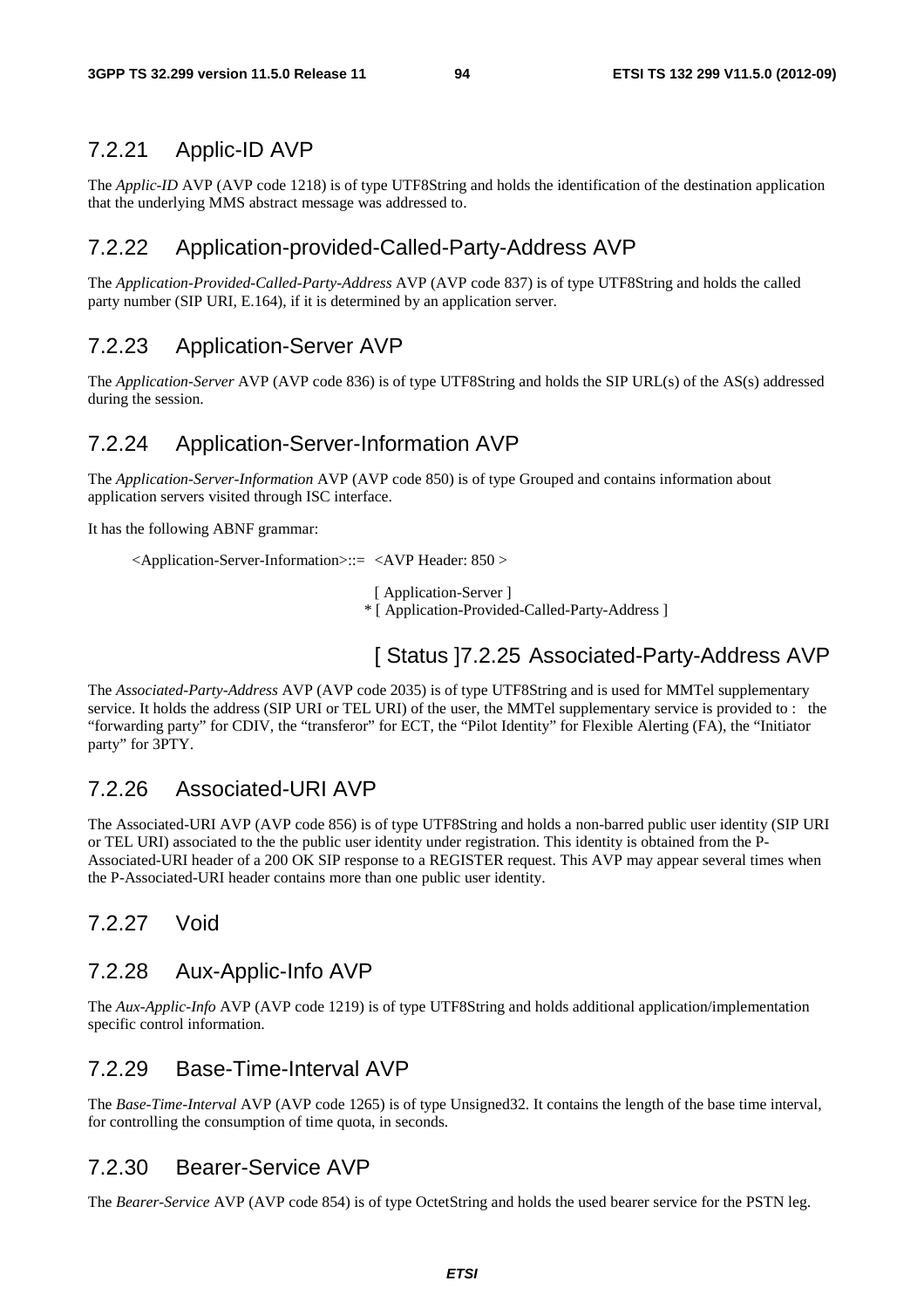# 7.2.31 Called-Asserted-Identity AVP

The *Called-Asserted-Identity* AVP (AVP code 1250) is of type UTF8String and holds the address (Public User ID: SIP URI, E.164, etc.) of the finally asserted called party.

The address is obtained from the P-Asserted-Identity SIP header field of the 2xx responses corresponding to a SIP request either initiating a dialog or a standalone transaction. This field may appear several times in the request when the P-Asserted-Identity contains both a SIP URI and a TEL URI.

This field shall be present when the P-Asserted-Identity SIP header field is available in the SIP 2xx response.

# 7.2.32 Called-Party-Address AVP

The *Called-Party-Address* AVP (AVP code 832) is of type UTF8String. In IMS charging (except for SIP Register and SIP Subscription transactions), it holds the address (SIP URI, TEL URI or URN) of the party (Public User ID or Public Service ID) to whom the SIP transaction is posted. The Called Party Address shall be populated with the SIP URI or TEL URI contained in the Request-URI of the outgoing request.

The URN format is used for emergency services.

For a registration procedure, this field holds the party (Public User ID) to be registered. In this case, the Called Party Address field is obtained from the "To" SIP header of the SIP Request. For a subscription procedure this field holds the address of the resource for which the originator wants to receive notifications of change of states. In this case, the Called Party Address field is obtained from the outgoing Request-URI of the SIP Request.

# 7.2.33 Calling-Party-Address AVP

The *Calling-Party-Address* AVP (AVP code 831) is of type UTF8String and holds the address (SIP URI or TEL URI) which identifies the party (Public User Identity or Public Service Identity) initiating a SIP transaction. . It is obtained from the P-Asserted-Identity header of any non-REGISTER SIP Request, either initiating a dialog or a standalone transaction. This AVP may appear several times when the P-Asserted-Identity header contains both a SIP URI and a TEL URI. In case no P-Asserted-Identity is known, this AVP list shall include one item with the value "unknown".

# 7.2.34 Carrier-Select-Routing-Information AVP

The *Carrier-Select-Routing-Information* AVP (AVP code 2023) is of type UTF8String. This AVP holds information on carrier selection performed by S-CSCF/AS. This information is sent over SIP in the Requested URI header.

# 7.2.35 Cause-Code AVP

The *Cause-Code* AVP (AVP code 861) is of type Integer32 and includes the cause code value from IMS node. It is used in ACR [Stop] and/or ACR [Event] messages. It is also used in the CCR [Terminate] and/or CCR [Event] messages.

Within the cause codes, values  $\leq 0$  are reserved for successful causes while values  $\geq 1$  are used for failure causes. In case of errors where the session has been terminated as a result of a specific known SIP error code, then the SIP error code is also used as the cause code.

#### **Successful cause code values.**

"Normal end of session" 0

The cause "Normal end of session" is used in Accounting-request[stop] message to indicate that an ongoing SIP session has been normally released either by the user or by the network (SIP BYE message initiated by the user or initiated by the network has been received by the IMS node after the reception of the SIP ACK message).

"Successful transaction" -1

The cause "Successful transaction" is used in Accounting-request[event] message to indicate a successful SIP transaction (e.g. REGISTER, MESSAGE, NOTIFY, SUBSCRIBE). It may also be used by an Application Server to indicate successful service event execution.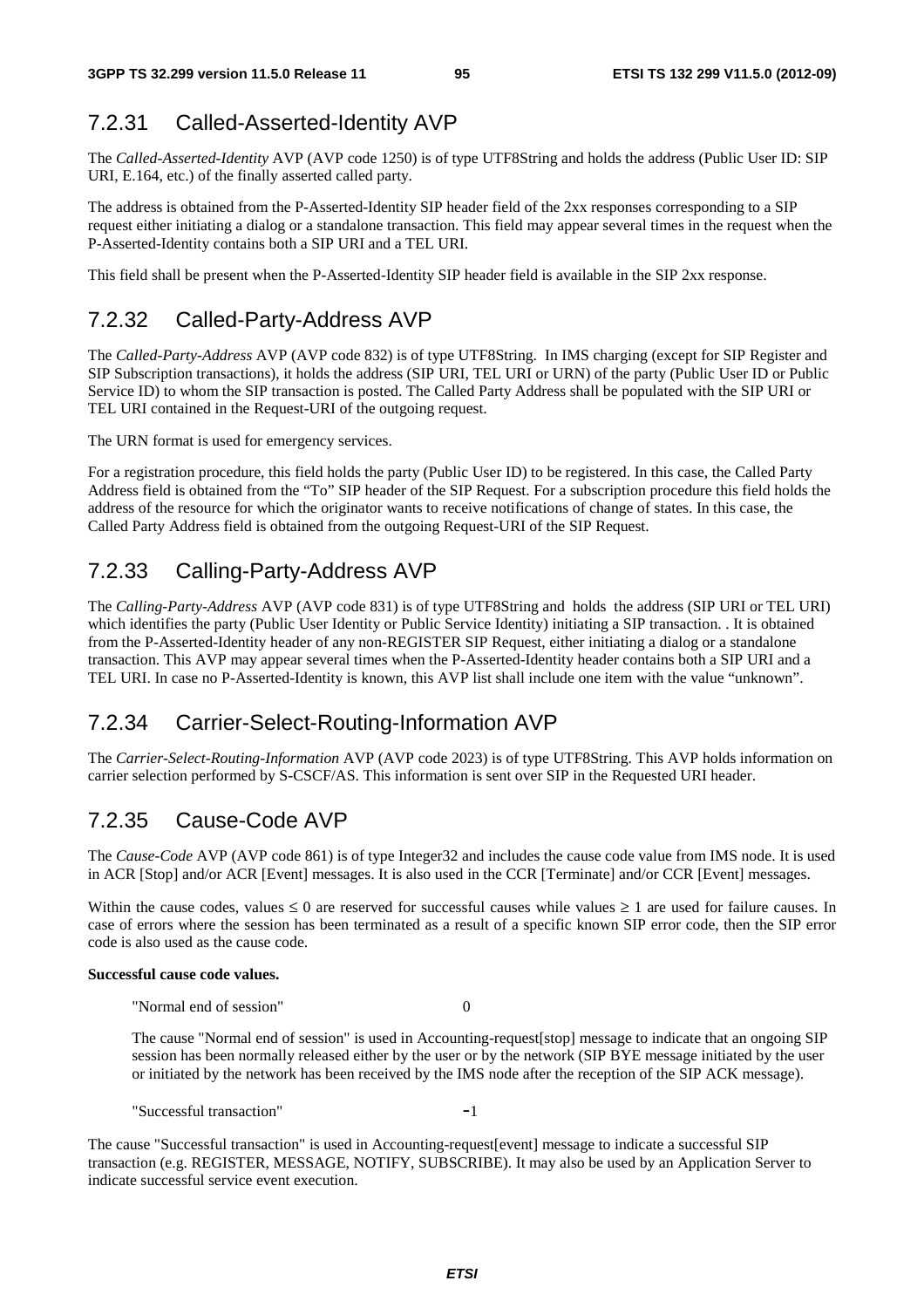"End of SUBSCRIBE dialog"  $-2$ The cause "End of SUBSCRIBE dialog" is used to indicate the closure of a SIP SUBSCRIBE dialog . For instance a successful SIP SUBSCRIBE transaction terminating the dialog has been detected by the IMS node (i.e. SUBSCRIBE with expire time set to 0). " $2xx$  Final Response"  $-2xx$ The cause-code "2xx Final Response"(except 200) is used when the SIP transaction is terminated due to an IMS node receiving/initiating a 2xx Final response as described in RFC 3261 [405]. " $3xx$  Redirection"  $-3xx$ The cause "3xx Redirection" is used when the SIP transaction is terminated due to an IMS node receiving/initiating a 3xx response as described in RFC 3261 [405]. "End of REGISTER dialog" -3 The cause "End of REGISTER dialog" is used to indicate the closure of a SIP REGISTER dialog. For instance a successful SIP REGISTER transaction terminating the dialog has been detected by the IMS node (i.e. REGISTER with expire time set to 0). **Failure cause code values.**  "Unspecified error" 1 The cause "Unspecified error" is used when the SIP transaction is terminated due to an unknown error. " 4xx Request failure" 4xx The cause "4xx Request failure" is used when the SIP transaction is terminated due to an IMS node receiving/initiating a 4xx error response as described in RFC 3261 [405]. "5xx Server failure" 5xx The cause "5xx Server failure" is used when the SIP transaction is terminated due to an IMS node receiving/initiating a 5xx error response as described in RFC 3261 [405]. "6xx Global failure" 6xx The cause "6xx Global failure" is used when the SIP transaction is terminated due to an IMS node receiving/initiating a 6xx error response as described in RFC 3261 [405]. "Unsuccessful session setup" 2 The cause "Unsuccessful session setup" is used in the Accounting-request[stop] when the SIP session has not been successfully established (i.e. Timer H expires and SIP ACK is not received or SIP BYE is received after reception of the 200OK final response and SIP ACK is not received) as described in TS 24.229 [202] and in RFC 3261 [405]. "Internal error" 3

The cause "Internal error" is used when the SIP transaction is terminated due to an IMS node internal error (e.g. error in processing a request/response).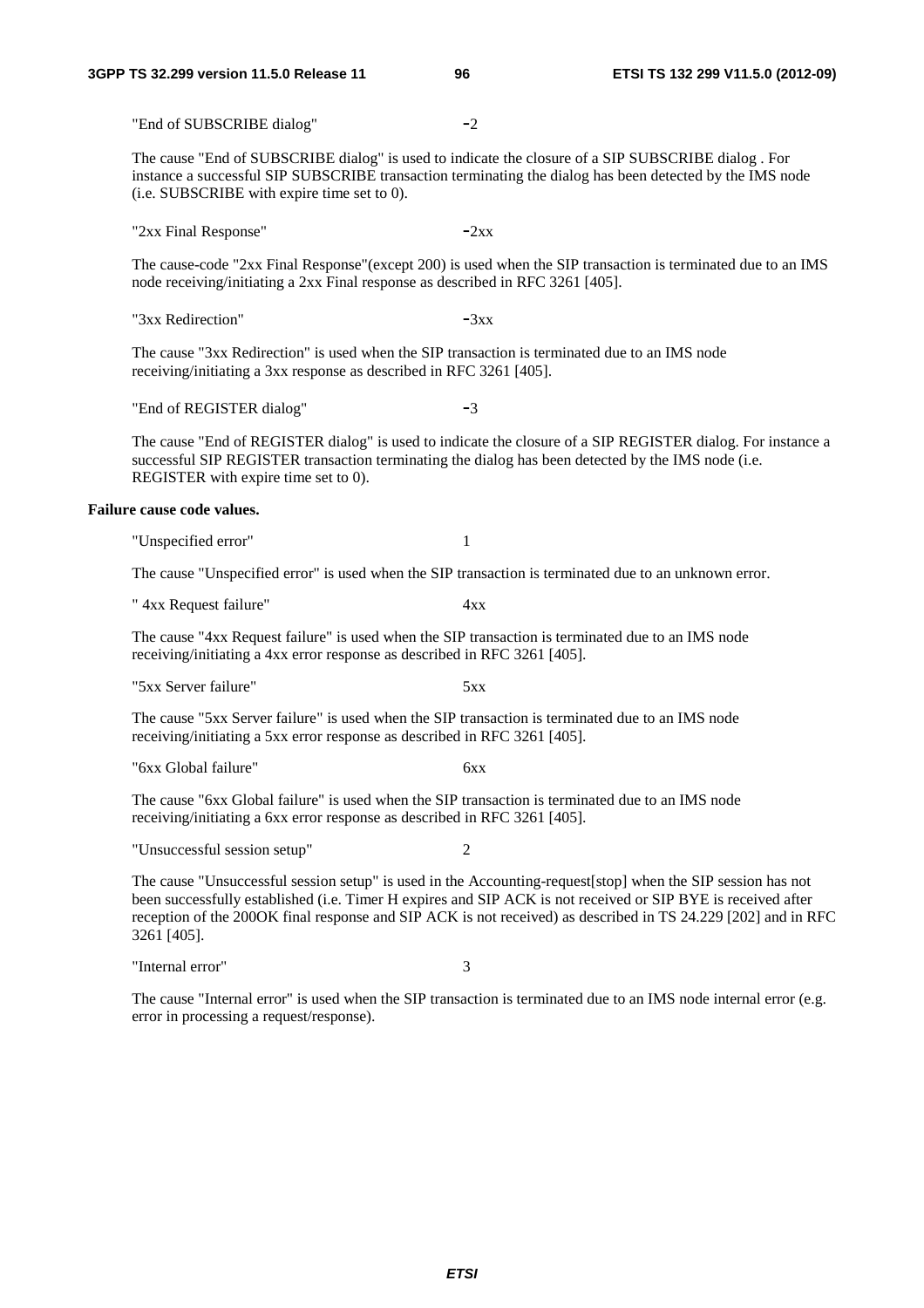# 7.2.36 CG-Address AVP

The *CG-Address* AVP (AVP code 846) is of type Address and holds the IP-address of the charging gateway.

# 7.2.37 Change-Condition AVP

The *Change-Condition* AVP (AVP code 2037) is of type Integer32, and indicates the change in charging condition: (Qos change, tariff time change …) which causes:

- sending of Accounting-request from PCN node
- volume counts container closing for an IP-CAN bearer.
- service data container closing.

The following values are defined :

"Normal Release" 0

The "Normal Release" value is used to indicate IP-CAN session termination , IP-CAN bearer release or Service Data Flow Termination

| " Abnormal Release "                           |    | 1              |
|------------------------------------------------|----|----------------|
| " Qos Change "                                 |    | $\overline{2}$ |
| "Volume Limit"                                 |    | 3              |
| "Time Limit                                    |    | 4              |
| "Serving Node Change"                          |    | 5              |
| "Serving Node PLMN Change"                     |    | 6              |
| "User Location Change"                         |    | 7              |
| "RAT Change"                                   |    | 8              |
| "UE TimeZone Change"                           |    | 9              |
| "Tariff Time Change"                           |    | 10             |
| "Service Idled Out"                            |    | 11             |
| "serviceSpecificUnitLimit"                     |    | 12             |
| "Max Number of Changes in Charging conditions" |    | 13             |
| " CGI-SAI Change "                             | 14 |                |
| " RAI Change "                                 | 15 |                |
| " ECGI Change "                                | 16 |                |
| " TAI Change "                                 | 17 |                |
| " Service Data Volume Limit "                  | 18 |                |
| " Service Data Time Limit "                    | 19 |                |
| "Management Intervention"                      | 20 |                |
| "Service Stop"                                 |    | 21             |
| "User CSG Information Change"                  | 22 |                |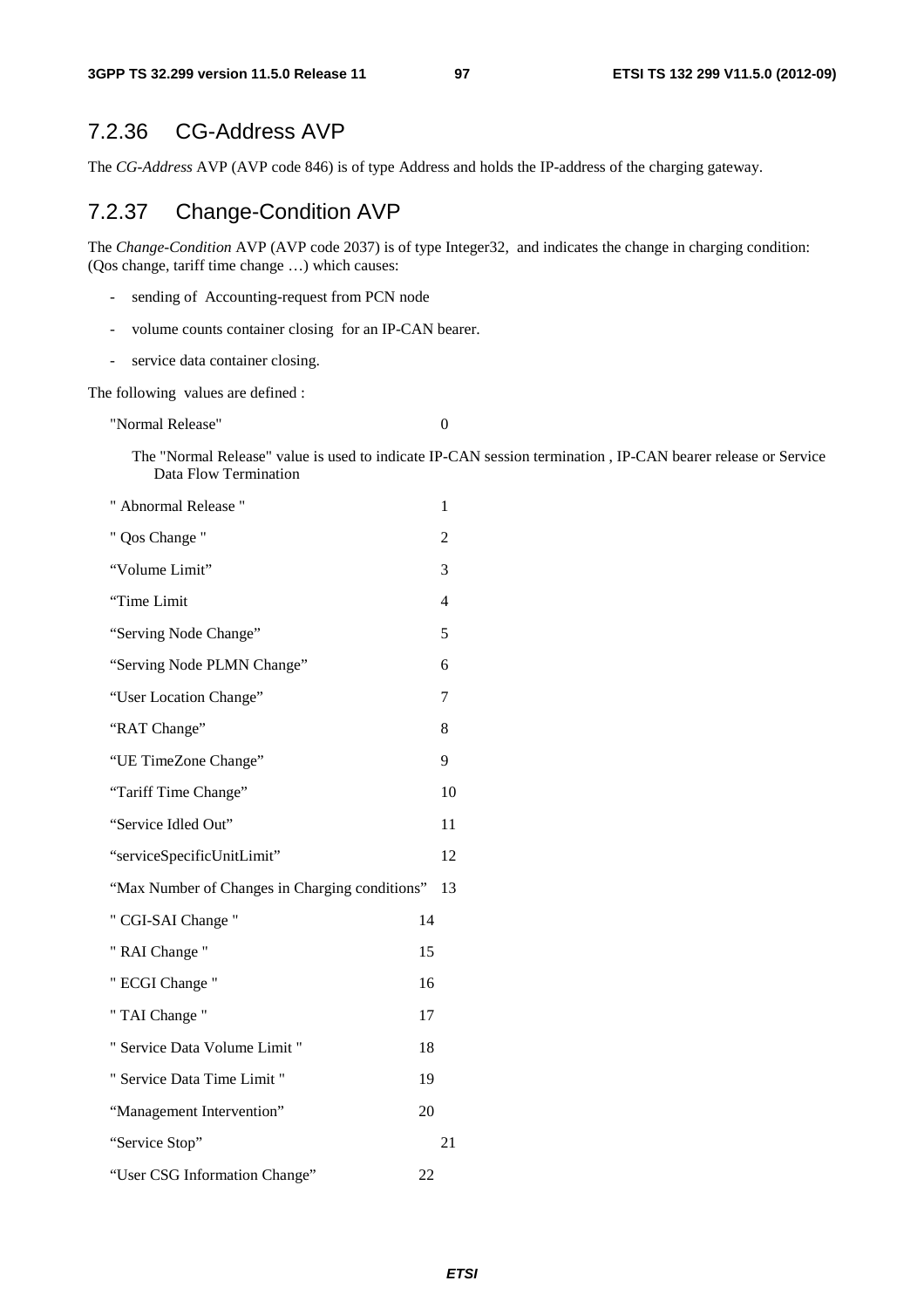# 7.2.38 Change-Time AVP

The *Change-Time* AVP (AVP code 2038) is of type Time.

In EPC Charging, it holds the time in UTC format when the volume counts associated to the IP-CAN bearer, or the service data container, is closed and reported due to Charging condition change.

For MMTel Charging, it holds the time in UTC format and it is a time stamp that defines the moment when the conference participant has an action (e.g. creating the conference, joining in the conference, being invited into the conference and quiting the conference) triggering the Accounting Request message to CDF

# 7.2.38A Charge-Reason-Code AVP

The *Charge-Reason-Code* AVP (AVP code 2118) is of type Enumerated and identifies if the Rate-Element corresponds to a specific charge type.

It can be one of the following values:

| <b>UNKNOWN</b>               |  |
|------------------------------|--|
| <b>USAGE</b>                 |  |
| COMMUNICATION-ATTEMPT-CHARGE |  |
| <b>SETUP-CHARGE</b>          |  |
| ADD-ON-CHARGE                |  |
|                              |  |

# 7.2.39 Charged-Party AVP

The Charged-Party AVP (AVP code 857) is of type UTF8String and holds the address (Public User ID: SIP URI, TEL URI, etc.) of the party to be charged.

### 7.2.39A Charging-Characteristics-Selection-Mode AVP

The *Charging-Characteristics-Selection-Mode* AVP (AVP code 2066) is of type Enumerated and indicates how the applied Charging-Characteristics was selected.

It may take following values:

- 0 Serving-Node-Supplied
- 1 Subscription-specific
- 2 APN-specific
- 3 Home-Default
- 4 Roaming-Default
- 5 Visiting-Default

# 7.2.40 Class-Identifier AVP

The *Class-Identifier* AVP (AVP code 1214) is of type Enumerated and

The values are:

- 0 Personal
- 1 Advertisement
- 2 Informational
- 3 Auto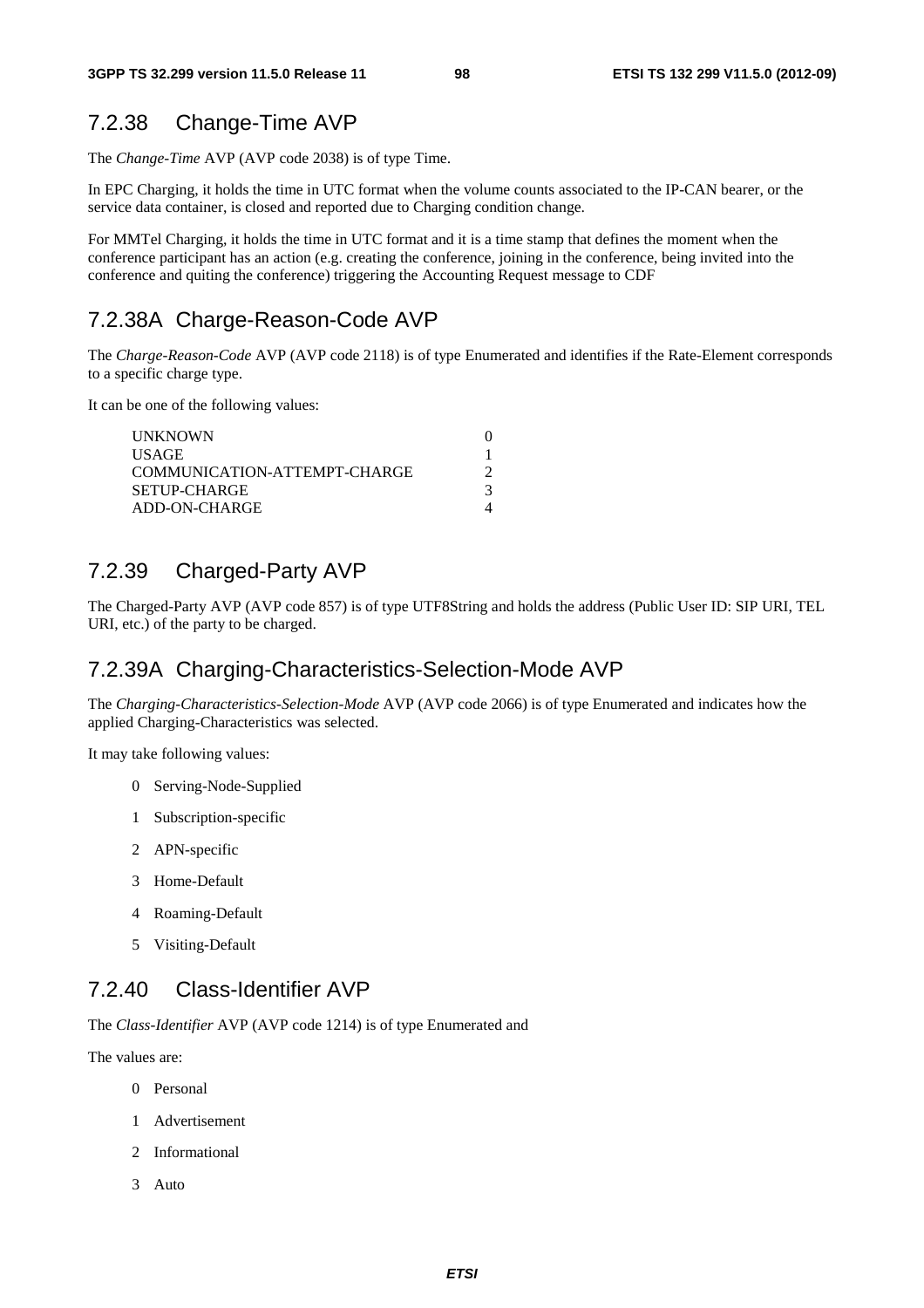# 7.2.41 Client-Address

The *Client-Address* AVP (AVP code 2018) is of type Address and is the address of the messaging Node which the OCS is connected to.

# 7.2.42 Content-Class AVP

The *Content-Class* AVP (AVP code 1220) is of type Enumerated and classifies the content of the MM to the highest content class to which the MM belongs, as defined in MMS Encapsulation [209].

The classes can be one of the following:

- 0 text
- 1 image-basic
- 2 image-rich
- 3 video-basic
- 4 video-rich
- 5 megapixel
- 6 content-basic
- 7 content-rich

# 7.2.43 Content-Disposition AVP

The *Content-Disposition* AVP (AVP code 828) is of type UTF8String and indicates how the message body or a message body part is to be interpreted (e.g. session, render), as described in RFC 3261 [405].

### 7.2.44 Content-Length AVP

The *Content-Length* AVP (AVP code 827) is of type Unsigned32 and holds the size of the message-body, as described in RFC 3261 [405].

# 7.2.45 Content-Size AVP

The *Content-Size* AVP (AVP code 1206) is of type Unsigned32 and indicates the size in bytes of the specified content type.

# 7.2.46 Content-Type AVP

The *Content-Type* AVP (AVP code 826) is of type UTF8String and holds the media type (e.g. application/sdp, text/html) of the message-body, as described in RFC 3261 [405].

# 7.2.46A CSG-Access-Mode AVP

The *CSG-Access-Mode* AVP (AVP code 2317) is of type Enumerated and holds the mode in which the CSG cell User is accessing to, operates.

It has the following values:

- 0 Closed mode
- 1 Hybrid Mode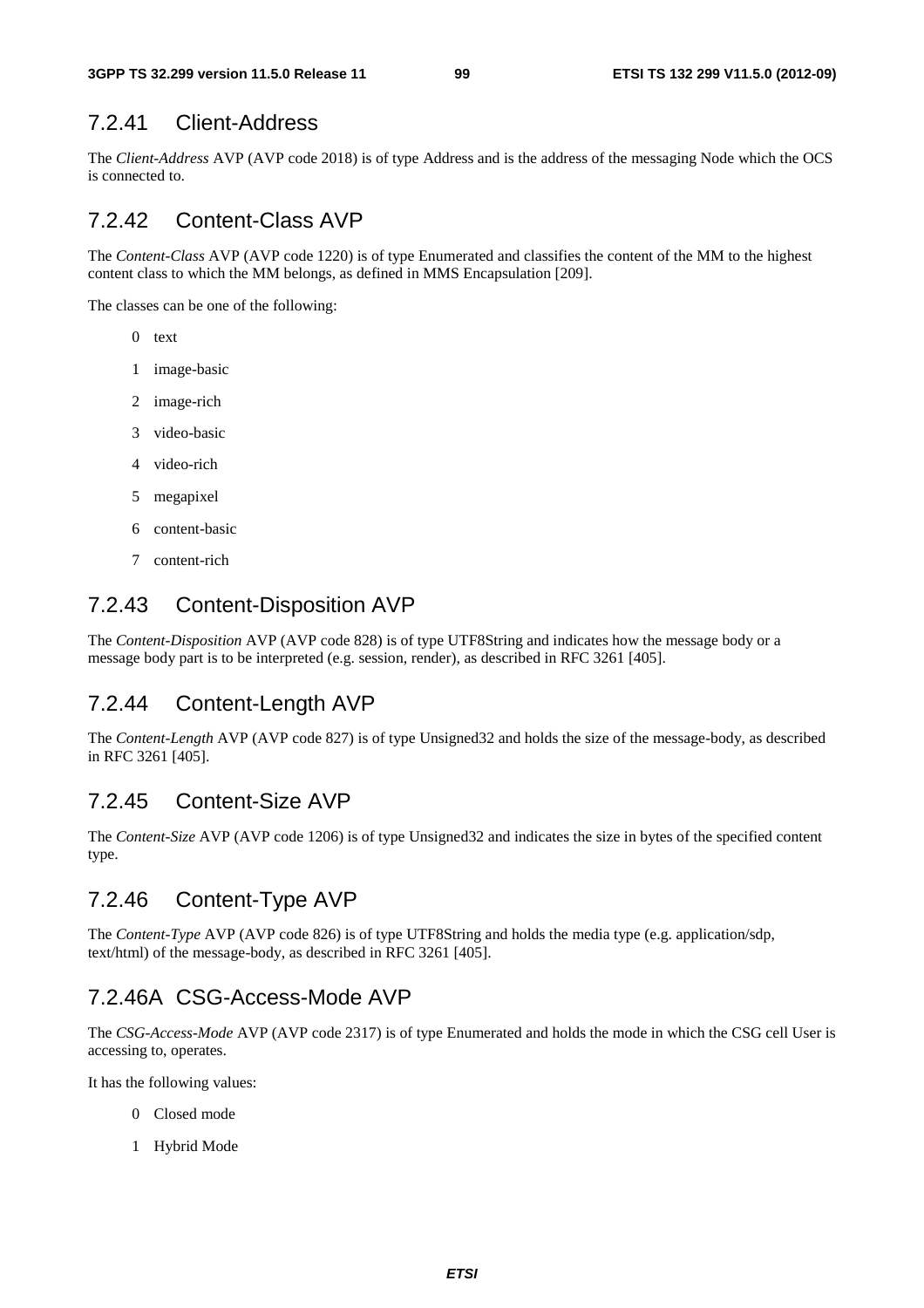# 7.2.46B CSG-Membership-Indication AVP

The *CSG-Membership-Indication* AVP (AVP code 2318) is of type Enumerated, and indicates the UE is a member of the accessing CSG cell, if the access mode is Hybrid, as described in TS 29.060 [225], and in TS 29.274 [226]. If this indication is not present, this means the UE is a Not member of the CSG cell for hybrid access mode.

The following values are defined:

- 0 Not CSG member
- 1 CSG Member

# 7.2.47 Current-Tariff AVP

The *Current-Tariff* AVP (AVP code 2056) is of type Grouped and holds tariff information. The Tariff is a formula for cost calculation given the *Used-Service-Unit* AVP. The calculated cost is given in the *Currency-Code* AVP. The formula sums all the rating elements and multiplies the sum by the *Scale-Factor* AVP.

It has the following ABNF grammar:

```
Current-Tariff:: = < AVP Header: 2056 >
```
[ Currency-Code ] [ Scale-Factor ] \* [ Rate-Element ]

# 7.2.48 CUG-Information

The *CUG-Information* AVP (AVP code 2304) is of type OctetString and holds the "CUG Interlock Code" which identifies CUG membership within the Network for "Closed User Group" MMTel supplementary service.

# 7.2.49 Data-Coding-Scheme AVP

The *Data-Coding-Scheme* AVP (AVP code 2001) is of type Integer 32 and contains the data coding scheme of the message. For SM applications the specific coding is as described in TS 23.040 [216].

# 7.2.50 DCD-Information AVP

The *DCD-Information* AVP (AVP code 2115) is of type Grouped. Its purpose is to allow the transmission of service information elements used for DCD services.

The AVP is defined in OMA-DDS-Charging\_Data [223].

# 7.2.51 Deferred-Location-Event-Type AVP

The *Deferred-Location-Even-Type* AVP (AVP code 1230) is of type UTF8String and holds information related to a deferred location request.

# 7.2.52 Delivery-Report-Requested AVP

The *Delivery-Report-Requested* AVP (AVP code 1216) is of type Enumerated and indicates whether a delivery report has been requested by the originator or not.

The values for whether a report was requested are:

- $0 N<sub>0</sub>$
- 1 Yes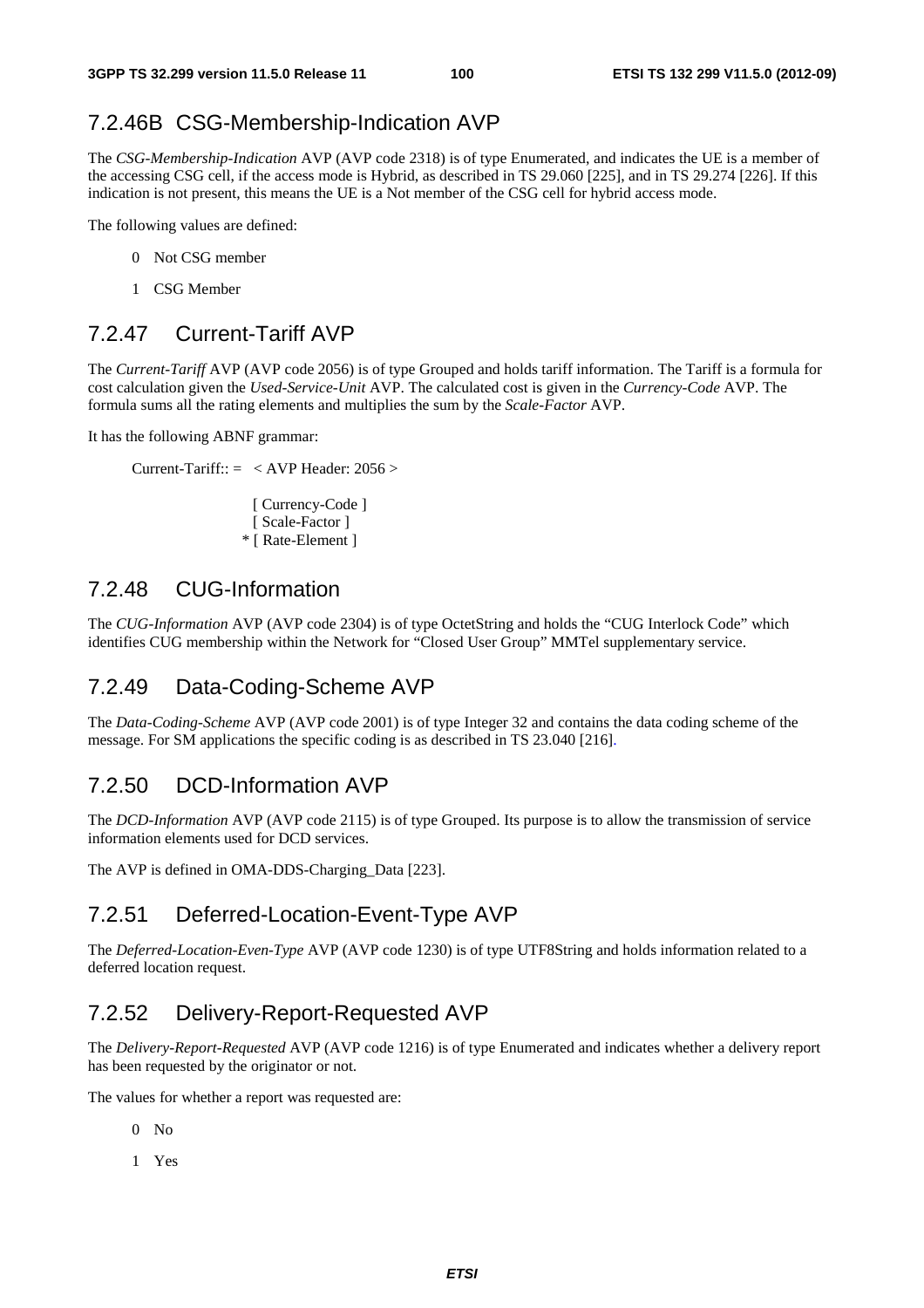# 7.2.53 Destination-Interface AVP

The *Destination-Interface* AVP (AVP code 2002) is type Grouped, which contains information related to the Interface on which the message is to be delivered.

Destination-Interface ::= < AVP Header: 2002 >

[ Interface-Id ] [ Interface-Text ] [ Interface-Port ] [ Interface-Type ]

# 7.2.54 Diagnostics AVP

The *Diagnostics* AVP (AVP code 2039) is of type Integer32 and provides a more detailed cause value from PCN node. It complements the *Change-Condition* AVP for Offline Charging.

#### 7.2.55 Domain-Name AVP

The *Domain-Name* AVP (AVP code 1200) is of type UTF8String and represents a fully qualified domain name (FQDN).

#### 7.2.56 DRM-Content AVP

The *DRM-Content* AVP (AVP code 1221) is of type Enumerated and indicates if the MM contains DRM-protected content.

The values are:

- $0$  No
- 1 Yes

# 7.2.57 Dynamic-Address-Flag AVP

The *Dynamic-Address-Flag* AVP(AVP code 2051) is of type Enumerated, and indicates whether the PDP context/PDN address is statically or dynamically allocated. If this AVP is not present, this means that the address is statically allocated. The following values are defined:

- 0 Static
- 1 Dynamic

## 7.2.57A Dynamic-Address-Flag-Extension AVP

The *Dynamic-Address-Flag*-*Extension* AVP (AVP code 2068) is of type Enumerated, and indicates that the IPv4 PDN address has been dynamically allocated for that particular IP CAN bearer (PDN connection) of PDN type IPv4v6, and the dynamic IPv6 address is indicated in Dynamic Address Flag. This field if IPv4 address is static.The following values are defined:

- 0 Static
- 1 Dynamic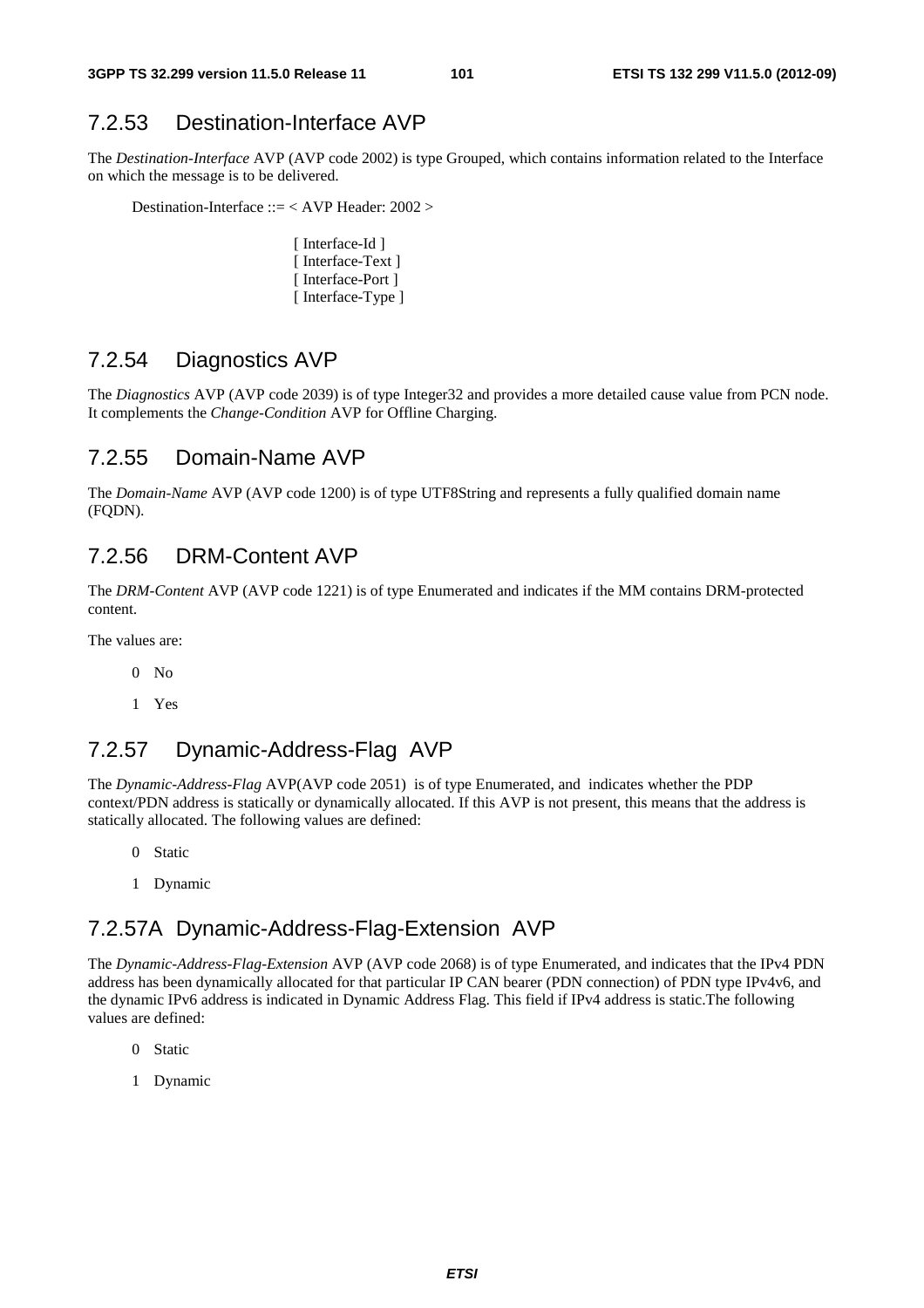# 7.2.58 Early-Media-Description AVP

The *Early-Media-Description* AVP (AVP code 1272) is of type grouped and describes the SDP session, media parameters and timestamps related to media components set to active according to SDP signalling exchanged during a SIP session establishment before the final successful or unsuccessful SIP answer to the initial SIP INVITE message is received. Once a media component has been set to active, subsequent status changes shall also be registered.

It has the following ABNF grammar:

```
 <Early-Media-Description>:: = <AVP Header: 1272>
```

```
[ SDP-TimeStamps ]
* [ SDP-Media-Component ] 
* [ SDP-Session-Description ]
```
Media can be considered as inactive in range of situations, such as the listed below according to RFC 3264 [408]:

- Media marked with "a=inactive" attribute.
- Media offered with zero bandwith.

In contrast, media with directionality marked as "a=recvonly", "a=sendonly", "a=sendrecv" shall be considered in state "active" and thus, it may be exchanged in one or both directions.

#### 7.2.59 Envelope AVP

The *Envelope* AVP (AVP code 1266) is a grouped AVP which reports the start and end time of one time envelope using the Envelope-Start-Time and Envelope-End-Time AVPs. Further details of its usage are described in clause 6.5.6 and 6.5.7.

Envelope ::  $=$  < AVP Header: 1266>

{ Envelope-Start-Time } [ Envelope-End-Time ] [ CC-Total-Octets ] [ CC-Input-Octets ] [ CC-Output-Octets ] [ CC-Service-Specific-Units ] \* [ AVP ]

If an envelope has not been closed at the time of the usage report, then the Envelope-End-Time AVP shall be absent. If an envelope was started before the reporting interval then the Envelope-Start-Time is nevertheless present and contains the same time as previously reported, i.e. the actual time of the start of the envelope. The client shall include the volume reports (the CC-xxxxx-Octets AVPs) or events (CC-Service-Specific-Units) if these were requested in the corresponding Envelope-Reporting AVP. The reported volume is always the volume from the beginning of the time envelope.

In circumstances, in which an envelope is retrospectively deemed to have been closed, e.g. with Quota-Consumption-Time changes in a CCA, then the client shall include the Envelope-AVP for the envelope in the next usage report.

Multiple occurrences of this AVP shall be in chronological order, i.e. the first envelope is listed first in CCR.

# 7.2.60 Envelope-End-Time AVP

This *Envelope-End-Time* AVP (AVP code 1267) is of type Time. It is set to the time of the end of the time envelope.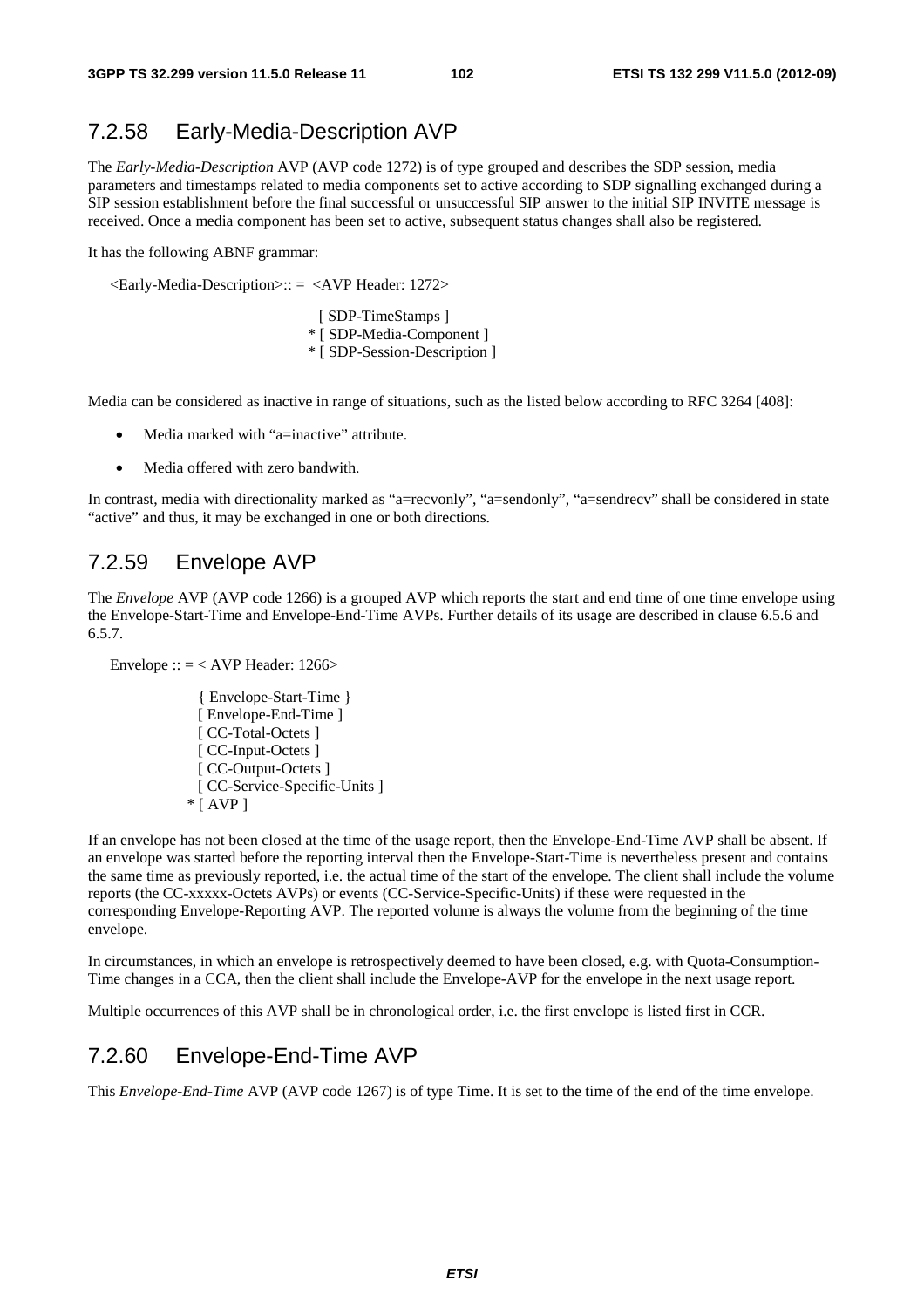# 7.2.61 Envelope-Reporting AVP

This *Envelope-Reporting* AVP (AVP code 1268) is of type Enumerated and is used in the CCA (INITIAL) to indicate whether the client shall report the start and end of each time envelope, in those cases in which quota is consumed in envelopes.

It can take the values:

| DO NOT REPORT ENVELOPES                     | (O) |
|---------------------------------------------|-----|
| <b>REPORT ENVELOPES</b>                     | (1) |
| REPORT ENVELOPES WITH VOLUME                | (2) |
| REPORT ENVELOPES WITH EVENTS                | (3) |
| REPORT ENVELOPES WITH VOLUME AND EVENTS (4) |     |

If this AVP is not included in the CCA (INITIAL) then the client shall not report the individual envelopes. If this AVP is included within the Offline-Charging AVP, the value shall dictate the mechanism by which offline charging information is generated.

# 7.2.62 Envelope-Start-Time AVP

The *Envelope-Start-Time* AVP (AVP code 1269) is of type Time. It is set to the time of the packet of user data which caused the time envelope to start.

# 7.2.63 Event AVP

The *Event* AVP (AVP code 825) is of type UTF8String and holds the content of the "Event" header.

# 7.2.64 Event-Charging-TimeStamp AVP

The *Event-Charging-TimeStamps* AVP (AVP code 1258) is of type Time, and it holds the timestamp of the event reported in the CC-Service-Specific-Units AVP when event based charging applies.

# 7.2.65 Event-Type AVP

The *Event-Type* AVP (AVP code 823) is of type Grouped and contains information about the type of chargeable telecommunication service/event for which the accounting-request and/or credit control request message(s) is generated.

It has the following ABNF grammar:

 $\leq$ Event-Type $\geq$ :: =  $\leq$ AVP Header: 823  $>$ [ SIP-Method ] [ Event ] [ Expires ]

# 7.2.66 Expires AVP

The *Expires* AVP (AVP code 888) is of type Unsigned32 and holds the content of the "Expires" header.

Editor's note: to be clarified.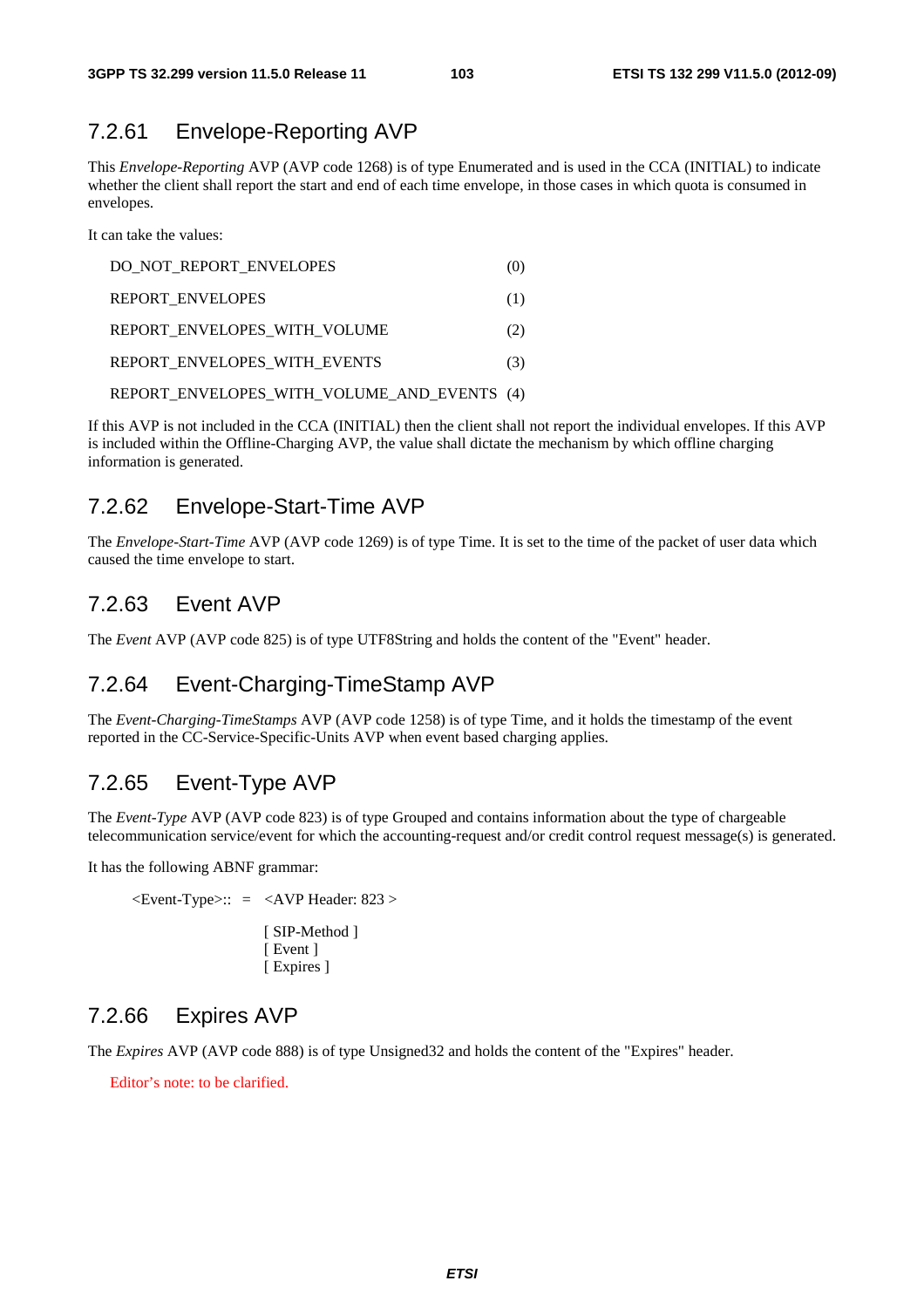# 7.2.67 File-Repair-Supported AVP

The File-Repair-Supported AVP (AVP code 1224) is of type Enumerated and indicates whether the MBMS user service supports point-to-point file repair. The following values are supported:

SUPPORTED (1)

The MBMS user service does support point-to-point file repair.

NOT SUPPORTED (2)

The MBMS user service does not support point-to-point file repair.

# 7.2.67A From-Address AVP

The *From-Address* AVP (AVP code 2708) is of type UTF8String and includes the information from the SIP From header.

#### 7.2.68 GGSN-Address AVP

The *GGSN-Address* AVP (AVP code 847) is of type Address and holds the IP-address of the P-GW that generated the GPRS/EPC Charging ID, as described in [1].

# 7.2.69 IM-Information AVP

The *IM-Information* AVP (AVP code 2110) is of type Grouped. Its purpose is to allow the transmission of service information elements used for IM services.

The AVP is defined in OMA-DDS-Charging\_Data [223].

# 7.2.70 Incremental-Cost AVP

The *Incremental-Cost* AVP (AVP code 2062) is of type Grouped and holds the incremental cost since last AoC interaction for the ongoing session.

It has the following ABNF grammar:

Incremental-Cost::  $=$  < AVP Header: 2062 >

 { Value-Digits } [ Exponent ]

# 7.2.71 Interface-Id AVP

The *Interface-Id* AVP (AVP code 2003) is of type UTF8String and holds the interface identification provided by the messaging node (originator/destination).

### 7.2.72 Interface-Port AVP

The *Interface-Port* AVP (AVP code 2004) is of type UTF8String and holds the port-identification or contains information about the transport layer port used by the application associated with the charging event.

# 7.2.73 Interface-Text AVP

The *Interface-Text* AVP (AVP code 2005) is of type UTF8String and is the consolidation information about the application associated with the charging event.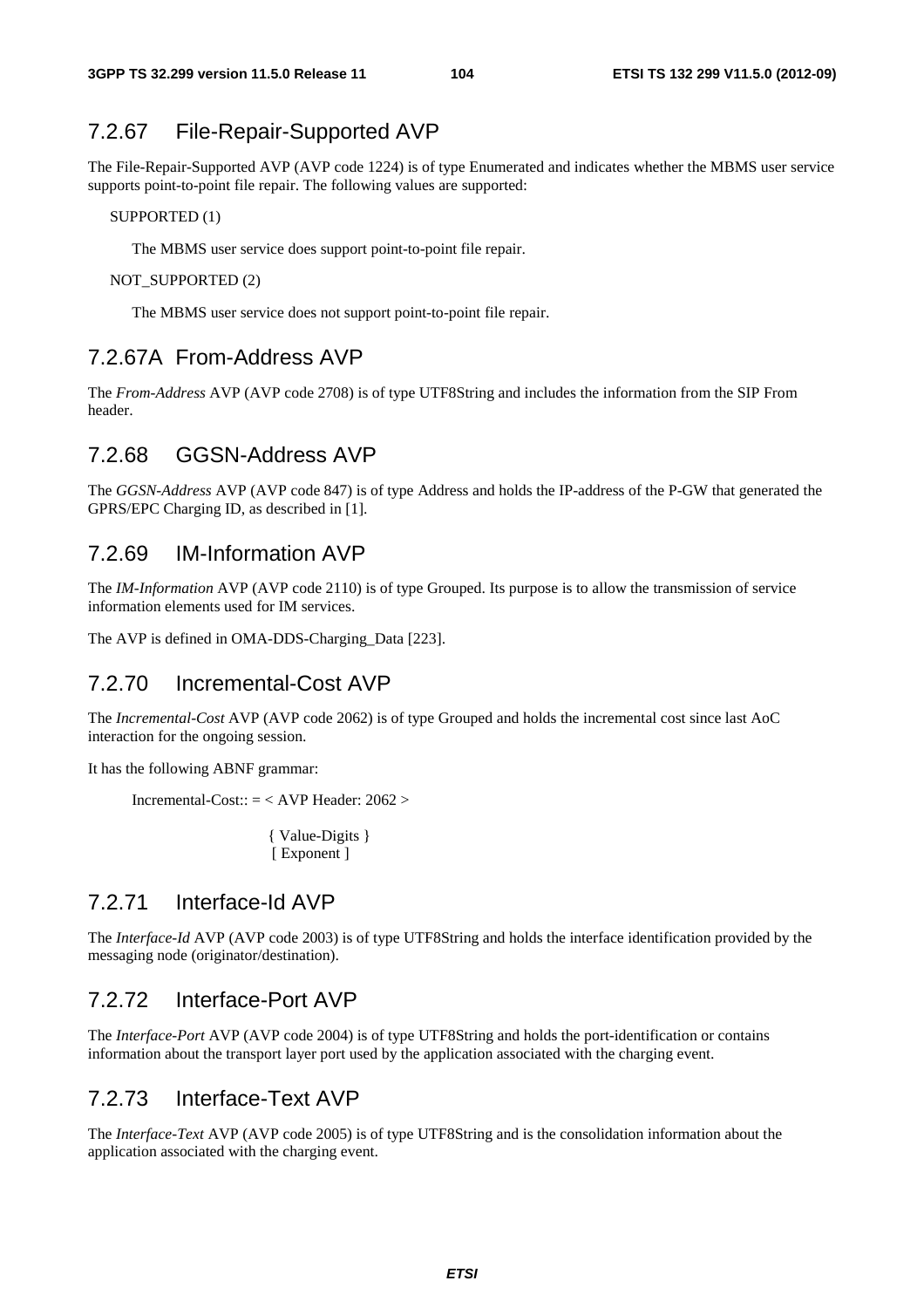# 7.2.74 Interface-Type AVP

The *Interface-Type* AVP (AVP code 2006) is of type Enumerated and contains information about type of interface / nature of the transaction in the messaging node for which the charging event occurs. The AVP can take the following values:

- 0 Unknown
- 1 MOBILE\_ORIGINATING
- 2 MOBILE\_TERMINATING
- 3 APPLICATION\_ORIGINATING
- 4 APPLICATION TERMINATION

# 7.2.74A IMS-Application Reference-Identifier AVP

The *IMS-Application-Reference-Identifier* AVP (AVP code 2601) is of type UTF8String and holds the IMS Application Reference Identifier (IARI) as contained in a SIP request to identify an IMS Application as defined in TS 24.229 [202].

Editor's Note: The SIP parameter from which the IMS Application Reference ID (IARI) is to be extracted requires further investigation in CT1. A mechanism to identify the IARI in use is ffs.

#### 7.2.75 IMS-Charging-Identifier AVP

The *IMS-Charging-Identifier* AVP (AVP code 841) is of type UTF8String and holds the IMS Charging Identifier (ICID) as generated by a IMS node for a SIP session and described in TS 24.229 [204].

# 7.2.76 IMS-Communication-Service-Identifier AVP

The *IMS-Communication-Service-Identifier* AVP (AVP code 1281) is of type UTF8String and holds the IMS Communication Service Identifier (ICSI) as contained in the P-Asserted-Service header of a SIP request to identify an IMS Communication Service as defined in TS 24.229 [202].

# 7.2.77 IMS-Information AVP

The *IMS-Information* AVP (AVP code 876) is of type Grouped. Its purpose is to allow the transmission of additional IMS service specific information elements.

It has the following ABNF grammar:

IMS-Information ::  $=$  < AVP Header: 876>

- [ Event-Type ] [ Role-Of-Node ] { Node-Functionality } [ User-Session-Id ] [ Outgoing-Session-Id ] [ Session-Priority ] \* [ Calling-Party-Address ] [ Called-Party-Address ] \* [ Called-Asserted-Identity ] [ Number-Portability-Routing-Information ] [ Carrier-Select-Routing-Information ] [ Alternate-Charged-Party-Address ] [ Requested-Party-Address ] \* [ Associated-URI ] [ Time-Stamps ] \* [ Application-Server-Information ]
- \* [ Inter-Operator-Identifier ]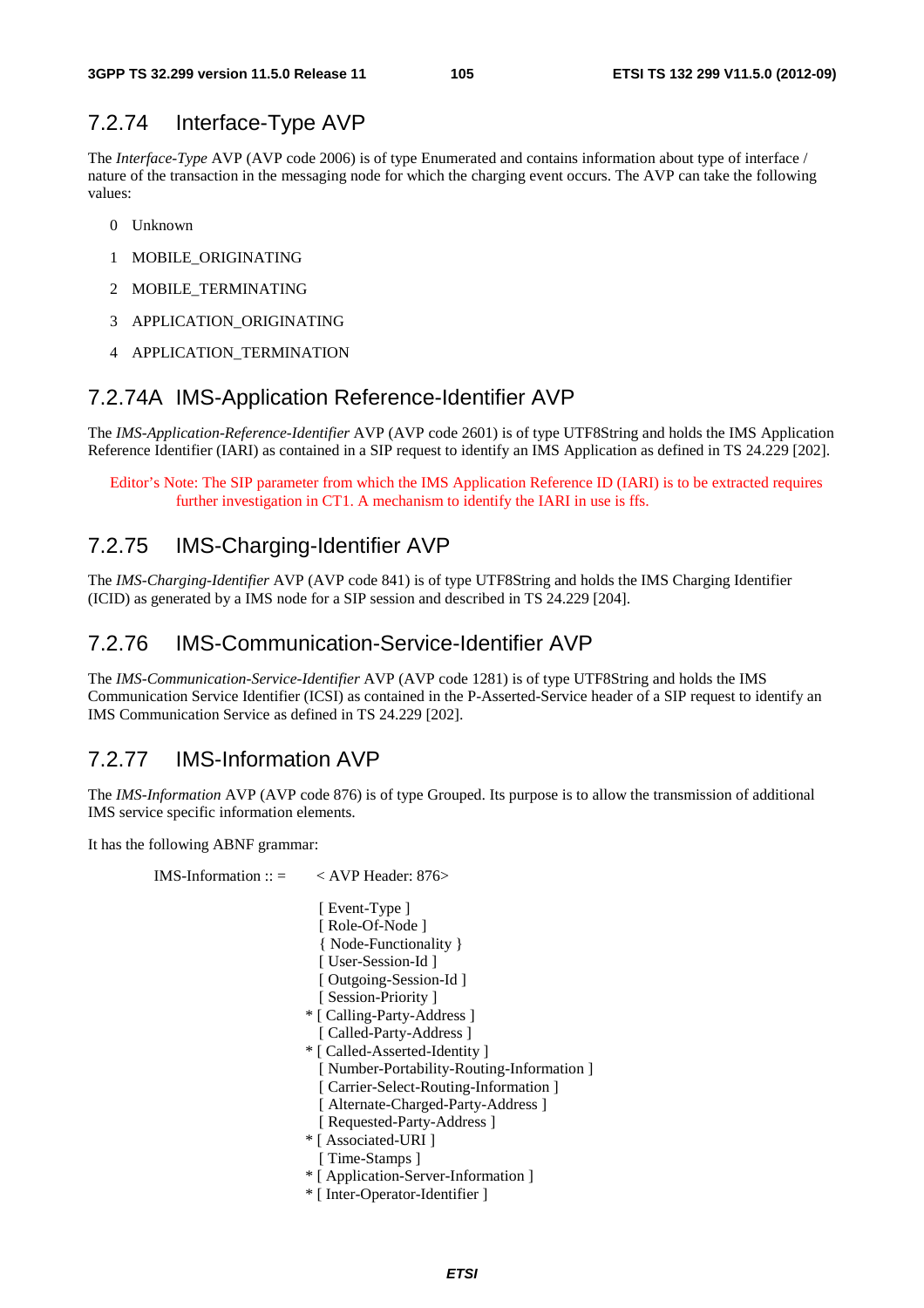[ Transit-IOI-List ] [ IMS-Charging-Identifier ] \* [ SDP-Session-Description ] \* [ SDP-Media-Component ] [ Served-Party-IP-Address ] [ Server-Capabilities ] [ Trunk-Group-ID ] [ Bearer-Service ] [ Service-Id ] \* [ Service-Specific-Info ] \* [ Message-Body ] [ Cause-Code ] [ Access-Network-Information ] \* [ Early-Media-Description ] [ IMS-Communication-Service-Identifier ] [ IMS-Application-Reference-Identifier ] [ Online-Charging-Flag ] [ Real-Time-Tariff-Information ] [ Account-Expiration ] [ Initial-IMS-Charging-Identifier ] \* [ NNI-Information ] [ From-Address ]

# 7.2.78 IMSI-Unauthenticated-Flag AVP

The *IMSI-Unauthenticated-Flag* AVP (AVP code 2308) is of type Enumerated, and indicates the served IMSI is not authenticated. This may occur when emergency bearer service is provided (refer to TS 23.060 [74] and TS 29.274 [91]). If this flag is not present, this means the served IMSI is authenticated.

The following values are defined:

- 0 Authenticated
- 1 Unauthenticated

# 7.2.79 Incoming-Trunk-Group-ID AVP

The *Incoming-Trunk-Group-ID* AVP (AVP code 852) is of type UTF8String and identifies the incoming PSTN leg.

# 7.2.79A Initial-IMS-Charging-Identifier AVP

The *Initial-IMS-Charging-Identifier* AVP (AVP code 2321) is of type UTF8String and holds the Initial IMS Charging Identifier (ICID) as generated by a IMS node for the initial SIP session created for IMS service continuity.

# 7.2.80 Inter-Operator-Identifier AVP

The *Inter-Operator-Identifier* AVP (AVP code 838) is of type Grouped and holds the identification of the network neighbours (originating and terminating) as exchanged via SIP signalling and described in [404].

It has the following ABNF grammar:

 $\langle$ Inter-Operator-Identifier>:: =  $\langle$  AVP Header: 838 >

 [ Originating-IOI ] [ Terminating-IOI ]

# 7.2.80A IP-Realm-Default-Indication AVP

The *IP-Realm-Default-Indication-Indication* AVP (AVP code 2603) is of type Enumerated and indicates whether the IP realm used for the SDP media component is the Default IP realm or not.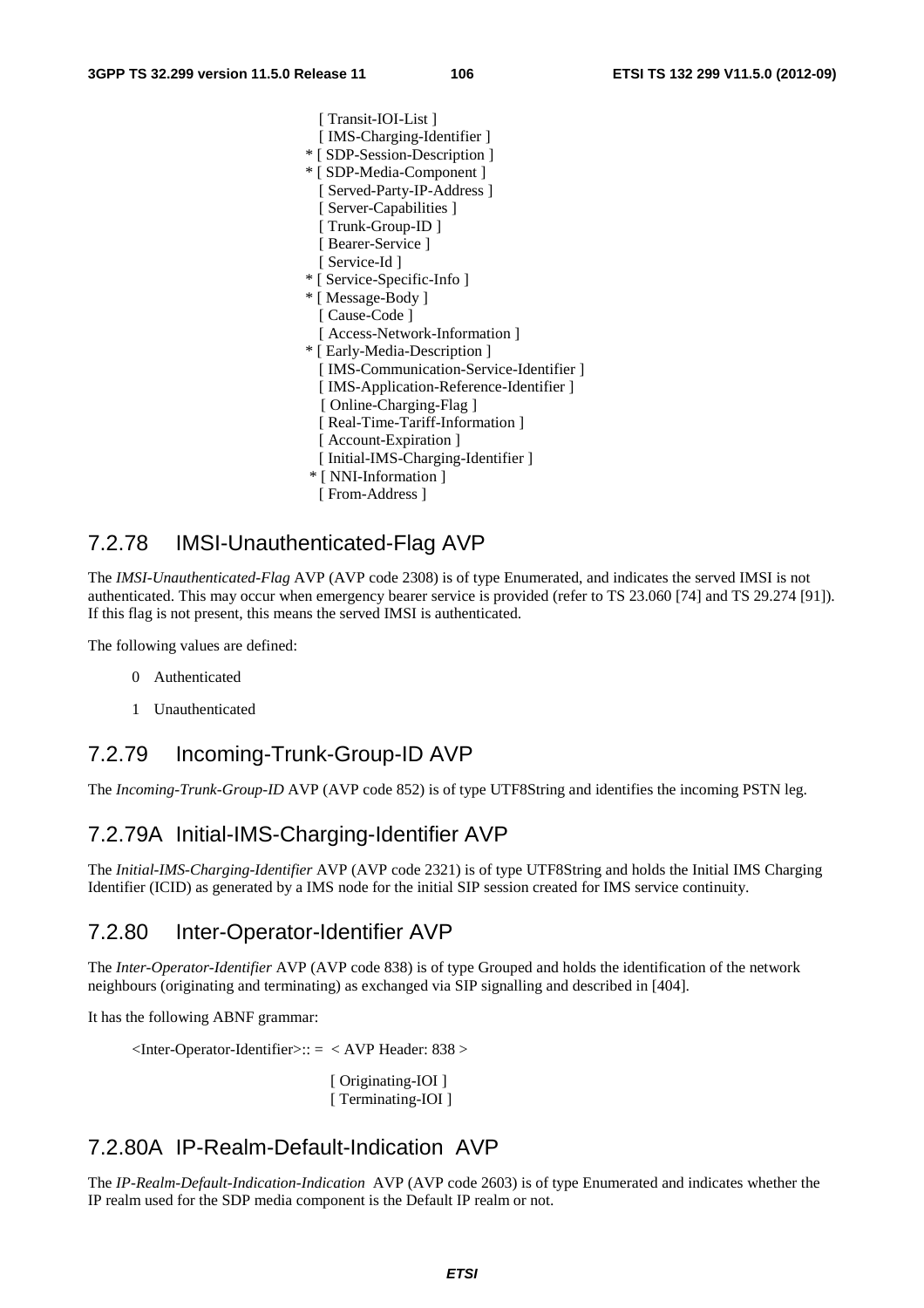The following values are defined:

- 0 Default IP Realm Not used
- 1 Default IP realm used

#### 7.2.81 LCS-APN AVP

The *LCS-APN* AVP (AVP code 1231) is of type UTF8String and contains the APN of the LCS Client.

# 7.2.82 LCS-Client-Dialed-By-MS AVP

The *LCS-Client-Dialed-By-MS* AVP (AVP code 1233) is of type UTF8String and holds the number of the LCS Client dialled by the UE.

## 7.2.83 LCS-Client-External-ID AVP

The *LCS-Client-External-ID* AVP (AVP code 1234) is of type UTF8String and holds the identification of the external LCS Client.

# 7.2.84 LCS-Client-ID AVP

The *LCS-Client-Id* AVP (AVP code 1232) is of type Grouped and holds information related to the identity of an LCS client.

It has the following ABNF grammar:

<LCS-Client-ID>:: = < AVP Header: 1232 >

[ LCS-Client-Type ] [ LCS-Client-External-ID ] [ LCS-Client-Dialed-By-MS ] [ LCS-Client-Name ] [ LCS-APN ] [ LCS-Requestor-ID ]

#### 7.2.85 LCS-Client-Name AVP

The *LCS-Client-Name* AVP (AVP code 1235) is of type Grouped and contains the information related to the name of the LCS Client.

It has the following ABNF grammar:

<LCS-Client-Name>:: = < AVP Header: 1235>

[ LCS-Data-Coding-Scheme ] [ LCS-Name-String ] [ LCS-Format-Indicator ]

# 7.2.86 LCS-Client-Type AVP

The *LCS-Client-Type* AVP (AVP code 1241) is of type Enumerated and contains an estimate of the location of an MS in universal coordinates and the accuracy of the estimate.

It can be one of the following values:

| <b>EMERGENCY SERVICES</b>   |  |
|-----------------------------|--|
| <b>VALUE ADDED SERVICES</b> |  |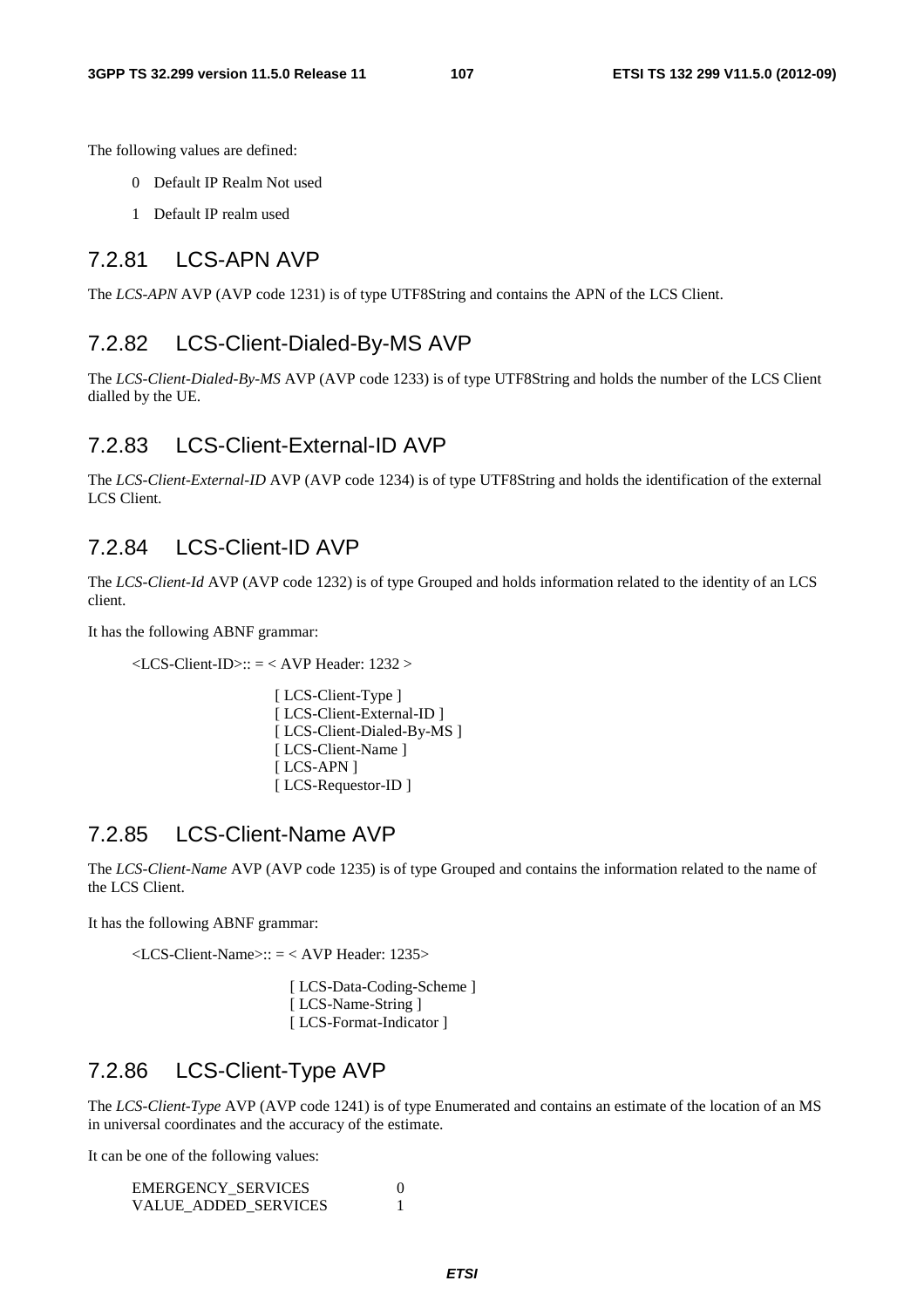PLMN\_OPERATOR\_SERVICES 2 LAWFUL\_INTERCEPT\_SERVICES 3

#### 7.2.87 LCS-Data-Coding-Scheme AVP

The *LCS-Data-Coding-Scheme* AVP (AVP code 1236) is of type UTF8String and contains the information of the alphabet and the language used.

# 7.2.88 LCS-Format-Indicator AVP

The *LCS-Format-Indicator* AVP (AVP code 1237) is of type Enumerated and contains the format of the LCS Client name.

It can be one of the following values:

| 3 |
|---|
|   |
|   |

#### 7.2.89 LCS-Information AVP

The LC*S-Information* AVP (AVP code 878) is of type Grouped. Its purpose is to allow the transmission of additional LCS service specific information elements.

It has the following ABNF grammar:

LCS-Information  $:: = <$  AVP Header: 878>

[ LCS-Client-ID ] [Location-Type ] [ Location-Estimate ] [ Positioning-Data ] [ 3GPP-IMSI ] [ MSISDN ]

#### 7.2.90 LCS-Name-String AVP

The *LCS-Name-String* AVP (AVP code 1238) is of type UTF8String and contains the LCS Client name.

#### 7.2.91 LCS-Requestor-ID AVP

The *LCS-Requestor-Id* AVP (AVP code 1239) is of type Grouped and contains information related to the identification of the Requestor.

It has the following ABNF grammar:

 $\langle$ LCS-Requestor-ID>:: =  $\langle$  AVP Header: 1239 > [ LCS-Data-Coding-Scheme ] [ LCS-Requestor-ID-String ]

# 7.2.92 LCS-Requestor-ID-String AVP

The *LCS-Requestor-Id-String* AVP (AVP code 1240) is of type UTF8String and contains the identification of the Requestor and can be e.g. MSISDN or logical name.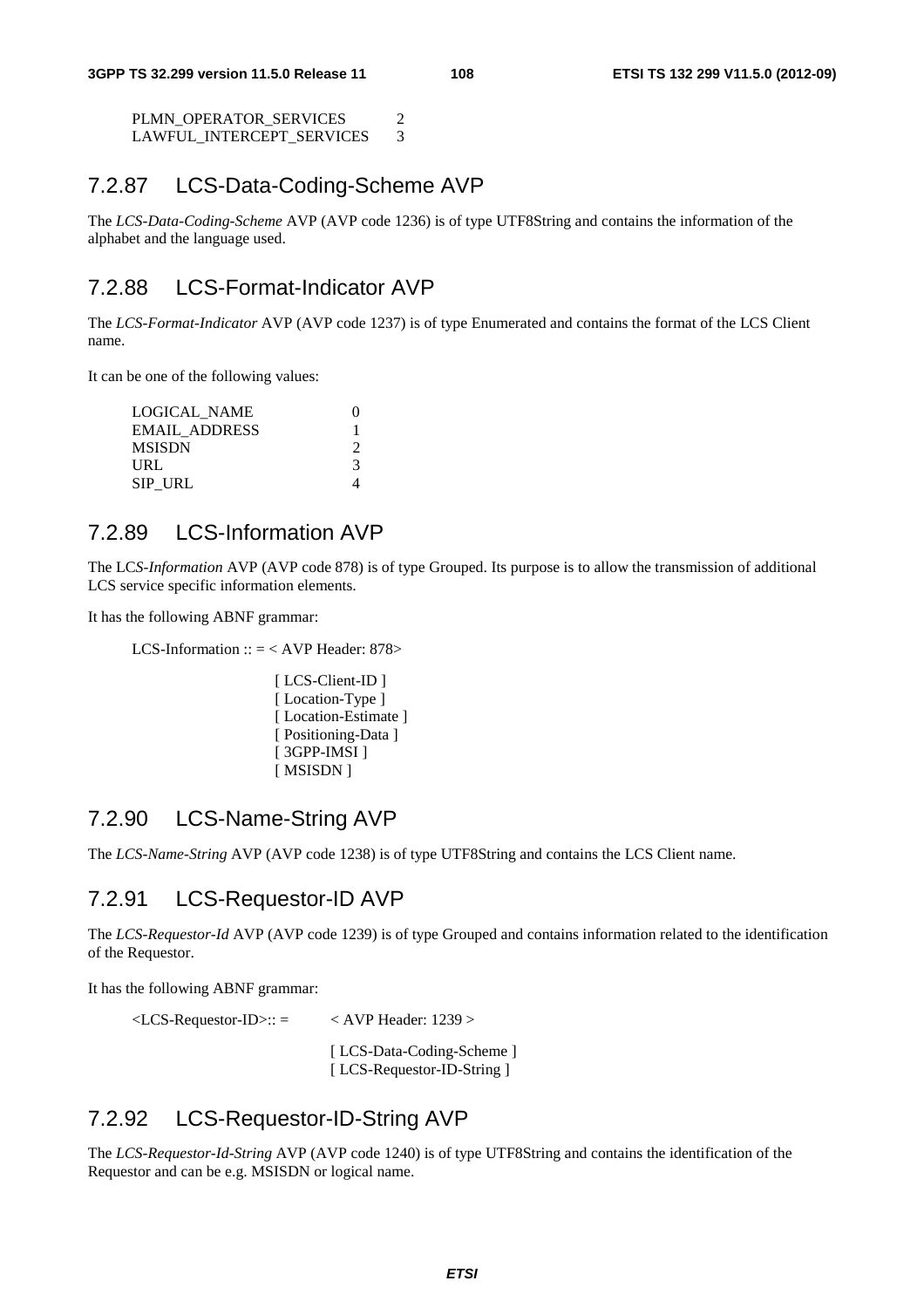# 7.2.92A Local-GW-Inserted-Indication AVP

The *Local-GW-Inserted-Indication* AVP (AVP code 2604) is of type Enumerated and indicates if the local GW (TrGW, IMS-AGW) is inserted or not for the SDP media component.

The following values are defined:

- 0 Local GW Not Inserted
- 1 Local GW Inserted

#### 7.2.93 Local-Sequence-Number AVP

The *Local-Sequence-Number* AVP (AVP code 2063) is of type Unsigned32 and holds the service data container sequence number : increased by 1 for each service data container closed.

#### 7.2.94 Location-Estimate AVP

The *Location-Estimate* AVP (AVP code 1242) is of type OctetString and contains an estimate of the location of an MS in universal coordinates and the accuracy of the estimate. Refers to geographical area descriptions in 3GPP TS 23.032 [227] for the internal structure and encoding of this AVP.

#### 7.2.95 Location-Estimate-Type AVP

The *Location-Estimate-Type* AVP (AVP code 1243) is of type Enumerated and contains one of the following values:

| <b>CURRENT LOCATION</b>            |   |
|------------------------------------|---|
| <b>CURRENT LAST KNOWN LOCATION</b> |   |
| INITIAL LOCATION                   |   |
| ACTIVATE DEFERRED_LOCATION         | 3 |
| CANCEL DEFERRED LOCATION           |   |
|                                    |   |

#### 7.2.96 Location-Type AVP

The *Location-Type* AVP (AVP code 1244) is of type Grouped and indicates the type of location estimate required by the LCS client.

It has the following ABNF grammar:

Location-Type:: = < AVP Header: 1244> [Location-Estimate-Type ] [ Deferred-Location-Event-Type ]

#### 7.2.97 Low-Balance-Indication AVP

The *Low-Balance-Indication* AVP (AVP code 2020) is of type Enumerated and indicates if the subscriber balance went below a designated threshold by its account.

This indication can be used to advise the end user about the need to replenish his balance.

It can be one of the following values:

NOT-APPLICABLE 0 YES 1

# 7.2.97A Low-Priority-Indicator AVP

The *Low-Priority-Indicator* AVP (AVP code 2602) is of type Enumerated and indicates if the PDN connection has a low priority, i.e. for Machine Type Communications.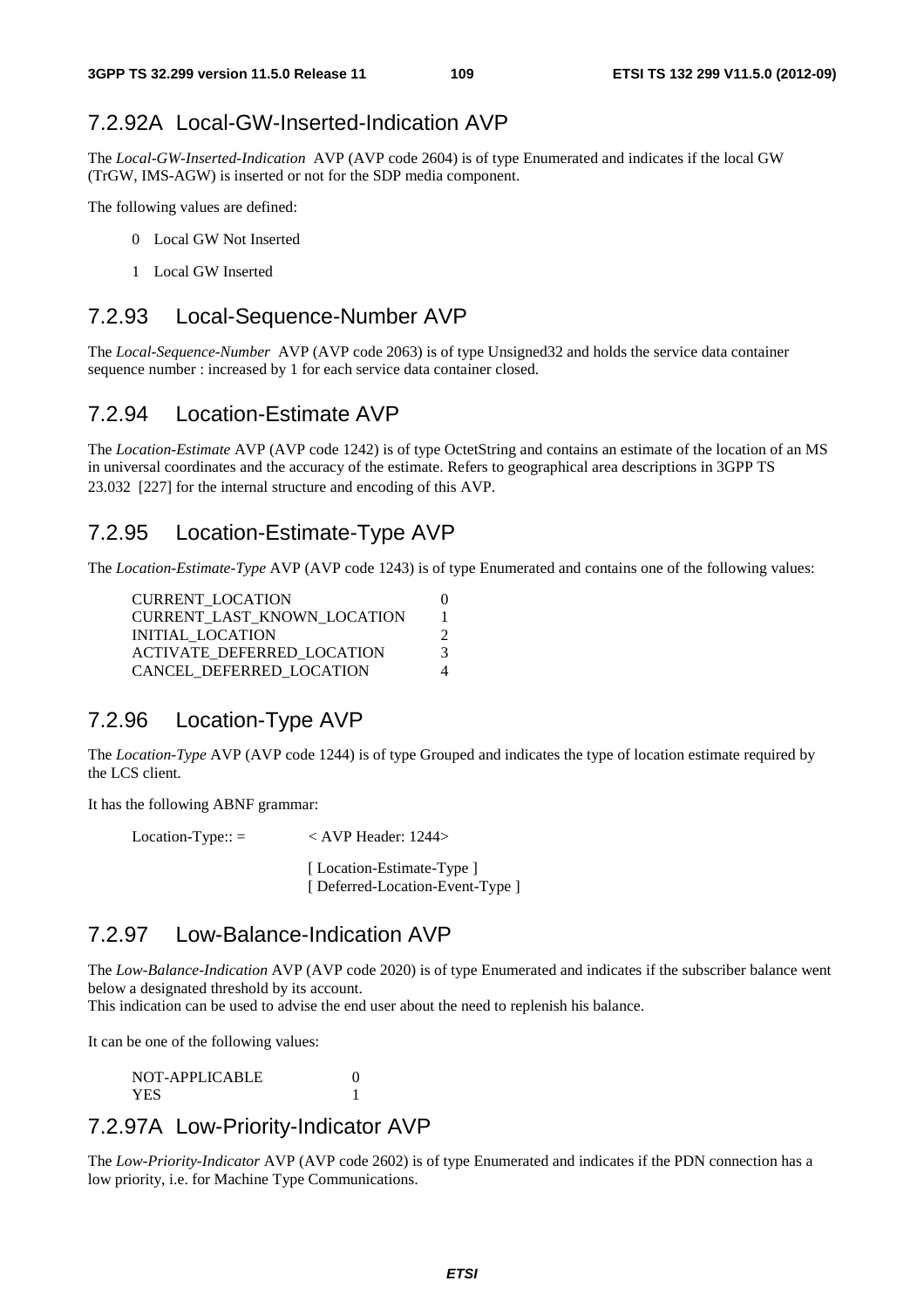It can be one of the following values:

| NO         |  |
|------------|--|
| <b>YES</b> |  |

### 7.2.98 MBMS GW-Address AVP

The *MBMS GW-Address* AVP (AVP code 2307) is of type Address and holds the IP-address . This AVP of the MBMS GW that generated the MBMS Charging ID when MBMS GW is stand-alone.

#### 7.2.99 MBMS-Information AVP

The *MBMS-Information* AVP (AVP code 880) is of type Grouped. Its purpose is to allow the transmission of additional MBMS service specific information elements.

It has the following ABNF grammar:

MBMS-Information  $\therefore$  = < AVP Header: 880>

[ TMGI ] [ MBMS-Service-Type ] [ MBMS-User-Service-Type ] [ File-Repair-Supported ] [ Required-MBMS-Bearer-Capabilities ] [ MBMS-2G-3G-Indicator ] [ RAI ] \* [ MBMS-Service-Area ] [ MBMS-Session-Identity ] [ CN-IP-Multicast-Distribution ] [ MBMS GW-Address ]

# 7.2.100 MBMS-User-Service-Type AVP

The *MBMS-User-Service-Type* AVP (AVP code 1225) is of type Enumerated indicates type of service the the MBMS user service that is being delivered. The following values are supported:

```
DOWNLOAD (1)
```
The MBMS user service of type: download.

```
STREAMING (2)
```
The MBMS user service is of type: streaming.

### 7.2.101 Media-Initiator-Flag AVP

The *Media-Initiator-Flag* AVP (AVP code 882) is of type Enumerated and indicates which party has requested the session modification. The default value is '0' indicating the called party initiated the modification.

- [0] called party
- [1] calling party
- [2] unknown

# 7.2.102 Media-Initiator-Party AVP

The *Media-Initiator-Party* AVP (AVP code 1288) is of type UTF8String. Enumerated in IMS charging, it holds the address (SIP URI or TEL URI) of the party (Public User ID or Public Service ID) who initiates the media action, like adding/removing, connecting/disconnecting the media. The Media Initiator Party shall be populated with the SIP URI or TEL URI contained in the Request-URI of the outgoing request. It is use for PoC charging.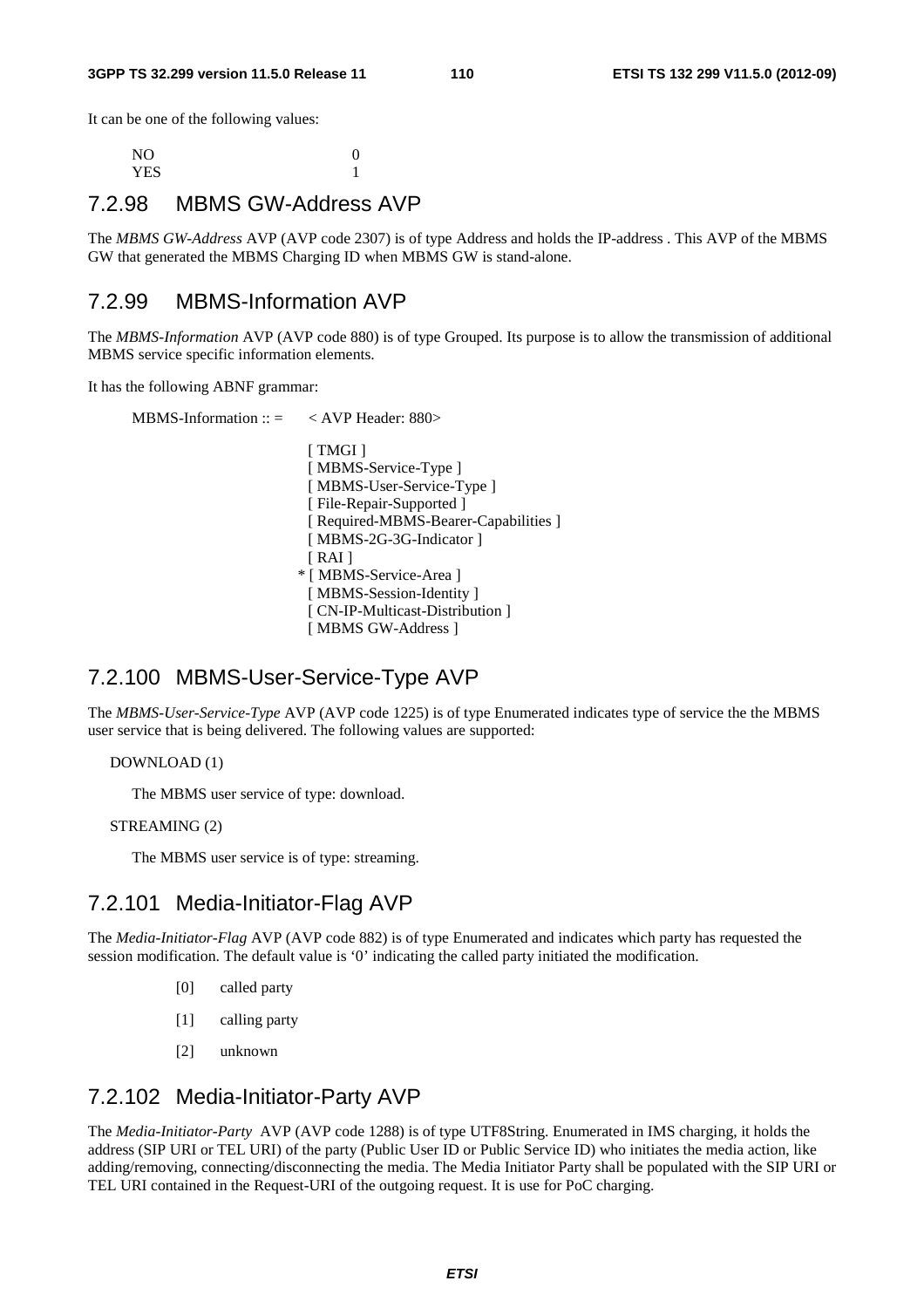# 7.2.103 Message-Body AVP

The *Message-Body* AVP (AVP Code 889) is of type Grouped AVP and holds information about the message bodies including user-to-user data.

It has the following ABNF grammar:

 <Message-Body>::= < AVP Header: 889 > { Content-Type } { Content-Length } [ Content-Disposition ] [ Originator ]

The message bodies shall not include the bodies' of Content-Type = "application-sdp" as these are captured in other AVPs.

#### 7.2.104 Message-Class AVP

The *Message-Class* AVP (AVP code 1213) is of type Grouped.

It has the following ABNF grammar:

Message-Class :: = < AVP Header: 1213 >

[ Class-Identifier ] [ Token-Text ]

#### 7.2.105 Message-ID AVP

The *Message-ID* AVP (AVP code 1210) is of type UTF8String and holds the identification of the message being charged.

#### 7.2.106 Message-Size AVP

The *Message-Size* AVP (AVP code 1212) is of type Unsigned32. For MMS, it holds the total size in bytes of the MM calculated according to TS 23.140 [208]. For SMS, it holds the total size in octets of SM including any user data header.

# 7.2.107 Message-Type AVP

The *Message-Type* AVP (AVP code 1211) is of type Enumerated and holds the type of the message according to the MMS transactions e.g. submission, delivery.

The following values are defined and are as specified in MMS Encapsulation [209]:

- 1 m-send-req
- 2 m-send-conf
- 3 m-notification-ind
- 4 m-notifyresp-ind
- 5 m-retrieve-conf
- 6 m-acknowledge-ind
- 7 m-delivery-ind
- 8 m-read-rec-ind
- 9 m-read-orig-ind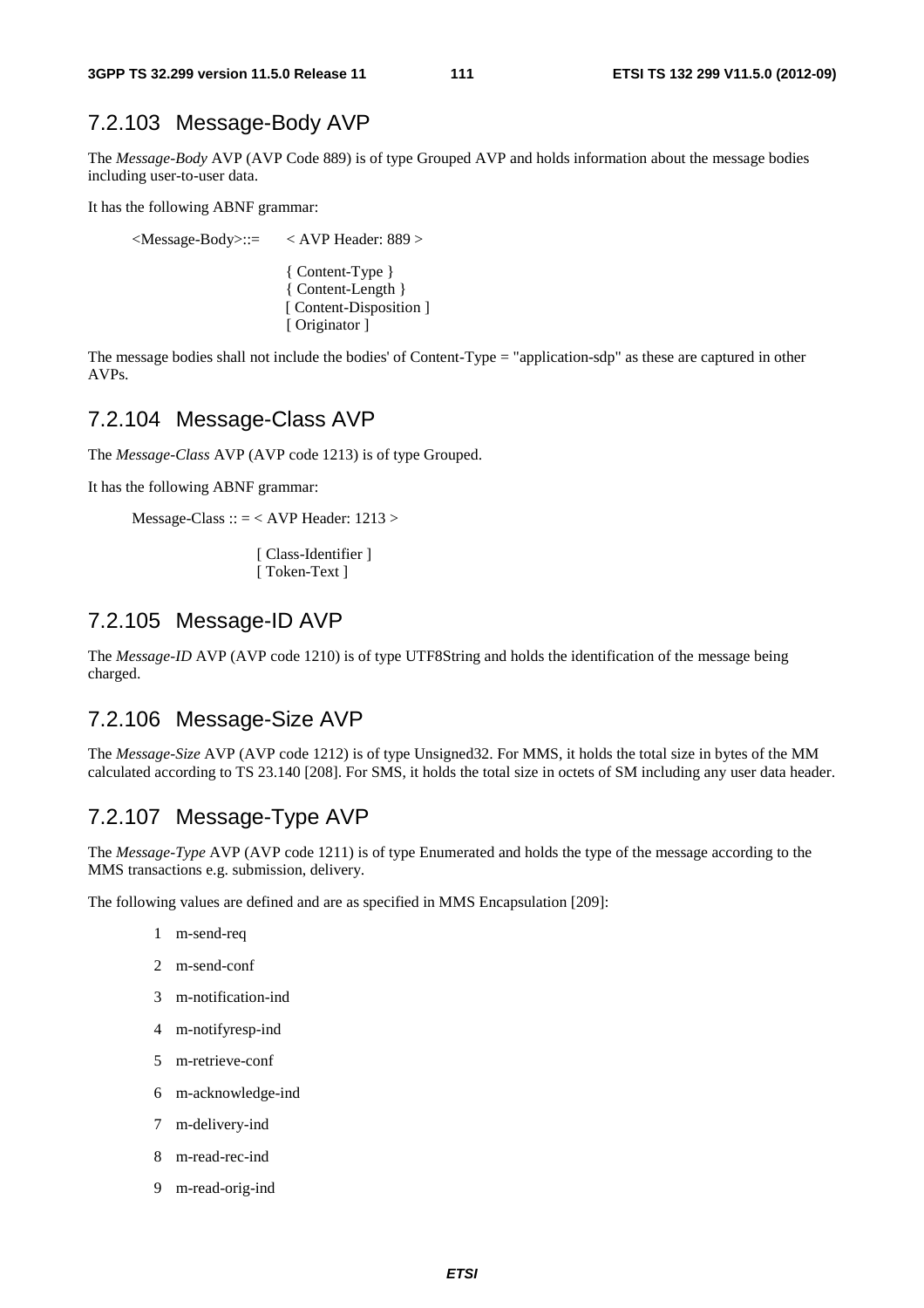- 10 m-forward-req
- 11 m-forward-conf
- 12 m-mbox-store-conf
- 13 m-mbox-view-conf
- 14 m-mbox-upload-conf
- 15 m-mbox-delete-conf

# 7.2.108 MM-Content-Type AVP

The *MM-Content-Type* AVP (AVP code 1203) is of type Grouped and indicates the overall content type of the MM content and includes information about all the contents of an MM.

It has the following ABNF grammar:

MM-Content-Type ::  $=$  < AVP Header: 1203 > [ Type-Number ] [ Additional-Type-Information ] [ Content-Size ]

\* [ Additional-Content-Information ]

# 7.2.109 MMBox-Storage-Requested AVP

The *MMBox-Storage-Requested* AVP (AVP code 1248) is of type Enumerated and indicates whether an MMBoxstorage has been requested by the originator MMS User Agent or not. The values for whether an MMBox Storage was requested are:

 $0$  No

1 Yes

### 7.2.110 MMS-Information AVP

The MM*S-Information* AVP (AVP code 877) is of type Grouped. Its purpose is to allow the transmission of additional MMS service specific information elements.

It has the following ABNF grammar:

| $MMS\text{-}Information::=$ | $<$ AVP Header: 877 $>$       |
|-----------------------------|-------------------------------|
|                             | [ Originator-Address ]        |
|                             | * [ Recipient-Address ]       |
|                             | [Submission-Time]             |
|                             | [MM-Content-Type]             |
|                             | [ Priority ]                  |
|                             | [Message-ID]                  |
|                             | [Message-Type]                |
|                             | [Message-Size]                |
|                             | [Message-Class]               |
|                             | [Delivery-Report-Requested]   |
|                             | [Read-Reply-Report-Requested] |
|                             | [MMBox-Storage-Requested]     |
|                             | [Applic-ID]                   |
|                             | [ Reply-Applic-ID ]           |
|                             | [ Aux-Applic-Info ]           |
|                             | [Content-Class]               |
|                             | [DRM-Content]                 |
|                             |                               |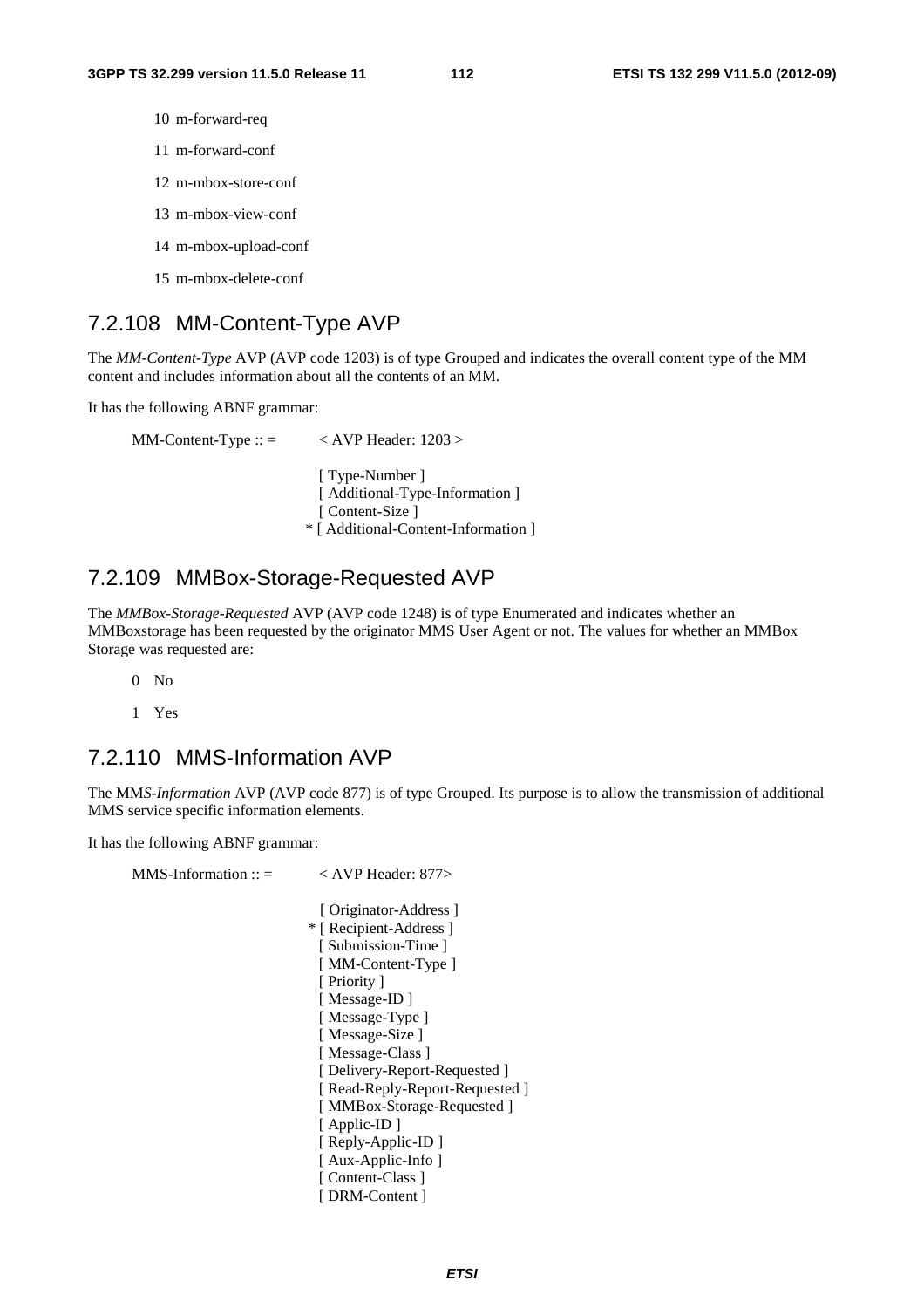[ Adaptations ] [ VASP-Id ]  $[VAS-Id]$ 

# 7.2.111 MMTel-Information AVP

The MMTel*-Information* AVP (AVP code 2030) is of type Grouped. Its purpose is to allow the transmission of additional MMtel service specific information elements. It holds MMTel supplementary services invoked during MMTel service.

It has the following ABNF grammar:

MMTel-Information ::  $=$  < AVP Header: 2030>

\* [ Supplementary-Service]

# 7.2.111aA MMTel-SService-Type AVP

The *MMTel-SService-Type* AVP (AVP Code 2031) is of type Unsigned32 and identifies the type of MMTel supplementary service.

The following values are defined:

| "Originating Identification Presentation (OIP)"         | $\theta$       |
|---------------------------------------------------------|----------------|
| "Originating Identification Restriction (OIR)"          | $\mathbf{1}$   |
| "Terminating Identification Presentation (TIP)"         | 2              |
| "Terminating Identification Restriction (TIR)"          | 3              |
| "Communication HOLD (HOLD)"                             | $\overline{4}$ |
| "Communications Barring (CB)"                           | 5              |
| "Communication Diversion (CDIV)"                        | 6              |
| "Communication Diversion Notification (CDIVN)"          | 7              |
| "Communication Waiting (CW)"                            | 8              |
| "Message Waiting Indication (MWI)"                      | 9              |
| "Conference (CONF)"                                     | 10             |
| "Flexible Alerting (FA)"                                | 11             |
| "Completion of Communication to Busy Subscriber (CCBS)" | 12             |
| "Completion of Communications on No Reply (CCNR)"       | 13             |
| "Malicious Communication Identification (MCID)          | 14             |
| "Customized Alerting Tone" (CAT)                        | 15             |
| "Closed User Group" (CUG)                               | 16             |
| "Personal Network management" (PNM)                     | 17             |
| "Customized Ringing Signal" (CRS)                       | 18             |
| "Advice of Charge (AoC)"                                | 19             |

Values  $\geq 1024$  are reserved for specific Network/Manufacturer supplementary services variants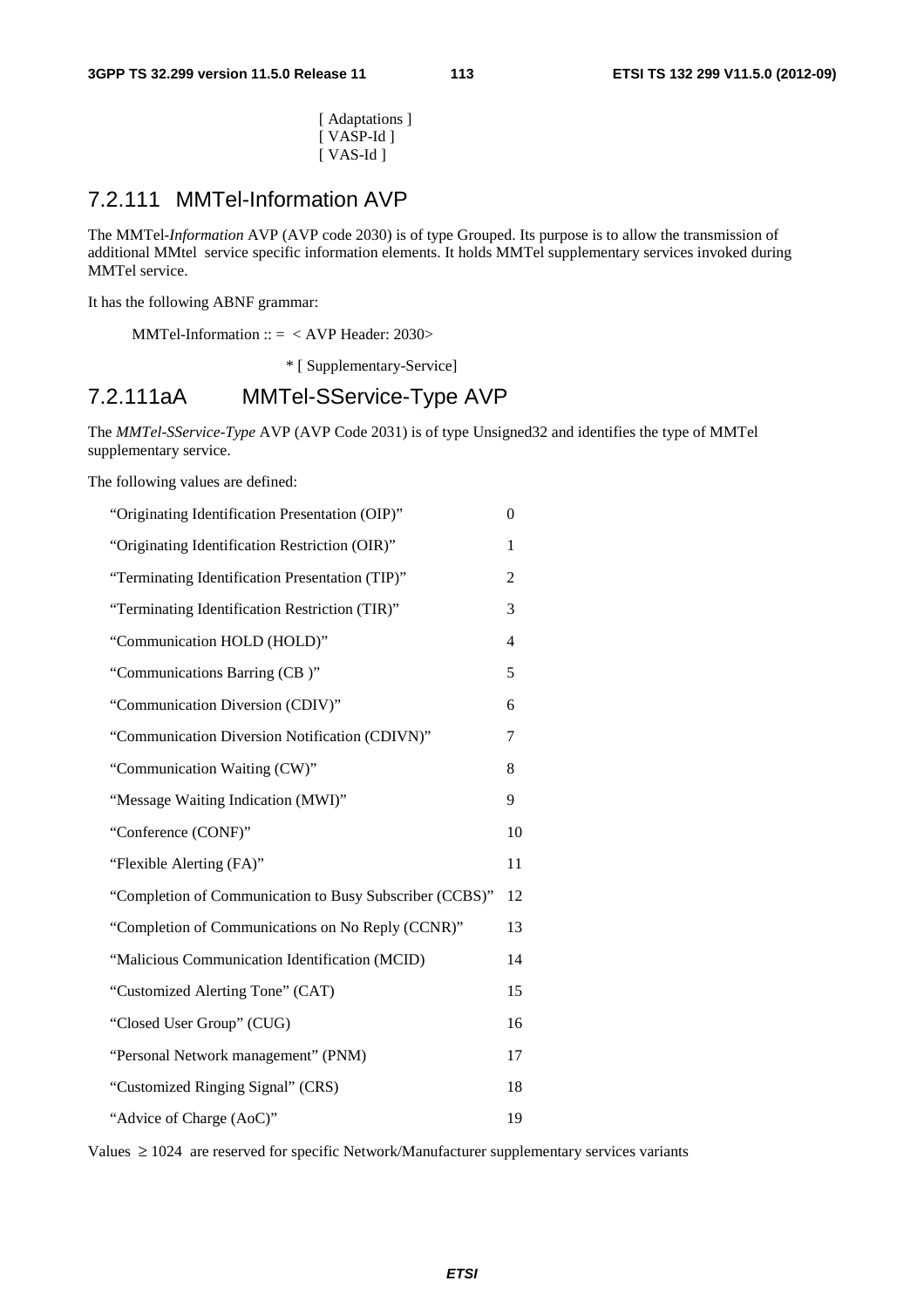# 7.2.111A Neighbour-Node-Address AVP

The *Neighbour-Node-Address* AVP (AVP code 2705) is of type Address and holds the control plane IP address of the neighboring network contact point that handles the service request in case of interconnection and roaming.

## 7.2.112 Next-Tariff AVP

The *Next-Tariff* AVP (AVP code 2057) is of type Grouped and holds tariff information. The Tariff is a formula for cost calculation given the *Used-Service-Unit* AVP. The calculated cost is given in the *Currency-Code* AVP. The formula sums all the rating elements and multiplies the sum by the *Scale-Factor* AVP.

It has the following ABNF grammar:

Next-Tariff ::  $=$  < AVP Header: 2057 >

[ Currency-Code ] [ Scale-Factor ] \* [ Rate-Element ]

#### 7.2.112A NNI-Information AVP

The *NNI-Information* AVP (AVP code 2703) is of type Grouped and holds information about the NNI used for interconnection and roaming.

It has the following ABNF grammar:

IMS-Information ::  $=$  < AVP Header: 2703>

[ Session-Direction ] [ NNI-Type ] [ Relationship-Mode ] [ Neighbour-Node-Address ]

#### 7.2.112B NNI-Type AVP

The *NNI-Type* AVP (AVP code 2704) is of type Enumerated and indicates whether the type of used NNI is nonroaming, roaming without loopback routing or roaming with loopback routing,

It has the following values:

- 0 non-roaming
- 1 roaming without loopback
- 2 roaming with loopback

#### 7.2.113 Node-Functionality AVP

The *Node-Functionality* AVP (AVP code 862) is of type Enumerated and includes the *functionality* identifier of the *node*.

The functionality identifier can be one of the following:

S-CSCF 0 P-CSCF 1 I-CSCF 2 MRFC 3 MGCF<sub>4</sub> BGCF 5  $\begin{matrix} AS & 6 \\ IRCF & 7 \end{matrix}$ **IBCF**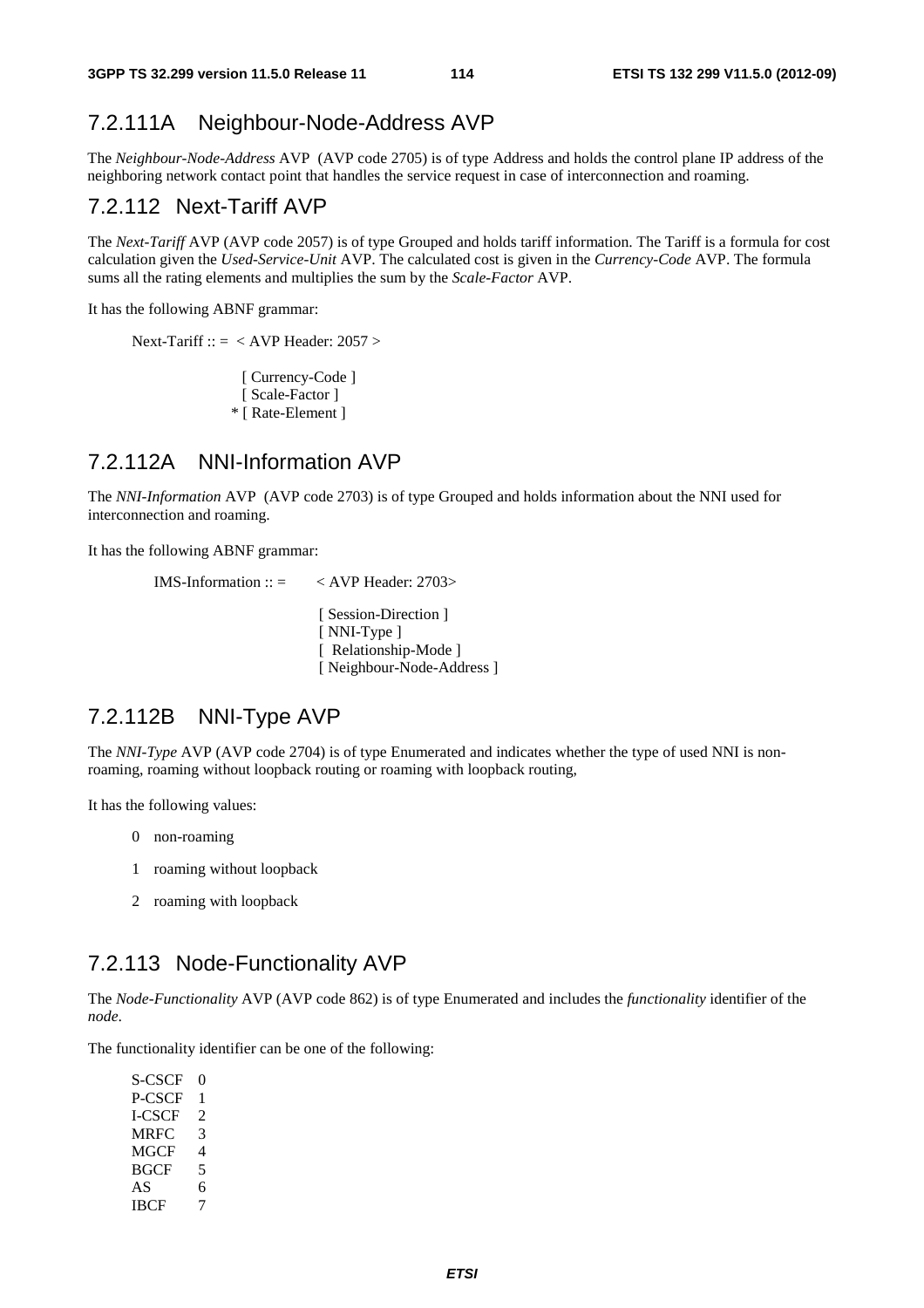$S-GW = 8$  $P-GW = 9$ HSGW 10 E-CSCF 11

#### 7.2.114 Node-Id AVP

The *Node-Id* AVP (AVP code 2064) is of type UTF8String and includes an optional, operator configurable identifier string for the node.

#### 7.2.115 Number-Of-Diversions AVP

The *Number-of-Diversions* AVP (AVP Code 2034) is of type Unsigned32 and holds the number of diversions related to a CDIV service. When counting the number of diversions, all types of diversion are included.

#### 7.2.116 Number-Of-Messages-Sent AVP

The *Number-Of-Messages-Sent* AVP (AVP code 2019) is of type Unsigned32 and indicates the number of SMSs sent by the IMS application if applicable.

#### 7.2.117 Number-Of-Participants AVP

The *Number-Of-Participants* AVP (AVP code 885) is of type Unsigned32 and holds the number of invited parties of the multi-party session when included in the initial charging request message, e.g. in PoC, CONFerence and SIMPLE IM. When included in interim / update charging messages, it indicates the number of parties who are currently attached in the session at the time the interim / update messages are sent.

NOTE: The information to populate this field may be obtained from the TBCP-Talk-Burst-Grant message in PoC case. The information to populate this field may be obtained from the Diameter Accounting Request message in MMTel CONF Charging.

#### 7.2.118 Number-Of-Received-Talk-Bursts AVP

The *Number-Of-Received-Talk-Bursts* AVP (AVP code 1282) is of type Unsigned32 and holds the number of the received talk bursts.

### 7.2.119 Number-Of-Talk-Bursts AVP

The *Number-Of-Talk-Bursts* AVP (AVP code 1283) is of type Unsigned32 and holds the number of the sent talk bursts.

#### 7.2.120 Number-Portability-Routing-Information AVP

The *Number-Portability-Routing-Information* AVP (AVP code 2024) is of type UTF8String and holds information on routing number received by S-CSCF during number portability look-up (ENUM/DNS). This information is sent over SIP in the Requested URI header.

### 7.2.121 Offline-Charging AVP

The *Offline-Charging* AVP (AVP code 1278) is a grouped AVP, which is used to set the parameters required to control offline charging.

It has the following ABNF grammar:

Offline-Charging ::= < AVP Header:1278 >

 [ Quota-Consumption-Time ] [ Time-Quota-Mechanism ] [ Envelope-Reporting ] \* [ Multiple-Services-Credit-Control ]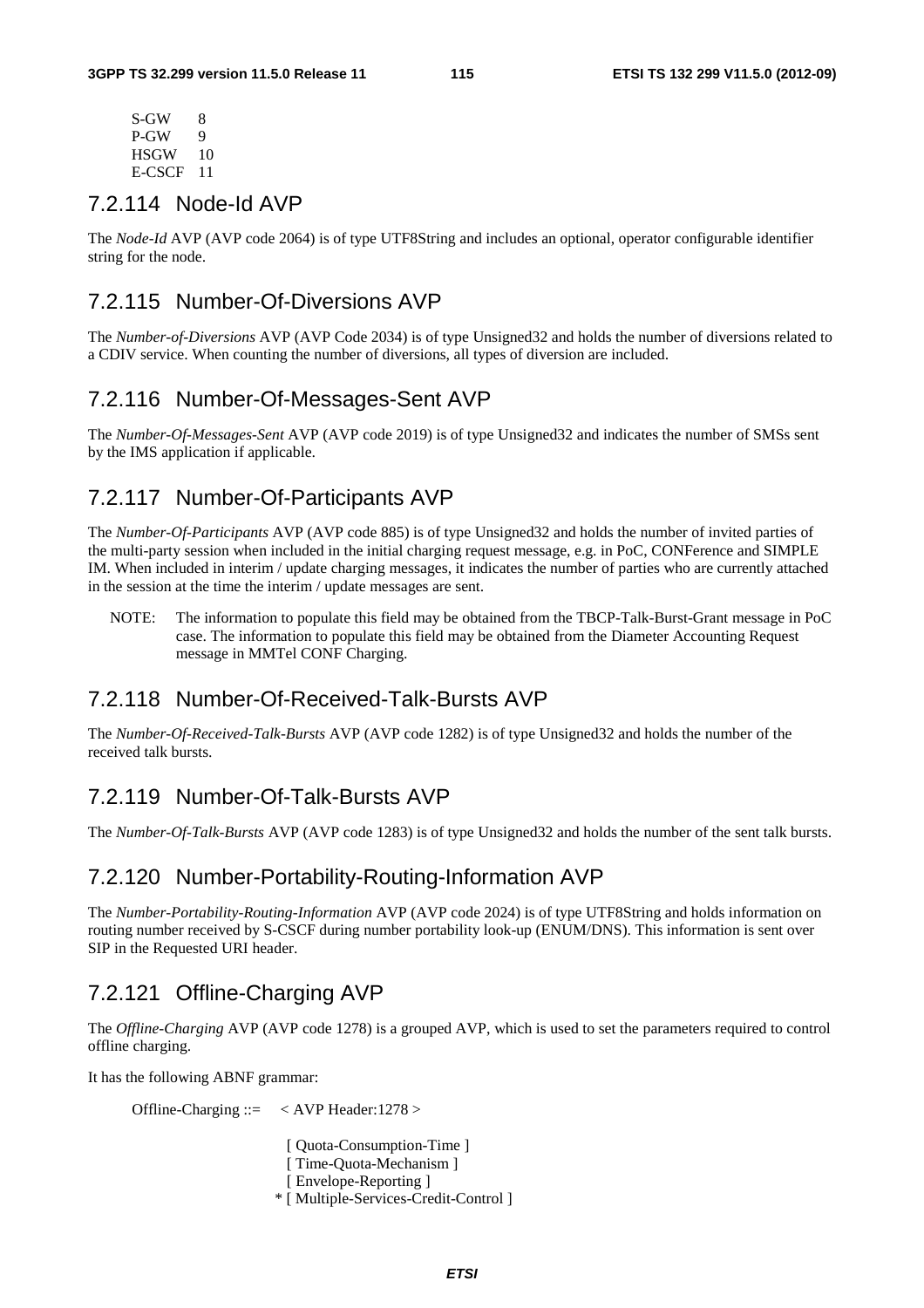#### **3GPP TS 32.299 version 11.5.0 Release 11 116 ETSI TS 132 299 V11.5.0 (2012-09)**

 $*$  [ AVP ]

At most one of Quota-Consumption-Time AVP or Time-Quota-Mechanism AVP shall be present, if individual instances are not included within the Multiple-Services-Credit-Control AVP.

The Multiple-Services-Credit-Control AVPs, if present, shall contain the Rating-Group AVP to identify the category, optionally one of Quota-Consumption-Time AVP and Time-Quota-Mechanism AVP, and optionally the Envelope-Reporting AVP.

Any values specified in the Offline-Charging AVP take precedence over the configured defaults. The values of the parameters specified at Multiple-Services-Credit-Control level take precedence over the values specified directly at Offline-Charging level. If neither Quota-Consumption-Time AVP nor Time-Quota-Mechanism AVP is included in the Multiple-Services-Credit-Control AVP, then the general reporting requirements dictated by the Quota-Consumption-Time AVP or Time-Quota-Mechanism AVP and Envelope-Reporting AVP directly within the Offline-Charging AVP shall apply.

# 7.2.122 Online-Charging-Flag AVP

The *Online-Charging-Flag* AVP (AVP code 2303) is of type Enumerated and indicates the Online Charging Request was sent based on the provided ECF address from the SIP P-header "P-Charging-Function-Addresses".

It has the following values:

- 0 ECF address not provided
- 1 ECF address provided

# 7.2.123 Originating-IOI AVP

The *Originating-IOI* AVP (AVP code 839) is of type UTF8String (alphanumeric string) and holds the Inter Operator Identifier (IOI) for the originating network as generated by the IMS network element which takes responsibility for populating this parameter [404] in a SIP request as described in TS 24.229 [202].

The Originating IOI contains the following values:

- Type 1 IOI: IOI of the visited network where the P-CSCF is located.
- Type 2 IOI:
	- IOI of the home network of the originating end user where the S-CSCF is located in case a session is initiated from the IMS. In case of redirection by the S-CSCF, *Originating-IOI* AVP indicates the terminating party's network operator from which the session is redirected.
	- IOI of the originating network where the MGCF is located in case a session is initiated from the PSTN toward the IMS.
- Type 3 IOI:
	- IOI of the home network (originating side or terminating side) where the S-CSCF is located when forwarding a SIP request as described in TS 24.229 [202] to an AS (proxy, terminating UA or redirect server or B2BUA).
	- IOI of the service provider network where the AS is located when an AS (originating UA or B2BUA) initiates a SIP request as described in TS 24.229 [202].

For further details on the Type 1, Type 2 and Type 3 IOIs, please refer to TS 32.240 [1].

### 7.2.124 Originator AVP

 The *Originator* AVP (AVP code 864) is of type Enumerated and indicates the originating party of the message body. The following values are defined:

Calling Party 0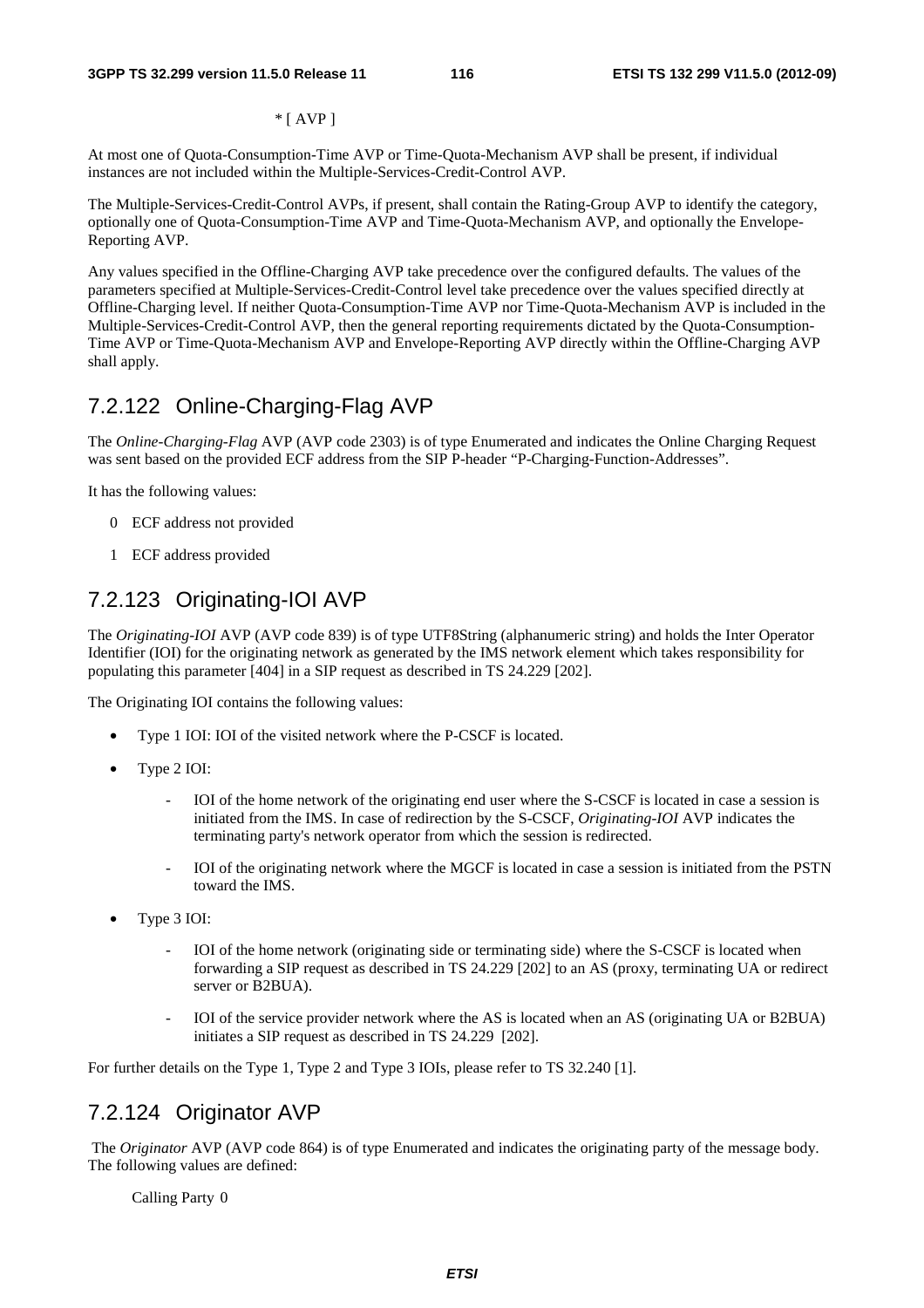Called Party 1

# 7.2.125 Originator-Address AVP

The *Originator-Address* AVP (AVP code 886) is of type Grouped. Its purpose is to identify the originator of a message.

It has the following ABNF grammar:

Originator-Address :: = < AVP Header: 886 >

[ Address-Type ] [ Address-Data ] [ Address-Domain ]

#### 7.2.126 Originator-Interface AVP

The *Originator-Interface* AVP (AVP code 2009) is the group AVP which contains information related to the Interface on which the message originated.

Originator-Interface ::= < AVP Header: 2009 >

[ Interface-Id ] [ Interface-Text ] [ Interface-Port ] [ Interface-Type ]

# 7.2.127 Originator-Received-Address AVP

The *Originator-Received-Address* AVP (AVP code 2027) is of type Grouped. Its purpose is to identify the originator of a message with the original, unmodified address information as received before any address manipulations has taken place in the entity generating the charging information. This field allows correlation of address information with information generated by other nodes in the message flow.

It has the following ABNF grammar:

Originator-Received-Address :: = < AVP Header: 2027>

[ Address-Type ] [ Address-Data ] [ Address-Domain ]

# 7.2.128 Originator-SCCP-Address

The *Originator-SCCP-Address* AVP (AVP code 2008) is of type Address. It is the "SCCP calling address" used by the messaging node when receiving a message. This is usually the address of the MSC or SGSN/Serving Node that was serving the UE when it submitted the message. It contains either a Point Code (ISPC) or a Global Title, where Global Title represents an E.164 number. The Address Type discriminator in RFC 3588 [401] is set to value 8, E.164, and the address information is UTF8 encoded.

# 7.2.128A Outgoing-Session-Id AVP

The *Outgoing-Session-Id* AVP (AVP code 2320) is of type UTF8String and holds the outgoing session identifier for an AS acting as B2BUA. For a SIP session the Outgoing-Session-Id AVP contains the SIP Call ID of the outgoing leg, as defined in RFC 3261 [405].

### 7.2.129 Outgoing-Trunk-Group-ID AVP

The *Outgoing-Trunk-Group-ID* AVP (AVP code 853) is of type UTF8String and identifies the outgoing PSTN leg.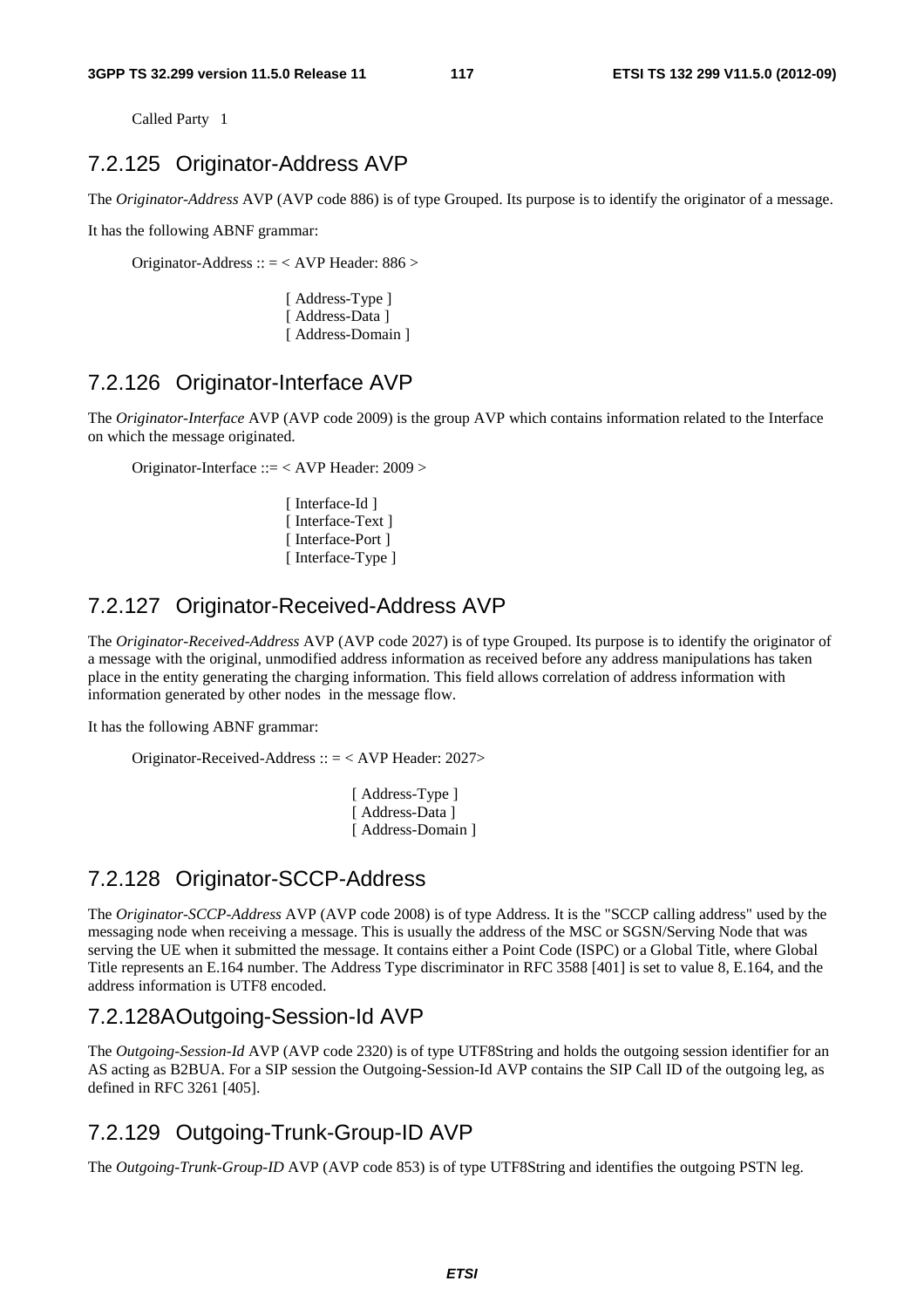#### 7.2.130 Participants-Involved AVP

The *Participants-Involved* AVP (AVP code 887) is of type UTF8String and holds the list of address (Public User ID: SIP URI, TEL URI, MSISDN) of the parties who are involved into the PoC session.

#### 7.2.131 Participant-Group AVP

The *Participant-Group* AVP (AVP code 1260) is of type Grouped and holds detailed information, e.g. the address (Public User ID: SIP URI, TEL URI, MSISDN), the access priority parameters, etc, of the party who is involved into the PoC session.

It has the following ABNF grammar:

 $<$  Participant-Group  $>$  :: =  $<$  AVP Header: 1260 $>$ 

[ Called-Party-Address ] [ Participant-Access-Priority ] [ User-Participating-Type ]

# 7.2.132 Participant-Access-Priority AVP

Participant-Access-Priority AVP (AVP code 1259) is of type Enumerated. It is a subfield of Participants-Group AVP to indicate the priority level for users when initiating a new PoC session or participating in a PoC session.

The AVP may take the values as follows:

- 1 Pre-emptive priority: The highest level priority. A request with pre-emptive priority SHALL cause the current other requests to be revoked immediately, unless they are also with pre-emptive priority.
- 2 High priority: Lower than Pre-emptive priority.
- 3 Normal priority: Normal level. Lower than High priority.
- 4 Low priority: Lowest level priority.

# 7.2.133 Participant-Action-Type AVP

The *Participant-Action-Type* AVP (AVP code 2049) is of type Enumerated and holds the participant's action type during the conference for Billing Domain's information.

The following values are defined according to TS 24.605 [219]:

| $\mathcal{D}$ |
|---------------|
|               |
|               |

#### 7.2.134 PDG-Address AVP

The *PDG-Address* AVP (AVP code 895) is of type Address and contains the PDG IP address.

#### 7.2.135 PDG-Charging-Id AVP

The *PDG-Charging-Id* AVP (AVP code 896) is of type Unsigned32 and contains the charging identifier generated by the PDG for the tunnel. Charging identifier is generated at tunnel establishment and transferred to 3GPP AAA Server.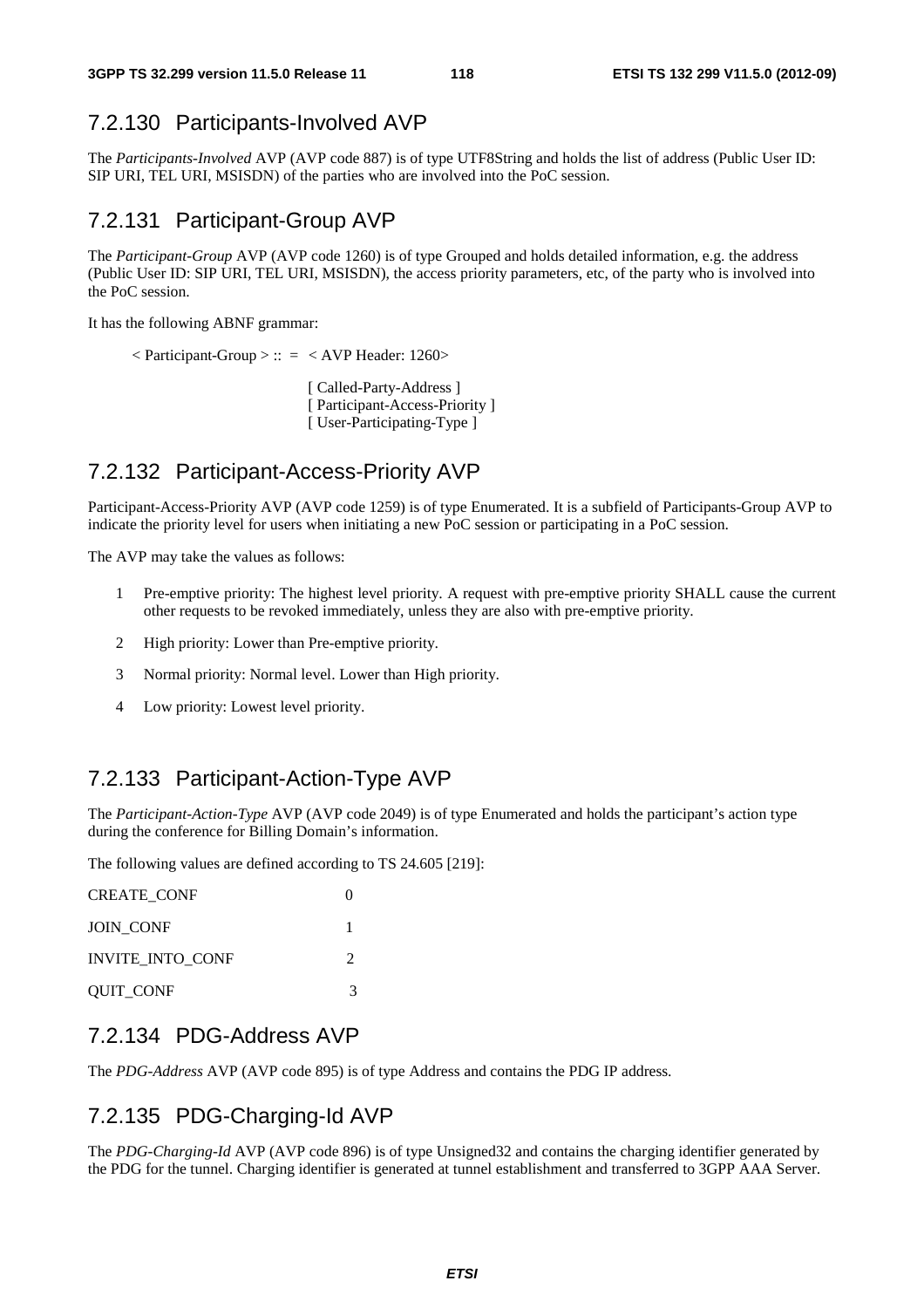Different PDGs allocate the charging identifier independently of each other and may allocate the same numbers. PDG-Charging-Id together with PDG-Address constitutes a unique identifier for the tunnel.

Coding of this AVP is same as 3GPP-Charging-Id coding described in TS 29.061 [207].

#### 7.2.136 PDN-Connection-Charging-ID AVP

The *PDN-Connection-Charging-ID* AVP (AVP code 2050) is of type Unsigned32 and contains the charging identifier to identify different records belonging to same PDN connection. This field includes Charging Id of first IP-CAN bearer activated within the PDN connection. Together with P-GW address this uniquely identifies the PDN connection for charging.

Coding of this AVP is same as 3GPP-Charging-Id coding described in TS 29.061 [207].

#### 7.2.137 PDP-Address AVP

The *PDP-Address* AVP (AVP code 1227) is of type Address and holds the IP-address associated with the IP CAN bearer session ( PDP context / PDN connection). The PDP-Address-Prefix-Length AVP needs not be available for IPv6 typed IP-address prefix length of 64 bits.

### 7.2.137a PDP-Address-Prefix-Length AVP

The *PDP-Address*-*Prefix-Length* AVP (AVP code 2606) is of type Unsigned32 and contains the prefix length of an IPv6 typed PDP-Address AVP. The omission of this AVP for an IPv6 typed IP address implicitly means prefix length of 64 bits, as in this case the 64 bit prefix length default shall be assumed.

### 7.2.138 PDP-Context-Type AVP

The *PDP-Context-Type* AVP (AVP code 1247) is of type Enumerated and indicates the type of a PDP context.

The values for requested are:

- 0 PRIMARY
- 1 SECONDARY

This AVP shall only be present in the CCR Initial.

### 7.2.139 PoC-Change-Condition AVP

The *PoC-Change-Condition* AVP (AVP code 1261) is of type Enumerated and contains the reason for closing a container and the addition of a new container. The AVP may take the following values:

| serviceChange              | (0) |
|----------------------------|-----|
| volumeLimit                | (1) |
| timeLimit                  | (2) |
| numberofTalkBurstLimit     | (3) |
| numberofActiveParticipants | (4) |
| tariffTime                 | (5) |

#### 7.2.140 PoC-Change-Time AVP

The *PoC-Change-Time* AVP (AVP code 1262) is of type Time and is a time stamp that defines the moment when a container is closed or the CDR is closed.

#### 7.2.141 PoC-Controlling-Address AVP

The *PoC-Controlling-Address* AVP (AVP code 858) is of type UTF8String and identifies the PoC server performing the controlling function for the associated PoC session.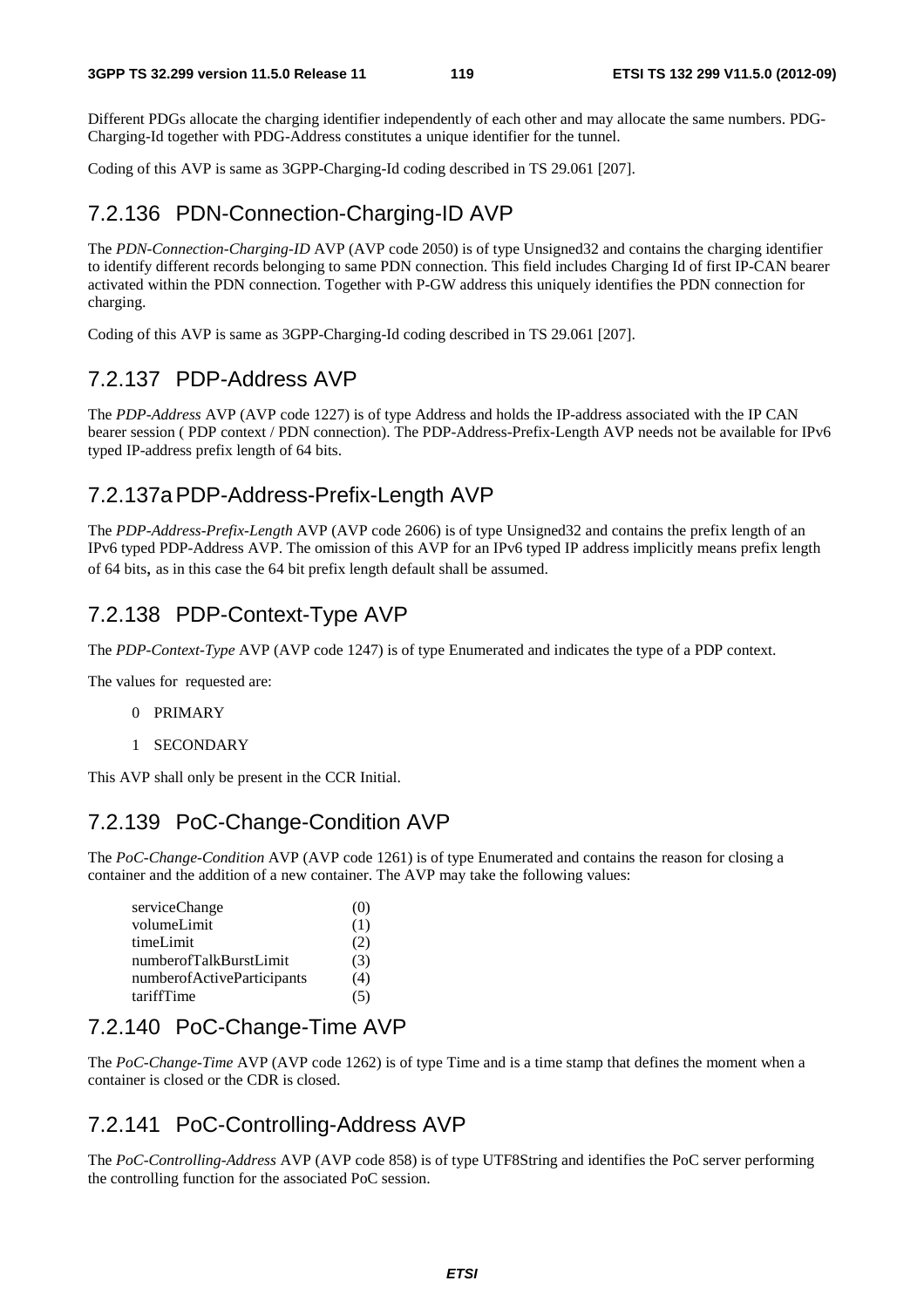# 7.2.142 PoC-Event-Type AVP

The *PoC-Event-Type* AVP (AVP code 2025) is of type Enumerated and indicates PoC session unrelated charging event.

The AVP may take the values as follows:

- 0 Normal;
- 1 Instant Ppersonal Aalert event;
- 2 PoC Group Advertisement event;
- 3 Early Ssession Setting-up event;
- 4 PoC Talk Burst

# 7.2.143 PoC-Group-Name AVP

The *PoC-Group-Name* AVP (AVP code 859) is of type UTF8String and identifies a group. Included if the session is a pre-arranged group session or a chat group session. It can be used for PoC and OMA SIMPE IM Charging, or other applications.

# 7.2.144 PoC-Information AVP

The PoC*-Information* AVP (AVP code 879) is of type Grouped. Its purpose is to allow the transmission of additional PoC service specific information elements.

It has the following ABNF grammar:

PoC-Information ::  $=$  < AVP Header: 879> [ PoC-Server-Role ] [ PoC-Session-Type ] [ PoC-User-Role ] [ PoC-Session-Initiation-type ] [ PoC-Event-Type ] [ Number-Of-Participants ] \* [ Participants-Involved ] \* [ Participant-Group ] \* [ Talk-Burst-Exchange ] [ PoC-Controlling-Address ] [ PoC-Group-Name ] [ PoC-Session-Id ] [ Charged-Party ]

NOTE: In the ABNF definition of PoC-Information AVP, the Participants-Involved AVP is kept only for backward compatibility with Releases before the 3GPP Release 7.

# 7.2.145 PoC-Server-Role AVP

The *PoC-Server-Role* AVP (AVP code 883) is of type Enumerated and specifies the role of the PoC server.

The identifier can be one of the following:

- 0 Participating PoC Server
- 1 Controlling PoC Server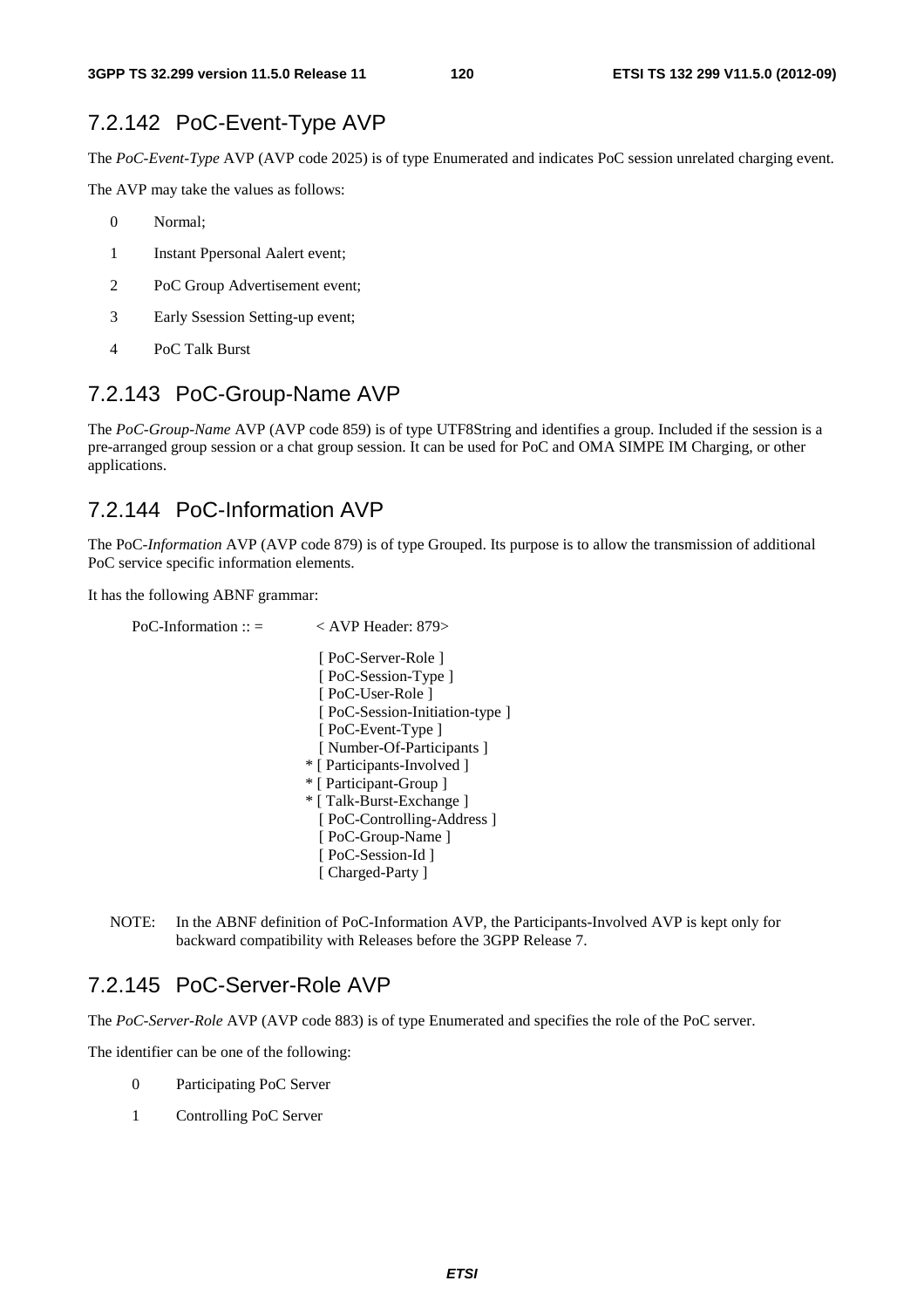#### 7.2.146 PoC-Session-Id AVP

The *PoC-Session-Id* AVP (AVP code 1229) is of type UTF8String. It uniquely identifies an end-to-end PoC session and may be used for correlation between charging information generated by participating and controlling PoC functions. This information is obtained from the "Contact" header of the SIP message received from the controlling PoC function.

NOTE: The PoC-Session-Id may not be available in the initial charging interactions for the PoC session.

## 7.2.147 PoC-Session-Initiation-Type AVP

The PoC-Session-Initiation-Type AVP (AVP code 1277) is of type Enumerated and specifies the type of the PoC session initiation.

The identifier can be one of the following:

- 0 Pre-established
- 1 On-demand

#### 7.2.148 PoC-Session-Type AVP

The *PoC-Session-Type* AVP (AVP code 884) is of type Enumerated and specifies the type of the PoC session.

The identifier can be one of the following, refer Appendix C.5.1 in OMA PoC Control Plane specification [211]:

- 0 1 to 1 PoC session
- 1 chat PoC group session
- 2 pre-arranged PoC group session
- 3 ad-hoc PoC group session

#### 7.2.149 PoC-User-Role AVP

The *PoC-User-Role* AVP (AVP code 1252) is of type Grouped. It specifies the role(s) related information of the PoC User that participating in the PoC Session.

It has the following grammar:

PoC-User-Role :: = <AVP header: 1252>

 [ PoC-User-Role-Ids ] [ PoC-User-Role-info-Units ]

# 7.2.150 PoC-User-Role-IDs AVP

The *PoC-User-Role-IDs* AVP (AVP code 1253) is of type UTF8String and identifies the PoC user role.

#### 7.2.151 PoC-User-Role-info-Units AVP

The *Poc-User-Role-info-Units* (AVP code 1254) is of type Enumerated and specify the role type details of PoC users.

The identifier can be one of the following:

- 1. Moderator
- 2. Dispatcher
- 3. Session-Owner
- 4. Session-Participant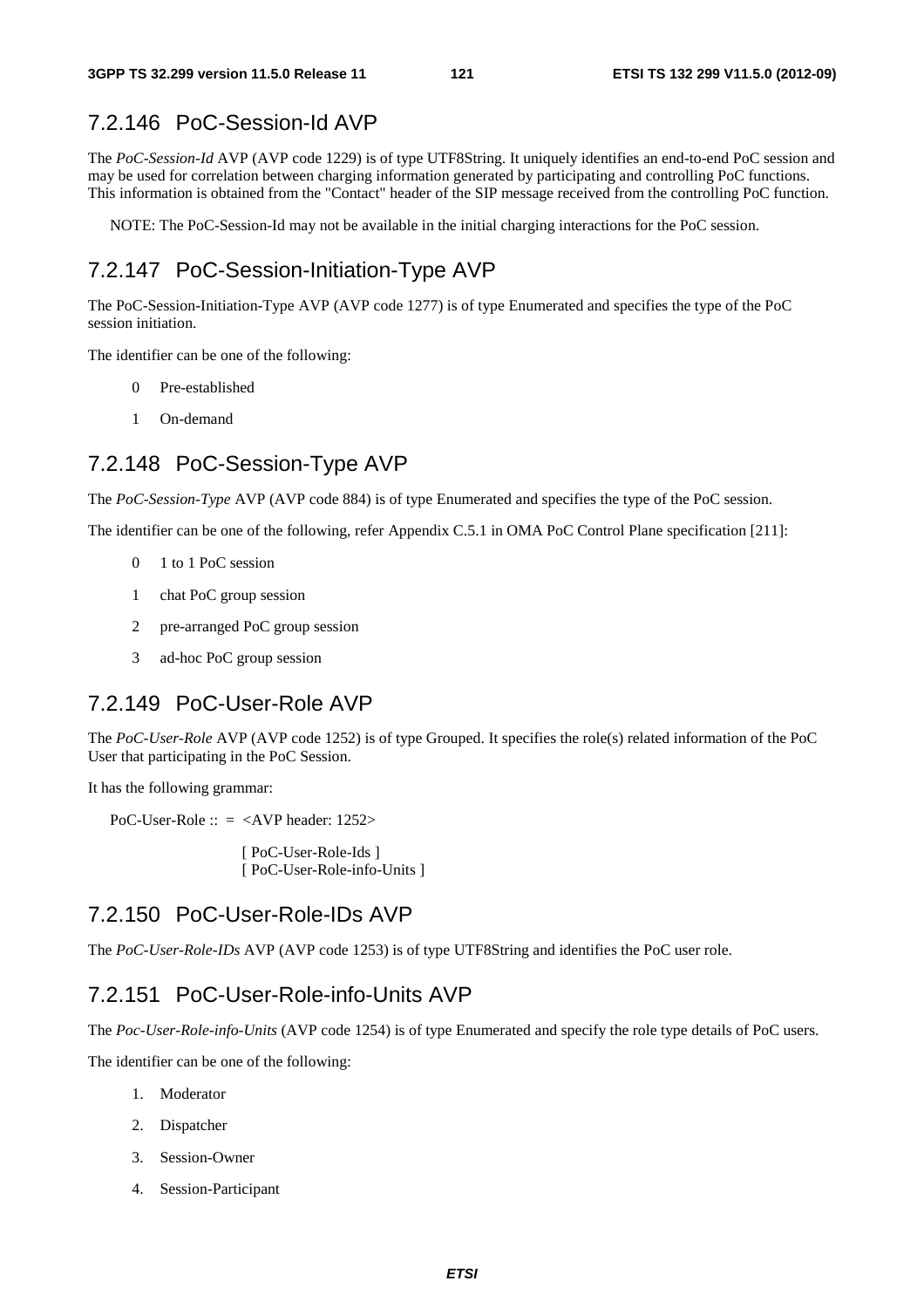# 7.2.152 Positioning-Data AVP

The *Positioning-Data* AVP (AVP code 1245) is of type UTF8String and indicates the usage of each positioning method that was attempted to determine the location estimate either successfully or unsuccessfully.

### 7.2.153 Preferred-AoC-Currency AVP

The *Preferred-AoC-Currency* AVP (AVP code 2315) is of type Unsigned32 and indicates the preferred currency code that the AoC function would like to get the AoC information. It is specified by using the numeric values defined in the ISO 4217 standard, refer RFC 4006 [402].

# 7.2.154 Priority AVP

The *Priority* AVP (AVP code 1209) is of type Enumerated and the priority (importance) of the message if specified. For SMS Charging the value "low" is not applicable.

The values are:

- 0 Low
- 1 Normal
- 2 High

### 7.2.155 PS-Append-Free-Format-Data AVP

The *PS-Append-Free-Format-Data* AVP (AVP code 867) is of type enumerated and indicates if the information sent in the PS-Free-Format-Data AVP must be appended to the PS-free-format-data stored for the online-session.

The following values are defined:

- 0 'Append': If this AVP is present and indicates 'Append', the P-GW shall append the received PS free format data to the PS free format data stored for the online charging session.
- 1 'Overwrite': If this AVP is absent or in value 'Overwrite', the P-GW shall overwrite all PS free format data already stored for the online charging session.

The P-GW shall ignore this AVP if no PS free format data is stored for the online charging session.

### 7.2.156 PS-Free-Format-Data AVP

The *PS-Free-Format-Data* AVP (AVP code 866) is of type OctectString and holds online charging session specific data.

### 7.2.157 PS-Furnish-Charging-Information AVP

The *PS-Furnish-Charging-Information* AVP (AVP code 865) is of type Grouped. Its purpose is to add online charging session specific information, received via the Ro reference point, onto the Rf reference point in order to facilitate its inclusion in CDRs. This information element may be received in a CCA message via the Ro reference point. In situations where online and offline charging are active in parallel, the information element is transparently copied into an ACR to be sent on the Rf reference point.

It has the following ABNF grammar:

PS-Furnish-Charging-Information :: = < AVP Header: 865>

{ 3GPP-Charging-Id } { PS-Free-Format-Data } [ PS-Append-Free-Format-Data ]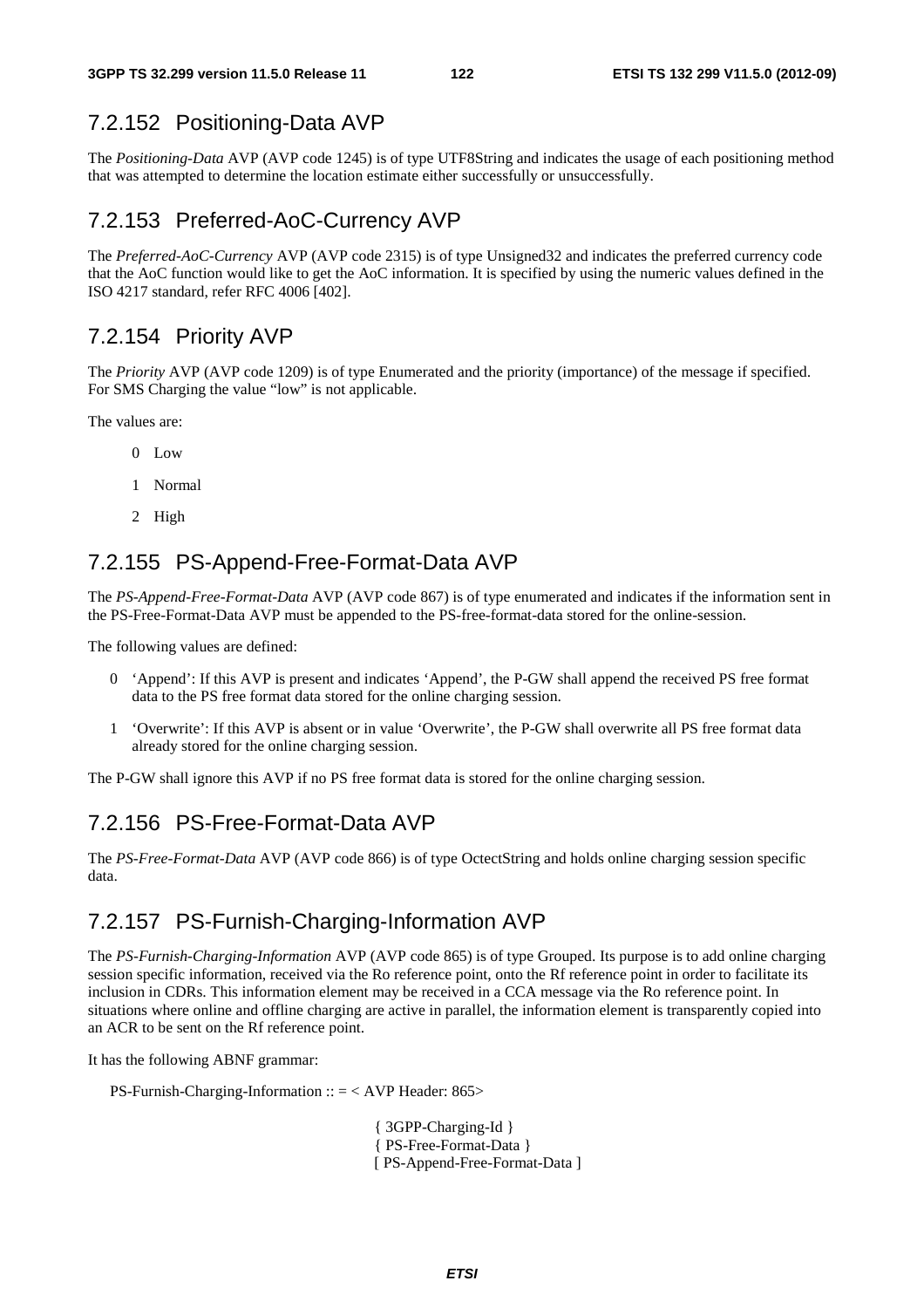## 7.2.158 PS-Information AVP

The *PS-Information* AVP (AVP code 874) is of type Grouped. Its purpose is to allow the transmission of additional PS service specific information elements.

It has the following ABNF grammar:

PS-Information ::  $=$  < AVP Header: 874>

[ 3GPP-Charging-Id ] [ PDN-Connection-Charging-ID ] [ Node-Id ] [ 3GPP-PDP-Type ] \* [ PDP-Address ] [ PDP-Address-Prefix-Length ] [ Dynamic-Address-Flag ] [ Dynamic-Address-Flag-Extension ] [  $\cos$ -Information ] \* [ SGSN-Address ] \* [ GGSN-Address ] \* [ SGW-Address ] [ CG-Address ] [ Serving-Node-Type ] [ SGW-Change ] [ 3GPP-IMSI-MCC-MNC ] [ IMSI-Unauthenticated-Flag ] [ 3GPP-GGSN-MCC-MNC ] [ 3GPP-NSAPI ] [ Called-Station-Id ] [ 3GPP-Session-Stop-Indicator ] [ 3GPP-Selection-Mode ] [ 3GPP-Charging-Characteristics ] [ Charging-Characteristics-Selection-Mode ] [ 3GPP-SGSN-MCC-MNC ] [ 3GPP-MS-TimeZone ] [ Charging-Rule-Base-Name ] [ 3GPP-User-Location-Info ] [ User-CSG-Information ] [ 3GPP2-BSID ] [ 3GPP-RAT-Type ] [ PS-Furnish-Charging-Information ] [ PDP-Context-Type ] [ Offline-Charging ] \* [ Traffic-Data-Volumes ] \* [ Service-Data-Container ] [ User-Equipment-Info ] [ Terminal-Information ] [ Start-Time ] [ Stop-Time ] [ Change-Condition ] [ Diagnostics ]

[ Low-Priority-Indicator ]

# 7.2.159 Quota-Consumption-Time AVP

The *Quota-Consumption-Time* AVP (AVP code 881) is of type Unsigned32 and contains an idle traffic threshold time in seconds. This AVP may be included within the Multiple-Services-Credit-Control AVP when this AVP also contains a Granted-Service-Units AVP containing a CC-Time AVP (i.e. when the granted quota is a time quota).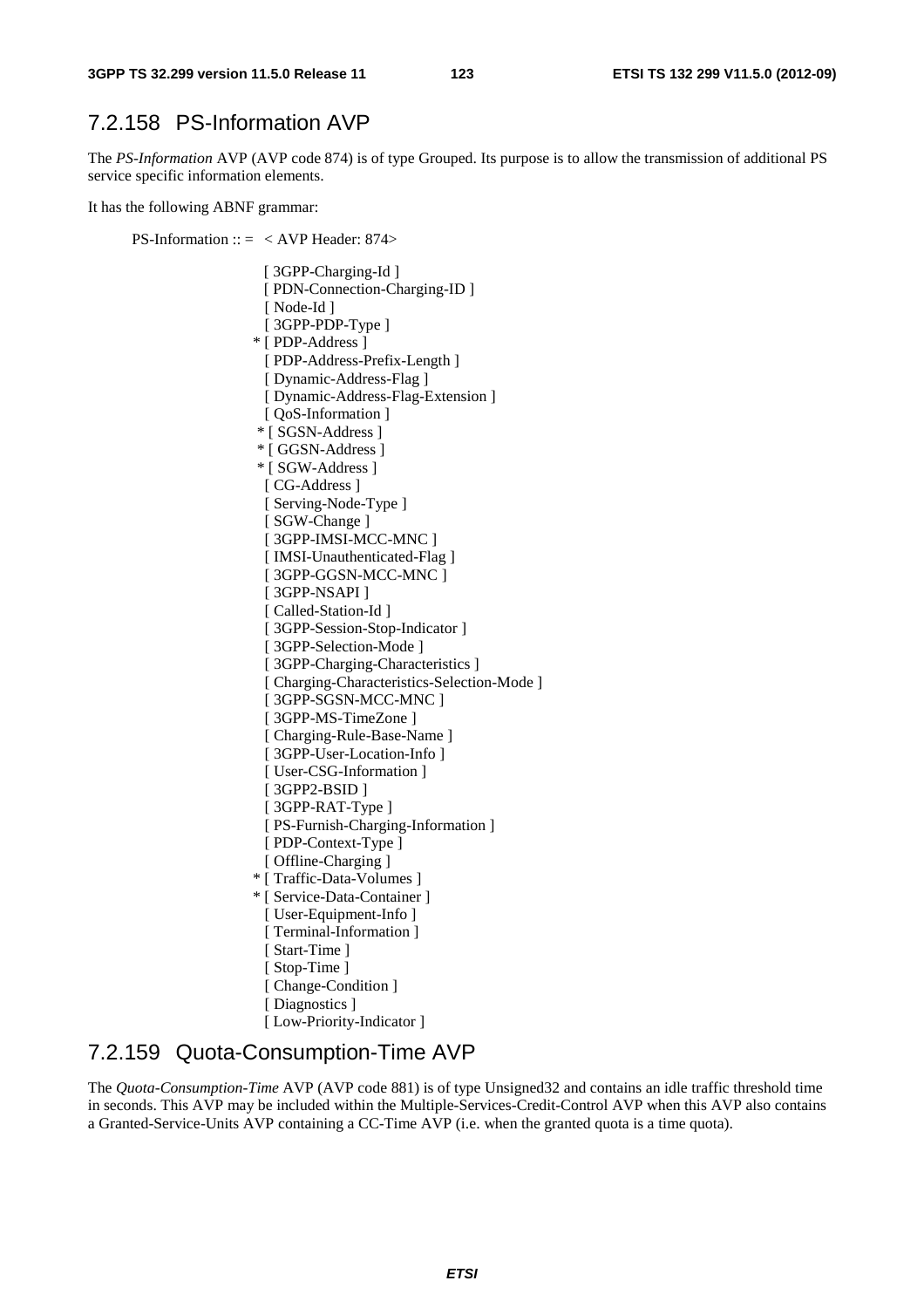### 7.2.160 Quota-Holding-Time AVP

The *Quota-Holding-Time* AVP (AVP code 871) is of type Unsigned32 and contains the quota holding time in seconds. The client shall start the quota holding timer when quota consumption ceases. This is always when traffic ceases, i.e. the timer is re-started at the end of each packet. The Credit Control Client shall deem a quota to have expired when no traffic associated with the quota is observed for the value indicated by this AVP. The timer is stopped on sending a CCR and re-initialised on receiving a CCA with the previous used value or a new value of Quota-Holding-Time if received.

This optional AVP may only occur in a CCA command. It is contained in the Multiple-Services-Credit-Control AVP. It applies equally to the granted time quota and to the granted volume quota.

A Quota-Holding-Time value of zero indicates that this mechanism shall not be used. If the Quota-Holding-Time AVP is not present, then a locally configurable default value in the client shall be used.

#### 7.2.161 Rate-Element AVP

The *Rate-Element* AVP (AVP code 2058) is of type Grouped and holds simple rate element of one dimension.

Possible dimentions are the CC-Unit-Type.

Example: *CC-Unit-Type* AVP TIME, *Unit-Value* AVP 6 and *Unit-Cost* AVP 10 with *Exponent* AVP 2 should read:

10 cents per 6 seconds time. The currency is context dependent.

IF *CC-Unit-Type* AVP is MONEY, this is a fixed fee and Unit-Value is ignored.

It has the following ABNF grammar:

Rate-Element ::  $=$  < AVP Header: 2058 >

{ CC-Unit-Type } [Charge- Reason-Code ] [ Unit-Value ] [ Unit-Cost ] [ Unit-Quota-Threshold ]

#### 7.2.162 Read-Reply-Report-Requested AVP

The *Read-Reply-Report-Requested* AVP (AVP code 1222) is of type Enumerated and indicates whether a read reply report has been requested by the originator MMS User Agent or not.

The values for whether a report was requested are:

0 No

1 Yes

### 7.2.163 Void

# 7.2.164 Real-Time-Tariff-Information AVP

The *Real-Time-Tariff-Information* AVP (AVP code 2305) is of type Grouped and holds the tariff information received in real time according to TS 29.658 [222] in the SIP signalling.

It has the following ABNF grammar:

 $\langle$  Real-Time-Tariff-Information  $\rangle$  :: =  $\langle$  AVP Header: 2305  $\rangle$ 

[ Tariff-Information ] [ Tariff-XML ]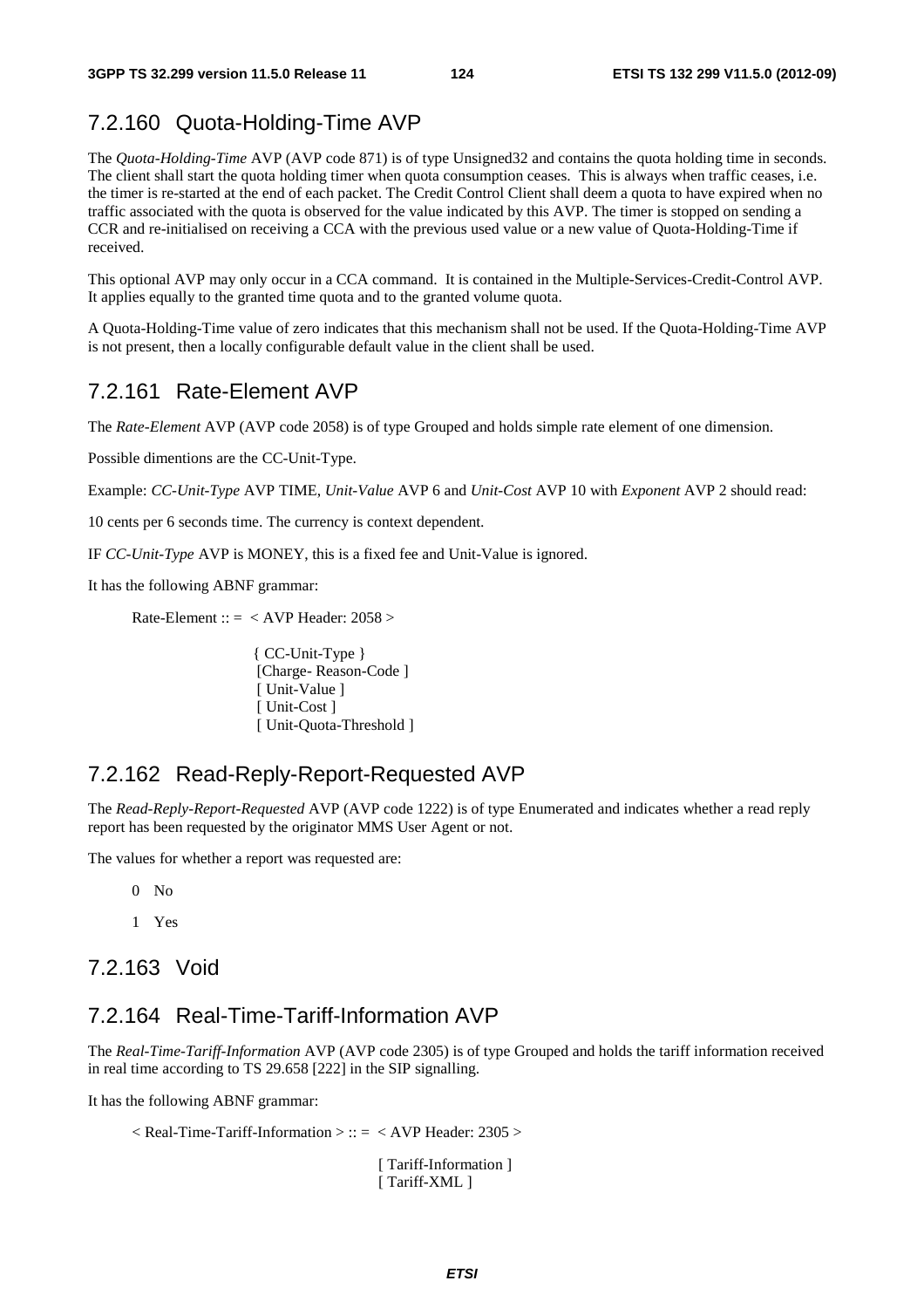# 7.2.165 Received-Talk-Burst-Time AVP

The *Received-Talk-Burst-Time* AVP (AVP code 1284) is of type Unsigned32 and holds the duration in seconds of the received talk bursts.

# 7.2.166 Received-Talk-Burst-Volume AVP

The *Received-Talk-Burst-Volume* AVP (AVP code 1285) is of type Unsigned32 and holds the volume in bytes of the received talk bursts.

# 7.2.167 Recipient-Address AVP

The *Recipient-Address* AVP (AVP code 1201) is of type Grouped. Its purpose is to identify the recipient of a message.

It has the following ABNF grammar:

```
Recipient-Address :: = \langle AVP Header: 1201 >
```
[ Address-Type ] [ Address-Data ] [ Address-Domain ] [ Addressee-Type ]

# 7.2.168 Recipient-Info AVP

The *Recipient-Info* AVP (AVP code 2026) is of type Grouped. Its purpose is to group information associated with a recipient. and contains the list of Recipient addresses of the message.

It has the following ABNF grammar:

Recipient-Info ::  $=$  < AVP Header: 2026 >

- [ Destination-Interface ]
- \* [ Recipient-Address ]
- \* [ Recipient-Received-Address ]
- [ Recipient-SCCP-Address ]
- [ SM-Protocol-ID ]
- NOTE 1: This Recipient-Info AVP allows charging for messages with multiple recipients by repeating this AVP for every recipient. The Recipient-Info AVP unambigiously associates the grouped information to one specific recipient.
- NOTE 2: The SM-Protocol-ID AVP only relates to the recipient when charging MT SMS messages as specified in TS 23.040 [216].

### 7.2.169 Recipient-Received-Address AVP

The *Recipient-Received-Address* AVP (AVP code 2028) is of type Grouped. Its purpose is to identify the recipient of a message with the original, unmodified address information as received before any address manipulations has taken place in the entity generating the charging information. This field allows correlation of address information with information generated by other nodes in the message flow.

It has the following ABNF grammar:

Recipient-Received-Address  $:: = <$  AVP Header: 2028>

[ Address-Type ] [ Address-Data ] [ Address-Domain ]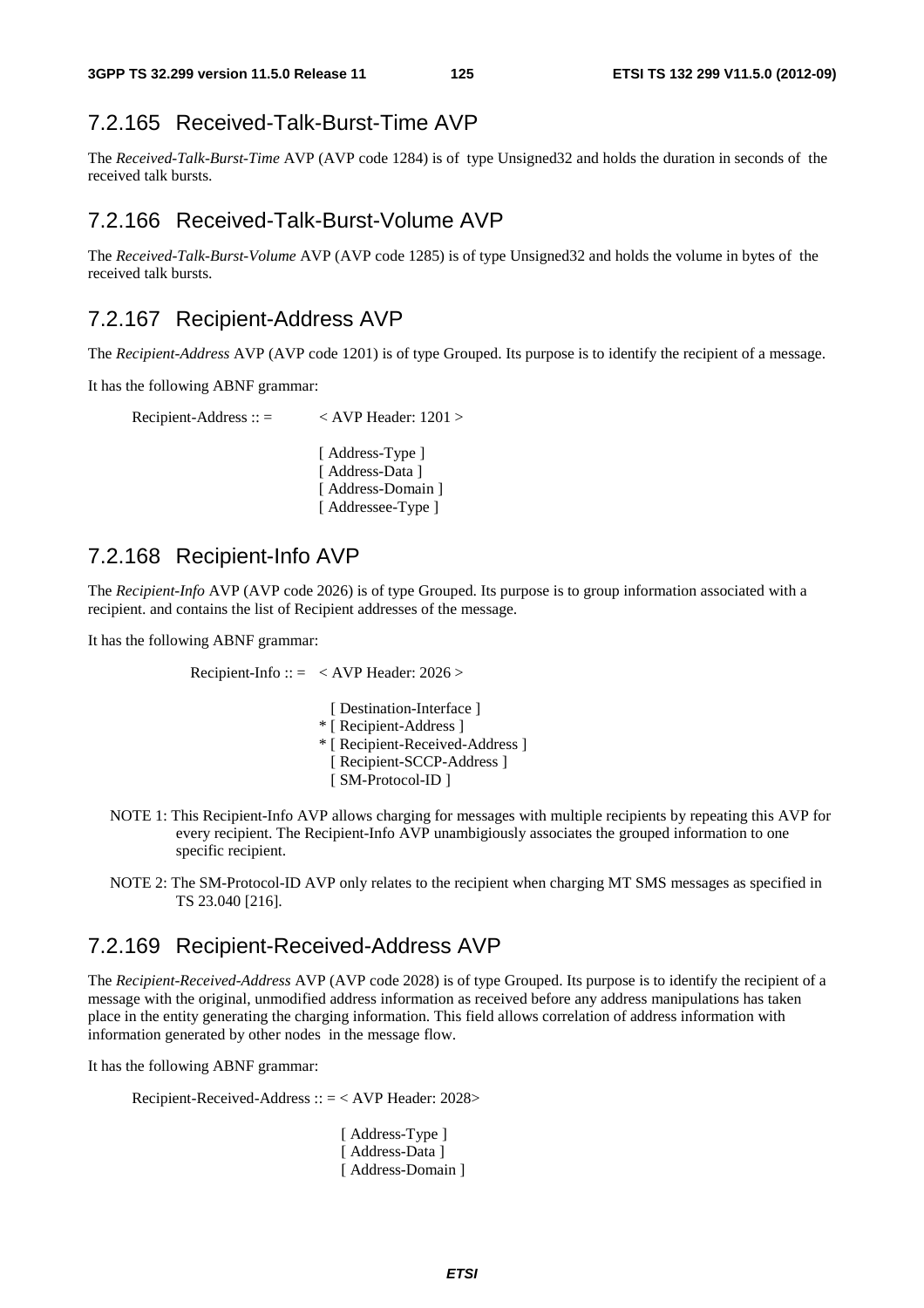# 7.2.170 Recipient-SCCP-Address

The *Recipient-SCCP-Address* AVP (AVP code 2010) is of type Address. It is the "SCCP called address" used by the messaging node when delivering the message. This is usually the address of the MSC or SGSN/Serving Node that is serving the UE when it delivers the message. It contains a Global Title, where Global Title represents an E.164 number, and possibly a Point Code (ISPC). The AddressType discriminator in RFC 3588 [401] is set to value 8, E.164, and the address information is UTF8 encoded.

### 7.2.171 Refund-Information AVP

The *Refund-Information* AVP (AVP code 2022) is of type OctetString and it conveys relevant information for the OCS application relative to refund mechanism. When refund mechanism is implemented in the OCS this AVP may be included in the CCA of the previous IEC. This AVP must be used by the CTF in case of a refund scenario and thus must be included in the CCR for refund if previously received in CCA for IEC.

#### 7.2.171A Relationship-Mode AVP

The *Relationship-Mode* AVP (AVP code 2706) is of type Enumerated and indicates whether the other functional entity (e.g. contact point of the neighbouring network) is regarded as part of the same trust domain.

It has the following values:

- 0 trusted
- 1 non-trusted

#### 7.2.172 Remaining-Balance AVP

The *Remaining-Balance* AVP (AVP code 2021) is of type Grouped and provides information about the remaining account balance of the subscriber.

It has the following ABNF grammar:

Remaining-Balance :: = < AVP Header: 2021 >

{ Unit-Value } { Currency-Code }

#### 7.2.173 Reply-Applic-ID AVP

The *Reply-Applic-ID* AVP (AVP code 1223) is of type UTF8String and holds the identifier of a "reply path", i.e. the identifier of the application to which delivery reports, read-reply reports and reply-MMs are addressed.

#### 7.2.174 Reply-Path-Requested AVP

The *Reply-Path-Requested* AVP (AVP code 2011) is of type Enumerated. The possible values are:

- 0 No Reply Path Set
- 1 Reply path Set

#### 7.2.175 Reporting-Reason AVP

The *Reporting-Reason* AVP (AVP code 872) is of type Enumerated and specifies the reason for usage reporting for one or more types of quota for a particular category. It can occur directly in the Multiple-Services-Credit-Control AVP, or in the Used-Service-Units AVP within a Credit Control Request command reporting credit usage. It shall not be used at command level. It shall always and shall only be sent when usage is being reported.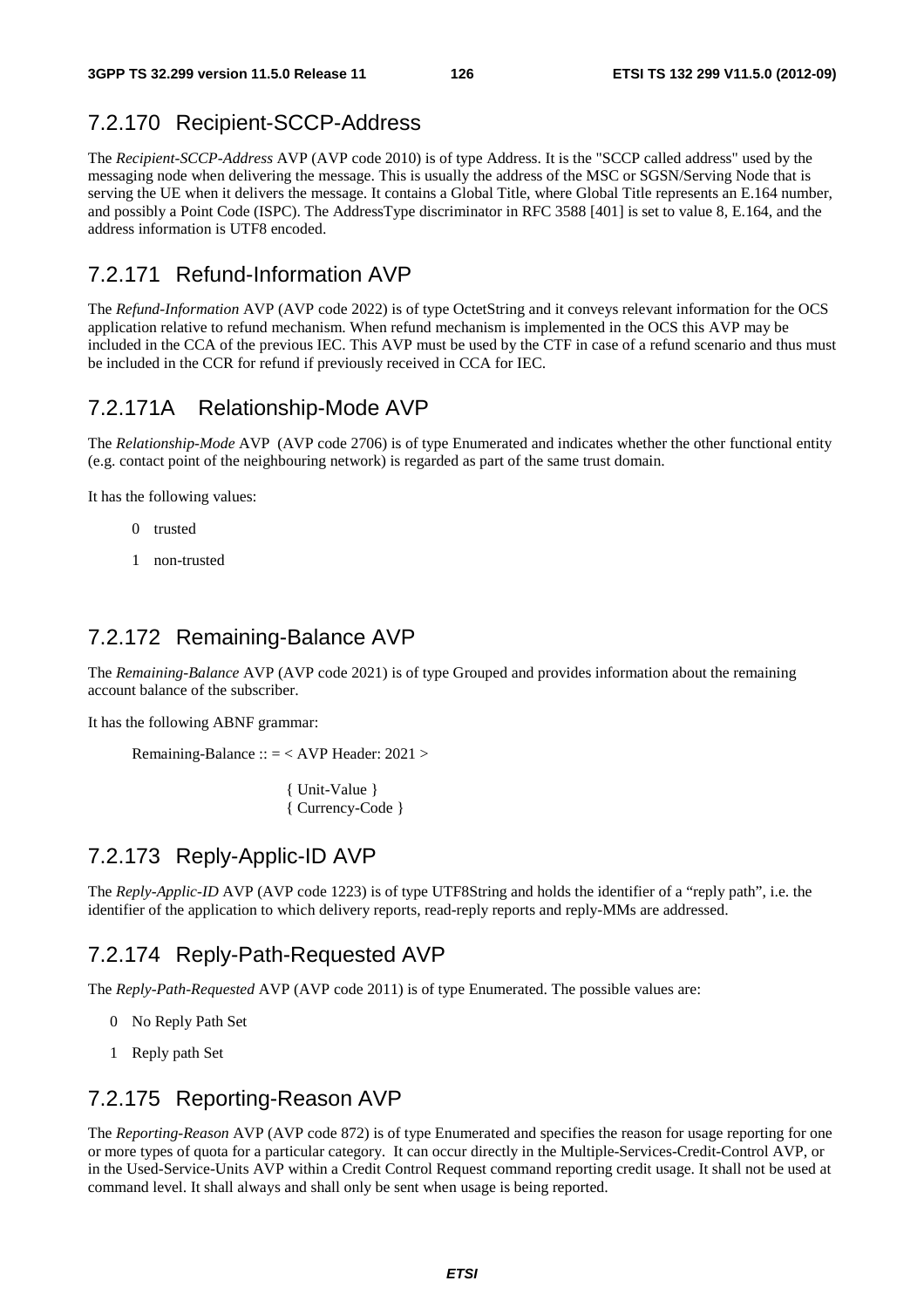#### **3GPP TS 32.299 version 11.5.0 Release 11 127 ETSI TS 132 299 V11.5.0 (2012-09)**

The following values are defined for the Reporting-Reason AVP:

 $QHT$  (1)

THRESHOLD (0)

- This value is used to indicate that the reason for usage reporting of the particular quota type indicated in the Used-Service-Units AVP where it appears is that the threshold has been reached.
- This value is used to indicate that the reason for usage reporting of all quota types of the Multiple-Service-Credit-Control AVP where its appears is that the quota holding time specified in a previous CCA command has been hit (i.e. the quota has been unused for that period of time).

#### FINAL (2)

• This value is used to indicate that the reason for usage reporting of all quota types of the Multiple-Service-Credit-Control AVP where its appears is that a service termination has happened, e.g. PDP context, IP CAN bearer termination or service data flow termination.

#### QUOTA\_EXHAUSTED (3)

• This value is used to indicate that the reason for usage reporting of the particular quota type indicated in the Used-Service-Units AVP where it appears is that the quota has been exhausted.

#### VALIDITY\_TIME (4)

• This value is used to indicate that the reason for usage reporting of all quota types of the Multiple-Service-Credit-Control AVP where its appears is that the credit authorization lifetime provided in the Validity-Time AVP has expired.

#### OTHER\_QUOTA\_TYPE (5)

• This value is used to indicate that the reason for usage reporting of the particular quota type indicated in the Used-Service-Units AVP where it appears is that, for a multi-dimensional quota, one reached a trigger condition and the other quota is being reported.

#### RATING\_CONDITION\_CHANGE (6)

• This value is used to indicate that the reason for usage reporting of all quota types of the Multiple-Service-Credit-Control AVP where its appears is that a change has happened in some of the rating conditions that were previously armed (through the Trigger AVP, e.g. QoS, Radio Access Technology,…). The specific conditions that have changed are indicated in an associated Trigger AVP.

#### FORCED\_REAUTHORISATION (7)

• This value is used to indicate that the reason for usage reporting of all quota types of the Multiple-Service-Credit-Control AVP where its appears is that it is there has been a Server initiated re-authorisation procedure, i.e. receipt of RAR command

#### POOL EXHAUSTED (8)

• This value is used to indicate that the reason for usage reporting of the particular quota type indicated in the Used-Service-Units AVP where it appears is that granted units are still available in the pool but are not sufficient for a rating group using the pool.

The values QHT, FINAL, VALIDITY\_TIME, FORCED\_REAUTHORISATION, RATING\_CONDITION\_CHANGE apply for all quota types and are used directly in the Multiple-Services-Credit-Control AVP, whereas the values THRESHOLD, QUOTA\_EXHAUSTED and OTHER\_QUOTA\_TYPE apply to one particular quota type and shall occur only in the Used-Service-Units AVP. The value POOL\_EXHAUSTED apply to all quota types using the credit pool and occurs in the Used-Service-Units AVP. It may optionally occur in the Multiple-Services-Credit-Control AVP if all quota types use the same pool.

When the value RATING CONDITION CHANGE is used, the Trigger AVP shall also be included to indicate the specific events which caused the re-authorisation request.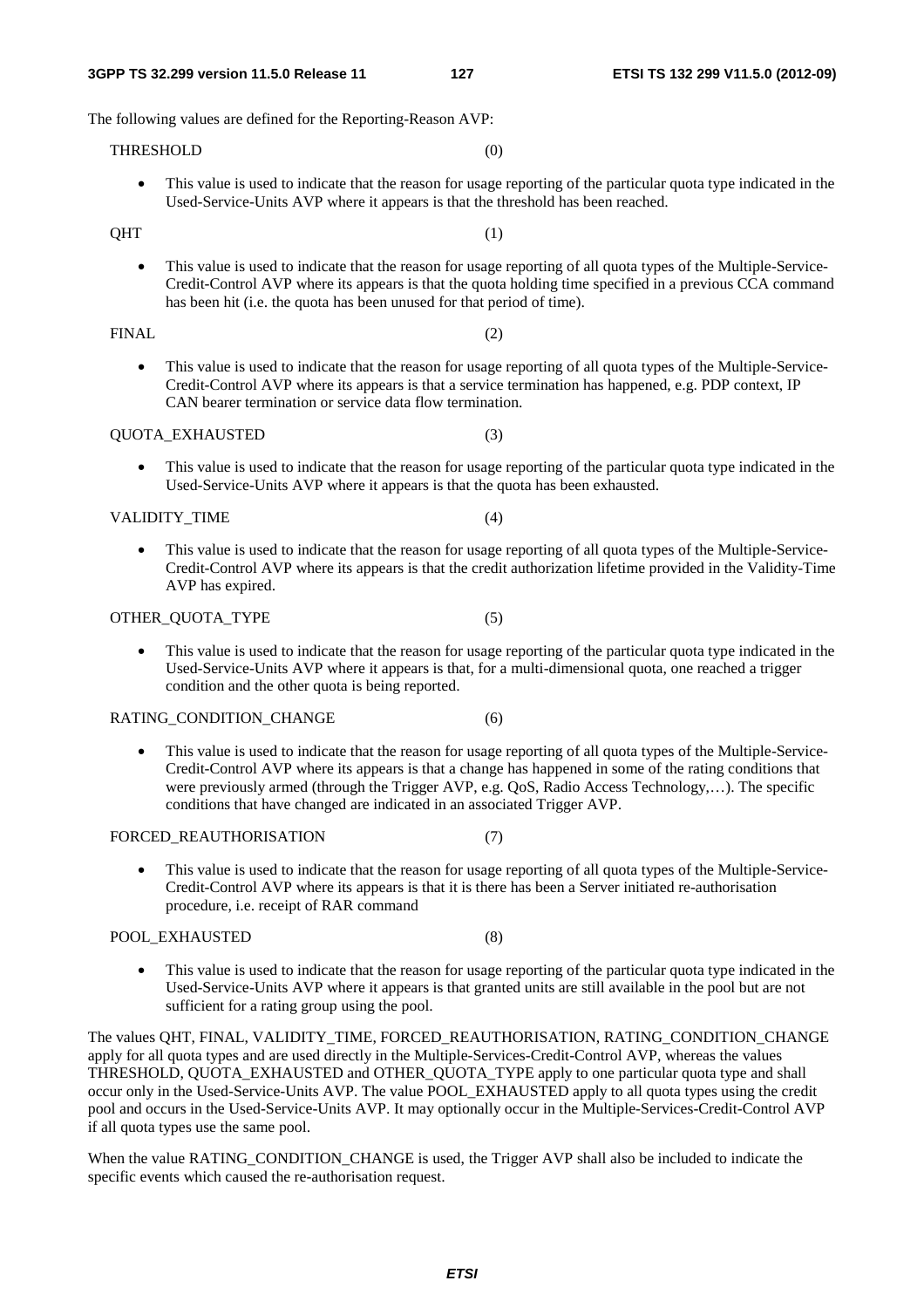# 7.2.176 Requested-Party-Address AVP

The *Requested-Party-Address* AVP (AVP code 1251) is of type UTF8 String. In IMS it holds the address (SIP URI or TEL URI) of the party (Public User ID or Public Service ID) to whom the SIP transaction was originally posted. The Requested Party Address shall be populated with the SIP URI or TEL URI contained in the Request-URI of the incoming request. This field is only present if different from the Called Party Address parameter.

### 7.2.177 Role-Of-Node AVP

The *Role-Of-Node* AVP (AVP code 829) is of type Enumerated and specifies whether the IMS node (except the MRFC) is serving the calling or the called party.

The identifier can be one of the following:

ORIGINATING ROLE The IMS node is applying an originating role, serving the calling party.

 TERMINATING\_ROLE 1 The IMS node is applying a terminating role, serving the called party.

#### 7.2.178 Scale-Factor AVP

The *Scale-Factor* AVP (AVP code 2059) is of type Grouped and holds simple multiplication factor in the same format as Unit-Value.

It has the following ABNF grammar:

Scale-Factor :: = < AVP Header: 2059 >

{ Value-Digits } [ Exponent ]

### 7.2.179 SDP-Answer-Timestamp AVP

The *SDP-Answer-Timestamp* AVP (AVP code 1275) is of type Time and holds the time in UTC format of the response to the SDP offer.

### 7.2.180 SDP-Media-Component AVP

The *SDP-Media-Component* AVP (AVP code 843) is of type Grouped and contains information about media used for a IMS session.

It has the following ABNF grammar:

SDP-Media-Component ::= < AVP Header: 843 >

- [ SDP-Media-Name ] \* [ SDP-Media-Description ] [ Local-GW-Inserted-Indication ] [ IP-Realm-Default-Indication ] [ Transcoder-Inserted-Indication ] [ Media-Initiator-Flag ] [ Media-Initiator-Party ] [ 3GPP-Charging-Id ] [ Access-Network-Charging-Identifier-Value ] [ SDP-Type ]
- NOTE: When populating the SDP-Media-Component, either the 3GPP-Charging-ID or the Access-Network-Charging-Identifier-Value should be present but not both. The 3GPP-Charging-ID is expected to be used for 3GPP defined IP-CANS (e.g. GPRS) while the Access-Network-Charging-Identifier-Value is used for non-3GPP defined IP-CANs.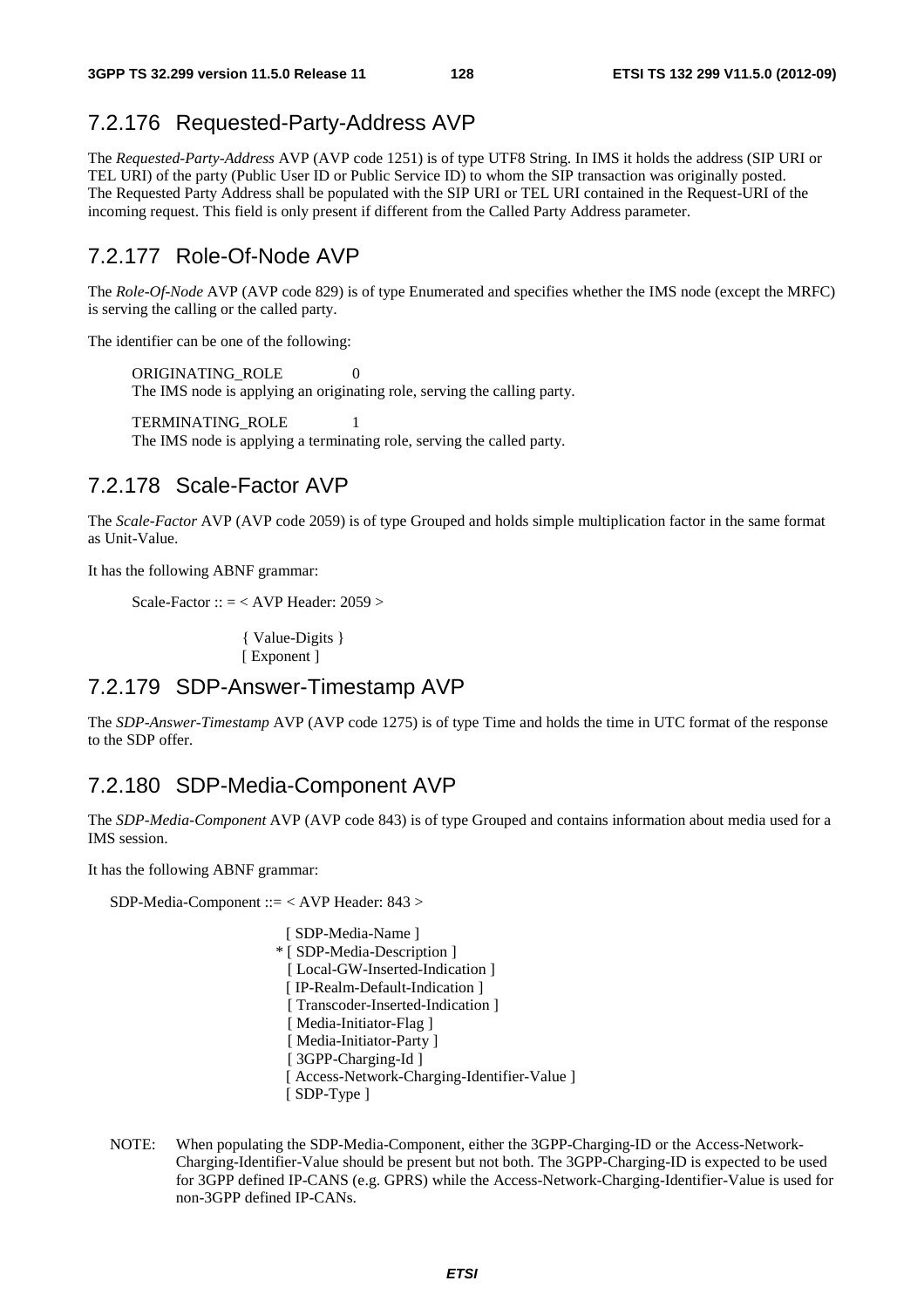### 7.2.181 SDP-Media-Description AVP

The *SDP-Media-Description* AVP (AVP code 845) is of type UTF8String and holds the content of an "attribute-line"  $(i=, c=, b=, k=, a=, etc.)$  related to a media component, as described in RFC 4566 [406]. The attributes are specifying the media described in the SDP-Media-Name AVP.

#### 7.2.182 SDP-Media-Name AVP

The *SDP-Media-Name* AVP (AVP code 844) is of type UTF8String and holds the content of a "m=" line in the SDP data.

#### 7.2.183 SDP-Offer-Timestamp AVP

The *SDP-Offer-Timestamp* AVP (AVP code 1274) is of type Time and holds the time in UTC format of the SDP offer.

#### 7.2.184 SDP-Session-Description AVP

The *SDP-Session-Description* AVP (AVP code 842) is of type UTF8String and holds the content of an "attribute-line"  $(i=, c=, b=, k=, a=, etc.)$  related to a session, as described in RFC 4566 [406].

#### 7.2.185 SDP-TimeStamps AVP

The SDP-*TimeStamps* AVP (AVP code 1273) is of type Grouped and holds the time of the SDP offer and the SDP answer.

It has the following ABNF grammar:

SDP-TimeStamps ::  $=$  < AVP Header: 1273 >

 [ SDP-Offer-Timestamp ] [ SDP-Answer-Timestamp ]

# 7.2.186 SDP-Type AVP

The SDP-*Type* AVP (AVP code 2036) is of type Enumerated and holds information if the SDP media component was of type SDP offer or SDP answer.

The values are:

- 0 SDP Offer
- 1 SDP Answer

#### 7.2.186A Session-Direction AVP

The *Session-Direction* AVP (AVP code 2707) is of type Enumerated and indicates whether the NNI is used for an inbound or outbound service request on the control plane in case of interconnection and roaming.

It has the following values:

- 0 inbound
- 1 outbound

#### 7.2.187 Served-Party-IP-Address AVP

The *Served-Party-IP-Address* AVP (AVP code 848) is of type Address and holds the IP address of either the calling or called party, depending on whether the P-CSCF is in touch with the calling or the called party. This AVP is only provided by the P-CSCF.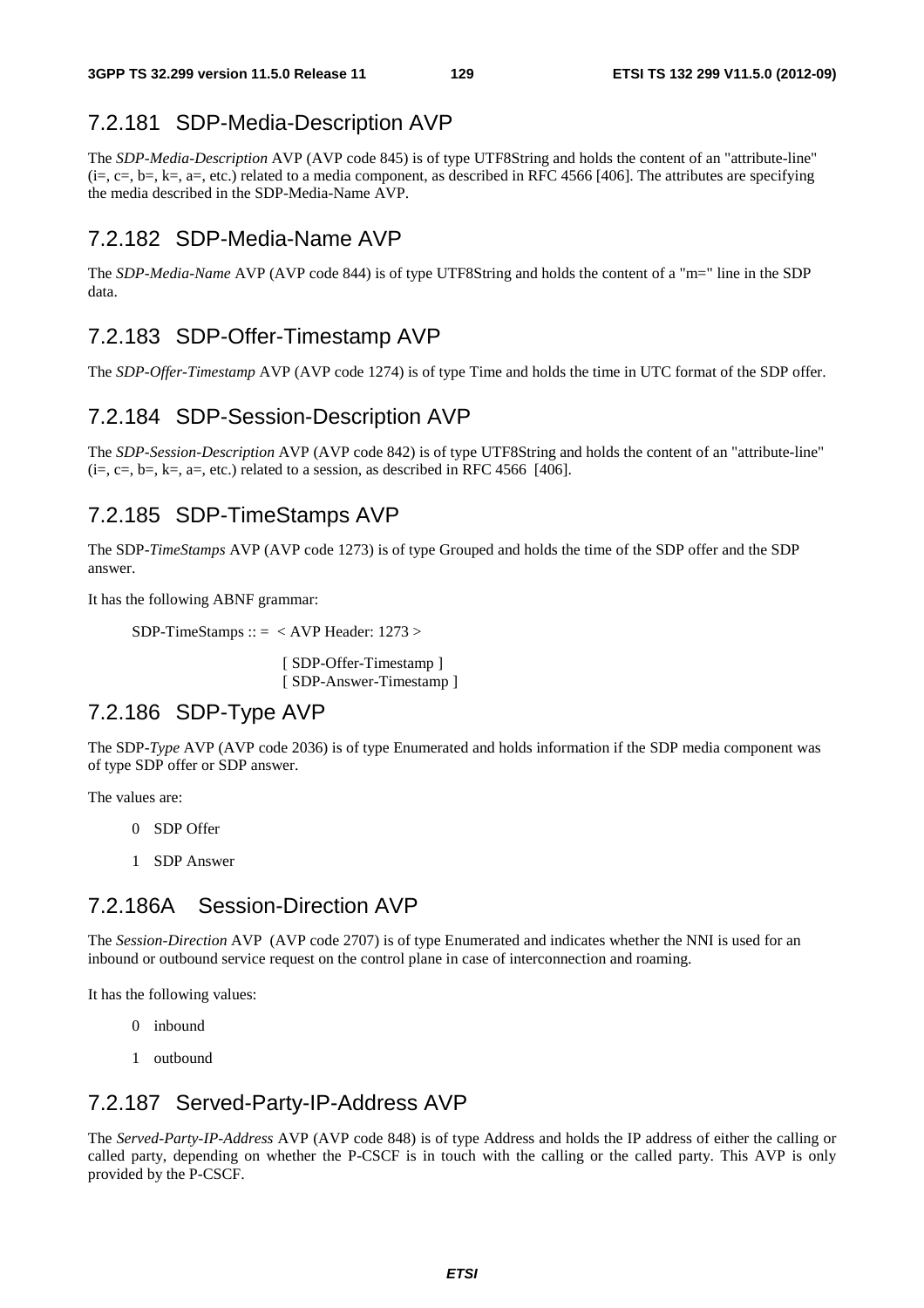#### 7.2.188 Void

#### 7.2.189 Service-Data-Container AVP

The *Service-Data-Container* AVP (AVP code 2040) is of type Grouped. Its purpose is to allow the transmission of the container to be reported for Flow based Charging. On encountering change on charging condition, this container identifies the volume count (separated for uplink and downlink), elapsed time or number of events, per service data flow identified per rating group or combination of the rating group and service id within an IP-CAN bearer.

It has the following ABNF grammar:

Service-Data-Container :: = < AVP Header: 2040>

 [ AF-Correlation-Information ] [ Charging-Rule-Base-Name ] [ Accounting-Input-Octets ] [ Accounting-Output-Octets ] [ Accounting-Input-Packets ] [ Accounting-Output-Packets ] [ Local-Sequence-Number ] [ QoS-Information ] [ Rating-Group ] [ Change-Time ] [ Service-Identifier ] [ Service-Specific-Info ] [ SGSN-Address ] [ Time-First-Usage ] [ Time-Last-Usage ] [ Time-Usage ] \*[ Change-Condition] [ 3GPP-User-Location-Info ] [ 3GPP2-BSID ] [ Sponsor-Identity ] [ Application-Service-Provider-Identity ]

# 7.2.190 Service-ID AVP

The *Service-ID* AVP (AVP code 855) is of type UTF8String and identifies the service the MRFC is hosting or AoC service. For conferences the conference ID is used as the value of this parameter.

#### 7.2.191 Service-Generic-Information AVP

The *Service-Generic-Information* AVP (AVP code 1256) is of type Grouped. Its purpose is to allow the transmission of service information elements used for all services.

The AVP is defined in OMA-DDS-Charging\_Data [223].

#### 7.2.192 Service-Information AVP

The *Service-Information* AVP (AVP code 873) is of type Grouped. Its purpose is to allow the transmission of additional 3GPP service specific information elements which are not described in this document.

It has the following ABNF grammar:

```
Service-Information :: = < AVP Header: 873>
```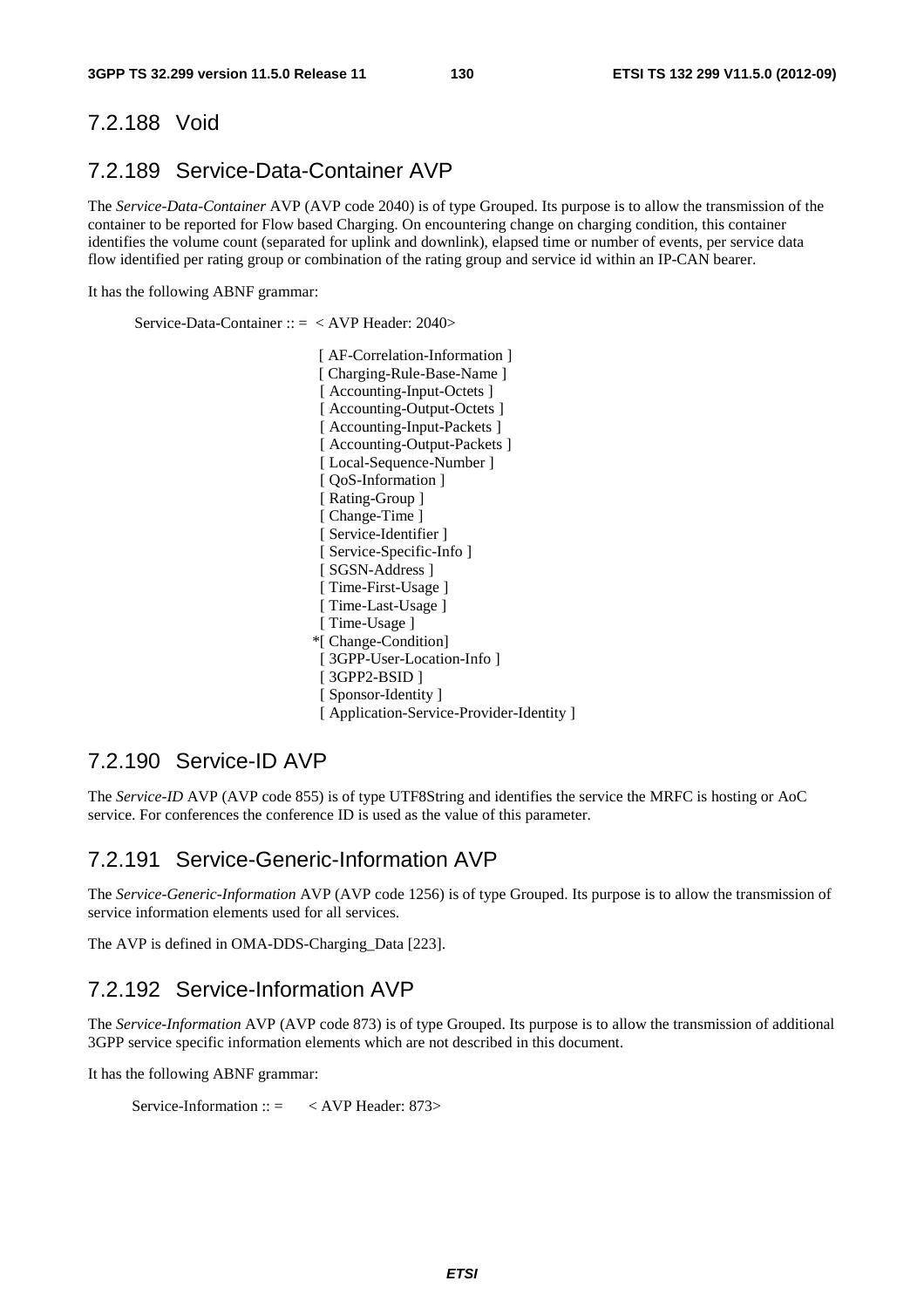\* [ Subscription-Id ] [ AoC-Information ] [ PS-Information ] [ WLAN-Information ] [IMS-Information] [ MMS-Information ] [ LCS-Information ] [ PoC-Information ] [ MBMS-Information ] [ SMS-Information ] [ MMTel-Information ] [ Service-Generic-Information ] [ IM-Information ] [ DCD-Information ]

The format and the contents of the fields inside the Service-Information AVP are specified in the middle-tier documents which are applicable for the specific service. Note that the formats of the fields are service-specific, i.e. the format will be different for the various services.

The Subscription-Id AVP in Service-Information AVP is only used on the Rf interface.

Further fields may be included in the Service-Information AVP when new services are introduced.

#### 7.2.193 Service-Mode AVP

The *Service-Mode* AVP (AVP Code 2032) is of type Unsigned32 and provides the mode for CDIV, CB and ECT MMTel supplementary services.

The following values are defined:

| "Communication Forwarding Unconditional (CFU)"                 | $\overline{0}$ |
|----------------------------------------------------------------|----------------|
| "Communication Forwarding Busy (CFB)"                          | 1              |
| "Communication Forwarding No Reply (CRNR)"                     | $\overline{2}$ |
| "Communication Forwarding on Not Logged-In (CFNL)"             | 3              |
| "Communication Deflection (CD)"                                | $\overline{4}$ |
| "Communication Forwarding on Subscriber Not Reachable (CFNRc)" | 5              |
| "Incoming Call Barring (ICB)"                                  | 6              |
| "Outgoing Call Barring (OCB)"                                  | 7              |
| "Anonymous Communication Rejection (ACR)"                      | 8              |
| "Blind Transfer"                                               | 9              |
| "Consultative Transfer"                                        | 10             |
| "Three-Party (3PTY)"                                           | 11             |
| "Advice of Charge -S (AoC-S)"                                  | 12             |
| "Advice of Charge -D (AoC-D)"                                  | 13             |
| "Advice of Charge -E (AoC-E)"                                  | 14             |

Values ≥ 1024 are reserved for specific Network/Manufacturer variants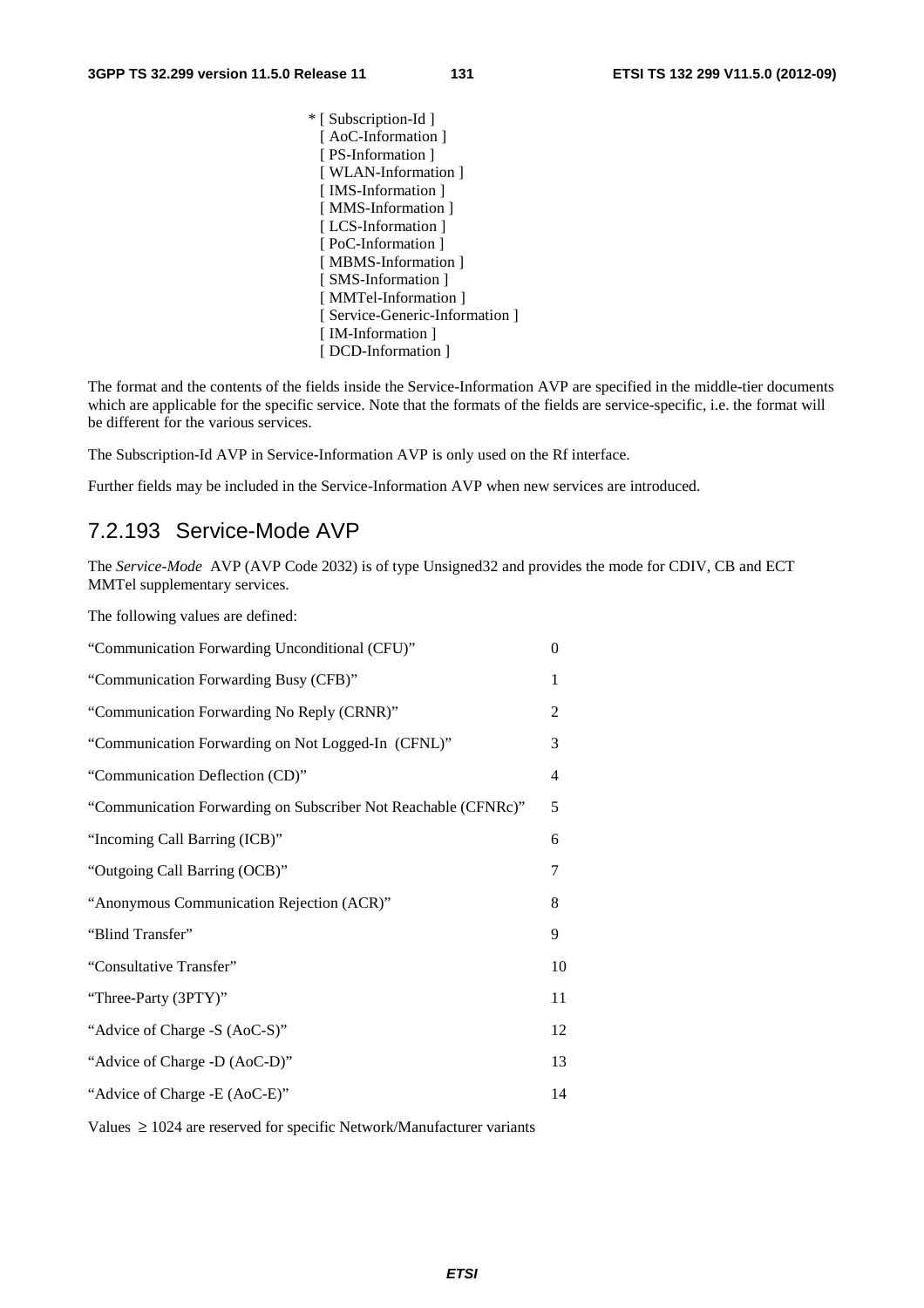# 7.2.194 Service-Specific-Data AVP

The *Service-Specific-Data* AVP (AVP Code 863) is of type UTF8String and holds the value of the Service-Specific-Data.

# 7.2.195 Service-Specific-Info AVP

The *Service-Specific-Info* AVP (AVP Code 1249) is of type Grouped and holds service specific data if and as provided by an Application Server or a PCEF only for pre-defined PCC rules.

It has the following ABNF grammar:

Service-Specific-Info ::= < AVP Header: 1249 >

 [ Service-Specific-Data ] [ Service-Specific-Type ]

# 7.2.196 Service-Specific-Type AVP

The *Service-Specific-Type* AVP (AVP Code 1257) is of type Unsigned32 and holds the type of the Service-Specific-Data.

#### 7.2.197 Void

# 7.2.198 Serving-Node-Type AVP

The *Serving-Node-Type* AVP (AVP Code 2047) is of type Enumerated and identifies the type of Serving Node.

It may take the following values:

- 0 SGSN
- 1 PMIPSGW
- 2 GTPSGW
- 3 ePDG
- 4 hSGW
- 5 MME
- 6 TWAN

# 7.2.199 SGSN-Address AVP

The *SGSN-Address* AVP (AVP code 1228) is of type Address and holds the IP-address of the SGSN/Serving Node (e.g. S-GW, AGW, ePDG from the P-GW and S4-SGSN, MME from the S-GW) that was used during a report.

### 7.2.199A SGW-Address AVP

The *SGW-Address* AVP (AVP code 2067) is of type Address and holds the IP-address of the SGW Node.

# 7.2.200 SGW-Change AVP

The *SGW-Change* AVP (AVP Code 2065) is of type Enumerated, and indicates this is the first Accounting Request (ACR)[Start] due to S-GW change. If this AVP is not present, this means this ACR [Start] is not due to SGW change.

The following values are defined:

- 0 ACR\_Start\_NOT\_due\_to\_SGW\_Change
- 1 ACR\_Start\_due\_to\_SGW\_Change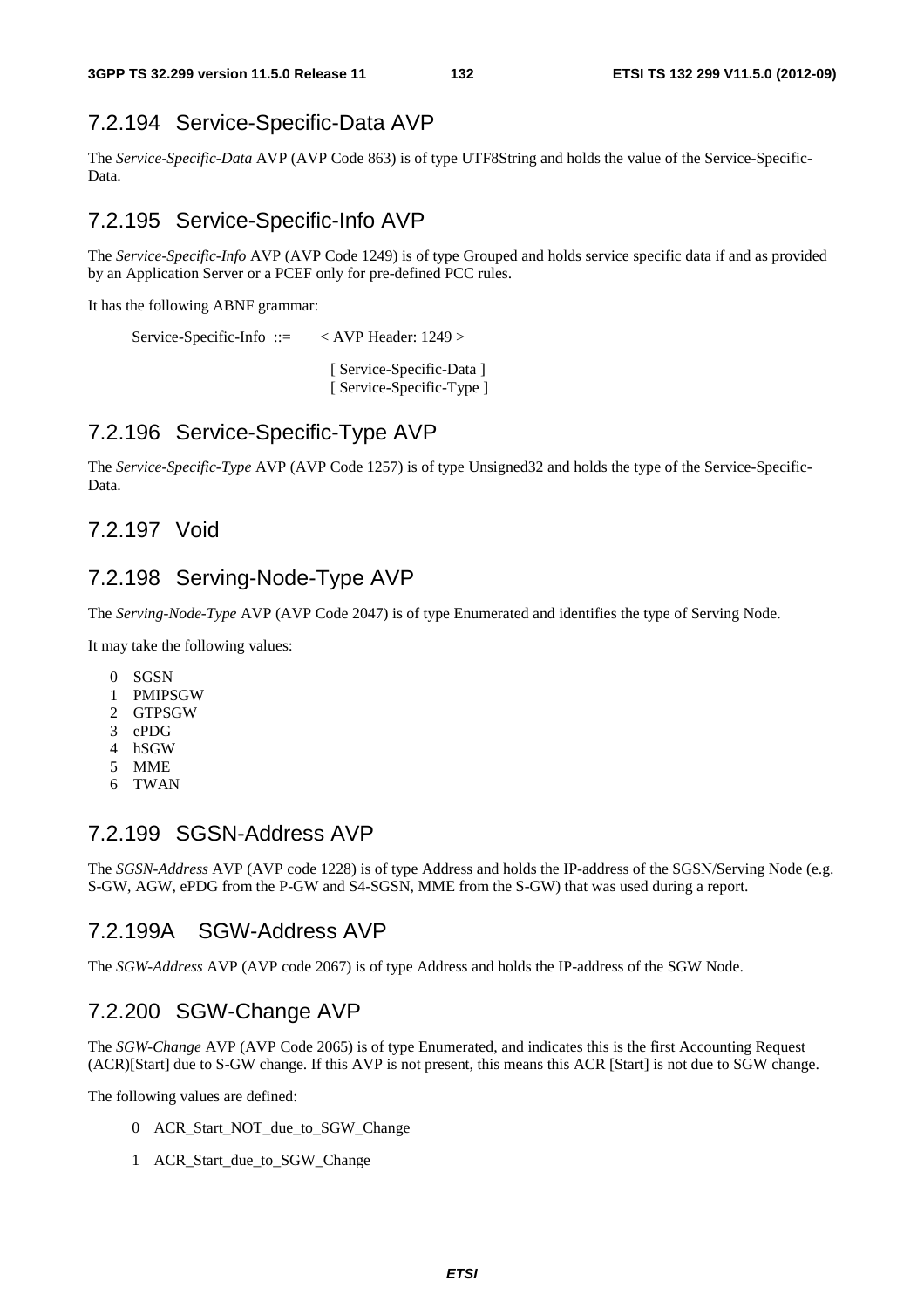# 7.2.201 SIP-Method AVP

The *SIP-Method* AVP (AVP code 824) is of type UTF8String and holds the name of the SIP Method (INVITE, UPDATE etc.) causing a accounting request to be sent to the CDF or credit control request to be sent to the OCF.

# 7.2.202 SIP-Request-Timestamp AVP

The *SIP-Request-Timestamp* AVP (AVP code 834) is of type Time and holds the time in UTC format of the SIP request (e.g. Invite, Update).

# 7.2.203 SIP-Request-Timestamp-Fraction AVP

The *SIP-Request-Timestamp-Fraction* AVP (AVP code 2301) is of type Unsigned32 and holds the miliseconds fraction in relation to SIP-Request-Timestamp.

# 7.2.204 SIP-Response-Timestamp AVP

The *SIP-Response-Timestamp* AVP (AVP code 835) is of type Time and holds the time in UTC format of the response to the SIP request (e.g. 200 OK).

# 7.2.205 SIP-Response-Timestamp-Fraction AVP

The *SIP-Response-Timestamp-Fraction* AVP (AVP code 2302) is of type Unsigned32 and holds the miliseconds fraction in relation to SIP-Response-Timestamp.

# 7.2.206 SM-Discharge-Time AVP

The *SM-Discharge-Time* AVP (AVP code 2012) is of type Time. It indicates the time associated with the event being reported in the SM-Status AVP. It is only used in scenarios in which the delivery of the Delivery-Report (more properly the Status-Report) is being charged.

For example, if SM-Status has the value 0x00, then the SM-Discharge-Time indicates the time of the delivery of the original Short Message.

NOTE: The SMS Node must ensure the correct encoding of this, as the other AVPs using the type Time, since the SMS messages use different formats.

# 7.2.207 SM-Message-Type AVP

The *SM*-*Message-Type* AVP (AVP code 2007) is of type Enumerated and indicates the type of the message which caused the charging interaction. The values are given below:

- 0. SUBMISSION
- 1. DELIVERY\_REPORT
- 2. SM Service Request

# 7.2.208 SM-Protocol-Id AVP

The *SM-Protocol-ID* AVP (AVP code 2013) is of type OctetString and holds an indication of the protocol used for the SM.

# 7.2.209 SM-Status AVP

The *SM-Status* AVP (AVP code 2014) is of type OctetString. The OctetString is of length 1 octet and contains status information about the delivery of an SM.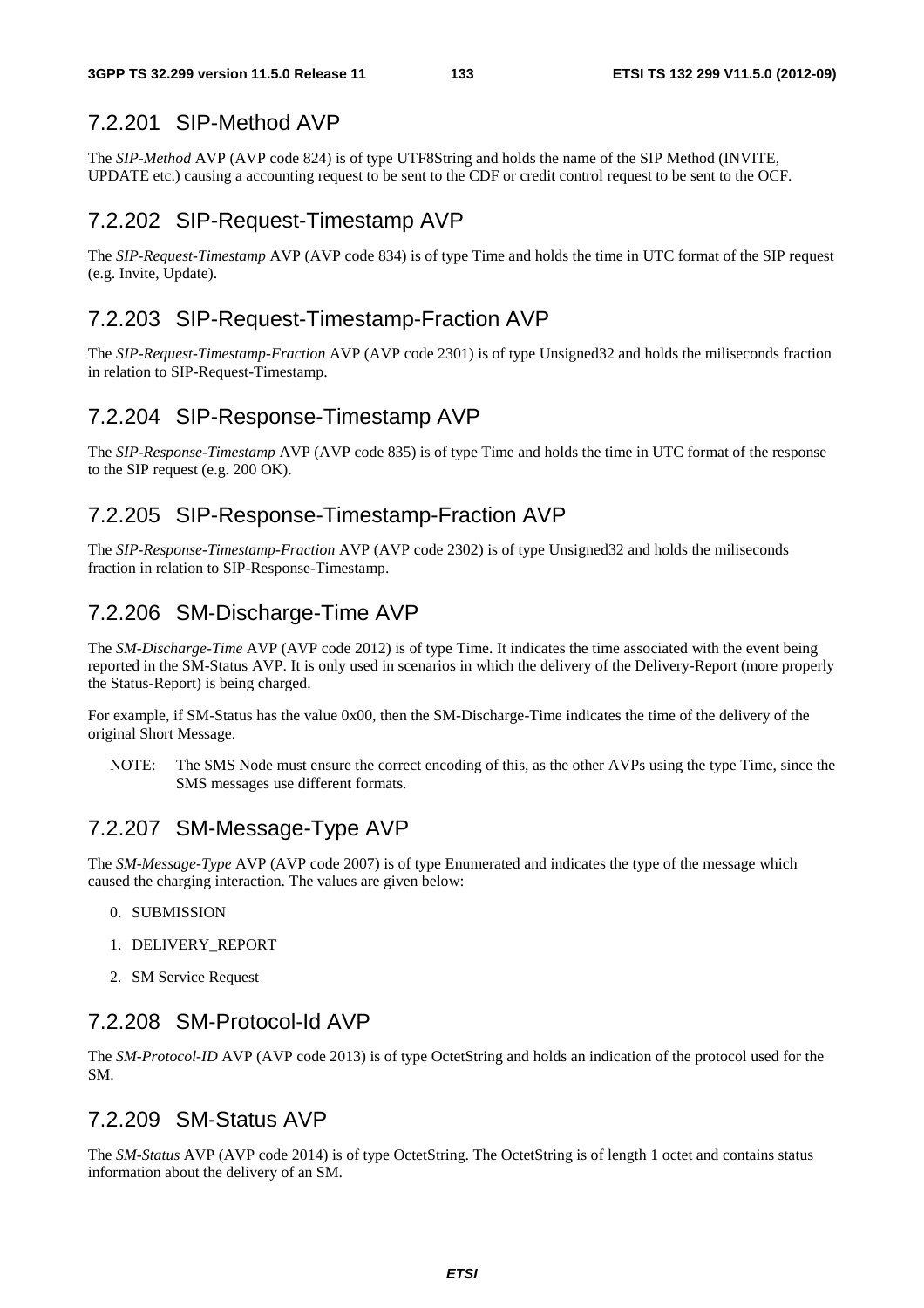# 7.2.210 SM-User-Data-Header AVP

The *SM-User-Data-Header* AVP (AVP code 2015) is of type OctetString and contains any user data header extracted from the user data part of the SM. Encoding is as described in TS 23.040 [216]. Any padding bits are not considered part of the header and are omitted.

#### 7.2.211 SMS-Information AVP

The *SMS-Information* AVP (AVP code 2000) is of type Grouped. Its purpose is to allow the transmission of additional SMS service specific information elements.

It has the following ABNF grammar:

SMS-Information :: = < AVP Header: 2000>

[ SMS-Node ] [ Client-Address ] [ Originator-SCCP-Address ] [ SMSC-Address ] [ Data-Coding-Scheme ] [ SM-Discharge-Time ] [ SM-Message-Type ] [ Originator-Interface ] [ SM-Protocol-ID ] [ Reply-Path-Requested ] [ SM-Status ] [ SM-User-Data-Header ] [ Number-Of-Messages-Sent ] \* [ Recipient-Info ] [ Originator-Received-Address ] [ SM-Service-Type ]

### 7.2.212 SMS-Node AVP

The *SMS-Node* AVP (AVP code 2016) is of type Enumerated and identifies the role which the SMS node performs in relation to the charging event. It takes the following values:

- 0 SMS Router
- 1 IP-SM-GW
- 2 SMS Router and IP-SM-GW
- 3 SMS-SC

#### 7.2.213 SM-Service-Type AVP

The *SM-Service-Type* AVP (AVP code 2029) is of type Enumerated and indicates the type of SM service that caused the charging interaction. The values are given below:

- 0 VAS4SMS Short Message content processing (as defined in TS 22.142 [217]
- 1 VAS4SMS Short Message forwarding (as defined in TS 22.142 [217]
- 2 VAS4SMS Short Message Forwarding multiple subscriptions (as defined in TS 22.142 [217]
- 3 VAS4SMS Short Message filtering (as defined in TS 22.142 [217]
- 4 VAS4SMS Short Message receipt (as defined in TS 22.142 [217]
- 5 VAS4SMS Short Message Network Storage (as defined in TS 22.142 [217]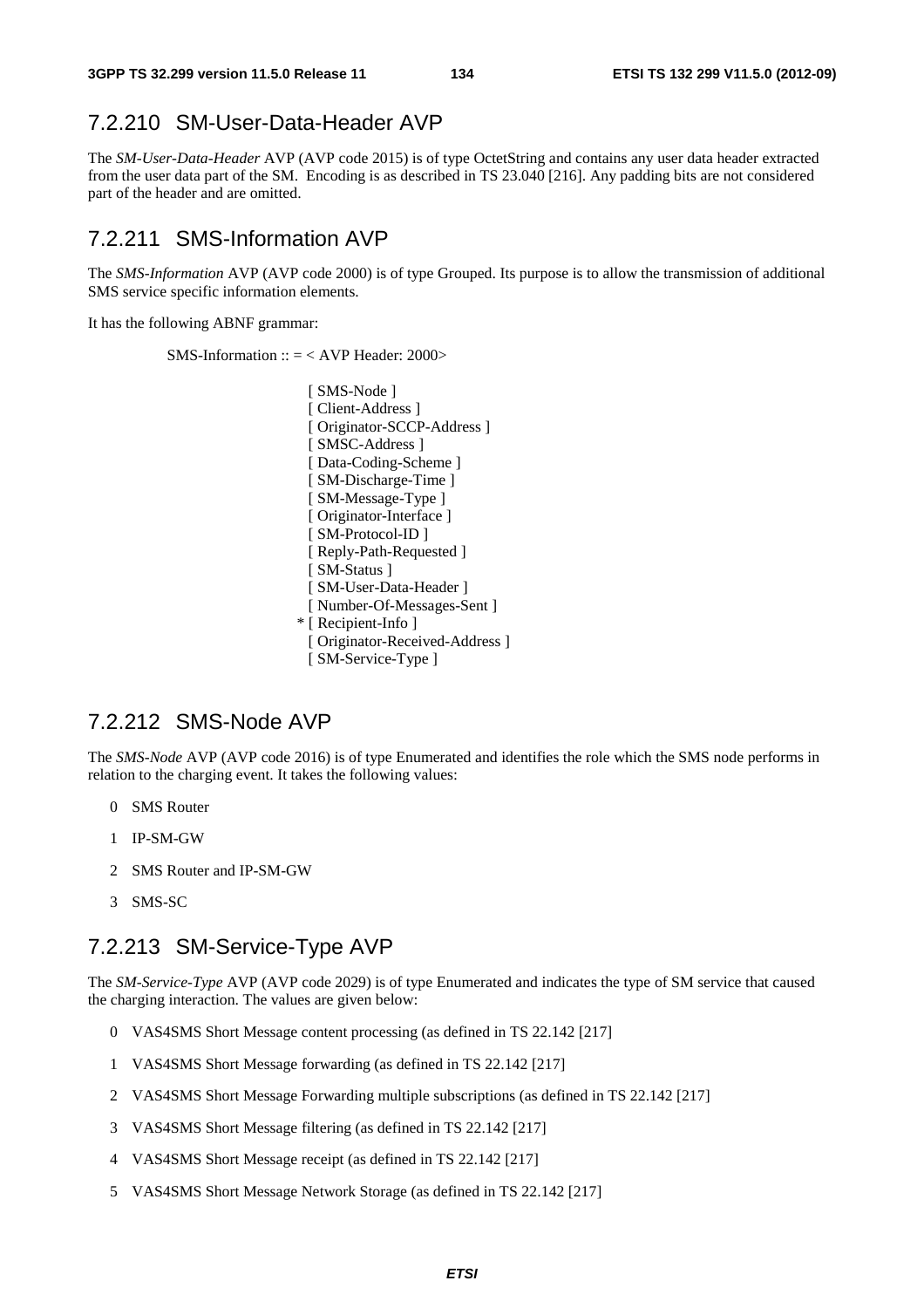- 6 VAS4SMS Short Message to multiple destinations (as defined in TS 22.142 [217]
- 7 VAS4SMS Short Message Virtual Private Network (VPN) (as defined in TS 22.142 [217]
- 8 VAS4SMS Short Message Auto Reply (as defined in TS 22.142 [217]
- 9 VAS4SMS Short Message Personal Signature (as defined in TS 22.142 [217]
- 10 VAS4SMS Short Message Deferred Delivery (as defined in TS 22.142 [217]
- 11 .. 99 Reserved for 3GPP defined SM services
- 100 199 Vendor specific SM services

The SM-Service-Type AVP must be present if the SM-Message-Type AVP has value 2, SM Service Request.

#### 7.2.214 SMSC-Address AVP

The *SMSC-Address* AVP (AVP code 2017) is of type Address and carries the address of the SMSC, as contained in the SM.

#### 7.2.215 Start-Time AVP

The S*tart-Time* AVP (AVP Code 2041) is of type Time and holds the time in UTC format which represents the start of a user session at the S-GW/P-GW.

#### 7.2.215A Status AVP

The S*tatus* AVP (AVP Code 2702) is of type Enumerated and only present to specify abnormal response code, e.g, 4xx, 5xx or Timeout, etc for specific AS when it responds abnormally to S-CSCF. If AS responds SIP\_200ok, this AVP isn't present in Application-Server-Information. The AVP may take the values as follows:

- $0 \quad 4xx$
- 1 5xx;
- 2 Timeout

# 7.2.216 Stop-Time AVP

The S*top-Time* AVP (AVP Code 2042) is of type Time and holds the time in UTC format which represents the termination of a user session at the S-GW/P-GW.

### 7.2.217 Submission-Time AVP

The *Submission-Time* AVP (AVP code 1202) is of type Time and indicates the time at which the message was submitted.

# 7.2.218 Subscriber-Role AVP

The *Subscriber-Role* AVP (AVP code 2033) is of type Enumerated and indicates the role of the subscriber (originating party or terminating party) in MMTel supplementary services.

The role can be one of the following:

- 0. ORIGINATING
- 1. TERMINATING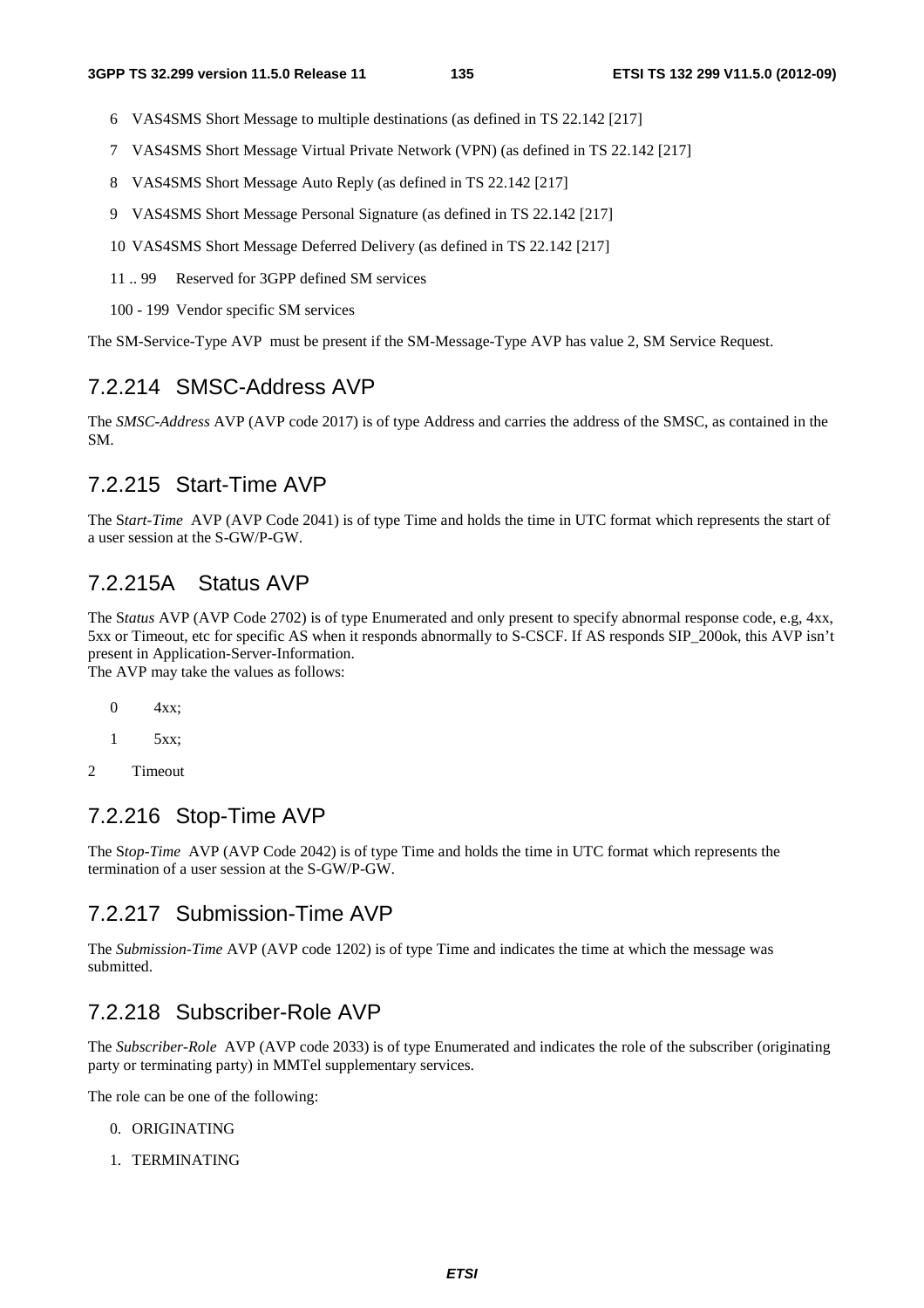### 7.2.219 Supplementary-Service AVP

The *Supplementary-Service* AVP (AVP code 2048) is of type Grouped and holds the specific supplementary service details for one MMTel supplementary service.

It has the following ABNF grammar:

Supplementary-Service  $\therefore$  = < AVP Header: 2048>

 [MMTel-SService-Type ] [ Service-Mode ] [ Number-Of-Diversions ] [ Associated-Party-Address ] [ Service-ID ] [ Change-Time ] [ Number-Of-Participants ] [ Participant-Action-Type ] [ CUG-Information ] [ AoC-Information ]

#### 7.2.220 Talk-Burst-Exchange AVP

The *Talk-Burst-Exchange* AVP (AVP code 1255) is of type Grouped and holds the talk burst related charging data.

It has the following ABNF grammar:

```
 Talk-Burst-Exchange :: = < AVP Header: 1255 > 
              { PoC-Change-Time } 
              [ Number-Of-Talk-Bursts ]
```
[ Talk-Burst-Volume ] [ Talk-Burst-Time ] [ Number-Of-Received-Talk-Bursts ] [ Received-Talk-Burst-Volume ] [ Received-Talk-Burst-Time ] [ Number-Of-Participants ] [ PoC-Change-Condition ]

#### 7.2.221 Talk-Burst-Time AVP

The *Talk-Burst-Time* AVP (AVP code 1286) is of type Unsigned32 and holds the duration in seconds of the sent talk bursts.

#### 7.2.222 Talk-Burst-Volume AVP

The *Talk-Burst-Volume* AVP (AVP code 1287) is of type Unsigned32 and holds the volume in bytes of the sent talk bursts.

# 7.2.223 Tariff-Information AVP

The *Tariff-Information* AVP (AVP code 2060) is of type Grouped and holds a tariff definition either from the local provider or from 3rd party provider. It contains information about the operator and the ID of the service being provided, the current tariff and possible next tariff after tariff switch time. It may also chain to tariffs provided by intermediate operators in the chain.

It has the following ABNF grammar:

```
Tariff-Information :: = < AVP Header: 2060 >
```
{ Current-Tariff }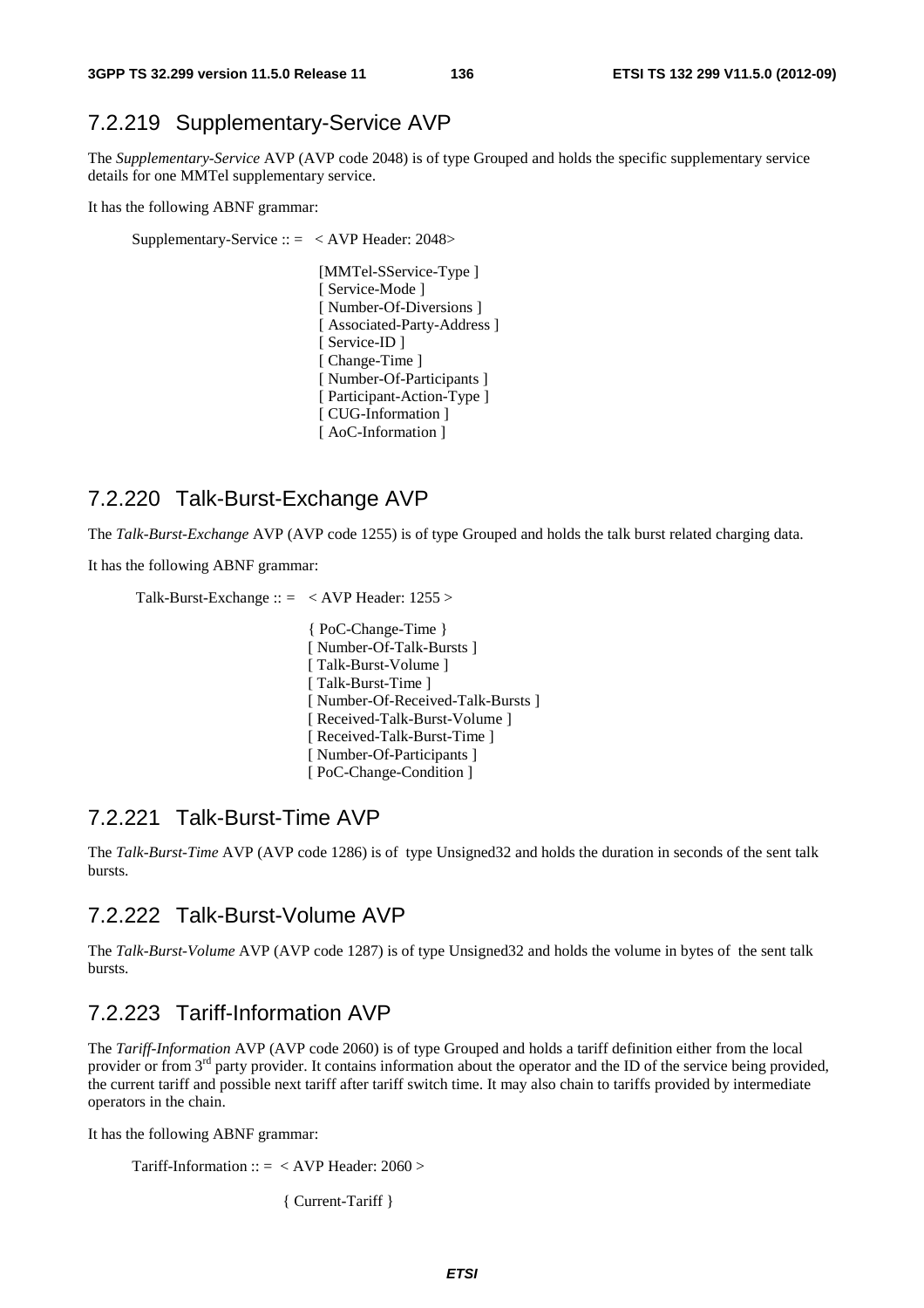[ Tariff-Time-Change ] [ Next-Tariff ]

# 7.2.224 Tariff-XML AVP

The *Tariff-XML* AVP (AVP code 2306) is of type UTF8String and holds the XML body describing the tariff/add-on charge information exchanged during the SIP transaction, as described in the TS 29.658 [222].

# 7.2.225 Terminating-IOI AVP

The *Terminating-IOI* AVP (AVP code 840) is of type UTF8String (alphanumeric string) and holds the Inter Operator Identifier (IOI) for the terminating network as generated by the IMS network element which takes responsibility for populating this parameter [404] in a SIP response as described in TS 24.229 [202].

The Terminating IOI contains the following values:

- Type 1 IOI: IOI of the home network where the S-CSCF is located.
- Type 2 IOI:
	- IOI of the home network of the terminating end user where the S-CSCF is located in case a session is initiated toward the IMS. In case of redirection by the S-CSCF, *Terminating-IOI* AVP indicates the terminating party's network operator to which the session is redirected.
	- IOI of the terminating network where the MGCF is located in case a session is initiated from the IMS toward the PSTN.
- Type 3 IOI:
	- IOI of the service provider network (originating side or terminating side) where the AS (proxy, terminating UA or redirect server or B2BUA) is located when receiving a SIP request as described in TS 24.229 [202].
	- IOI of the home network operator contacted by an AS when an AS (originating UA or B2BUA) initiates a SIP request as described in TS 24.229 [202].

For further details on the Type 1, Type 2 and Type 3 IOIs, please refer to TS 32.240 [1].

### 7.2.226 Time-First-Usage AVP

The *Time-First-Usage* AVP (AVP code 2043) is of type Time and holds the time in UTC format for the first IP packet to be transmitted and mapped to the current service data container.

#### 7.2.227 Time-Last-Usage AVP

The *Time-Last-Usage* AVP (AVP code 2044) is of type Time and holds the time in UTC format for the last IP packet to be transmitted and mapped to the current service data container.

#### 7.2.228 Time-Quota-Mechanism

The *Time-Quota-Mechanism* AVP (AVP code 1270) is of type Grouped.

It has the following syntax:

Time-Quota-Mechanism ::= < AVP Header: 1270>

{ Time-Quota-Type } { Base-Time-Interval }

The OCS may include this AVP in an Multiple-Services-Credit-Control AVP, when granting time quota.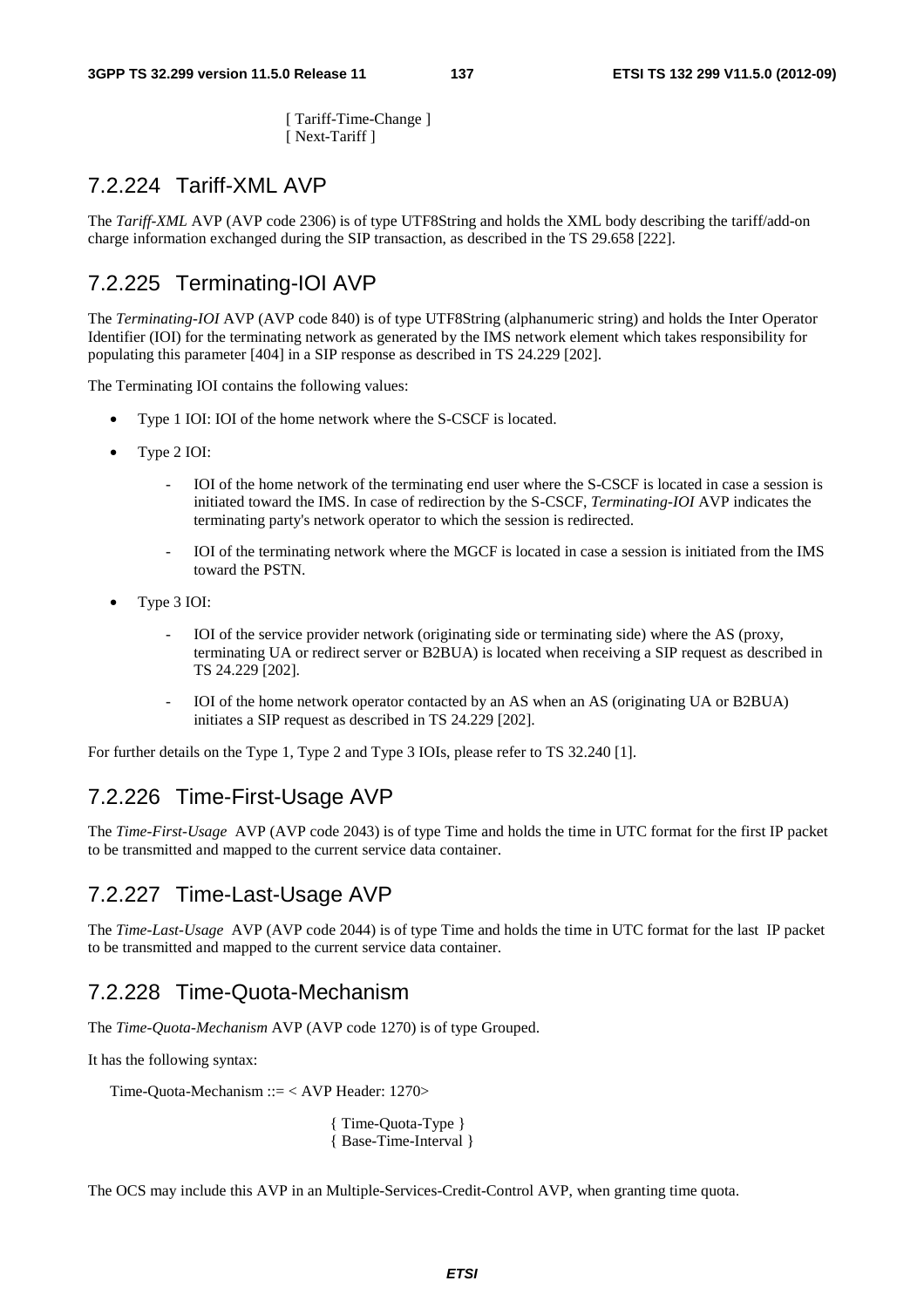# 7.2.229 Time-Quota-Threshold AVP

The *Time-Quota-Threshold* AVP (AVP code 868) is of type Unsigned32 and contains a threshold value in seconds. This AVP may be included within the Multiple-Services-Credit-Control AVP when this AVP also contains a Granted-Service-Units AVP containing a CC-Time AVP (i.e. when the granted quota is a time quota).

If received, the Credit Control client shall seek re-authorisation from the server for the quota when the quota contents fall below the supplied threshold. The client shall allow service to continue whilst the re-authorisation is progress, until the time at which the original quota would have been consumed.

### 7.2.230 Time-Quota-Type AVP

The *Time-Quota-Type* AVP (AVP code 1271) is of type Enumerated. It is used to indicate which time quota consumption mechanism shall be used for the associated Rating Group.

It has the following values:

DISCRETE\_TIME\_PERIOD (0)

CONTINUOUS\_TIME\_PERIOD (1)

#### 7.2.231 Time-Stamps AVP

The *Time-Stamps* AVP (AVP code 833) is of type Grouped and holds the time stamp of the SIP Request and the time stamp of the response to the SIP Request.

It has the following ABNF grammar:

Time-Stamps ::= < AVP Header: 833 >

 [ SIP-Request-Timestamp ] [ SIP-Response-Timestamp ] [ SIP-Request-Timestamp-Fraction ] [ SIP-Response-Timestamp-Fraction ]

### 7.2.232 Time-Usage AVP

The *Time-Usage* AVP (AVP code 2045) is of type Time and holds the effective used time within the service data container reporting interval.

# 7.2.233 Traffic-Data-Volumes AVP

The *Traffic-Data-Volumes* AVP (AVP code 2046) is of type Grouped. Its purpose is to allow the transmission of the IP-CAN bearer container, on encountering change on charging condition for this IP-CAN bearer.This container reports the volume count (separated for uplink and downlink).

It has the following ABNF grammar:

 $Traffic\text{-}Data-Volumes :: = < AVP Header: 2046>$ 

[  $OoS$ -Information ] [ Accounting-Input-Octets ] [ Accounting-Input-Packets ] [ Accounting-Output-Octets ] [ Accounting-Output-Packets ] [ Change-condition ] [ Change-Time ] [ 3GPP-User-Location-Info ]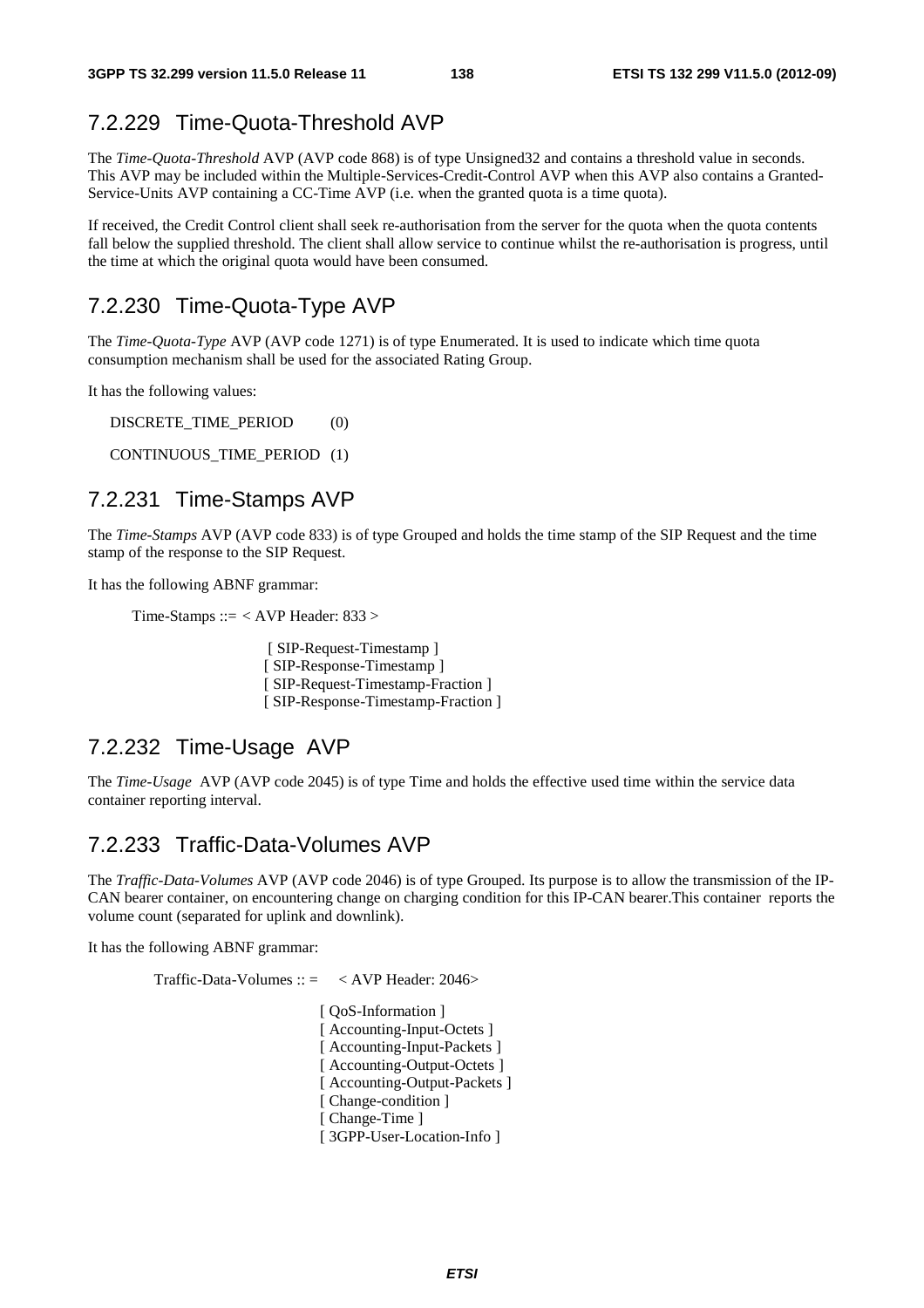### 7.2.233A Transcoder-Inserted-Indication AVP

The *Transcoder-Inserted*-*Indication* AVP (AVP code 2605) is of type Enumerated and indicates if a transcoder is inserted or not for the SDP media component.

The following values are defined:

- 0 Transcoder Not Inserted
- 1 Transcoder Inserted

### 7.2.233B Transit-IOI-List AVP

The *Transit-IOI-List* AVP (AVP code 2701) is of type UTF8String and holds the Inter Operator Identifiers (IOI) for the transit networks as generated by the IMS network elements which take responsibility for populating this parameter in a SIP request as described in TS 24.229 [202].

#### 7.2.234 Token-Text AVP

The *Token-Text* AVP (AVP code 1215) is of type UTF8String and contains extension information for the Message-Class AVP.

#### 7.2.235 Trigger AVP

The *Trigger* AVP (AVP code 1264) is of type Grouped and holds the trigger types. The presence of the Trigger AVP without any Trigger-Type AVP in a CCA allows OCS to disable all the triggers. The presence of the Trigger AVP in the CCR identifies the event(s) triggering the CCR.

It has the following ABNF grammar:

Trigger :: = < AVP Header:  $1264 >$ 

\* [ Trigger-Type ]

### 7.2.236 Trigger-Type AVP

The *Trigger-Type* AVP (AVP code 870) is of type Enumerated and indicates a single re-authorisation event type.

When included in the Credit Control Answer command, the Trigger-Type AVP indicates the events that shall cause the credit control client to re-authorise the associated quota. The client shall not re-authorise the quota when events which are not included in the Trigger AVP occur.

When included in the Credit Control Request command indicates the specific event which caused the re-authorisation request of the Reporting-Reason with value RATING\_CONDITION\_CHANGE associated.

It has the following values:

CHANGE\_IN\_SGSN\_IP\_ADDRESS (1)

• This value is used to indicate that a change in the SGSN IP address shall cause the credit control client to ask for a re-authorisation of the associated quota.

CHANGE\_IN\_QOS (2)

• This value is used to indicate that a change in the end user negotiated QoS shall cause the credit control client to ask for a re-authorisation of the associated quota.

NOTE 1: This should not be used in conjunction with enumerated values 10 to 23.

CHANGE\_IN\_LOCATION (3)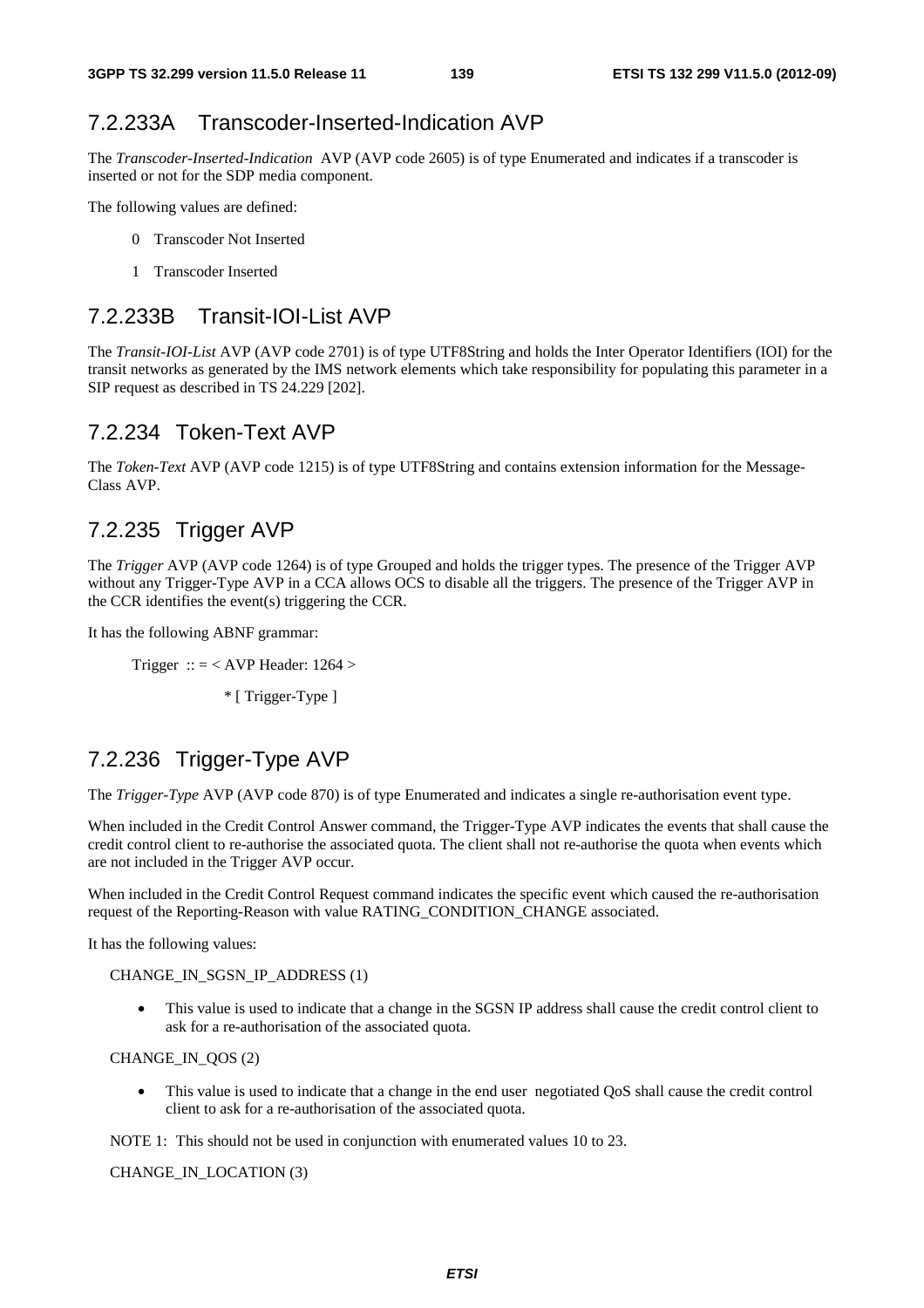• This value is used to indicate that a change in the end user location shall cause the credit control client to ask for a re-authorisation of the associated quota.

NOTE 2: This should not be used in conjunction with enumerated values 30 to 34.

#### CHANGE\_IN\_RAT (4)

• This value is used to indicate that a change in the radio access technology shall cause the credit control client to ask for a re-authorisation of the associated quota.

#### CHANGE IN UE TIMEZONE (5)

• This value is used to indicate that a change in the TimeZone where the end user is located shall cause the credit control client to ask for a re-authorisation of the associated quota.

#### CHANGEINQOS\_TRAFFIC\_CLASS (10)

• This value is used to indicate that a change in the end user negotiated traffic class shall cause the credit control client to ask for a re-authorisation of the associated quota.

#### CHANGEINQOS\_RELIABILITY\_CLASS (11)

• This value is used to indicate that a change in the end user negotiated reliability class shall cause the credit control client to ask for a re-authorisation of the associated quota.

#### CHANGEINQOS\_DELAY\_CLASS (12)

• This value is used to indicate that a change in the end user negotiated delay class shall cause the credit control client to ask for a re-authorisation of the associated quota.

#### CHANGEINQOS\_PEAK\_THROUGHPUT (13)

• This value is used to indicate that a change in the end user negotiated peak throughput shall cause the credit control client to ask for a re-authorisation of the associated quota.

#### CHANGEINQOS\_PRECEDENCE\_CLASS (14)

This value is used to indicate that a change in the end user negotiated precedence class shall cause the credit control client to ask for a re-authorisation of the associated quota.

#### CHANGEINOOS\_MEAN\_THROUGHPUT (15)

• This value is used to indicate that a change in the end user negotiated mean throughput shall cause the credit control client to ask for a re-authorisation of the associated quota.

#### CHANGEINOOS\_MAXIMUM\_BIT\_RATE\_FOR\_UPLINK (16)

This value is used to indicate that a change in the end user negotiated uplink maximum bit rate shall cause the credit control client to ask for a re-authorisation of the associated quota.

#### CHANGEINOOS\_MAXIMUM\_BIT\_RATE\_FOR\_DOWNLINK (17)

• This value is used to indicate that a change in the end user negotiated downlink maximum bit rate shall cause the credit control client to ask for a re-authorisation of the associated quota.

#### CHANGEINQOS\_RESIDUAL\_BER (18)

• This value is used to indicate that a change in the end user negotiated residual BER shall cause the credit control client to ask for a re-authorisation of the associated quota.

#### CHANGEINQOS\_SDU\_ERROR\_RATIO (19)

• This value is used to indicate that a change in the end user negotiated SDU error ratio shall cause the credit control client to ask for a re-authorisation of the associated quota.

#### CHANGEINQOS\_TRANSFER\_DELAY (20)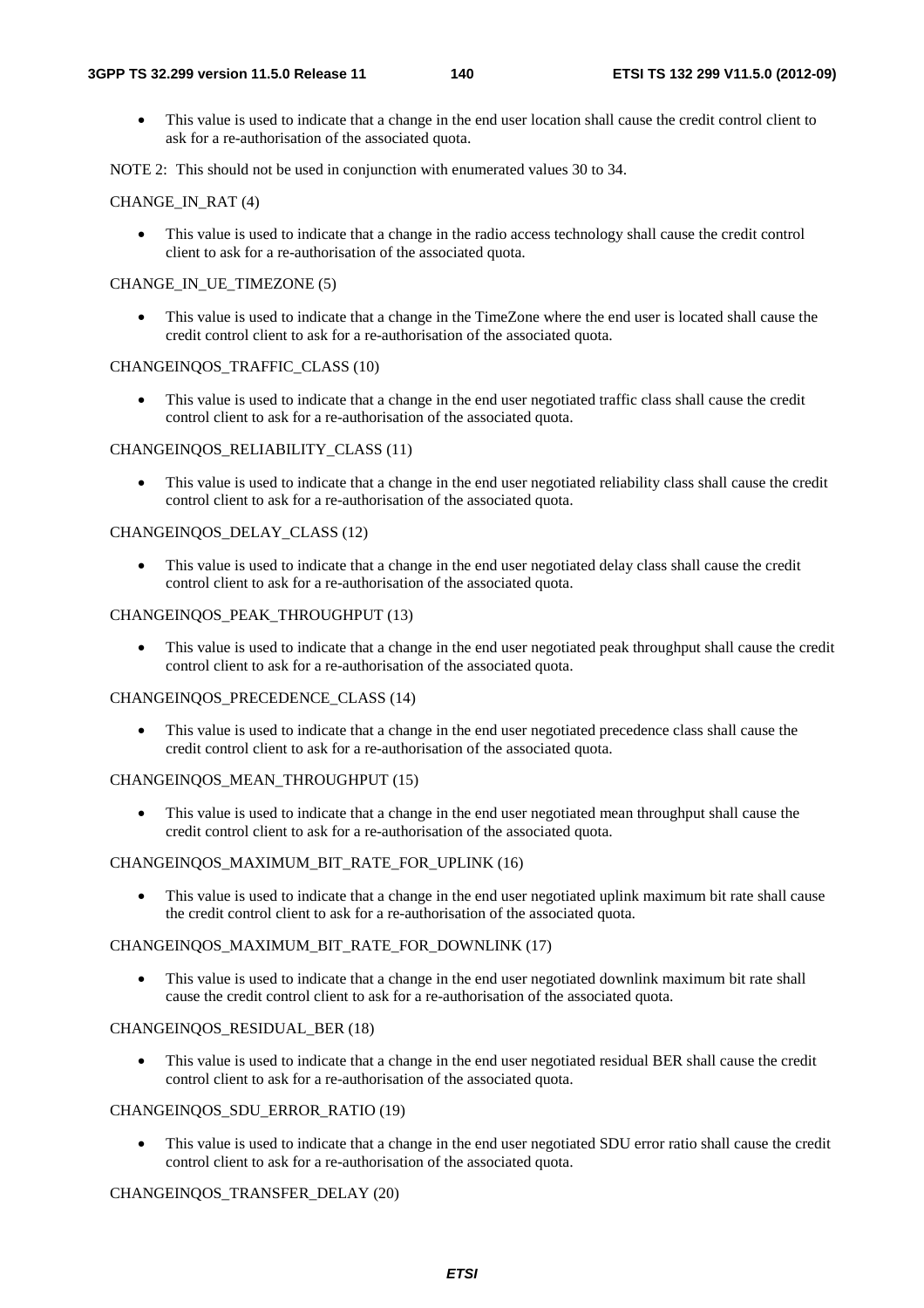• This value is used to indicate that a change in the end user negotiated transfer delay shall cause the credit control client to ask for a re-authorisation of the associated quota.

#### CHANGEINQOS\_TRAFFIC\_HANDLING\_PRIORITY (21)

• This value is used to indicate that a change in the end user negotiated traffic handling priority shall cause the credit control client to ask for a re-authorisation of the associated quota.

#### CHANGEINQOS\_GUARANTEED\_BIT\_RATE\_FOR\_UPLINK (22)

This value is used to indicate that a change in the end user negotiated uplink guaranteed bit rate shall cause the credit control client to ask for a re-authorisation of the associated quota.

#### CHANGEINOOS\_GUARANTEED\_BIT\_RATE\_FOR\_DOWNLINK (23)

• This value is used to indicate that a change in the end user negotiated downlink guaranteed bit rate shall cause the credit control client to ask for a re-authorisation of the associated quota.

#### CHANGEINLOCATION\_MCC (30)

• This value is used to indicate that a change in the MCC of the serving network shall cause the credit control client to ask for a re-authorisation of the associated quota.

#### CHANGEINLOCATION\_MNC (31)

• This value is used to indicate that a change in the MNC of the serving network shall cause the credit control client to ask for a re-authorisation of the associated quota.

#### CHANGEINLOCATION\_RAC (32)

• This value is used to indicate that a change in the RAC where the end user is located shall cause the credit control client to ask for a re-authorisation of the associated quota.

#### CHANGEINLOCATION\_LAC (33)

• This value is used to indicate that a change in the LAC where the end user is located shall cause the credit control client to ask for a re-authorisation of the associated quota.

#### CHANGEINLOCATION\_CellId (34)

• This value is used to indicate that a change in the Cell Identity where the end user is located shall cause the credit control client to ask for a re-authorisation of the associated quota.

#### CHANGEINLOCATION\_TAC (35)

• This value is used to indicate that a change in the TAC where the end user is located shall cause the credit control client to ask for a re-authorisation of the associated quota.

#### CHANGEINLOCATION\_ECGI (36)

• This value is used to indicate that a change in the ECGI where the end user is located shall cause the credit control client to ask for a re-authorisation of the associated quota.

#### CHANGE\_IN\_MEDIA\_COMPOSITION (40)

• This value is used to indicate that a change in the media composition (as identified within SDP) for an existing SIP session shall cause the credit control client to ask for a re-authorisation of the associated quota.

#### CHANGE\_IN\_PARTICIPANTS\_NMB (50)

This value is used specifically for multi participating session to indicate that a change in the number of active participants within a session shall cause the credit control client to ask for a re-authorisation of the associated quota.

#### CHANGE\_IN\_ THRSHLD\_OF\_PARTICIPANTS\_NMB (51)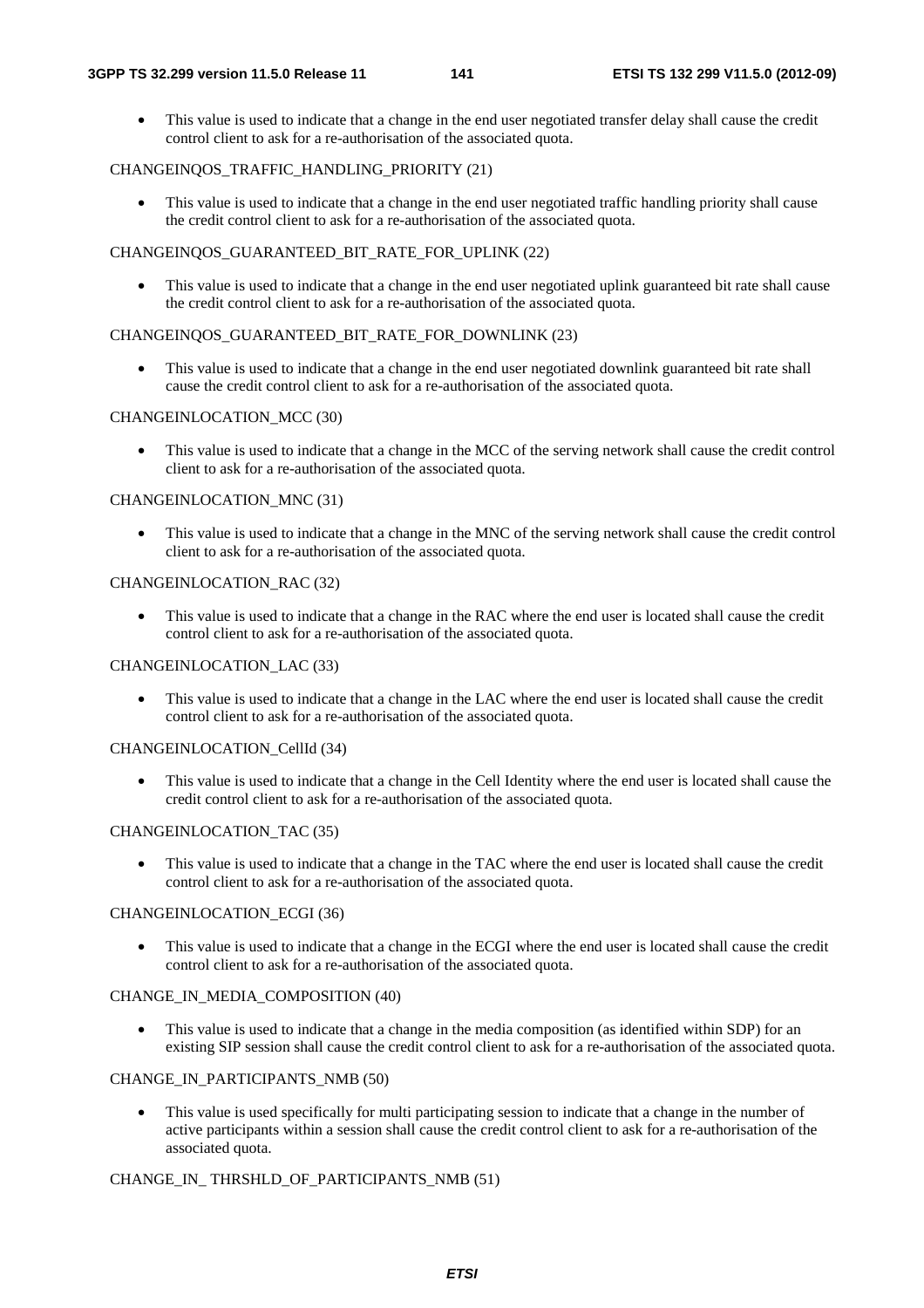- This value is used specifically to indicate that a change in the threshold of participants number within a session shall cause the credit control client to ask for a re-authorisation of the associated quota.
- NOTE 3: The threshold and the granularity of threshold are operator configurable. This should not be used in conjunction with value 50.

CHANGE\_IN\_USER\_PARTICIPATING\_TYPE (52)

• This value is used specifically to indicate that a change in the user participating type within a session shall cause the credit control client to ask for a re-authorisation of the associated quota.

#### CHANGE\_IN\_SERVICE\_CONDITION (60)

This value is used to indicate that a change in rating conditions associated with a service occurs. The description of the conditions causing a change are service specific and may be documented in middletier specifications or may be configurable.

CHANGE\_IN\_SERVING\_NODE(61)

This value is used to indicate that a change in serving node shall cause the credit control client to ask for a re-authorisation of the associated quota.

CHANGE\_IN\_USER\_CSG\_INFORMATION (70)

This value is used to indicate a request of reporting the event that the user enters/leaves a CSG cell. When used in a CCR, at entry to a CSG cell, the User-CSG-Information AVP shall be provided with the event report.

#### CHANGE\_IN\_HYBRID\_SUBSCRIBED\_USER\_CSG\_INFORMATION (71)

• This value is used to indicate a request of reporting the event that the user enters/leaves a hybrid cell that the user subscribes to. When used in a CCR, at entry to a hybrid cell where the user is a member, the User-CSG-Information AVP shall be provided with the event report.

CHANGE\_IN\_HYBRID\_UNSUBSCRIBED\_USER\_CSG\_INFORMATION (72)

• This value is used to indicate a request of reporting the event that the user enters/leaves a hybrid cell that the user does not subscribe to. When used in a CCR, at entry to a hybrid cell where the user is not a member, the User-CSG-Information AVP shall be provided with the event report.

### 7.2.237 Trunk-Group-ID AVP

The *Trunk-Group-ID* AVP (AVP code 851) is of type Grouped and identifies the incoming and outgoing PSTN legs.

It has the following ABNF grammar:

Trunk-Group-ID ::  $=$  <AVP Header: 851>

 [ Incoming-Trunk-Group-ID ] [ Outgoing-Trunk-Group-ID ]

#### 7.2.238 Type-Number AVP

The *Type-Number* AVP (AVP code1204) is of type Enumerated and identifies the well-known media types. The values are taken from OMNA WSP Content Type Numbers [210]

# 7.2.239 Unit-Cost AVP

The *Unit-Cost* AVP (AVP code 2061) is of type Grouped and holds monetary value.

It has the same format of *Unit-Value*

It has the following ABNF grammar: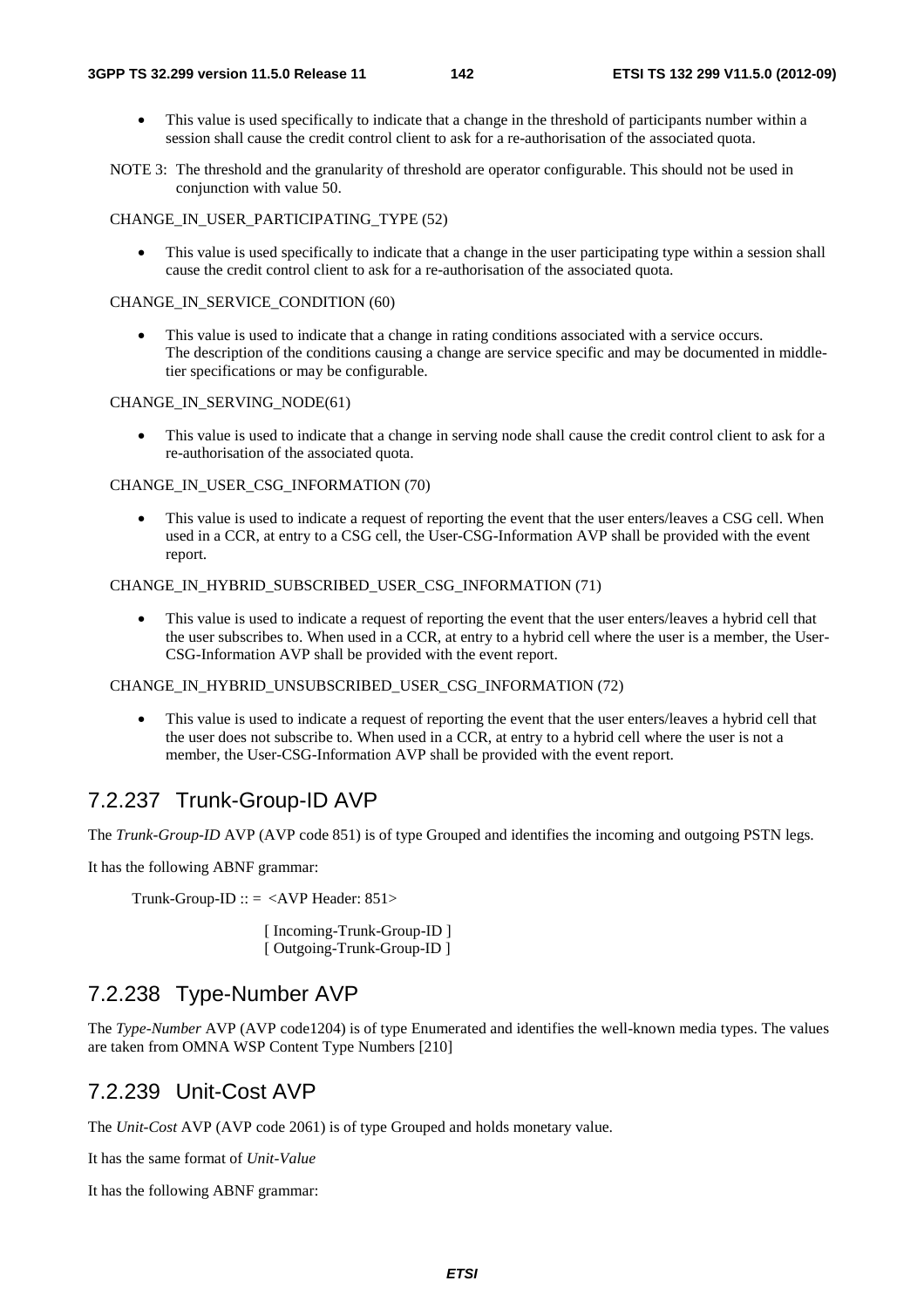Unit-Cost ::  $=$  < AVP Header: 2061 >

 { Value-Digits } [ Exponent ]

# 7.2.240 Unit-Quota-Threshold AVP

The *Unit-Quota-Threshold* AVP (AVP code 1226) is of type Unsigned32 and contains a threshold value in service specific units. This AVP may be included within the Multiple-Services-Credit-Control AVP when this AVP also contains a Granted-Service-Units AVP containing CC-Service-Specific-Units AVP (i.e. when the granted quota is service specific) or within Rate-Element AVP..

If received in the context of Multiple-Service-Credit-Control AVP, the Credit Control client shall seek re-authorisation from the server for the quota when the quota contents fall below the supplied threshold. The client shall allow service to continue whilst the re-authorisation is in progress, up to the volume indicated in the original quota.

In the context of the Rating-Element AVP it denotes the durability of a Rating Element within a Tariff. I.e. if the service consumed Unit-Quota-Threshold number of Unit-Types, the next Rating element becomes in effect.

# 7.2.240A User-CSG-Information AVP

The *User-CSG-Information* AVP (AVP code 2319) is of type Grouped and holds the user "Closed Subscriber Group" Information associated to CSG cell access: it comprises CSG ID within the PLMN, Access mode and indication on CSG membership for the user when hybrid access applies, as defined in TS 29.060 [225] for GPRS case, and in TS 29.274 [226] for EPC case.

It has the following ABNF grammar:

User-CSG-Information  $\therefore$  = < AVP Header: 2319>

 ${CSG-Id}$ { CSG-Access-Mode } [ CSG-Membership-Indication ]

# 7.2.241 User-Participating-Type AVP

The *User-Participating-Type* AVP(AVP code 1279) is of type Enumerated. It is a subfield of Participants-Group AVP to indicate the user participating type when participating in the PoC session.

The AVP may take the values as follows:

- 0 Normal;
- 1 NW PoC Box;
- 2 UE PoC Box.

### 7.2.242 User-Session-Id AVP

The *User-Session-Id* AVP (AVP code 830) is of type UTF8String and holds the session identifier. For a SIP session the *User-Session-Id* contains the SIP Call ID, as defined in RFC 3261 [405]. When the AS acts as B2BUA, the incoming Session-ID leg is covered.

### 7.2.243 Volume-Quota-Threshold AVP

The *Volume-Quota-Threshold* AVP (AVP code 869) is of type Unsigned32 and contains a threshold value in octets. This AVP may be included within the Multiple-Services-Credit-Control AVP when this AVP also contains a Granted-Service-Units AVP containing a CC-Total-Octets, CC-Input-Octets or CC-Output-Octets AVP (i.e. when the granted quota is a volume quota).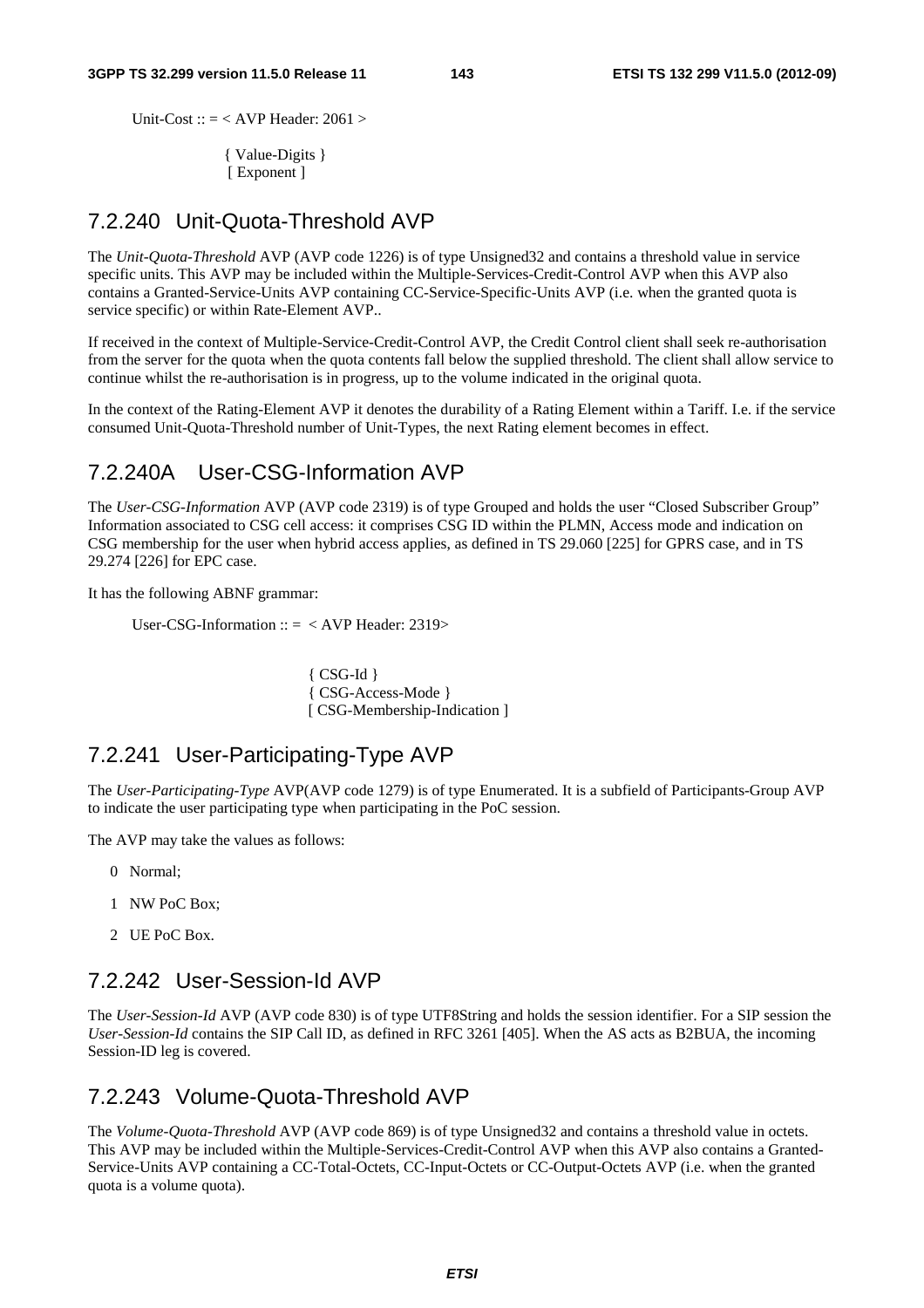If received, the Credit Control client shall seek re-authorisation from the server for the quota when the quota contents fall below the supplied threshold. The client shall allow service to continue whilst the re-authorisation is progress, up to the volume indicated in the original quota.

## 7.2.244 WAG-Address AVP

The WAG-Address AVP (AVP code 890) is of type Address and contains the WAG IP address.

## 7.2.245 WAG-PLMN-Id AVP

The WAG-PLMN-Id AVP (AVP code 891) is of type OctetString and contains the WAG PLMN id (MCC and MNC).

Coding of this AVP is same as 3GPP-SGSN-MCC-MNC coding described in TS 29.061 [207].

## 7.2.246 WLAN-Information AVP

The WLAN*-Information* AVP (AVP code 875) is of type Grouped. Its purpose is to allow the transmission of additional WLAN service specific information elements. The format and the contents of the fields inside the WLAN-Information AVP is specified in TS 32.252 [22].

It has the following ABNF grammar:

```
WLAN-Information \therefore = < AVP Header: 875>
```
[ WLAN-Session-Id ] [ PDG-Address ] [ PDG-Charging-Id ] [ WAG-Address ] [ WAG-PLMN-Id ] [ WLAN-Radio-Container ] [ WLAN-UE-Local-IPAddress ]

## 7.2.247 WLAN-Radio-Container AVP

The WLAN-Radio-Container AVP (AVP code 892) is of type Grouped. The WLAN-Radio-Container AVP has the following format:

WLAN-Radio-Container  $\cdot = \times$  AVP Header: 892>

 [ Operator-Name ] [Location-Type ] [Location-Information] [ WLAN-Technology ]

### 7.2.248 WLAN-Session-Id AVP

The *WLAN-Session-Id* AVP (AVP code 1246) is of type Unsigned32 and contains the charging id generated by the AAA Server for the session.

Coding of this AVP is same as 3GPP-Charging-Id coding described in TS 29.061 [207].

### 7.2.249 WLAN-Technology AVP

The *WLAN-Technology* AVP (AVP code 893) is of type Unsigned32.

Editor's note: Actual content of this AVP is tbd.

## 7.2.250 WLAN-UE-Local-IPAddress AVP

The *WLAN-UE-Local-IPAddress* AVP (AVP code 894) is of type Address and contains the UE's local IP address.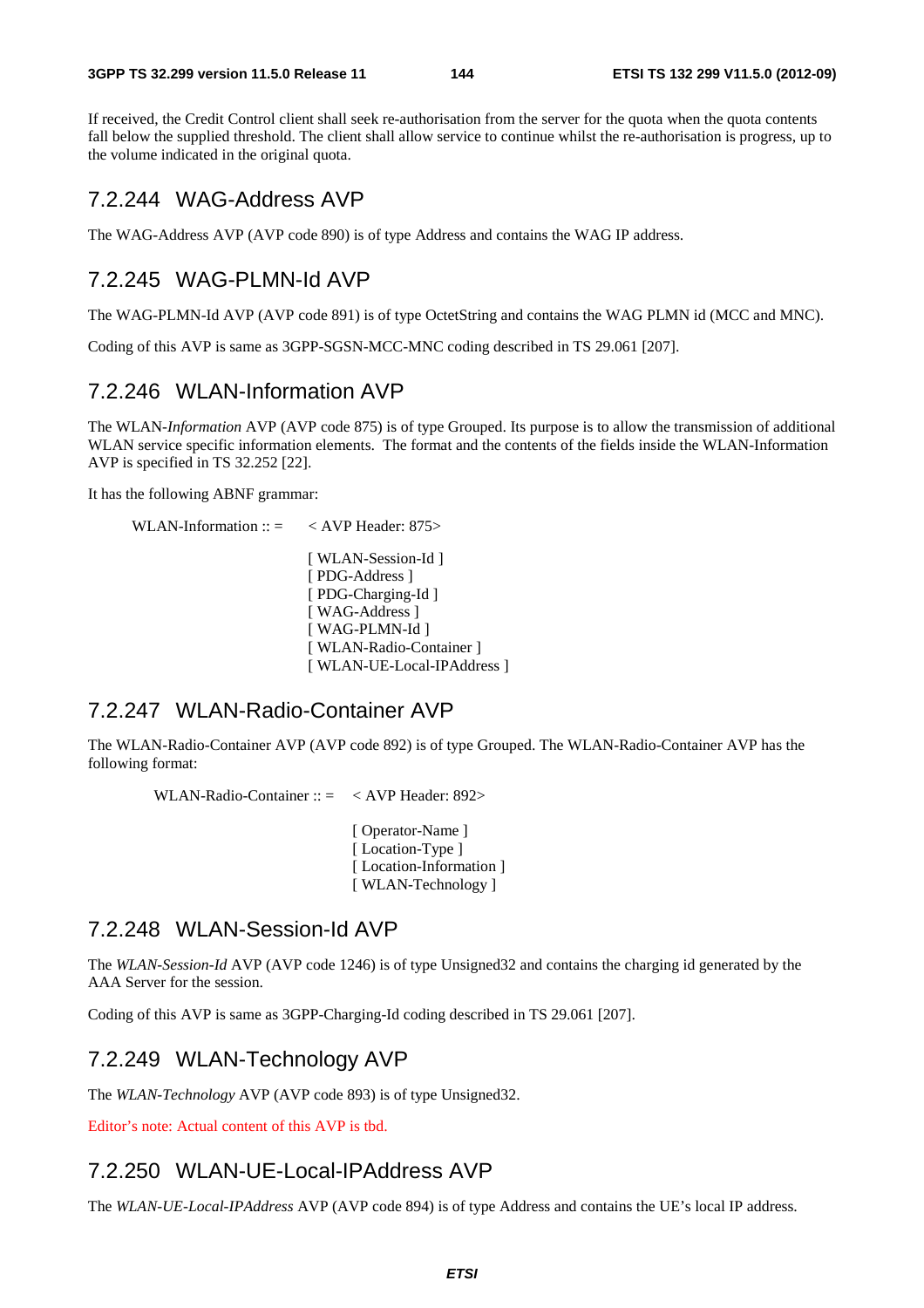*ETSI*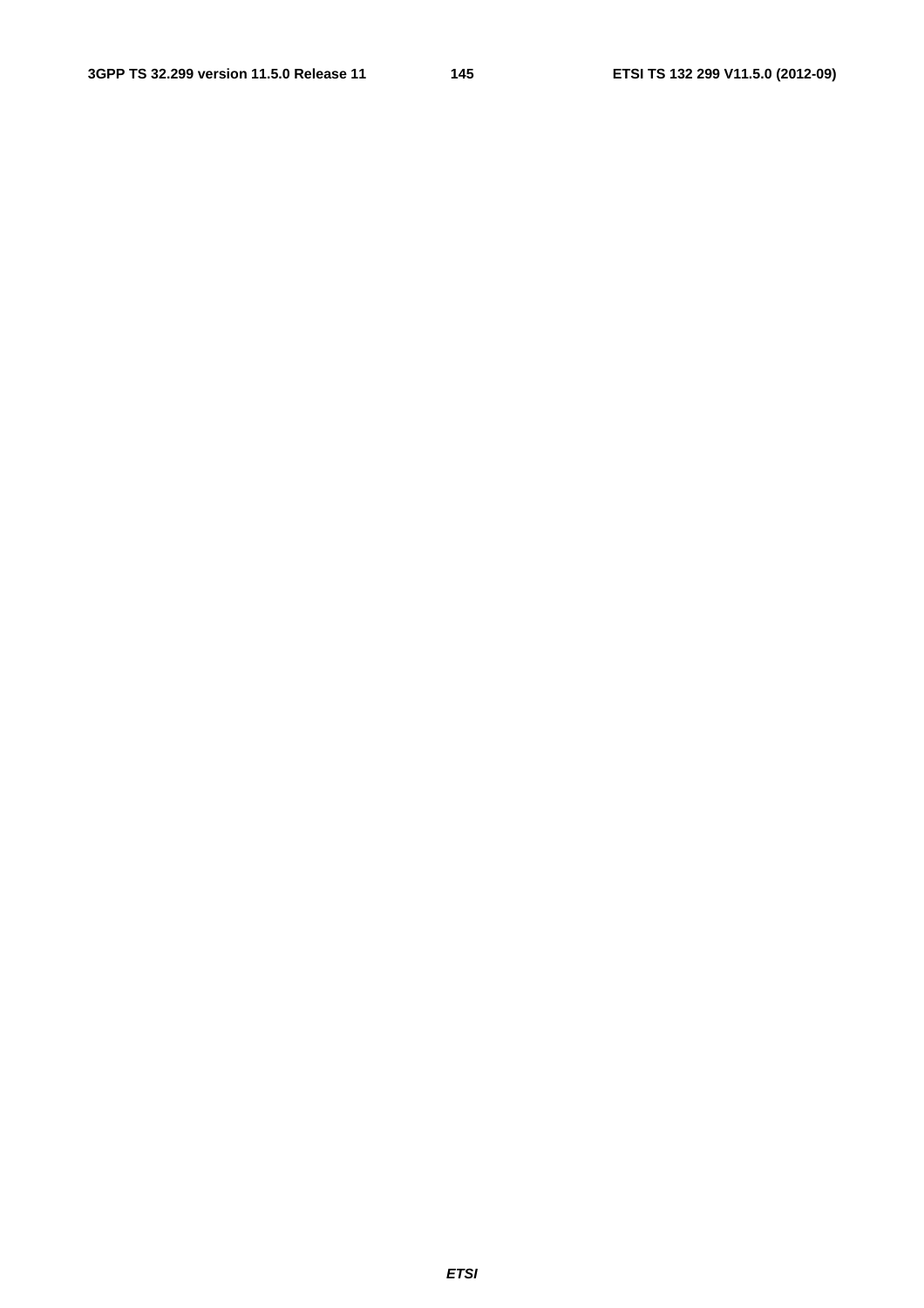## 7.3 3GPP2 Accesses specific AVPs

For the purpose of offline and online charging, the use of the Attribute Value Pairs (AVPs) defined for 3GPP2 Accesses is provided in the following table, and the specification including the detailed definition and description, is refered to.

These AVPs shall be used together with value 5535 (3GPP2) as Vendor-Id.

#### **Table 7.3: 3GPP2 Accesses specific AVPs**

|                 | <b>AVP</b> | Used in           |            |     |            | Value       | <b>AVP Flag rules</b> |     |                           |     |              |
|-----------------|------------|-------------------|------------|-----|------------|-------------|-----------------------|-----|---------------------------|-----|--------------|
| <b>AVP Name</b> | Codel      | ACR               | <b>ACA</b> | CCR | <b>CCA</b> | <b>Type</b> | <b>Must</b>           | May | <b>Should Must</b><br>not | not | May<br>Encr. |
| 3GPP2-BSID      | 9010       | $\checkmark$<br>⋏ |            |     |            | refer [215] |                       |     |                           |     |              |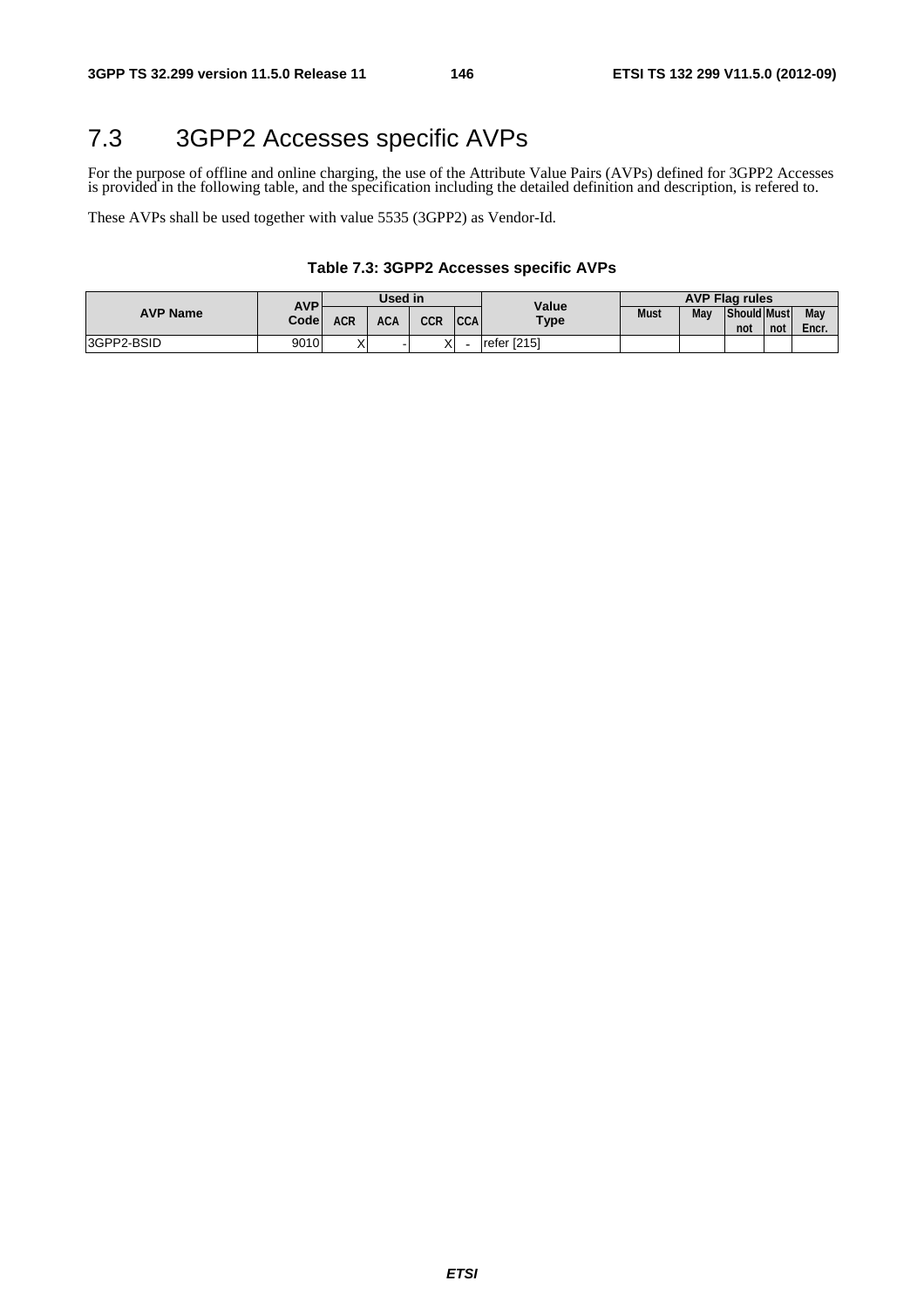## Annex A (informative): **Bibliography**

| a           | The 3GPP charging specifications                                                                                                    |
|-------------|-------------------------------------------------------------------------------------------------------------------------------------|
|             | 3GPP TS 32.250: "Telecommunication management; Charging management; Circuit Switched<br>(CS) domain charging".                      |
|             | 3GPP TS 32.251: "Telecommunication management; Charging management; Packet Switched<br>(PS) domain charging".                       |
|             | 3GPP TS 32.252: "Telecommunication management; Charging management; Wireless Local Area<br>Network (WLAN) charging".                |
|             | 3GPP TS 32.260: "Telecommunication management; Charging management; IP Multimedia<br>Subsystem (IMS) charging".                     |
|             | 3GPP TS 32.270: "Telecommunication management; Charging management; Multimedia<br>Messaging Service (MMS) charging".                |
|             | 3GPP TS 32.271: "Telecommunication management; Charging management; Location Services<br>(LCS) charging".                           |
|             | 3GPP TS 32.272: "Telecommunication management; Charging management; Push-to-talk over<br>Cellular (PoC) charging".                  |
|             | 3GPP TS 32.273: "Telecommunication management; Charging management; Multimedia<br>Broadcast and Multicast Service (MBMS) charging". |
|             | 3GPP TS 32.274: "Telecommunication management; Charging management; Short Message<br>Service (SMS) charging".                       |
|             | 3GPP TS 32.275: "Telecommunication management; Charging management; MultiMedia<br>Telephony (MMTel) charging".                      |
|             | 3GPP TS 32.280: "Telecommunication management; Charging management; Advice of Charge<br>(AoC) service".                             |
|             | 3GPP TS 32.298: "Telecommunication management; Charging management; Charging Data<br>Record (CDR) encoding rules description".      |
|             | 3GPP TS 32.297: "Telecommunication management; Charging management; Charging Data<br>Record (CDR) file format and transfer".        |
|             | 3GPP TS 32.296: "Telecommunication management; Charging management; Online Charging<br>System (OCS) applications and interfaces".   |
|             | 3GPP TS 32.295: "Telecommunication management; Charging management; Charging Data<br>Record (CDR) transfer".                        |
| $\mathbf b$ | <b>Common 3GPP specifications</b>                                                                                                   |
|             | 3GPP TS 33.201: "Access domain security".                                                                                           |
| c           | other Domain and Service specific 3GPP / ETSI specifications                                                                        |
|             |                                                                                                                                     |
| d           | <b>Relevant ITU Recommendations</b>                                                                                                 |
|             |                                                                                                                                     |
| e           | <b>Relevant IETF RFCs</b>                                                                                                           |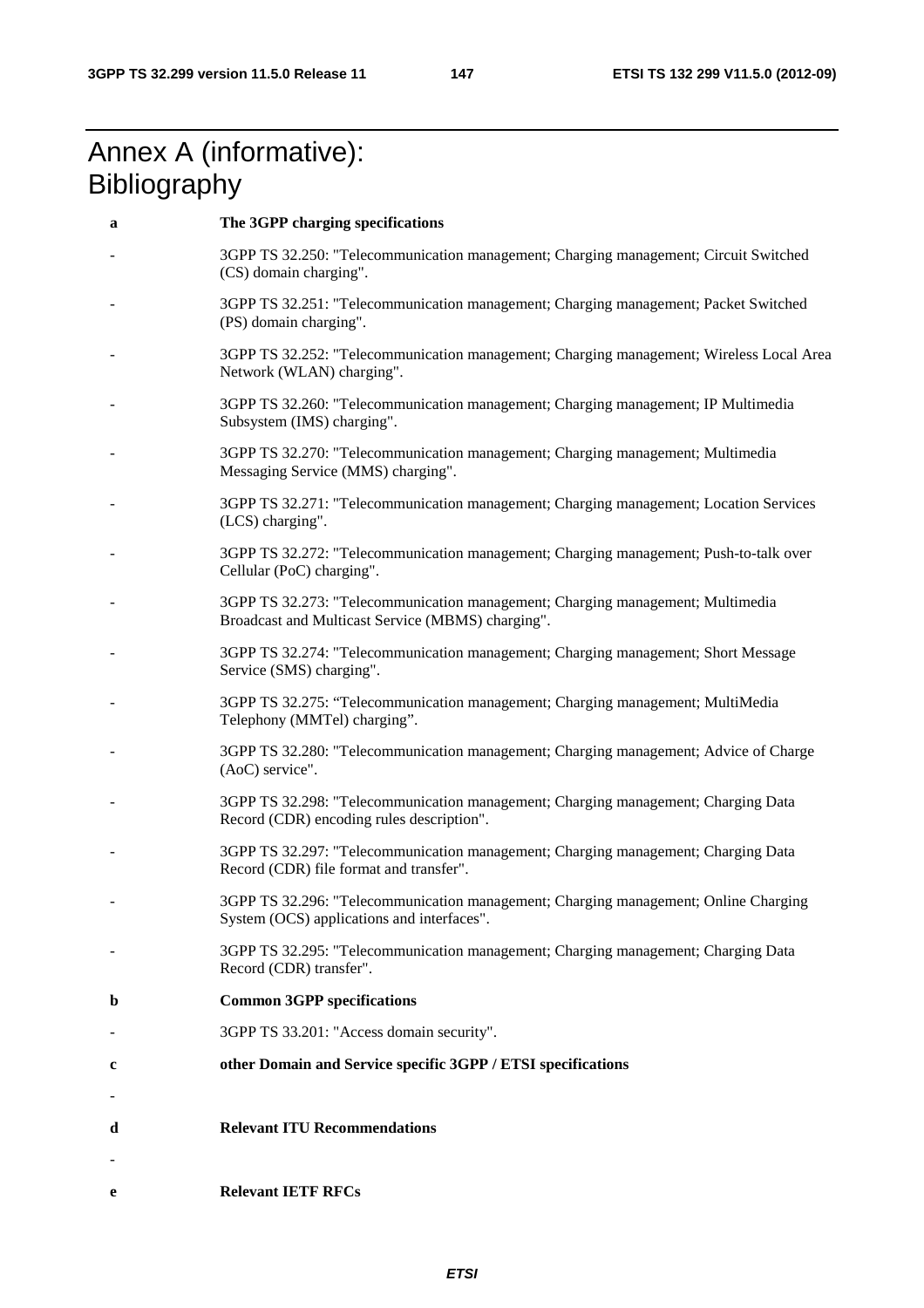- IETF RFC 959 (1985): "File Transfer Protocol".
- IETF RFC 1350 "TFTP Protocol".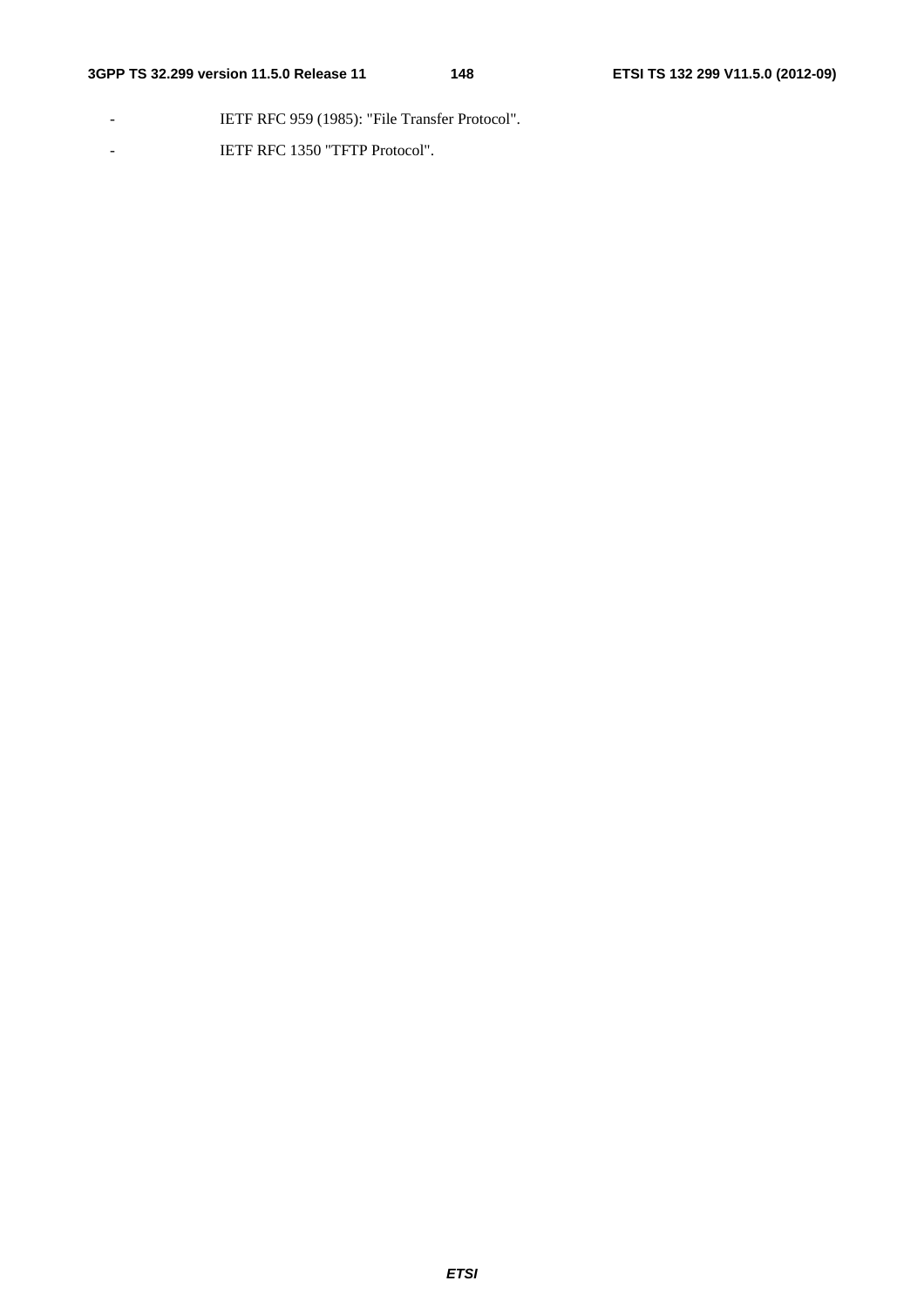## Annex B (informative): Change history

| <b>Change history</b> |  |                              |           |    |                                                                          |                |         |            |
|-----------------------|--|------------------------------|-----------|----|--------------------------------------------------------------------------|----------------|---------|------------|
| <b>Date</b>           |  | TSG # TSG Doc.               | <b>CR</b> |    | <b>Rev Subject/Comment</b>                                               |                | Cat Old | <b>New</b> |
| Dec 2007              |  | SP-38 SP-070745              | 0202      |    | Add new AVP codes to satisfy OMA charging requirements                   | С              | 8.0.0   | 8.1.0      |
|                       |  | Dec 2007 SP-38 SP-070745     | 0203      | ш, | Add new values to PoC-User-Role-info-Units AVP - Align with OMA PoC      | C              | 8.0.0   | 8.1.0      |
|                       |  |                              |           |    | charging requirements                                                    |                |         |            |
|                       |  | Dec 2007   SP-38   SP-070745 | 0204      |    | Add general description to PoC-Group-Name                                | в              | 8.0.0   | 8.1.0      |
|                       |  | Dec 2007   SP-38   SP-070925 | 0205      |    | Introduce Diameter details for SMS charging                              | B              | 8.0.0   | 8.1.0      |
|                       |  | Mar 2008   SP-39   SP-080059 | 0206      | ÷. | Add IBCF to Node-Functionality AVP list of NEs                           | B              | 8.1.0   | 8.2.0      |
|                       |  | Mar 2008 SP-39 SP-080074     | 0207      |    | Usage of CC-Correlation-Id in online charging - Align with IETF RFC      | C              | 8.1.0   | 8.2.0      |
|                       |  |                              |           |    | 4006                                                                     |                |         |            |
|                       |  | Mar 2008   SP-39   SP-080074 | 0208      | н. | Align Number-Of-Messages-Sent AVP in Diameter Binding for SMS            | С              | 8.1.0   | 8.2.0      |
|                       |  |                              |           |    |                                                                          |                |         |            |
|                       |  |                              |           |    | charging with new R8 TS 32.274                                           |                |         |            |
|                       |  | Mar 2008   SP-39   SP-080074 | 0209      |    | Corrections on Diameter AVP for SMS Charging                             | F              | 8.1.0   | 8.2.0      |
|                       |  | Mar 2008 SP-39 SP-080074     | 0210      |    | Add on Number Portability and Carrier Select routing information         | B              | 8.1.0   | 8.2.0      |
|                       |  | Jun 2008   SP-40   SP-080330 | 0211      | н. | Correction on SCCP-Address AVPs                                          | F              | 8.2.0   | 8.3.0      |
|                       |  | Jun 2008   SP-40   SP-080330 | 0212      | Ξ. | Add PoC-Event-Type AVP into PoC-Information                              | B              | 8.2.0   | 8.3.0      |
|                       |  | Jun 2008 SP-40 SP-080330     | 0213      |    | Correction to PoC-Controlling-Adress AVP and PoC-Group-Name AVP          | F              | 8.2.0   | 8.3.0      |
|                       |  | Sep 2008   SP-41   SP-080466 | 0214      | ÷, | Correction of inconsistencies in Offline Charging and Online Charging    | F              | 8.3.0   | 8.4.0      |
|                       |  |                              |           |    | messages                                                                 |                |         |            |
|                       |  | Sep 2008 SP-41 SP-080330     | 0215      |    | Correction on AVP codes - Alignment with TS 29.230                       | F              | 8.3.0   | 8.4.0      |
|                       |  | Sep 2008   SP-41   SP-080330 | 0216      |    | Multiple SMS destination - Alignment with TS 23.040                      | C              | 8.3.0   | 8.4.0      |
|                       |  | Dec 2008   SP-42   SP-080706 | 0218      |    | Completion on message tables                                             | F              | 8.4.0   | 8.5.0      |
|                       |  | Dec 2008 SP-42 SP-080707     | 0219      |    | Service Context Id for MMTEL                                             | В              | 8.4.0   | 8.5.0      |
|                       |  | Dec 2008   SP-42   SP-080706 | 0220      |    | Correction on AVP code allocation                                        | F              | 8.4.0   | 8.5.0      |
|                       |  | Dec 2008   SP-42   SP-080706 | 0221      |    | Clarification on AVP descriptions for EPC Charging                       | F              | 8.4.0   | 8.5.0      |
|                       |  | Dec 2008   SP-42   SP-080706 |           |    |                                                                          | в              |         |            |
|                       |  |                              | 0222      |    | Add SMS-SC as SMS node type                                              |                | 8.4.0   | 8.5.0      |
|                       |  | Dec 2008   SP-42   SP-080706 | 0223      |    | Additional Address Info for SMS charging                                 | в              | 8.4.0   | 8.5.0      |
|                       |  | Dec 2008   SP-42   SP-080706 | 0224      |    | Add charging of SMS services to 32.299                                   | B              | 8.4.0   | 8.5.0      |
|                       |  | Dec 2008   SP-42   SP-080707 | 0225      |    | TS 32.299 AVPs Introduction for MMTel charging                           | В              | 8.4.0   | 8.5.0      |
|                       |  | Dec 2008   SP-42   SP-080706 | 0226      |    | Correction on References Section                                         | F              | 8.4.0   | 8.5.0      |
|                       |  | Dec 2008   SP-42   SP-080706 | 0227      |    | Addition of SDP offer and answer and clarification on media initiator    | B              | 8.4.0   | 8.5.0      |
|                       |  | Dec 2008 SP-42 SP-080706     | 0228      |    | Additional non-3GPP access information                                   | F              | 8.4.0   | 8.5.0      |
|                       |  | Dec 2008 SP-42 SP-080706     | 0229      |    | Add a new value to Trigger-Type AVP                                      | в              | 8.4.0   | 8.5.0      |
|                       |  | Dec 2008 SP-42 SP-080852     | 0217      |    | TS 32.299 AVPs for offline charging - Rf interface from S-GW and P-GW    | B              | 8.4.0   | 8.5.0      |
|                       |  | Mar 2009   SP-43   SP-090206 | 0232      |    | TS 32.299 MMTel information AVP alignment with 32.275 definition         | B              | 8.5.0   | 8.6.0      |
|                       |  | Mar 2009   SP-43   SP-090206 | 0235      |    | Add CONF charging specific parameters                                    | B              | 8.5.0   | 8.6.0      |
|                       |  | Mar 2009   SP-43   SP-090203 | 0230      |    | Correction on 'Subscription Id' category used for EPS offline Charging   | C              | 8.5.0   | 8.6.0      |
|                       |  |                              |           |    | Service-Type and Service-Mode in Supplementary-service AVP : format      |                |         |            |
|                       |  | Mar 2009   SP-43   SP-090203 | 0231      |    |                                                                          | F              | 8.5.0   | 8.6.0      |
|                       |  |                              |           |    | change                                                                   |                |         |            |
|                       |  | Mar 2009   SP-43   SP-090206 | 0232      |    | SMS AVP structure alignement                                             | В              | 8.5.0   | 8.6.0      |
|                       |  | Mar 2009   SP-43   SP-090045 | 0234      |    | Add Serving-Node-Type AVP to PS-Information in 32.299                    | B              | 8.5.0   | 8.6.0      |
|                       |  | Mar 2009 SP-43 SP-090206     | 0235      |    | AoC Support in Ro                                                        | в              | 8.5.0   | 8.6.0      |
| Mar 2009              |  | SP-43 SP-090045              | 0236      |    | EPS Offline Charging - Complete PS-information AVP description           | B              | 8.5.0   | 8.6.0      |
| Mar 2009              |  | SP-43 SP-090203              | 0237      |    | Multiple subscription-id in service-information for EPS offline Charging | B              | 8.5.0   | 8.6.0      |
|                       |  | Mar 2009 SP-43 SP-090206     | 0238      |    | Missing information in PS information AVP for SGW/PGW CDRs in EPS        | B              | 8.5.0   | 8.6.0      |
|                       |  |                              |           |    | offline charging                                                         |                |         |            |
|                       |  | Jun 2009 SP-44 SP-090432     | 0243      |    | Correction of Recipient-Info AVP                                         | $\overline{F}$ | 8.6.0   | 8.7.0      |
|                       |  | Jun 2009   SP-44   SP-090432 | 0244      |    | AVP code allocation for DCD Charging                                     | F              | 8.6.0   | 8.7.0      |
|                       |  | Jun 2009   SP-44   SP-090432 | 0245      |    | Rel-8 CR 32.299 alignment with RFC 4006                                  | F              | 8.6.0   | 8.7.0      |
|                       |  | Jun 2009   SP-44   SP-090432 | 0246      |    | Rel-8 CR 32.299 clarification of ICID                                    | F              | 8.6.0   | 8.7.0      |
| Jun 2009              |  | SP-44 SP-090432              | 0247      |    | Remove generic "Non 3GPP specific information" parameter                 | F              | 8.6.0   | 8.7.0      |
|                       |  | Jun 2009   SP-44   SP-090432 | 0248      |    | Correction on PDP context usage                                          | F              | 8.6.0   | 8.7.0      |
| Jun 2009              |  | SP-44 SP-090432              | 0249      |    | Correction on AoC-Information AVP                                        | F              | 8.6.0   | 8.7.0      |
| Jun 2009              |  | SP-44 SP-090432              | 0252      |    | Correction on Refund Information                                         | F              | 8.6.0   | 8.7.0      |
|                       |  |                              |           |    |                                                                          |                |         |            |
|                       |  | Jun 2009   SP-44   SP-090432 | 0253      |    | LCS-information AVP not complete                                         | F              | 8.6.0   | 8.7.0      |
| Jun 2009              |  | SP-44 SP-090432              | 0254      |    | PS-information AVP description alignment with 32.251 definition          | F              | 8.6.0   | 8.7.0      |
| Jun 2009              |  | SP-44 SP-090432              | 0257      |    | Correction on EPC Charging                                               | F              | 8.6.0   | 8.7.0      |
| Jun 2009              |  | SP-44 SP-090294              | 0251      |    | Add MMTel supplementary services FA, CCBS&CCNR, MCID, CAT for            | B              | 8.7.0   | 9.0.0      |
|                       |  |                              |           |    | <b>MMTel Charging</b>                                                    |                |         |            |
|                       |  | Jun 2009   SP-44   SP-090292 | 0255      |    | Rel-9 CR 32.299 addition of online charging flag                         | B              | 8.7.0   | 9.0.0      |
|                       |  | Jun 2009   SP-44   SP-090292 | 0256      |    | Rel-9 CR 32.299 correction of timestamp granularity                      | B              | 8.7.0   | 9.0.0      |
|                       |  | Sep 2009   SP-45   SP-090536 | 0258      |    | Correction on AVP definitions                                            | Α              | 9.0.0   | 9.1.0      |
|                       |  | Sep 2009 SP-45 SP-090536     | 0260      |    | Correction on MMS-Information AVP                                        | Α              | 9.0.0   | 9.1.0      |
|                       |  | Sep 2009   SP-45   SP-090536 | 0262      |    | Rel-9 CR 32.299 correction and alignment with TS 32.280                  | Α              | 9.0.0   | 9.1.0      |
|                       |  | Sep 2009   SP-45   SP-090536 | 0264      |    | Error in Number-Portability-Routing-Information AVP definition           | Α              | 9.0.0   | 9.1.0      |
|                       |  |                              |           |    |                                                                          |                |         |            |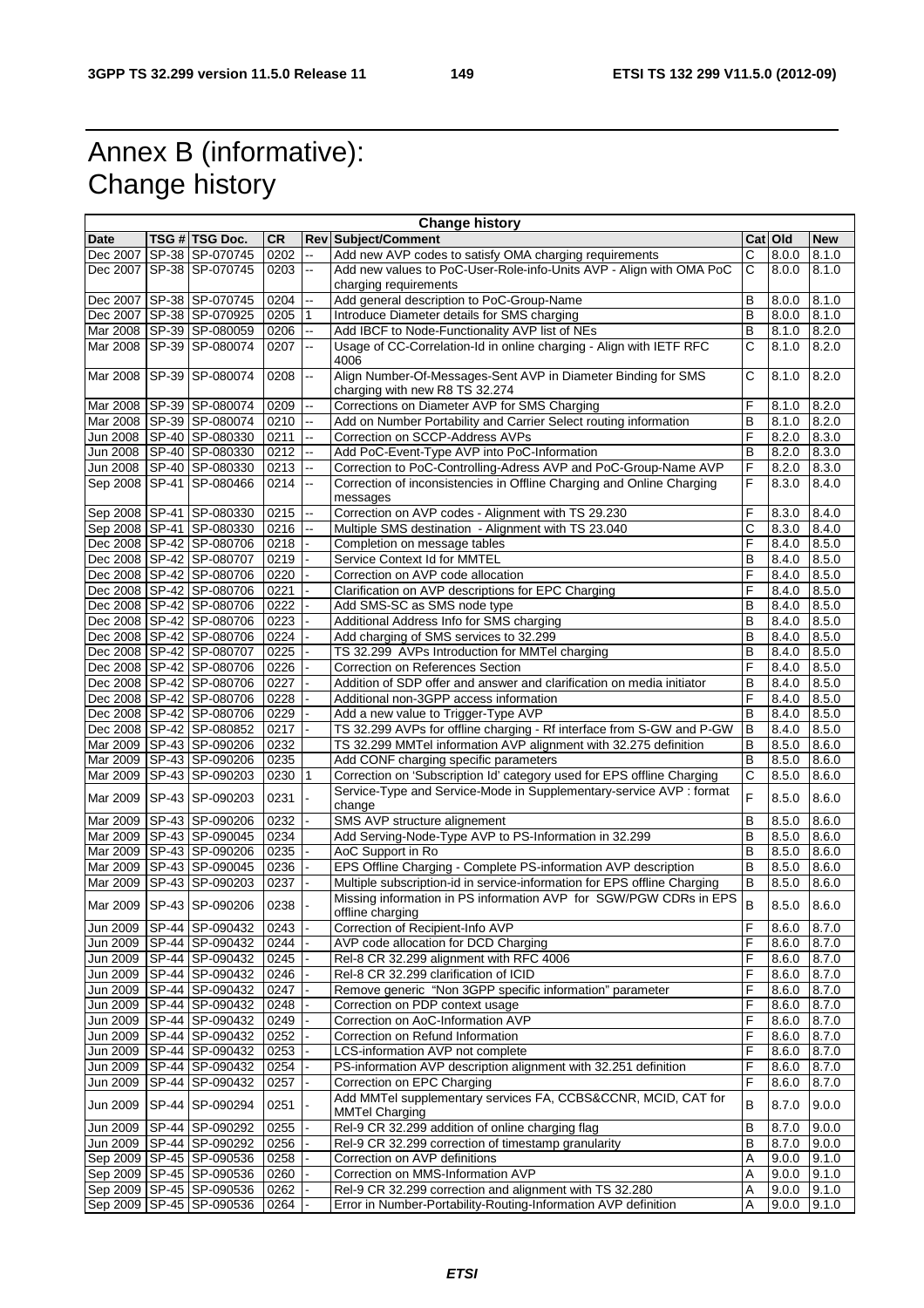|                |              | Sep 2009 SP-45 SP-090538     | 0265     |                | Add "Closed User Group (CUG)" for MMTel Charging                          | в | 9.0.0           | 9.1.0                        |
|----------------|--------------|------------------------------|----------|----------------|---------------------------------------------------------------------------|---|-----------------|------------------------------|
|                |              | Sep 2009   SP-45   SP-090538 | 0266     |                | Add 3PTY MMTel supplementary service charging                             | B | 9.0.0           | 9.1.0                        |
|                |              | Sep 2009 SP-45 SP-090541     | 0267     |                | R9 CR 32299 add MBMS GW address below MBMS information AVP                | B | 9.0.0           | 9.1.0                        |
|                |              | Sep 2009   SP-45   SP-090538 | 0268     |                |                                                                           | B | 9.0.0           | 9.1.0                        |
|                |              |                              |          |                | New AVPs for RTTI support in IMS offline charging                         |   |                 |                              |
|                |              | Sep 2009   SP-45   SP-090536 | 0271     |                | Correction on Content Type - Alignment with OMA definition                | A | 9.0.0           | 9.1.0                        |
|                |              | Sep 2009 SP-45 SP-090537     | 0272     |                | Correction of time stamp diameter types                                   | F | 9.0.0           | 9.1.0                        |
|                |              | Sep 2009   SP-45   SP-090536 | 0274     |                | Correction of Accounting Input/Output Octets handling                     | Α | 9.0.0           | 9.1.0                        |
|                |              | Sep 2009 SP-45 SP-090537     | 0275     |                | Emergency bearer service consideration for charging                       | B | 9.0.0           | 9.1.0                        |
|                |              | Sep 2009 SP-45 SP-090536     | 0277     |                | Addition of IP multicast delivery indicator below MBMS information AVP    | Α | 9.0.0           | 9.1.0                        |
| Dec 2009       |              | SP-46 SP-090720              | 0279     |                | Alignment of Address-Type AVP with 32.274                                 | A | 9.1.0           | 9.2.0                        |
|                |              |                              |          |                | Alignment with TS 32.251 for "Volume Limit" and "Time Limit" in Change-   |   |                 |                              |
| Dec 2009       | SP-46        | SP-090720                    | 0281     |                | <b>Condition AVP</b>                                                      | Α | 9.1.0           | 9.2.0                        |
|                |              | Dec 2009 SP-46 SP-090720     | 0283     |                | Multiple Change-Condition AVP for simultaneous Condition changes          | Α | 9.1.0           | 9.2.0                        |
|                |              | Dec 2009 SP-46 SP-090721     | 0284     |                | Editorial clean-up                                                        | D | 9.1.0           | 9.2.0                        |
|                |              | Dec 2009   SP-46   SP-090722 | 0285     |                | MMTel related AVP applicable for Online Charging                          | B | 9.1.0           | 9.2.0                        |
| Dec 2009       |              | SP-46 SP-090720              | 0287     |                | Correction on priority session treatment                                  | A | 9.1.0           | 9.2.0                        |
|                |              |                              |          |                | Alignment with TS 32.251 for "User location Change" Condition in          |   |                 |                              |
| Dec 2009       | <b>SP-46</b> | SP-090720                    | 0289     |                | Change-Condition AVP                                                      |   | 9.1.0           | 9.2.0                        |
|                |              |                              |          |                | Alignment between Change-Condition AVP value with ASN1                    | Α |                 |                              |
| Dec 2009       | SP-46        |                              |          |                |                                                                           |   |                 | 9.2.0                        |
|                |              | SP-090720                    | 0291     |                | ServiceConditionChange value "serviceStop"                                | Α | 9.1.0           |                              |
| Dec 2009       | SP-46        |                              |          |                | AVP for Account Expiration Information from OCS to IMS Application        |   |                 | 9.2.0                        |
|                |              | SP-090721                    | 0292     |                | Servers                                                                   | в | 9.1.0           |                              |
|                |              | Dec 2009   SP-46   SP-090721 | 0293     |                | Aligning AoC- Information AVP with RTTI and subscription information      | C | 9.1.0           | 9.2.0                        |
|                |              | Dec 2009   SP-46   SP-090720 | 0295     |                | Correction of Number Portability and Carrier Select information AVPs      | Α | 9.1.0           | 9.2.0                        |
|                |              | Dec 2009 SP-46 SP-090721     | 0296     |                | Add CSG parameters for CSG based online and offline charging              | B | 9.1.0           | 9.2.0                        |
|                |              | Mar 2010   SP-47   SP-100041 | 0297     |                | Correction on AVP code definitions                                        | F | 9.2.0           | 9.3.0                        |
|                |              | Mar 2010   SP-47   SP-100040 | 0299     |                | Correction of Role-of-Node AVP                                            | Α | 9.2.0           | 9.3.0                        |
|                |              |                              |          |                | Alignment with TS 32.251 for "Charging Characteristics Selection Mode"    |   |                 |                              |
| Mar 2010       | <b>SP-47</b> | SP-100040                    | 0301     |                | parameter                                                                 | Α | 9.2.0           | 9.3.0                        |
| Mar 2010       |              | SP-47 SP-100041              | 0302     |                | Add CSG parameters for CSG based online and offline charging              | F | 9.2.0           | 9.3.0                        |
|                |              |                              |          |                |                                                                           | F |                 |                              |
|                |              | Mar 2010   SP-47   SP-100044 | 0303     |                | MMTel related AVP applicable for Online Charging                          |   | 9.2.0           | 9.3.0                        |
|                |              | Mar 2010 SP-47 SP-100040     | 0305     |                | Correction for offline Charging from PGW - 3GPP2 User location            | Α | 9.2.0           | 9.3.0                        |
|                |              | Mar 2010 SP-47 SP-100041     | 0306     |                | Remove unused Service-Condition-Change AVP                                | F | 9.2.0           | 9.3.0                        |
|                |              | Mar 2010 SP-47 SP-100041     | 0307     |                | Correction on SDP handling in IMS Charging                                | F | 9.2.0           | 9.3.0                        |
| Mar 2010 SP-47 |              |                              |          |                | Add "Personal Network management" MMTel supplementary service             |   |                 | 9.3.0                        |
|                |              | SP-100044                    | 0308     |                | charging description                                                      | в | 9.2.0           |                              |
| Mar 2010 SP-47 |              |                              |          |                | Add "Customized Ringing Signal (CRS)" MMTel supplementary service         |   |                 | 9.3.0                        |
|                |              | SP-100044                    | 0309     |                | charging description                                                      | В | 9.2.0           |                              |
| Jun 2010       |              | SP-48 SP-100265              | 0312     |                | Correction on AVP definitions                                             | A | 9.3.0           | 9.4.0                        |
| Oct 2010       |              | SP-49 SP-100496              | 0314     |                | Correction for Dual IP addresses associated to one PDN connection         | A | 9.4.0           | 9.5.0                        |
|                |              |                              |          |                | Correction on Charging-Rule-Based-Name AVP - Alignment with TS            |   |                 |                              |
| Oct 2010       |              | SP-49 SP-100495              | 0317     |                | 23.203                                                                    | Α | 9.4.0           | 9.5.0                        |
|                |              | Oct 2010 SP-49 SP-100496     | 0319     |                | Correction on Event Charging with Reservation                             | Α | 9.4.0           | 9.5.0                        |
|                |              | Oct 2010 SP-49 SP-100497     | 0320     |                | Correction of Reason-Code AVP                                             |   | 9.4.0           | 9.5.0                        |
|                |              | Dec 2010   SP-50   SP-100756 | 0328     |                | Correction of Inter-Operator-Identifier AVP - Align with TS 32.260        | Α | 9.5.0           |                              |
|                |              |                              |          |                |                                                                           | F |                 | 9.6.0                        |
|                |              | Dec 2010 SP-50 SP-100757     | 0322     |                | Correction of Trigger-Type AVP                                            |   | $9.5.0$ $9.6.0$ |                              |
|                |              | Dec 2010   SP-50   SP-100758 | 0324 2   |                | Add missing LCS-Format-Indicator AVP value for "SIP_URL"                  | F | 9.5.0           | 9.6.0                        |
|                |              | Dec 2010 SP-50 SP-100759     | $0325$ 2 |                | Replace the Authorized-QoS AVP name with Authorised-QoS AVP               | F | 9.6.0           | 10.0.0                       |
| Mar 2010 SP-51 |              |                              |          |                | Add E.164 harmonized address format to the current E.212 in MMS           |   |                 | 10.1.0                       |
|                |              | SP-110109                    | 0329     | 1              | Charging                                                                  | С | 10.0.0          |                              |
| Mar 2010 SP-51 |              | SP-110105                    | 0330     | 3              | Adding CDR fields needed for Machine Type Communication                   | B |                 | 10.0.0 10.1.0                |
| Mar 2010 SP-51 |              |                              |          |                | Add missing enumeration value for E-CSCF network element in Node-         |   |                 | 10.1.0                       |
|                |              | SP-110108                    | 0332     | $\overline{2}$ | Functionality AVP - Align with 32.298                                     | Α | 10.0.0          |                              |
|                |              | Mar 2010   SP-51   SP-110108 | 0336     | $\mathbf{1}$   | Add internal structure and encoding for the Location-Estimate AVP         | Α |                 | 10.0.0 10.1.0                |
|                |              | Mar 2010 SP-51 SP-110109     | 0340     | $\overline{2}$ | Correction to charging scenarios                                          | D |                 | $10.0.0$ 10.1.0              |
|                |              | Mar 2010   SP-51   SP-110108 | 0344     |                | Correction of CSG trigger handling - Alignment with TS 29.212             | Α |                 | 10.0.0 10.1.0                |
|                |              |                              |          |                | Addition of IARI in IMS charging information, alignment with TS 22.115    |   |                 |                              |
| Mar 2010 SP-51 |              | SP-110109                    | 0345     | 1              | and TS 23.228                                                             | В | 10.0.0          | 10.1.0                       |
|                |              | Mar 2010   SP-51   SP-110109 | 0347     | $\mathbf{1}$   | R10 32299 Correction on AVP Subscriber-role                               | F |                 | $10.0.0$ $\overline{10.1.0}$ |
|                |              |                              |          |                |                                                                           |   |                 |                              |
| Mar 2010 SP-51 |              | SP-110112                    |          |                | Add 'Advice Of Charge (AoC)' MMTel supplementary service Charging         | B | 10.0.0          | 10.1.0                       |
|                |              |                              | 0349     |                | description - Align with 32.275                                           |   |                 |                              |
|                |              | May 2011 SP-52 SP-110281     | 0352     | 1              | Correction to Re-authorization Request Message                            | F |                 | 10.1.0 10.2.0                |
|                |              | May 2011 SP-52 SP-110281     | 0356     | $\mathbf{1}$   | Correction of RAT-Type AVP, alignment with TS 29.212, Gx interface        | F |                 | 10.1.0 10.2.0                |
|                |              | May 2011 SP-52 SP-110404     | 0359     | 1              | Correction on essential supported fields in EPC Online Charging           | Α |                 | $10.1.0$ 10.2.0              |
|                |              | May 2011 SP-52 SP-110404     | 0362     | 1              | Correction on Rf interface for missing information in SGW CDR             | Α |                 | 10.1.0 10.2.0                |
|                |              | May 2011 SP-52 SP-110294     | 0363     | 1              | AVPs enhancement for OMR Charging introduction                            | B |                 | 10.1.0 10.2.0                |
|                |              | May 2011 SP-52 SP-110280     | 0365     | 1              | Correction in SCC AS CDR for IMS service continuity                       | Α |                 | 10.1.0 10.2.0                |
|                |              | May 2011 SP-52 SP-110281     | 0366     |                | Correction on IMS Application Reference Identifier (IARI) in IMS Charging | F |                 | 10.1.0 10.2.0                |
|                |              | May 2011 SP-52 SP-110317     | 0350     |                | Rc Context Definition for Diameter Usage                                  | в |                 | 10.2.0 11.0.0                |
|                |              | Sep 2011   SP-53   SP-110528 | 0370     |                | Correction on PDN connection identifier for Charging                      | Α |                 | 11.0.0 11.1.0                |
|                |              |                              |          |                | Correction for dynamic address flags associated to PDN connection of      |   |                 |                              |
| Sep 2011       | SP-53        | SP-110528                    | 0375     |                | PDP/PDN type IPv4v6                                                       |   | 11.0.0          | 11.1.0                       |
|                |              |                              |          |                |                                                                           | A |                 |                              |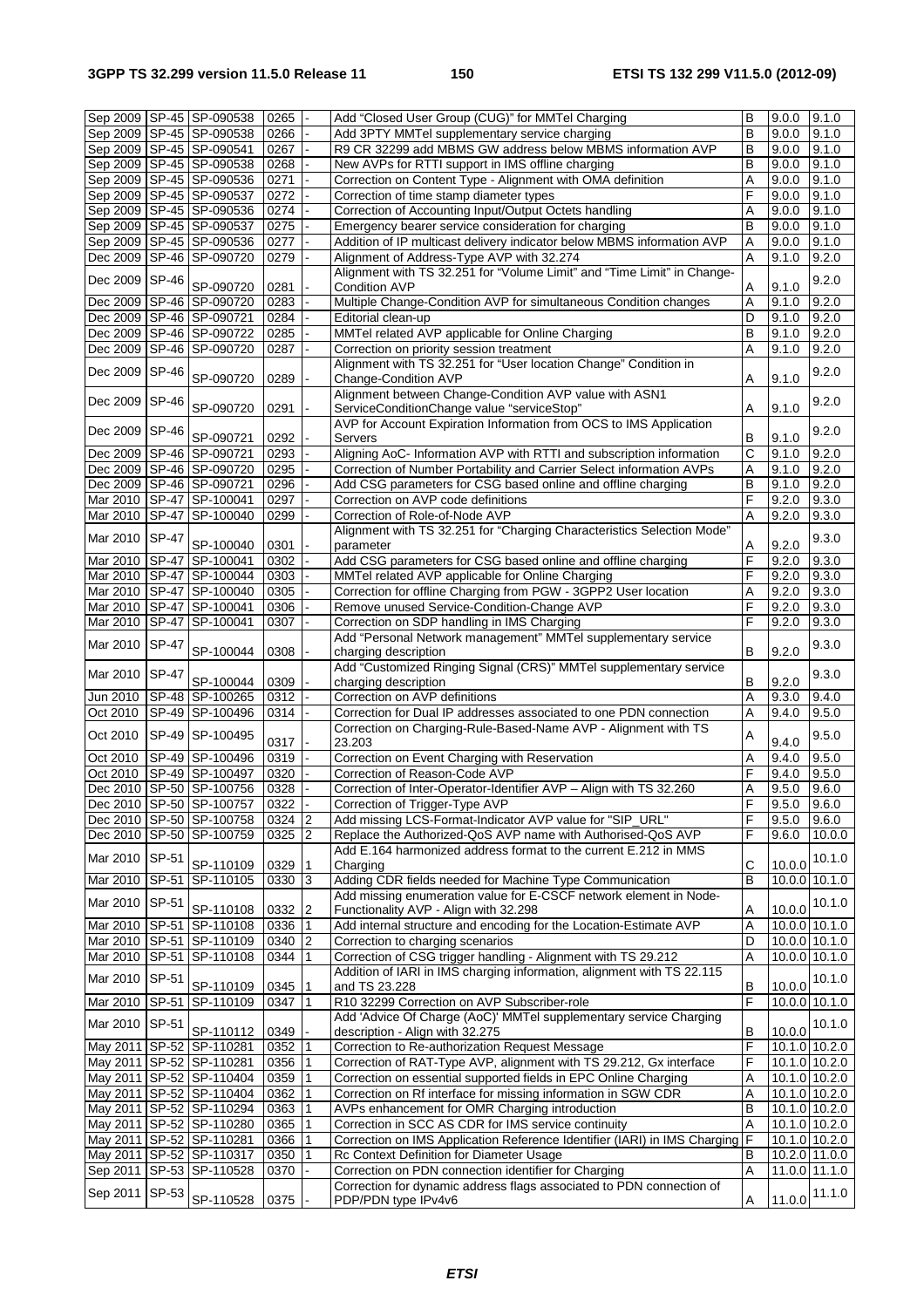|                | Sep 2011   SP-53   SP-110530 | $0377$ -   |              | Correction of RAT Type, alignment with TS 29.061                                            | A              |               | 11.0.0 11.1.0     |
|----------------|------------------------------|------------|--------------|---------------------------------------------------------------------------------------------|----------------|---------------|-------------------|
|                | Sep 2011   SP-53   SP-110528 | 0381       | $\vert$ 1    | Correction on AVP definition - Align with IETF RFC 3588                                     | A              |               | 11.0.0 11.1.0     |
|                | Sep 2011   SP-53   SP-110541 | 0393   1   |              | Addition of Sponsored Data Connectivity charging - Align with TS 23.203                     | B              |               | $11.0.0$ 11.1.0   |
| Dec 2011 SP-54 |                              |            |              | Correction of Dynamic Address Flag usage for IPv4v6 PDN Connection                          |                | 11.1.0 11.2.0 |                   |
|                | SP-110708                    | 0420       | 2            | in PS Information AVP                                                                       | A              |               |                   |
| Dec 2011       | SP-54 SP-110711              | 0412       | $\mathbf{1}$ | Correction of IPv6 PDP/PDN prefix                                                           | A              | 11.1.0 11.2.0 |                   |
|                | Dec 2011 SP-54 SP-110711     | 0416       |              | Correction of IETF specified AVP usage in 3GPP charging applications                        | A              |               | 11.1.0 11.2.0     |
|                | Dec 2011   SP-54   SP-110712 | $0394$ 2   |              | Add Transit IOI to IMS Offline Charging                                                     | B              |               | 11.1.0 11.2.0     |
|                | Mar 2012   SP-55   SP-120048 | $0422$   1 |              | Add missing Trigger-Type value to address change of UE Timezone<br>alignment with TS 29.212 | A              | 11.2.0 11.3.0 |                   |
|                | Mar 2012   SP-55   SP-120049 | 0425       | $\mathbf{1}$ | Add Status in AVP "Application-Server-Information                                           | B              |               | 11.2.0 11.3.0     |
| June-<br>2012  | SP-56 SP-120362              | 0428       | <u> 1</u>    | Correction of Serving Node Type, alignment with 29.274                                      | F              | 11.3.0 11.4.0 |                   |
| June-<br>2012  | SP-56 SP-120359              | 0430       | $\mathbf{1}$ | Correction of AVP usage, alignment with RFC 4006                                            | A              | 11.3.0 11.4.0 |                   |
| June-<br>2012  | SP-56 SP-120361              | $0433$   1 |              | Correction on AVP definition                                                                | A              |               | $11.3.0$ $11.4.0$ |
| June-<br>2012  | SP-56 SP-120362              | 0434       | $\vert$ 1    | Correction of Multiple Service Credit Control use                                           | F              | 11.3.0 11.4.0 |                   |
| June-<br>2012  | SP-56 SP-120359              | 0440       | $\mathbf{1}$ | Correction of diameter AVP usages, alignment with RFC 4006                                  | A              | 11.3.0 11.4.0 |                   |
| June-<br>2012  | SP-56 SP-120360              | 0447       | $\vert$ 1    | Correction on SGW and PGW Address reporting, alignment with 29.212                          | $\overline{A}$ | 11.3.0 11.4.0 |                   |
| June-<br>2012  | SP-56 SP-120374              | 0448       | 2            | Enhancing IMS charging for RAVEL                                                            | B              | 11.3.0 11.4.0 |                   |
| June-<br>2012  | SP-56 SP-120362              | 0449       | $\mathbf{1}$ | Correction of Termination Action procedure                                                  | F              | 11.3.0 11.4.0 |                   |
| June-<br>2012  | SP-56 SP-120397              | 0450 1     |              | Add charging parameters for NetLoc                                                          | B              | 11.3.0 11.4.0 |                   |
| June-<br>2012  | SP-56 SP-120361              | $0452$ -   |              | Correction on PDP-Address-Prefix-Length                                                     | A              | 11.3.0 11.4.0 |                   |
|                | Sep-2012 SP-57 SP-120646     | 0456       | $\vert$ 1    | Rename Service-type AVP                                                                     | Α              | 11.4.0 11.5.0 |                   |
|                | Sep-2012 SP-57 SP-120561     | 0460       |              | Remove Authorised-Qos from P-CSCF CDR                                                       | A              | 11.4.0 11.5.0 |                   |
|                | Sep-2012 SP-57 SP-120566     | 0461       |              | Correction on the AVP name                                                                  | F              | 11.4.0 11.5.0 |                   |
|                | Sep-2012 SP-57 SP-120566     | 0462       |              | Supplementation for Reporting-Reason AVP                                                    | Ċ              | 11.4.0 11.5.0 |                   |
|                | Sep-2012 SP-57 SP-120564     | 0465       | $\mathbf{1}$ | Correction of AoC-Information AVP usage                                                     | A              |               | $11.4.0$ 11.5.0   |
|                | Sep-2012 SP-57 SP-120562     | 0467       | 1            | Correction of Called-Party-Address AVP                                                      | Α              |               | 11.4.0 11.5.0     |
|                | Sep-2012 SP-57 SP-120566     | 0469       | $\mathbf{1}$ | Correction of calling party handling                                                        | C              | 11.4.0 11.5.0 |                   |
|                | Sep-2012 SP-57 SP-120646     | 0472       | <sup>2</sup> | Correction on AoC service support                                                           | A              |               | 11.4.0 11.5.0     |
|                | Sep-2012 SP-57 SP-120627     | 0473 1     |              | Reference list correction to align with the corrected TS 29.212 title                       | F              | 11.4.0 11.5.0 |                   |